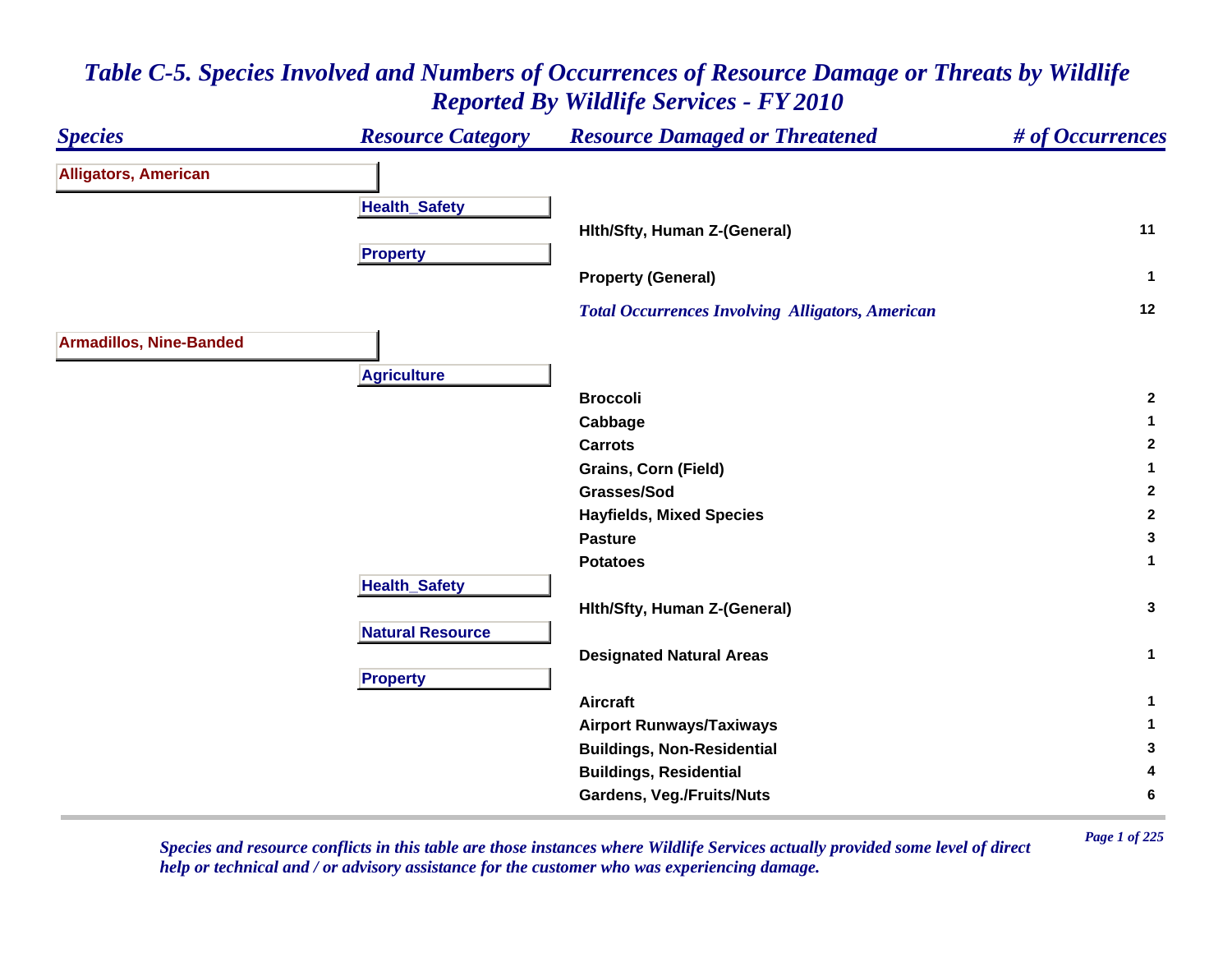#### *Species Resource Category Resource Damaged or Threatened # of Occurrences* **Armadillos, Nine-Banded Property (General) <sup>16</sup> Soil (I.E. Erosion) <sup>1</sup> Trees, Standing/Shrubs <sup>2</sup> Turf And/Or Flowers 45 Z-Landscaping (Other) <sup>14</sup>**  *Total Occurrences Involving Armadillos, Nine-Banded* **<sup>111</sup> Avocets, American HealthSafet y Hlth/Sfty, Human (Aviation) <sup>8</sup> Pro pert y Aircraft7** *Total Occurrences Involving Avocets, American* **<sup>15</sup> Badgers A griculture Birds, Pheasant (All) Ag <sup>1</sup> Cattle (Calves) <sup>1</sup> Equine, Horses (Adult) <sup>2</sup> Equine, Horses (Foals) <sup>1</sup> Fowl, Chickens (Other) <sup>2</sup> Fruit, Grapes/Muscadines <sup>5</sup> Gardens, Truck 1 Grains, Corn (Sweet) <sup>1</sup> Grains, Oats 1 Hay (Stack/Bales) <sup>1</sup>**

# *Table C-5. Species Involved and Numbers of Occurrences of Resource Damage or Threats by Wildlife Reported By Wildlife Services - FY 2010*

*Page 2 of 225 Species and resource conflicts in this table are those instances where Wildlife Services actually provided some level of direct help or technical and / or advisory assistance for the customer who was experiencing damage.*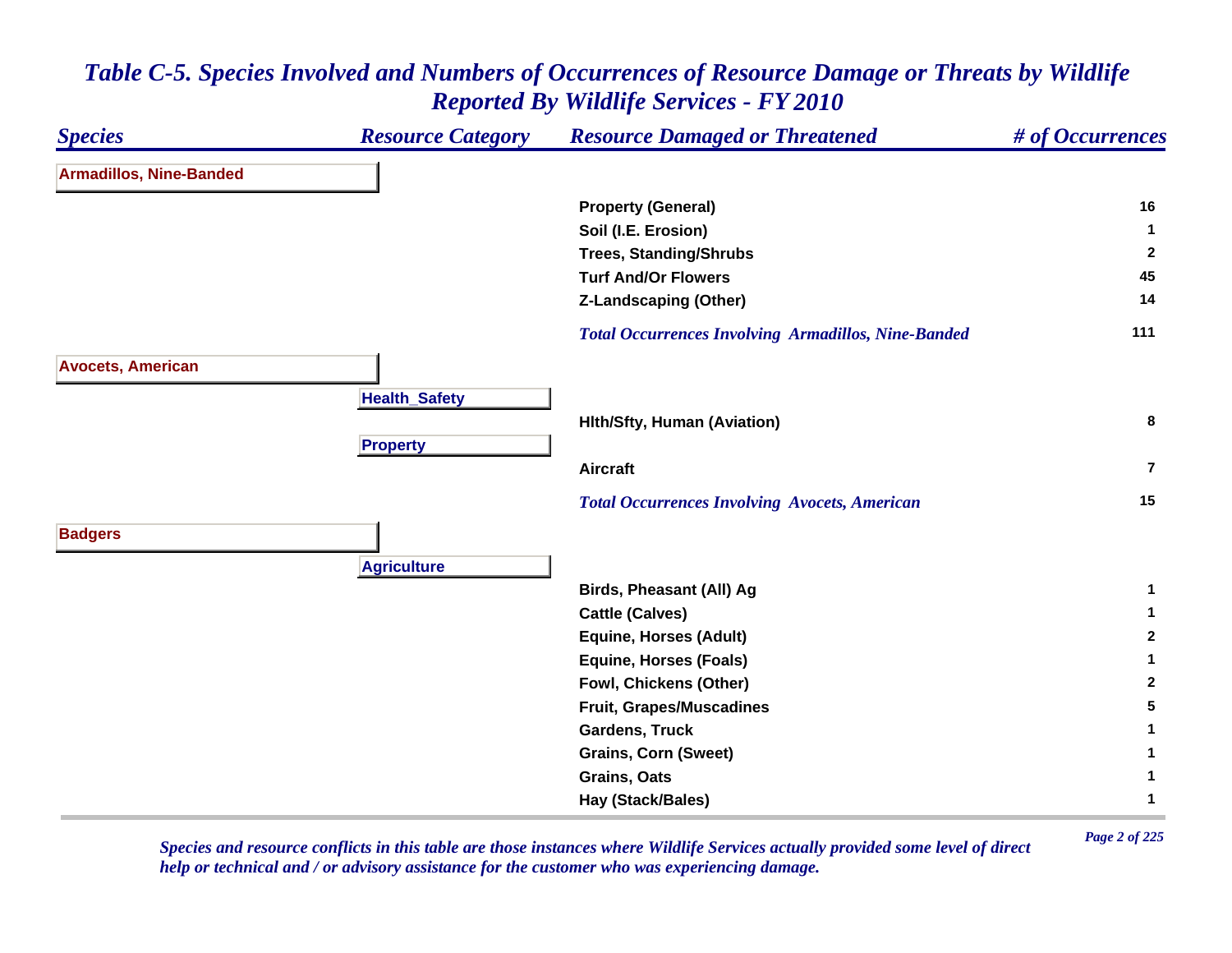| <b>Species</b> | <b>Resource Category</b> | <b>Resource Damaged or Threatened</b> | # of Occurrences |
|----------------|--------------------------|---------------------------------------|------------------|
| <b>Badgers</b> |                          |                                       |                  |
|                |                          | Hayfields, Alfalfa                    | 86               |
|                |                          | <b>Hayfields, Mixed Species</b>       | 5                |
|                |                          | <b>Pasture</b>                        | 24               |
|                |                          | <b>Peanuts</b>                        | $\mathbf{1}$     |
|                |                          | <b>Plants, Grapes/Muscadines</b>      | 6                |
|                |                          | Rangeland                             | $\mathbf{2}$     |
|                |                          | <b>Sheep (Adult)</b>                  | $\mathbf{1}$     |
|                | <b>Health_Safety</b>     |                                       |                  |
|                |                          | <b>Hith/Sfty, Human (Aviation)</b>    | 5                |
|                |                          | Hith/Sfty, Human Z-(General)          | 6                |
|                | <b>Natural Resource</b>  |                                       |                  |
|                |                          | Birds, Ducks, Wild (Other)            | $\mathbf{1}$     |
|                |                          | Birds, Terns, Least (T/E)             | $\mathbf 1$      |
|                |                          | <b>Birds, Upland Game (Other)</b>     | $\mathbf{1}$     |
|                |                          | <b>Birds, Waterfowl (Other)</b>       | $\mathbf{1}$     |
|                |                          | Birds, Z-(Other)                      | $\mathbf{1}$     |
|                | <b>Property</b>          |                                       |                  |
|                |                          | <b>Aircraft</b>                       | $\mathbf{2}$     |
|                |                          | <b>Airport Runways/Taxiways</b>       | $\mathbf{2}$     |
|                |                          | <b>Buildings, Non-Residential</b>     | $\mathbf{2}$     |
|                |                          | <b>Buildings, Residential</b>         | 4                |
|                |                          | <b>Dikes/Dams/Impoundments</b>        | 20               |
|                |                          | <b>Equipment/Machinery (Other)</b>    | 1                |
|                |                          | <b>Fences</b>                         | $\mathbf{1}$     |
|                |                          | Food Items, Non-Human*                | 1                |
|                |                          | <b>Golf Courses</b>                   | 4                |
|                |                          |                                       |                  |

*Page 3 of 225 Species and resource conflicts in this table are those instances where Wildlife Services actually provided some level of direct help or technical and / or advisory assistance for the customer who was experiencing damage.*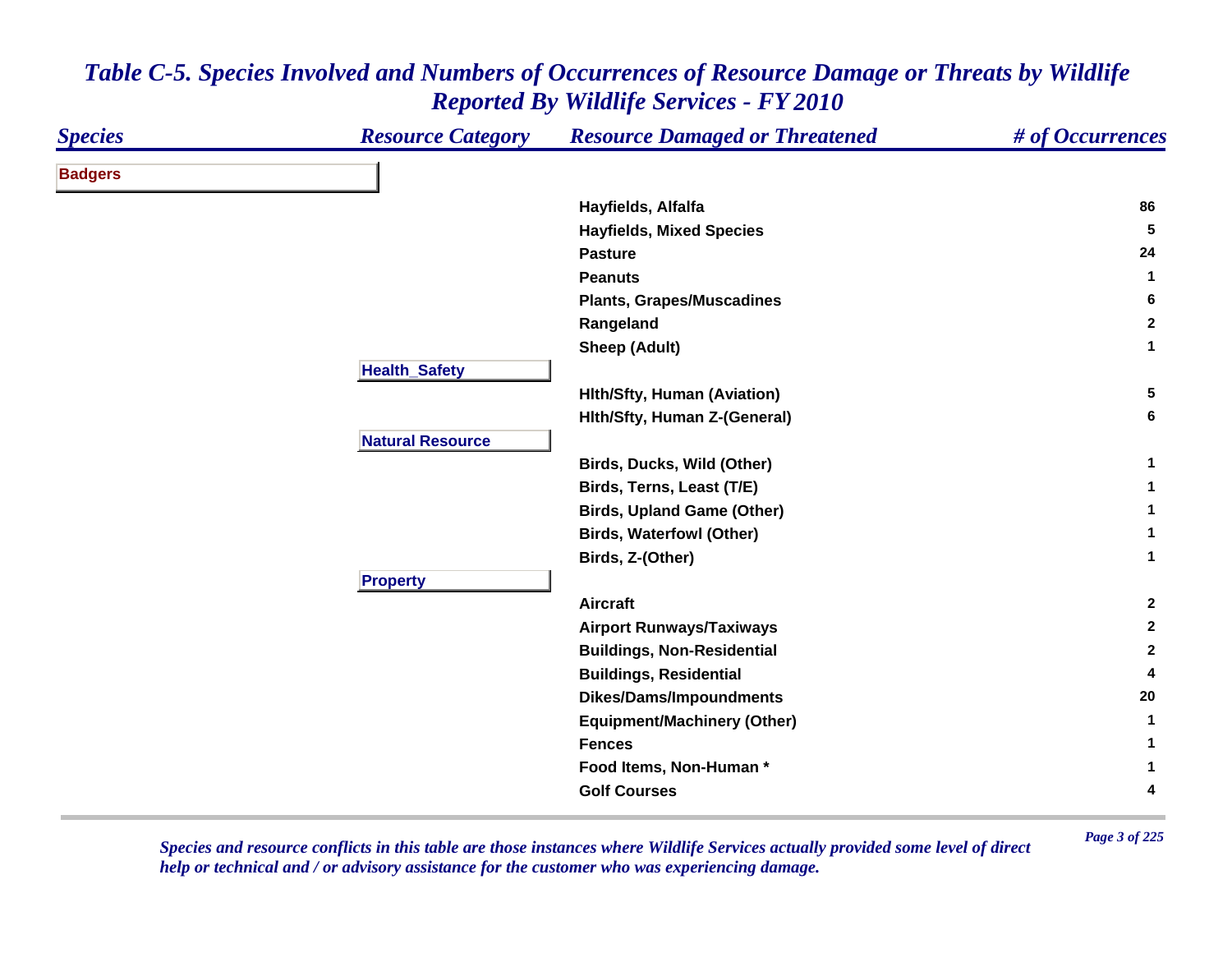#### *Species Resource Category Resource Damaged or Threatened # of Occurrences* **Badgers Irrigation Ditch/Drainage System <sup>4</sup> Irrigation Pipe System <sup>2</sup> Pets (Companion/Hobby Animals) <sup>3</sup> Property (General) <sup>27</sup> Roads/Bridges <sup>13</sup> Turf And/Or Flowers 16 Utilities, Z-(Other) <sup>1</sup> Z-Landscaping (Other) <sup>2</sup>**  *Total Occurrences Involving Badgers* **<sup>262</sup> Bats (All) A griculture Cotton 1 Health \_ Safet y Hlth/Sfty, Human (Aviation) 7Hlth/Sfty, Human Z-(General) <sup>321</sup> Natural ResourceMammals, Bats, Indiana (T/E) <sup>1</sup> Mammals, Z-(Other) <sup>3</sup> Propert y Aircraft 10 Buildings, Non-Residential <sup>27</sup> Buildings, Residential <sup>188</sup> Pets (Companion/Hobby Animals) <sup>19</sup> Property (General) 7Recreational Areas (Other) \*\* <sup>2</sup>**

### *Table C-5. Species Involved and Numbers of Occurrences of Resource Damage or Threats by Wildlife Reported By Wildlife Services - FY 2010*

*Page 4 of 225 Species and resource conflicts in this table are those instances where Wildlife Services actually provided some level of direct help or technical and / or advisory assistance for the customer who was experiencing damage.*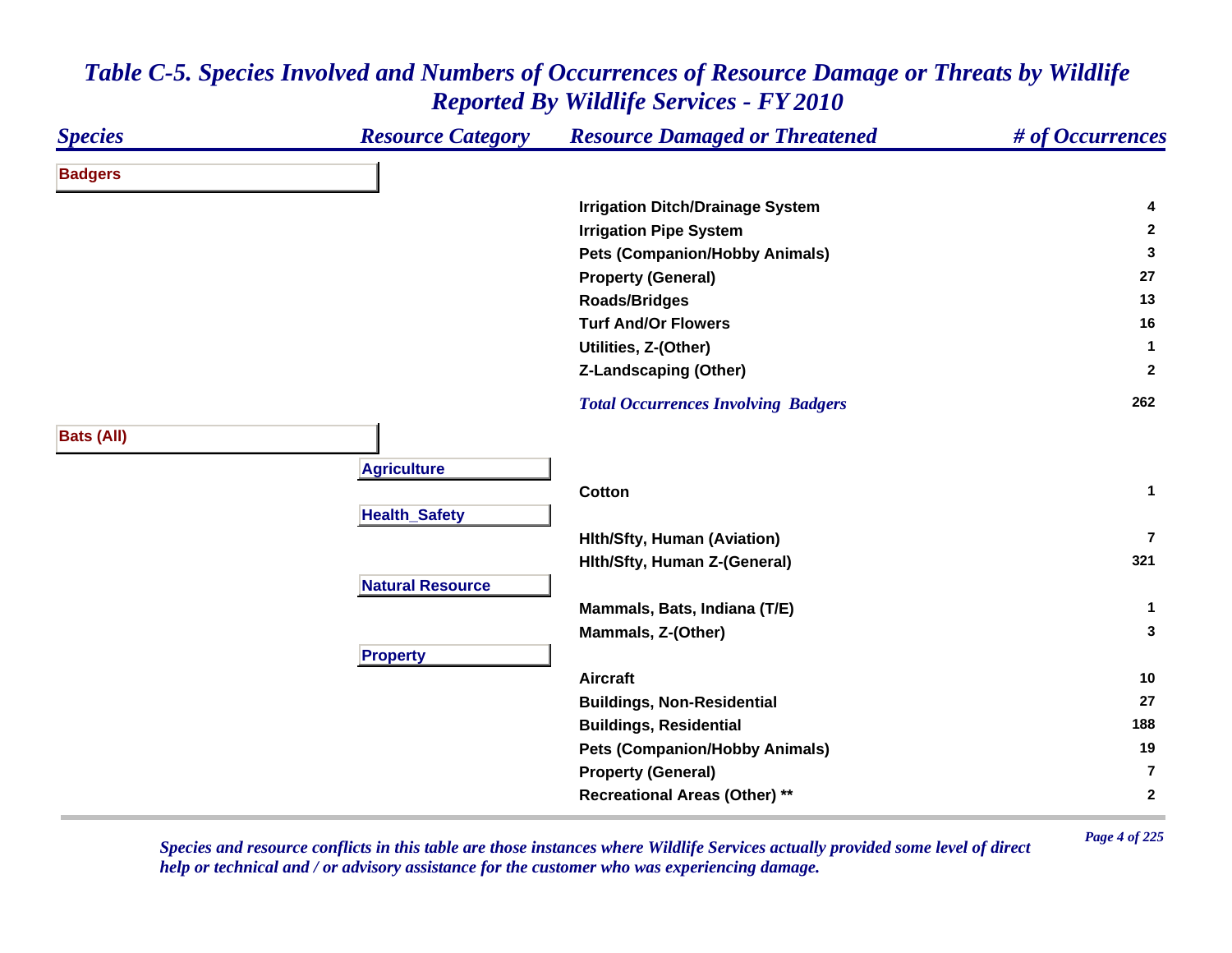#### *Species Resource Category Resource Damaged or Threatened # of Occurrences* **Bats (All)**  *Total Occurrences Involving Bats (All)* **<sup>586</sup> Bears, Black A griculture Alpacas 7Bushes, Blueberry <sup>1</sup> Cattle (Adult) <sup>46</sup> Cattle (Calves) <sup>164</sup> Equine, Donkeys/Burros <sup>2</sup> Equine, Horses (Adult) <sup>13</sup> Equine, Horses (Foals) <sup>3</sup> Feed, Livestock 90 Fish, Trout, Z-(Other) <sup>1</sup> Fowl, Chickens (Other) <sup>395</sup> Fowl, Ducks (Domestic) <sup>1</sup> Fowl, Geese (Domestic) <sup>4</sup> Fowl, Pigeons (Domestic) <sup>11</sup> Fowl, Turkeys (Domestic) <sup>9</sup> Fruit, Apples <sup>9</sup> Fruit, Blueberries 9 Fruit, Cherries 4 Fruit, Grapes/Muscadines <sup>37</sup> Fruit, Peaches 6 Fruit, Z-(Other) <sup>11</sup> Gardens, Truck 1 Goats, Meat (Adults) <sup>4</sup>**

# *Table C-5. Species Involved and Numbers of Occurrences of Resource Damage or Threats by Wildlife Reported By Wildlife Services - FY 2010*

*Page 5 of 225 Species and resource conflicts in this table are those instances where Wildlife Services actually provided some level of direct help or technical and / or advisory assistance for the customer who was experiencing damage.*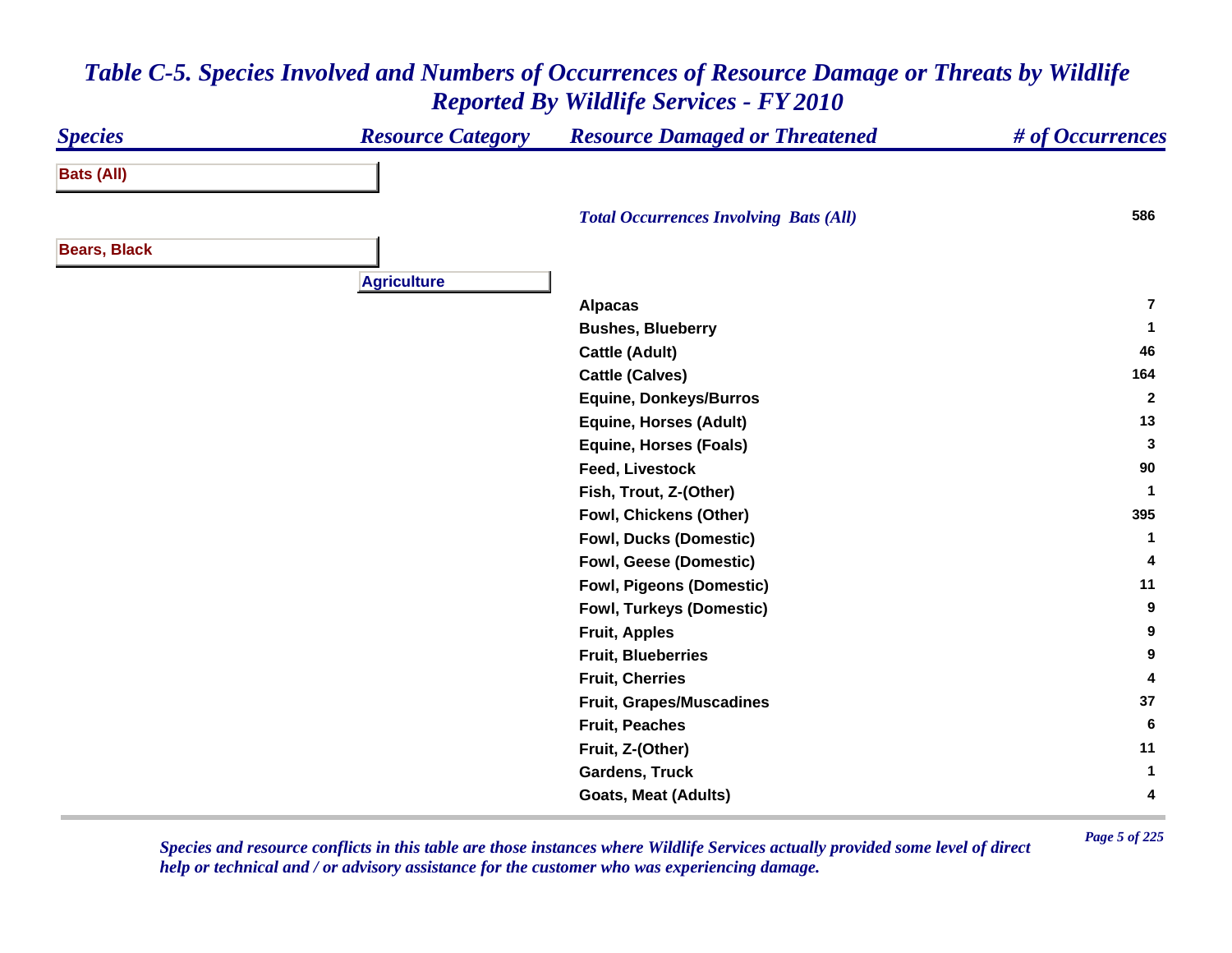| <b>Species</b>      | <b>Resource Category</b> | <b>Resource Damaged or Threatened</b> | # of Occurrences |
|---------------------|--------------------------|---------------------------------------|------------------|
| <b>Bears, Black</b> |                          |                                       |                  |
|                     |                          | Goats, Meat (Kids)                    | 13               |
|                     |                          | <b>Goats, Mohair (Adult)</b>          | 12               |
|                     |                          | <b>Goats, Mohair (Kids)</b>           | $\mathbf{1}$     |
|                     |                          | Goats, Z-(Other Adults)               | 55               |
|                     |                          | Goats, Z-(Other Kids)                 | 8                |
|                     |                          | Grains, Corn (Field)                  | 256              |
|                     |                          | <b>Grains, Corn (Sweet)</b>           | 8                |
|                     |                          | Grains, Oats                          | $\mathbf{2}$     |
|                     |                          | <b>Grains, Wheat</b>                  | $\mathbf{1}$     |
|                     |                          | Grains, Z-(Other)                     | $\mathbf 1$      |
|                     |                          | Hay (Stack/Bales)                     | 9                |
|                     |                          | Hives (Bees, Honey, Structures)       | 330              |
|                     |                          | Llamas (All)                          | 3                |
|                     |                          | <b>Melons, Canteloupe</b>             | 1                |
|                     |                          | Nuts, Walnut                          | 9                |
|                     |                          | <b>Plants, Grapes/Muscadines</b>      | 4                |
|                     |                          | <b>Pumpkins</b>                       | 10               |
|                     |                          | <b>Rabbits (Domestic)</b>             | 8                |
|                     |                          | <b>Sheep (Adult)</b>                  | 338              |
|                     |                          | Sheep (Lambs)                         | 259              |
|                     |                          | <b>Silage</b>                         | 8                |
|                     |                          | <b>Strawberries</b>                   | 6                |
|                     |                          | <b>Swine (Adult)</b>                  | 26               |
|                     |                          | <b>Swine (Piglets)</b>                | 12               |
|                     |                          | <b>Trees, Apple</b>                   | 140              |
|                     |                          | <b>Trees, Cherry</b>                  | 5                |

*Page 6 of 225 Species and resource conflicts in this table are those instances where Wildlife Services actually provided some level of direct help or technical and / or advisory assistance for the customer who was experiencing damage.*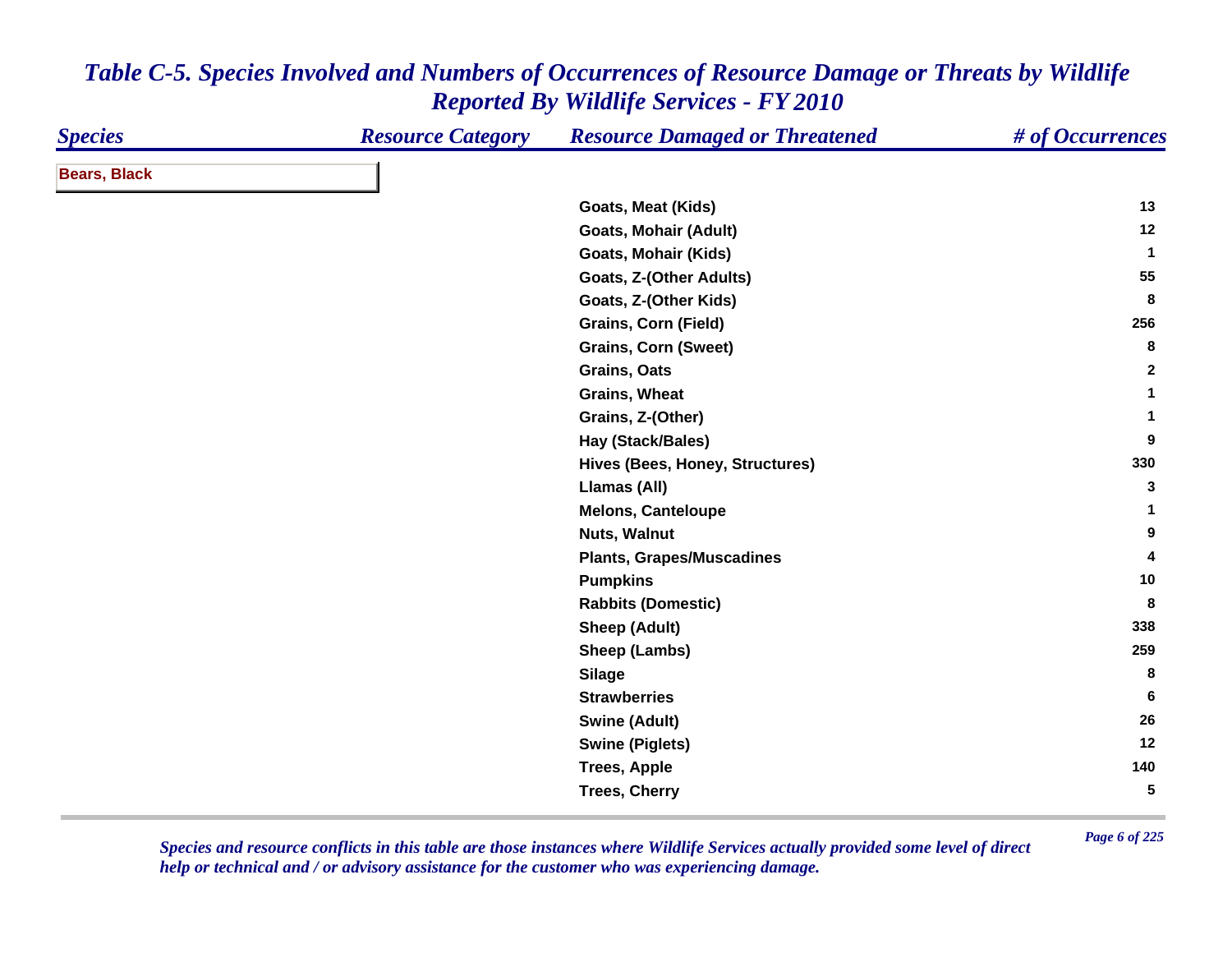| <b>Species</b>      | <b>Resource Category</b> | <b>Resource Damaged or Threatened</b>   | # of Occurrences |
|---------------------|--------------------------|-----------------------------------------|------------------|
| <b>Bears, Black</b> |                          |                                         |                  |
|                     |                          | <b>Trees, Filbert</b>                   | $\mathbf{1}$     |
|                     |                          | <b>Trees, Peach</b>                     | 14               |
|                     |                          | <b>Trees, Pear</b>                      | $\mathbf 1$      |
|                     |                          | <b>Trees, Standing (Mixed)</b>          | 30               |
|                     |                          | <b>Trees, Standing Softwood</b>         | 9                |
|                     |                          | <b>Trees, Walnut</b>                    | 1                |
|                     |                          | Trees, Z-Fruit/Nut (Other)              | 23               |
|                     | <b>Health_Safety</b>     |                                         |                  |
|                     |                          | <b>Hith/Sfty, Human (Aviation)</b>      | 1                |
|                     |                          | Hith/Sfty, Human (Other Transportation) | $\overline{2}$   |
|                     |                          | Hith/Sfty, Human Z-(General)            | 672              |
|                     | <b>Natural Resource</b>  |                                         |                  |
|                     |                          | Fish, Trout, Rainbow                    | 4                |
|                     |                          | Fish, Z-(Other)                         | 3                |
|                     |                          | <b>Trees, Standing</b>                  | 5                |
|                     | <b>Property</b>          |                                         |                  |
|                     |                          | <b>Boat Docks/Marinas</b>               | $\mathbf{2}$     |
|                     |                          | <b>Buildings, Non-Residential</b>       | 361              |
|                     |                          | <b>Buildings, Residential</b>           | 714              |
|                     |                          | <b>Fences</b>                           | 69               |
|                     |                          | Food Items, Human                       | 81               |
|                     |                          | Food Items, Non-Human*                  | 70               |
|                     |                          | Gardens, Veg./Fruits/Nuts               | 18               |
|                     |                          | <b>Guard Animals (All)</b>              | $\mathbf{2}$     |
|                     |                          | <b>Irrigation Pipe System</b>           | $\mathbf{2}$     |
|                     |                          | <b>Irrigation, Drip Line</b>            | $\mathbf{2}$     |
|                     |                          |                                         |                  |

*Page 7 of 225 Species and resource conflicts in this table are those instances where Wildlife Services actually provided some level of direct help or technical and / or advisory assistance for the customer who was experiencing damage.*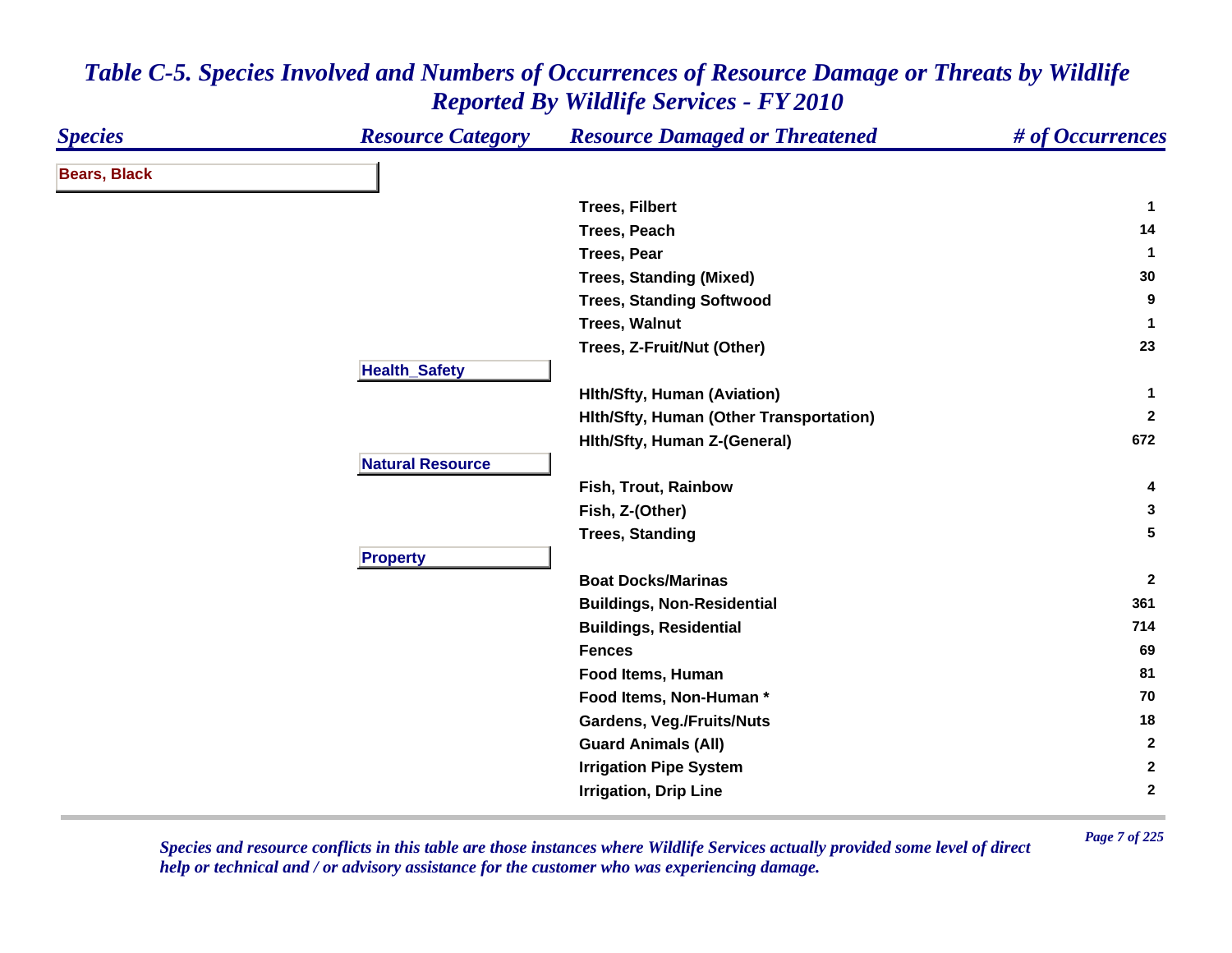### *Species Resource Category Resource Damaged or Threatened # of Occurrences* **Bears, Black Pets (Companion/Hobby Animals) <sup>40</sup> Property (General) <sup>617</sup> Swimming Pools <sup>1</sup> Trees, Standing/Shrubs <sup>2</sup> Vehicles, Land 76 Z-Landscaping (Other) <sup>1</sup>**  *Total Occurrences Involving Bears, Black* **5,177 Bears, Grizzly A griculture Birds, Z-Game (Other) <sup>3</sup> Cattle (Adult) <sup>20</sup> Cattle (Calves) <sup>36</sup> Equine, Horses (Adult) <sup>3</sup> Equine, Horses (Foals) <sup>3</sup> Equine, Mules <sup>3</sup> Feed, Livestock 3 Fowl, Chickens (Other) <sup>3</sup> Fowl, Ducks (Domestic) <sup>3</sup> Fowl, Emus 3 Fowl, Geese (Domestic) <sup>3</sup> Fowl, Guineas 3 Fowl, Turkeys (Domestic) <sup>3</sup> Goats, Mohair (Adult) <sup>3</sup> Goats, Mohair (Kids) <sup>3</sup> Goats, Z-(Other Adults) <sup>6</sup>**

### *Table C-5. Species Involved and Numbers of Occurrences of Resource Damage or Threats by Wildlife Reported By Wildlife Services - FY 2010*

*Page 8 of 225 Species and resource conflicts in this table are those instances where Wildlife Services actually provided some level of direct help or technical and / or advisory assistance for the customer who was experiencing damage.*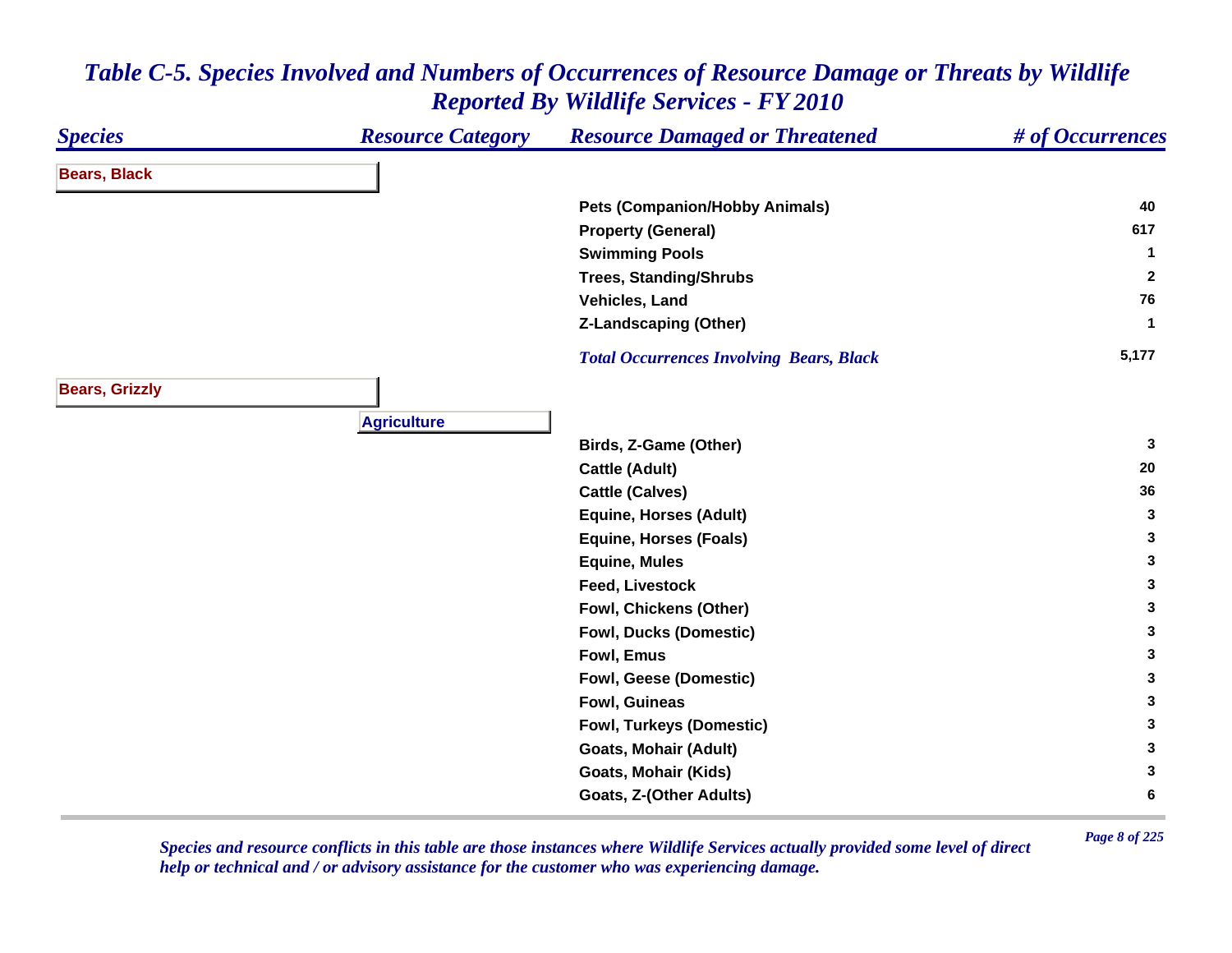| <b>Species</b>                | <b>Resource Category</b> | <b>Resource Damaged or Threatened</b>                         | # of Occurrences |
|-------------------------------|--------------------------|---------------------------------------------------------------|------------------|
| <b>Bears, Grizzly</b>         |                          |                                                               |                  |
|                               |                          | Goats, Z-(Other Kids)                                         | 4                |
|                               |                          | <b>Grains, Barley</b>                                         | 3                |
|                               |                          | <b>Grains, Corn (Field)</b>                                   | 3                |
|                               |                          | <b>Grains, Corn (Sweet)</b>                                   | 3                |
|                               |                          | Grains, Oats                                                  | 3                |
|                               |                          | <b>Grains, Wheat</b>                                          | 3                |
|                               |                          | Hives (Bees, Honey, Structures)                               | 5                |
|                               |                          | Llamas (All)                                                  | 6                |
|                               |                          | Peafowl, Common                                               | 3                |
|                               |                          | <b>Rabbits (Domestic)</b>                                     | 3                |
|                               |                          | <b>Sheep (Adult)</b>                                          | 30               |
|                               |                          | Sheep (Lambs)                                                 | 19               |
|                               |                          | <b>Swine (Adult)</b>                                          | 3                |
|                               |                          | Trees, Z-Fruit/Nut (Other)                                    | 3                |
|                               | <b>Health_Safety</b>     |                                                               |                  |
|                               |                          | Hith/Sfty, Human Z-(General)                                  | $\overline{7}$   |
|                               | <b>Property</b>          |                                                               |                  |
|                               |                          | Food Items, Non-Human*                                        | $\mathbf{1}$     |
|                               |                          | <b>Pets (Companion/Hobby Animals)</b>                         | $\mathbf{2}$     |
|                               |                          | <b>Property (General)</b>                                     | 3                |
|                               |                          | <b>Total Occurrences Involving Bears, Grizzly</b>             | 205              |
| <b>Bears, Louisiana Black</b> |                          |                                                               |                  |
|                               |                          |                                                               |                  |
|                               |                          |                                                               | 4                |
|                               |                          |                                                               | $\mathbf{2}$     |
|                               | <b>Agriculture</b>       | Hives (Bees, Honey, Structures)<br><b>Melons, Watermelons</b> |                  |

*Page 9 of 225 Species and resource conflicts in this table are those instances where Wildlife Services actually provided some level of direct help or technical and / or advisory assistance for the customer who was experiencing damage.*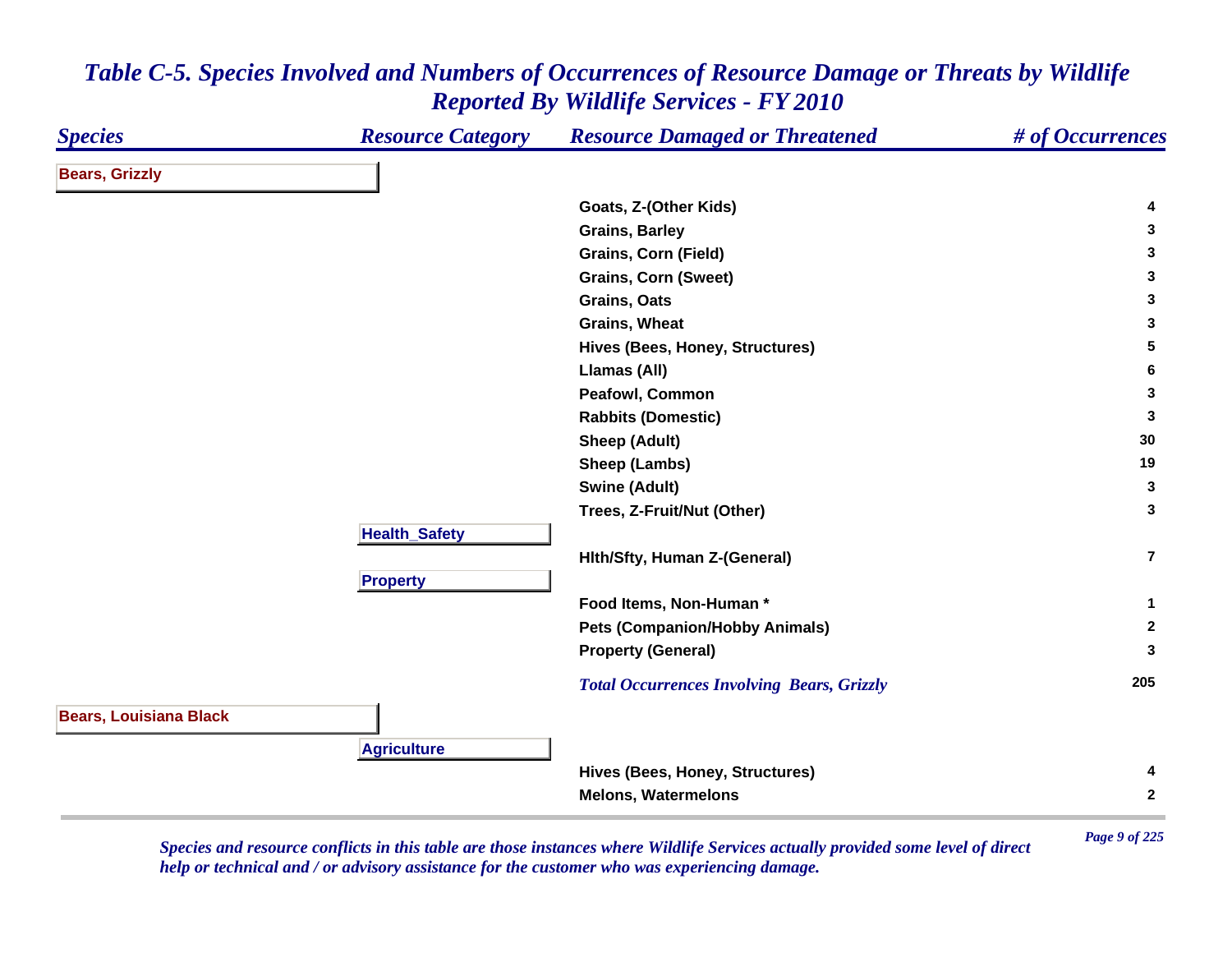

*Page 10 of 225 Species and resource conflicts in this table are those instances where Wildlife Services actually provided some level of direct help or technical and / or advisory assistance for the customer who was experiencing damage.*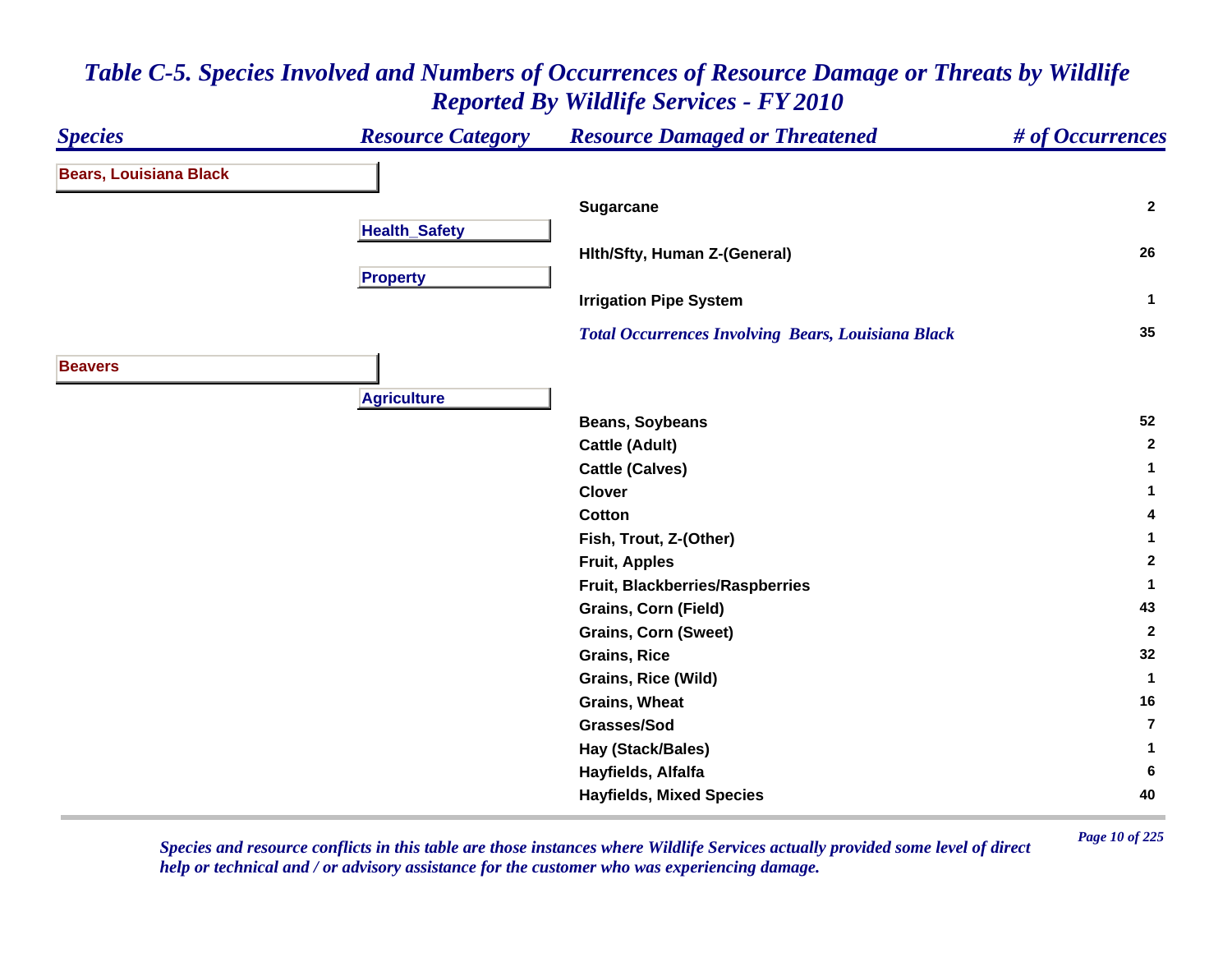| <b>Species</b> | <b>Resource Category</b> | <b>Resource Damaged or Threatened</b>       | # of Occurrences |
|----------------|--------------------------|---------------------------------------------|------------------|
| <b>Beavers</b> |                          |                                             |                  |
|                |                          | <b>Mammals, Z-Native Game (Other)</b>       | -1               |
|                |                          | <b>Pasture</b>                              | 239              |
|                |                          | <b>Peanuts</b>                              | $\mathbf 1$      |
|                |                          | Plants, Commercial Nursery/Greenhouse (All) | $\mathbf{2}$     |
|                |                          | <b>Potatoes</b>                             | $\mathbf 1$      |
|                |                          | Rangeland                                   | 13               |
|                |                          | <b>Sunflowers</b>                           | 4                |
|                |                          | <b>Trees, Almond</b>                        | 110              |
|                |                          | <b>Trees, Apple</b>                         | 9                |
|                |                          | <b>Trees, Cherry</b>                        | 10               |
|                |                          | Trees, Peach                                | 6                |
|                |                          | <b>Trees, Pear</b>                          | $\mathbf{2}$     |
|                |                          | <b>Trees, Pecan</b>                         | 12               |
|                |                          | <b>Trees, Seedlings Ag</b>                  | 16               |
|                |                          | <b>Trees, Standing (Mixed)</b>              | 1,043            |
|                |                          | <b>Trees, Standing Hardwood</b>             | 359              |
|                |                          | <b>Trees, Standing Softwood</b>             | 133              |
|                |                          | Trees, Z-Fruit/Nut (Other)                  | 16               |
|                | <b>Health_Safety</b>     |                                             |                  |
|                |                          | <b>Hith/Sfty, Human (Aviation)</b>          | 11               |
|                |                          | Hith/Sfty, Human (Other Transportation)     | 9                |
|                |                          | Hith/Sfty, Human Z-(General)                | 128              |
|                | <b>Natural Resource</b>  |                                             |                  |
|                |                          | Birds, Vireo, Least Bells (T/E)             | 3                |
|                |                          | <b>Designated Natural Areas</b>             | $\overline{7}$   |
|                |                          | Fish, Trout, Brook                          | $\mathbf{2}$     |

*Page 11 of 225 Species and resource conflicts in this table are those instances where Wildlife Services actually provided some level of direct help or technical and / or advisory assistance for the customer who was experiencing damage.*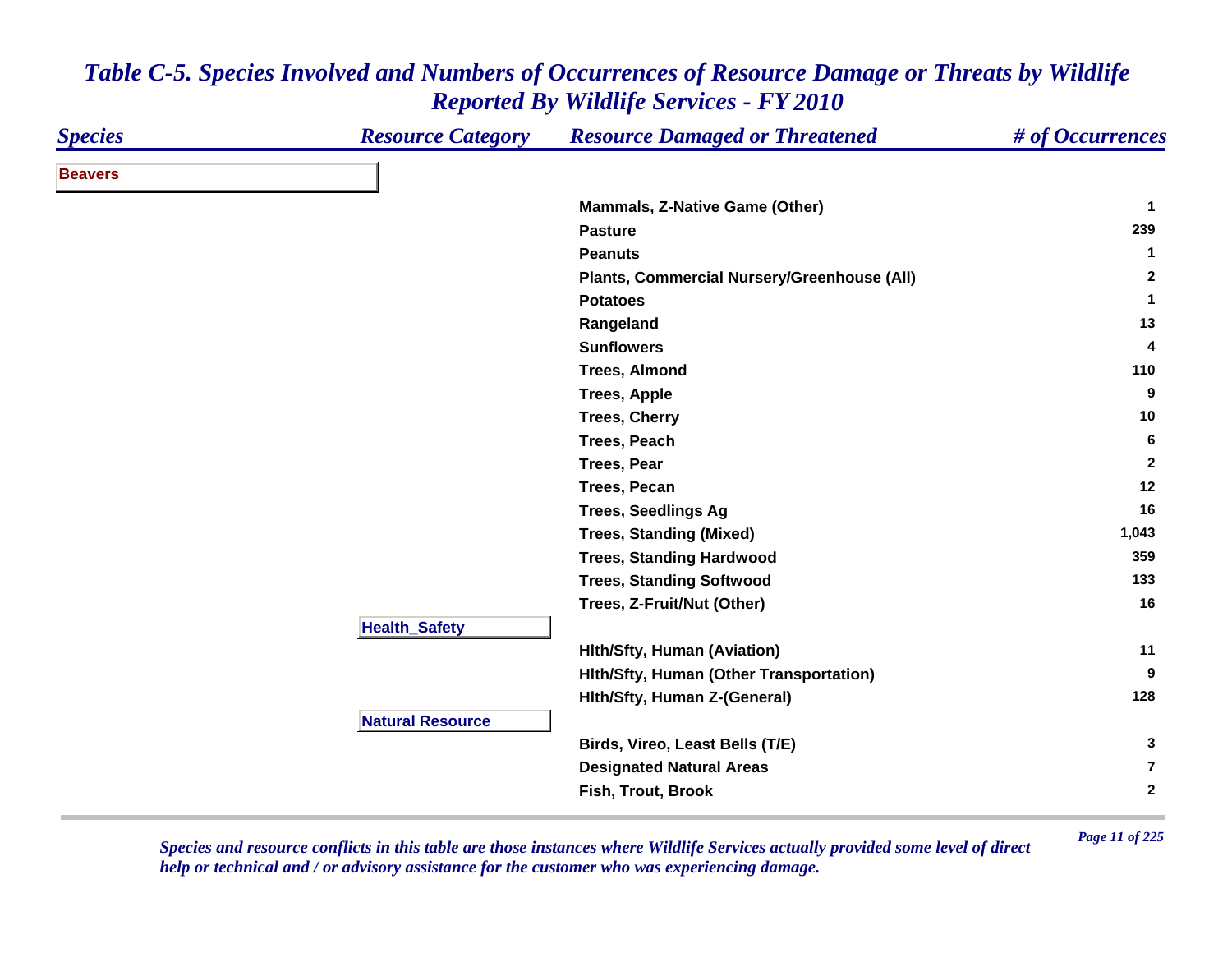| <b>Species</b> | <b>Resource Category</b> | <b>Resource Damaged or Threatened</b>   | # of Occurrences |
|----------------|--------------------------|-----------------------------------------|------------------|
| <b>Beavers</b> |                          |                                         |                  |
|                |                          | Fish, Z-(Other)                         | 6                |
|                |                          | Mollusks, Louisiana Pearlshell (T/E)    | 10               |
|                |                          | <b>Reclamation/Restoration Site</b>     | 135              |
|                |                          | <b>Streams</b>                          | 91               |
|                |                          | <b>Trees, Seedlings Nr</b>              | 21               |
|                |                          | <b>Trees, Standing</b>                  | 550              |
|                |                          | Watershed                               | 47               |
|                |                          | <b>Wetlands</b>                         | 44               |
|                | <b>Property</b>          |                                         |                  |
|                |                          | <b>Aircraft</b>                         | $\overline{7}$   |
|                |                          | <b>Airport Runways/Taxiways</b>         | 4                |
|                |                          | <b>Boat Docks/Marinas</b>               | 39               |
|                |                          | <b>Buildings, Non-Residential</b>       | 17               |
|                |                          | <b>Buildings, Residential</b>           | 27               |
|                |                          | <b>Dikes/Dams/Impoundments</b>          | 1,489            |
|                |                          | <b>Equipment/Machinery (Other)</b>      | 5                |
|                |                          | <b>Fences</b>                           | 8                |
|                |                          | <b>Gardens, Veg./Fruits/Nuts</b>        | $\mathbf{2}$     |
|                |                          | <b>Golf Courses</b>                     | 26               |
|                |                          | <b>Irrigation Ditch/Drainage System</b> | 1,476            |
|                |                          | <b>Irrigation Pipe System</b>           | 16               |
|                |                          | <b>Landfills</b>                        | 3                |
|                |                          | <b>Property (General)</b>               | 523              |
|                |                          | <b>Railroads/Trestles</b>               | 41               |
|                |                          | <b>Recreational Areas (Other) **</b>    | 22               |
|                |                          | <b>Research Project</b>                 | 3                |

*Page 12 of 225 Species and resource conflicts in this table are those instances where Wildlife Services actually provided some level of direct help or technical and / or advisory assistance for the customer who was experiencing damage.*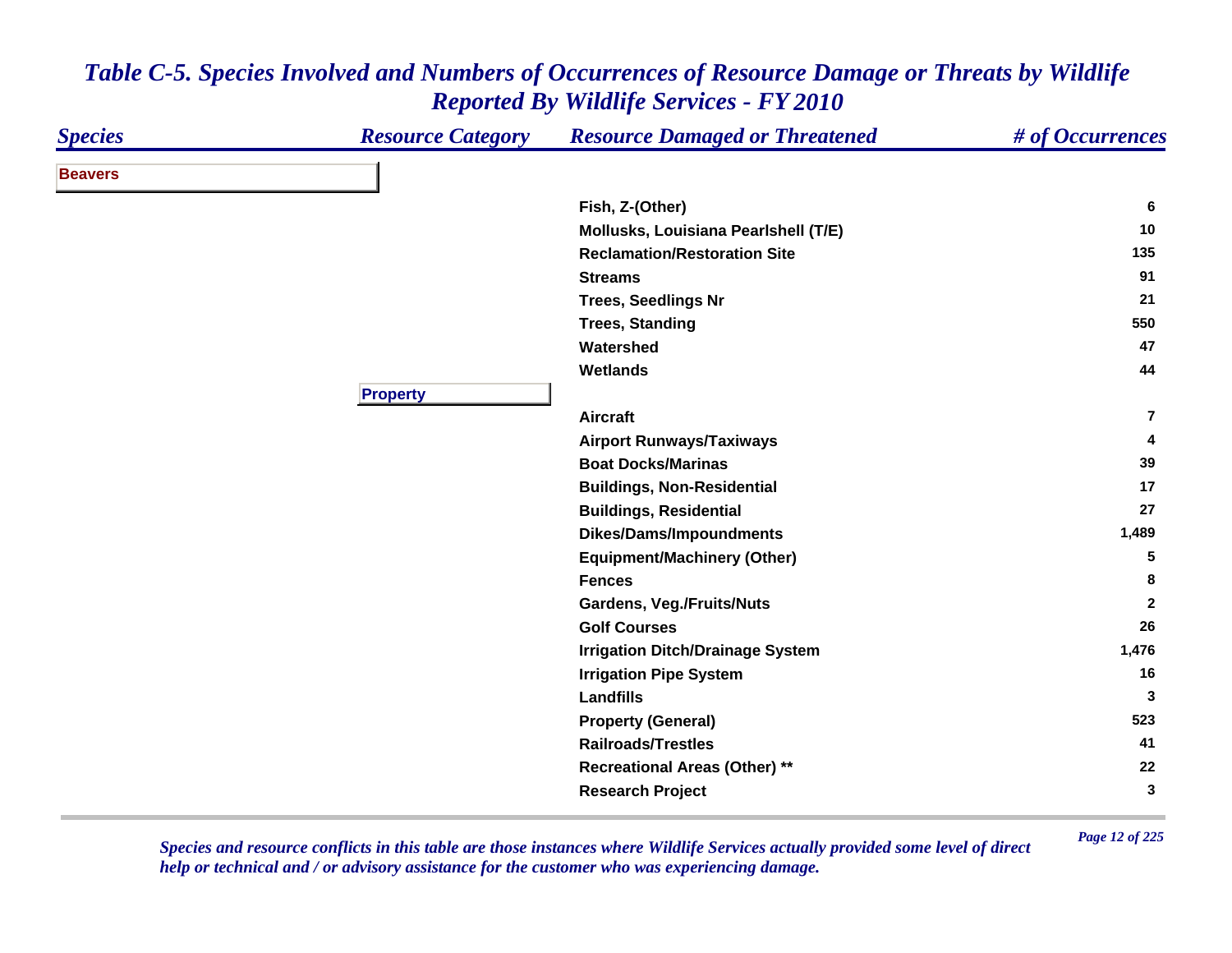### *Species Resource Category Resource Damaged or Threatened # of Occurrences* **BeaversRoads/Bridges 3,024 Soil (I.E. Erosion) <sup>20</sup> Trees, Standing/Shrubs <sup>239</sup> Turf And/Or Flowers 8 Utilities, Electrical 16 Utilities, Sewerage/Wastewater Treatment <sup>17</sup> Utilities, Z-(Other) <sup>6</sup> Z-Landscaping (Other) <sup>27</sup>**  *Total Occurrences Involving Beavers* **10,318 Beavers, Mountain Pro pert y Dikes/Dams/Impoundments <sup>3</sup> Property (General) <sup>1</sup>**  *Total Occurrences Involving Beavers, Mountain* **<sup>4</sup> Birds, Unidentifiable A griculture Bushes, Blueberry <sup>1</sup> Fruit, Blueberries 2 Health \_ Safet y Hlth/Sfty, Human (Aviation) <sup>103</sup> Hlth/Sfty, Human Z-(General) <sup>67</sup> Natural ResourceBirds, Quail (All) Nr <sup>1</sup> Birds, Z-(Other) <sup>2</sup>**

### *Table C-5. Species Involved and Numbers of Occurrences of Resource Damage or Threats by Wildlife Reported By Wildlife Services - FY 2010*

*Page 13 of 225 Species and resource conflicts in this table are those instances where Wildlife Services actually provided some level of direct help or technical and / or advisory assistance for the customer who was experiencing damage.*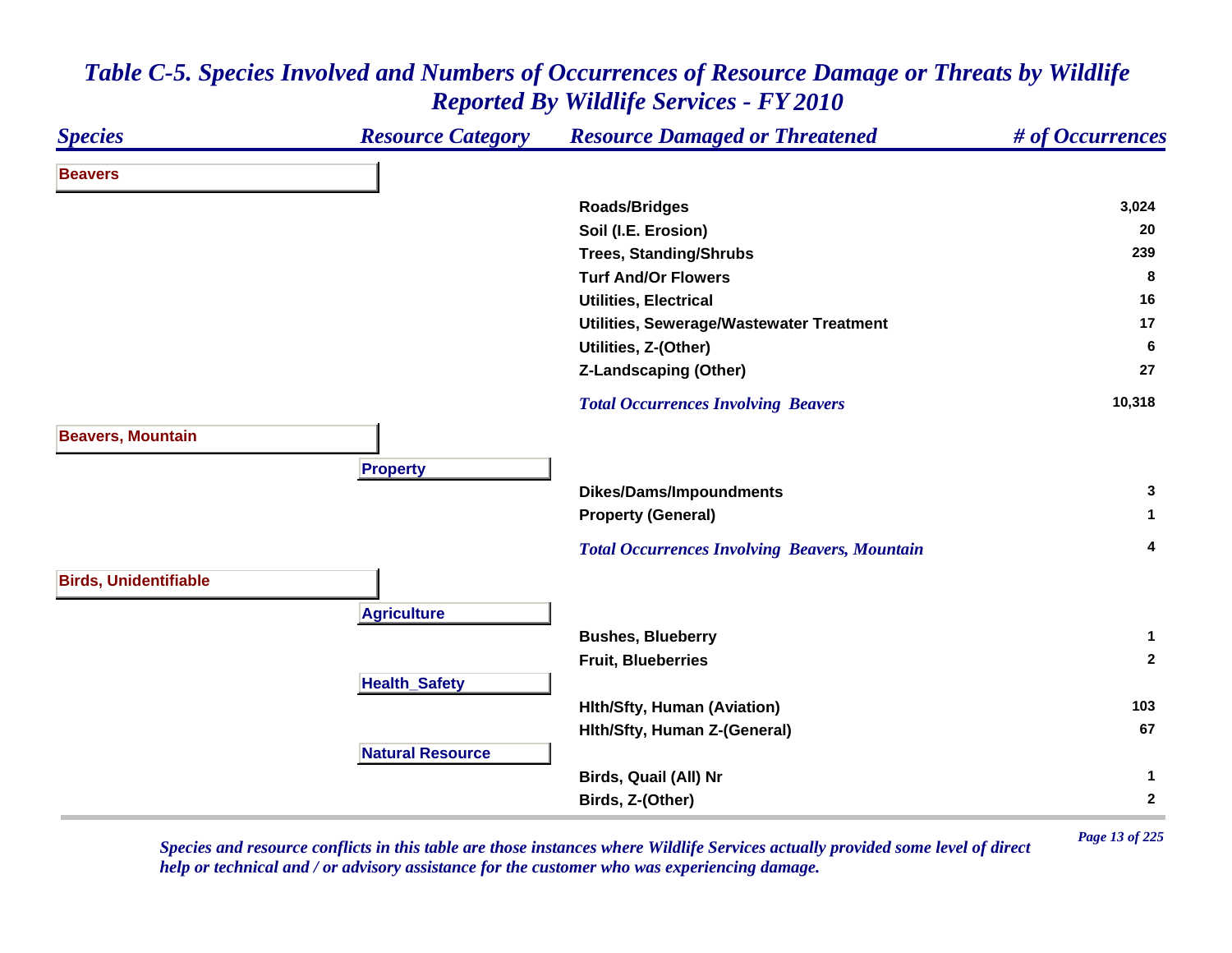### *Species Resource Category Resource Damaged or Threatened # of Occurrences* **Birds, Unidentifiable Pro pert y Aircraft 110 Airport Runways/Taxiways <sup>1</sup> Buildings, Non-Residential <sup>3</sup> Buildings, Residential <sup>2</sup> Equipment/Machinery (Other) <sup>1</sup> Pets (Companion/Hobby Animals) <sup>1</sup> Property (General) <sup>9</sup> Utilities, Electrical 3 Utilities, Z-(Other) <sup>3</sup>**  *Total Occurrences Involving Birds, Unidentifiable* **<sup>309</sup> Bison (Buffalo) Health \_ Safet y Hlth/Sfty, Human Z-(General) <sup>1</sup>**  *Total Occurrences Involving Bison (Buffalo)* **<sup>1</sup> Bittern, Least HealthSafet y Hlth/Sfty, Human Z-(General) <sup>1</sup>**  *Total Occurrences Involving Bittern, Least* **<sup>1</sup> Bitterns, Yellow Health \_ Safet y Hlth/Sfty, Human (Aviation) <sup>5</sup>**

### *Table C-5. Species Involved and Numbers of Occurrences of Resource Damage or Threats by Wildlife Reported By Wildlife Services - FY 2010*

*Page 14 of 225 Species and resource conflicts in this table are those instances where Wildlife Services actually provided some level of direct help or technical and / or advisory assistance for the customer who was experiencing damage.*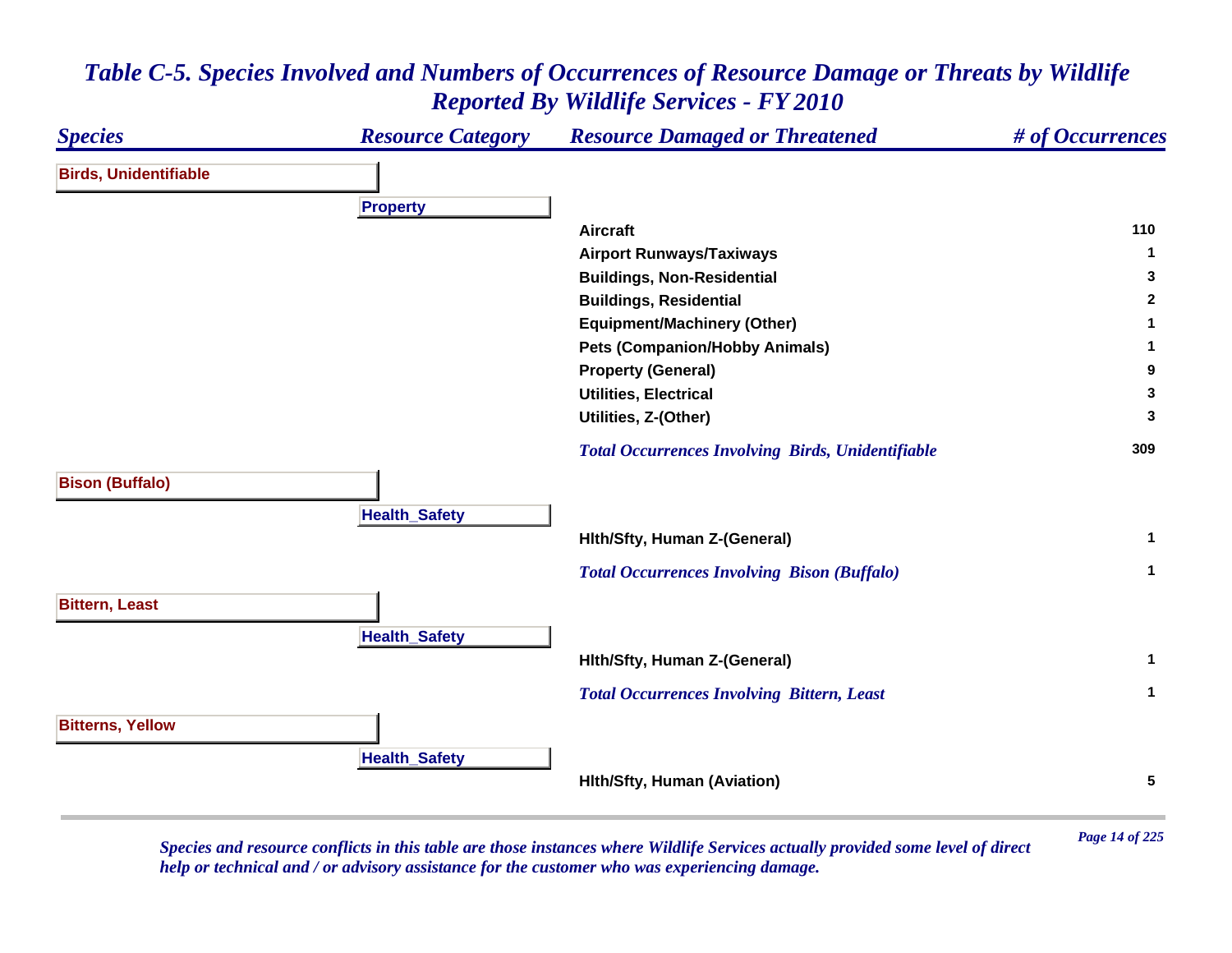#### *Species Resource Category Resource Damaged or Threatened # of Occurrences* **Bitterns, Yellow Pro pert y Aircraft 5**  *Total Occurrences Involving Bitterns, Yellow* **<sup>10</sup> Blackbirds, (Mixed Species) Agriculture Canolaa** 1 **Cattle (Adult) <sup>3</sup> Feed, Livestock 12 Fruit, Cherries 2 Fruit, Grapes/Muscadines <sup>2</sup> Grains, Corn (Field) <sup>4</sup> Grains, Corn (Sweet) <sup>6</sup> Grains, Milo 1 Grains, Rice 55 Grains, Rice (Wild) <sup>1</sup> Grains, Wheat 1 Grains, Z-(Other) <sup>8</sup> Sunflowers 4 HealthSafet y Hlth/Sfty, Human (Aviation) <sup>52</sup> Hlth/Sfty, Human Z-(General) <sup>100</sup> Propert y Aircraft 27 Buildings, Non-Residential <sup>10</sup> Buildings, Residential 7**

# *Table C-5. Species Involved and Numbers of Occurrences of Resource Damage or Threats by Wildlife Reported By Wildlife Services - FY 2010*

*Page 15 of 225 Species and resource conflicts in this table are those instances where Wildlife Services actually provided some level of direct help or technical and / or advisory assistance for the customer who was experiencing damage.*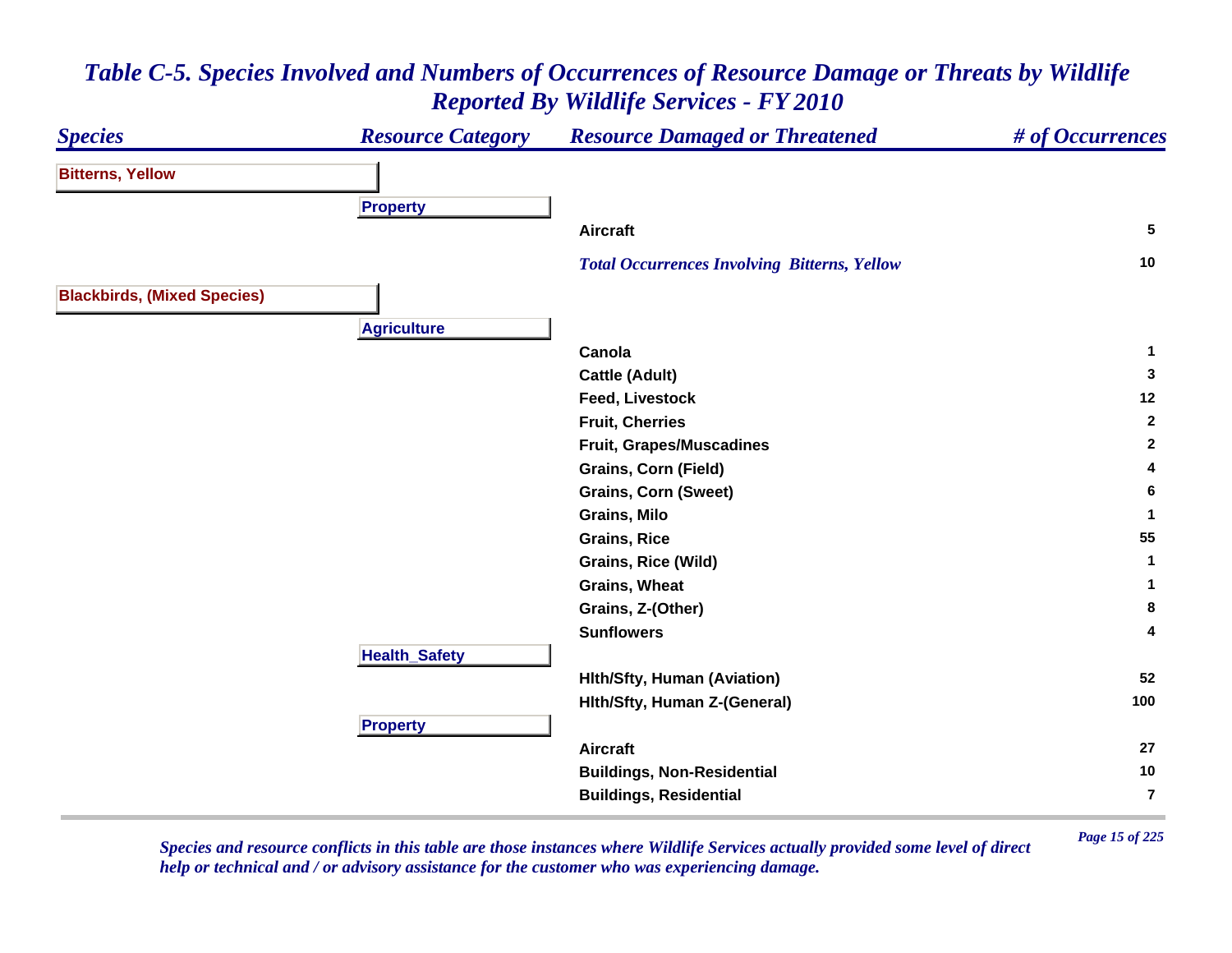#### *Species Resource Category Resource Damaged or Threatened # of Occurrences* **Blackbirds, (Mixed Species) Equipment/Machinery (Other) <sup>3</sup> Gardens, Veg./Fruits/Nuts <sup>1</sup> Property (General) <sup>11</sup> Recreational Areas (Other) \*\* <sup>1</sup> Swimming Pools <sup>1</sup> Trees, Standing/Shrubs <sup>3</sup> Turf And/Or Flowers 1 Utilities, Electrical 1 Z-Landscaping (Other) <sup>2</sup>**  *Total Occurrences Involving Blackbirds, (Mixed Species)* **<sup>320</sup> Blackbirds, Brewer`s A griculture Cattle (Adult) <sup>1</sup> Feed, Livestock 1 Fruit, Grapes/Muscadines <sup>8</sup> Grains, Rice (Wild) <sup>1</sup> Pasture 2 Silage <sup>3</sup> HealthSafet y Hlth/Sfty, Human (Aviation) <sup>10</sup> Pro pert y Aircraft 10 Buildings, Non-Residential <sup>3</sup> Buildings, Residential <sup>2</sup> Equipment/Machinery (Other) <sup>3</sup>**

### *Table C-5. Species Involved and Numbers of Occurrences of Resource Damage or Threats by Wildlife Reported By Wildlife Services - FY 2010*

*Page 16 of 225 Species and resource conflicts in this table are those instances where Wildlife Services actually provided some level of direct help or technical and / or advisory assistance for the customer who was experiencing damage.*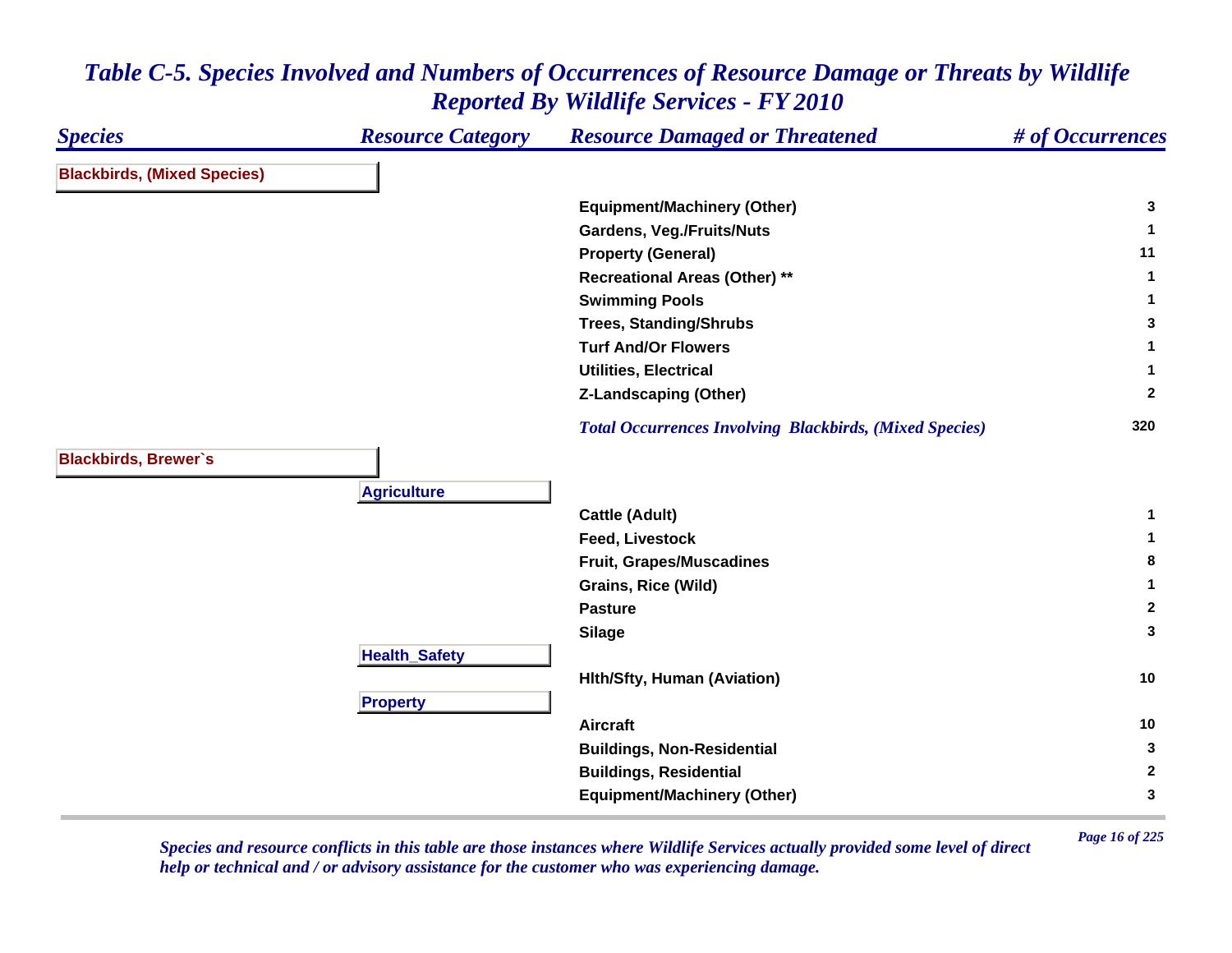#### *Species Resource Category Resource Damaged or Threatened # of Occurrences* **Blackbirds, Brewer`s Gardens, Veg./Fruits/Nuts <sup>2</sup> Landfills 2 Property (General) <sup>1</sup> Utilities, Electrical 1 Utilities, Z-(Other) <sup>1</sup>**  *Total Occurrences Involving Blackbirds, Brewer`s* **<sup>51</sup> Blackbirds, Red-Winged Agriculture Feed, Livestock 3 Fruit, Apples <sup>1</sup> Fruit, Blueberries 2 Fruit, Cherries 2 Fruit, Grapes/Muscadines <sup>6</sup> Grains, Corn (Field) <sup>9</sup> Grains, Corn (Sweet) <sup>5</sup> Grains, Milo 1 Grains, Rice 96 Grains, Rice (Wild) <sup>4</sup> Grains, Z-(Other) <sup>1</sup> Hay (Stack/Bales) <sup>1</sup> Plants, Commercial Nursery/Greenhouse (All) <sup>1</sup> Silage <sup>2</sup> Sunflowers 634 HealthSafet y Hlth/Sfty, Human (Aviation) <sup>32</sup>**

### *Table C-5. Species Involved and Numbers of Occurrences of Resource Damage or Threats by Wildlife Reported By Wildlife Services - FY 2010*

*Page 17 of 225 Species and resource conflicts in this table are those instances where Wildlife Services actually provided some level of direct help or technical and / or advisory assistance for the customer who was experiencing damage.*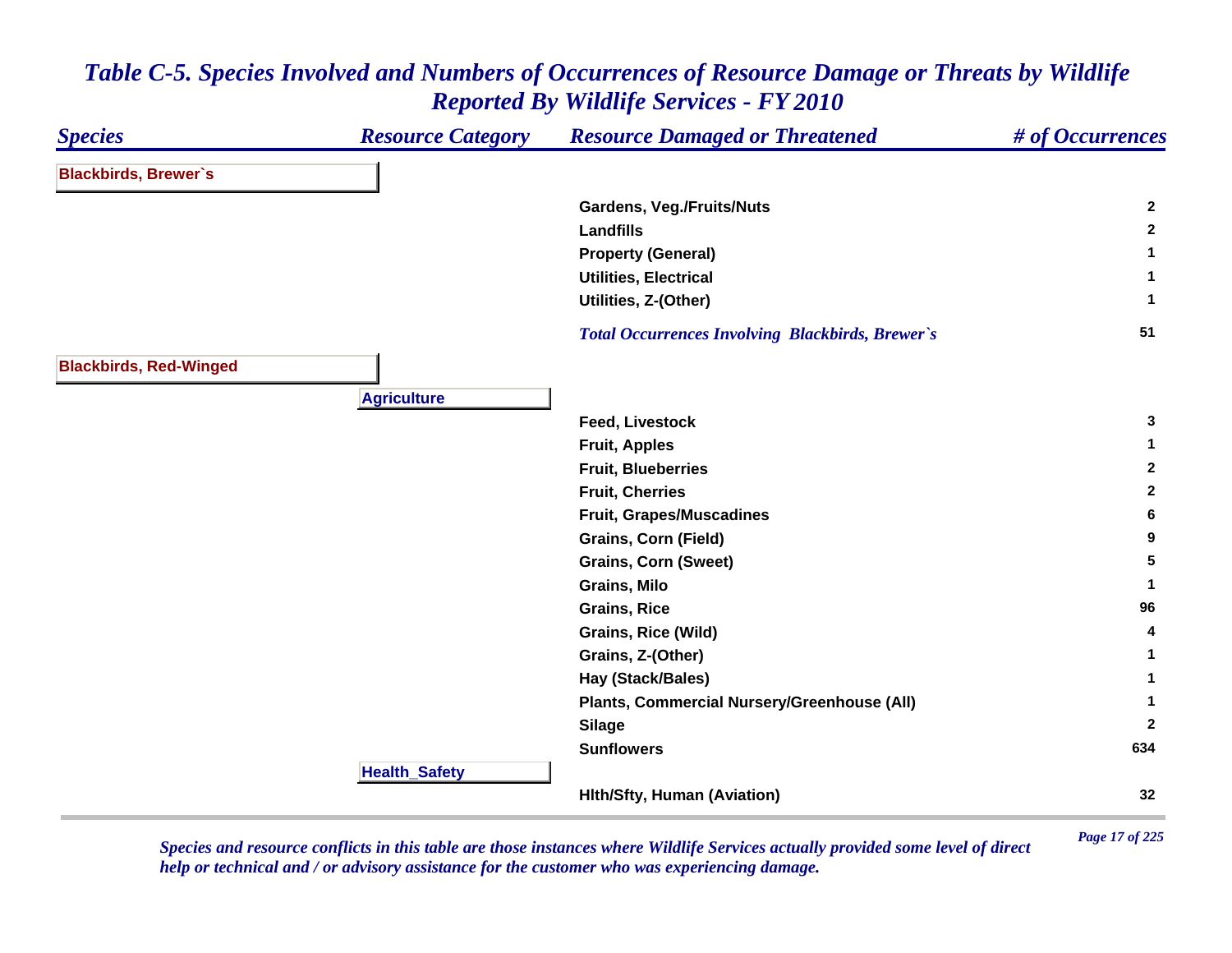

*Page 18 of 225 Species and resource conflicts in this table are those instances where Wildlife Services actually provided some level of direct help or technical and / or advisory assistance for the customer who was experiencing damage.*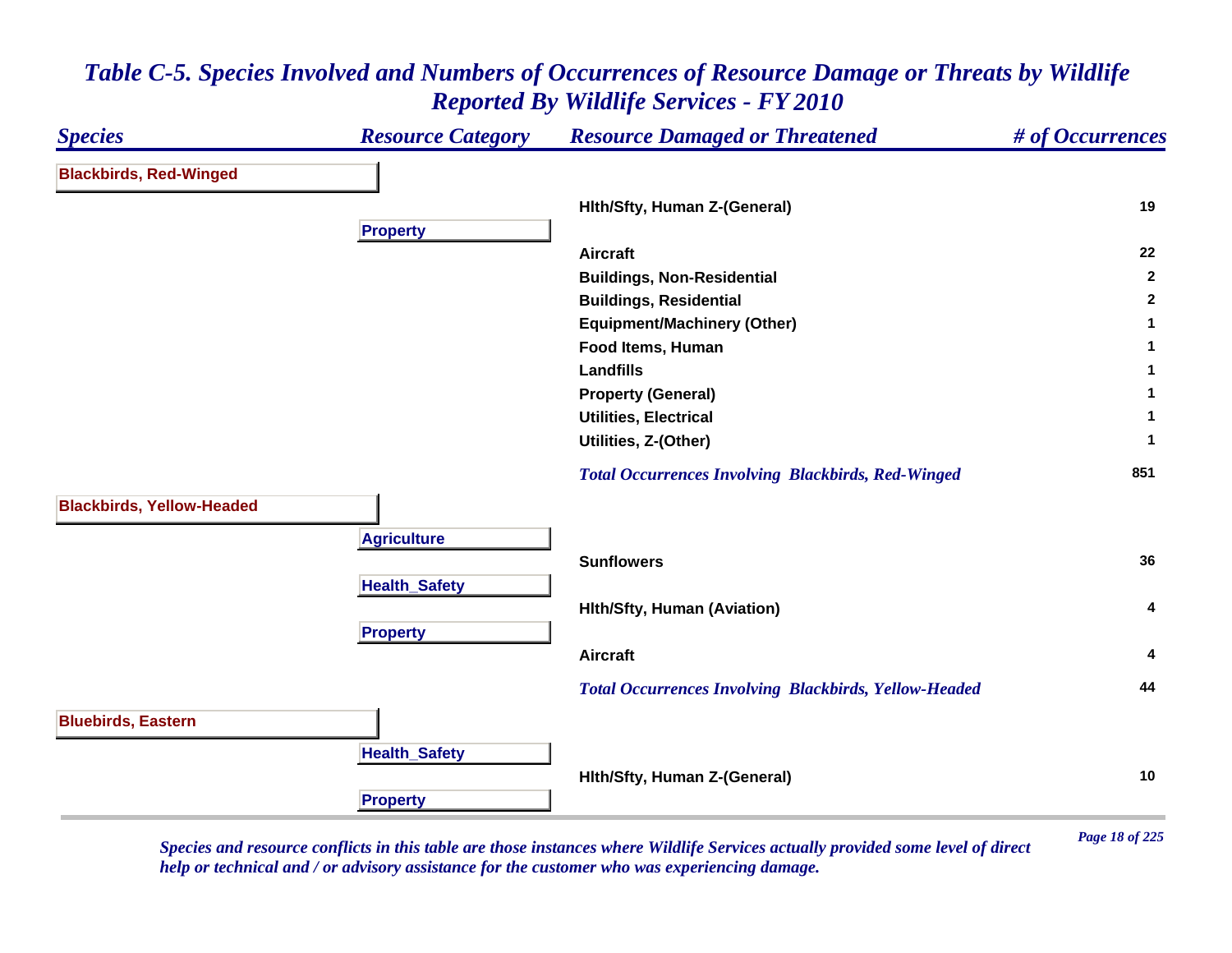| <b>Species</b>            | <b>Resource Category</b> | <b>Resource Damaged or Threatened</b>                 | # of Occurrences |
|---------------------------|--------------------------|-------------------------------------------------------|------------------|
| <b>Bluebirds, Eastern</b> |                          |                                                       |                  |
|                           |                          | <b>Aircraft</b>                                       | $\mathbf{1}$     |
|                           |                          | <b>Total Occurrences Involving Bluebirds, Eastern</b> | 11               |
| <b>Bluebirds, Western</b> |                          |                                                       |                  |
|                           | <b>Health_Safety</b>     |                                                       |                  |
|                           |                          | <b>Hith/Sfty, Human (Aviation)</b>                    | $\mathbf 1$      |
|                           | <b>Property</b>          |                                                       |                  |
|                           |                          | <b>Aircraft</b>                                       | $\mathbf{1}$     |
|                           |                          | <b>Total Occurrences Involving Bluebirds, Western</b> | $\mathbf{2}$     |
| <b>Bobcats</b>            |                          |                                                       |                  |
|                           | <b>Agriculture</b>       |                                                       |                  |
|                           |                          | <b>Alpacas</b>                                        | 1                |
|                           |                          | <b>Birds, Chukar</b>                                  | 1                |
|                           |                          | Birds, Pheasant (All) Ag                              | 1                |
|                           |                          | Birds, Quail (All) Ag                                 | $\mathbf{2}$     |
|                           |                          | <b>Cattle (Adult)</b>                                 | $\overline{7}$   |
|                           |                          | <b>Cattle (Calves)</b>                                | 45               |
|                           |                          | Fish, Goldfish (Brood)                                | $\mathbf{2}$     |
|                           |                          | Fowl, Chickens (Game)                                 | $5\phantom{.0}$  |
|                           |                          | Fowl, Chickens (Other)                                | 228              |
|                           |                          | <b>Fowl, Ducks (Domestic)</b>                         | 38               |
|                           |                          | Fowl, Geese (Domestic)                                | 18               |
|                           |                          | Fowl, Guineas                                         | $\overline{7}$   |
|                           |                          | <b>Fowl, Turkeys (Domestic)</b>                       | 31               |
|                           |                          | <b>Goats, Meat (Adults)</b>                           | 21               |

*Page 19 of 225 Species and resource conflicts in this table are those instances where Wildlife Services actually provided some level of direct help or technical and / or advisory assistance for the customer who was experiencing damage.*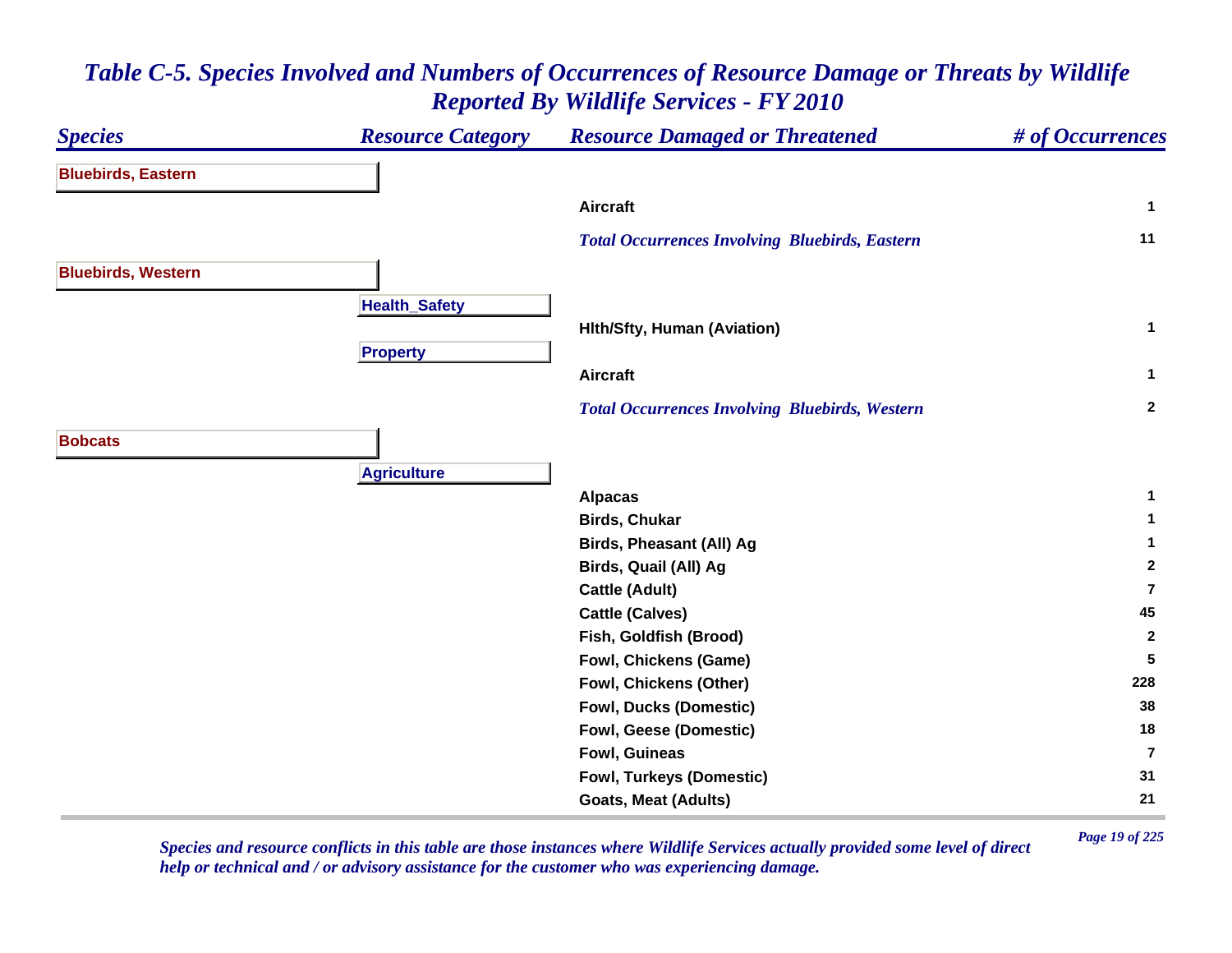| <b>Species</b> | <b>Resource Category</b> | <b>Resource Damaged or Threatened</b> | # of Occurrences        |
|----------------|--------------------------|---------------------------------------|-------------------------|
| <b>Bobcats</b> |                          |                                       |                         |
|                |                          | Goats, Meat (Kids)                    | 83                      |
|                |                          | <b>Goats, Mohair (Adult)</b>          | 3                       |
|                |                          | Goats, Mohair (Kids)                  | 32                      |
|                |                          | Goats, Z-(Other Adults)               | 13                      |
|                |                          | Goats, Z-(Other Kids)                 | 114                     |
|                |                          | <b>Mammals, Deer, Axis</b>            | 6                       |
|                |                          | <b>Mammals, Deer, Fallow</b>          | $\mathbf{2}$            |
|                |                          | Mammals, Deer, White-Tailed Ag        | 21                      |
|                |                          | <b>Mammals, Z-Exotic Game (Other)</b> | 51                      |
|                |                          | <b>Mammals, Z-Native Game (Other)</b> | -1                      |
|                |                          | <b>Sheep (Adult)</b>                  | 47                      |
|                |                          | Sheep (Lambs)                         | 245                     |
|                |                          | <b>Swine (Piglets)</b>                | $\mathbf{1}$            |
|                | <b>Health_Safety</b>     |                                       |                         |
|                |                          | <b>Hith/Sfty, Human (Aviation)</b>    | $\overline{2}$          |
|                |                          | Hith/Sfty, Human Z-(General)          | 62                      |
|                | <b>Natural Resource</b>  |                                       |                         |
|                |                          | Birds, Ducks, Wild (Other)            | 5                       |
|                |                          | <b>Birds, Pheasant (All) Nr</b>       | $\mathbf{2}$            |
|                |                          | Birds, Plover, Snowy (T/E)            | $\mathbf{1}$            |
|                |                          | Birds, Plovers, Piping (T/E)          | 1                       |
|                |                          | Birds, Quail (All) Nr                 | $\overline{\mathbf{r}}$ |
|                |                          | Birds, Terns, Least, California (T/E) | 1                       |
|                |                          | Birds, Turkey, Wild                   | 1                       |
|                |                          | <b>Birds, Waterfowl (Other)</b>       | 3                       |
|                |                          | Birds, Z-(Other)                      | 6                       |
|                |                          |                                       |                         |

*Page 20 of 225 Species and resource conflicts in this table are those instances where Wildlife Services actually provided some level of direct help or technical and / or advisory assistance for the customer who was experiencing damage.*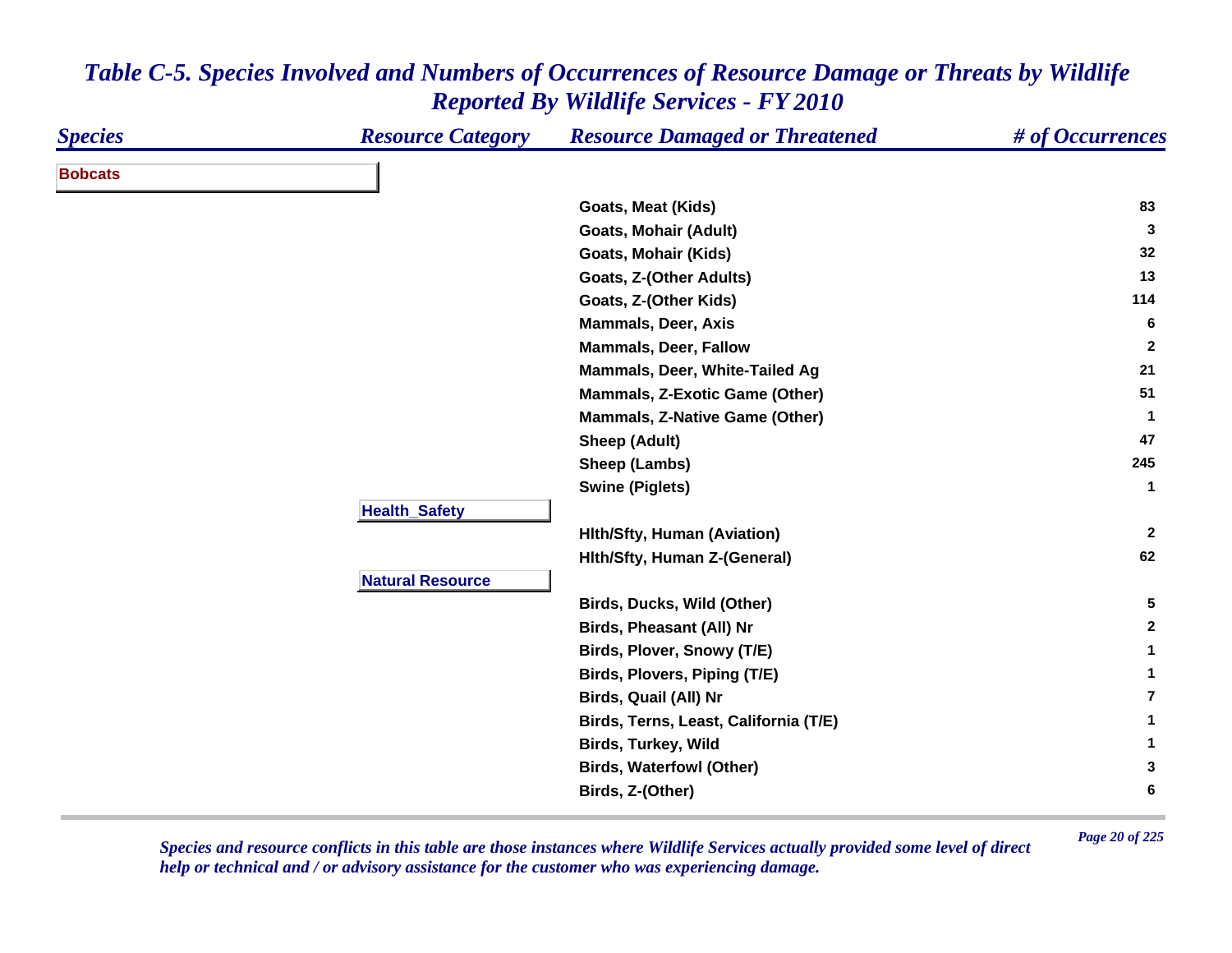### *Species Resource Category Resource Damaged or Threatened # of Occurrences* **BobcatsMammals, Deer, White-Tailed Nr 21 Mammals, Sheep, Bighorn <sup>3</sup> Propert y Aircraft 2 Buildings, Residential <sup>1</sup> Pets (Companion/Hobby Animals) <sup>130</sup> Property (General) <sup>2</sup>**  *Total Occurrences Involving Bobcats* **1,276 BobolinksHealthSafet y Hlth/Sfty, Human (Aviation) <sup>1</sup>**  *Total Occurrences Involving Bobolinks* **<sup>1</sup> Buntings, Snow HealthSafet y Hlth/Sfty, Human (Aviation) <sup>11</sup> Pro pert y Aircraft 4**  *Total Occurrences Involving Buntings, Snow* **<sup>15</sup> CaracarasAgriculture Fowl, Guineas 1 Goats, Meat (Kids) 5**

### *Table C-5. Species Involved and Numbers of Occurrences of Resource Damage or Threats by Wildlife Reported By Wildlife Services - FY 2010*

*Page 21 of 225 Species and resource conflicts in this table are those instances where Wildlife Services actually provided some level of direct help or technical and / or advisory assistance for the customer who was experiencing damage.*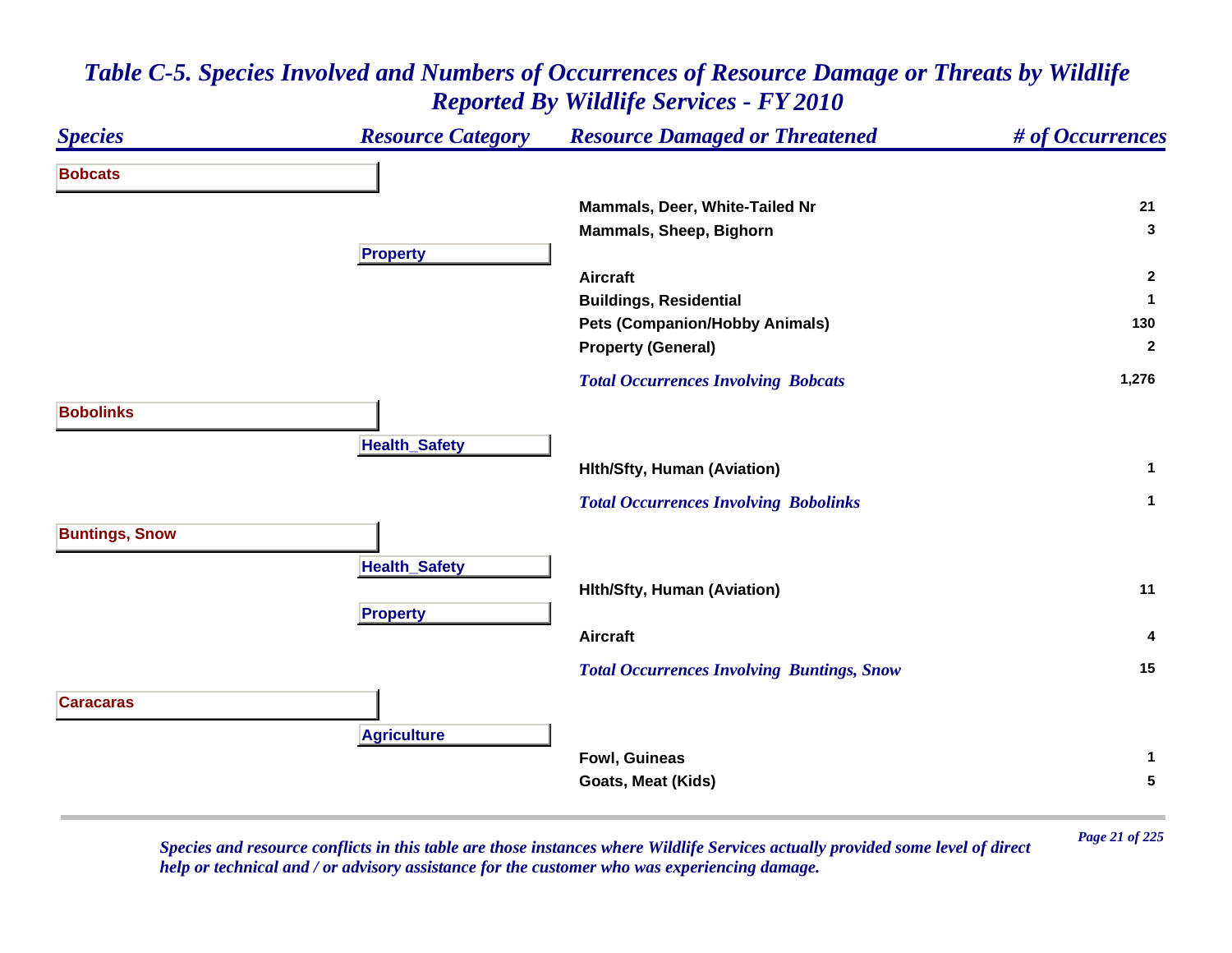| <b>Species</b>                | <b>Resource Category</b> | <b>Resource Damaged or Threatened</b>                     | # of Occurrences |
|-------------------------------|--------------------------|-----------------------------------------------------------|------------------|
| <b>Caracaras</b>              |                          |                                                           |                  |
|                               |                          | Sheep (Lambs)                                             | 17               |
|                               |                          | <b>Total Occurrences Involving Caracaras</b>              | 23               |
| <b>Cardinals, Northern</b>    |                          |                                                           |                  |
|                               | <b>Health_Safety</b>     |                                                           |                  |
|                               |                          | <b>Hith/Sfty, Human (Aviation)</b>                        | $\mathbf{1}$     |
|                               |                          | Hith/Sfty, Human Z-(General)                              | 16               |
|                               | <b>Natural Resource</b>  |                                                           |                  |
|                               |                          | Birds, Z-(Other)                                          | $\mathbf{1}$     |
|                               | <b>Property</b>          |                                                           |                  |
|                               |                          | <b>Aircraft</b>                                           | $\mathbf{1}$     |
|                               |                          | <b>Buildings, Residential</b>                             | 3                |
|                               |                          | <b>Property (General)</b>                                 | 3                |
|                               |                          | Vehicles, Land                                            | 3                |
|                               |                          | <b>Total Occurrences Involving Cardinals, Northern</b>    | 28               |
| <b>Cardinals, Red Crested</b> |                          |                                                           |                  |
|                               | <b>Agriculture</b>       |                                                           |                  |
|                               |                          | <b>Grains, Corn (Field)</b>                               | $\mathbf{1}$     |
|                               | <b>Health_Safety</b>     |                                                           |                  |
|                               |                          | <b>Hith/Sfty, Human (Aviation)</b>                        | $\mathbf 1$      |
|                               | <b>Property</b>          |                                                           |                  |
|                               |                          | <b>Aircraft</b>                                           | $\mathbf 1$      |
|                               |                          | <b>Total Occurrences Involving Cardinals, Red Crested</b> | 3                |

*Page 22 of 225 Species and resource conflicts in this table are those instances where Wildlife Services actually provided some level of direct help or technical and / or advisory assistance for the customer who was experiencing damage.*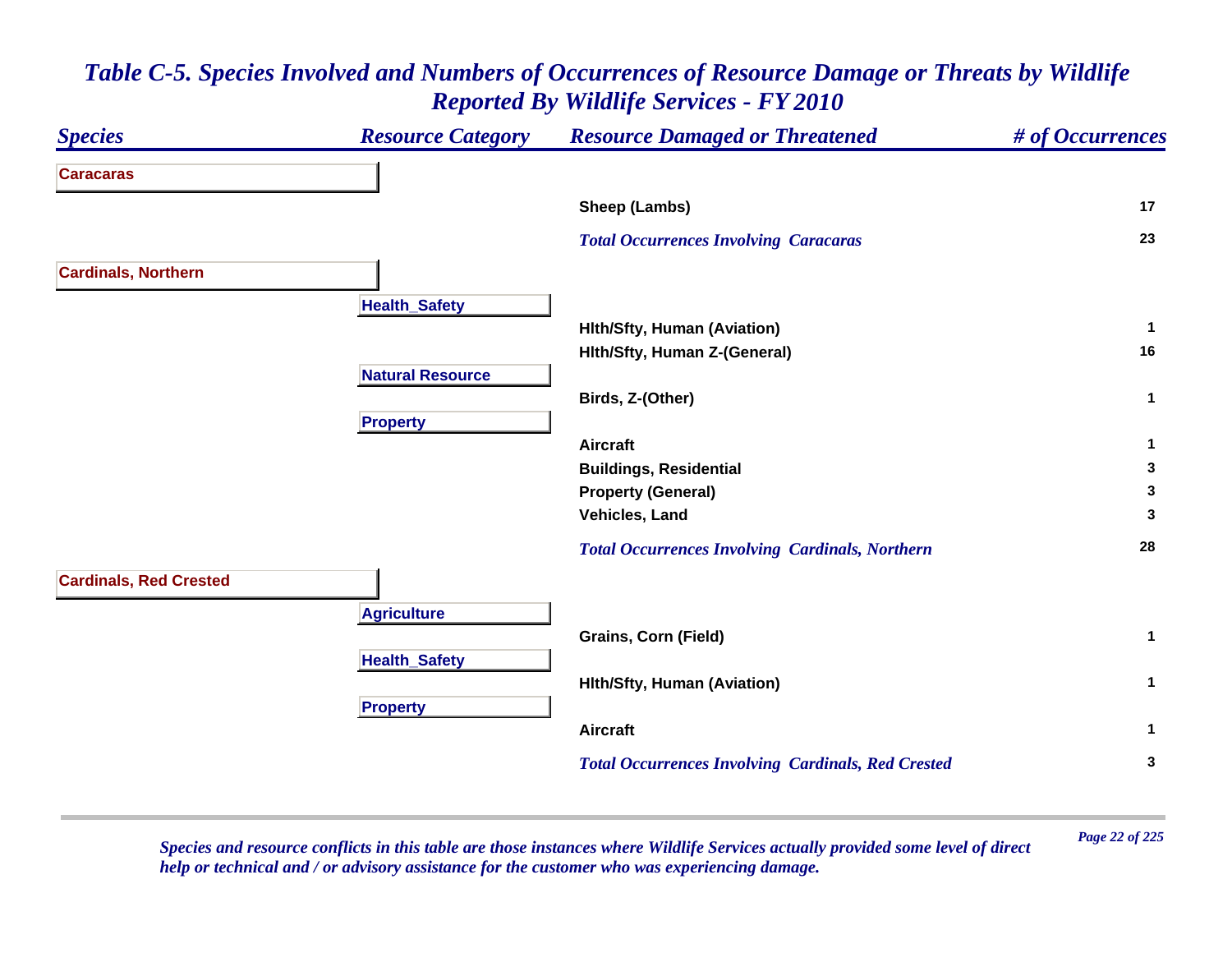

*Page 23 of 225 Species and resource conflicts in this table are those instances where Wildlife Services actually provided some level of direct help or technical and / or advisory assistance for the customer who was experiencing damage.*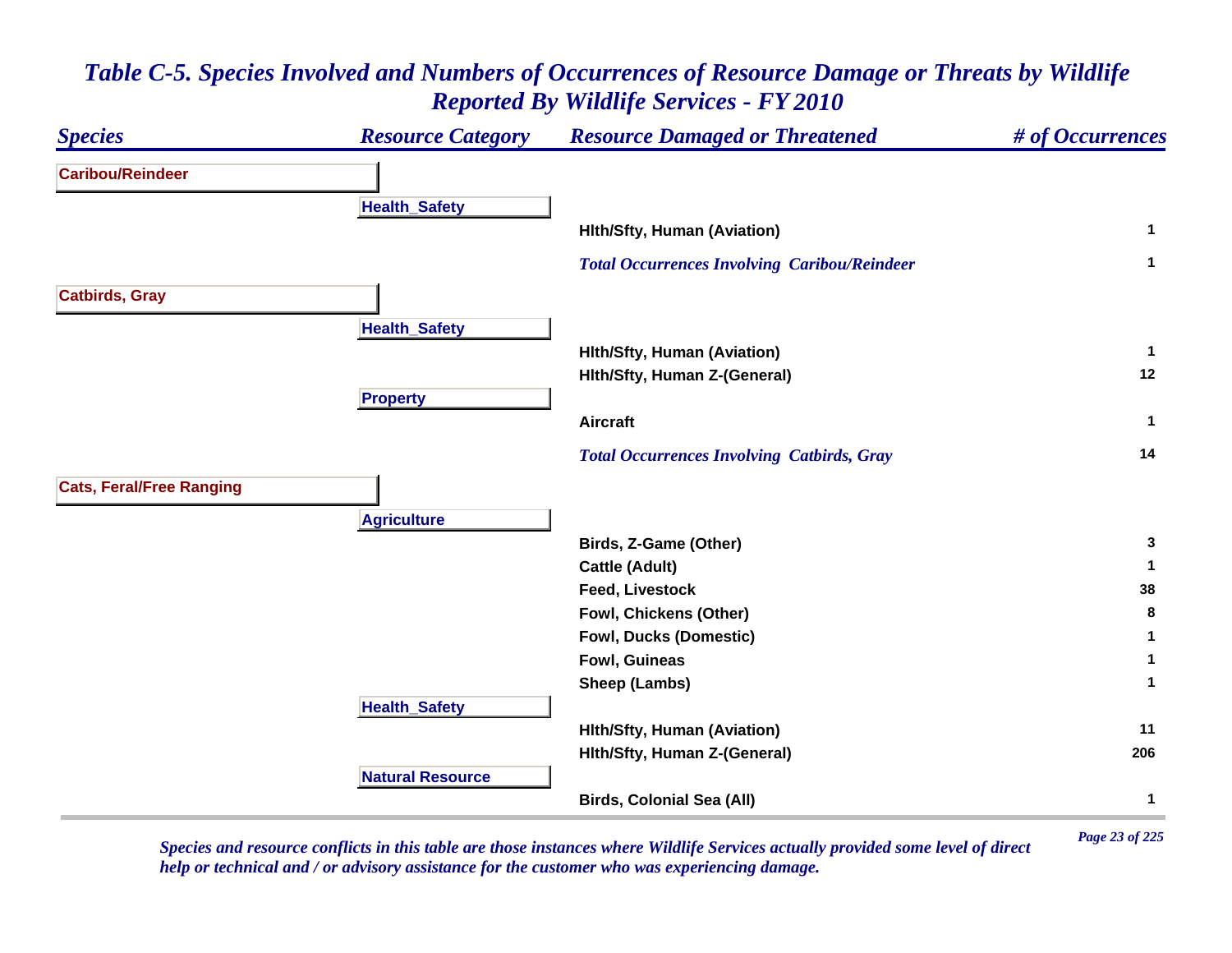| <b>Species</b>                  | <b>Resource Category</b> | <b>Resource Damaged or Threatened</b>    | # of Occurrences |
|---------------------------------|--------------------------|------------------------------------------|------------------|
| <b>Cats, Feral/Free Ranging</b> |                          |                                          |                  |
|                                 |                          | Birds, Plover, Snowy (T/E)               | 88               |
|                                 |                          | Birds, Plovers, Piping (T/E)             | $\mathbf{2}$     |
|                                 |                          | Birds, Quail (All) Nr                    | $\overline{2}$   |
|                                 |                          | Birds, Rail, Clapper, California (T/E)   | 91               |
|                                 |                          | Birds, Rail, Clapper, Light-Footed (T/E) | 4                |
|                                 |                          | <b>Birds, Shearwaters, Wedge-Tail</b>    | $\mathbf{2}$     |
|                                 |                          | Birds, Terns, Least, California (T/E)    | 31               |
|                                 |                          | <b>Birds, Upland Game (Other)</b>        | 1                |
|                                 |                          | Birds, Z-(Other)                         | 6                |
|                                 |                          | Mammals, Mice, Salt Marsh Harvest (T/E)  | 76               |
|                                 |                          | Mammals, Z-(Other)                       | $\mathbf{1}$     |
|                                 |                          | <b>Wetlands</b>                          | -1               |
|                                 | <b>Property</b>          |                                          |                  |
|                                 |                          | <b>Aircraft</b>                          | 15               |
|                                 |                          | <b>Buildings, Non-Residential</b>        | 14               |
|                                 |                          | <b>Buildings, Residential</b>            | 171              |
|                                 |                          | <b>Equipment/Machinery (Other)</b>       | 1                |
|                                 |                          | Food Items, Human                        | $\mathbf{2}$     |
|                                 |                          | Food Items, Non-Human*                   | 1                |
|                                 |                          | <b>Gardens, Veg./Fruits/Nuts</b>         | 1                |
|                                 |                          | <b>Golf Courses</b>                      | 3                |
|                                 |                          | <b>Irrigation, Drip Line</b>             | -1               |
|                                 |                          | <b>Pets (Companion/Hobby Animals)</b>    | 22               |
|                                 |                          | <b>Property (General)</b>                | 23               |
|                                 |                          | <b>Trees, Standing/Shrubs</b>            | 3                |
|                                 |                          | <b>Turf And/Or Flowers</b>               | 4                |
|                                 |                          |                                          |                  |

*Page 24 of 225 Species and resource conflicts in this table are those instances where Wildlife Services actually provided some level of direct help or technical and / or advisory assistance for the customer who was experiencing damage.*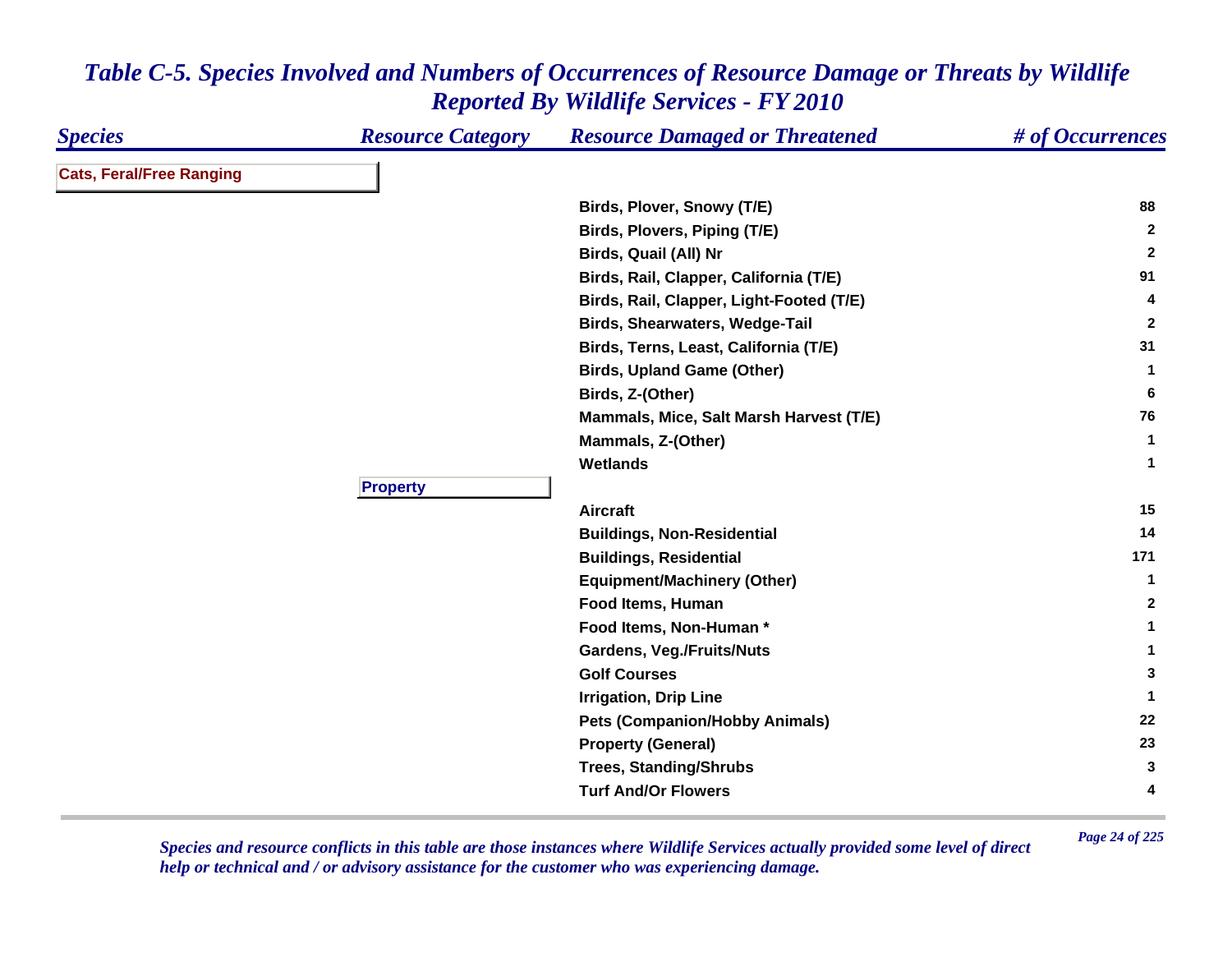### *Species Resource Category Resource Damaged or Threatened # of Occurrences* **Cats, Feral/Free Ranging Vehicles, Land 3 Z-Landscaping (Other) <sup>1</sup> Zoo/Zoo Animals 1**  *Total Occurrences Involving Cats, Feral/Free Ranging* **<sup>842</sup> Cattle, Feral A griculture Grains, Corn (Field) <sup>1</sup> HealthSafet y Hlth/Sfty, Human Z-(General) <sup>4</sup> Natural ResourceWatershed 1 Pro pert y Property (General) <sup>1</sup>**  *Total Occurrences Involving Cattle, Feral* **7Chickadee, Black-Capped Health \_ Safet y Hlth/Sfty, Human Z-(General) <sup>3</sup>**  *Total Occurrences Involving Chickadee, Black-Capped* **<sup>3</sup> Chickens, Feral/Free Ranging HealthSafet y Hlth/Sfty, Human Z-(General) <sup>5</sup> Propert y**

### *Table C-5. Species Involved and Numbers of Occurrences of Resource Damage or Threats by Wildlife Reported By Wildlife Services - FY 2010*

*Page 25 of 225 Species and resource conflicts in this table are those instances where Wildlife Services actually provided some level of direct help or technical and / or advisory assistance for the customer who was experiencing damage.*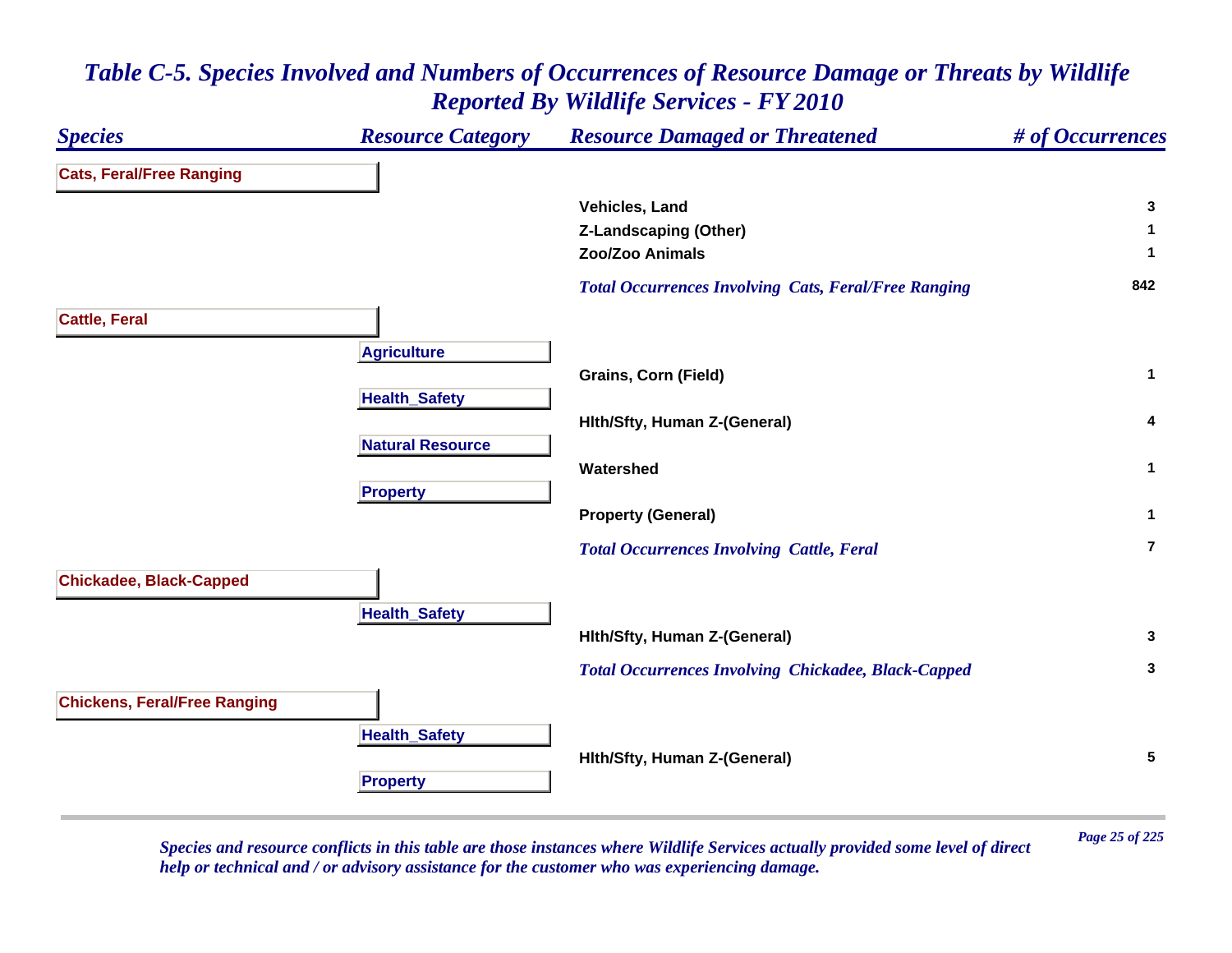#### *Species Resource Category Resource Damaged or Threatened # of Occurrences* **Chickens, Feral/Free Ranging Property (General) <sup>2</sup>**  *Total Occurrences Involving Chickens, Feral/Free Ranging* **7Chipmunks (Other) HealthSafet y Hlth/Sfty, Human Z-(General) <sup>3</sup> Pro pert y Buildings, Non-Residential <sup>2</sup> Buildings, Residential <sup>2</sup> Gardens, Veg./Fruits/Nuts <sup>2</sup> Property (General) <sup>1</sup> Roads/Bridges <sup>1</sup> Trees, Standing/Shrubs <sup>1</sup> Turf And/Or Flowers 2**  *Total Occurrences Involving Chipmunks (Other)* **<sup>14</sup> Chipmunks, Eastern A griculture Trees, Standing (Mixed) <sup>1</sup> HealthSafet y Hlth/Sfty, Human (Aviation) <sup>2</sup> Hlth/Sfty, Human Z-(General) <sup>13</sup> Natural ResourceTrees, Seedlings Nr <sup>1</sup> Propert y Aircraft2**

### *Table C-5. Species Involved and Numbers of Occurrences of Resource Damage or Threats by Wildlife Reported By Wildlife Services - FY 2010*

*Page 26 of 225 Species and resource conflicts in this table are those instances where Wildlife Services actually provided some level of direct help or technical and / or advisory assistance for the customer who was experiencing damage.*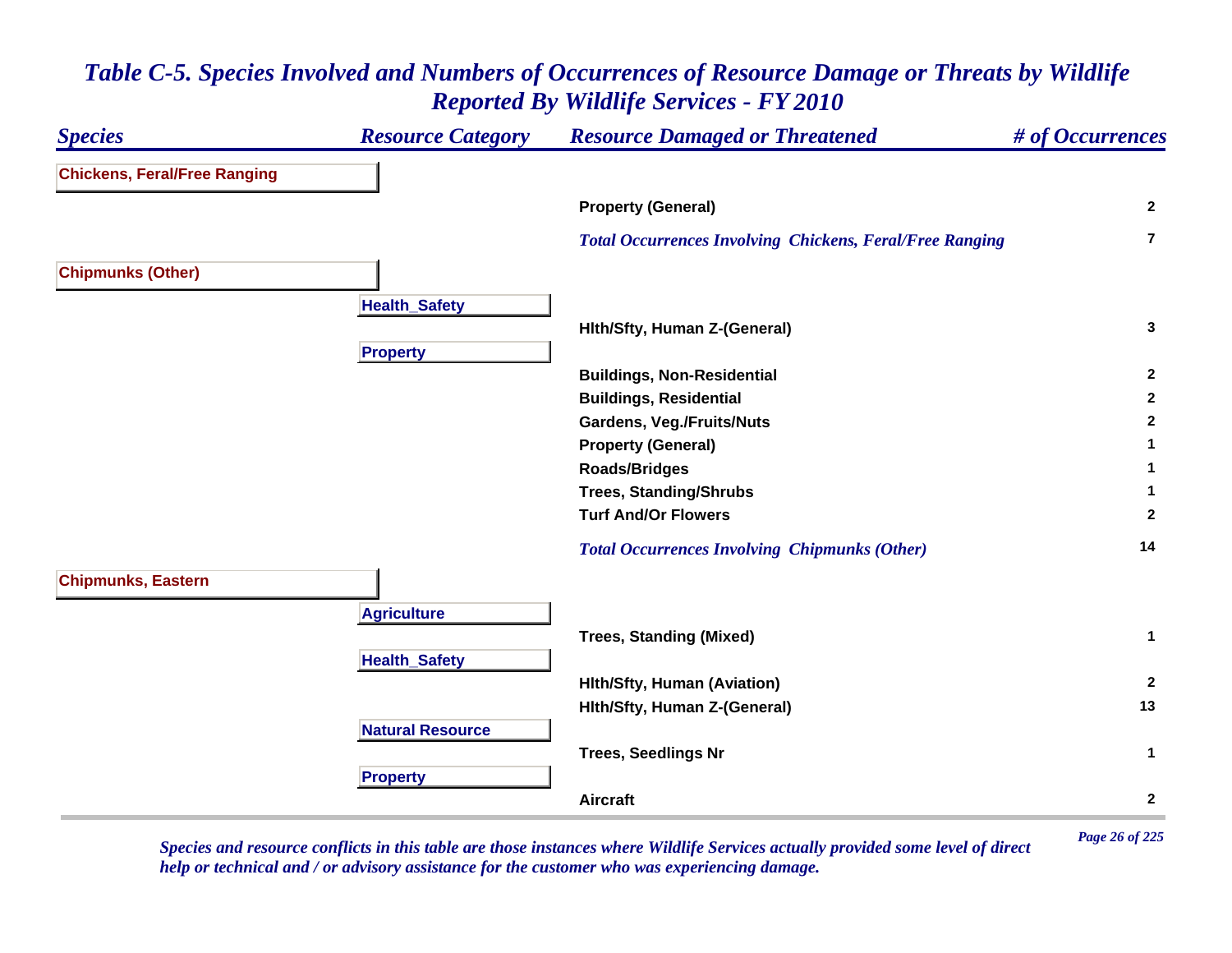#### *Species Resource Category Resource Damaged or Threatened # of Occurrences* **Chipmunks, Eastern Buildings, Non-Residential <sup>3</sup> Buildings, Residential <sup>30</sup> Gardens, Veg./Fruits/Nuts <sup>2</sup> Property (General) <sup>6</sup> Turf And/Or Flowers 16 Utilities, Electrical 1 Vehicles, Land 1 Z-Landscaping (Other) <sup>2</sup>**  *Total Occurrences Involving Chipmunks, Eastern* **<sup>80</sup> ChukarsHealthSafet y Hlth/Sfty, Human (Aviation) <sup>4</sup> Pro pert y Aircraft 4**  *Total Occurrences Involving Chukars* **<sup>8</sup> Coots, American A griculture Fish, Catfish (Adult) <sup>1</sup> Fish, Food Fish (Other) <sup>1</sup> Grains, Rice (Wild) <sup>1</sup> HealthSafet y Hlth/Sfty, Human (Aviation) <sup>18</sup> Hlth/Sfty, Human Z-(General) <sup>2</sup> Natural Resource**

### *Table C-5. Species Involved and Numbers of Occurrences of Resource Damage or Threats by Wildlife Reported By Wildlife Services - FY 2010*

*Page 27 of 225 Species and resource conflicts in this table are those instances where Wildlife Services actually provided some level of direct help or technical and / or advisory assistance for the customer who was experiencing damage.*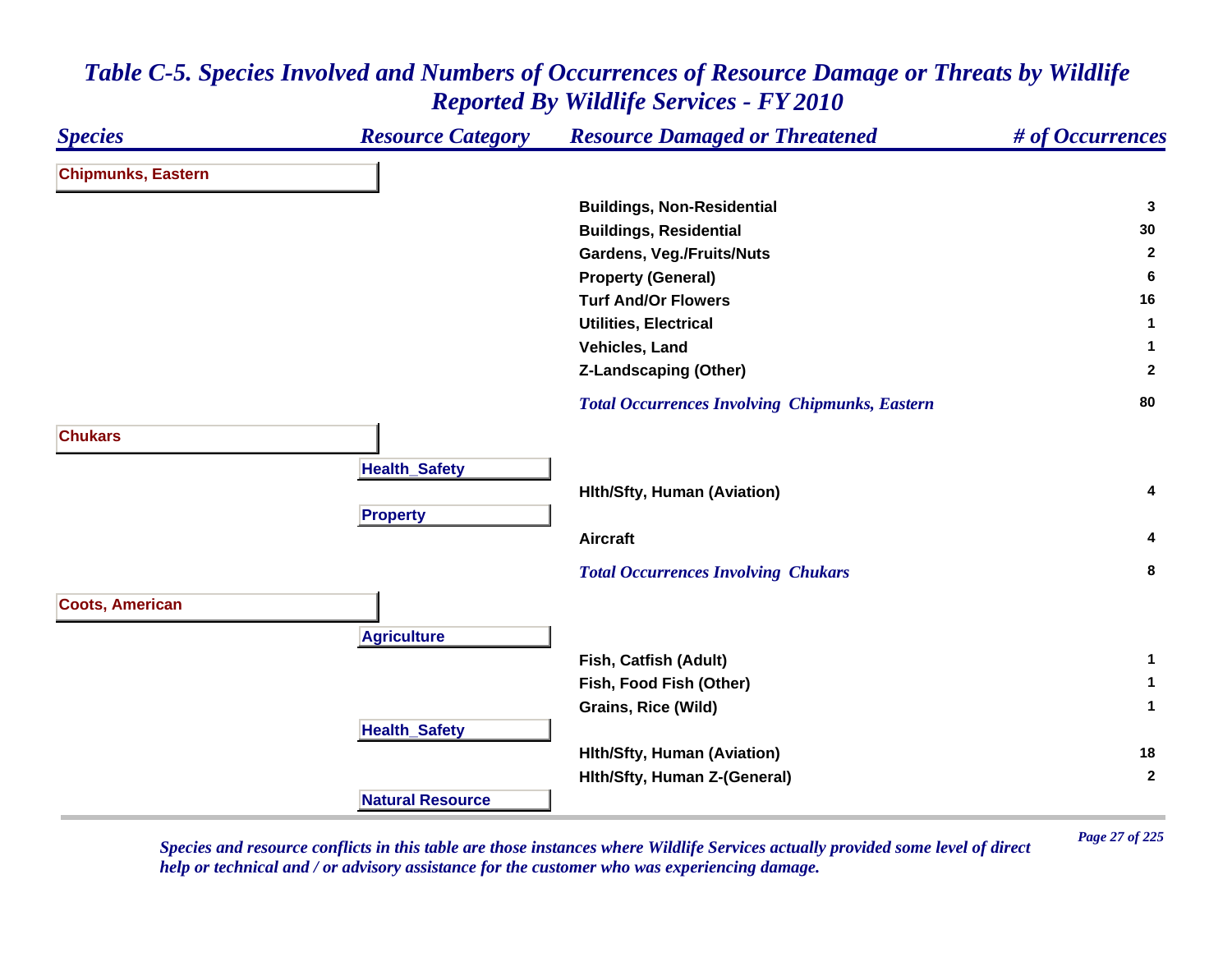| <b>Species</b>                    | <b>Resource Category</b> | <b>Resource Damaged or Threatened</b>              | # of Occurrences |
|-----------------------------------|--------------------------|----------------------------------------------------|------------------|
| <b>Coots, American</b>            |                          |                                                    |                  |
|                                   |                          | Birds, Z-(Other)                                   | $\mathbf{1}$     |
|                                   | <b>Property</b>          |                                                    |                  |
|                                   |                          | <b>Aircraft</b>                                    | 15               |
|                                   |                          | Food Items, Non-Human*                             | $\mathbf{1}$     |
|                                   |                          | <b>Golf Courses</b>                                | 13               |
|                                   |                          | <b>Property (General)</b>                          | $\mathbf{2}$     |
|                                   |                          | <b>Swimming Pools</b>                              | $\mathbf{2}$     |
|                                   |                          | <b>Turf And/Or Flowers</b>                         | 33               |
|                                   |                          | <b>Total Occurrences Involving Coots, American</b> | 90               |
| <b>Cormorants, Double-Crested</b> |                          |                                                    |                  |
|                                   | <b>Agriculture</b>       |                                                    |                  |
|                                   |                          | Fish                                               | 3                |
|                                   |                          | Fish, Baitfish (Other)                             | 40               |
|                                   |                          | Fish, Bass, Hybrid Striped                         | 12               |
|                                   |                          | Fish, Catfish (Adult)                              | 21               |
|                                   |                          | Fish, Catfish (Fingerling)                         | 92               |
|                                   |                          | Fish, Catfish (Fry)                                | $\mathbf{1}$     |
|                                   |                          | Fish, Food Fish (Other)                            | 11               |
|                                   |                          | Fish, Goldfish (Brood)                             | $\mathbf{1}$     |
|                                   |                          | Fish, Goldfish (Market)                            | 3                |
|                                   |                          | Fish, Muskie                                       | $\overline{2}$   |
|                                   |                          | Fish, Ornamental (Brood)                           | $\mathbf{2}$     |
|                                   |                          | Fish, Ornamental (Market)                          | $\mathbf{2}$     |
|                                   |                          | Fish, Salmon (All) Ag                              | $\mathbf{1}$     |
|                                   |                          | Fish, Tilapia                                      | $\boldsymbol{2}$ |

*Page 28 of 225 Species and resource conflicts in this table are those instances where Wildlife Services actually provided some level of direct help or technical and / or advisory assistance for the customer who was experiencing damage.*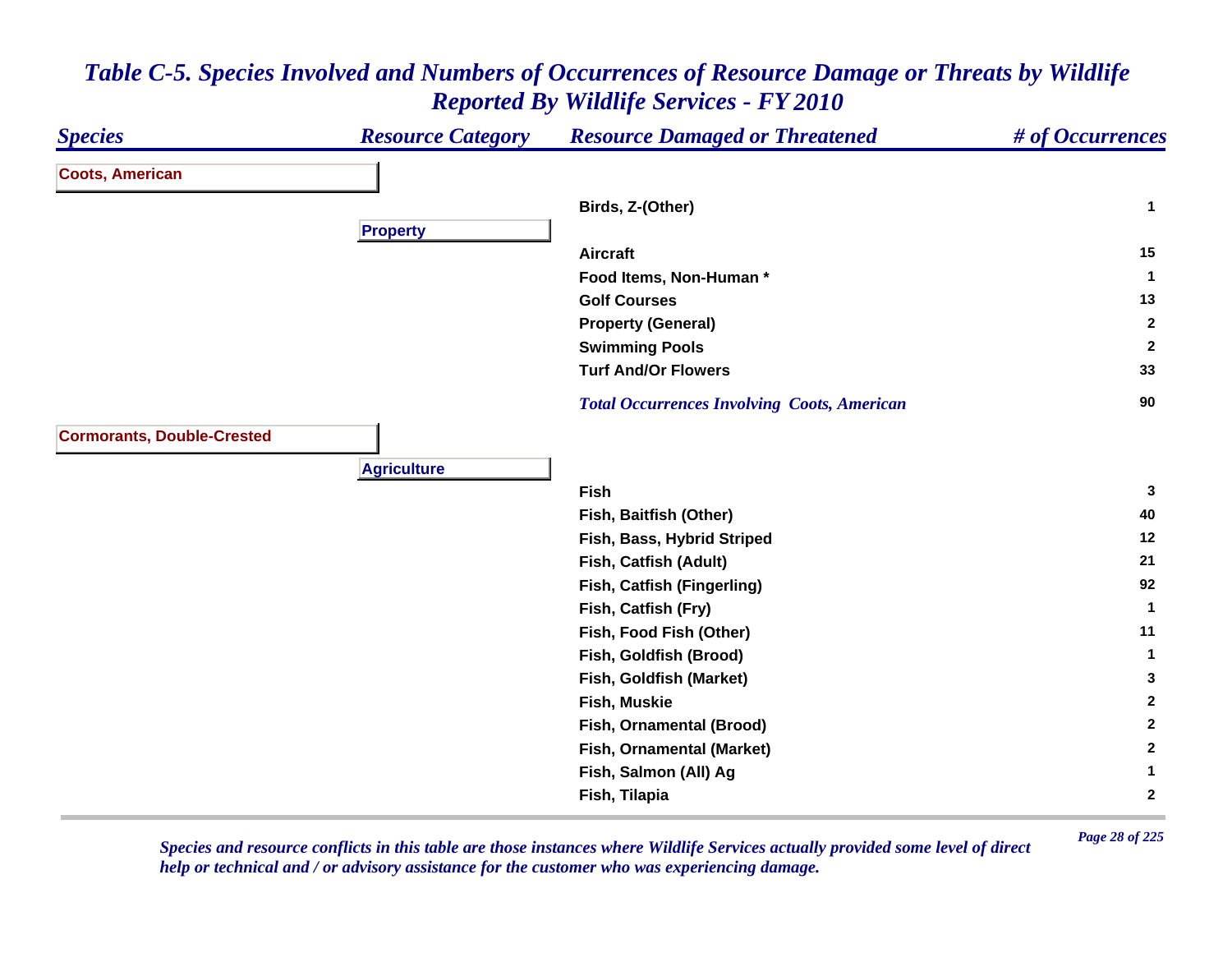| <b>Species</b>                    | <b>Resource Category</b> | <b>Resource Damaged or Threatened</b> | # of Occurrences |
|-----------------------------------|--------------------------|---------------------------------------|------------------|
| <b>Cormorants, Double-Crested</b> |                          |                                       |                  |
|                                   |                          | Fish, Trout, Z-(Other)                | 22               |
|                                   |                          | Fowl, Chickens (Other)                | $\mathbf 1$      |
|                                   |                          | <b>Shellfish, Crawfish</b>            | $\mathbf 1$      |
|                                   |                          | Shellfish, Prawns/Shrimp (All)        | $\mathbf{1}$     |
|                                   |                          | <b>Trees, Standing (Mixed)</b>        | 13               |
|                                   |                          | <b>Trees, Standing Hardwood</b>       | $\mathbf{1}$     |
|                                   | <b>Health_Safety</b>     |                                       |                  |
|                                   |                          | <b>Hith/Sfty, Human (Aviation)</b>    | 27               |
|                                   |                          | Hith/Sfty, Human Z-(General)          | 6                |
|                                   | <b>Natural Resource</b>  |                                       |                  |
|                                   |                          | Birds, Z-(Other)                      | 3                |
|                                   |                          | Fish, Alewife                         | $\mathbf 1$      |
|                                   |                          | Fish, Salmon (All) Nr                 | 1                |
|                                   |                          | Fish, Trout, Rainbow                  | $\mathbf{3}$     |
|                                   |                          | Fish, Walleye                         | 3                |
|                                   |                          | Fish, Z-(Other)                       | 43               |
|                                   |                          | <b>Reclamation/Restoration Site</b>   | 3                |
|                                   |                          | <b>Trees, Seedlings Nr</b>            | $\mathbf{1}$     |
|                                   |                          | <b>Trees, Standing</b>                | $\overline{7}$   |
|                                   | <b>Property</b>          |                                       |                  |
|                                   |                          | <b>Aircraft</b>                       | 28               |
|                                   |                          | <b>Boat Docks/Marinas</b>             | 20               |
|                                   |                          | <b>Buildings, Non-Residential</b>     | 3                |
|                                   |                          | <b>Buildings, Residential</b>         | $\mathbf{2}$     |
|                                   |                          | <b>Property (General)</b>             | 11               |
|                                   |                          | <b>Recreational Areas (Other) **</b>  | $\mathbf{2}$     |

*Page 29 of 225 Species and resource conflicts in this table are those instances where Wildlife Services actually provided some level of direct help or technical and / or advisory assistance for the customer who was experiencing damage.*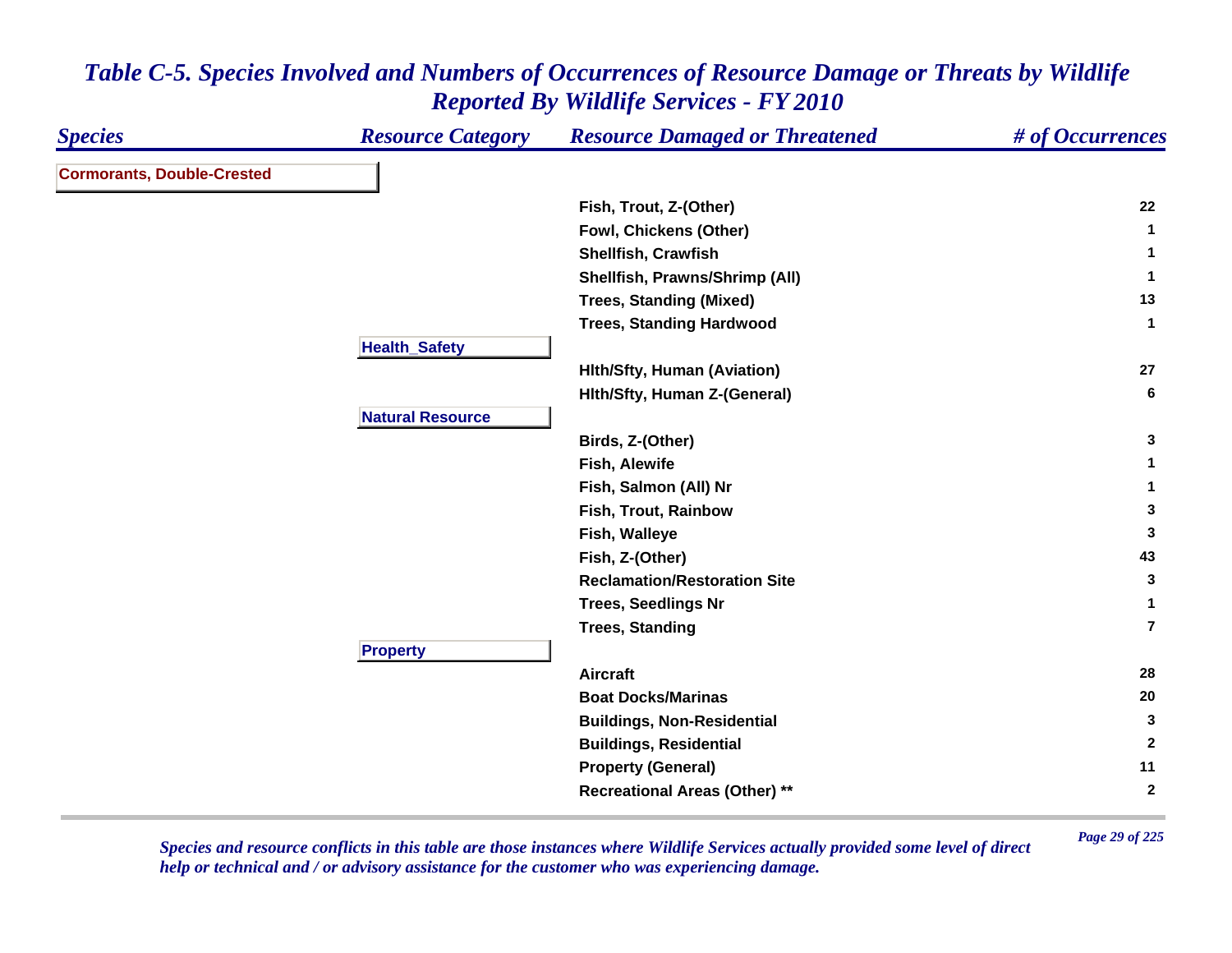

*Page 30 of 225 Species and resource conflicts in this table are those instances where Wildlife Services actually provided some level of direct help or technical and / or advisory assistance for the customer who was experiencing damage.*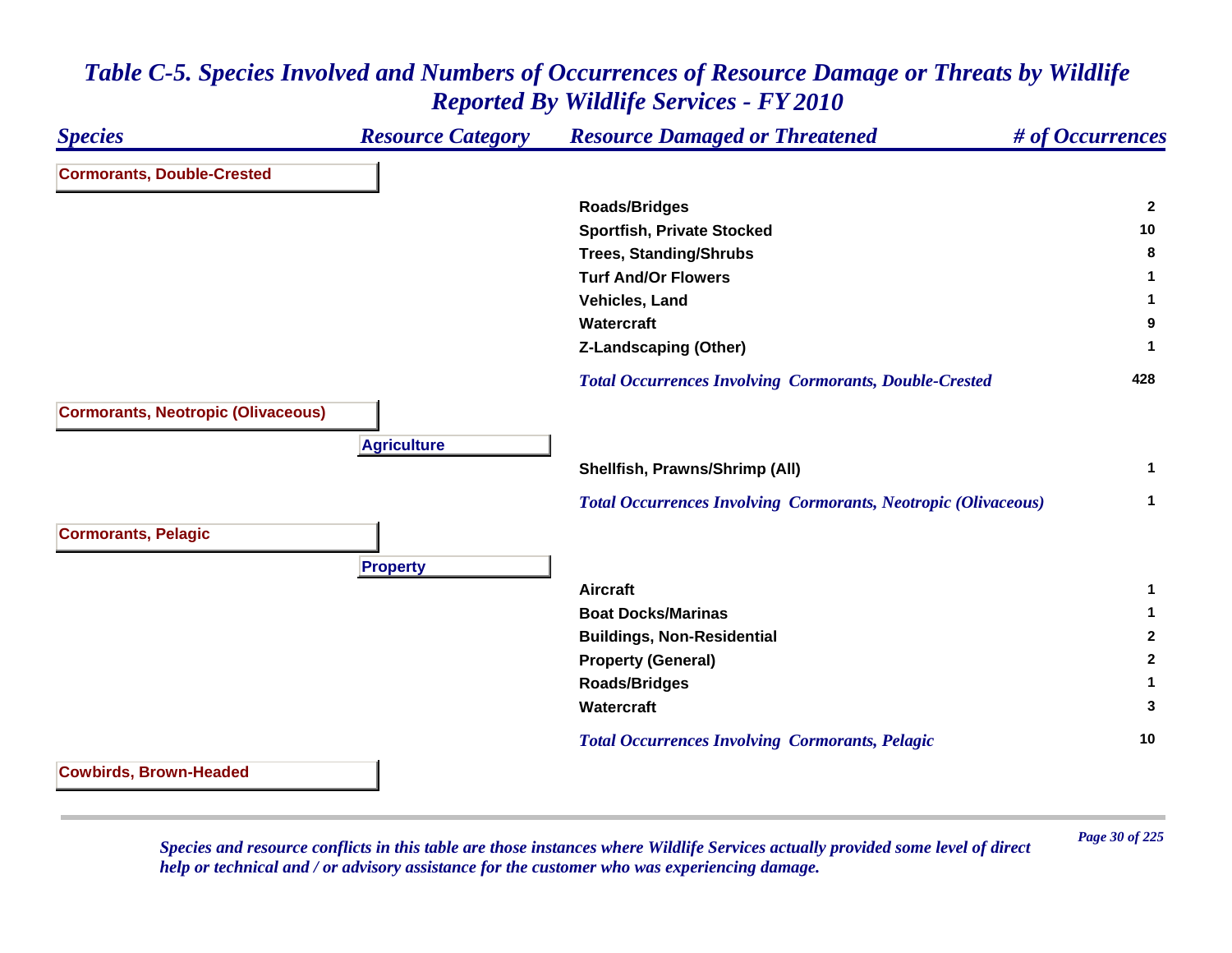| <b>Species</b>                | <b>Resource Category</b> | <b>Resource Damaged or Threatened</b>  | # of Occurrences |
|-------------------------------|--------------------------|----------------------------------------|------------------|
| <b>Cowbirds, Brown-Headed</b> |                          |                                        |                  |
|                               | <b>Agriculture</b>       |                                        |                  |
|                               |                          | <b>Bushes, Blackberry/Raspberry</b>    | $\overline{2}$   |
|                               |                          | <b>Cattle (Adult)</b>                  | $\mathbf{2}$     |
|                               |                          | <b>Cattle (Calves)</b>                 | $\overline{2}$   |
|                               |                          | Feed, Livestock                        | $6\phantom{1}$   |
|                               |                          | <b>Fruit, Apples</b>                   | $\overline{2}$   |
|                               |                          | Fruit, Blackberries/Raspberries        | $\mathbf{2}$     |
|                               |                          | <b>Fruit, Blueberries</b>              | $\mathbf{3}$     |
|                               |                          | <b>Fruit, Cherries</b>                 | $\mathbf{1}$     |
|                               |                          | <b>Fruit, Grapes/Muscadines</b>        | $\mathbf{2}$     |
|                               |                          | Grains, Milo                           | 4                |
|                               |                          | <b>Grains, Rice</b>                    | 62               |
|                               |                          | Grains, Rice (Wild)                    | $\mathbf{1}$     |
|                               |                          |                                        | $\mathbf{1}$     |
|                               |                          | Grains, Z-(Other)<br>Hay (Stack/Bales) | $\mathbf{2}$     |
|                               |                          |                                        | $\mathbf{1}$     |
|                               | <b>Health_Safety</b>     | <b>Silage</b>                          |                  |
|                               |                          |                                        | 15               |
|                               |                          | <b>Hith/Sfty, Human (Aviation)</b>     | 8                |
|                               |                          | Hith/Sfty, Human Z-(General)           |                  |
|                               | <b>Natural Resource</b>  |                                        |                  |
|                               |                          | Birds, Warblers, Kirtlands (T/E)       | $\mathbf{1}$     |
|                               |                          | Birds, Z-(Other)                       | 4                |
|                               | <b>Property</b>          |                                        |                  |
|                               |                          | <b>Aircraft</b>                        | 13               |
|                               |                          | <b>Buildings, Non-Residential</b>      | 1                |
|                               |                          | <b>Equipment/Machinery (Other)</b>     | $\mathbf{1}$     |

*Page 31 of 225 Species and resource conflicts in this table are those instances where Wildlife Services actually provided some level of direct help or technical and / or advisory assistance for the customer who was experiencing damage.*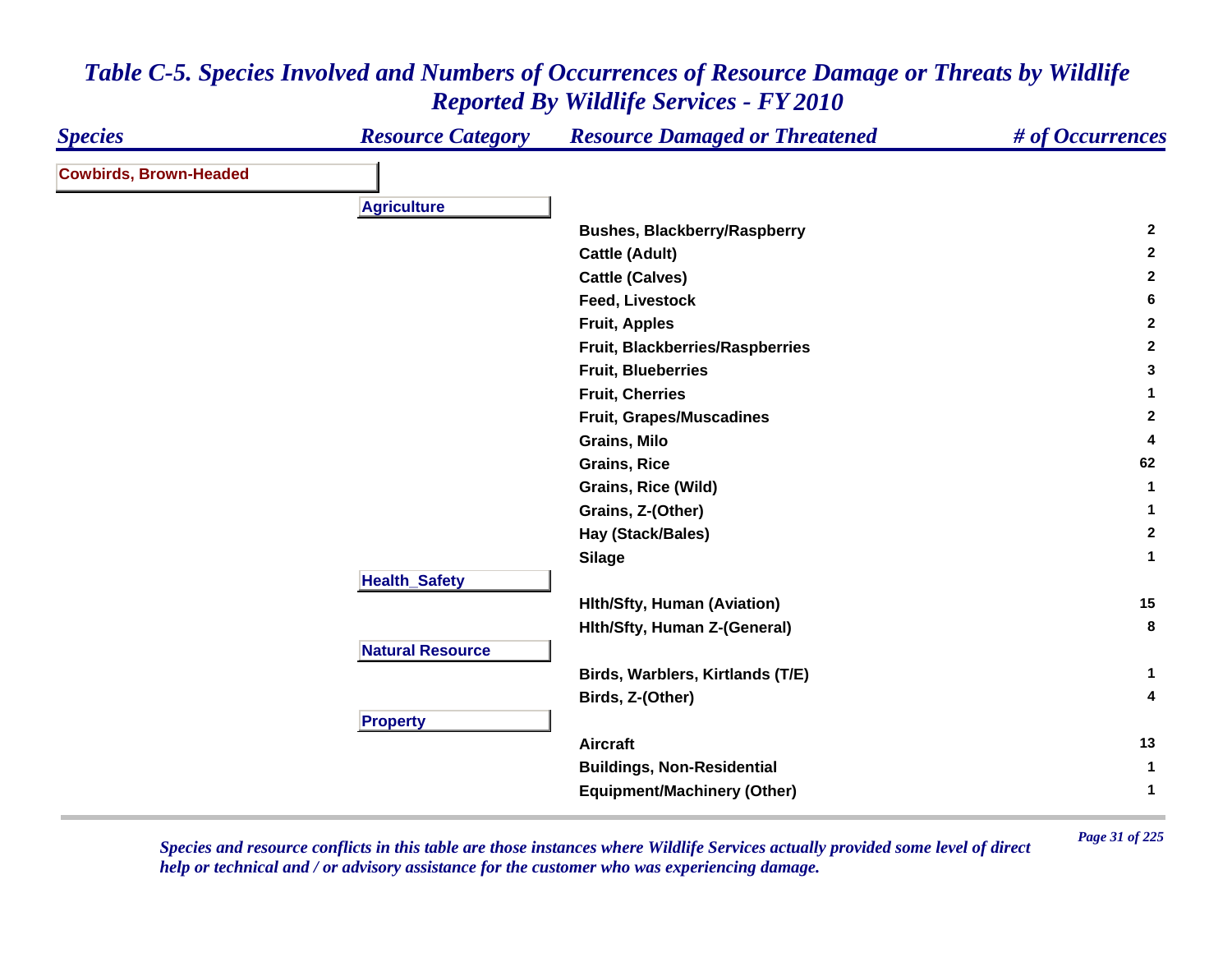#### *Species Resource Category Resource Damaged or Threatened # of Occurrences* **Cowbirds, Brown-Headed Landfills 1 Property (General) <sup>1</sup> Utilities, Electrical 1 Utilities, Z-(Other) <sup>1</sup>**  *Total Occurrences Involving Cowbirds, Brown-Headed* **<sup>140</sup> Coyotes Agriculture Avocados 1 Birds, Chukar 2 Birds, Pheasant (All) Ag <sup>8</sup> Birds, Z-Game (Other) <sup>2</sup> Cattle (Adult) <sup>902</sup> Cattle (Calves) 6,847 Equine, Donkeys/Burros <sup>3</sup> Equine, Horses (Adult) <sup>47</sup> Equine, Horses (Foals) 35 Feed, Livestock 3 Fowl, Chickens (Game) <sup>16</sup> Fowl, Chickens (Other) <sup>225</sup> Fowl, Ducks (Domestic) <sup>78</sup> Fowl, Emus 2 Fowl, Geese (Domestic) <sup>24</sup> Fowl, Guineas 21 Fowl, Ostriches 1 Fowl, Turkeys (Domestic) <sup>43</sup>**

# *Table C-5. Species Involved and Numbers of Occurrences of Resource Damage or Threats by Wildlife Reported By Wildlife Services - FY 2010*

*Page 32 of 225 Species and resource conflicts in this table are those instances where Wildlife Services actually provided some level of direct help or technical and / or advisory assistance for the customer who was experiencing damage.*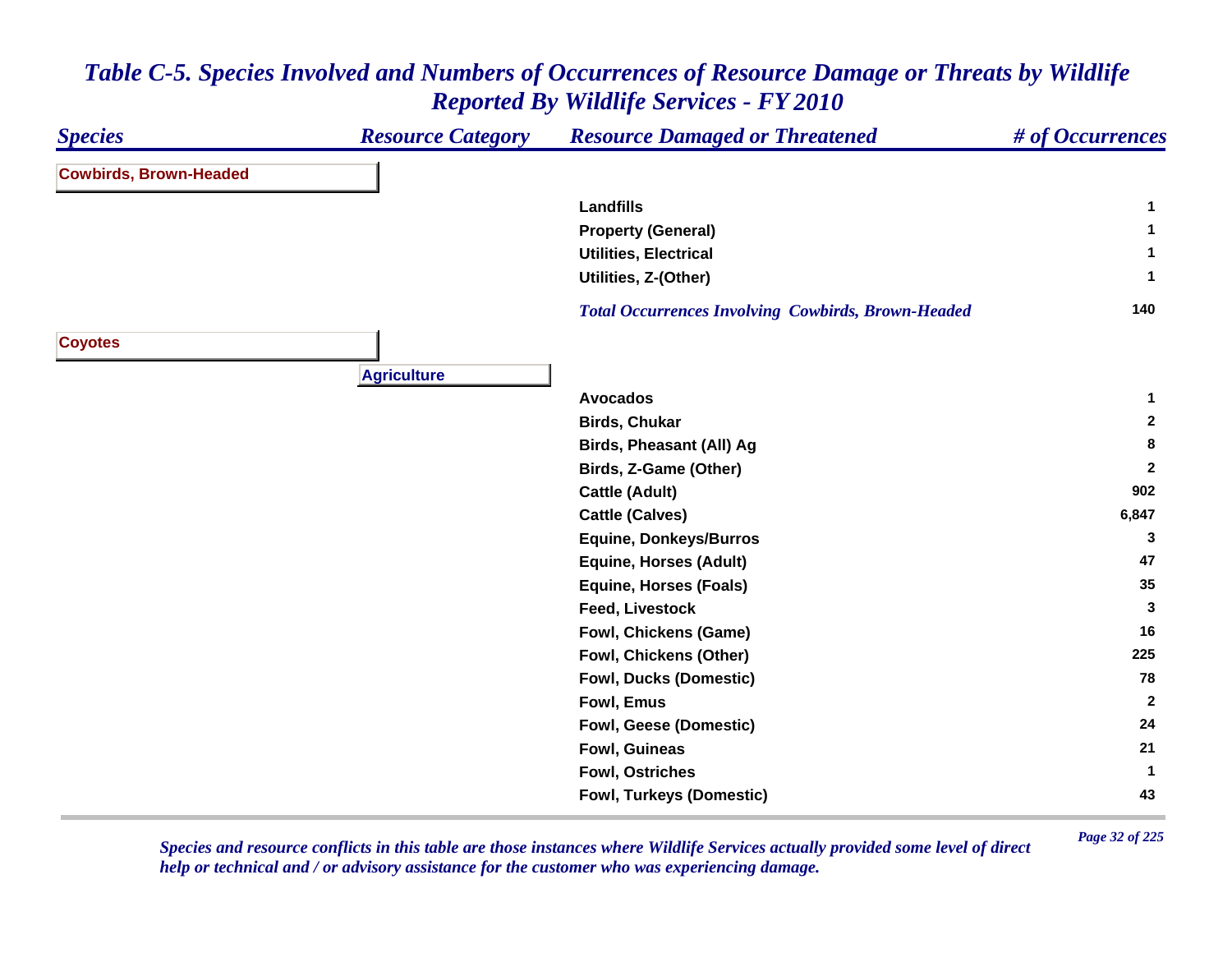| <b>Species</b> | <b>Resource Category</b> | <b>Resource Damaged or Threatened</b> | # of Occurrences |
|----------------|--------------------------|---------------------------------------|------------------|
| <b>Coyotes</b> |                          |                                       |                  |
|                |                          | <b>Fruit, Grapes/Muscadines</b>       | 20               |
|                |                          | Fruit, Z-(Other)                      | $\mathbf 1$      |
|                |                          | <b>Goats, Meat (Adults)</b>           | 163              |
|                |                          | Goats, Meat (Kids)                    | 341              |
|                |                          | <b>Goats, Mohair (Adult)</b>          | 61               |
|                |                          | <b>Goats, Mohair (Kids)</b>           | 100              |
|                |                          | Goats, Z-(Other Adults)               | 377              |
|                |                          | Goats, Z-(Other Kids)                 | 469              |
|                |                          | <b>Grains, Corn (Sweet)</b>           | 1                |
|                |                          | Hayfields, Alfalfa                    | $\overline{2}$   |
|                |                          | Llamas (All)                          | 3                |
|                |                          | Mammals, Bison (Buffalo) Ag           | 3                |
|                |                          | <b>Mammals, Deer, Axis</b>            | 20               |
|                |                          | <b>Mammals, Deer, Fallow</b>          | 18               |
|                |                          | Mammals, Deer, White-Tailed Ag        | 142              |
|                |                          | <b>Mammals, Z-Exotic Game (Other)</b> | 98               |
|                |                          | <b>Mammals, Z-Native Game (Other)</b> | 4                |
|                |                          | <b>Melons, Canteloupe</b>             | 3                |
|                |                          | <b>Melons, Watermelons</b>            | 44               |
|                |                          | Melons, Z-(Other)                     | 3                |
|                |                          | <b>Pasture</b>                        | 1                |
|                |                          | <b>Peafowl, Common</b>                | 9                |
|                |                          | <b>Plants, Grapes/Muscadines</b>      | $\mathbf{2}$     |
|                |                          | <b>Rabbits (Domestic)</b>             |                  |
|                |                          | <b>Sheep (Adult)</b>                  | 2,051            |
|                |                          | Sheep (Lambs)                         | 4,361            |

*Page 33 of 225 Species and resource conflicts in this table are those instances where Wildlife Services actually provided some level of direct help or technical and / or advisory assistance for the customer who was experiencing damage.*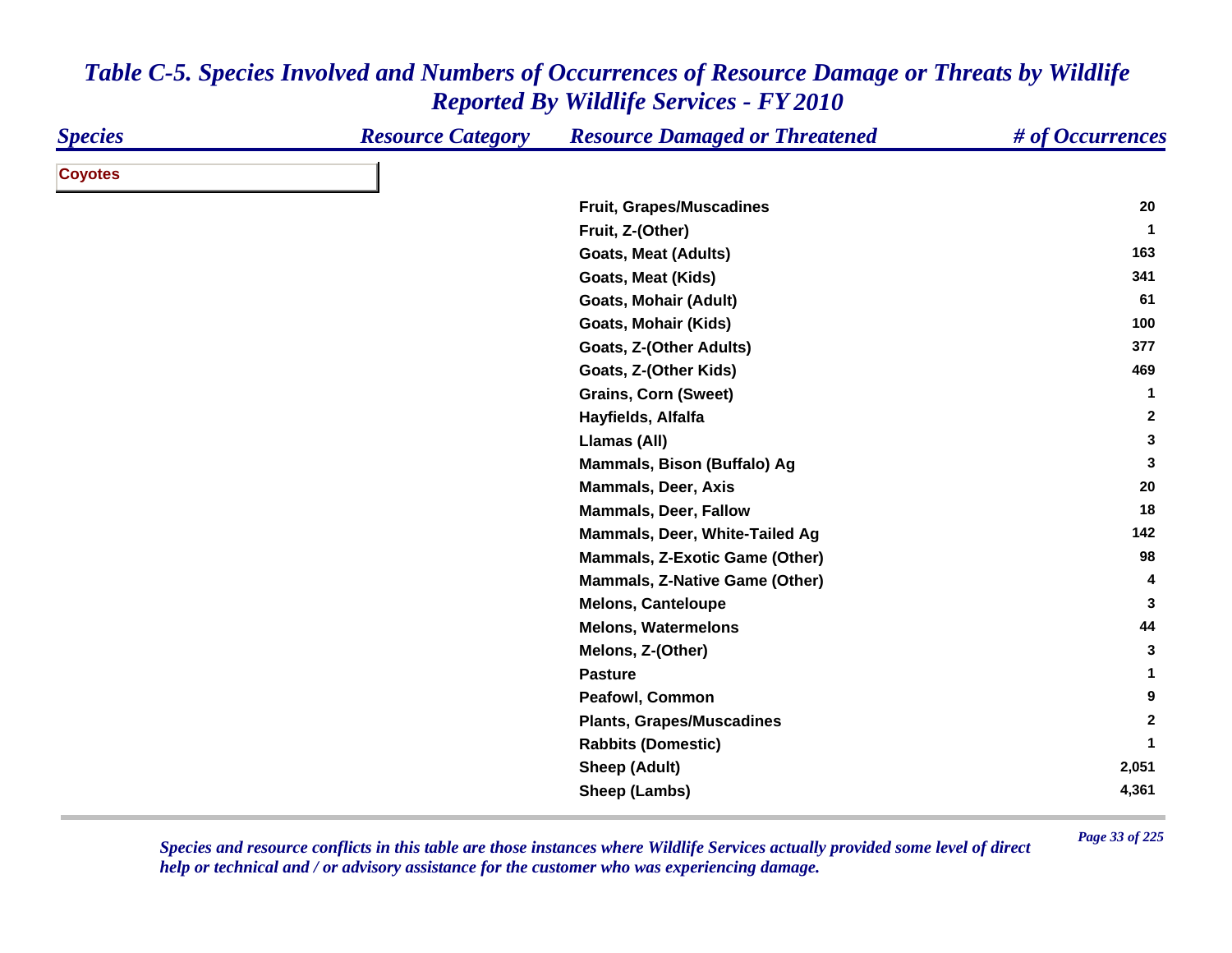| <b>Coyotes</b><br><b>Silage</b><br><b>Spinach</b><br><b>Swine (Adult)</b><br><b>Swine (Piglets)</b><br>Trees, Z-Fruit/Nut (Other)<br><b>Health_Safety</b><br><b>Hith/Sfty, Human (Aviation)</b><br>Hith/Sfty, Human (Other Transportation)<br>Hith/Sfty, Human Z-(General)<br><b>Natural Resource</b><br><b>Birds, Colonial Sea (All)</b><br>Birds, Cranes, Mississippi Sandhill (T/E<br><b>Birds, Cranes, Sandhill</b><br>Birds, Ducks, Wild (Other)<br><b>Birds, Egrets, Reddish</b><br>Birds, Geese, Wild (All)<br><b>Birds, Pelicans, American White</b><br>Birds, Pheasant (All) Nr<br>Birds, Plover, Snowy (T/E)<br>Birds, Plovers, Piping (T/E) | # of Occurrences |
|--------------------------------------------------------------------------------------------------------------------------------------------------------------------------------------------------------------------------------------------------------------------------------------------------------------------------------------------------------------------------------------------------------------------------------------------------------------------------------------------------------------------------------------------------------------------------------------------------------------------------------------------------------|------------------|
|                                                                                                                                                                                                                                                                                                                                                                                                                                                                                                                                                                                                                                                        |                  |
|                                                                                                                                                                                                                                                                                                                                                                                                                                                                                                                                                                                                                                                        | $\mathbf{2}$     |
|                                                                                                                                                                                                                                                                                                                                                                                                                                                                                                                                                                                                                                                        | 4                |
|                                                                                                                                                                                                                                                                                                                                                                                                                                                                                                                                                                                                                                                        | 37               |
|                                                                                                                                                                                                                                                                                                                                                                                                                                                                                                                                                                                                                                                        | $5\phantom{.0}$  |
|                                                                                                                                                                                                                                                                                                                                                                                                                                                                                                                                                                                                                                                        | $\mathbf{2}$     |
|                                                                                                                                                                                                                                                                                                                                                                                                                                                                                                                                                                                                                                                        |                  |
|                                                                                                                                                                                                                                                                                                                                                                                                                                                                                                                                                                                                                                                        | 147              |
|                                                                                                                                                                                                                                                                                                                                                                                                                                                                                                                                                                                                                                                        | $\mathbf 1$      |
|                                                                                                                                                                                                                                                                                                                                                                                                                                                                                                                                                                                                                                                        | 1,953            |
|                                                                                                                                                                                                                                                                                                                                                                                                                                                                                                                                                                                                                                                        |                  |
|                                                                                                                                                                                                                                                                                                                                                                                                                                                                                                                                                                                                                                                        | 5                |
|                                                                                                                                                                                                                                                                                                                                                                                                                                                                                                                                                                                                                                                        | 1                |
|                                                                                                                                                                                                                                                                                                                                                                                                                                                                                                                                                                                                                                                        | 3                |
|                                                                                                                                                                                                                                                                                                                                                                                                                                                                                                                                                                                                                                                        | 12               |
|                                                                                                                                                                                                                                                                                                                                                                                                                                                                                                                                                                                                                                                        | $\mathbf 1$      |
|                                                                                                                                                                                                                                                                                                                                                                                                                                                                                                                                                                                                                                                        | 4                |
|                                                                                                                                                                                                                                                                                                                                                                                                                                                                                                                                                                                                                                                        | $\mathbf 1$      |
|                                                                                                                                                                                                                                                                                                                                                                                                                                                                                                                                                                                                                                                        | 11               |
|                                                                                                                                                                                                                                                                                                                                                                                                                                                                                                                                                                                                                                                        | 18               |
|                                                                                                                                                                                                                                                                                                                                                                                                                                                                                                                                                                                                                                                        | 13               |
| Birds, Quail (All) Nr                                                                                                                                                                                                                                                                                                                                                                                                                                                                                                                                                                                                                                  | 4                |
| Birds, Rail, Clapper, California (T/E)                                                                                                                                                                                                                                                                                                                                                                                                                                                                                                                                                                                                                 | 1                |
| Birds, Rail, Clapper, Light-Footed (T/E)                                                                                                                                                                                                                                                                                                                                                                                                                                                                                                                                                                                                               | $\mathbf{2}$     |
| Birds, Terns, Least (T/E)                                                                                                                                                                                                                                                                                                                                                                                                                                                                                                                                                                                                                              | 1                |
| Birds, Terns, Least, California (T/E)                                                                                                                                                                                                                                                                                                                                                                                                                                                                                                                                                                                                                  | 19               |
| <b>Birds, Turkey, Wild</b>                                                                                                                                                                                                                                                                                                                                                                                                                                                                                                                                                                                                                             | 8                |

*Page 34 of 225 Species and resource conflicts in this table are those instances where Wildlife Services actually provided some level of direct help or technical and / or advisory assistance for the customer who was experiencing damage.*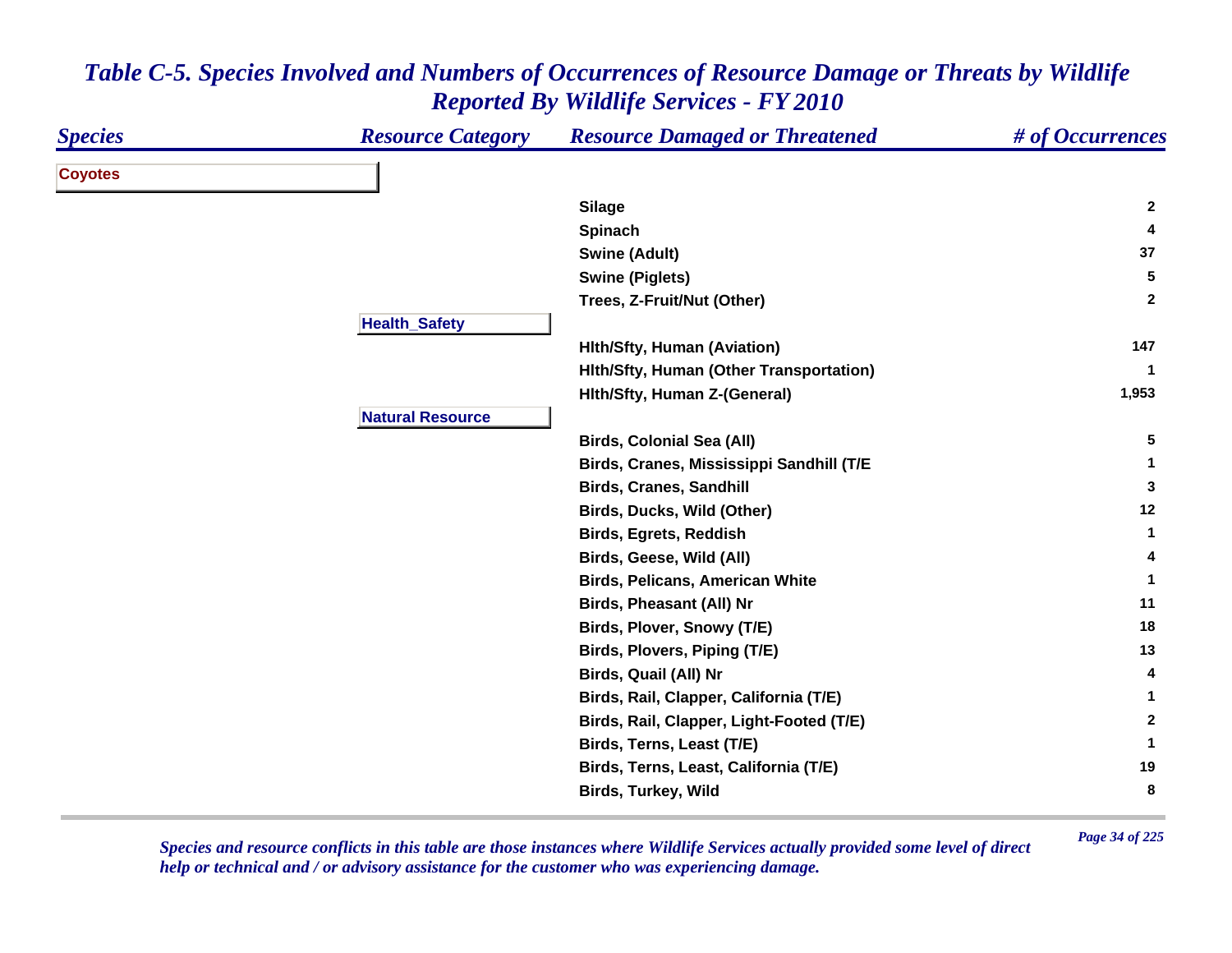| <b>Species</b> | <b>Resource Category</b> | <b>Resource Damaged or Threatened</b>    | # of Occurrences |
|----------------|--------------------------|------------------------------------------|------------------|
| <b>Coyotes</b> |                          |                                          |                  |
|                |                          | <b>Birds, Upland Game (Other)</b>        | 14               |
|                |                          | <b>Birds, Waterfowl (Other)</b>          | $\overline{7}$   |
|                |                          | Birds, Z-(Other)                         | 6                |
|                |                          | Mammals, Bison (Buffalo) Nr              | 3                |
|                |                          | Mammals, Deer, Columbia White-Tailed (T/ | 3                |
|                |                          | <b>Mammals, Deer, Mule</b>               | 100              |
|                |                          | Mammals, Deer, White-Tailed Nr           | 60               |
|                |                          | <b>Mammals, Elk (Wapiti)</b>             | 13               |
|                |                          | Mammals, Mice, Salt Marsh Harvest (T/E)  | $\mathbf{1}$     |
|                |                          | <b>Mammals, Pronghorn (Antelope)</b>     | 19               |
|                |                          | Mammals, Sheep, Bighorn                  | 10               |
|                |                          | Mammals, Sheep, Bighorn Sierra Nv (T/E)  | 1                |
|                |                          | Mammals, Z-(Other)                       | 4                |
|                |                          | Reptiles, Tortoises, Desert (T/E)        | 1                |
|                |                          | Watershed                                | 1                |
|                |                          | Wetlands                                 | $\mathbf{1}$     |
|                | <b>Property</b>          |                                          |                  |
|                |                          | <b>Aircraft</b>                          | 114              |
|                |                          | <b>Airport Runways/Taxiways</b>          | 3                |
|                |                          | <b>Buildings, Non-Residential</b>        | 4                |
|                |                          | <b>Buildings, Residential</b>            | $\overline{7}$   |
|                |                          | <b>Dikes/Dams/Impoundments</b>           | 1                |
|                |                          | <b>Equipment/Machinery (Other)</b>       | 5                |
|                |                          | <b>Fences</b>                            | 5                |
|                |                          | Food Items, Non-Human *                  | 7                |
|                |                          | <b>Gardens, Veg./Fruits/Nuts</b>         | $\mathbf{2}$     |

*Page 35 of 225 Species and resource conflicts in this table are those instances where Wildlife Services actually provided some level of direct help or technical and / or advisory assistance for the customer who was experiencing damage.*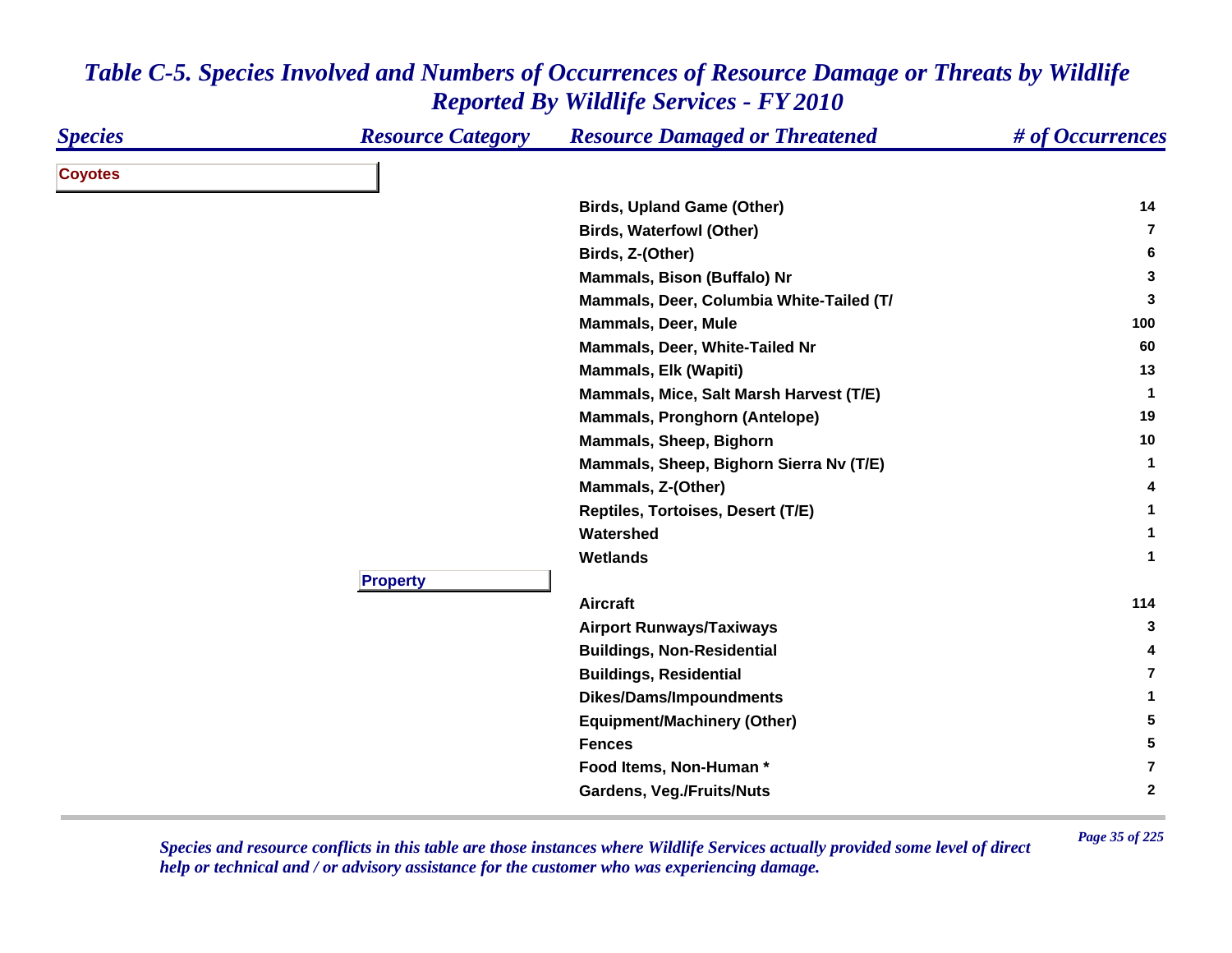| <b>Species</b>          | <b>Resource Category</b> | <b>Resource Damaged or Threatened</b>      | # of Occurrences        |
|-------------------------|--------------------------|--------------------------------------------|-------------------------|
| <b>Coyotes</b>          |                          |                                            |                         |
|                         |                          | <b>Golf Courses</b>                        | $\mathbf{2}$            |
|                         |                          | <b>Guard Animals (All)</b>                 | 13                      |
|                         |                          | <b>Irrigation Ditch/Drainage System</b>    | 4                       |
|                         |                          | <b>Irrigation Pipe System</b>              | 39                      |
|                         |                          | <b>Irrigation, Drip Line</b>               | 137                     |
|                         |                          | <b>Pets (Companion/Hobby Animals)</b>      | 2,155                   |
|                         |                          | <b>Property (General)</b>                  | 62                      |
|                         |                          | <b>Recreational Areas (Other) **</b>       | $\mathbf{2}$            |
|                         |                          | <b>Swimming Pools</b>                      | $\mathbf 1$             |
|                         |                          | <b>Turf And/Or Flowers</b>                 | $\mathbf{2}$            |
|                         |                          | <b>Utilities, Electrical</b>               | $\mathbf{2}$            |
|                         |                          | Vehicles, Land                             | 3                       |
|                         |                          | <b>Z-Landscaping (Other)</b>               | $\mathbf 1$             |
|                         |                          | Zoo/Zoo Animals                            | $\mathbf{1}$            |
|                         |                          | <b>Total Occurrences Involving Coyotes</b> | 21,629                  |
| <b>Cranes, Sandhill</b> |                          |                                            |                         |
|                         | <b>Agriculture</b>       |                                            |                         |
|                         |                          | <b>Beans, Soybeans</b>                     | $\overline{\mathbf{r}}$ |
|                         |                          | <b>Fruit, Blueberries</b>                  | 1                       |
|                         |                          | <b>Grains, Barley</b>                      | $\mathbf{2}$            |
|                         |                          | <b>Grains, Corn (Field)</b>                | 74                      |
|                         |                          | <b>Grains, Corn (Sweet)</b>                | $\mathbf 1$             |
|                         |                          | Grains, Oats                               | $\mathbf 1$             |
|                         |                          | Grains, Rye                                | $\mathbf{2}$            |
|                         |                          | <b>Grains, Wheat</b>                       | 14                      |

*Page 36 of 225 Species and resource conflicts in this table are those instances where Wildlife Services actually provided some level of direct help or technical and / or advisory assistance for the customer who was experiencing damage.*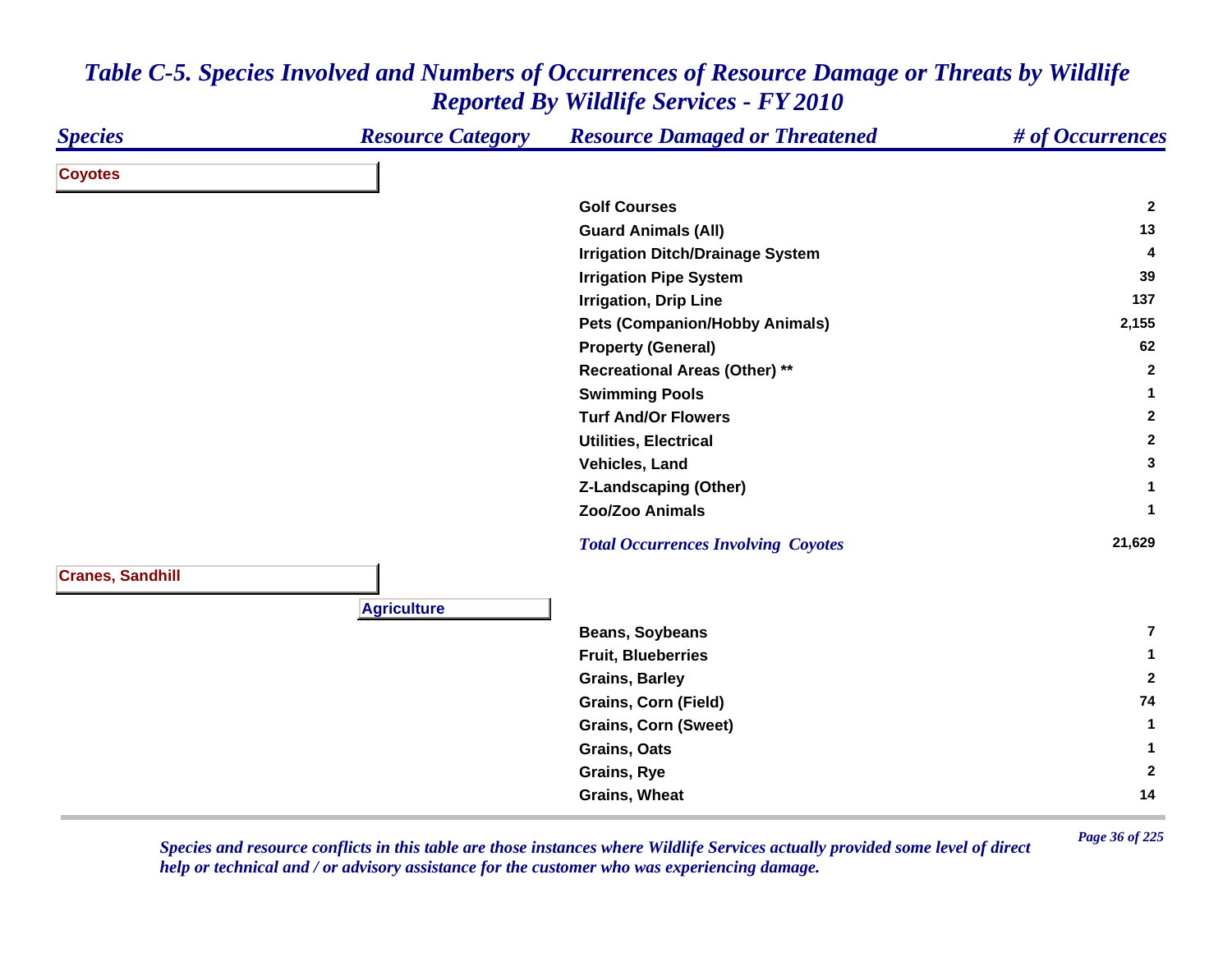| <b>Species</b>          | <b>Resource Category</b> | <b>Resource Damaged or Threatened</b>               | # of Occurrences |
|-------------------------|--------------------------|-----------------------------------------------------|------------------|
| <b>Cranes, Sandhill</b> |                          |                                                     |                  |
|                         |                          | Hayfields, Alfalfa                                  | 31               |
|                         |                          | <b>Hayfields, Mixed Species</b>                     | 3                |
|                         |                          | <b>Pasture</b>                                      | $\overline{2}$   |
|                         |                          | <b>Peppers, Chilies</b>                             | 12               |
|                         |                          | Plants, Commercial Nursery/Greenhouse (All)         | 1                |
|                         |                          | <b>Potatoes</b>                                     | 6                |
|                         |                          | <b>Silage</b>                                       | 3                |
|                         | <b>Health_Safety</b>     |                                                     |                  |
|                         |                          | <b>Hith/Sfty, Human (Aviation)</b>                  | 30               |
|                         |                          | Hith/Sfty, Human Z-(General)                        | 6                |
|                         | <b>Property</b>          |                                                     |                  |
|                         |                          | Aircraft                                            | 4                |
|                         |                          | <b>Buildings, Residential</b>                       |                  |
|                         |                          | <b>Turf And/Or Flowers</b>                          | 3                |
|                         |                          | <b>Total Occurrences Involving Cranes, Sandhill</b> | 204              |
| <b>Crows, American</b>  |                          |                                                     |                  |
|                         | <b>Agriculture</b>       |                                                     |                  |
|                         |                          | <b>Eggs</b>                                         | $\mathbf 1$      |
|                         |                          | <b>Feed, Livestock</b>                              | 10               |
|                         |                          | Fish, Trout, Z-(Other)                              | $\mathbf{3}$     |
|                         |                          | Fowl, Chickens (Other)                              | $\mathbf{2}$     |
|                         |                          | <b>Fruit, Blueberries</b>                           | $\mathbf{2}$     |
|                         |                          | Fruit, Grapes/Muscadines                            | 1                |
|                         |                          | <b>Fruit, Peaches</b>                               | 1                |
|                         |                          | Fruit, Z-(Other)                                    | $\mathbf{1}$     |

*Page 37 of 225 Species and resource conflicts in this table are those instances where Wildlife Services actually provided some level of direct help or technical and / or advisory assistance for the customer who was experiencing damage.*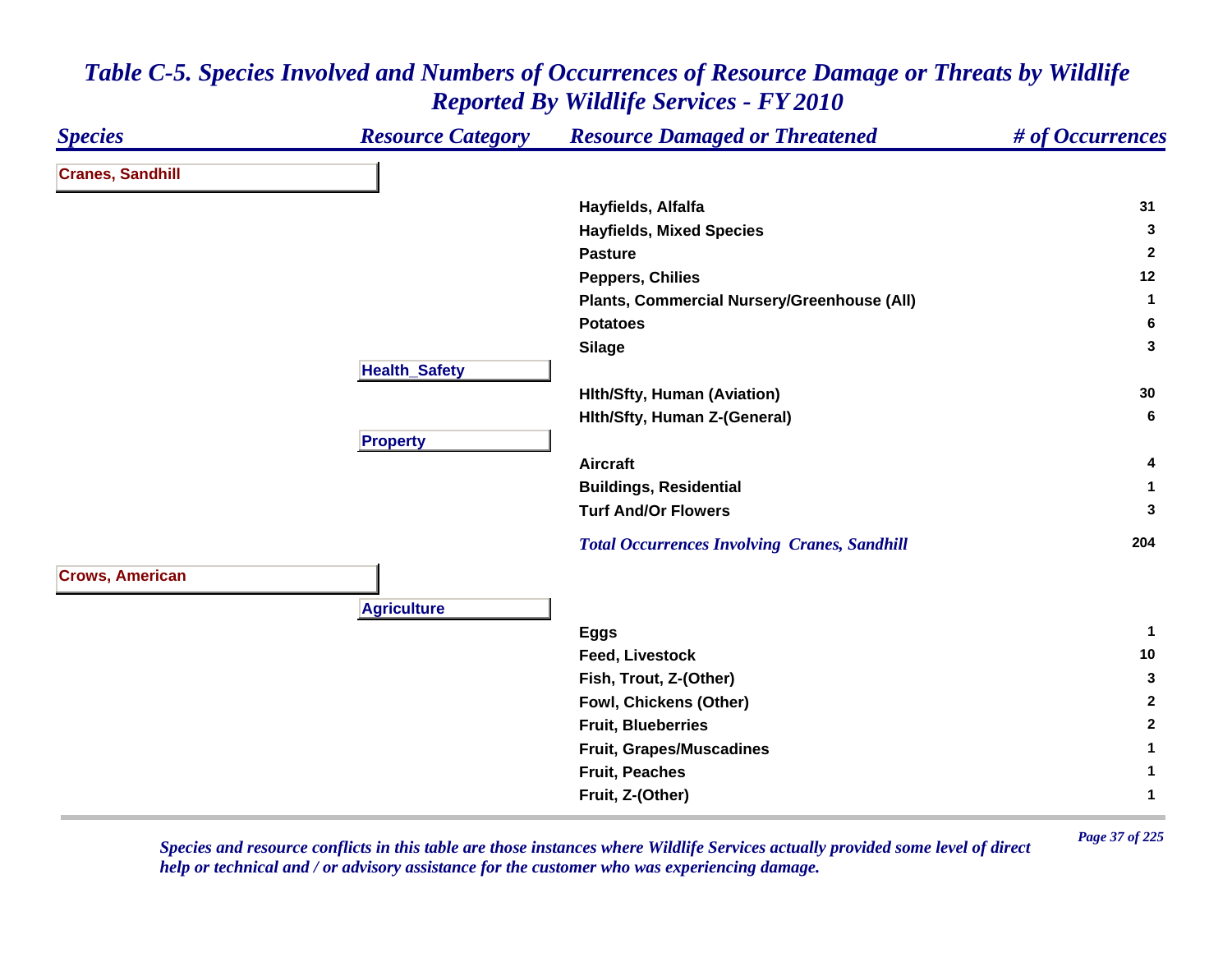| <b>Species</b>         | <b>Resource Category</b> | <b>Resource Damaged or Threatened</b>  | # of Occurrences |
|------------------------|--------------------------|----------------------------------------|------------------|
| <b>Crows, American</b> |                          |                                        |                  |
|                        |                          | <b>Gardens, Truck</b>                  | $5\phantom{.0}$  |
|                        |                          | Goats, Z-(Other Kids)                  | $\mathbf{3}$     |
|                        |                          | <b>Grains, Barley</b>                  | $\mathbf{1}$     |
|                        |                          | <b>Grains, Corn (Field)</b>            | 28               |
|                        |                          | <b>Grains, Corn (Sweet)</b>            | 13               |
|                        |                          | Grains, Oats                           | $\mathbf 1$      |
|                        |                          | Grains, Wheat                          | $\mathbf{1}$     |
|                        |                          | <b>Melons, Watermelons</b>             | $\mathbf{1}$     |
|                        |                          | <b>Nuts, Pecans</b>                    | 82               |
|                        |                          | <b>Pumpkins</b>                        | $\mathbf{3}$     |
|                        |                          | Sheep (Lambs)                          | 3                |
|                        |                          | <b>Silage</b>                          | $\mathbf{1}$     |
|                        |                          | <b>Sunflowers</b>                      | $\mathbf{1}$     |
|                        |                          | <b>Tomatoes</b>                        | $\mathbf{1}$     |
|                        |                          | Trees, Pecan                           | 1                |
|                        |                          | <b>Trees, Seedlings Ag</b>             | $\mathbf{1}$     |
|                        | <b>Health_Safety</b>     |                                        |                  |
|                        |                          | <b>Hith/Sfty, Human (Aviation)</b>     | 83               |
|                        |                          | Hith/Sfty, Human Z-(General)           | 137              |
|                        | <b>Natural Resource</b>  |                                        |                  |
|                        |                          | <b>Birds, Murrelet Marbled (T/E)</b>   | 12               |
|                        |                          | Birds, Plover, Snowy (T/E)             | 57               |
|                        |                          | Birds, Plovers, Piping (T/E)           | 23               |
|                        |                          | Birds, Rail, Clapper, California (T/E) | $\mathbf{3}$     |
|                        |                          | Birds, Terns, Least, California (T/E)  | 42               |
|                        |                          | Birds, Terns, Roseate (T/E)            | $\mathbf{1}$     |

*Page 38 of 225 Species and resource conflicts in this table are those instances where Wildlife Services actually provided some level of direct help or technical and / or advisory assistance for the customer who was experiencing damage.*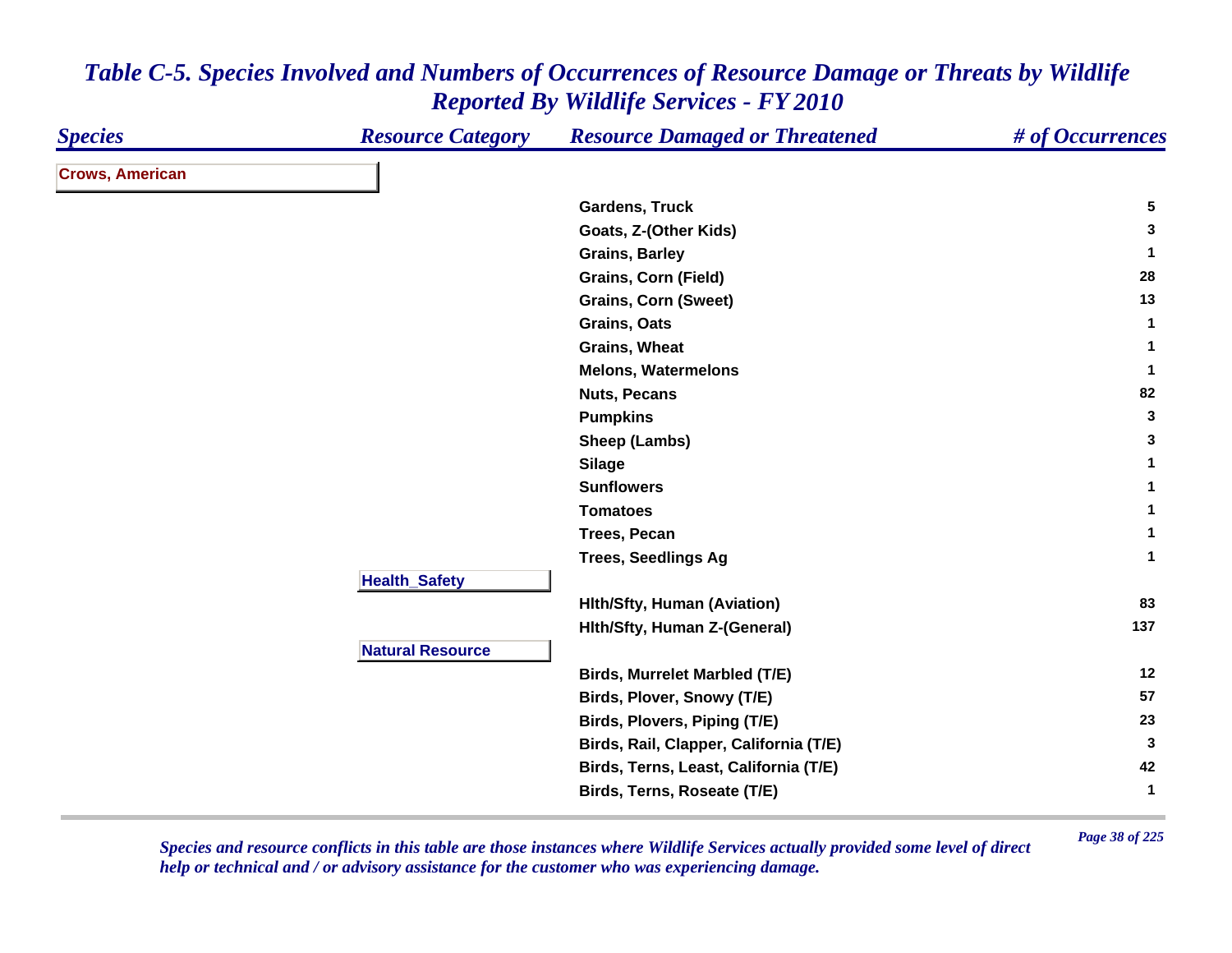#### *Species Resource Category Resource Damaged or Threatened # of Occurrences* **Crows, American Mammals, Mice, Salt Marsh Harvest (T/E) <sup>6</sup> Propert y Aircraft 61 Airport Runways/Taxiways <sup>11</sup> Boat Docks/Marinas 4 Buildings, Non-Residential <sup>32</sup> Buildings, Residential <sup>18</sup> Equipment/Machinery (Other) <sup>4</sup> Gardens, Veg./Fruits/Nuts <sup>6</sup> Landfills 212 Property (General) <sup>35</sup> Recreational Areas (Other) \*\* <sup>1</sup> Roads/Bridges <sup>1</sup> Trees, Standing/Shrubs <sup>4</sup> Utilities, Electrical 1 Utilities, Z-(Other) <sup>1</sup> Vehicles, Land 6 Watercraft 1 Z-Landscaping (Other) <sup>1</sup>**  *Total Occurrences Involving Crows, American* **<sup>930</sup> Crows, Fish Natural ResourceBirds, Plovers, Piping (T/E) <sup>1</sup> Pro pert y Property (General) <sup>1</sup>**

### *Table C-5. Species Involved and Numbers of Occurrences of Resource Damage or Threats by Wildlife Reported By Wildlife Services - FY 2010*

*Page 39 of 225 Species and resource conflicts in this table are those instances where Wildlife Services actually provided some level of direct help or technical and / or advisory assistance for the customer who was experiencing damage.*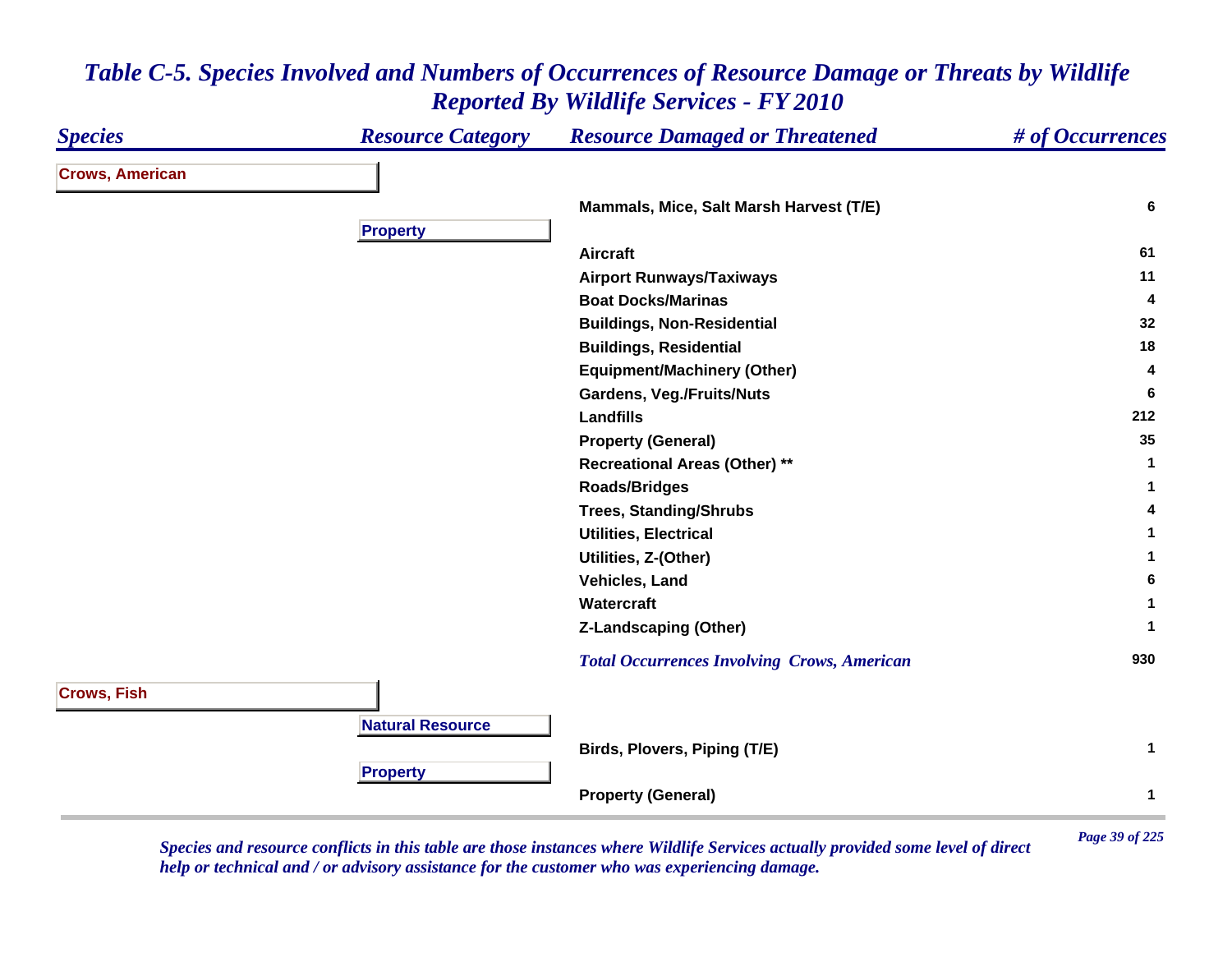### *Species Resource Category Resource Damaged or Threatened # of Occurrences* **Crows, Fish**  *Total Occurrences Involving Crows, Fish* **<sup>2</sup> Crows, Northwestern Health \_ Safet y Hlth/Sfty, Human (Aviation) <sup>1</sup> Hlth/Sfty, Human Z-(General) <sup>11</sup> Pro pert y Boat Docks/Marinas 1 Buildings, Non-Residential <sup>4</sup> Equipment/Machinery (Other) <sup>1</sup> Turf And/Or Flowers7Watercraft 2**  *Total Occurrences Involving Crows, Northwestern* **<sup>27</sup> Curlews, Bristle-Thighed HealthSafet y Hlth/Sfty, Human (Aviation) <sup>1</sup>**  *Total Occurrences Involving Curlews, Bristle-Thighed* **<sup>1</sup> Curlews, Long-Billed HealthSafet y Hlth/Sfty, Human (Aviation) 7Propert y Aircraft7** *Total Occurrences Involving Curlews, Long-Billed* **<sup>14</sup>**

## *Table C-5. Species Involved and Numbers of Occurrences of Resource Damage or Threats by Wildlife Reported By Wildlife Services - FY 2010*

*Page 40 of 225 Species and resource conflicts in this table are those instances where Wildlife Services actually provided some level of direct help or technical and / or advisory assistance for the customer who was experiencing damage.*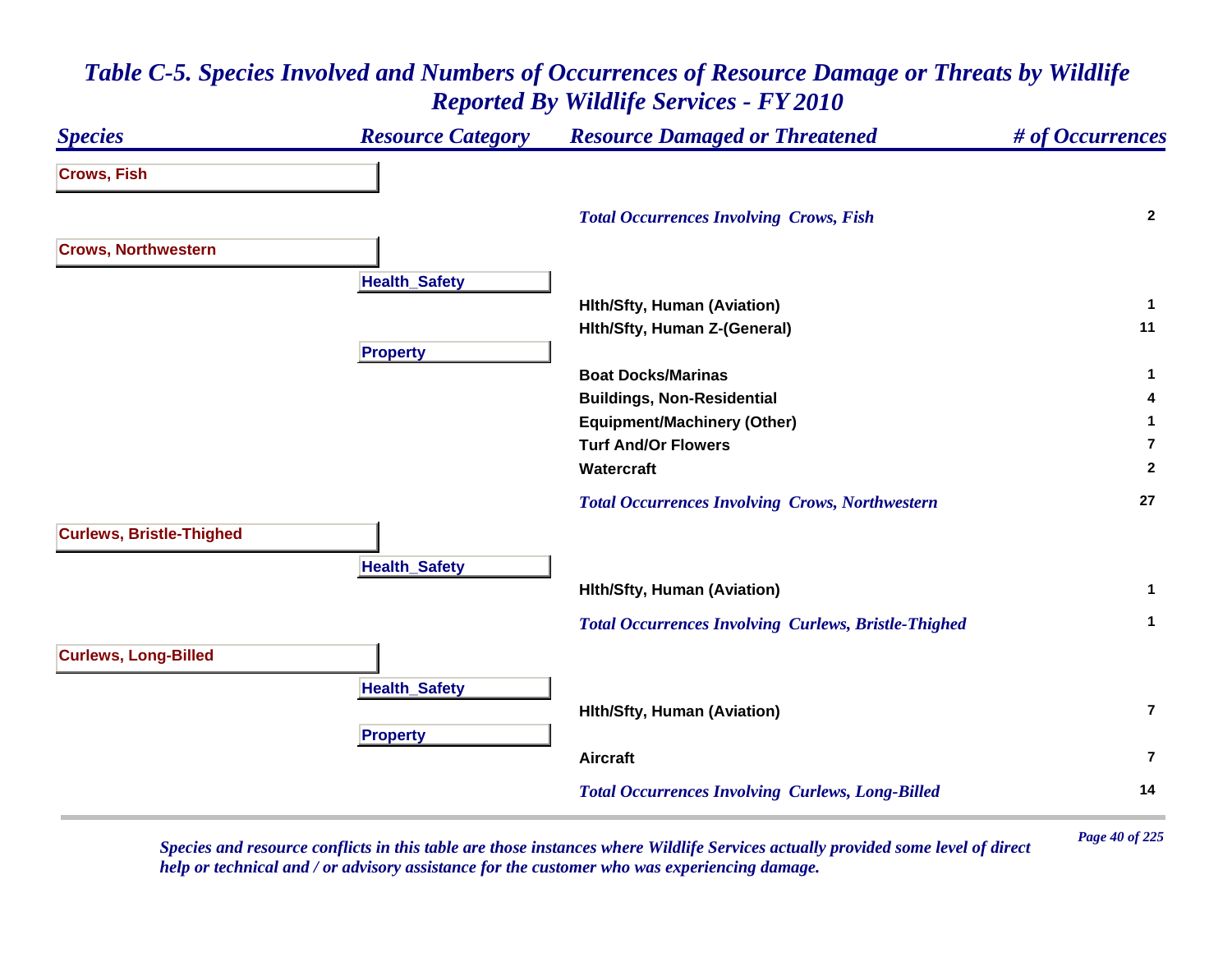### *Species Resource Category Resource Damaged or Threatened # of Occurrences* **Deer, Axis A griculture Grains, Z-(Other) <sup>1</sup>**  *Total Occurrences Involving Deer, Axis* **<sup>1</sup> Deer, Black-Tailed Agriculture Fruit, Apples <sup>1</sup> Fruit, Grapes/Muscadines 5 Lettuce 3 Strawberries 1 Trees, Z-Fruit/Nut (Other) <sup>2</sup> Health \_ Safet y Hlth/Sfty, Human (Aviation) <sup>3</sup> Hlth/Sfty, Human Z-(General) <sup>4</sup> Pro pert y Aircraft 3 Trees, Standing/Shrubs <sup>1</sup> Turf And/Or Flowers 2 Z-Landscaping (Other) <sup>2</sup>**  *Total Occurrences Involving Deer, Black-Tailed* **<sup>27</sup> Deer, Fallow Health \_ Safet y Hlth/Sfty, Human (Other Transportation) <sup>1</sup> Natural ResourceMammals, Deer, White-Tailed Nr 1**

## *Table C-5. Species Involved and Numbers of Occurrences of Resource Damage or Threats by Wildlife Reported By Wildlife Services - FY 2010*

*Page 41 of 225 Species and resource conflicts in this table are those instances where Wildlife Services actually provided some level of direct help or technical and / or advisory assistance for the customer who was experiencing damage.*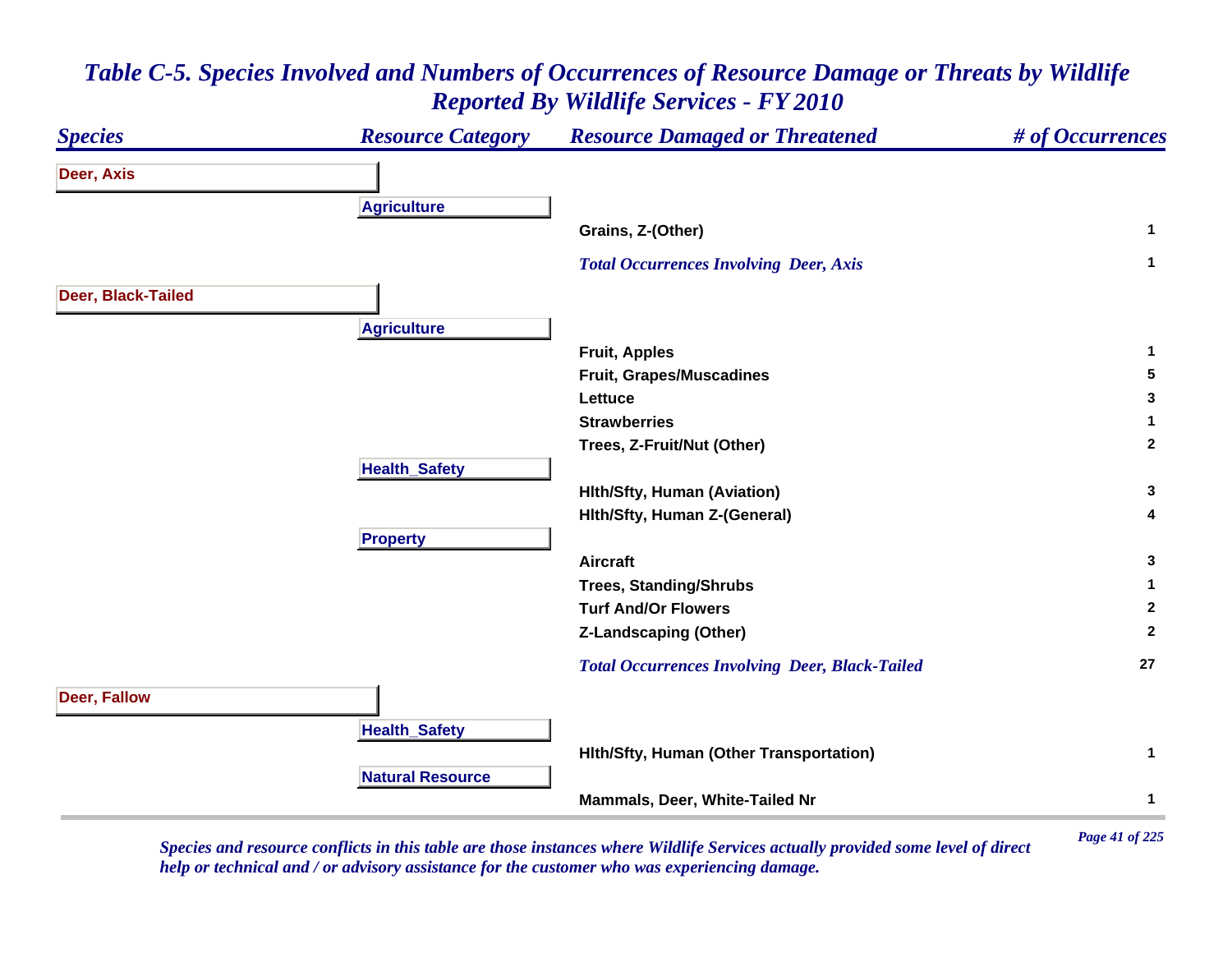### *Species Resource Category Resource Damaged or Threatened # of Occurrences* **Deer, Fallow Reclamation/Restoration Site 1 Trees, Seedlings Nr <sup>1</sup> Trees, Standing <sup>1</sup> Pro pert y Trees, Standing/Shrubs <sup>1</sup> Turf And/Or Flowers 1**  *Total Occurrences Involving Deer, Fallow* **7Deer, Mule A griculture Feed, Livestock 2 Fruit, Grapes/Muscadines <sup>1</sup> Hay (Stack/Bales) <sup>3</sup> Hayfields, Mixed Species <sup>1</sup> Plants, Grapes/Muscadines <sup>1</sup> Trees, Apple <sup>1</sup> Trees, Christmas 11 Trees, Seedlings Ag <sup>1</sup> Trees, Standing (Mixed) <sup>1</sup> Trees, Standing Softwood <sup>1</sup> HealthSafet y Hlth/Sfty, Human (Aviation) <sup>4</sup> Hlth/Sfty, Human Z-(General) <sup>4</sup> Natural ResourceMammals, Deer, Mule 9 Trees, Standing <sup>1</sup>**

# *Table C-5. Species Involved and Numbers of Occurrences of Resource Damage or Threats by Wildlife Reported By Wildlife Services - FY 2010*

*Page 42 of 225 Species and resource conflicts in this table are those instances where Wildlife Services actually provided some level of direct help or technical and / or advisory assistance for the customer who was experiencing damage.*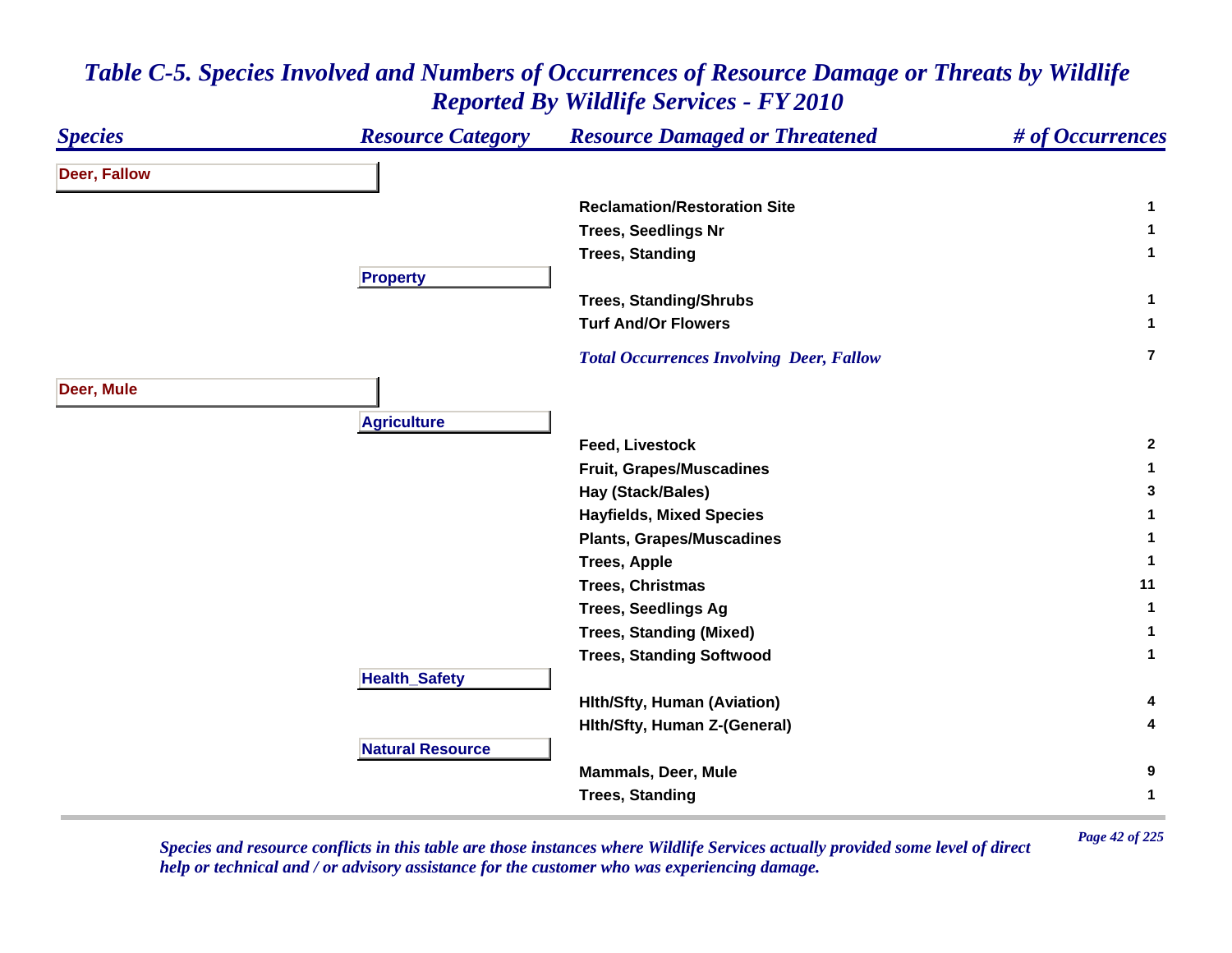### *Species Resource Category Resource Damaged or Threatened # of Occurrences* **Deer, Mule Pro pert y Aircraft7Gardens, Veg./Fruits/Nuts <sup>3</sup> Irrigation Ditch/Drainage System <sup>1</sup> Irrigation Pipe System 1 Trees, Standing/Shrubs <sup>2</sup> Turf And/Or Flowers 2 Vehicles, Land 1 Z-Landscaping (Other) <sup>2</sup>**  *Total Occurrences Involving Deer, Mule* **<sup>60</sup> Deer, White-Tailed (Captive) Health \_ Safet y Hlth/Sfty, Human Z-(General) <sup>1</sup> Natural ResourceMammals, Deer, White-Tailed Nr 1 Propert y Gardens, Veg./Fruits/Nuts <sup>1</sup>**  *Total Occurrences Involving Deer, White-Tailed (Captive)* **<sup>3</sup> Deer, White-Tailed (Wild) A griculture Asparagus <sup>1</sup> Beans, Green 3 Beans, Pinto 1 Beans, Soybeans <sup>294</sup>**

### *Table C-5. Species Involved and Numbers of Occurrences of Resource Damage or Threats by Wildlife Reported By Wildlife Services - FY 2010*

*Page 43 of 225 Species and resource conflicts in this table are those instances where Wildlife Services actually provided some level of direct help or technical and / or advisory assistance for the customer who was experiencing damage.*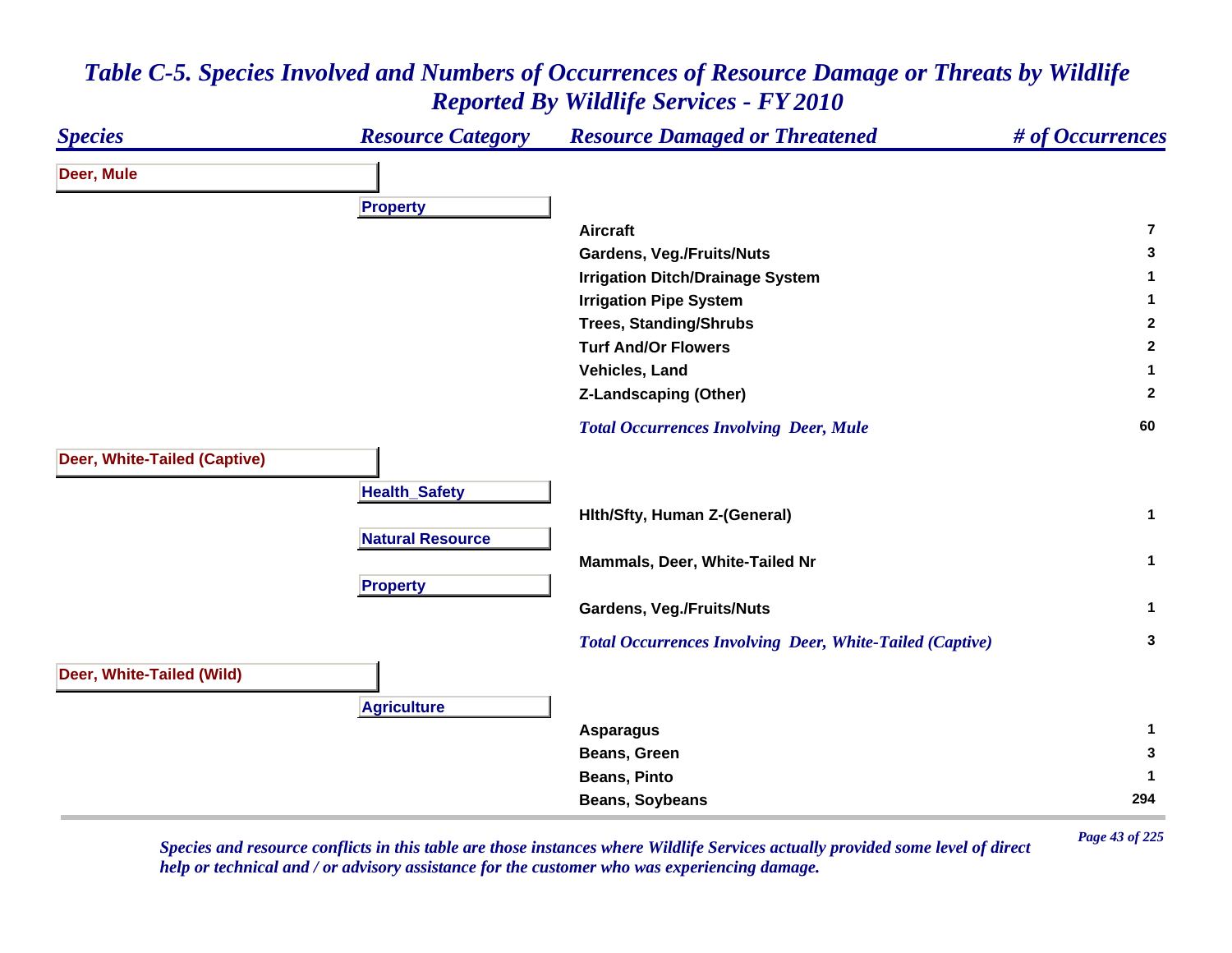| <b>Species</b>            | <b>Resource Category</b> | <b>Resource Damaged or Threatened</b> | # of Occurrences |
|---------------------------|--------------------------|---------------------------------------|------------------|
| Deer, White-Tailed (Wild) |                          |                                       |                  |
|                           |                          | <b>Beets, Common</b>                  | 1                |
|                           |                          | <b>Broccoli</b>                       | $\mathbf{2}$     |
|                           |                          | <b>Bushes, Blackberry/Raspberry</b>   | 1                |
|                           |                          | <b>Bushes, Blueberry</b>              | $\overline{7}$   |
|                           |                          | Cabbage                               | $\mathbf{2}$     |
|                           |                          | <b>Carrots</b>                        | $\mathbf{1}$     |
|                           |                          | <b>Cattle (Adult)</b>                 | 132              |
|                           |                          | <b>Clover</b>                         | 5                |
|                           |                          | <b>Cotton</b>                         | 3                |
|                           |                          | <b>Cucumbers</b>                      | 1                |
|                           |                          | <b>Feed, Livestock</b>                | 6                |
|                           |                          | <b>Fruit, Apples</b>                  | $\overline{7}$   |
|                           |                          | Fruit, Blackberries/Raspberries       | $\mathbf{3}$     |
|                           |                          | <b>Fruit, Blueberries</b>             | 3                |
|                           |                          | <b>Fruit, Cranberries</b>             | 24               |
|                           |                          | <b>Fruit, Grapes/Muscadines</b>       | 17               |
|                           |                          | <b>Fruit, Peaches</b>                 | $\mathbf{2}$     |
|                           |                          | <b>Fruit, Pears</b>                   | $\mathbf{1}$     |
|                           |                          | Fruit, Z-(Other)                      | 3                |
|                           |                          | Gardens, Truck                        | 92               |
|                           |                          | Ginseng                               | 3                |
|                           |                          | <b>Grains, Barley</b>                 | 3                |
|                           |                          | Grains, Corn (Field)                  | 444              |
|                           |                          | <b>Grains, Corn (Sweet)</b>           | 38               |
|                           |                          | Grains, Oats                          | 10               |
|                           |                          | <b>Grains, Rye</b>                    | $\mathbf{1}$     |

*Page 44 of 225 Species and resource conflicts in this table are those instances where Wildlife Services actually provided some level of direct help or technical and / or advisory assistance for the customer who was experiencing damage.*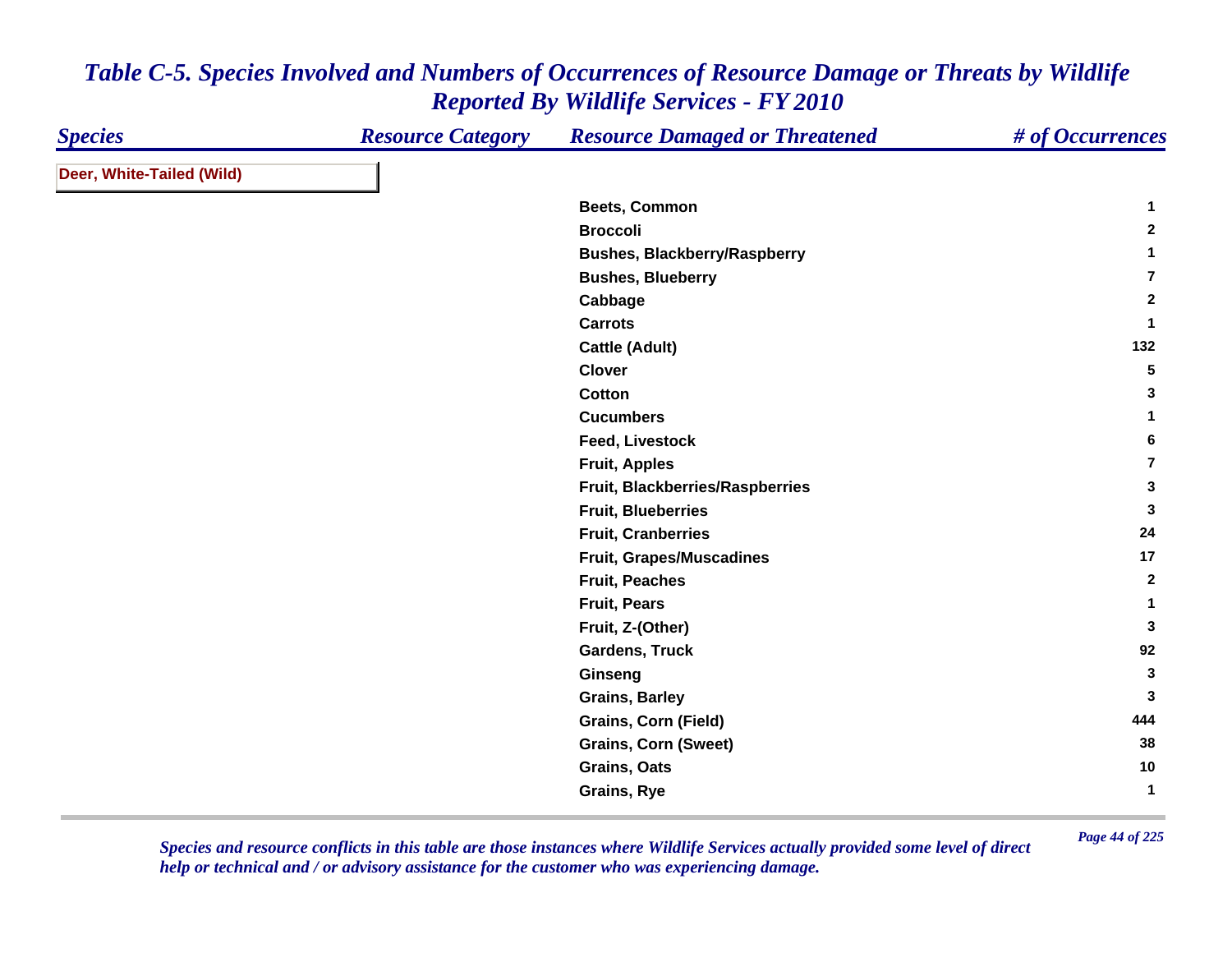| <b>Species</b>            | <b>Resource Category</b> | <b>Resource Damaged or Threatened</b>       | # of Occurrences |
|---------------------------|--------------------------|---------------------------------------------|------------------|
| Deer, White-Tailed (Wild) |                          |                                             |                  |
|                           |                          | <b>Grains, Wheat</b>                        | 10               |
|                           |                          | Grains, Z-(Other)                           | 23               |
|                           |                          | Hay (Stack/Bales)                           | 10               |
|                           |                          | Hayfields, Alfalfa                          | 147              |
|                           |                          | <b>Hayfields, Mixed Species</b>             | 8                |
|                           |                          | Lettuce                                     | 5                |
|                           |                          | Llamas (All)                                | 1                |
|                           |                          | Mammals, Deer, White-Tailed Ag              | 4                |
|                           |                          | <b>Melons, Canteloupe</b>                   | 3                |
|                           |                          | <b>Melons, Watermelons</b>                  | 3                |
|                           |                          | <b>Nuts, Filberts/Hazel</b>                 | $\mathbf{2}$     |
|                           |                          | <b>Onions</b>                               | 1                |
|                           |                          | <b>Pasture</b>                              | $\mathbf{2}$     |
|                           |                          | Peas                                        | 4                |
|                           |                          | Plants, Commercial Nursery/Greenhouse (All) | 96               |
|                           |                          | <b>Plants, Grapes/Muscadines</b>            | 4                |
|                           |                          | <b>Potatoes</b>                             | 13               |
|                           |                          | <b>Pumpkins</b>                             | 18               |
|                           |                          | <b>Sheep (Adult)</b>                        | $\mathbf{1}$     |
|                           |                          | <b>Silage</b>                               | 9                |
|                           |                          | <b>Squash</b>                               | $\mathbf{1}$     |
|                           |                          | <b>Strawberries</b>                         | 30               |
|                           |                          | <b>Sunflowers</b>                           | 4                |
|                           |                          | <b>Trees, Apple</b>                         | 114              |
|                           |                          | <b>Trees, Cherry</b>                        | 6                |
|                           |                          | <b>Trees, Christmas</b>                     | 31               |

*Page 45 of 225 Species and resource conflicts in this table are those instances where Wildlife Services actually provided some level of direct help or technical and / or advisory assistance for the customer who was experiencing damage.*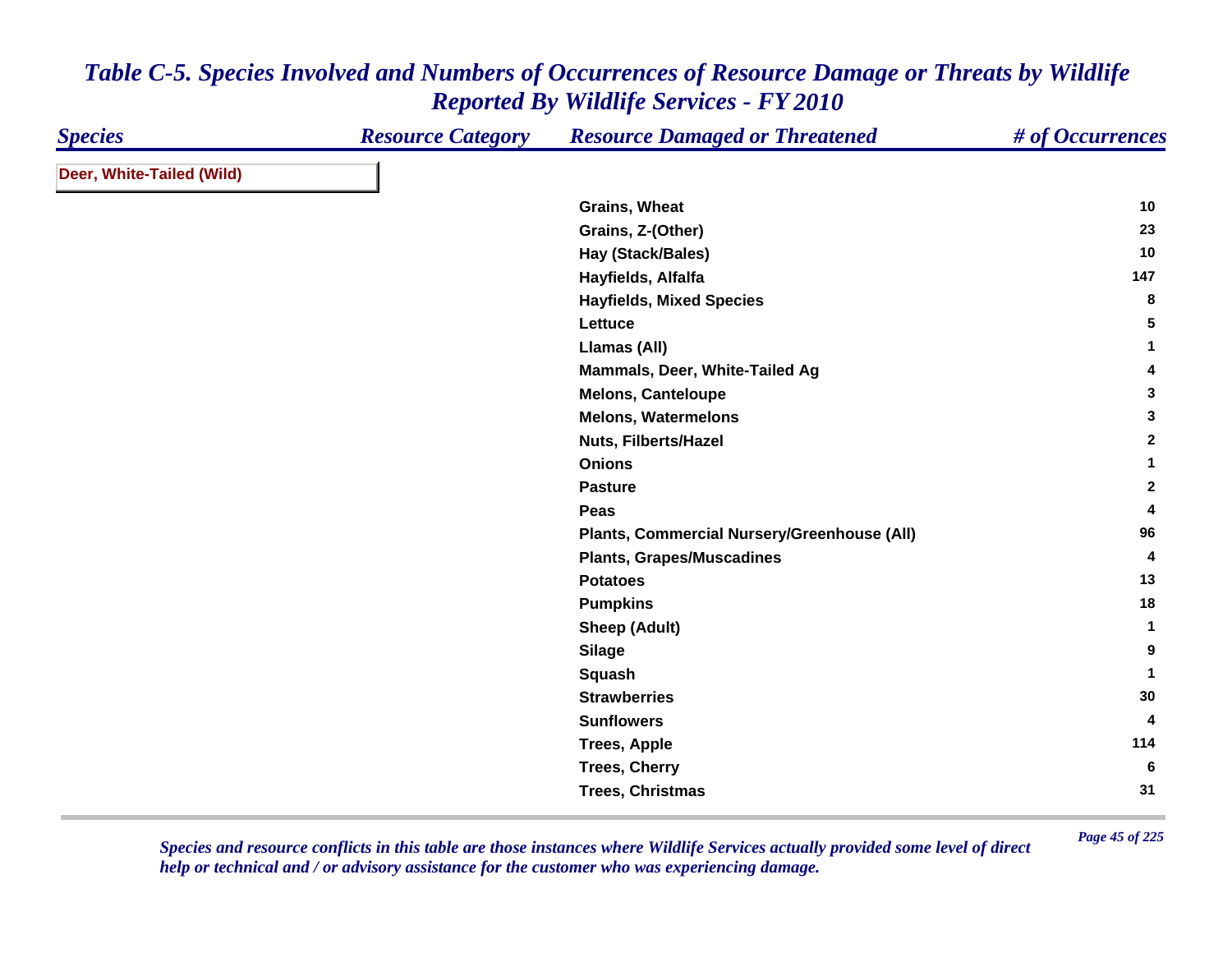| <b>Species</b>            | <b>Resource Category</b> | <b>Resource Damaged or Threatened</b>   | # of Occurrences |
|---------------------------|--------------------------|-----------------------------------------|------------------|
| Deer, White-Tailed (Wild) |                          |                                         |                  |
|                           |                          | Trees, Peach                            | 1                |
|                           |                          | <b>Trees, Pear</b>                      | 3                |
|                           |                          | <b>Trees, Seedlings Ag</b>              | 4                |
|                           |                          | <b>Trees, Standing (Mixed)</b>          | 5                |
|                           |                          | <b>Trees, Standing Hardwood</b>         | 1                |
|                           |                          | <b>Trees, Standing Softwood</b>         | 1                |
|                           |                          | <b>Trees, Sugar Maple</b>               | 1                |
|                           |                          | Trees, Z-Fruit/Nut (Other)              | 4                |
|                           | <b>Health_Safety</b>     |                                         |                  |
|                           |                          | <b>Hith/Sfty, Human (Aviation)</b>      | 84               |
|                           |                          | Hith/Sfty, Human (Other Transportation) | 19               |
|                           |                          | Hith/Sfty, Human Z-(General)            | 105              |
|                           | <b>Natural Resource</b>  |                                         |                  |
|                           |                          | <b>Designated Natural Areas</b>         | 54               |
|                           |                          | Mammals, Deer, White-Tailed Nr          | $\mathbf{2}$     |
|                           |                          | <b>Plants, Downy Solomon'S Seal</b>     | $\mathbf{1}$     |
|                           |                          | <b>Plants, Grass Pink Orchid</b>        | 1                |
|                           |                          | <b>Plants, Indian Cucumber Root</b>     | 1                |
|                           |                          | Plants, Kalm'S St. John'S Wort          |                  |
|                           |                          | <b>Plants, Marsh Speedwell</b>          |                  |
|                           |                          | Plants, Orange/Yellow-Fringed Orchid    |                  |
|                           |                          | <b>Plants, Purple Fringed Orchid</b>    |                  |
|                           |                          | <b>Plants, Small Cranberry</b>          |                  |
|                           |                          | <b>Plants, Snakemouth Orchid</b>        |                  |
|                           |                          | <b>Plants, Sweet Fern</b>               | 1                |
|                           |                          | <b>Reclamation/Restoration Site</b>     | $\mathbf{2}$     |

*Page 46 of 225 Species and resource conflicts in this table are those instances where Wildlife Services actually provided some level of direct help or technical and / or advisory assistance for the customer who was experiencing damage.*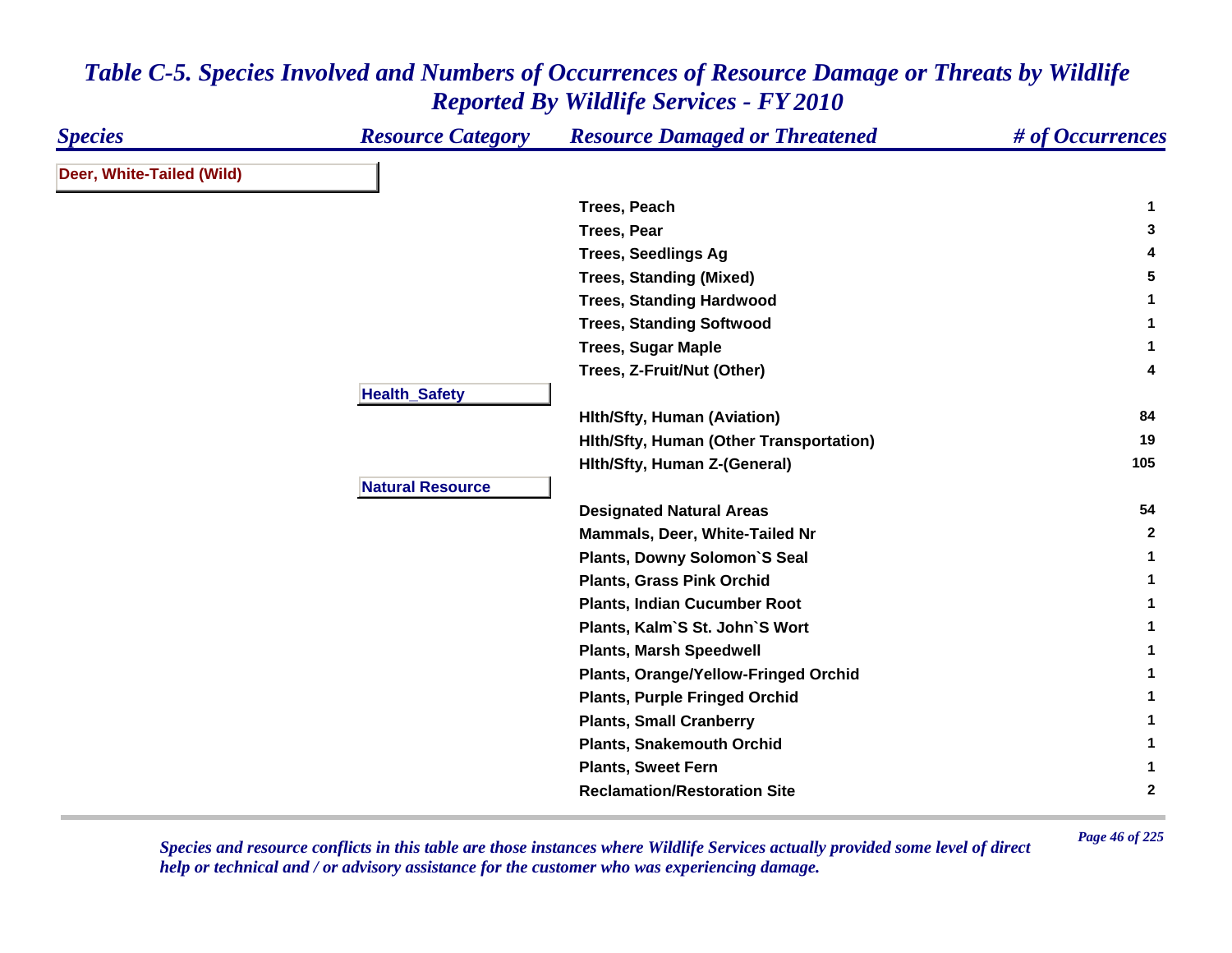| <b>Species</b>                        | <b>Resource Category</b> | <b>Resource Damaged or Threatened</b>                        | # of Occurrences             |
|---------------------------------------|--------------------------|--------------------------------------------------------------|------------------------------|
| Deer, White-Tailed (Wild)             |                          |                                                              |                              |
|                                       |                          | Seeds, Reforestation Nr                                      | $\mathbf{2}$                 |
|                                       |                          | <b>Trees, Seedlings Nr</b>                                   | 11                           |
|                                       |                          | <b>Trees, Standing</b>                                       | 18                           |
|                                       |                          | Watershed                                                    | $\mathbf{2}$                 |
|                                       | <b>Property</b>          |                                                              |                              |
|                                       |                          | <b>Aircraft</b>                                              | 72                           |
|                                       |                          | <b>Buildings, Non-Residential</b>                            | 1                            |
|                                       |                          | <b>Fences</b>                                                | 4                            |
|                                       |                          | <b>Gardens, Veg./Fruits/Nuts</b>                             | 51                           |
|                                       |                          | <b>Golf Courses</b>                                          | 1                            |
|                                       |                          | <b>Irrigation Ditch/Drainage System</b>                      | 1                            |
|                                       |                          | <b>Pets (Companion/Hobby Animals)</b>                        | 1                            |
|                                       |                          | <b>Property (General)</b>                                    | 40                           |
|                                       |                          | <b>Recreational Areas (Other) **</b>                         | 6                            |
|                                       |                          | <b>Trees, Standing/Shrubs</b>                                | 52                           |
|                                       |                          | <b>Turf And/Or Flowers</b>                                   | 53                           |
|                                       |                          | Utilities, Z-(Other)                                         | 6                            |
|                                       |                          | Vehicles, Land                                               | 13                           |
|                                       |                          | <b>Z-Landscaping (Other)</b>                                 | 32                           |
|                                       |                          | <b>Total Occurrences Involving Deer, White-Tailed (Wild)</b> | 2,323                        |
| Dogs, Feral, Free-Ranging And Hybrids |                          |                                                              |                              |
|                                       | <b>Agriculture</b>       |                                                              |                              |
|                                       |                          | <b>Alpacas</b>                                               | $\mathbf{2}$                 |
|                                       |                          | <b>Cattle (Adult)</b>                                        | 81                           |
|                                       |                          | <b>Cattle (Calves)</b>                                       | 140                          |
|                                       |                          |                                                              | $4\pi$ $622$<br>$\mathbf{n}$ |

*Page 47 of 225 Species and resource conflicts in this table are those instances where Wildlife Services actually provided some level of direct help or technical and / or advisory assistance for the customer who was experiencing damage.*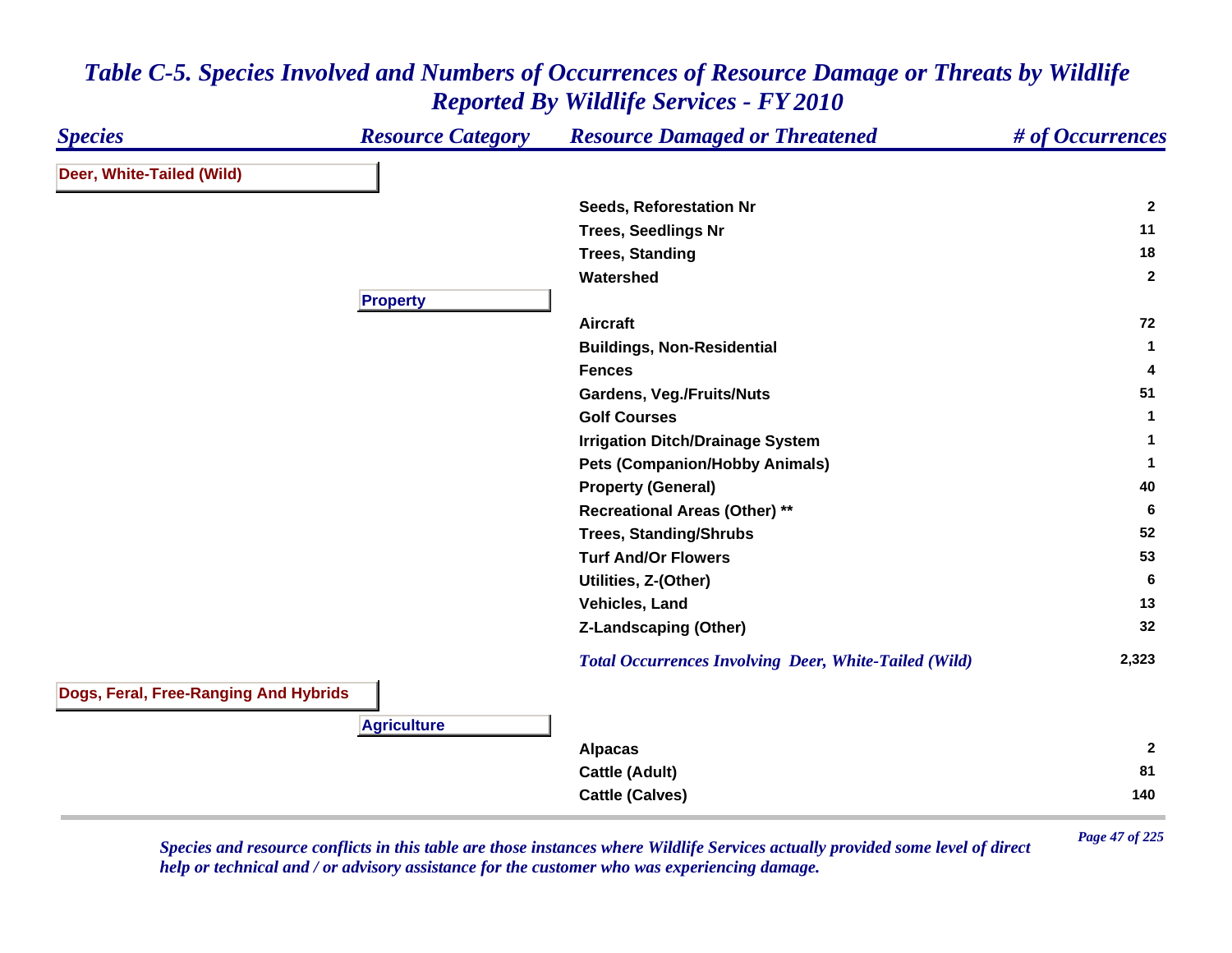| <b>Species</b>                        | <b>Resource Category</b> | <b>Resource Damaged or Threatened</b> | # of Occurrences |
|---------------------------------------|--------------------------|---------------------------------------|------------------|
| Dogs, Feral, Free-Ranging And Hybrids |                          |                                       |                  |
|                                       |                          | <b>Equine, Donkeys/Burros</b>         | $\mathbf{2}$     |
|                                       |                          | <b>Equine, Horses (Adult)</b>         | 22               |
|                                       |                          | <b>Equine, Horses (Foals)</b>         | $\overline{7}$   |
|                                       |                          | Fish, Ornamental (Brood)              | 1                |
|                                       |                          | Fowl, Chickens (Game)                 | $\mathbf{1}$     |
|                                       |                          | Fowl, Chickens (Other)                | 8                |
|                                       |                          | Fowl, Geese (Domestic)                | 3                |
|                                       |                          | Fowl, Guineas                         | -1               |
|                                       |                          | <b>Goats, Meat (Adults)</b>           | 26               |
|                                       |                          | Goats, Meat (Kids)                    | 29               |
|                                       |                          | Goats, Mohair (Adult)                 | 3                |
|                                       |                          | Goats, Mohair (Kids)                  | 10               |
|                                       |                          | Goats, Z-(Other Adults)               | 25               |
|                                       |                          | Goats, Z-(Other Kids)                 | 11               |
|                                       |                          | Llamas (All)                          | 3                |
|                                       |                          | <b>Mammals, Deer, Axis</b>            | 1                |
|                                       |                          | Mammals, Deer, White-Tailed Ag        | $\mathbf{2}$     |
|                                       |                          | <b>Mammals, Z-Exotic Game (Other)</b> | $\mathbf{2}$     |
|                                       |                          | <b>Rabbits (Domestic)</b>             | -1               |
|                                       |                          | <b>Sheep (Adult)</b>                  | 111              |
|                                       |                          | Sheep (Lambs)                         | 69               |
|                                       |                          | <b>Swine (Adult)</b>                  | 1                |
|                                       |                          | <b>Swine (Piglets)</b>                | 3                |
|                                       | <b>Health_Safety</b>     |                                       |                  |
|                                       |                          | <b>Hith/Sfty, Human (Aviation)</b>    | 13               |
|                                       |                          | Hith/Sfty, Human Z-(General)          | 104              |

*Page 48 of 225 Species and resource conflicts in this table are those instances where Wildlife Services actually provided some level of direct help or technical and / or advisory assistance for the customer who was experiencing damage.*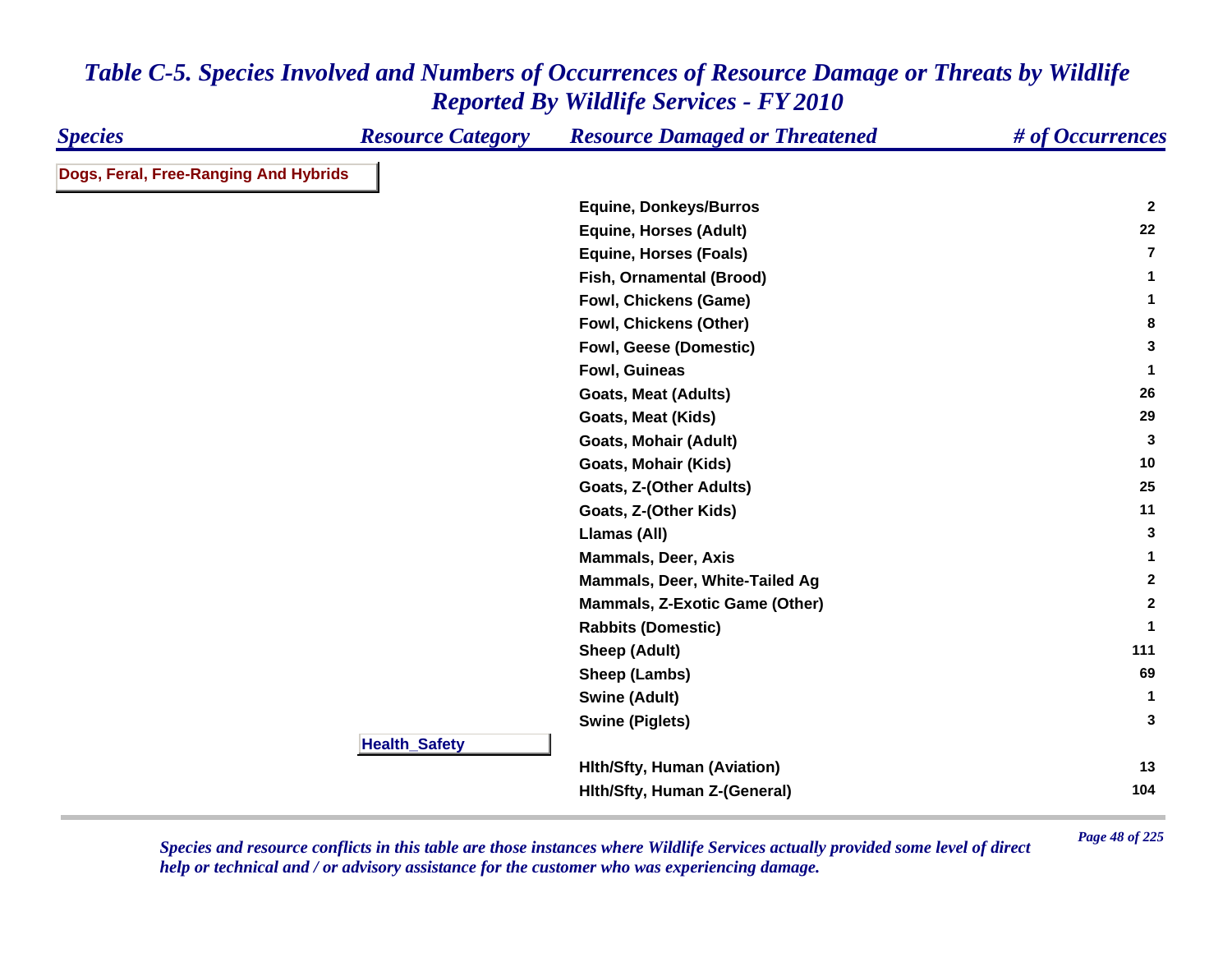### *Species Resource Category Resource Damaged or Threatened # of Occurrences* **Dogs, Feral, Free-Ranging And Hybrids Natural ResourceBirds, Plover, Snowy (T/E) <sup>5</sup> Birds, Prairie Chickens, Attwaters (T/E <sup>4</sup> Birds, Rail, Clapper, Light-Footed (T/E) <sup>2</sup> Birds, Terns, Least (T/E) <sup>1</sup> Birds, Terns, Least, California (T/E) <sup>3</sup> Mammals, Deer, Columbia White-Tailed (T/ <sup>1</sup> Mammals, Deer, Mule 2 Mammals, Deer, White-Tailed Nr 3 Mammals, Z-(Other) <sup>2</sup> Reptiles, Tortoises, Desert (T/E) <sup>3</sup> Propert y Aircraft 9 Buildings, Residential <sup>1</sup> Guard Animals (All) <sup>1</sup> Landfills 1 Pets (Companion/Hobby Animals) <sup>63</sup> Property (General) <sup>2</sup> Vehicles, Land 2**  *Total Occurrences Involving Dogs, Feral, Free-Ranging And Hybrids* **<sup>787</sup> Doves, Collared, Eurasian HealthSafet y Hlth/Sfty, Human (Aviation) <sup>8</sup> Hlth/Sfty, Human Z-(General) <sup>1</sup> Propert y**

# *Table C-5. Species Involved and Numbers of Occurrences of Resource Damage or Threats by Wildlife Reported By Wildlife Services - FY 2010*

*Page 49 of 225 Species and resource conflicts in this table are those instances where Wildlife Services actually provided some level of direct help or technical and / or advisory assistance for the customer who was experiencing damage.*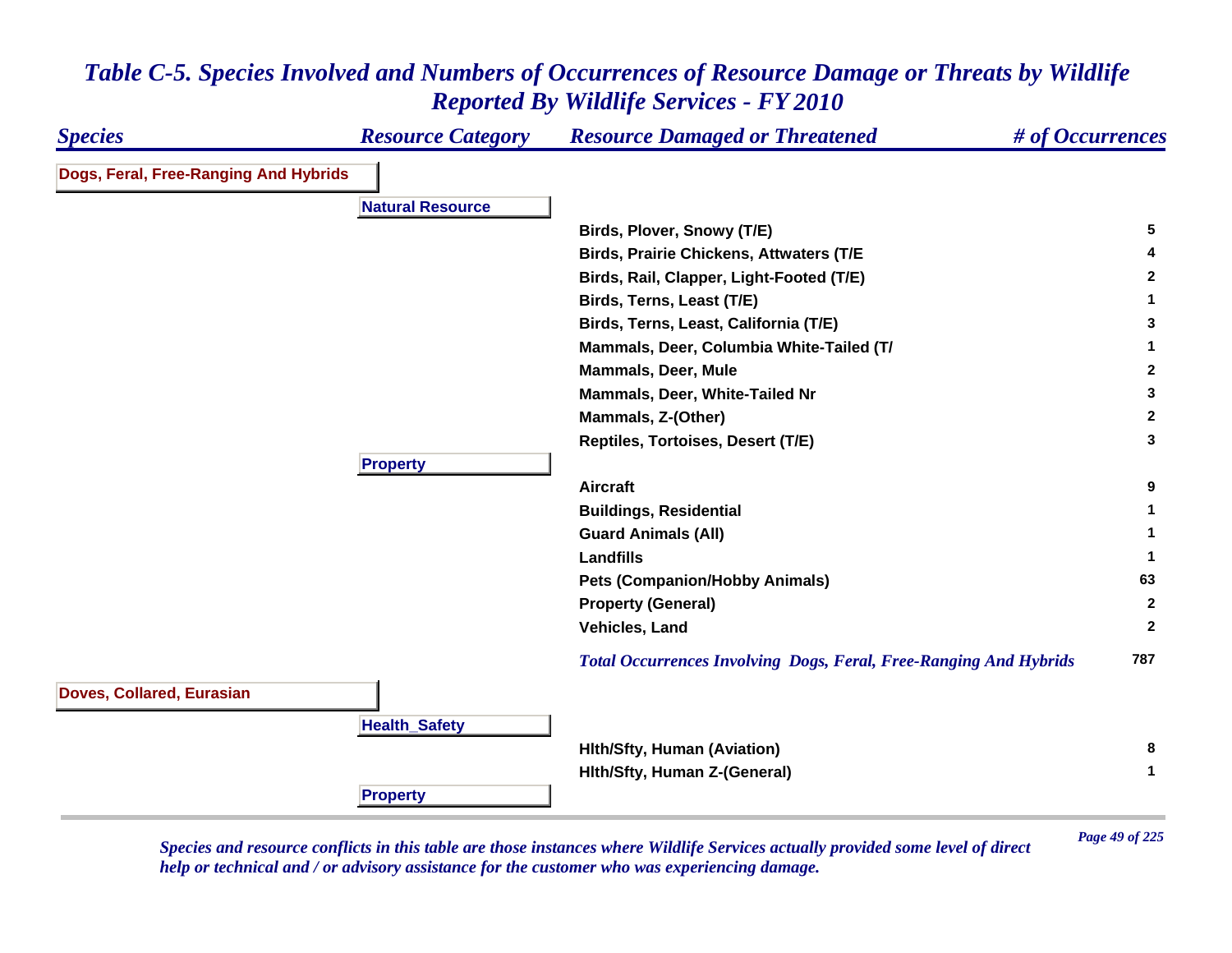### *Species Resource Category Resource Damaged or Threatened # of Occurrences* **Doves, Collared, Eurasian Aircraft 8 Buildings, Non-Residential <sup>2</sup> Property (General) <sup>2</sup> Utilities, Electrical 3**  *Total Occurrences Involving Doves, Collared, Eurasian* **<sup>24</sup> Doves, Collared, Island (Philippine) HealthSafet y Hlth/Sfty, Human (Aviation) <sup>4</sup> Propert y Aircraft 4**  *Total Occurrences Involving Doves, Collared, Island (Philippine)* **<sup>8</sup> Doves, Mourning Agriculture Feed, Livestock 1 Fruit, Cherries 1 Trees, Seedlings Ag <sup>2</sup> HealthSafet y Hlth/Sfty, Human (Aviation) <sup>111</sup> Hlth/Sfty, Human Z-(General) <sup>23</sup> Natural ResourceTrees, Seedlings Nr <sup>1</sup> Pro pert y Aircraft 85 Buildings, Non-Residential <sup>5</sup>**

### *Table C-5. Species Involved and Numbers of Occurrences of Resource Damage or Threats by Wildlife Reported By Wildlife Services - FY 2010*

*Page 50 of 225 Species and resource conflicts in this table are those instances where Wildlife Services actually provided some level of direct help or technical and / or advisory assistance for the customer who was experiencing damage.*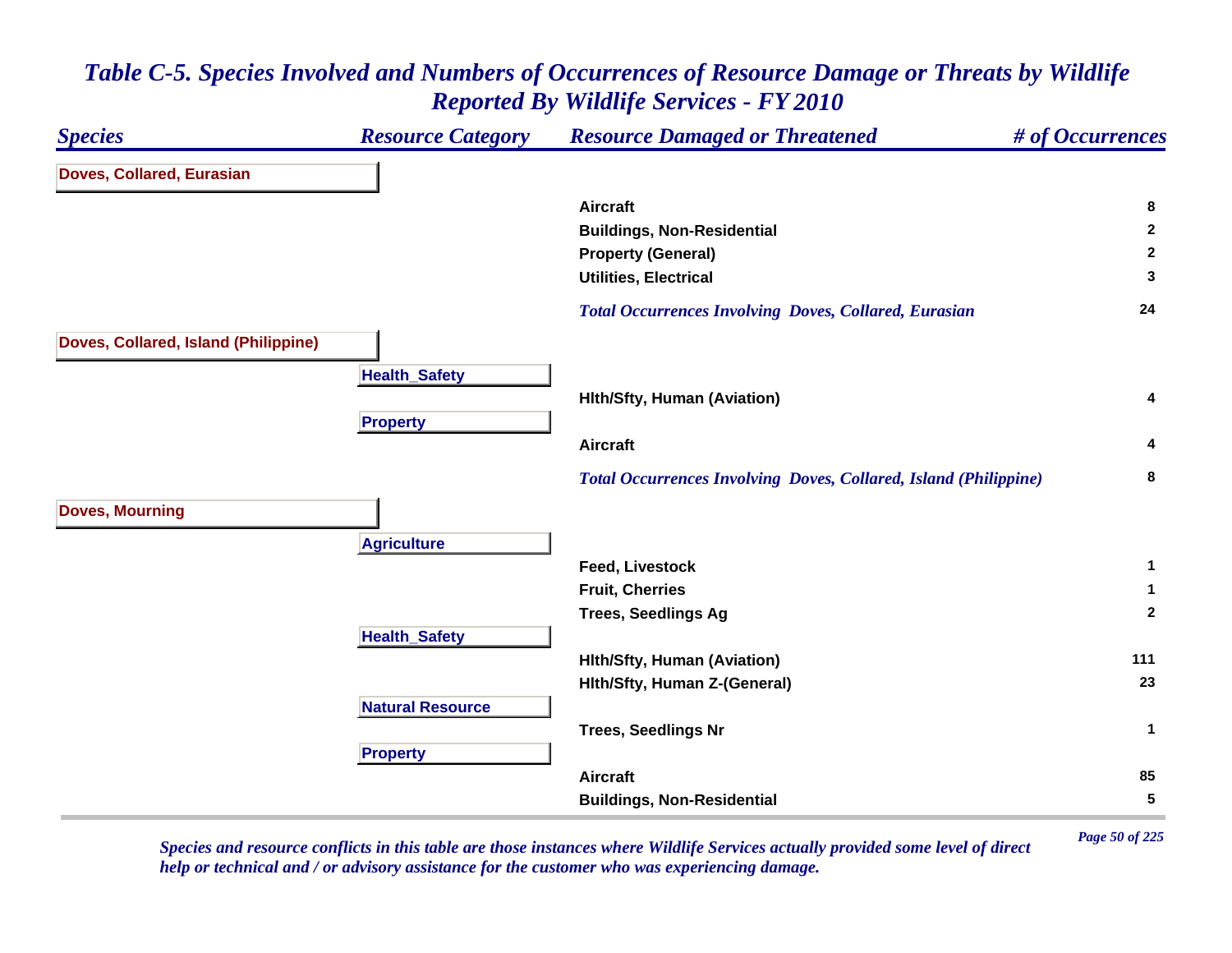### *Species Resource Category Resource Damaged or Threatened # of Occurrences* **Doves, Mourning Buildings, Residential <sup>2</sup> Equipment/Machinery (Other) <sup>5</sup> Food Items, Human 2 Food Items, Non-Human \* 1 Property (General) <sup>4</sup> Utilities, Electrical 5 Vehicles, Land 1**  *Total Occurrences Involving Doves, Mourning* **<sup>249</sup> Doves, Spotted HealthSafet y Hlth/Sfty, Human (Aviation) <sup>9</sup> Pro pert y Aircraft 10 Buildings, Non-Residential 7** *Total Occurrences Involving Doves, Spotted* **<sup>26</sup> Doves, White-Winged A griculture Grains, Milo 2 Sudangrass, Sorghum <sup>2</sup> Health \_ Safet y Hlth/Sfty, Human Z-(General) <sup>3</sup> Pro pert y Z-Landscaping (Other) <sup>1</sup>**

### *Table C-5. Species Involved and Numbers of Occurrences of Resource Damage or Threats by Wildlife Reported By Wildlife Services - FY 2010*

*Page 51 of 225 Species and resource conflicts in this table are those instances where Wildlife Services actually provided some level of direct help or technical and / or advisory assistance for the customer who was experiencing damage.*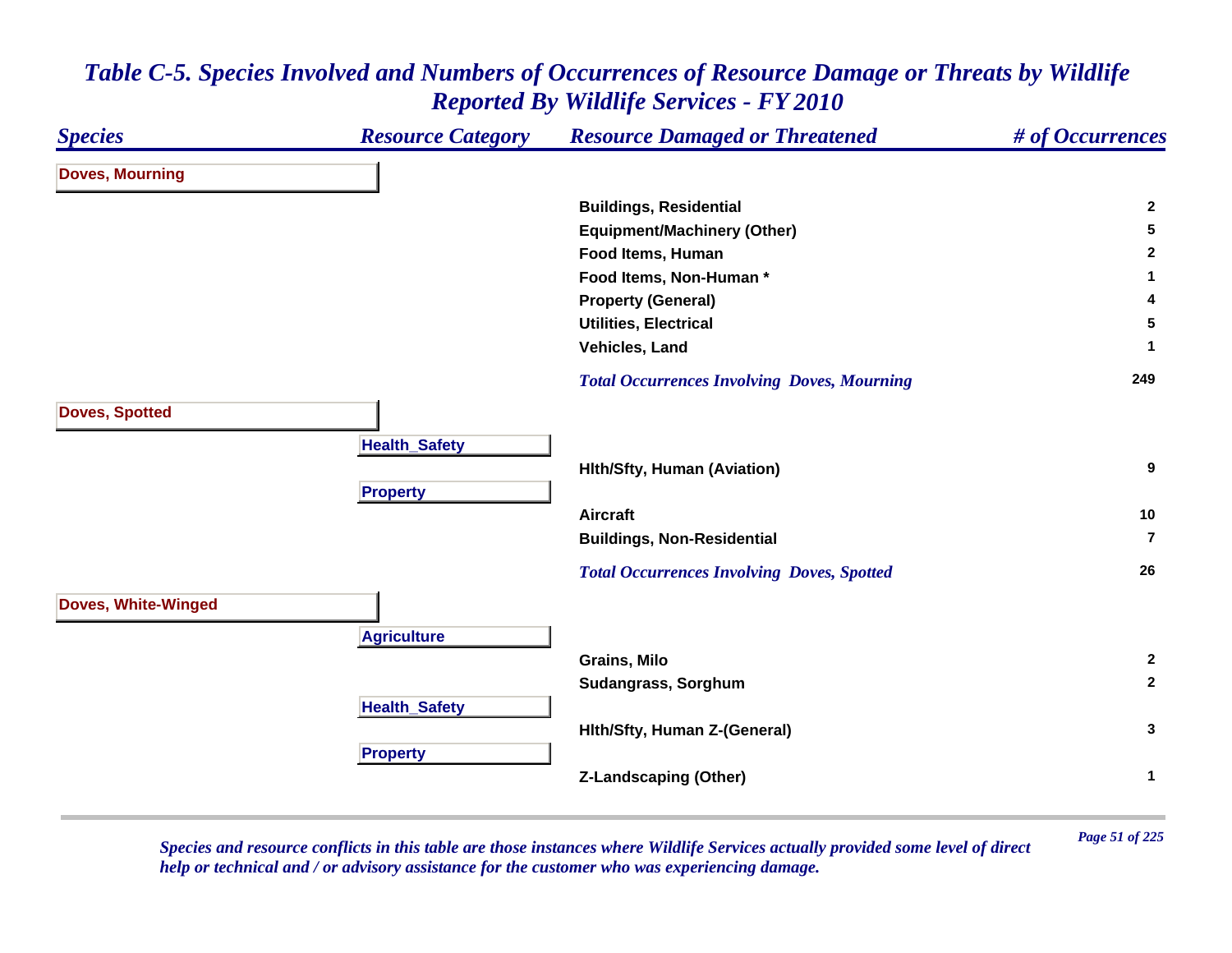### *Species Resource Category Resource Damaged or Threatened # of Occurrences* **Doves, White-Winged**  *Total Occurrences Involving Doves, White-Winged* **<sup>8</sup> Doves, Zebra Health \_ Safet y Hlth/Sfty, Human (Aviation) <sup>8</sup> Propert y Aircraft 3 Buildings, Non-Residential 7** *Total Occurrences Involving Doves, Zebra* **<sup>18</sup> Dowitchers, Long-Billed Health \_ Safet y Hlth/Sfty, Human (Aviation) <sup>4</sup> Propert y Aircraft 4**  *Total Occurrences Involving Dowitchers, Long-Billed* **<sup>8</sup> Dowitchers, Short-Billed HealthSafet y Hlth/Sfty, Human (Aviation) <sup>1</sup> Pro pert y Aircraft 1**  *Total Occurrences Involving Dowitchers, Short-Billed* **<sup>2</sup> Drongos, Black**

### *Table C-5. Species Involved and Numbers of Occurrences of Resource Damage or Threats by Wildlife Reported By Wildlife Services - FY 2010*

*Page 52 of 225 Species and resource conflicts in this table are those instances where Wildlife Services actually provided some level of direct help or technical and / or advisory assistance for the customer who was experiencing damage.*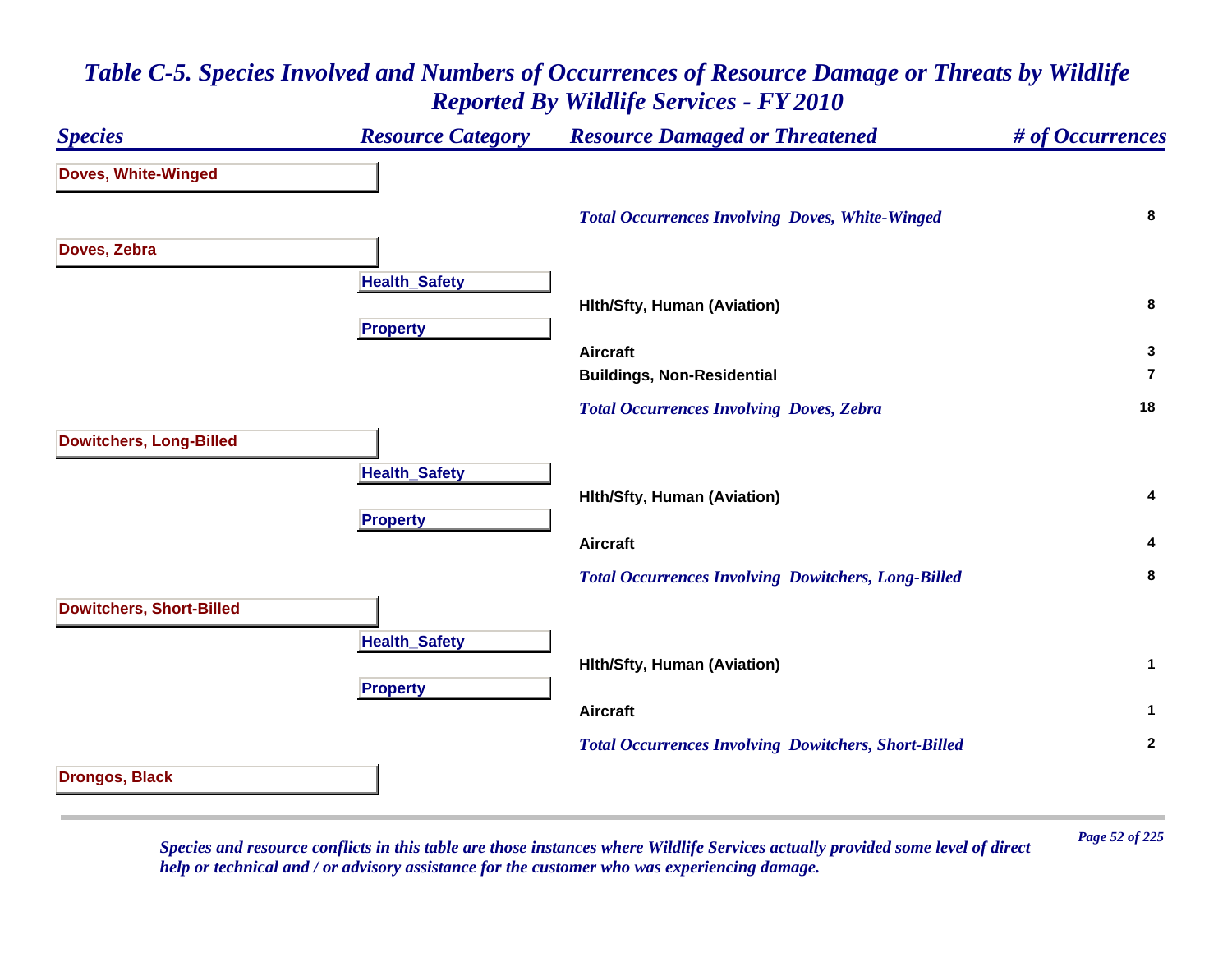

*Page 53 of 225 Species and resource conflicts in this table are those instances where Wildlife Services actually provided some level of direct help or technical and / or advisory assistance for the customer who was experiencing damage.*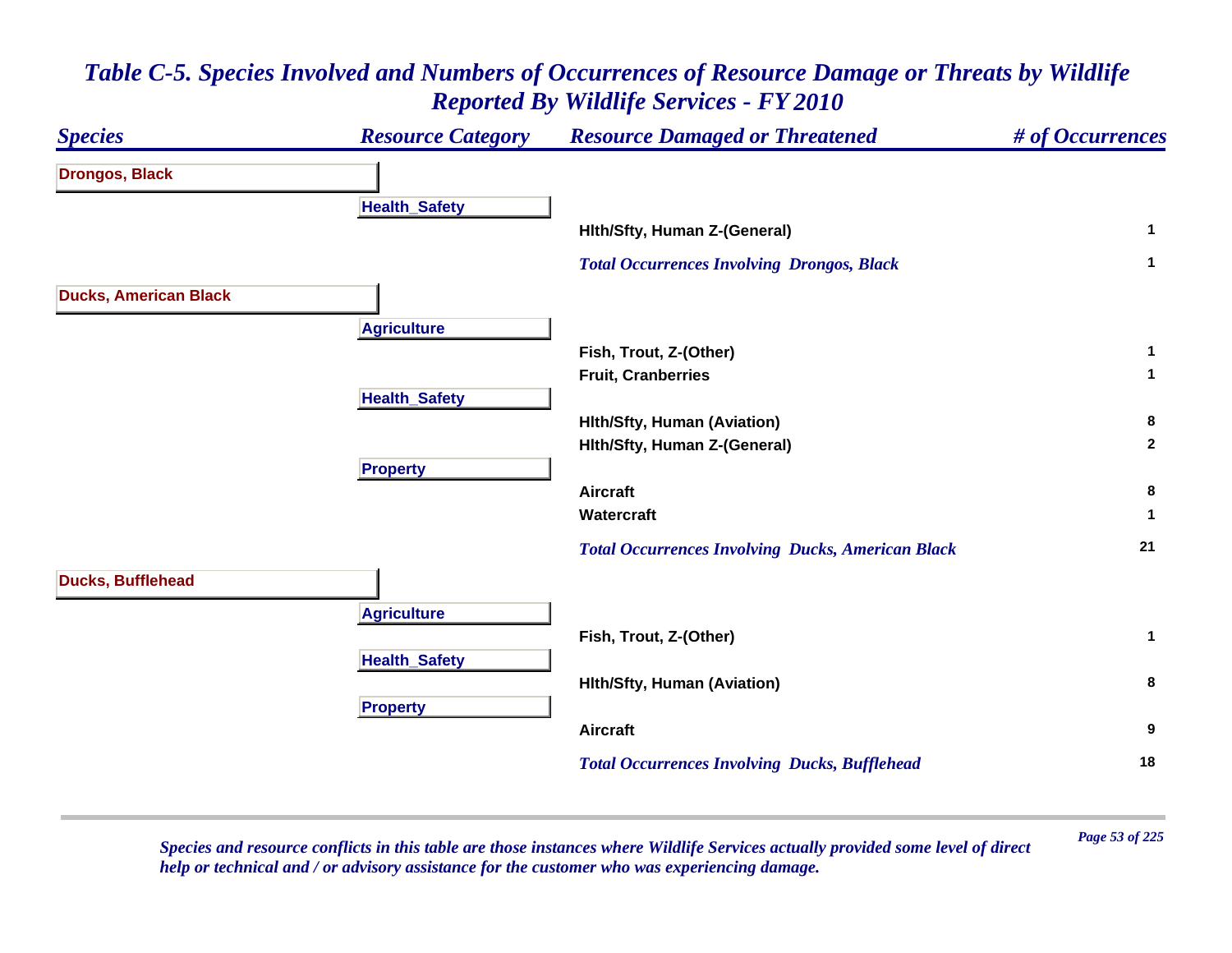

*Page 54 of 225 Species and resource conflicts in this table are those instances where Wildlife Services actually provided some level of direct help or technical and / or advisory assistance for the customer who was experiencing damage.*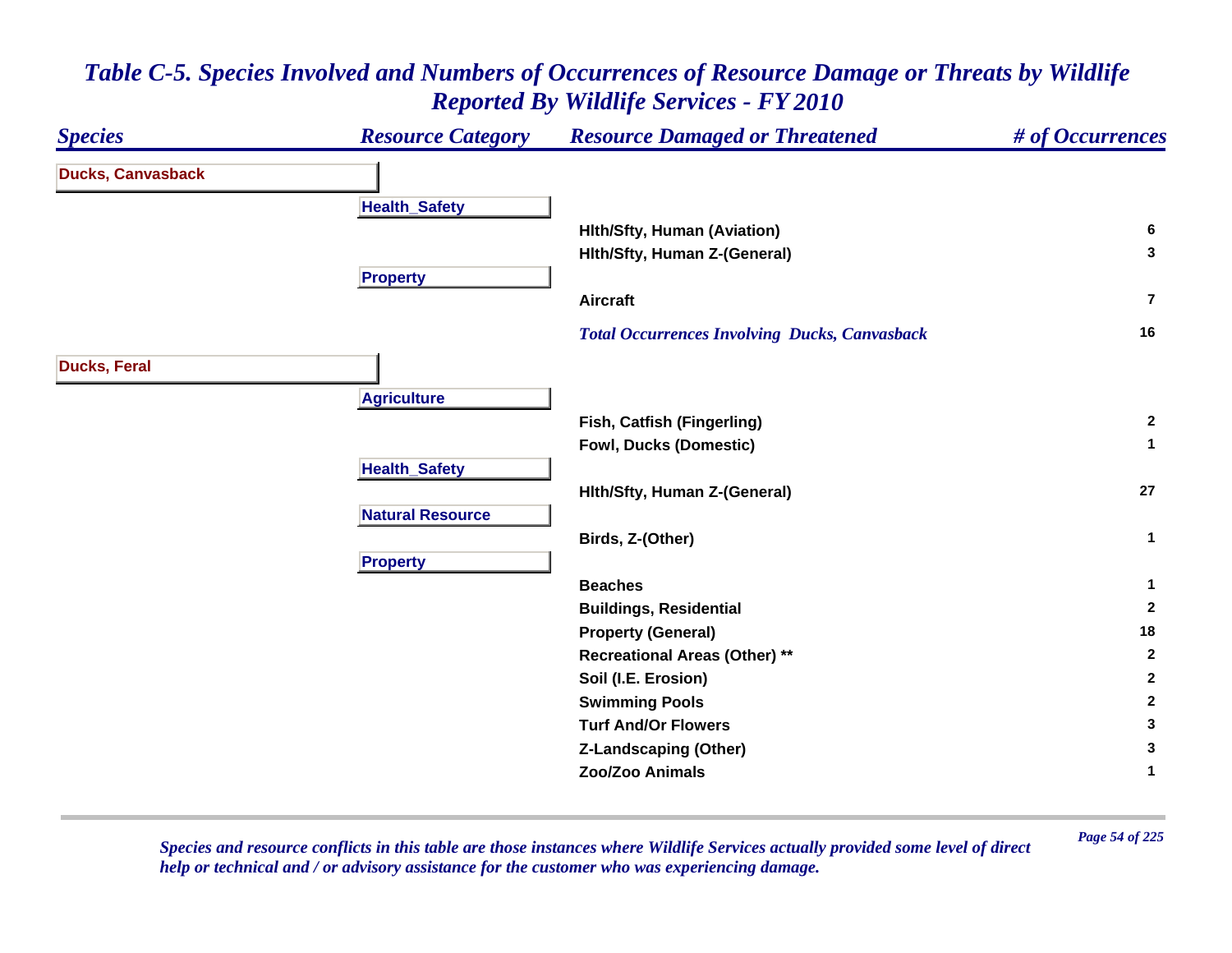### *Species Resource Category Resource Damaged or Threatened # of Occurrences* **Ducks, Feral**  *Total Occurrences Involving Ducks, Feral* **<sup>65</sup> Ducks, Gadwall A griculture Beans, Soybeans <sup>1</sup> HealthSafet y Hlth/Sfty, Human (Aviation) <sup>11</sup> Hlth/Sfty, Human Z-(General) <sup>1</sup> Propert y Aircraft 13**  *Total Occurrences Involving Ducks, Gadwall* **<sup>26</sup> Ducks, Goldeneye, Barrow`s HealthSafet y Hlth/Sfty, Human (Aviation) <sup>1</sup> Pro pert y Aircraft 2**  *Total Occurrences Involving Ducks, Goldeneye, Barrow`s* **<sup>3</sup> Ducks, Goldeneye, Common A griculture Fish, Trout, Z-(Other) <sup>1</sup> HealthSafet y Hlth/Sfty, Human (Aviation) <sup>4</sup> Propert y**

# *Table C-5. Species Involved and Numbers of Occurrences of Resource Damage or Threats by Wildlife Reported By Wildlife Services - FY 2010*

*Page 55 of 225 Species and resource conflicts in this table are those instances where Wildlife Services actually provided some level of direct help or technical and / or advisory assistance for the customer who was experiencing damage.*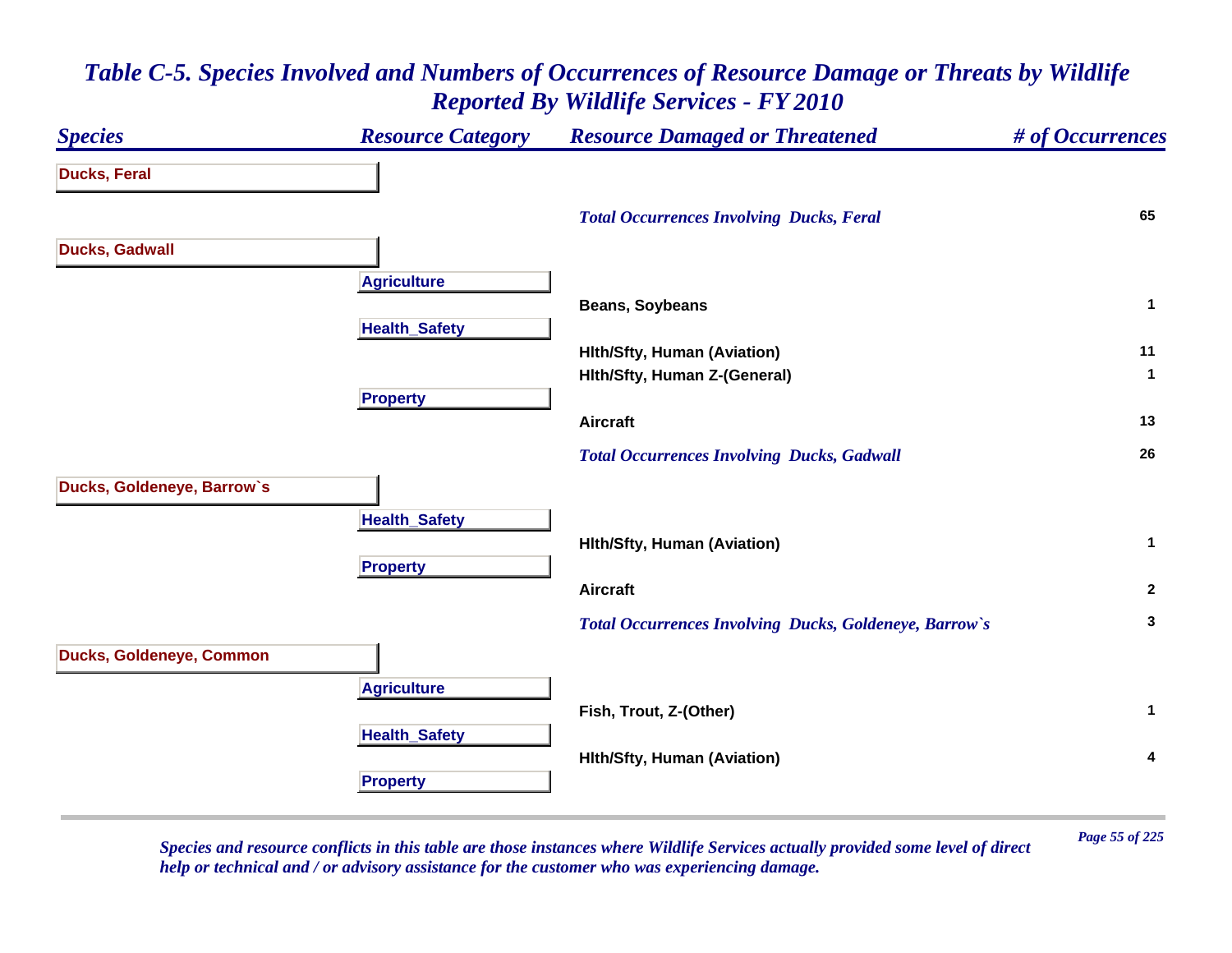#### *Species Resource Category Resource Damaged or Threatened # of Occurrences* **Ducks, Goldeneye, Common Aircraft 5**  *Total Occurrences Involving Ducks, Goldeneye, Common* **<sup>10</sup> Ducks, Mallards Agriculture Fish, Salmon (All) Ag <sup>1</sup> Fish, Trout, Z-(Other) <sup>3</sup> Fowl, Chickens (Other) <sup>1</sup> Fruit, Cranberries 1 Grains, Rice 1 HealthSafet y Hlth/Sfty, Human (Aviation) <sup>144</sup> Hlth/Sfty, Human Z-(General) <sup>73</sup> Natural ResourceBirds, Ducks, Wild (Other) <sup>1</sup> Birds, Z-(Other) <sup>1</sup> Reclamation/Restoration Site 1 Propert y Aircraft 81 Beaches 1 Boat Docks/Marinas 6 Buildings, Non-Residential <sup>5</sup> Buildings, Residential <sup>4</sup> Dikes/Dams/Impoundments <sup>1</sup> Food Items, Non-Human \* 1 Gardens, Veg./Fruits/Nuts <sup>2</sup>**

# *Table C-5. Species Involved and Numbers of Occurrences of Resource Damage or Threats by Wildlife Reported By Wildlife Services - FY 2010*

*Page 56 of 225 Species and resource conflicts in this table are those instances where Wildlife Services actually provided some level of direct help or technical and / or advisory assistance for the customer who was experiencing damage.*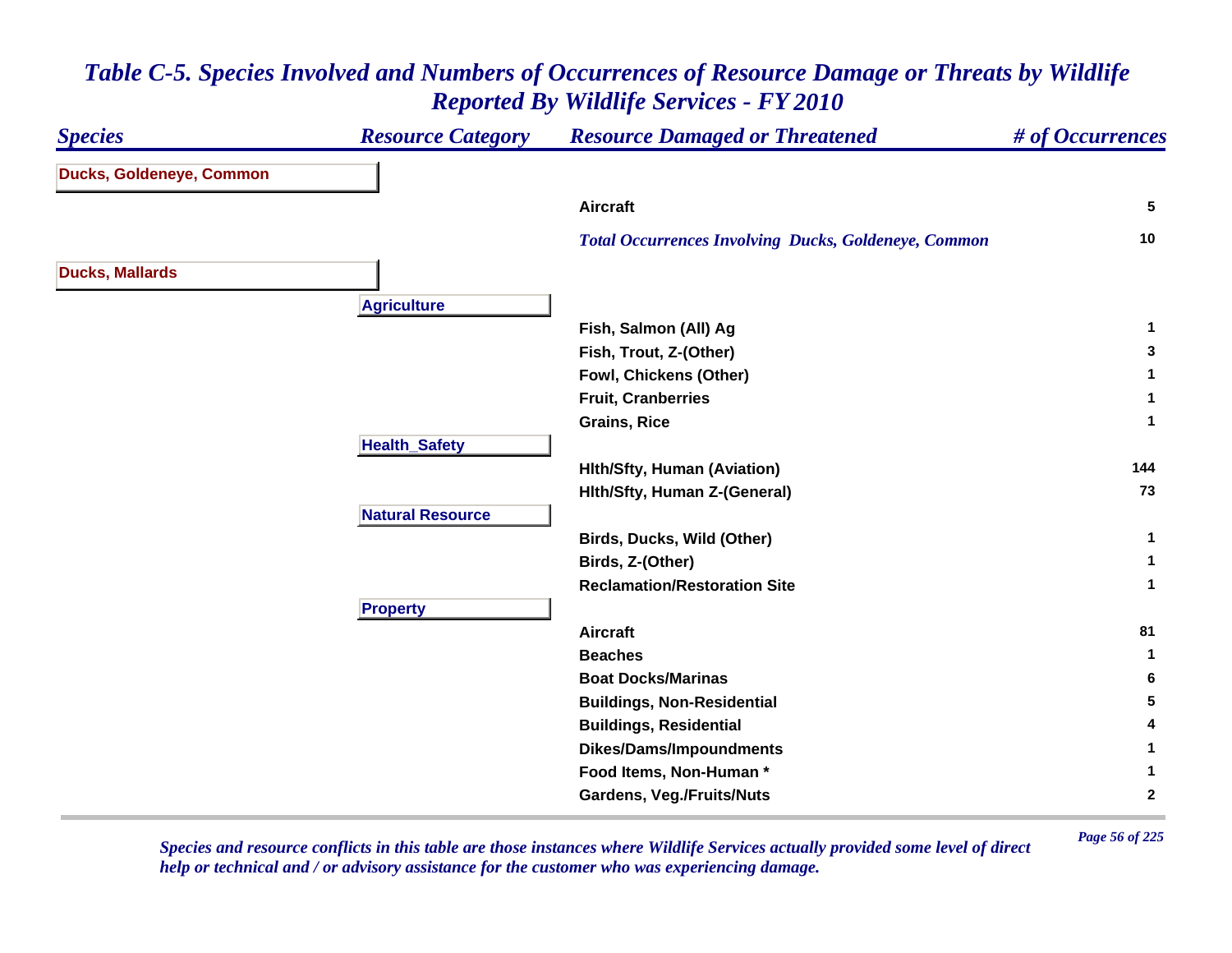#### *Species Resource Category Resource Damaged or Threatened # of Occurrences* **Ducks, Mallards Golf Courses 2 Property (General) <sup>22</sup> Recreational Areas (Other) \*\* 7Soil (I.E. Erosion) <sup>1</sup> Swimming Pools <sup>44</sup> Turf And/Or Flowers 9 Watercraft 2 Z-Landscaping (Other) <sup>2</sup> Zoo/Zoo Animals 6**  *Total Occurrences Involving Ducks, Mallards* **<sup>423</sup> Ducks, Merganser Common A griculture Fish, Trout, Z-(Other) <sup>5</sup> HealthSafet y Hlth/Sfty, Human (Aviation) <sup>5</sup> Hlth/Sfty, Human Z-(General) <sup>1</sup> Natural ResourceFish, Z-(Other) <sup>1</sup> Propert y Aircraft 5**  *Total Occurrences Involving Ducks, Merganser Common* **<sup>17</sup> Ducks, Merganser, Hooded Agriculture Fish, Baitfish (Other) <sup>1</sup>**

### *Table C-5. Species Involved and Numbers of Occurrences of Resource Damage or Threats by Wildlife Reported By Wildlife Services - FY 2010*

*Page 57 of 225 Species and resource conflicts in this table are those instances where Wildlife Services actually provided some level of direct help or technical and / or advisory assistance for the customer who was experiencing damage.*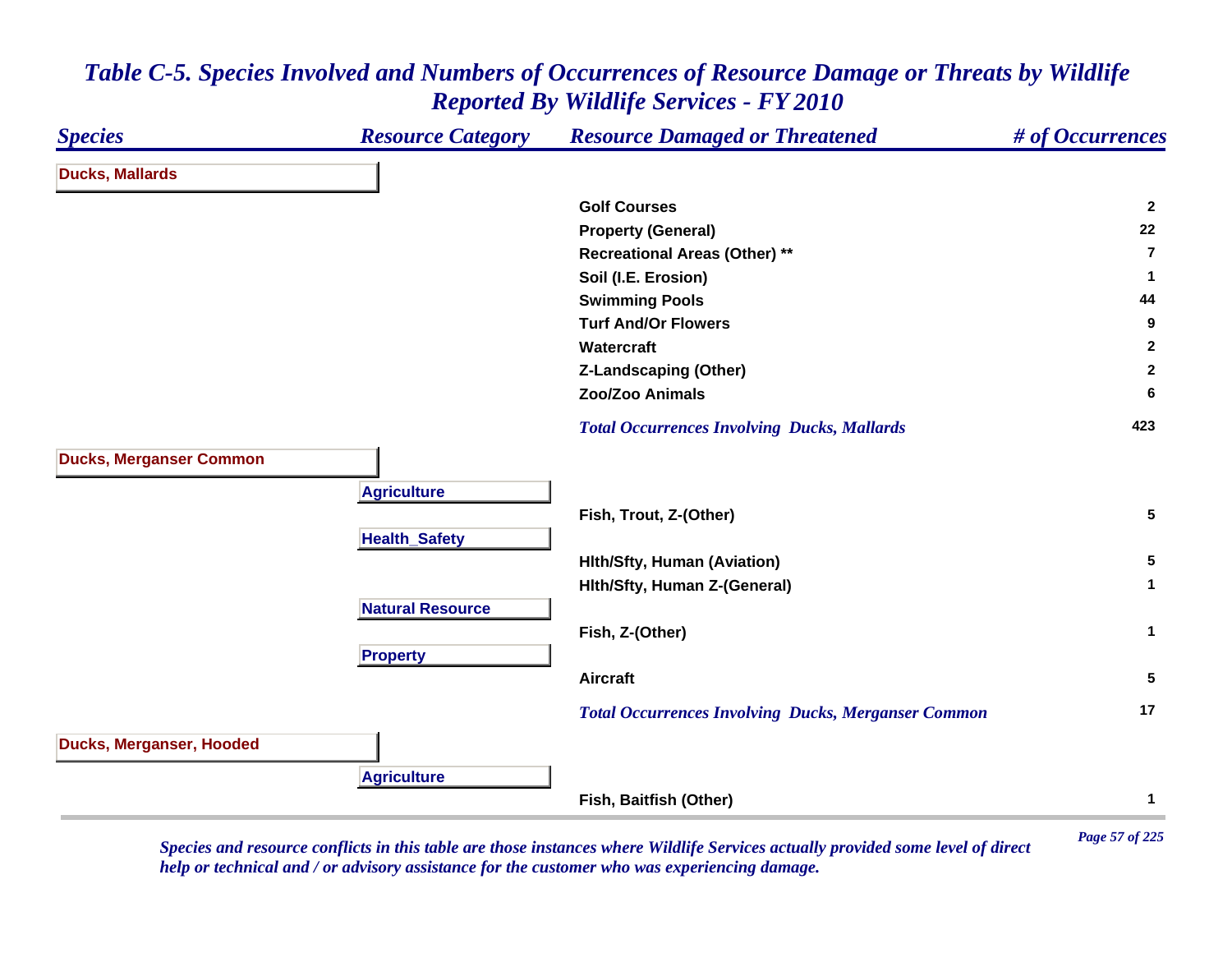### *Species Resource Category Resource Damaged or Threatened # of Occurrences* **Ducks, Merganser, Hooded Fish, Trout, Z-(Other) <sup>2</sup> Health \_ Safet y Hlth/Sfty, Human (Aviation) <sup>3</sup> Hlth/Sfty, Human Z-(General) <sup>1</sup> Propert y Aircraft 4 Buildings, Residential <sup>1</sup>**  *Total Occurrences Involving Ducks, Merganser, Hooded* **<sup>12</sup> Ducks, Merganser, Red-Breasted A griculture Fish, Trout, Z-(Other) <sup>1</sup> Pro pert y Aircraft 1**  *Total Occurrences Involving Ducks, Merganser, Red-Breasted* **<sup>2</sup> Ducks, Mottled Health \_ Safet y Hlth/Sfty, Human (Aviation) <sup>1</sup>**  *Total Occurrences Involving Ducks, Mottled* **<sup>1</sup> Ducks, Muscovy HealthSafet y Hlth/Sfty, Human Z-(General) <sup>1</sup> Propert y**

# *Table C-5. Species Involved and Numbers of Occurrences of Resource Damage or Threats by Wildlife Reported By Wildlife Services - FY 2010*

*Page 58 of 225 Species and resource conflicts in this table are those instances where Wildlife Services actually provided some level of direct help or technical and / or advisory assistance for the customer who was experiencing damage.*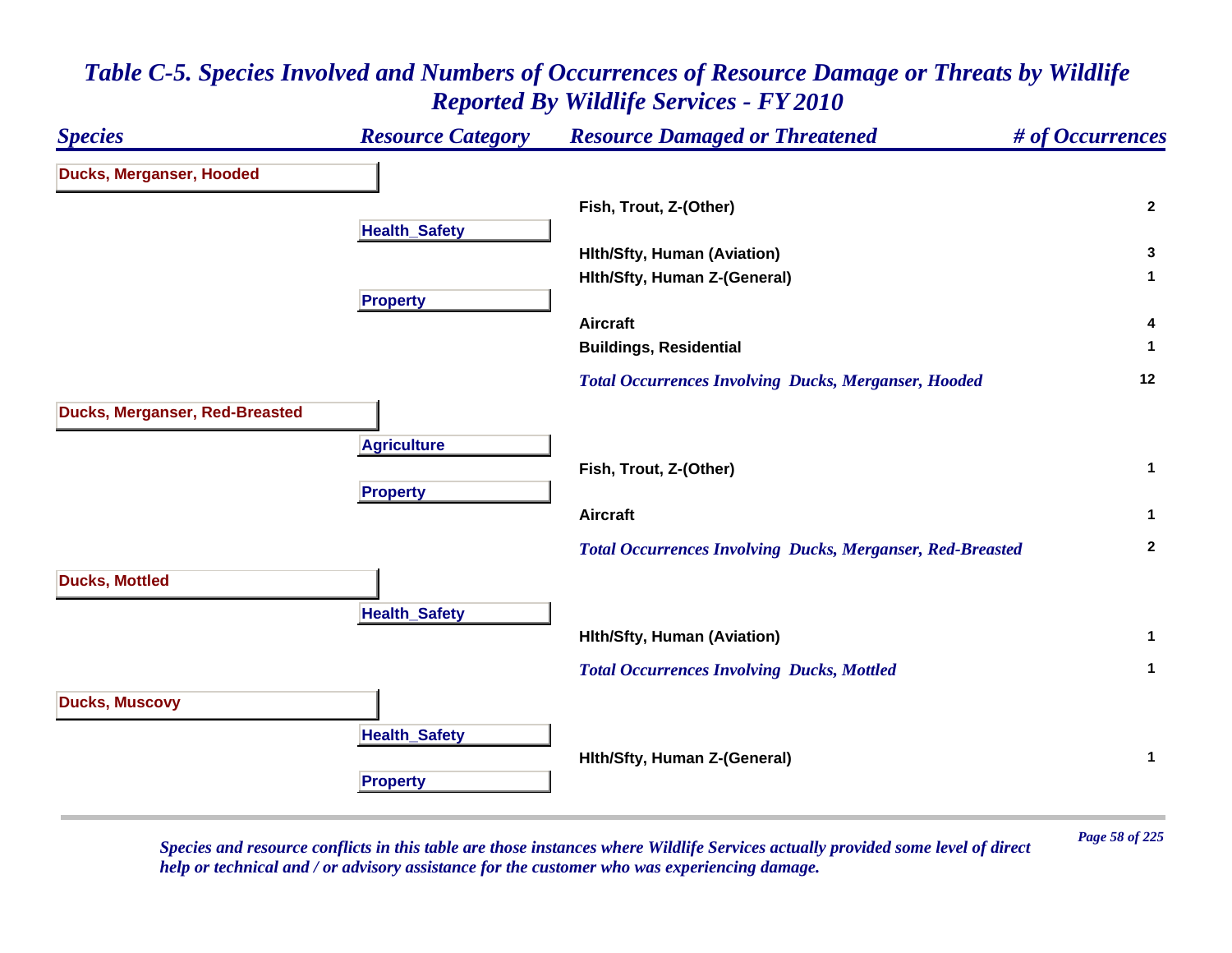| <b>Species</b>                  | <b>Resource Category</b> | <b>Resource Damaged or Threatened</b>                       | # of Occurrences |
|---------------------------------|--------------------------|-------------------------------------------------------------|------------------|
| <b>Ducks, Muscovy</b>           |                          |                                                             |                  |
|                                 |                          | <b>Turf And/Or Flowers</b>                                  | $\mathbf{1}$     |
|                                 |                          | <b>Total Occurrences Involving Ducks, Muscovy</b>           | $\overline{2}$   |
| <b>Ducks, Northern Pintail</b>  |                          |                                                             |                  |
|                                 | <b>Health_Safety</b>     |                                                             |                  |
|                                 |                          | <b>Hith/Sfty, Human (Aviation)</b>                          | 27               |
|                                 |                          | Hith/Sfty, Human Z-(General)                                | $\mathbf 1$      |
|                                 | <b>Property</b>          |                                                             |                  |
|                                 |                          | Aircraft                                                    | 13               |
|                                 |                          | <b>Total Occurrences Involving Ducks, Northern Pintail</b>  | 41               |
| <b>Ducks, Northern Shoveler</b> |                          |                                                             |                  |
|                                 | <b>Health_Safety</b>     |                                                             |                  |
|                                 |                          | <b>Hith/Sfty, Human (Aviation)</b>                          | 15               |
|                                 |                          | Hith/Sfty, Human Z-(General)                                | $\mathbf{1}$     |
|                                 | <b>Property</b>          |                                                             |                  |
|                                 |                          | <b>Aircraft</b>                                             | 17               |
|                                 |                          | <b>Total Occurrences Involving Ducks, Northern Shoveler</b> | 33               |
| <b>Ducks, Redhead</b>           |                          |                                                             |                  |
|                                 | <b>Health_Safety</b>     |                                                             |                  |
|                                 |                          | <b>Hith/Sfty, Human (Aviation)</b>                          | 3                |
|                                 |                          | Hith/Sfty, Human Z-(General)                                | 3                |
|                                 | <b>Property</b>          |                                                             |                  |
|                                 |                          | <b>Aircraft</b>                                             | $\mathbf{3}$     |
|                                 |                          |                                                             |                  |

*Page 59 of 225 Species and resource conflicts in this table are those instances where Wildlife Services actually provided some level of direct help or technical and / or advisory assistance for the customer who was experiencing damage.*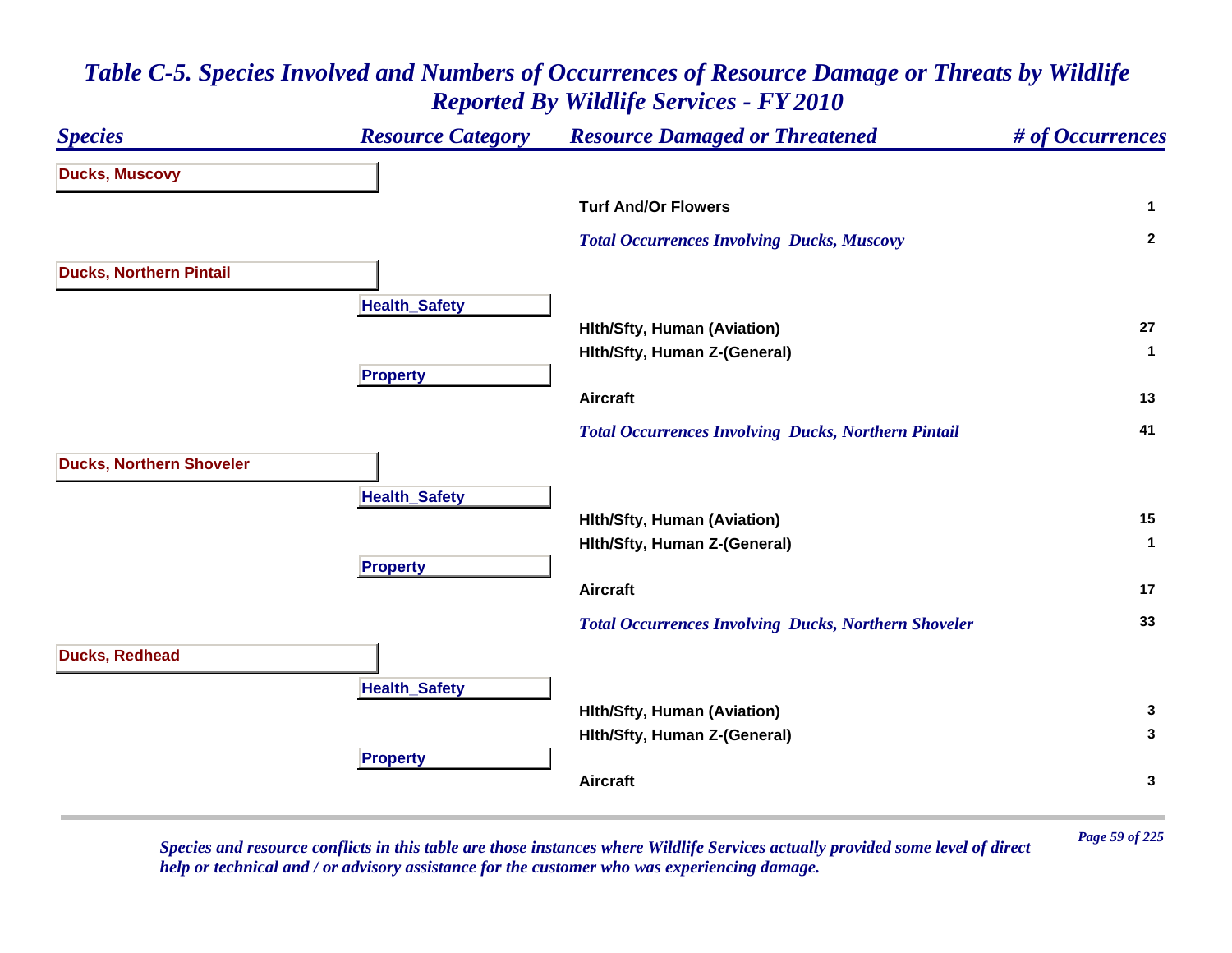### *Species Resource Category Resource Damaged or Threatened # of Occurrences* **Ducks, Redhead**  *Total Occurrences Involving Ducks, Redhead* **<sup>9</sup> Ducks, Ring-Necked Health \_ Safet y Hlth/Sfty, Human (Aviation) <sup>2</sup> Hlth/Sfty, Human Z-(General) <sup>1</sup> Pro pert y Aircraft 6**  *Total Occurrences Involving Ducks, Ring-Necked* **<sup>9</sup> Ducks, Ruddy Health \_ Safet y Hlth/Sfty, Human (Aviation) <sup>10</sup> Hlth/Sfty, Human Z-(General) <sup>1</sup> Propert y Aircraft 9**  *Total Occurrences Involving Ducks, Ruddy* **<sup>20</sup> Ducks, Scaup, Greater HealthSafet y Hlth/Sfty, Human (Aviation) <sup>6</sup> Pro pert y Aircraft7** *Total Occurrences Involving Ducks, Scaup, Greater* **<sup>13</sup>**

### *Table C-5. Species Involved and Numbers of Occurrences of Resource Damage or Threats by Wildlife Reported By Wildlife Services - FY 2010*

*Page 60 of 225 Species and resource conflicts in this table are those instances where Wildlife Services actually provided some level of direct help or technical and / or advisory assistance for the customer who was experiencing damage.*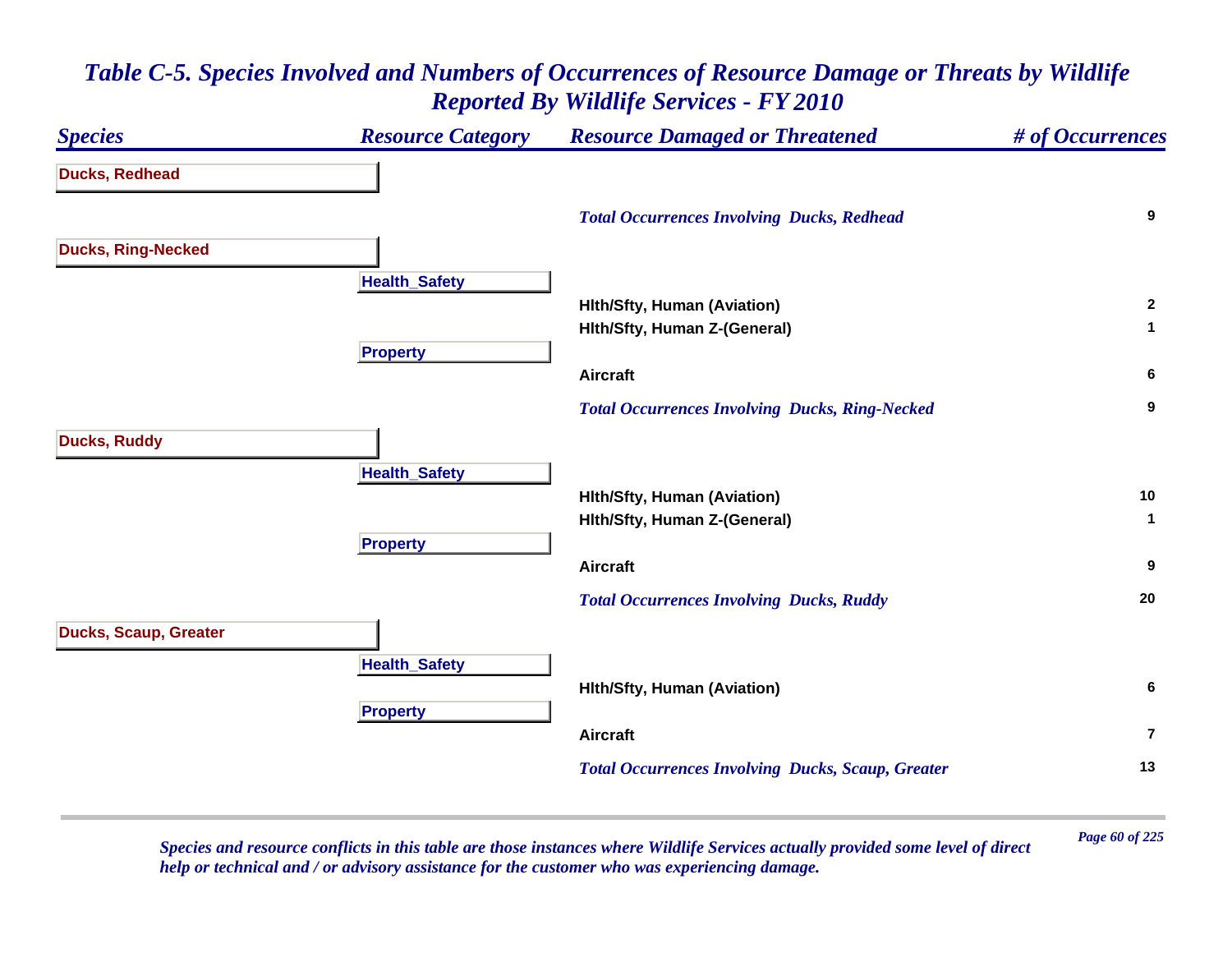### *Species Resource Category Resource Damaged or Threatened # of Occurrences* **Ducks, Scaup, Lesser A griculture Fish, Baitfish (Other) <sup>14</sup> Fish, Goldfish (Market) <sup>1</sup> Health \_ Safet y Hlth/Sfty, Human (Aviation) <sup>6</sup> Pro pert y Aircraft 8**  *Total Occurrences Involving Ducks, Scaup, Lesser* **<sup>29</sup> Ducks, Scoter, Surf HealthSafet y Hlth/Sfty, Human (Aviation) <sup>2</sup> Pro pert y Aircraft 2**  *Total Occurrences Involving Ducks, Scoter, Surf* **<sup>4</sup> Ducks, Teal, Blue-Winged A griculture Grains, Rice 9 HealthSafet y Hlth/Sfty, Human (Aviation) <sup>17</sup> Hlth/Sfty, Human Z-(General) <sup>1</sup> Propert y Aircraft 12**  *Total Occurrences Involving Ducks, Teal, Blue-Winged* **<sup>39</sup>**

# *Table C-5. Species Involved and Numbers of Occurrences of Resource Damage or Threats by Wildlife Reported By Wildlife Services - FY 2010*

*Page 61 of 225 Species and resource conflicts in this table are those instances where Wildlife Services actually provided some level of direct help or technical and / or advisory assistance for the customer who was experiencing damage.*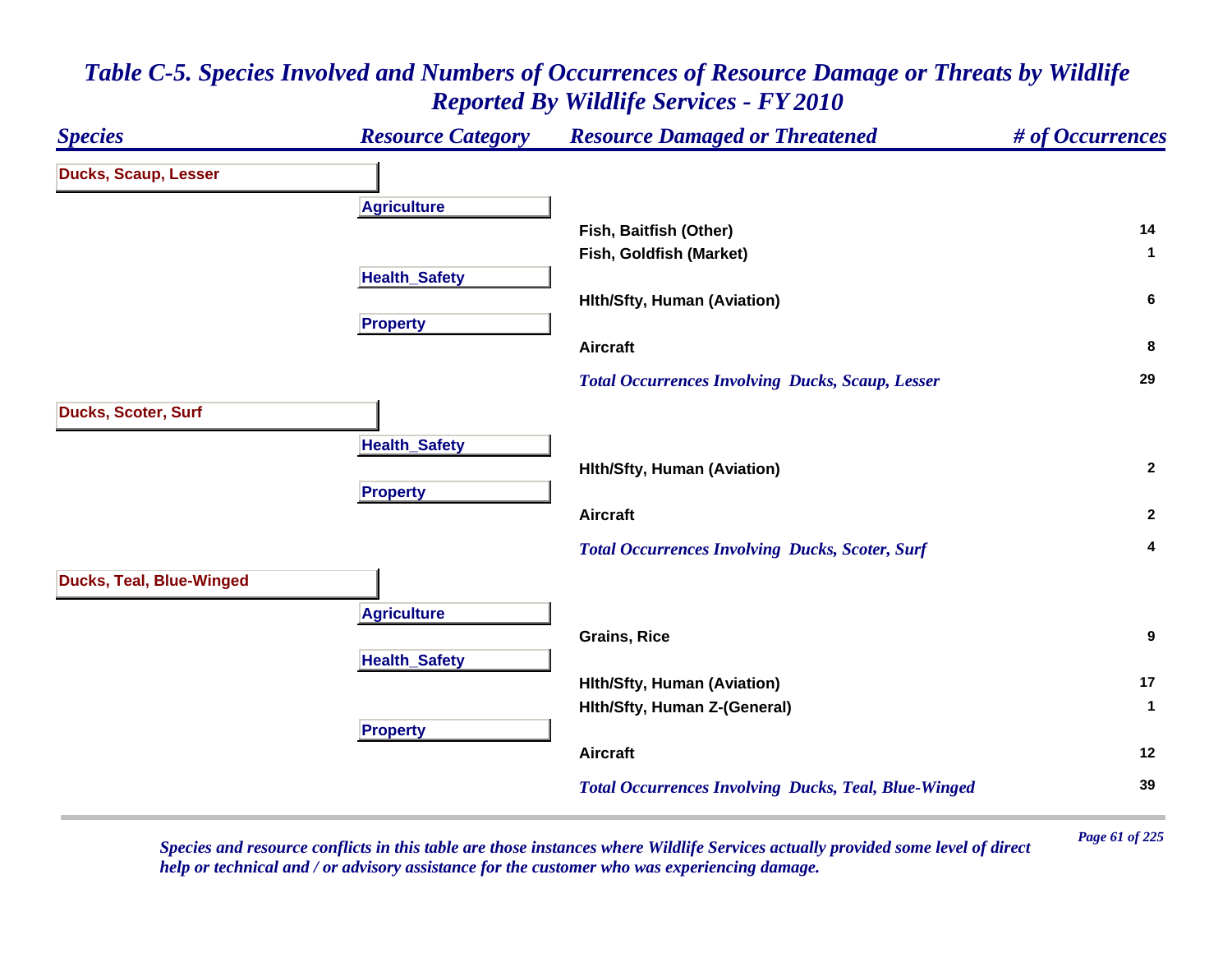### *Species Resource Category Resource Damaged or Threatened # of Occurrences* **Ducks, Teal, Cinnamon Health \_ Safet y Hlth/Sfty, Human (Aviation) <sup>9</sup> Propert y Aircraft 9**  *Total Occurrences Involving Ducks, Teal, Cinnamon* **<sup>18</sup> Ducks, Teal, Eurasian Green-Winged HealthSafet y Hlth/Sfty, Human (Aviation) <sup>1</sup>**  *Total Occurrences Involving Ducks, Teal, Eurasian Green-Winged* **<sup>1</sup> Ducks, Teal, Green-Winged HealthSafet y Hlth/Sfty, Human (Aviation) <sup>10</sup> Hlth/Sfty, Human Z-(General) <sup>1</sup> Propert y Aircraft7** *Total Occurrences Involving Ducks, Teal, Green-Winged* **<sup>18</sup> Ducks, Whistling, Black-Bellied HealthSafet y Hlth/Sfty, Human Z-(General) <sup>1</sup> Propert y Aircraft 1**  *Total Occurrences Involving Ducks, Whistling, Black-Bellied* **<sup>2</sup>**

## *Table C-5. Species Involved and Numbers of Occurrences of Resource Damage or Threats by Wildlife Reported By Wildlife Services - FY 2010*

*Page 62 of 225 Species and resource conflicts in this table are those instances where Wildlife Services actually provided some level of direct help or technical and / or advisory assistance for the customer who was experiencing damage.*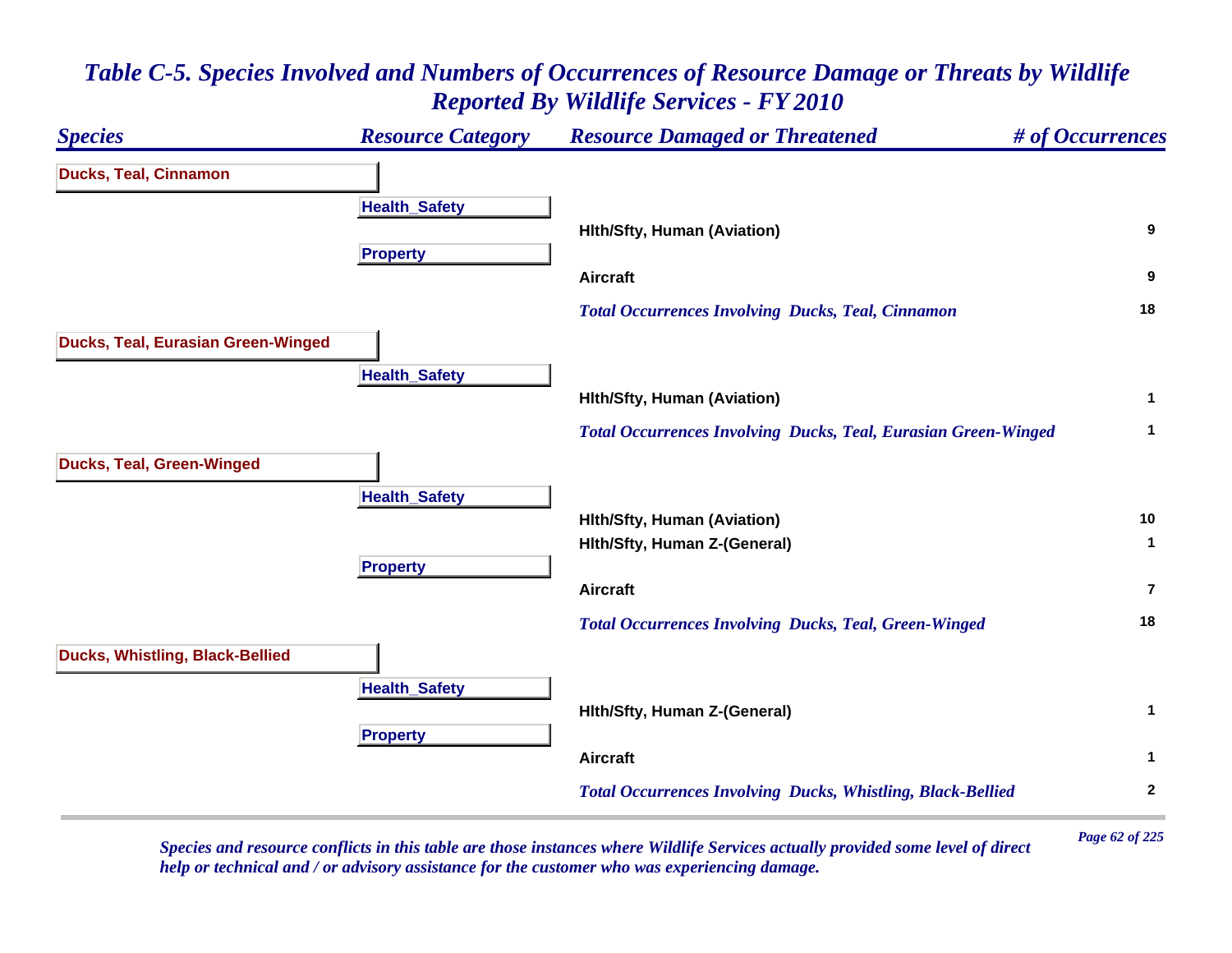### *Species Resource Category Resource Damaged or Threatened # of Occurrences* **Ducks, Whistling, Fulvous A griculture Grains, Rice 6 Propert y Buildings, Residential <sup>1</sup>**  *Total Occurrences Involving Ducks, Whistling, Fulvous* **7Ducks, Wigeon, American HealthSafet y Hlth/Sfty, Human (Aviation) <sup>9</sup> Hlth/Sfty, Human Z-(General) <sup>3</sup> Propert y Aircraft 10 Turf And/Or Flowers 1**  *Total Occurrences Involving Ducks, Wigeon, American* **<sup>23</sup> Ducks, Wood A griculture Fish, Trout, Z-(Other) <sup>1</sup> Health \_ Safet y Hlth/Sfty, Human (Aviation) <sup>5</sup> Hlth/Sfty, Human Z-(General) <sup>2</sup> Pro pert y Aircraft 10 Property (General) <sup>1</sup>**  *Total Occurrences Involving Ducks, Wood* **<sup>19</sup>**

# *Table C-5. Species Involved and Numbers of Occurrences of Resource Damage or Threats by Wildlife Reported By Wildlife Services - FY 2010*

*Page 63 of 225 Species and resource conflicts in this table are those instances where Wildlife Services actually provided some level of direct help or technical and / or advisory assistance for the customer who was experiencing damage.*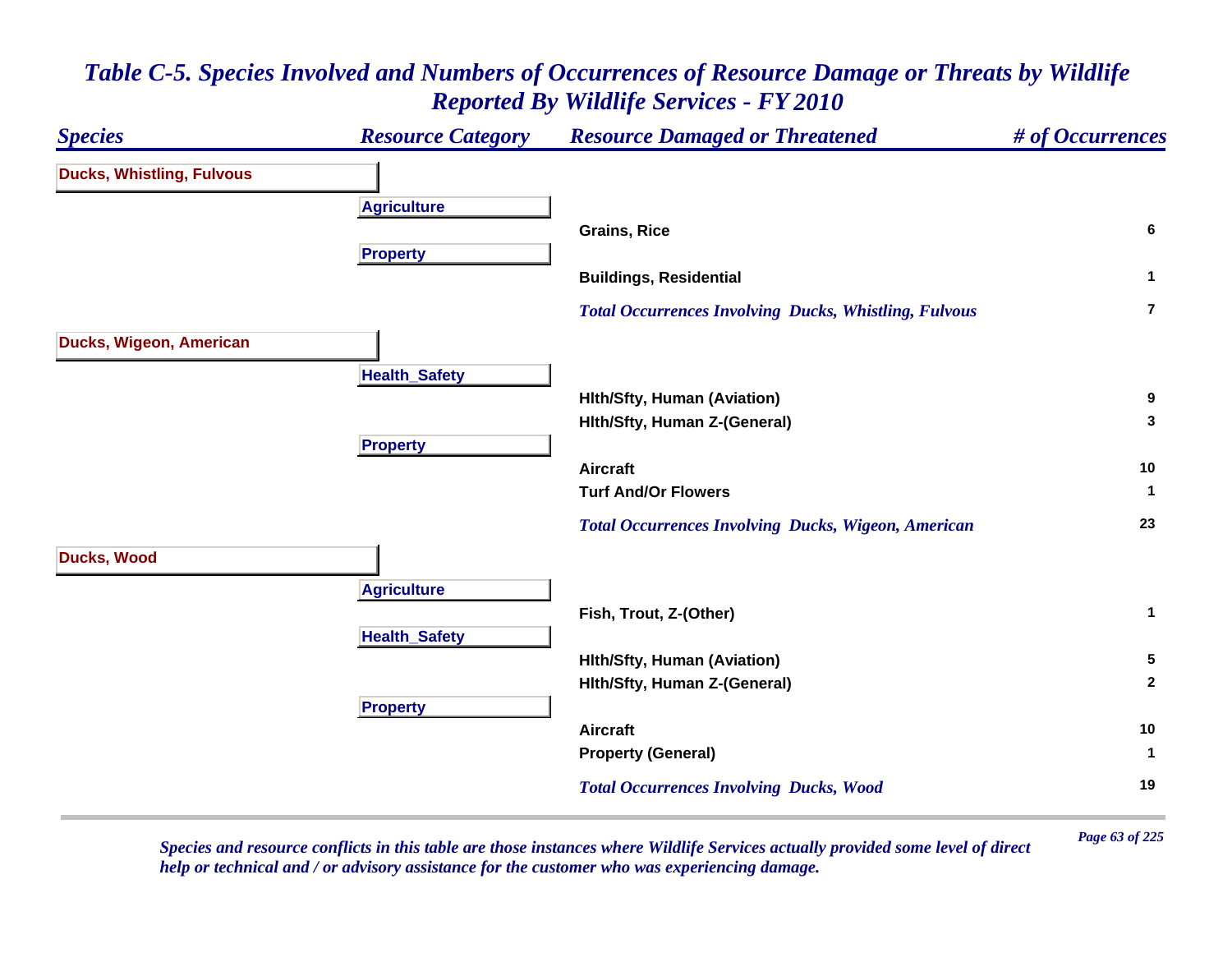### *Species Resource Category Resource Damaged or Threatened # of Occurrences* **DunlinsPro pert y Aircraft 4**  *Total Occurrences Involving Dunlins* **<sup>4</sup> Eagles, Bald Agriculture Cattle (Calves) <sup>5</sup> Fish, Trout, Z-(Other) <sup>1</sup> Fowl, Chickens (Other) <sup>3</sup> Fowl, Ducks (Domestic) <sup>5</sup> Goats, Meat (Kids) <sup>1</sup> Goats, Z-(Other Kids) <sup>1</sup> Sheep (Adult) <sup>1</sup> Sheep (Lambs) <sup>13</sup> HealthSafet y Hlth/Sfty, Human (Aviation) <sup>20</sup> Hlth/Sfty, Human Z-(General) <sup>4</sup> Propert y Aircraft 12 Utilities, Z-(Other) <sup>1</sup>**  *Total Occurrences Involving Eagles, Bald* **<sup>67</sup> Eagles, Golden A griculture Goats, Meat (Kids) <sup>1</sup> Goats, Z-(Other Kids) <sup>3</sup>**

# *Table C-5. Species Involved and Numbers of Occurrences of Resource Damage or Threats by Wildlife Reported By Wildlife Services - FY 2010*

*Page 64 of 225 Species and resource conflicts in this table are those instances where Wildlife Services actually provided some level of direct help or technical and / or advisory assistance for the customer who was experiencing damage.*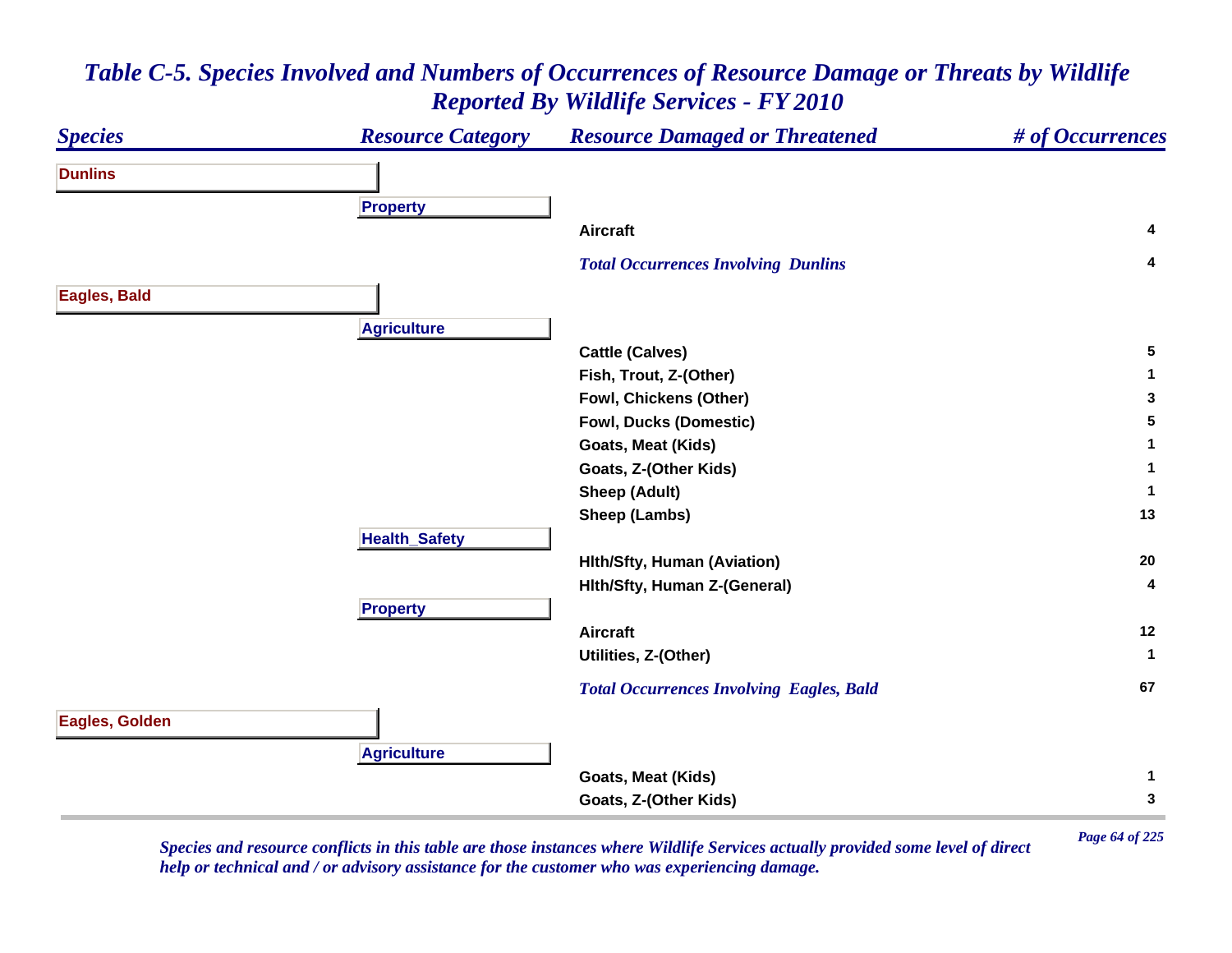### *Species Resource Category Resource Damaged or Threatened # of Occurrences* **Eagles, Golden Sheep (Lambs) <sup>60</sup> Health \_ Safet y Hlth/Sfty, Human (Aviation) <sup>4</sup> Pro pert y Aircraft 1**  *Total Occurrences Involving Eagles, Golden* **<sup>69</sup> Egrets, Cattle A griculture Trees, Standing (Mixed) <sup>2</sup> Health \_ Safet y Hlth/Sfty, Human (Aviation) <sup>21</sup> Hlth/Sfty, Human Z-(General) <sup>29</sup> Natural ResourceFish, Bass, Striped <sup>1</sup> Trees, Standing <sup>2</sup> Watershed 1 Propert y Aircraft 15 Buildings, Residential <sup>31</sup> Property (General) <sup>2</sup> Swimming Pools <sup>1</sup> Trees, Standing/Shrubs <sup>1</sup>**  *Total Occurrences Involving Egrets, Cattle* **<sup>106</sup> Egrets, Great**

# *Table C-5. Species Involved and Numbers of Occurrences of Resource Damage or Threats by Wildlife Reported By Wildlife Services - FY 2010*

*Page 65 of 225 Species and resource conflicts in this table are those instances where Wildlife Services actually provided some level of direct help or technical and / or advisory assistance for the customer who was experiencing damage.*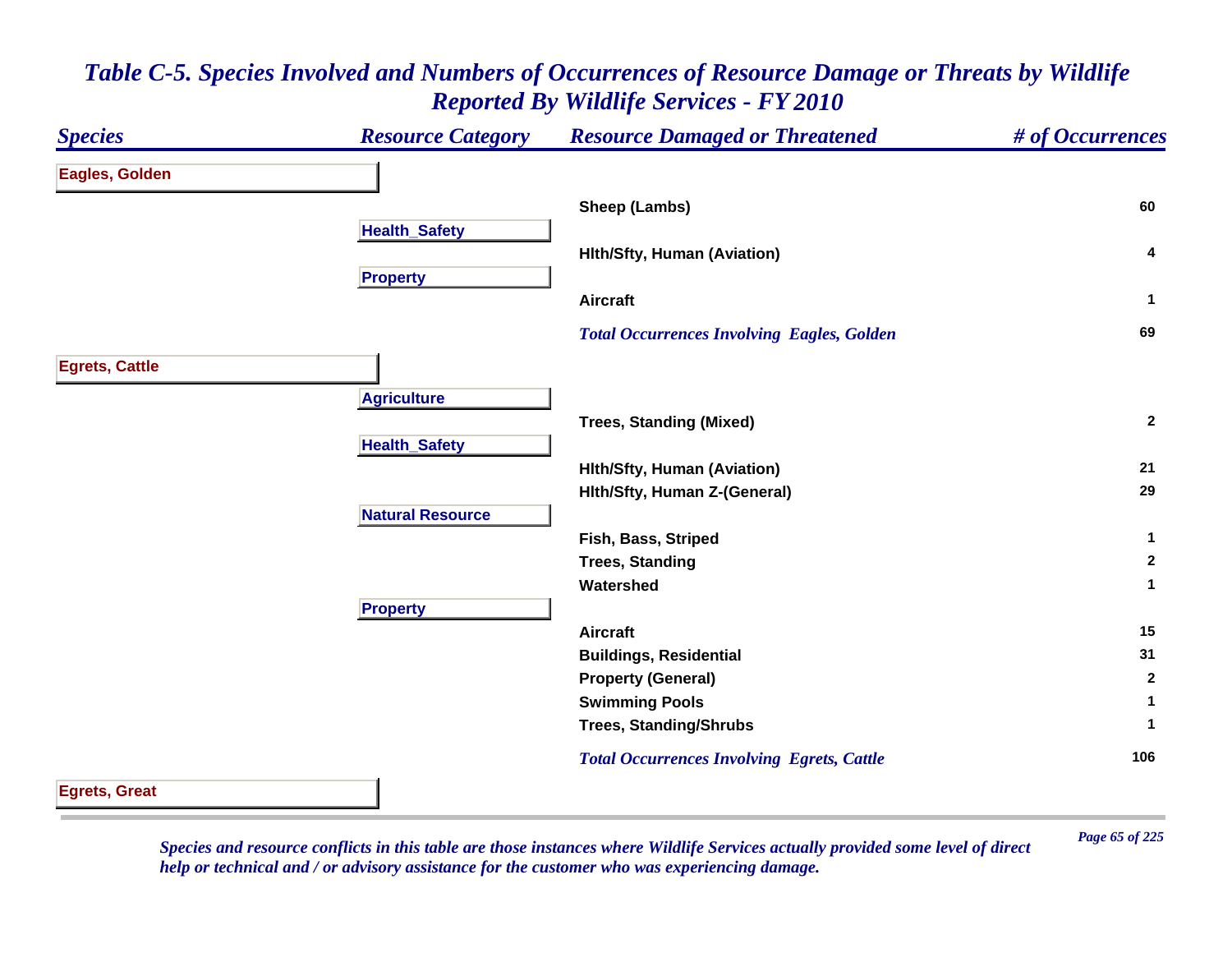| <b>Species</b>       | <b>Resource Category</b> | <b>Resource Damaged or Threatened</b> | # of Occurrences     |
|----------------------|--------------------------|---------------------------------------|----------------------|
| <b>Egrets, Great</b> |                          |                                       |                      |
|                      | <b>Agriculture</b>       |                                       |                      |
|                      |                          | Fish, Baitfish (Other)                | 20                   |
|                      |                          | Fish, Bass, Hybrid Striped            | 8                    |
|                      |                          | Fish, Carp, Grass (Market)            | 1                    |
|                      |                          | Fish, Catfish (Adult)                 | 4                    |
|                      |                          | Fish, Catfish (Fingerling)            | $\overline{7}$       |
|                      |                          | Fish, Food Fish (Other)               | 1                    |
|                      |                          | Fish, Goldfish (Market)               | 1                    |
|                      |                          | Fish, Muskie                          | 1                    |
|                      |                          | Fish, Ornamental (Brood)              | $\mathbf{2}$         |
|                      |                          | Fish, Ornamental (Market)             | 1                    |
|                      |                          | Fish, Tilapia                         | 1                    |
|                      |                          | Fish, Trout, Z-(Other)                | $\mathbf{2}$         |
|                      |                          | Shellfish, Crawfish                   | 20                   |
|                      |                          | <b>Trees, Standing Softwood</b>       | $\blacktriangleleft$ |
|                      | <b>Health_Safety</b>     |                                       |                      |
|                      |                          | <b>Hith/Sfty, Human (Aviation)</b>    | 28                   |
|                      |                          | Hith/Sfty, Human Z-(General)          | 5                    |
|                      | <b>Natural Resource</b>  |                                       |                      |
|                      |                          | Birds, Plover, Snowy (T/E)            | 1                    |
|                      |                          | Birds, Terns, Least, California (T/E) | 1                    |
|                      |                          | Fish, Z-(Other)                       | 5                    |
|                      | <b>Property</b>          |                                       |                      |
|                      |                          | <b>Aircraft</b>                       | 27                   |
|                      |                          | <b>Property (General)</b>             | 1                    |

*Page 66 of 225 Species and resource conflicts in this table are those instances where Wildlife Services actually provided some level of direct help or technical and / or advisory assistance for the customer who was experiencing damage.*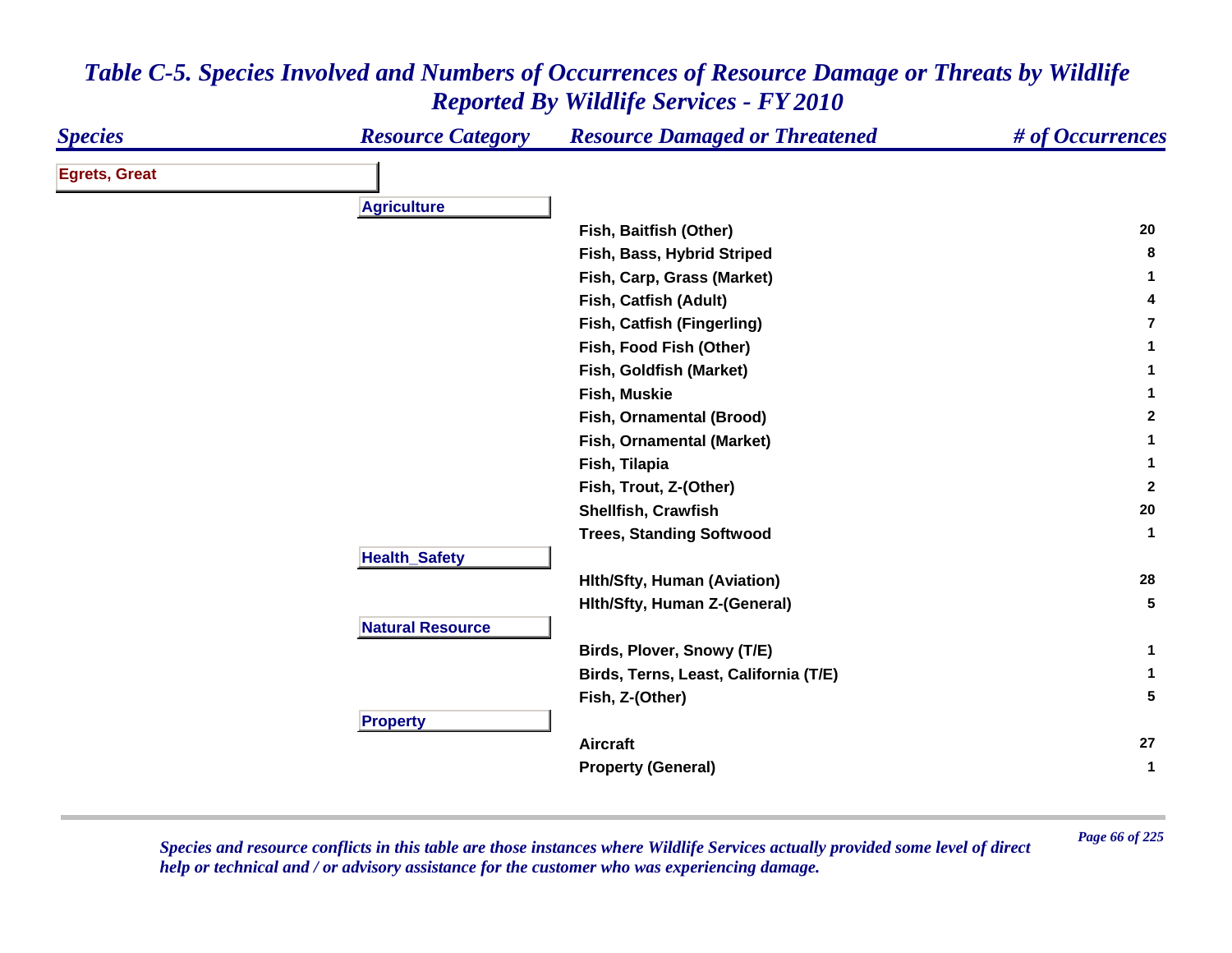### *Species Resource Category Resource Damaged or Threatened # of Occurrences* **Egrets, Great**  *Total Occurrences Involving Egrets, Great* **<sup>138</sup> Egrets, Snowy A griculture Fish, Baitfish (Other) <sup>1</sup> Fish, Bass, Hybrid Striped <sup>3</sup> Fish, Catfish (Adult) <sup>1</sup> Fish, Catfish (Fingerling) <sup>2</sup> Fish, Tilapia <sup>1</sup> Shellfish, Crawfish 1 HealthSafet y Hlth/Sfty, Human (Aviation) <sup>15</sup> Hlth/Sfty, Human Z-(General) <sup>1</sup> Pro pert y Aircraft 16 Buildings, Residential <sup>29</sup> Food Items, Non-Human \* 1**  *Total Occurrences Involving Egrets, Snowy* **<sup>71</sup> Elk, Wapiti (Wild) A griculture Grains, Corn (Field) <sup>1</sup> Grasses/Sod 1 Hay (Stack/Bales) <sup>1</sup> Hayfields, Alfalfa <sup>1</sup> Trees, Almond 1**

### *Table C-5. Species Involved and Numbers of Occurrences of Resource Damage or Threats by Wildlife Reported By Wildlife Services - FY 2010*

*Page 67 of 225 Species and resource conflicts in this table are those instances where Wildlife Services actually provided some level of direct help or technical and / or advisory assistance for the customer who was experiencing damage.*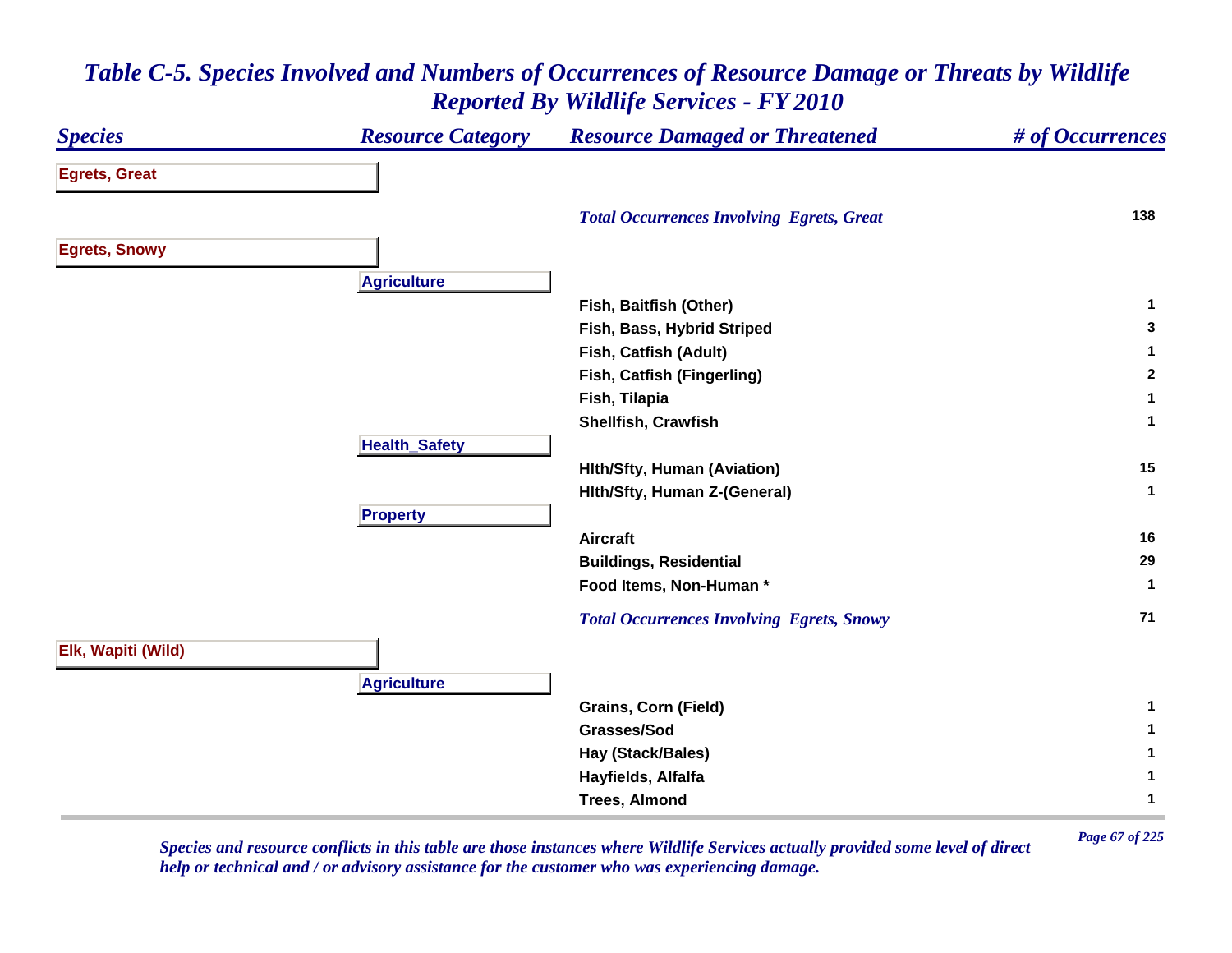### *Species Resource Category Resource Damaged or Threatened # of Occurrences* **Elk, Wapiti (Wild) Trees, Seedlings Ag <sup>1</sup> Propert y Fences 12**  *Total Occurrences Involving Elk, Wapiti (Wild)* **<sup>18</sup> Falcons, American Kestrels A griculture Birds, Z-Game (Other) <sup>1</sup> HealthSafet y Hlth/Sfty, Human (Aviation) <sup>74</sup> Hlth/Sfty, Human Z-(General) <sup>1</sup> Natural ResourceBirds, Plover, Snowy (T/E) <sup>10</sup> Birds, Plovers, Piping (T/E) <sup>1</sup> Birds, Quail (All) Nr <sup>1</sup> Birds, Terns, Least, California (T/E) <sup>21</sup> Propert y Aircraft 86 Buildings, Non-Residential <sup>2</sup> Property (General) <sup>1</sup>**  *Total Occurrences Involving Falcons, American Kestrels* **<sup>198</sup> Falcons, Merlin Natural ResourceBirds, Plovers, Piping (T/E) <sup>1</sup> Propert y**

# *Table C-5. Species Involved and Numbers of Occurrences of Resource Damage or Threats by Wildlife Reported By Wildlife Services - FY 2010*

*Page 68 of 225 Species and resource conflicts in this table are those instances where Wildlife Services actually provided some level of direct help or technical and / or advisory assistance for the customer who was experiencing damage.*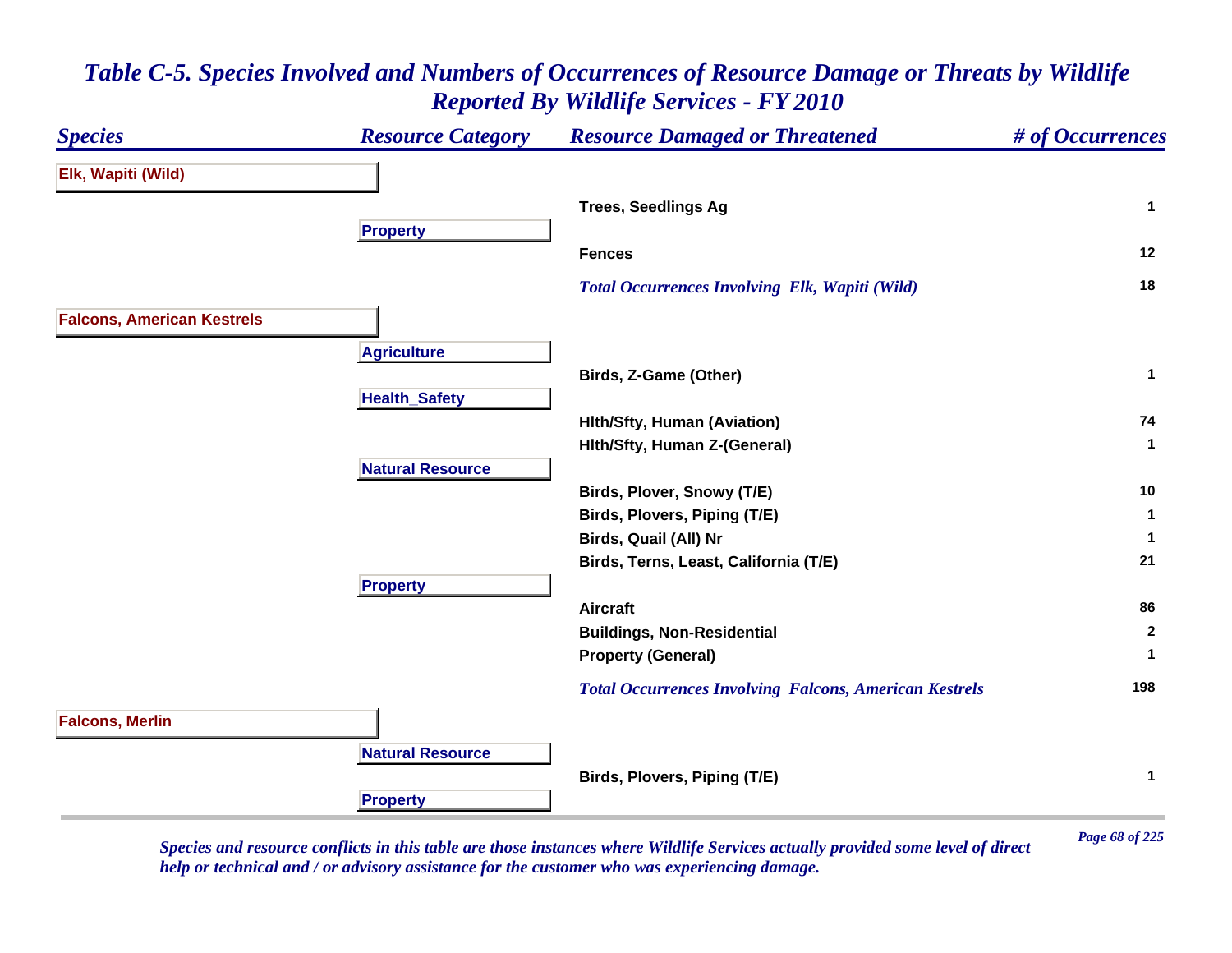| <b>Species</b>            | <b>Resource Category</b> | <b>Resource Damaged or Threatened</b>                 | # of Occurrences |
|---------------------------|--------------------------|-------------------------------------------------------|------------------|
| <b>Falcons, Merlin</b>    |                          |                                                       |                  |
|                           |                          | <b>Aircraft</b>                                       | $\mathbf{1}$     |
|                           |                          | <b>Total Occurrences Involving Falcons, Merlin</b>    | $\mathbf{2}$     |
| <b>Falcons, Peregrine</b> |                          |                                                       |                  |
|                           | <b>Agriculture</b>       |                                                       |                  |
|                           |                          | Fowl, Chickens (Other)                                | $\mathbf{1}$     |
|                           | <b>Health_Safety</b>     |                                                       |                  |
|                           |                          | <b>Hith/Sfty, Human (Aviation)</b>                    | 4<br>4           |
|                           | <b>Natural Resource</b>  | Hith/Sfty, Human Z-(General)                          |                  |
|                           |                          | Birds, Plover, Snowy (T/E)                            | $\mathbf{3}$     |
|                           |                          | Birds, Plovers, Piping (T/E)                          | $\mathbf{2}$     |
|                           |                          | Birds, Terns, Least, California (T/E)                 | 31               |
|                           | <b>Property</b>          |                                                       |                  |
|                           |                          | <b>Aircraft</b>                                       | 6                |
|                           |                          | <b>Buildings, Non-Residential</b>                     | $\mathbf 1$      |
|                           |                          | <b>Total Occurrences Involving Falcons, Peregrine</b> | 52               |
| <b>Falcons, Prairie</b>   |                          |                                                       |                  |
|                           | <b>Agriculture</b>       |                                                       |                  |
|                           |                          | Birds, Z-Game (Other)                                 | $\mathbf{1}$     |
|                           | <b>Health_Safety</b>     |                                                       |                  |
|                           |                          | <b>Hith/Sfty, Human (Aviation)</b>                    | $\overline{2}$   |
|                           | <b>Natural Resource</b>  |                                                       |                  |
|                           |                          | <b>Birds, Doves/Pigeons</b>                           | $\mathbf{1}$     |
|                           | <b>Property</b>          |                                                       |                  |

*Page 69 of 225 Species and resource conflicts in this table are those instances where Wildlife Services actually provided some level of direct help or technical and / or advisory assistance for the customer who was experiencing damage.*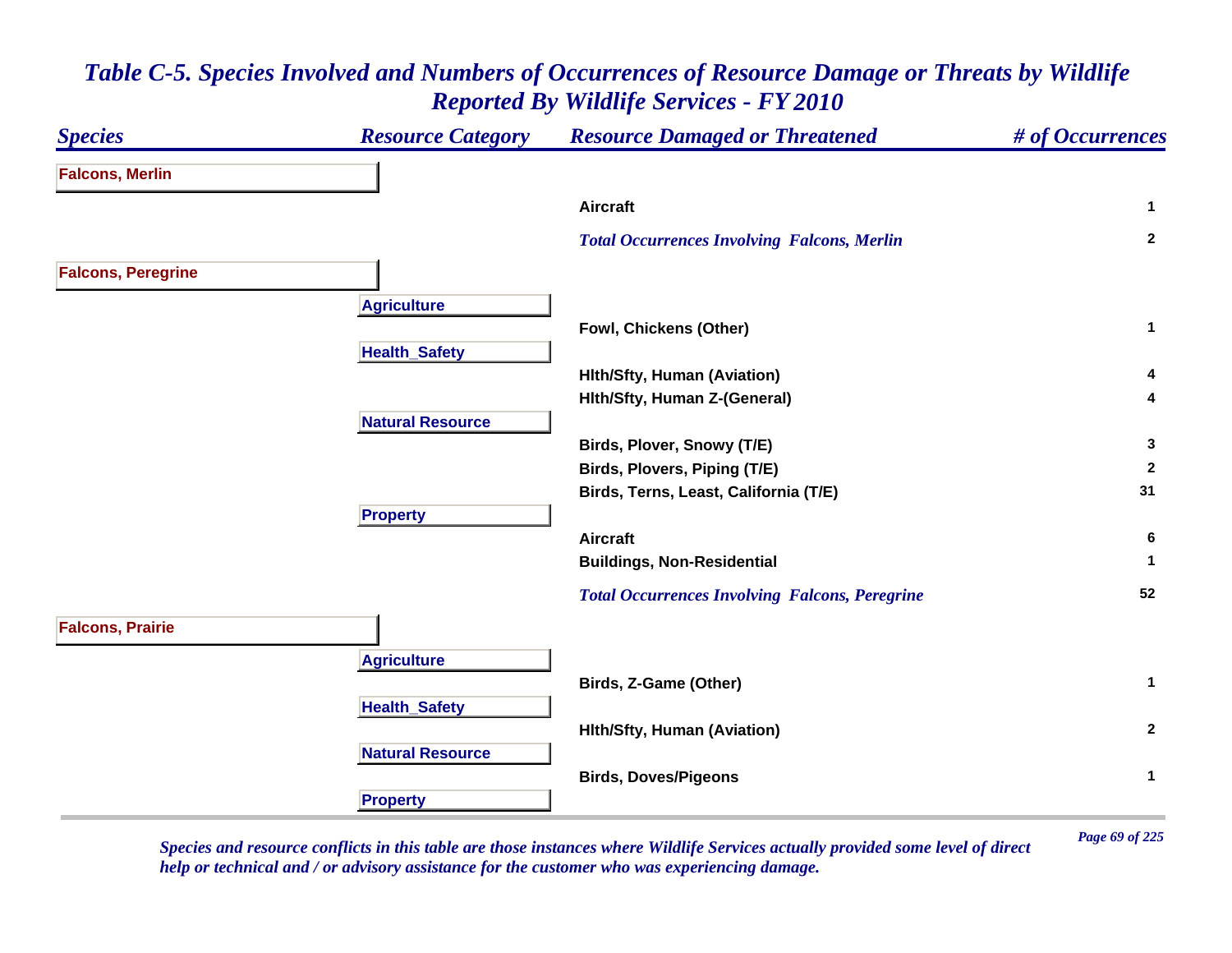

*Page 70 of 225 Species and resource conflicts in this table are those instances where Wildlife Services actually provided some level of direct help or technical and / or advisory assistance for the customer who was experiencing damage.*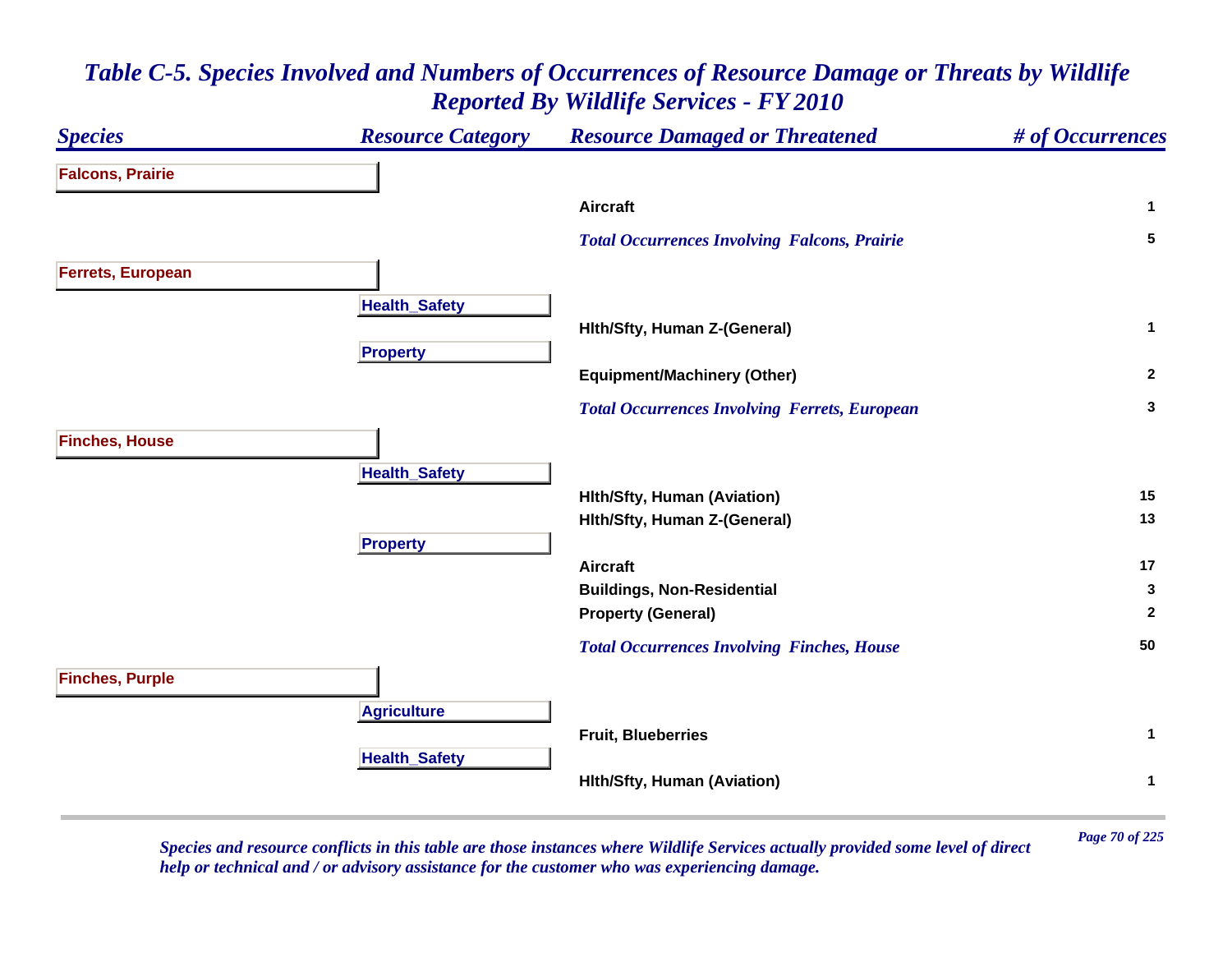### *Species Resource Category Resource Damaged or Threatened # of Occurrences* **Finches, Purple Hlth/Sfty, Human Z-(General) <sup>2</sup> Propert y Aircraft 3 Buildings, Non-Residential <sup>1</sup>**  *Total Occurrences Involving Finches, Purple* **<sup>8</sup> Fish (Other) HealthSafet y Hlth/Sfty, Human Z-(General) <sup>5</sup> Natural ResourceFish, Walleye <sup>1</sup> Fish, Z-(Other) <sup>1</sup> Pro pert y Aircraft 1 Sportfish, Private Stocked <sup>1</sup>**  *Total Occurrences Involving Fish (Other)* **<sup>9</sup> FishersA griculture Bushes, Blueberry <sup>1</sup> Fowl, Chickens (Other) <sup>4</sup> Fowl, Ducks (Domestic) <sup>3</sup> HealthSafet y Hlth/Sfty, Human Z-(General) <sup>11</sup> Propert y Pets (Companion/Hobby Animals) <sup>32</sup>**

## *Table C-5. Species Involved and Numbers of Occurrences of Resource Damage or Threats by Wildlife Reported By Wildlife Services - FY 2010*

*Page 71 of 225 Species and resource conflicts in this table are those instances where Wildlife Services actually provided some level of direct help or technical and / or advisory assistance for the customer who was experiencing damage.*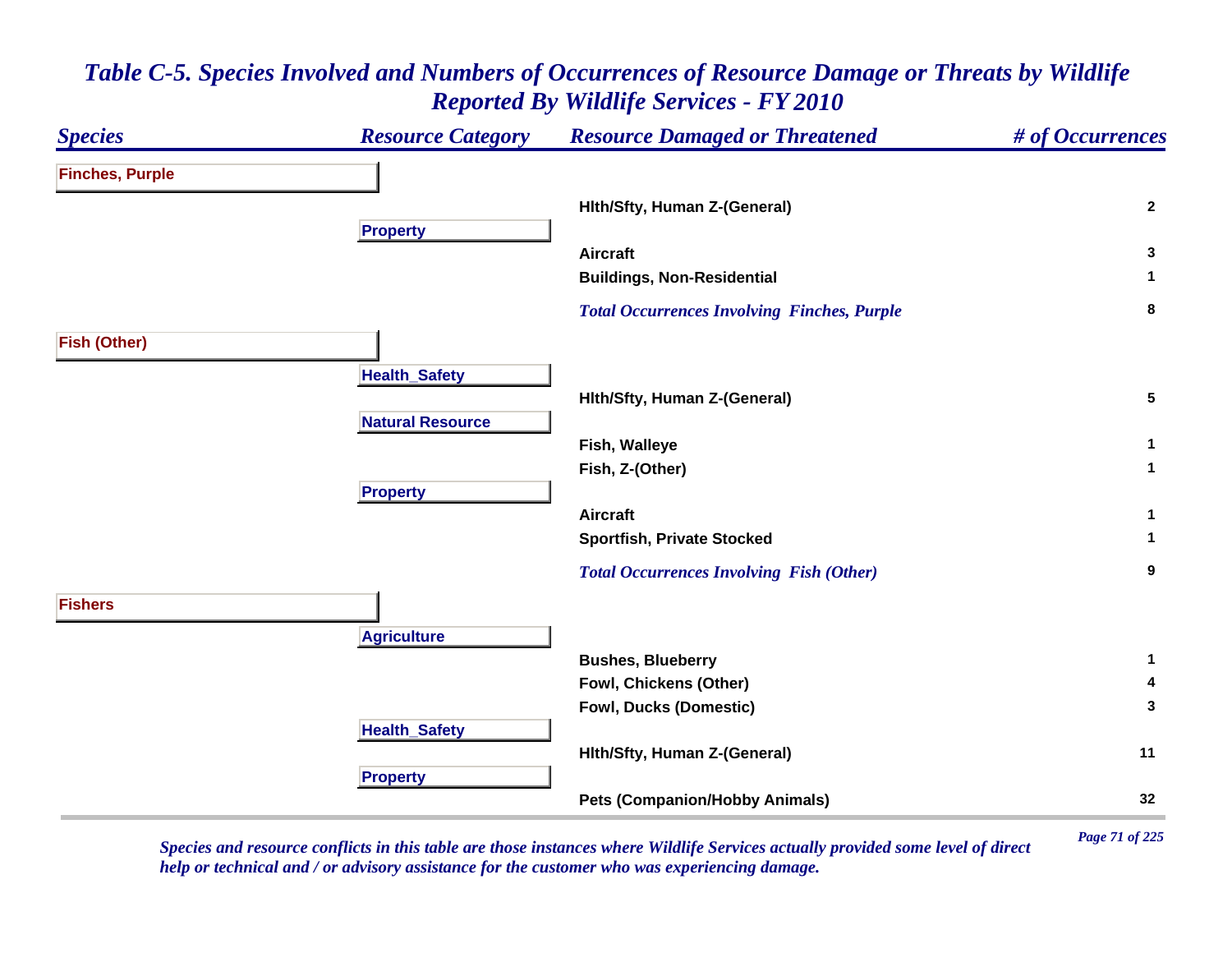| <b>Species</b>            | <b>Resource Category</b> | <b>Resource Damaged or Threatened</b>                 | # of Occurrences |
|---------------------------|--------------------------|-------------------------------------------------------|------------------|
| <b>Fishers</b>            |                          |                                                       |                  |
|                           |                          | <b>Property (General)</b>                             | 4                |
|                           |                          | <b>Total Occurrences Involving Fishers</b>            | 55               |
| <b>Flamingos, Greater</b> |                          |                                                       |                  |
|                           | <b>Health_Safety</b>     |                                                       |                  |
|                           |                          | <b>Hith/Sfty, Human (Aviation)</b>                    | $\mathbf{1}$     |
|                           | <b>Property</b>          |                                                       |                  |
|                           |                          | <b>Aircraft</b>                                       | $\mathbf{1}$     |
|                           |                          | <b>Total Occurrences Involving Flamingos, Greater</b> | $\overline{2}$   |
| <b>Flickers, Northern</b> |                          |                                                       |                  |
|                           | <b>Agriculture</b>       |                                                       |                  |
|                           |                          | <b>Fruit, Apples</b>                                  | $\mathbf{1}$     |
|                           |                          | Fruit, Blackberries/Raspberries                       | $\mathbf{1}$     |
|                           |                          | <b>Fruit, Blueberries</b>                             | 1                |
|                           |                          | <b>Fruit, Cherries</b>                                | $\mathbf 1$      |
|                           |                          | <b>Trees, Standing Softwood</b>                       | $\mathbf{1}$     |
|                           | <b>Health_Safety</b>     |                                                       |                  |
|                           |                          | <b>Hith/Sfty, Human (Aviation)</b>                    | 5                |
|                           |                          | Hith/Sfty, Human Z-(General)                          | $\mathbf{2}$     |
|                           | <b>Property</b>          |                                                       |                  |
|                           |                          | <b>Aircraft</b>                                       | 4                |
|                           |                          | <b>Buildings, Non-Residential</b>                     | 12               |
|                           |                          | <b>Buildings, Residential</b>                         | 120              |
|                           |                          | <b>Property (General)</b>                             | $\mathbf{2}$     |

*Page 72 of 225 Species and resource conflicts in this table are those instances where Wildlife Services actually provided some level of direct help or technical and / or advisory assistance for the customer who was experiencing damage.*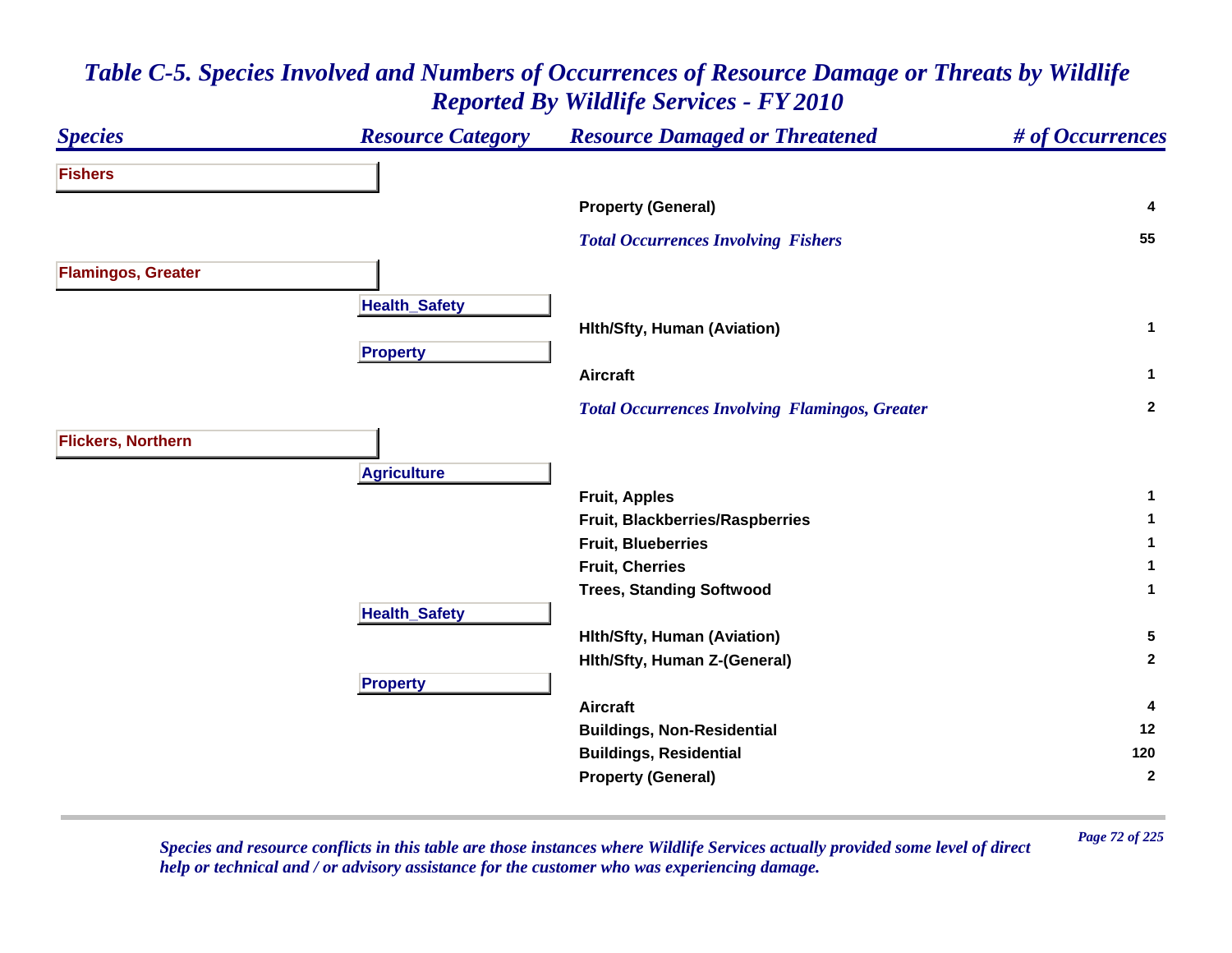### *Species Resource Category Resource Damaged or Threatened # of Occurrences* **Flickers, Northern**  *Total Occurrences Involving Flickers, Northern* **<sup>150</sup> Flycatchers, Scissor-Tailed Health \_ Safet y Hlth/Sfty, Human Z-(General) <sup>1</sup> Propert y Aircraft 4**  *Total Occurrences Involving Flycatchers, Scissor-Tailed* **<sup>5</sup> Fowl, Pea HealthSafet y Hlth/Sfty, Human (Aviation) <sup>1</sup> Hlth/Sfty, Human Z-(General) <sup>6</sup> Propert y Aircraft 1 Buildings, Residential <sup>3</sup> Equipment/Machinery (Other) <sup>1</sup> Property (General) <sup>2</sup> Turf And/Or Flowers 1 Z-Landscaping (Other) <sup>1</sup>**  *Total Occurrences Involving Fowl, Pea* **<sup>16</sup> Foxes, Gray A griculture Cattle (Adult) <sup>3</sup>**

# *Table C-5. Species Involved and Numbers of Occurrences of Resource Damage or Threats by Wildlife Reported By Wildlife Services - FY 2010*

*Page 73 of 225 Species and resource conflicts in this table are those instances where Wildlife Services actually provided some level of direct help or technical and / or advisory assistance for the customer who was experiencing damage.*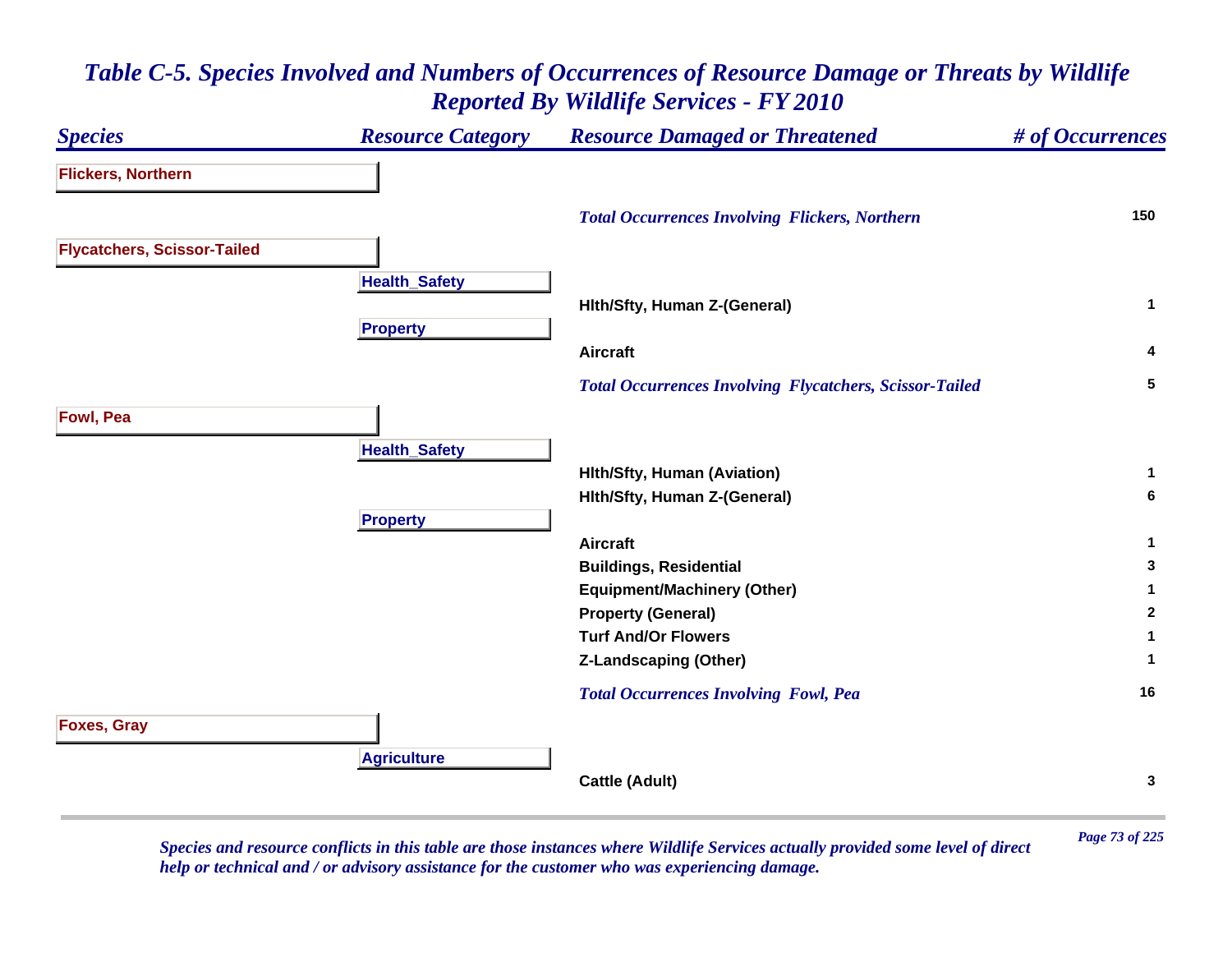| <b>Species</b>     | <b>Resource Category</b> | <b>Resource Damaged or Threatened</b>    | # of Occurrences |
|--------------------|--------------------------|------------------------------------------|------------------|
| <b>Foxes, Gray</b> |                          |                                          |                  |
|                    |                          | <b>Cattle (Calves)</b>                   | 4                |
|                    |                          | <b>Fowl, Chickens (Game)</b>             | $\mathbf{2}$     |
|                    |                          | Fowl, Chickens (Other)                   | 135              |
|                    |                          | <b>Fowl, Ducks (Domestic)</b>            | 50               |
|                    |                          | <b>Fowl, Geese (Domestic)</b>            | $\mathbf{1}$     |
|                    |                          | Fowl, Guineas                            | $\mathbf{2}$     |
|                    |                          | Fowl, Turkeys (Domestic)                 | $\overline{7}$   |
|                    |                          | <b>Goats, Meat (Adults)</b>              | 10               |
|                    |                          | <b>Goats, Meat (Kids)</b>                | 19               |
|                    |                          | Goats, Mohair (Kids)                     | 3                |
|                    |                          | Goats, Z-(Other Kids)                    | 13               |
|                    |                          | <b>Mammals, Deer, Axis</b>               | $\mathbf{1}$     |
|                    |                          | <b>Peafowl, Common</b>                   | $\mathbf{1}$     |
|                    |                          | <b>Rabbits (Domestic)</b>                | $\mathbf{1}$     |
|                    |                          | <b>Sheep (Adult)</b>                     | $\overline{2}$   |
|                    |                          | Sheep (Lambs)                            | 15               |
|                    | <b>Health_Safety</b>     |                                          |                  |
|                    |                          | <b>Hith/Sfty, Human (Aviation)</b>       | 12               |
|                    |                          | Hith/Sfty, Human Z-(General)             | 152              |
|                    | <b>Natural Resource</b>  |                                          |                  |
|                    |                          | Birds, Plover, Snowy (T/E)               | 12               |
|                    |                          | Birds, Plovers, Piping (T/E)             | 6                |
|                    |                          | Birds, Quail (All) Nr                    | 4                |
|                    |                          | Birds, Rail, Clapper, California (T/E)   | 11               |
|                    |                          | Birds, Rail, Clapper, Light-Footed (T/E) | $\mathbf{1}$     |
|                    |                          | Birds, Terns, Least, California (T/E)    | 8                |

*Page 74 of 225 Species and resource conflicts in this table are those instances where Wildlife Services actually provided some level of direct help or technical and / or advisory assistance for the customer who was experiencing damage.*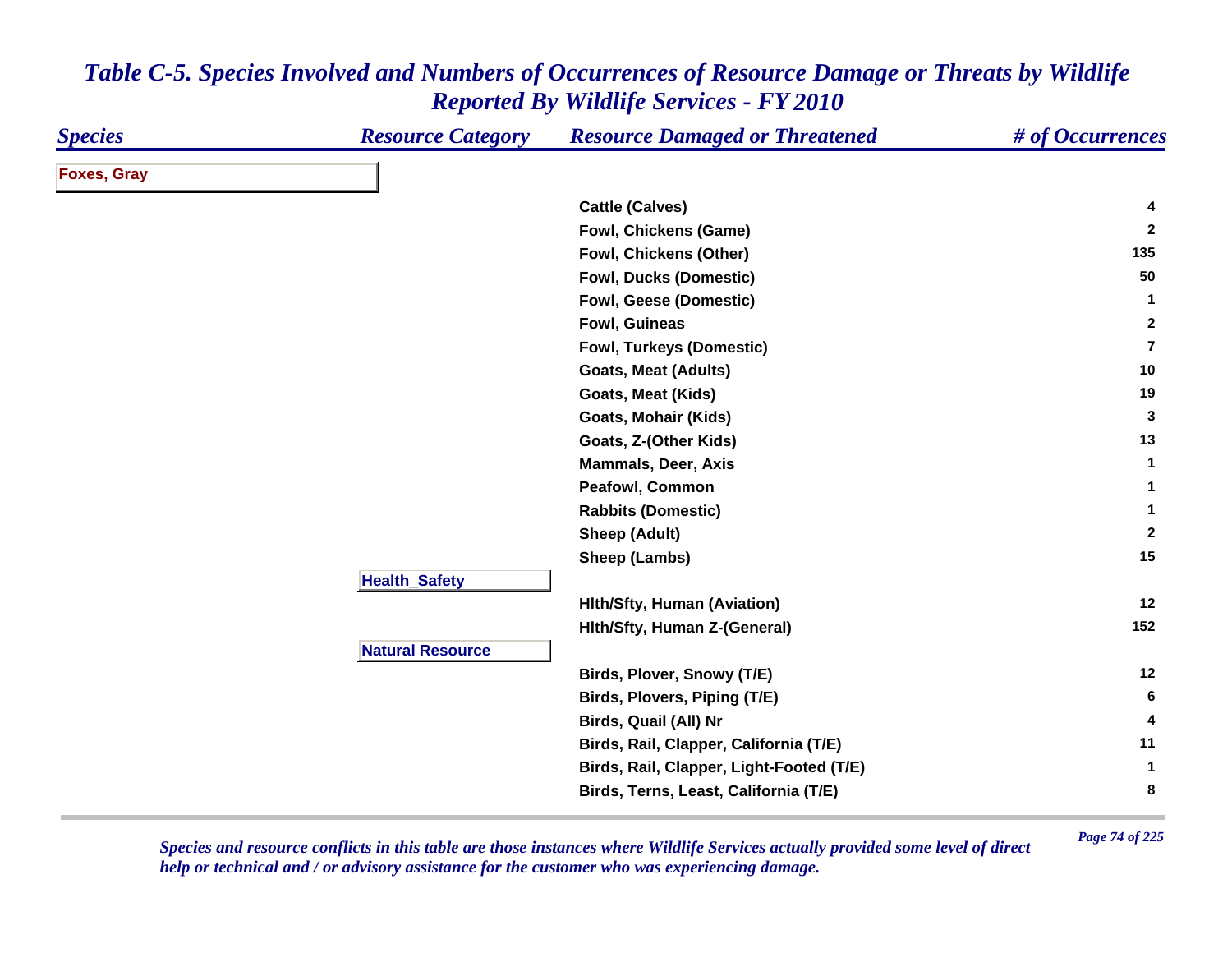| <i><b>Species</b></i> | <b>Resource Category</b> | <b>Resource Damaged or Threatened</b>          | # of Occurrences |
|-----------------------|--------------------------|------------------------------------------------|------------------|
| <b>Foxes, Gray</b>    |                          |                                                |                  |
|                       |                          | Birds, Turkey, Wild                            | 1                |
|                       |                          | Fish, Z-(Other)                                | $\mathbf 1$      |
|                       |                          | Mammals, Deer, White-Tailed Nr                 | 1                |
|                       |                          | Mammals, Mice, Salt Marsh Harvest (T/E)        | 3                |
|                       | <b>Property</b>          |                                                |                  |
|                       |                          | <b>Aircraft</b>                                | 12               |
|                       |                          | <b>Buildings, Non-Residential</b>              | 40               |
|                       |                          | <b>Buildings, Residential</b>                  | 24               |
|                       |                          | Food Items, Non-Human*                         | 5                |
|                       |                          | <b>Irrigation Pipe System</b>                  | 3                |
|                       |                          | <b>Irrigation, Drip Line</b>                   | $\mathbf 1$      |
|                       |                          | <b>Pets (Companion/Hobby Animals)</b>          | 113              |
|                       |                          | <b>Property (General)</b>                      | 93               |
|                       |                          | <b>Turf And/Or Flowers</b>                     | 9                |
|                       |                          | <b>Utilities, Electrical</b>                   | $\mathbf 1$      |
|                       |                          | Vehicles, Land                                 | 3                |
|                       |                          | Watercraft                                     | 10               |
|                       |                          | <b>Z-Landscaping (Other)</b>                   | $\mathbf 1$      |
|                       |                          | <b>Total Occurrences Involving Foxes, Gray</b> | 796              |
| <b>Foxes, Kit</b>     |                          |                                                |                  |
|                       | <b>Agriculture</b>       |                                                |                  |
|                       |                          | Fowl, Chickens (Other)                         | $\mathbf{1}$     |
|                       |                          | <b>Total Occurrences Involving Foxes, Kit</b>  | $\mathbf{1}$     |
| <b>Foxes, Red</b>     |                          |                                                |                  |

*Page 75 of 225 Species and resource conflicts in this table are those instances where Wildlife Services actually provided some level of direct help or technical and / or advisory assistance for the customer who was experiencing damage.*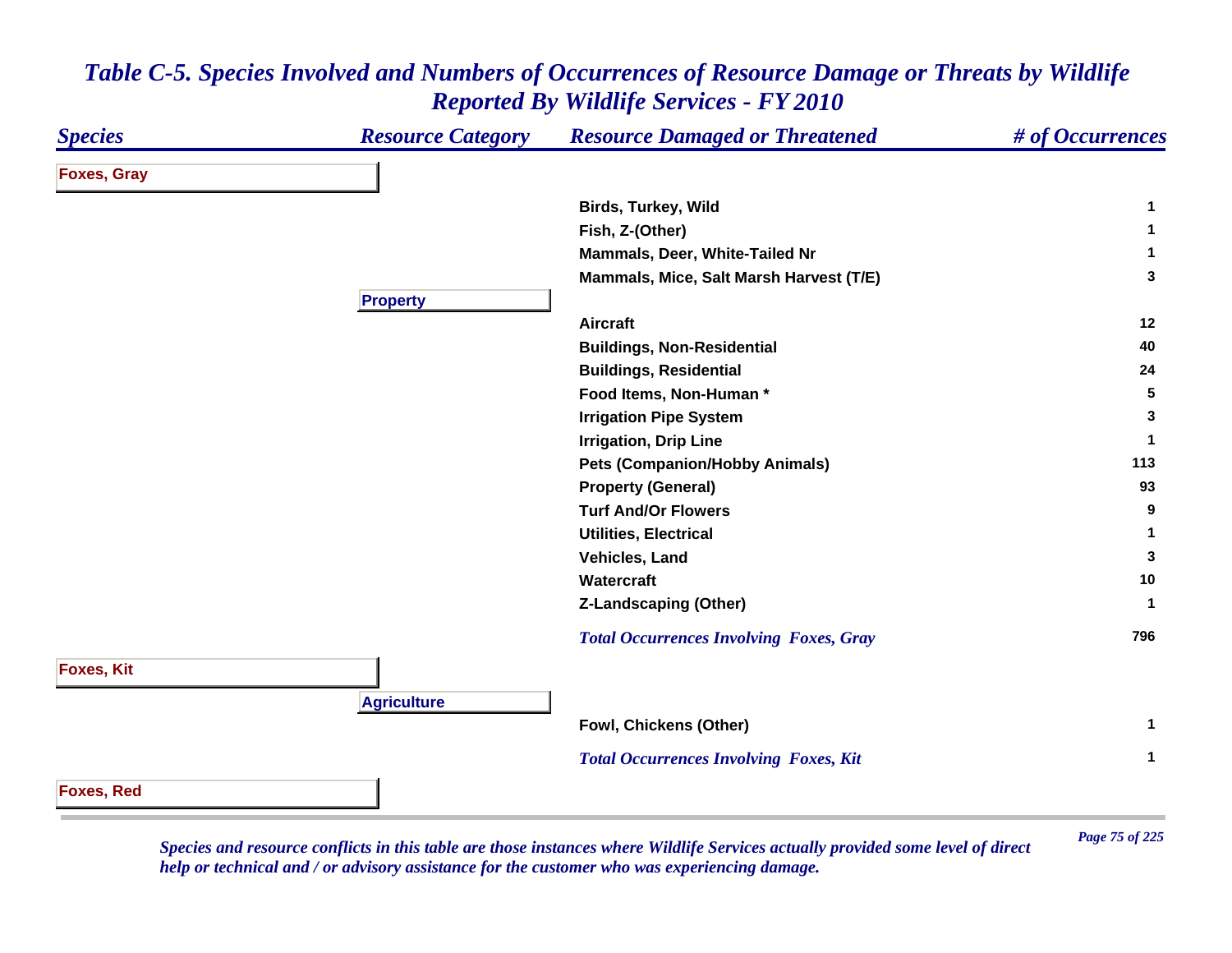| <b>Species</b>    | <b>Resource Category</b> | <b>Resource Damaged or Threatened</b> | # of Occurrences |
|-------------------|--------------------------|---------------------------------------|------------------|
| <b>Foxes, Red</b> |                          |                                       |                  |
|                   |                          |                                       |                  |
|                   | <b>Agriculture</b>       |                                       | $\mathbf{2}$     |
|                   |                          | <b>Birds, Pheasant (All) Ag</b>       |                  |
|                   |                          | Birds, Z-Game (Other)                 | 1                |
|                   |                          | <b>Cattle (Adult)</b>                 | 1                |
|                   |                          | <b>Cattle (Calves)</b>                | $\mathbf{2}$     |
|                   |                          | <b>Equine, Horses (Adult)</b>         | 3                |
|                   |                          | <b>Equine, Horses (Foals)</b>         | $\mathbf{1}$     |
|                   |                          | <b>Feed, Livestock</b>                | $\mathbf{2}$     |
|                   |                          | <b>Fowl, Chickens (Game)</b>          | 4                |
|                   |                          | Fowl, Chickens (Other)                | 106              |
|                   |                          | <b>Fowl, Ducks (Domestic)</b>         | 11               |
|                   |                          | <b>Fowl, Geese (Domestic)</b>         | 4                |
|                   |                          | Fowl, Guineas                         | $\mathbf{2}$     |
|                   |                          | Fowl, Turkeys (Domestic)              | $\mathbf{1}$     |
|                   |                          | <b>Goats, Meat (Adults)</b>           | 12               |
|                   |                          | <b>Goats, Meat (Kids)</b>             | 63               |
|                   |                          | Goats, Mohair (Kids)                  | $\overline{7}$   |
|                   |                          | Goats, Z-(Other Kids)                 | 13               |
|                   |                          | <b>Mammals, Deer, Axis</b>            | $\mathbf 1$      |
|                   |                          | Peafowl, Common                       | $\mathbf{1}$     |
|                   |                          | <b>Sheep (Adult)</b>                  | 20               |
|                   |                          | Sheep (Lambs)                         | 124              |
|                   | <b>Health_Safety</b>     |                                       |                  |
|                   |                          | <b>Hith/Sfty, Human (Aviation)</b>    | 26               |
|                   |                          | Hith/Sfty, Human Z-(General)          | 1,381            |
|                   | <b>Natural Resource</b>  |                                       |                  |

*Page 76 of 225 Species and resource conflicts in this table are those instances where Wildlife Services actually provided some level of direct help or technical and / or advisory assistance for the customer who was experiencing damage.*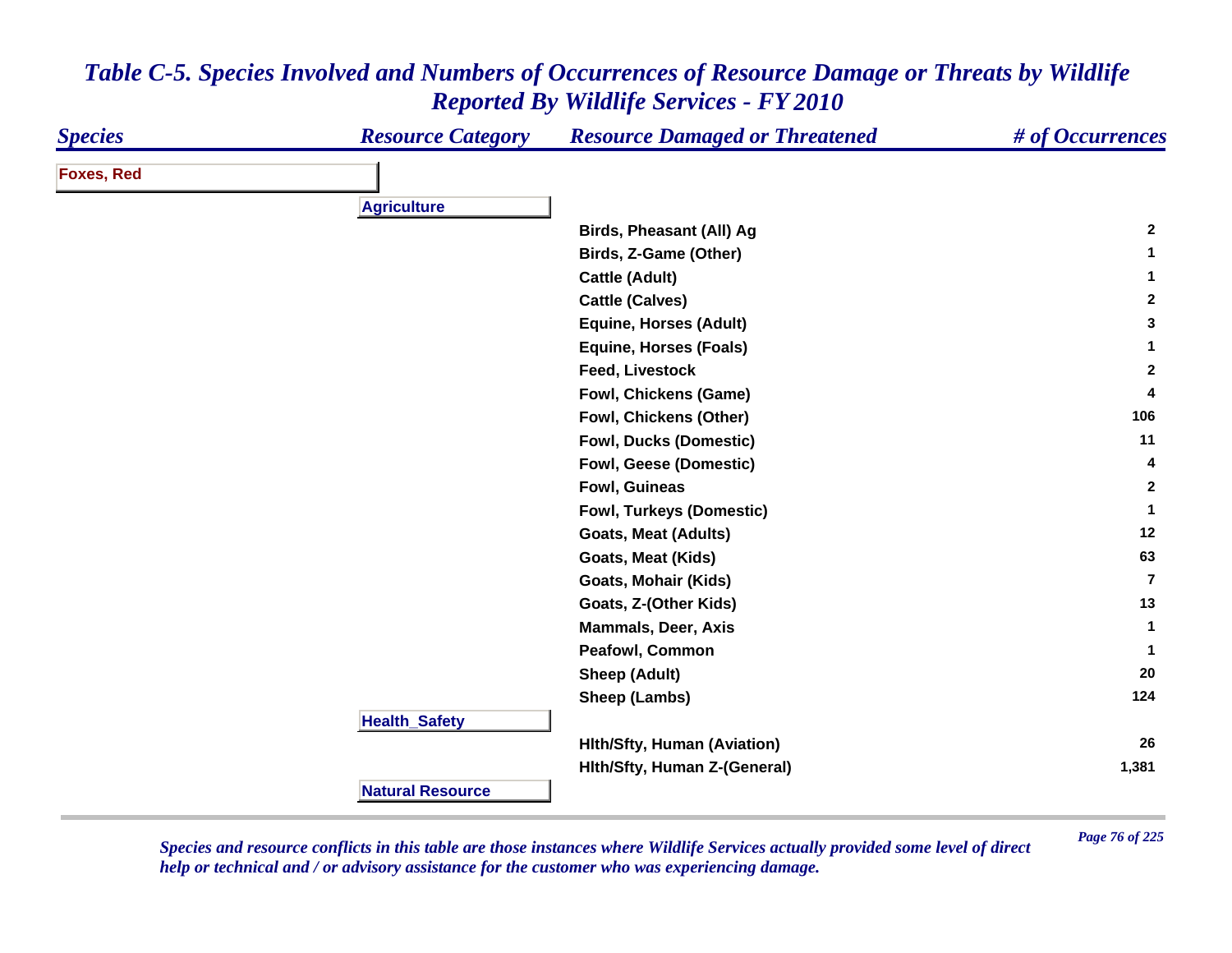| <b>Species</b>    | <b>Resource Category</b> | <b>Resource Damaged or Threatened</b>    | # of Occurrences |
|-------------------|--------------------------|------------------------------------------|------------------|
| <b>Foxes, Red</b> |                          |                                          |                  |
|                   |                          | Birds, Ducks, Wild (Other)               | 1                |
|                   |                          | Birds, Geese, Wild (All)                 | 1                |
|                   |                          | Birds, Plover, Snowy (T/E)               | 74               |
|                   |                          | Birds, Plovers, Piping (T/E)             | 14               |
|                   |                          | Birds, Rail, Clapper, California (T/E)   | 89               |
|                   |                          | Birds, Terns, Least (T/E)                | $\mathbf{1}$     |
|                   |                          | Birds, Terns, Least, California (T/E)    | 8                |
|                   |                          | <b>Birds, Upland Game (Other)</b>        | 1                |
|                   |                          | Birds, Z-(Other)                         | 6                |
|                   |                          | <b>Mammals, Foxes (Other)</b>            | $\mathbf{2}$     |
|                   |                          | Mammals, Mice, Perd. Key Beach (T/E)     | $\mathbf{1}$     |
|                   |                          | Mammals, Mice, Salt Marsh Harvest (T/E)  | 75               |
|                   |                          | Reptiles, Turtles, Green Sea (T/E)       | $\mathbf{2}$     |
|                   |                          | Reptiles, Turtles, Kemps Ridley Sea (T/E | -1               |
|                   |                          | Reptiles, Turtles, Leatherback (T/E)     | -1               |
|                   |                          | Reptiles, Turtles, Loggerhead (T/E)      | $\mathbf{1}$     |
|                   | <b>Property</b>          |                                          |                  |
|                   |                          | <b>Aircraft</b>                          | 26               |
|                   |                          | <b>Airport Runways/Taxiways</b>          | -1               |
|                   |                          | <b>Buildings, Non-Residential</b>        | 8                |
|                   |                          | <b>Buildings, Residential</b>            | 60               |
|                   |                          | <b>Dikes/Dams/Impoundments</b>           | 5                |
|                   |                          | <b>Fences</b>                            |                  |
|                   |                          | Food Items, Human                        | 1                |
|                   |                          | Food Items, Non-Human *                  | 1                |
|                   |                          | <b>Golf Courses</b>                      | 9                |

*Page 77 of 225 Species and resource conflicts in this table are those instances where Wildlife Services actually provided some level of direct help or technical and / or advisory assistance for the customer who was experiencing damage.*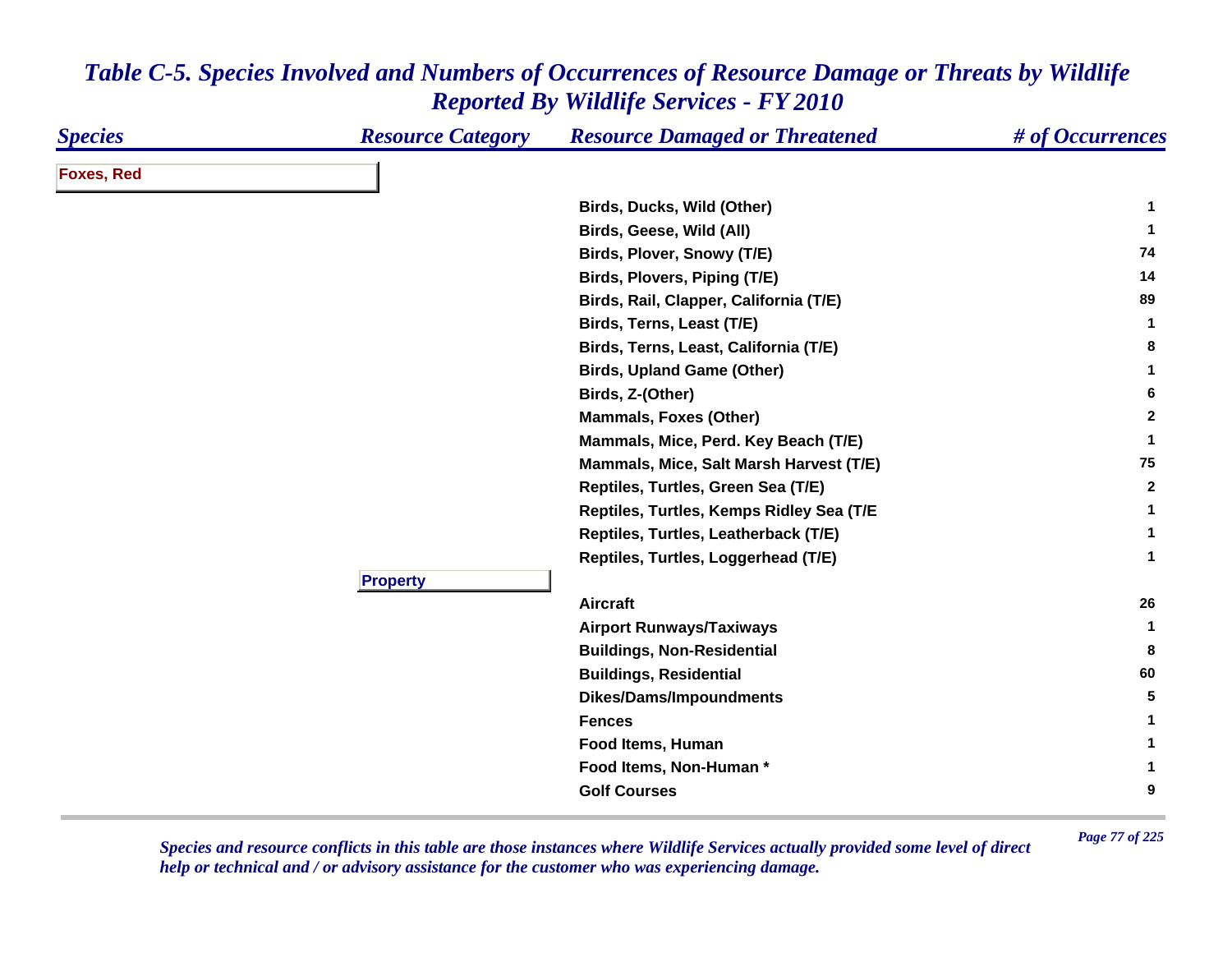### *Species Resource Category Resource Damaged or Threatened # of Occurrences* **Foxes, Red Pets (Companion/Hobby Animals) <sup>111</sup> Property (General) <sup>59</sup> Recreational Areas (Other) \*\* <sup>1</sup> Turf And/Or Flowers7Zoo/Zoo Animals 1**  *Total Occurrences Involving Foxes, Red* **2,357 Francolins, Black HealthSafet y Hlth/Sfty, Human (Aviation) <sup>1</sup> Pro pert y Aircraft 1**  *Total Occurrences Involving Francolins, Black* **<sup>2</sup> Francolins, Gray A griculture Grains, Corn (Field) <sup>1</sup>**  *Total Occurrences Involving Francolins, Gray* **<sup>1</sup> Frogs/Toads (Other) Health \_ Safet y Hlth/Sfty, Human Z-(General) <sup>3</sup> Natural ResourceFish, Z-(Other) <sup>1</sup> Propert y**

### *Table C-5. Species Involved and Numbers of Occurrences of Resource Damage or Threats by Wildlife Reported By Wildlife Services - FY 2010*

*Page 78 of 225 Species and resource conflicts in this table are those instances where Wildlife Services actually provided some level of direct help or technical and / or advisory assistance for the customer who was experiencing damage.*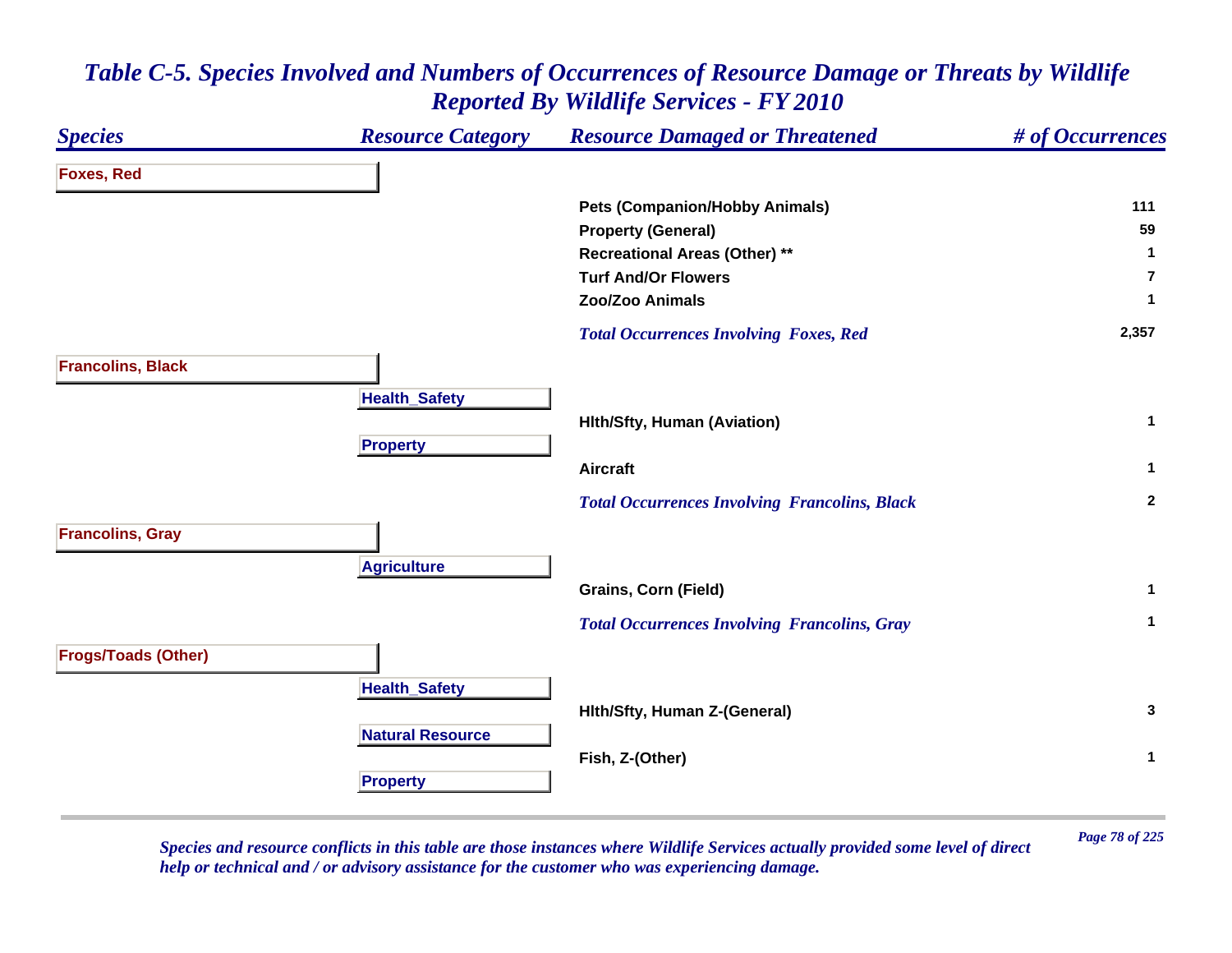| <b>Species</b>                  | <b>Resource Category</b> | <b>Resource Damaged or Threatened</b>                       | # of Occurrences |
|---------------------------------|--------------------------|-------------------------------------------------------------|------------------|
| <b>Frogs/Toads (Other)</b>      |                          |                                                             |                  |
|                                 |                          | Food Items, Human                                           | $\mathbf 1$      |
|                                 |                          | <b>Property (General)</b>                                   | $\mathbf 1$      |
|                                 |                          | <b>Total Occurrences Involving Frogs/Toads (Other)</b>      | 6                |
| <b>Geese, Aleutian Cackling</b> |                          |                                                             |                  |
|                                 | <b>Health_Safety</b>     |                                                             |                  |
|                                 |                          | <b>Hith/Sfty, Human (Aviation)</b>                          | $\mathbf{1}$     |
|                                 |                          | <b>Total Occurrences Involving Geese, Aleutian Cackling</b> | $\mathbf{1}$     |
| Geese, Brant, Atlantic          |                          |                                                             |                  |
|                                 | <b>Health_Safety</b>     |                                                             |                  |
|                                 |                          | <b>Hith/Sfty, Human (Aviation)</b>                          | 13               |
|                                 | <b>Property</b>          |                                                             |                  |
|                                 |                          | <b>Aircraft</b>                                             | 10               |
|                                 |                          | <b>Golf Courses</b>                                         | $\mathbf{1}$     |
|                                 |                          | <b>Total Occurrences Involving Geese, Brant, Atlantic</b>   | 24               |
| Geese, Brant, Black             |                          |                                                             |                  |
|                                 | <b>Health_Safety</b>     |                                                             |                  |
|                                 |                          | Hith/Sfty, Human (Aviation)                                 | $\mathbf{1}$     |
|                                 | <b>Property</b>          |                                                             |                  |
|                                 |                          | <b>Aircraft</b>                                             | $\mathbf{2}$     |
|                                 |                          | <b>Total Occurrences Involving Geese, Brant, Black</b>      | 3                |
| <b>Geese, Cackling</b>          |                          |                                                             |                  |
|                                 |                          |                                                             |                  |

*Page 79 of 225 Species and resource conflicts in this table are those instances where Wildlife Services actually provided some level of direct help or technical and / or advisory assistance for the customer who was experiencing damage.*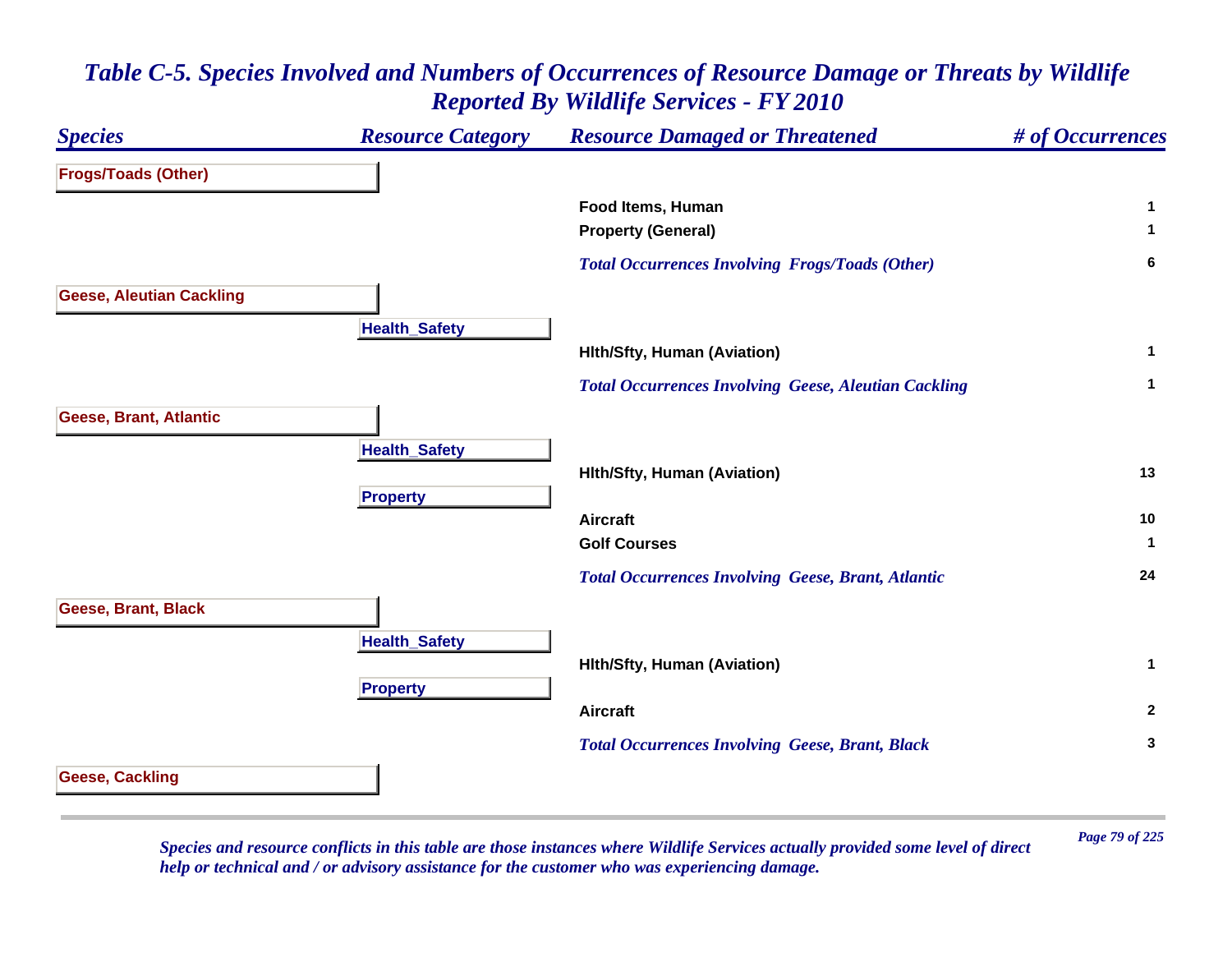

*Page 80 of 225 Species and resource conflicts in this table are those instances where Wildlife Services actually provided some level of direct help or technical and / or advisory assistance for the customer who was experiencing damage.*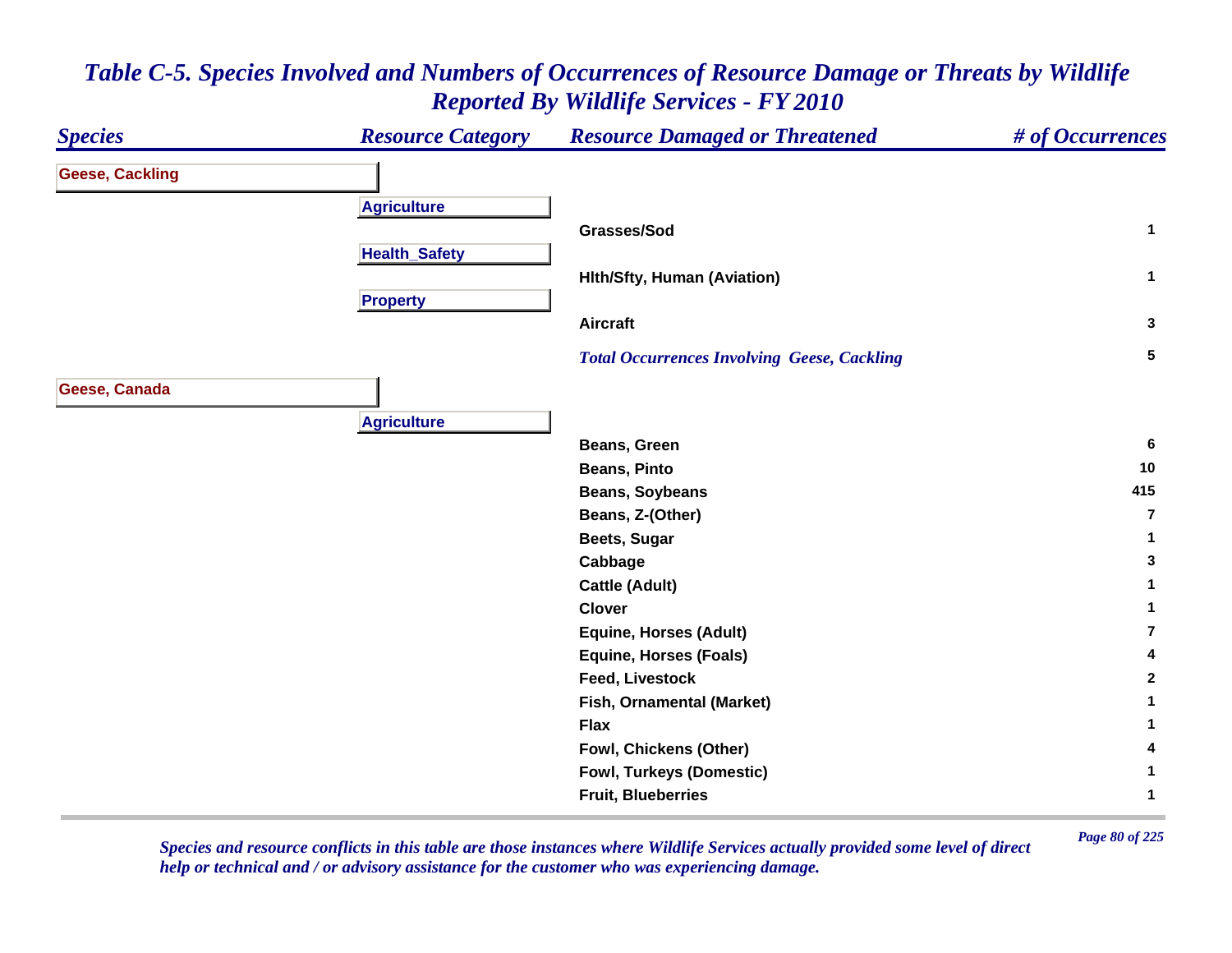| <b>Species</b> | <b>Resource Category</b> | <b>Resource Damaged or Threatened</b>       | # of Occurrences |
|----------------|--------------------------|---------------------------------------------|------------------|
| Geese, Canada  |                          |                                             |                  |
|                |                          | <b>Fruit, Cranberries</b>                   | 16               |
|                |                          | Fruit, Grapes/Muscadines                    | 3                |
|                |                          | <b>Gardens, Truck</b>                       | 3                |
|                |                          | <b>Grains, Barley</b>                       | 9                |
|                |                          | Grains, Corn (Field)                        | 198              |
|                |                          | <b>Grains, Corn (Sweet)</b>                 | 22               |
|                |                          | Grains, Oats                                | 3                |
|                |                          | <b>Grains, Rice</b>                         | 7                |
|                |                          | Grains, Rye                                 | 11               |
|                |                          | Grains, Wheat                               | 126              |
|                |                          | Grains, Z-(Other)                           | 67               |
|                |                          | Grasses/Sod                                 | 16               |
|                |                          | <b>Hay (Stack/Bales)</b>                    | $\overline{2}$   |
|                |                          | Hayfields, Alfalfa                          | 56               |
|                |                          | <b>Hayfields, Mixed Species</b>             | 14               |
|                |                          | Lettuce                                     | 5                |
|                |                          | <b>Melons, Watermelons</b>                  | $\mathbf{1}$     |
|                |                          | <b>Pasture</b>                              | 34               |
|                |                          | <b>Peanuts</b>                              | $\mathbf{1}$     |
|                |                          | Peas                                        | 4                |
|                |                          | Plants, Commercial Nursery/Greenhouse (All) | $\mathbf 1$      |
|                |                          | <b>Plants, Grapes/Muscadines</b>            | 1                |
|                |                          | <b>Potatoes</b>                             | $\mathbf{2}$     |
|                |                          | <b>Pumpkins</b>                             | 3                |
|                |                          | <b>Silage</b>                               | 1                |
|                |                          | Spinach                                     | 3                |

*Page 81 of 225 Species and resource conflicts in this table are those instances where Wildlife Services actually provided some level of direct help or technical and / or advisory assistance for the customer who was experiencing damage.*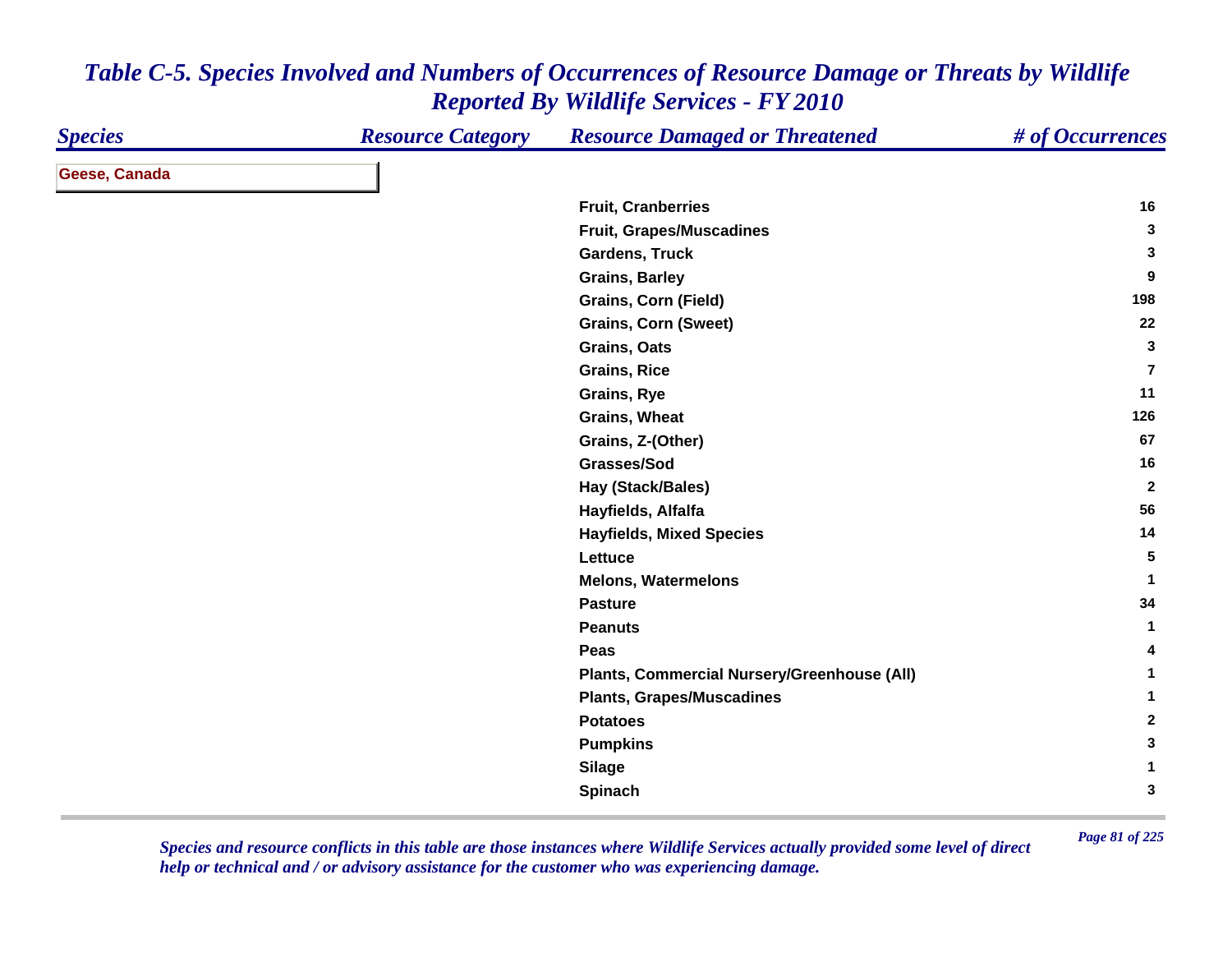| <b>Species</b> | <b>Resource Category</b> | <b>Resource Damaged or Threatened</b>   | # of Occurrences |
|----------------|--------------------------|-----------------------------------------|------------------|
| Geese, Canada  |                          |                                         |                  |
|                |                          | Squash                                  | -1               |
|                |                          | <b>Strawberries</b>                     | -1               |
|                |                          | <b>Sunflowers</b>                       | $\overline{2}$   |
|                |                          | <b>Tomatoes</b>                         | $\mathbf 1$      |
|                | <b>Health_Safety</b>     |                                         |                  |
|                |                          | <b>Hith/Sfty, Human (Aviation)</b>      | 591              |
|                |                          | Hith/Sfty, Human (Other Transportation) | -1               |
|                |                          | Hith/Sfty, Human Z-(General)            | 659              |
|                | <b>Natural Resource</b>  |                                         |                  |
|                |                          | Birds, Geese, Wild (All)                | $\mathbf{2}$     |
|                |                          | Birds, Plovers, Piping (T/E)            | $\mathbf{2}$     |
|                |                          | <b>Designated Natural Areas</b>         | 1                |
|                |                          | Fish, Trout, Rainbow                    | 1                |
|                |                          | Fish, Z-(Other)                         | 1                |
|                |                          | <b>Reclamation/Restoration Site</b>     | $\mathbf{2}$     |
|                |                          | <b>Shellfish, Clams (Natural Beds)</b>  | 1                |
|                |                          | Watershed                               | 27               |
|                |                          | Wetlands                                | 16               |
|                | <b>Property</b>          |                                         |                  |
|                |                          | <b>Aircraft</b>                         | 290              |
|                |                          | <b>Airport Runways/Taxiways</b>         | 5                |
|                |                          | <b>Beaches</b>                          | 66               |
|                |                          | <b>Boat Docks/Marinas</b>               | 25               |
|                |                          | <b>Buildings, Non-Residential</b>       | 41               |
|                |                          | <b>Buildings, Residential</b>           | 10               |
|                |                          | <b>Dikes/Dams/Impoundments</b>          | 12               |

*Page 82 of 225 Species and resource conflicts in this table are those instances where Wildlife Services actually provided some level of direct help or technical and / or advisory assistance for the customer who was experiencing damage.*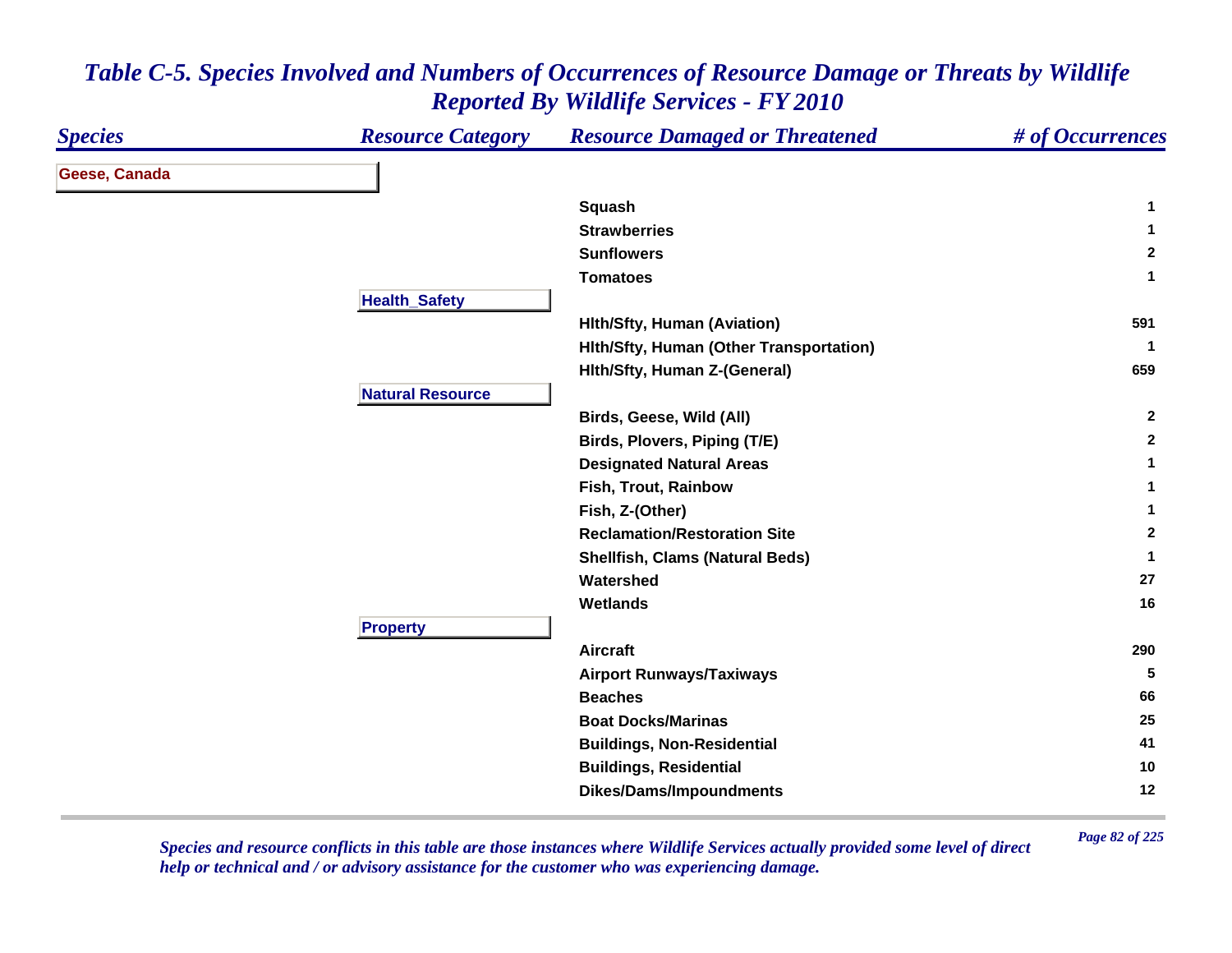| <b>Species</b>      | <b>Resource Category</b> | <b>Resource Damaged or Threatened</b>            | # of Occurrences |
|---------------------|--------------------------|--------------------------------------------------|------------------|
| Geese, Canada       |                          |                                                  |                  |
|                     |                          | Fish, Ornamental                                 | 1                |
|                     |                          | Food Items, Human                                | $\mathbf{2}$     |
|                     |                          | <b>Gardens, Veg./Fruits/Nuts</b>                 | 13               |
|                     |                          | <b>Golf Courses</b>                              | 232              |
|                     |                          | <b>Irrigation Ditch/Drainage System</b>          | 1                |
|                     |                          | <b>Landfills</b>                                 | 4                |
|                     |                          | <b>Pets (Companion/Hobby Animals)</b>            | 4                |
|                     |                          | <b>Property (General)</b>                        | 763              |
|                     |                          | <b>Recreational Areas (Other) **</b>             | 228              |
|                     |                          | <b>Research Project</b>                          | $\mathbf{2}$     |
|                     |                          | <b>Roads/Bridges</b>                             | $\mathbf 1$      |
|                     |                          | Soil (I.E. Erosion)                              | 21               |
|                     |                          | <b>Sportfish, Private Stocked</b>                | 3                |
|                     |                          | <b>Swimming Pools</b>                            | 16               |
|                     |                          | <b>Turf And/Or Flowers</b>                       | 354              |
|                     |                          | <b>Utilities, Electrical</b>                     | 3                |
|                     |                          | Utilities, Sewerage/Wastewater Treatment         | 5                |
|                     |                          | Utilities, Z-(Other)                             | 9                |
|                     |                          | Vehicles, Land                                   | 1                |
|                     |                          | Watercraft                                       | 3                |
|                     |                          | <b>Z-Landscaping (Other)</b>                     | 104              |
|                     |                          | Zoo/Zoo Animals                                  | 5                |
|                     |                          | <b>Total Occurrences Involving Geese, Canada</b> | 4,607            |
| <b>Geese, Feral</b> |                          |                                                  |                  |
|                     | <b>Health_Safety</b>     |                                                  |                  |

*Page 83 of 225 Species and resource conflicts in this table are those instances where Wildlife Services actually provided some level of direct help or technical and / or advisory assistance for the customer who was experiencing damage.*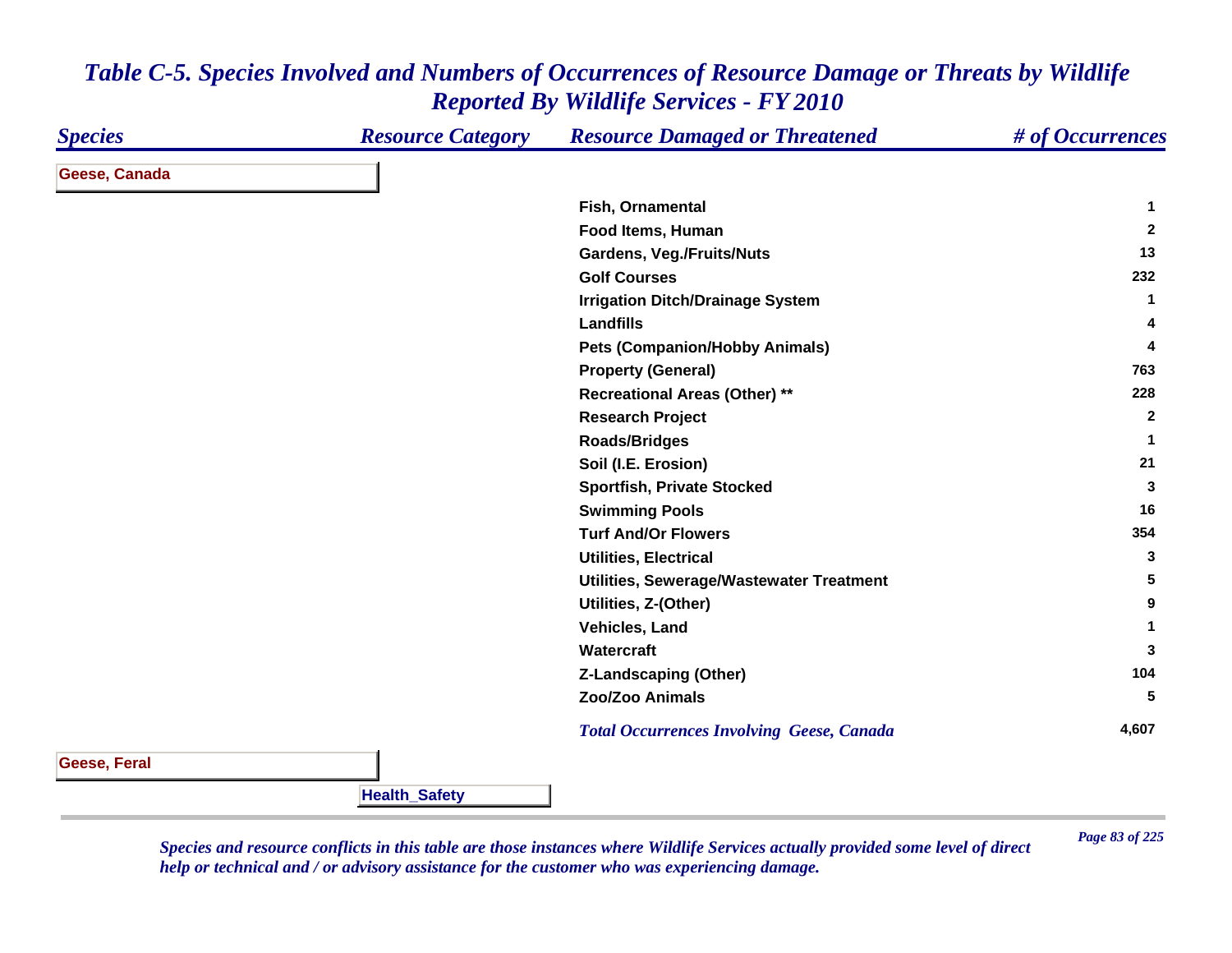### *Species Resource Category Resource Damaged or Threatened # of Occurrences* **Geese, Feral Hlth/Sfty, Human Z-(General) <sup>19</sup> Natural ResourceDesignated Natural Areas <sup>1</sup> Pro pert y Aircraft 1 Buildings, Residential <sup>1</sup> Property (General) <sup>9</sup> Turf And/Or Flowers 4**  *Total Occurrences Involving Geese, Feral* **<sup>35</sup> Geese, Hawaiian (T/E) HealthSafet y Hlth/Sfty, Human (Aviation) <sup>4</sup>**  *Total Occurrences Involving Geese, Hawaiian (T/E)* **<sup>4</sup> Geese, Ross`s Health \_ Safet y Hlth/Sfty, Human (Aviation) <sup>2</sup> Pro pert y Aircraft 1**  *Total Occurrences Involving Geese, Ross`s* **<sup>3</sup> Geese, Snow Health \_ Safet y Hlth/Sfty, Human (Aviation) <sup>1</sup>**

# *Table C-5. Species Involved and Numbers of Occurrences of Resource Damage or Threats by Wildlife Reported By Wildlife Services - FY 2010*

*Page 84 of 225 Species and resource conflicts in this table are those instances where Wildlife Services actually provided some level of direct help or technical and / or advisory assistance for the customer who was experiencing damage.*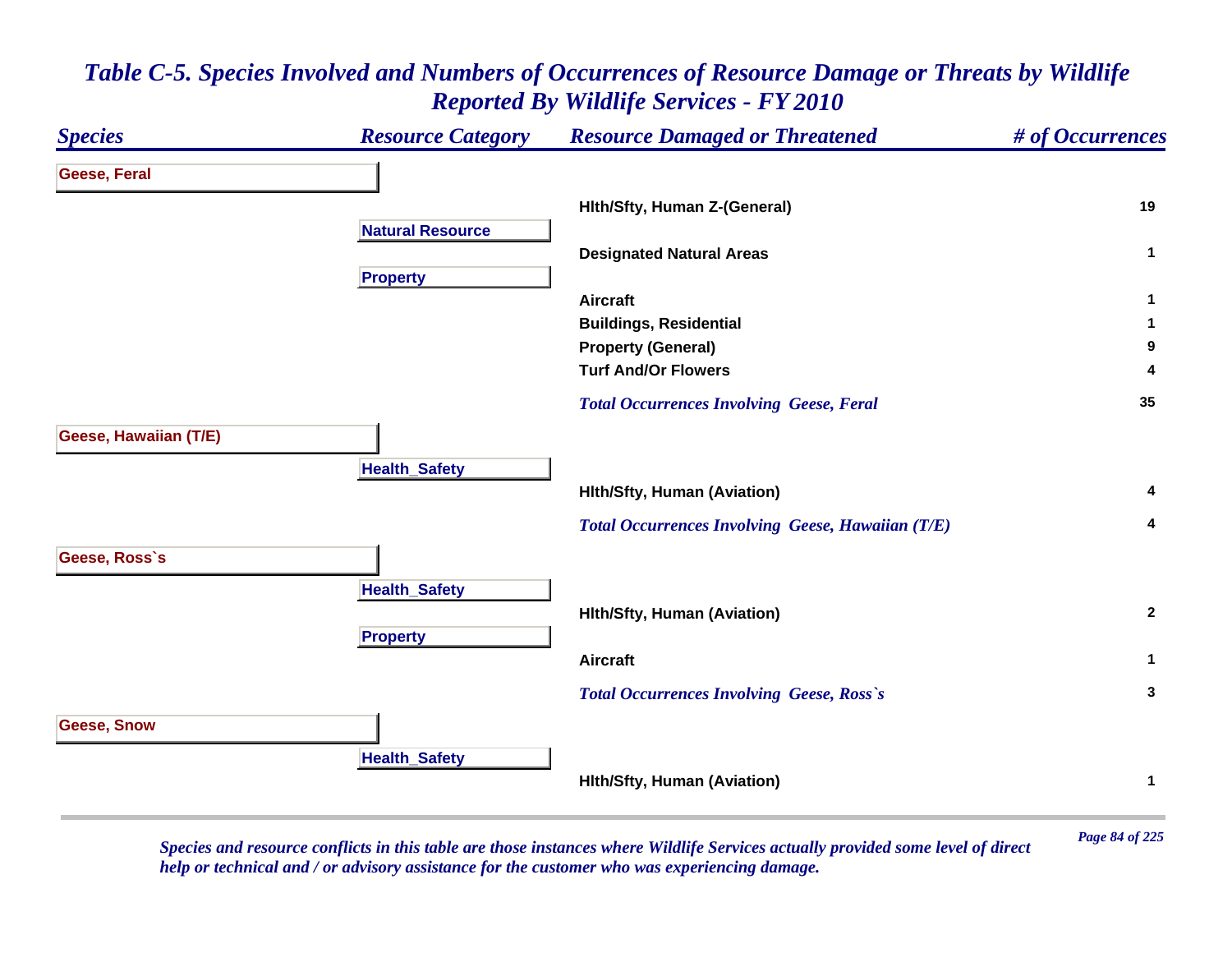

*Page 85 of 225 Species and resource conflicts in this table are those instances where Wildlife Services actually provided some level of direct help or technical and / or advisory assistance for the customer who was experiencing damage.*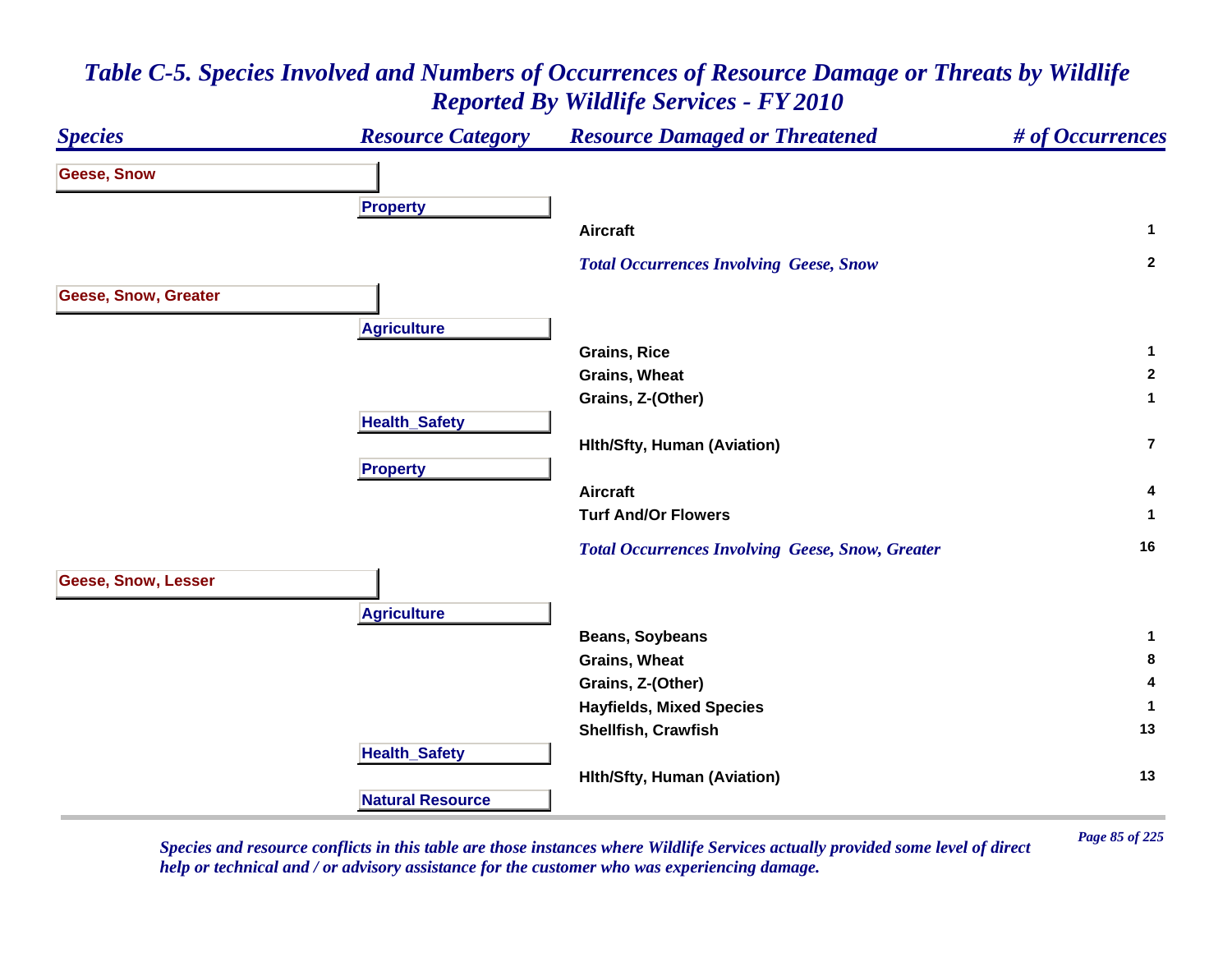### *Species Resource Category Resource Damaged or Threatened # of Occurrences* **Geese, Snow, Lesser Birds, Ducks, Wild (Other) <sup>1</sup> Birds, Geese, Wild (All) <sup>1</sup> Propert y Aircraft 11**  *Total Occurrences Involving Geese, Snow, Lesser* **<sup>53</sup> Geese, White-Fronted, Greater HealthSafet y Hlth/Sfty, Human (Aviation) <sup>6</sup> Hlth/Sfty, Human Z-(General) <sup>1</sup> Propert y Aircraft 10**  *Total Occurrences Involving Geese, White-Fronted, Greater* **<sup>17</sup> Geese, White-Fronted, Lesser HealthSafet y Hlth/Sfty, Human (Aviation) <sup>1</sup>**  *Total Occurrences Involving Geese, White-Fronted, Lesser* **<sup>1</sup> Gnatcatchers, Blue-Gray HealthSafet y Hlth/Sfty, Human (Aviation) <sup>1</sup> Propert y Aircraft 1**  *Total Occurrences Involving Gnatcatchers, Blue-Gray* **<sup>2</sup>**

# *Table C-5. Species Involved and Numbers of Occurrences of Resource Damage or Threats by Wildlife Reported By Wildlife Services - FY 2010*

*Page 86 of 225 Species and resource conflicts in this table are those instances where Wildlife Services actually provided some level of direct help or technical and / or advisory assistance for the customer who was experiencing damage.*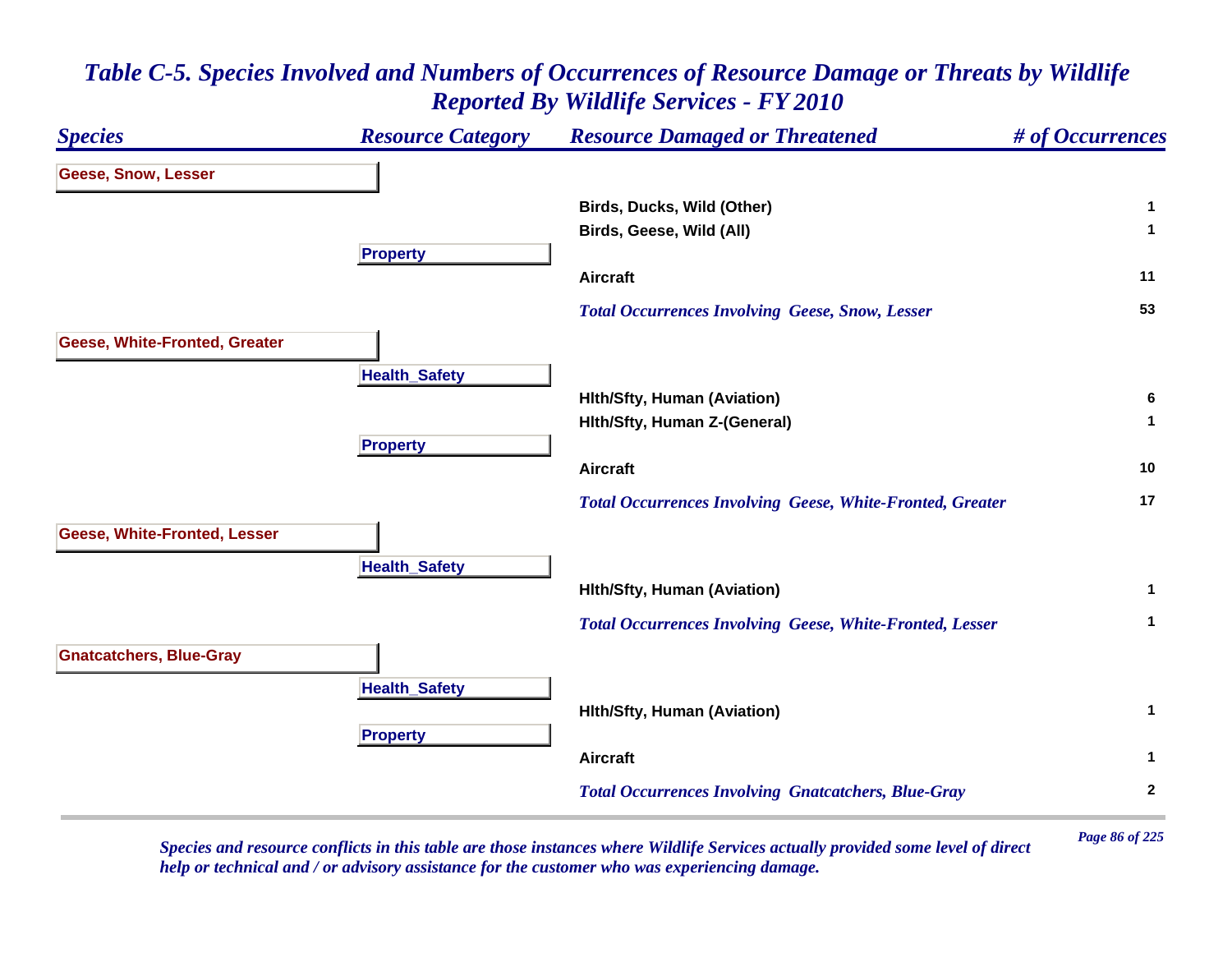### *Species Resource Category Resource Damaged or Threatened # of Occurrences* **Goats, Feral A griculture Goats, Z-(Other Adults) <sup>1</sup> HealthSafet y Hlth/Sfty, Human Z-(General) <sup>5</sup> Propert y Gardens, Veg./Fruits/Nuts <sup>1</sup>**  *Total Occurrences Involving Goats, Feral* **7Goldfinches, American A griculture Fruit, Blueberries 1 HealthSafet y Hlth/Sfty, Human (Aviation) <sup>3</sup> Hlth/Sfty, Human Z-(General) <sup>13</sup> Pro pert y Aircraft 4**  *Total Occurrences Involving Goldfinches, American* **<sup>21</sup> Goldfinches, Lesser HealthSafet y Hlth/Sfty, Human (Aviation) <sup>1</sup> Pro pert y Aircraft 1**  *Total Occurrences Involving Goldfinches, Lesser* **<sup>2</sup>**

### *Table C-5. Species Involved and Numbers of Occurrences of Resource Damage or Threats by Wildlife Reported By Wildlife Services - FY 2010*

*Page 87 of 225 Species and resource conflicts in this table are those instances where Wildlife Services actually provided some level of direct help or technical and / or advisory assistance for the customer who was experiencing damage.*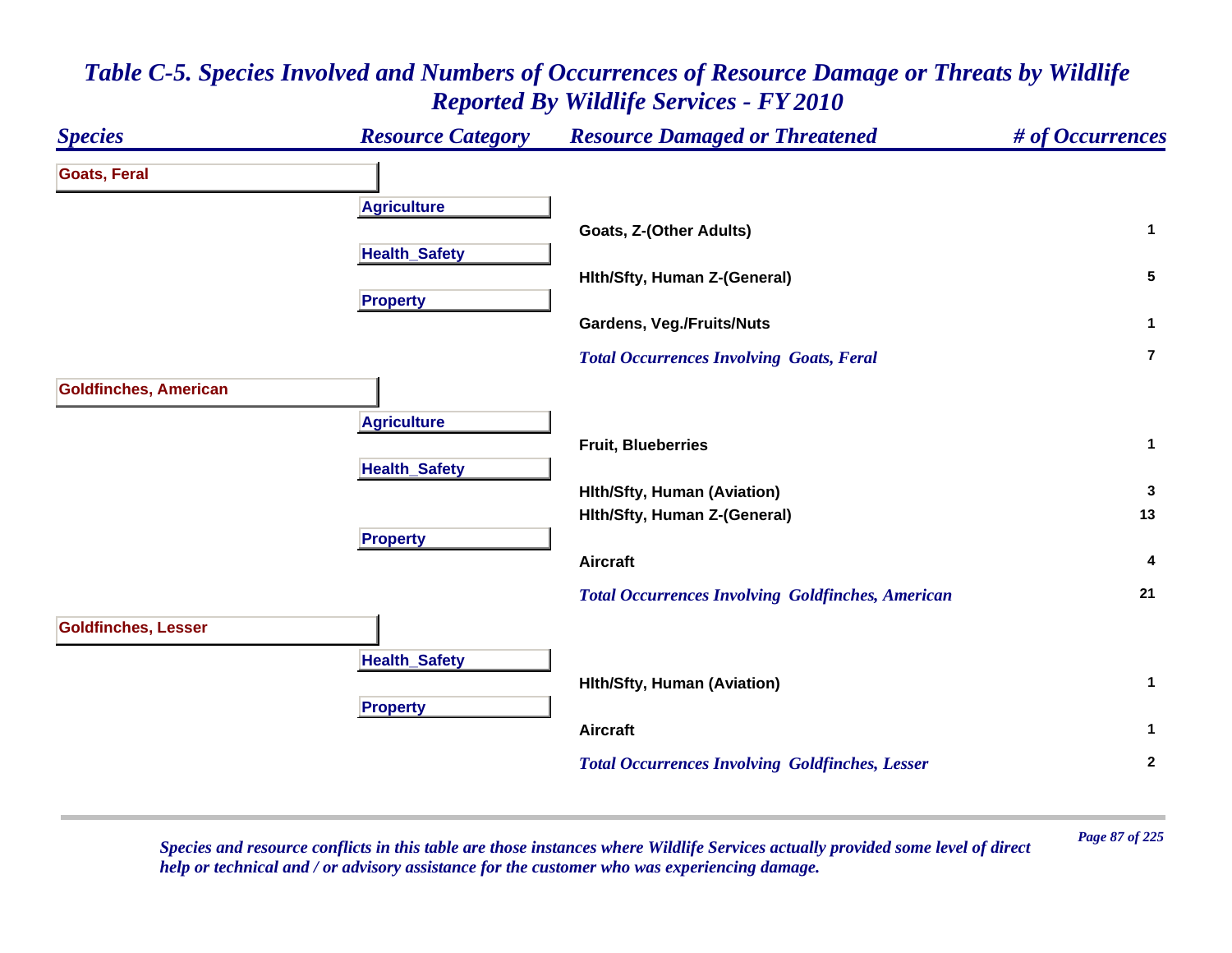| <b>Species</b>               | <b>Resource Category</b> | <b>Resource Damaged or Threatened</b>       | # of Occurrences |
|------------------------------|--------------------------|---------------------------------------------|------------------|
| <b>Gophers, Pocket (All)</b> |                          |                                             |                  |
|                              | <b>Agriculture</b>       |                                             |                  |
|                              |                          | <b>Fruit, Apples</b>                        | $\mathbf{1}$     |
|                              |                          | <b>Fruit, Cherries</b>                      | 1                |
|                              |                          | Grains, Wheat                               | 1                |
|                              |                          | Grasses/Sod                                 | $\mathbf{3}$     |
|                              |                          | Hayfields, Alfalfa                          | 13               |
|                              |                          | <b>Hayfields, Mixed Species</b>             | $5\phantom{.0}$  |
|                              |                          | <b>Nuts, Pecans</b>                         | 1                |
|                              |                          | <b>Pasture</b>                              | 16               |
|                              |                          | Plants, Commercial Nursery/Greenhouse (All) | $\mathbf{1}$     |
|                              |                          | Rangeland                                   | $\mathbf{2}$     |
|                              |                          | <b>Sunflowers</b>                           | $\mathbf{1}$     |
|                              |                          | <b>Trees, Apple</b>                         | 5                |
|                              |                          | Trees, Pecan                                | 1                |
|                              |                          | <b>Trees, Standing (Mixed)</b>              | $\mathbf 1$      |
|                              | <b>Health_Safety</b>     |                                             |                  |
|                              |                          | <b>Hith/Sfty, Human (Aviation)</b>          | 6                |
|                              | <b>Natural Resource</b>  |                                             |                  |
|                              |                          | <b>Trees, Standing</b>                      | $\mathbf{3}$     |
|                              | <b>Property</b>          |                                             |                  |
|                              |                          | <b>Aircraft</b>                             | 6                |
|                              |                          | <b>Airport Runways/Taxiways</b>             | 4                |
|                              |                          | <b>Buildings, Non-Residential</b>           | 1                |
|                              |                          | <b>Buildings, Residential</b>               | 4                |
|                              |                          | <b>Dikes/Dams/Impoundments</b>              | 5                |
|                              |                          | <b>Gardens, Veg./Fruits/Nuts</b>            | 3                |

*Page 88 of 225 Species and resource conflicts in this table are those instances where Wildlife Services actually provided some level of direct help or technical and / or advisory assistance for the customer who was experiencing damage.*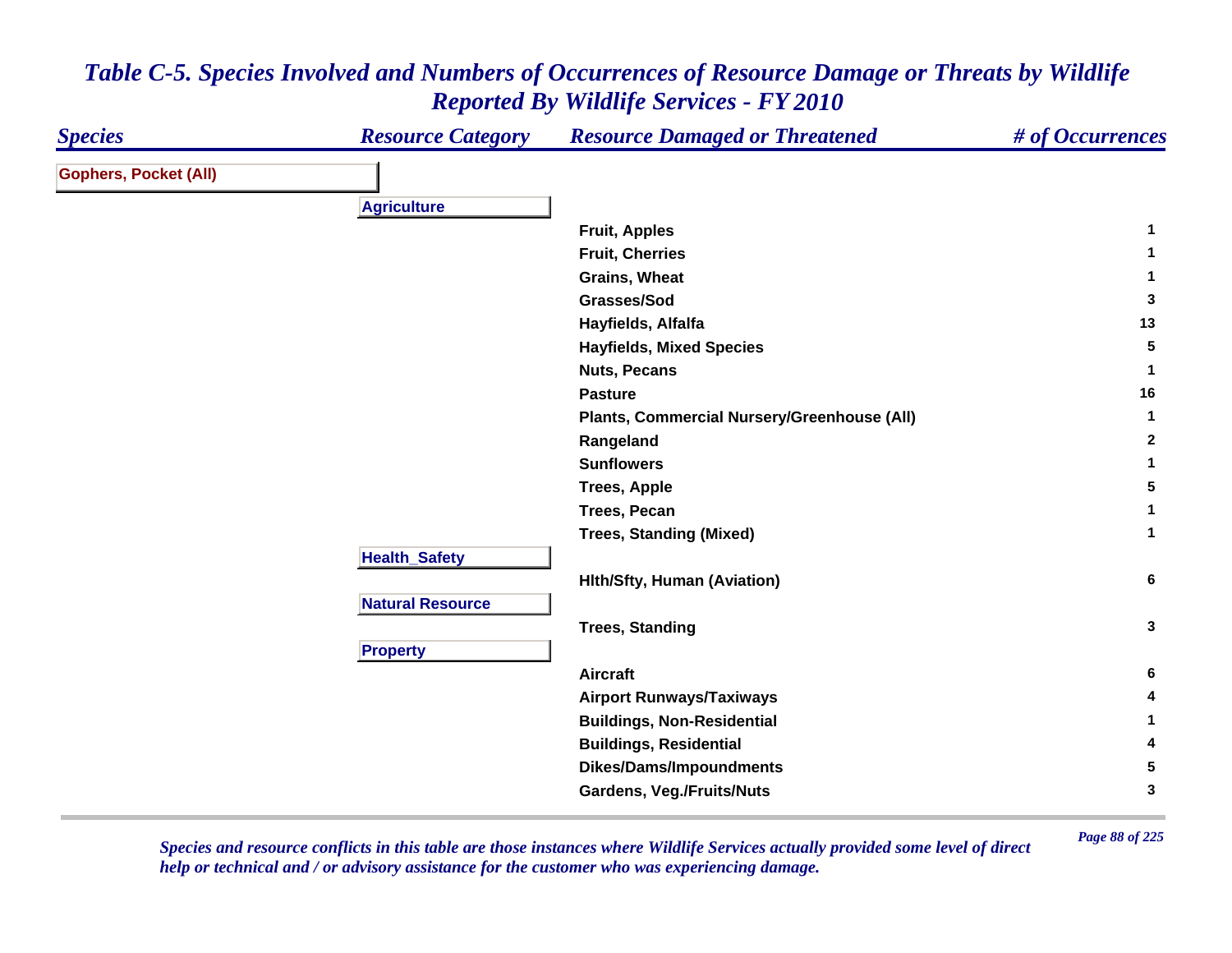### *Species Resource Category Resource Damaged or Threatened # of Occurrences* **Gophers, Pocket (All) Golf Courses 2 Irrigation Ditch/Drainage System <sup>5</sup> Irrigation, Drip Line <sup>4</sup> Property (General) <sup>5</sup> Recreational Areas (Other) \*\* <sup>4</sup> Roads/Bridges <sup>5</sup> Trees, Standing/Shrubs <sup>1</sup> Turf And/Or Flowers 55 Utilities, Z-(Other) <sup>2</sup> Z-Landscaping (Other) <sup>12</sup>**  *Total Occurrences Involving Gophers, Pocket (All)* **<sup>179</sup> Grackles, Boat-Tailed A griculture Fruit, Cherries 1 Fruit, Citrus (All) <sup>1</sup> Grains, Rice 1 Natural ResourceBirds, Plovers, Piping (T/E) <sup>1</sup>**  *Total Occurrences Involving Grackles, Boat-Tailed* **<sup>4</sup> Grackles, Common A griculture Fruit, Citrus (All) <sup>2</sup> Grains, Oats 3 Grains, Rice 64**

*Table C-5. Species Involved and Numbers of Occurrences of Resource Damage or Threats by Wildlife Reported By Wildlife Services - FY 2010*

*Page 89 of 225 Species and resource conflicts in this table are those instances where Wildlife Services actually provided some level of direct help or technical and / or advisory assistance for the customer who was experiencing damage.*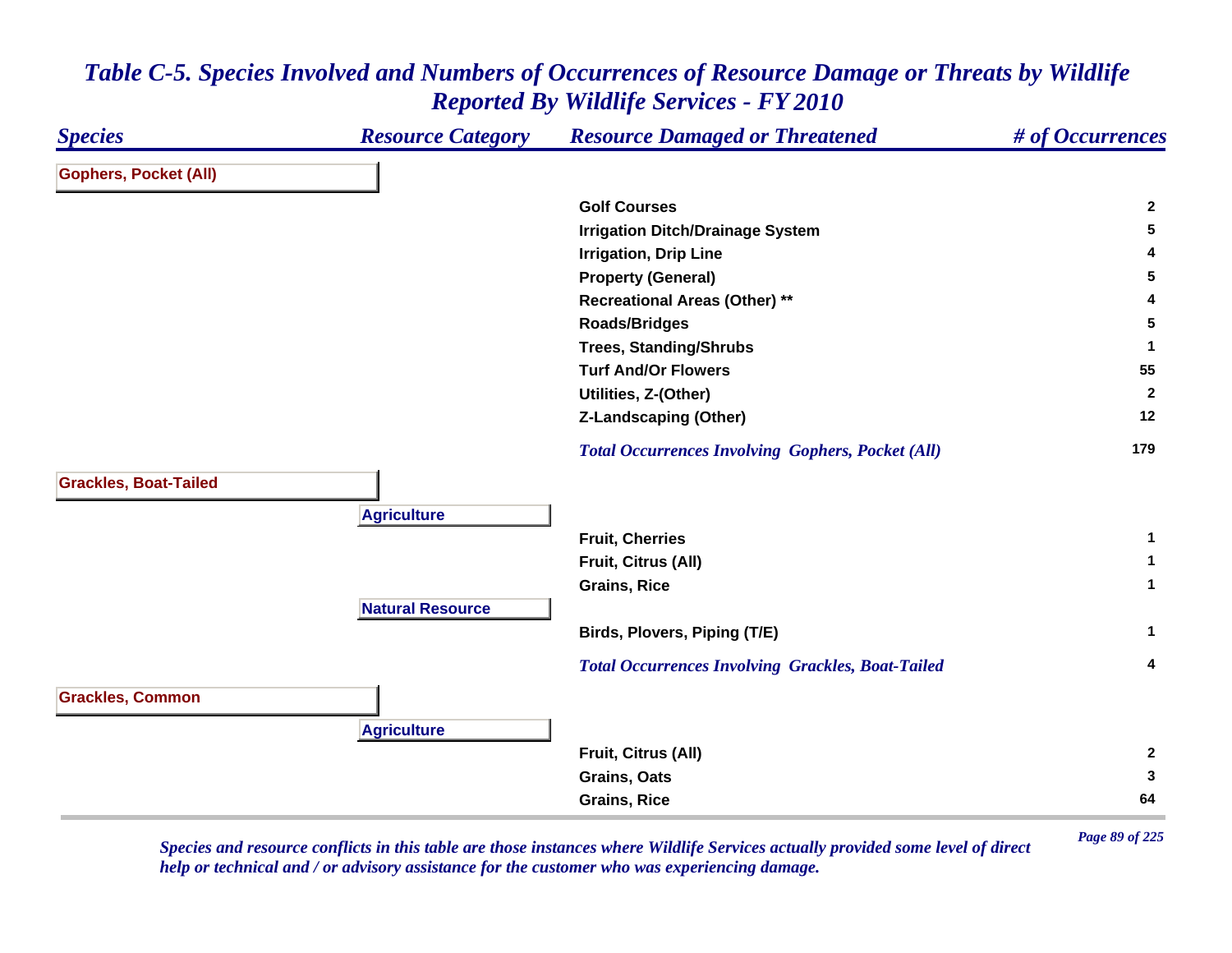| <b>Species</b>                | <b>Resource Category</b> | <b>Resource Damaged or Threatened</b>               | # of Occurrences |
|-------------------------------|--------------------------|-----------------------------------------------------|------------------|
| <b>Grackles, Common</b>       |                          |                                                     |                  |
|                               |                          | <b>Sunflowers</b>                                   | 34               |
|                               |                          | <b>Tomatoes</b>                                     | $\mathbf 1$      |
|                               |                          | <b>Trees, Standing (Mixed)</b>                      | $\mathbf{1}$     |
|                               | <b>Health_Safety</b>     |                                                     |                  |
|                               |                          | <b>Hith/Sfty, Human (Aviation)</b>                  | 9                |
|                               |                          | Hith/Sfty, Human Z-(General)                        | 51               |
|                               | <b>Natural Resource</b>  |                                                     |                  |
|                               |                          | Birds, Z-(Other)                                    | $\mathbf{1}$     |
|                               |                          | Fish, Trout, Rainbow                                | $\overline{2}$   |
|                               | <b>Property</b>          |                                                     |                  |
|                               |                          | <b>Aircraft</b>                                     | 10               |
|                               |                          | <b>Buildings, Non-Residential</b>                   | 3                |
|                               |                          | <b>Buildings, Residential</b>                       | 4                |
|                               |                          | Food Items, Human                                   | 1                |
|                               |                          | <b>Property (General)</b>                           | 13               |
|                               |                          | <b>Swimming Pools</b>                               | $\mathbf{1}$     |
|                               |                          | <b>Trees, Standing/Shrubs</b>                       | 1                |
|                               |                          | <b>Turf And/Or Flowers</b>                          | $\mathbf{1}$     |
|                               |                          | <b>Total Occurrences Involving Grackles, Common</b> | 202              |
| <b>Grackles, Great-Tailed</b> |                          |                                                     |                  |
|                               | <b>Agriculture</b>       |                                                     |                  |
|                               |                          | Fruit, Citrus (All)                                 | 9                |
|                               |                          | <b>Grains, Rice</b>                                 | 1                |
|                               |                          | <b>Trees, Peach</b>                                 | 1                |
|                               | <b>Health_Safety</b>     |                                                     |                  |

*Page 90 of 225 Species and resource conflicts in this table are those instances where Wildlife Services actually provided some level of direct help or technical and / or advisory assistance for the customer who was experiencing damage.*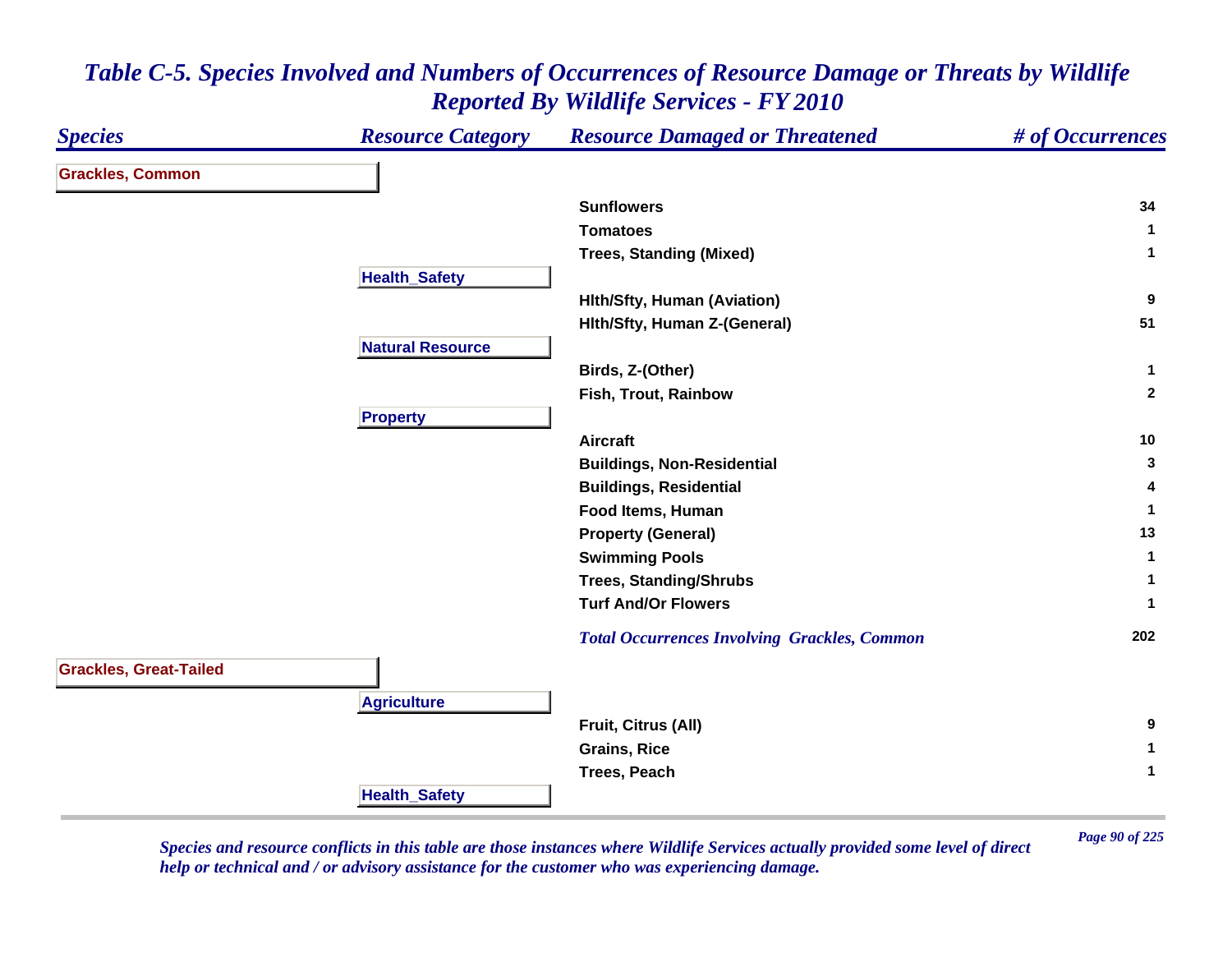### *Species Resource Category Resource Damaged or Threatened # of Occurrences* **Grackles, Great-Tailed Hlth/Sfty, Human (Aviation) <sup>4</sup> Hlth/Sfty, Human Z-(General) <sup>12</sup> Natural ResourceBirds, Colonial Sea (All) <sup>1</sup> Propert y Aircraft 1 Buildings, Non-Residential <sup>1</sup> Trees, Standing/Shrubs <sup>1</sup>**  *Total Occurrences Involving Grackles, Great-Tailed* **<sup>31</sup> Grebes, Eared Pro pert y Aircraft 1**  *Total Occurrences Involving Grebes, Eared* **<sup>1</sup> Grebes, Pied-Billed A griculture Fish, Baitfish (Other) <sup>1</sup> Fish, Catfish (Fingerling) <sup>1</sup> Shellfish, Crawfish 1 Health \_ Safet y Hlth/Sfty, Human (Aviation) <sup>1</sup> Pro pert y Food Items, Non-Human \* 1**  *Total Occurrences Involving Grebes, Pied-Billed* **<sup>5</sup>**

### *Table C-5. Species Involved and Numbers of Occurrences of Resource Damage or Threats by Wildlife Reported By Wildlife Services - FY 2010*

*Page 91 of 225 Species and resource conflicts in this table are those instances where Wildlife Services actually provided some level of direct help or technical and / or advisory assistance for the customer who was experiencing damage.*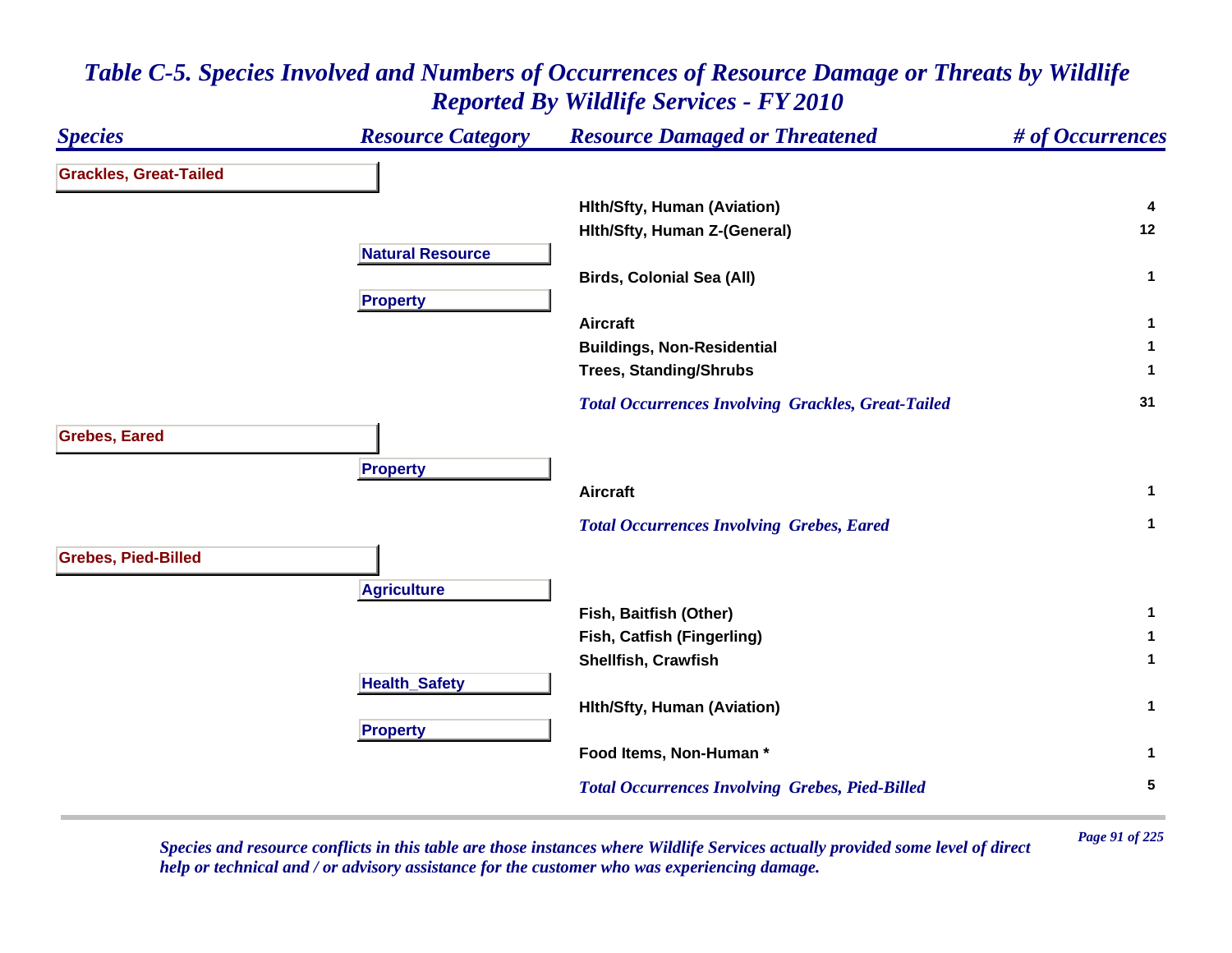### *Species Resource Category Resource Damaged or Threatened # of Occurrences* **Grebes, Western Health \_ Safet y Hlth/Sfty, Human (Aviation) <sup>1</sup> Propert y Aircraft 1**  *Total Occurrences Involving Grebes, Western* **<sup>2</sup> Grosbeaks, Black-Headed HealthSafet y Hlth/Sfty, Human (Aviation) <sup>1</sup> Pro pert y Aircraft 1**  *Total Occurrences Involving Grosbeaks, Black-Headed* **<sup>2</sup> Grosbeaks, Rose-Breasted HealthSafet y Hlth/Sfty, Human Z-(General) <sup>1</sup>**  *Total Occurrences Involving Grosbeaks, Rose-Breasted* **<sup>1</sup> Gulls, Black-Backed, Greater Agriculture Fish, Trout, Z-(Other) <sup>1</sup> Fowl, Ducks (Domestic) <sup>1</sup> Fruit, Blueberries 3 Sheep (Adult) <sup>1</sup> Sheep (Lambs) <sup>1</sup>**

# *Table C-5. Species Involved and Numbers of Occurrences of Resource Damage or Threats by Wildlife Reported By Wildlife Services - FY 2010*

*Page 92 of 225 Species and resource conflicts in this table are those instances where Wildlife Services actually provided some level of direct help or technical and / or advisory assistance for the customer who was experiencing damage.*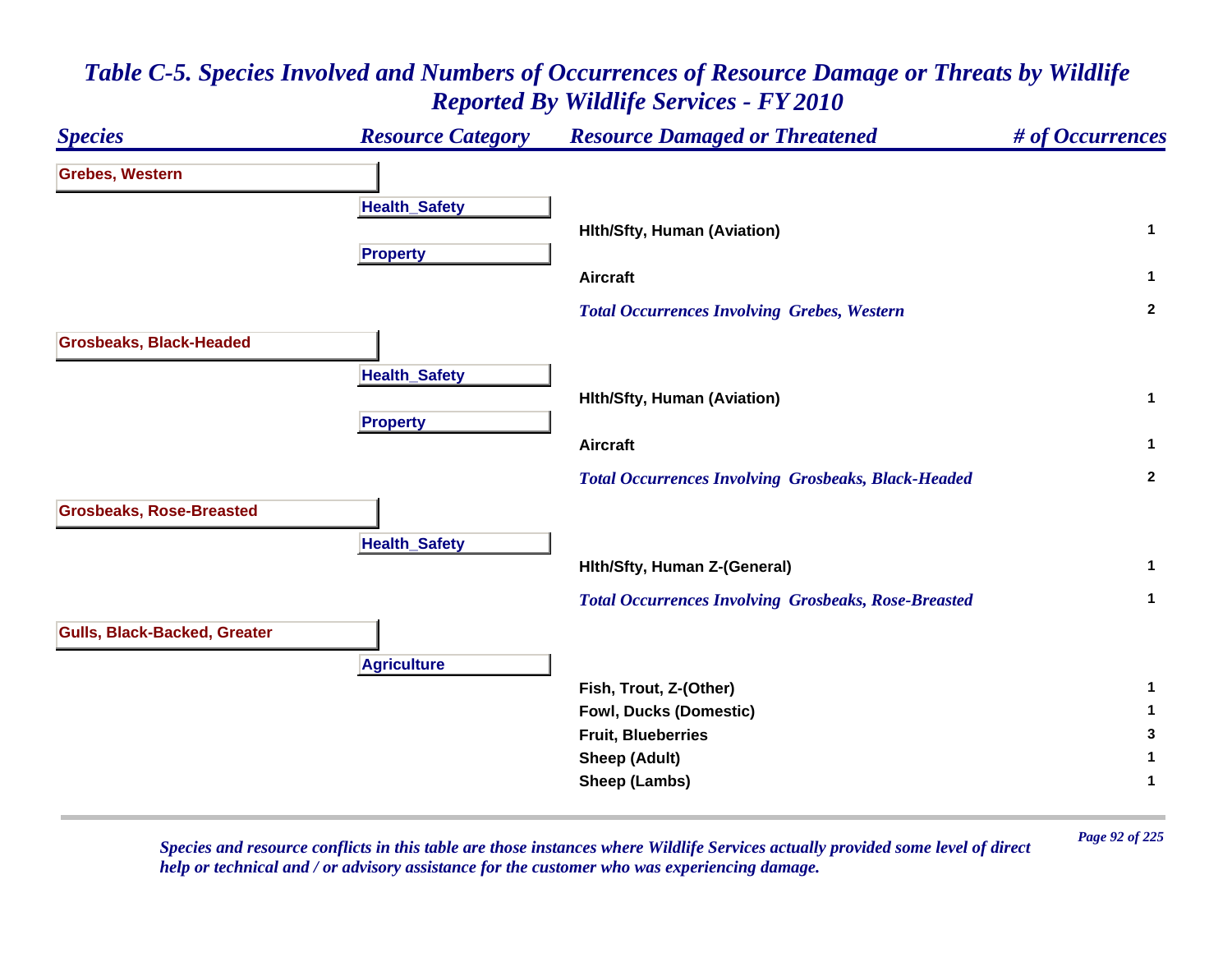#### *Species Resource Category Resource Damaged or Threatened # of Occurrences* **Gulls, Black-Backed, Greater Health \_ Safet y Hlth/Sfty, Human (Aviation) <sup>61</sup> Hlth/Sfty, Human (Other Transportation) <sup>1</sup> Hlth/Sfty, Human Z-(General) <sup>58</sup> Natural ResourceBirds, Colonial Sea (All) <sup>4</sup> Birds, Plovers, Piping (T/E) <sup>2</sup> Birds, Terns, Common 1 Birds, Terns, Least (T/E) <sup>2</sup> Birds, Terns, Roseate (T/E) <sup>3</sup> Watershed 2 Propert y Aircraft 18 Boat Docks/Marinas 1 Buildings, Non-Residential <sup>20</sup> Buildings, Residential <sup>1</sup> Landfills181 181 181 181 181 181 181 181 181 181 181 181 Recreational Areas (Other) \*\* <sup>2</sup> Vehicles, Land 1 Watercraft 1 Zoo/Zoo Animals 1**  *Total Occurrences Involving Gulls, Black-Backed, Greater* **<sup>367</sup> Gulls, Black-Backed, Lesser HealthSafet y Hlth/Sfty, Human (Aviation) <sup>1</sup>**

### *Table C-5. Species Involved and Numbers of Occurrences of Resource Damage or Threats by Wildlife Reported By Wildlife Services - FY 2010*

*Page 93 of 225 Species and resource conflicts in this table are those instances where Wildlife Services actually provided some level of direct help or technical and / or advisory assistance for the customer who was experiencing damage.*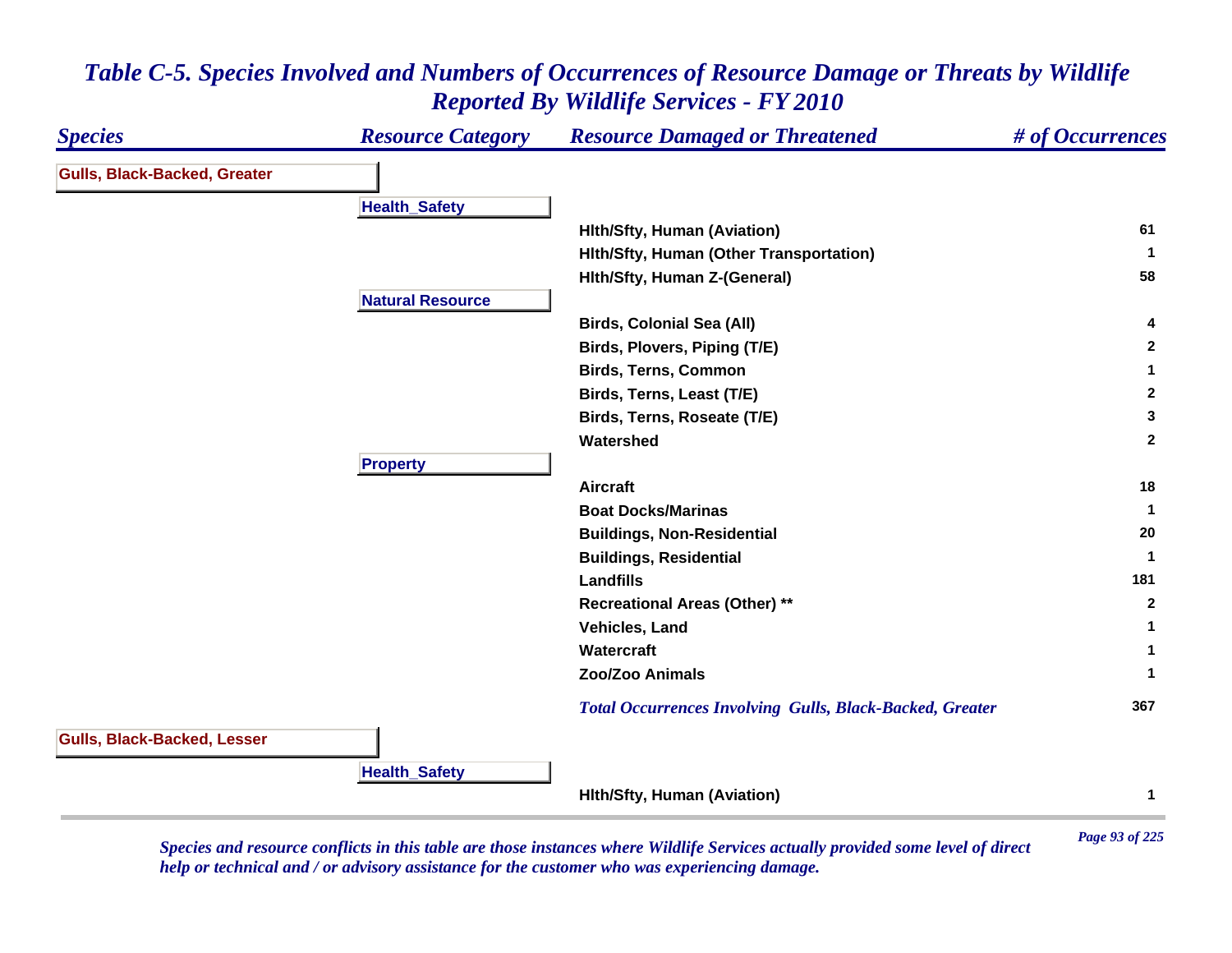### *Species Resource Category Resource Damaged or Threatened # of Occurrences* **Gulls, Black-Backed, Lesser Natural ResourceBirds, Plovers, Piping (T/E) <sup>2</sup> Birds, Z-(Other) <sup>1</sup>**  *Total Occurrences Involving Gulls, Black-Backed, Lesser* **<sup>4</sup> Gulls, Bonaparte`s A griculture Feed, Livestock 1 HealthSafet y Hlth/Sfty, Human (Aviation) <sup>9</sup> Natural ResourceBirds, Plover, Snowy (T/E) <sup>1</sup> Birds, Terns, Least, California (T/E) <sup>1</sup> Pro pert y Aircraft 4 Beaches 1 Landfills 1**  *Total Occurrences Involving Gulls, Bonaparte`s* **<sup>18</sup> Gulls, California A griculture Feed, Livestock 2 Fish, Salmon (All) Ag <sup>1</sup> Fish, Trout, Z-(Other) <sup>3</sup> Shellfish, Z-(Other) Ag <sup>1</sup> Strawberries1**

### *Table C-5. Species Involved and Numbers of Occurrences of Resource Damage or Threats by Wildlife Reported By Wildlife Services - FY 2010*

*Page 94 of 225 Species and resource conflicts in this table are those instances where Wildlife Services actually provided some level of direct help or technical and / or advisory assistance for the customer who was experiencing damage.*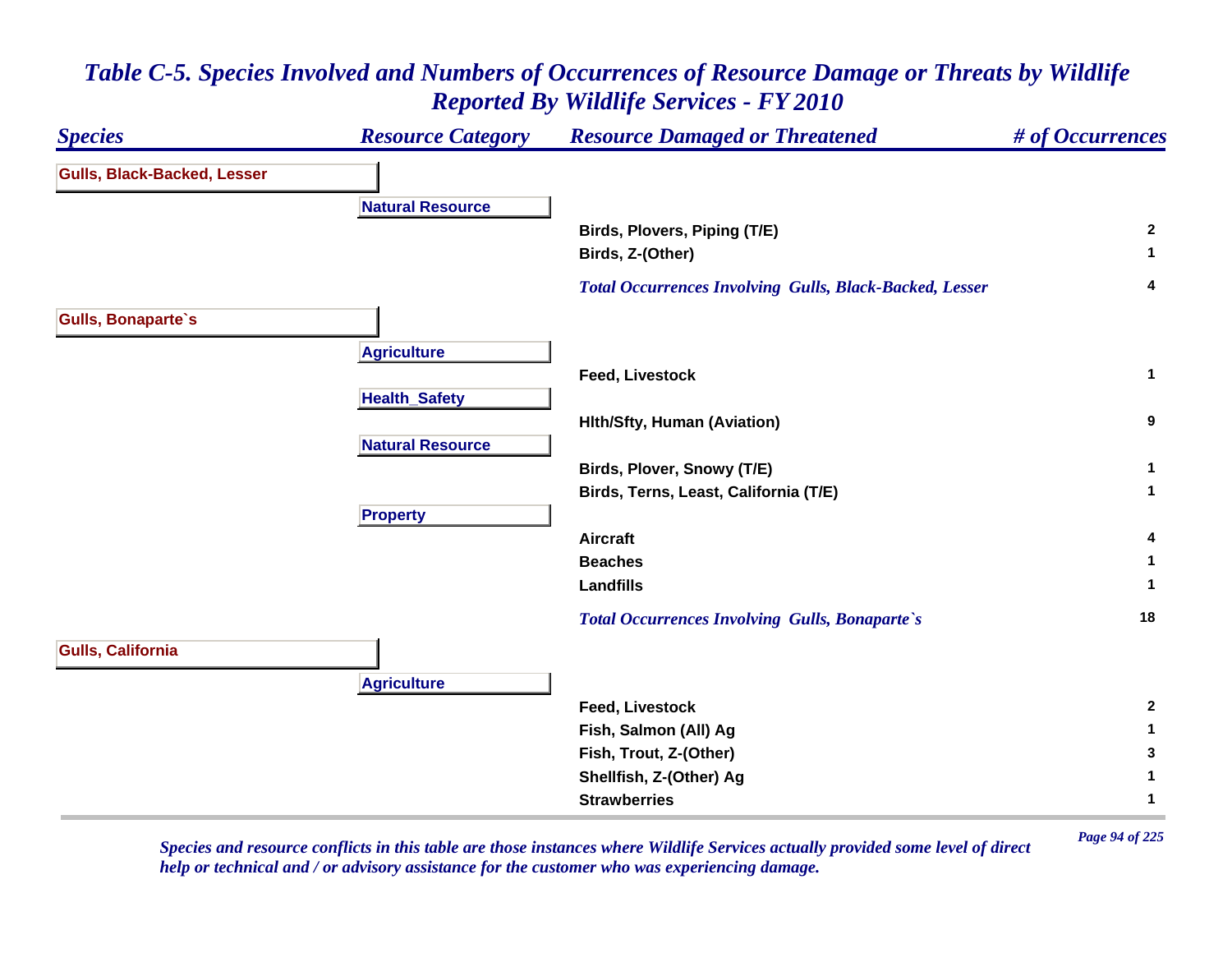#### *Species Resource Category Resource Damaged or Threatened # of Occurrences* **Gulls, California Health \_ Safet y Hlth/Sfty, Human (Aviation) <sup>20</sup> Hlth/Sfty, Human Z-(General) <sup>3</sup> Natural ResourceBirds, Plover, Snowy (T/E) 7Birds, Rail, Clapper, California (T/E) <sup>1</sup> Birds, Terns, Least, California (T/E) <sup>4</sup> Propert y Aircraft 16 Beaches 1 Boat Docks/Marinas 1 Buildings, Non-Residential <sup>6</sup> Buildings, Residential <sup>3</sup> Equipment/Machinery (Other) <sup>3</sup> Food Items, Human 1 Food Items, Non-Human \* 1 Landfills 5 Property (General) <sup>4</sup> Roads/Bridges <sup>1</sup> Vehicles, Land 1**  *Total Occurrences Involving Gulls, California* **<sup>86</sup> Gulls, Franklin`s Agriculture Feed, Livestock 5 Fowl, Turkeys (Domestic) <sup>1</sup>**

### *Table C-5. Species Involved and Numbers of Occurrences of Resource Damage or Threats by Wildlife Reported By Wildlife Services - FY 2010*

*Page 95 of 225 Species and resource conflicts in this table are those instances where Wildlife Services actually provided some level of direct help or technical and / or advisory assistance for the customer who was experiencing damage.*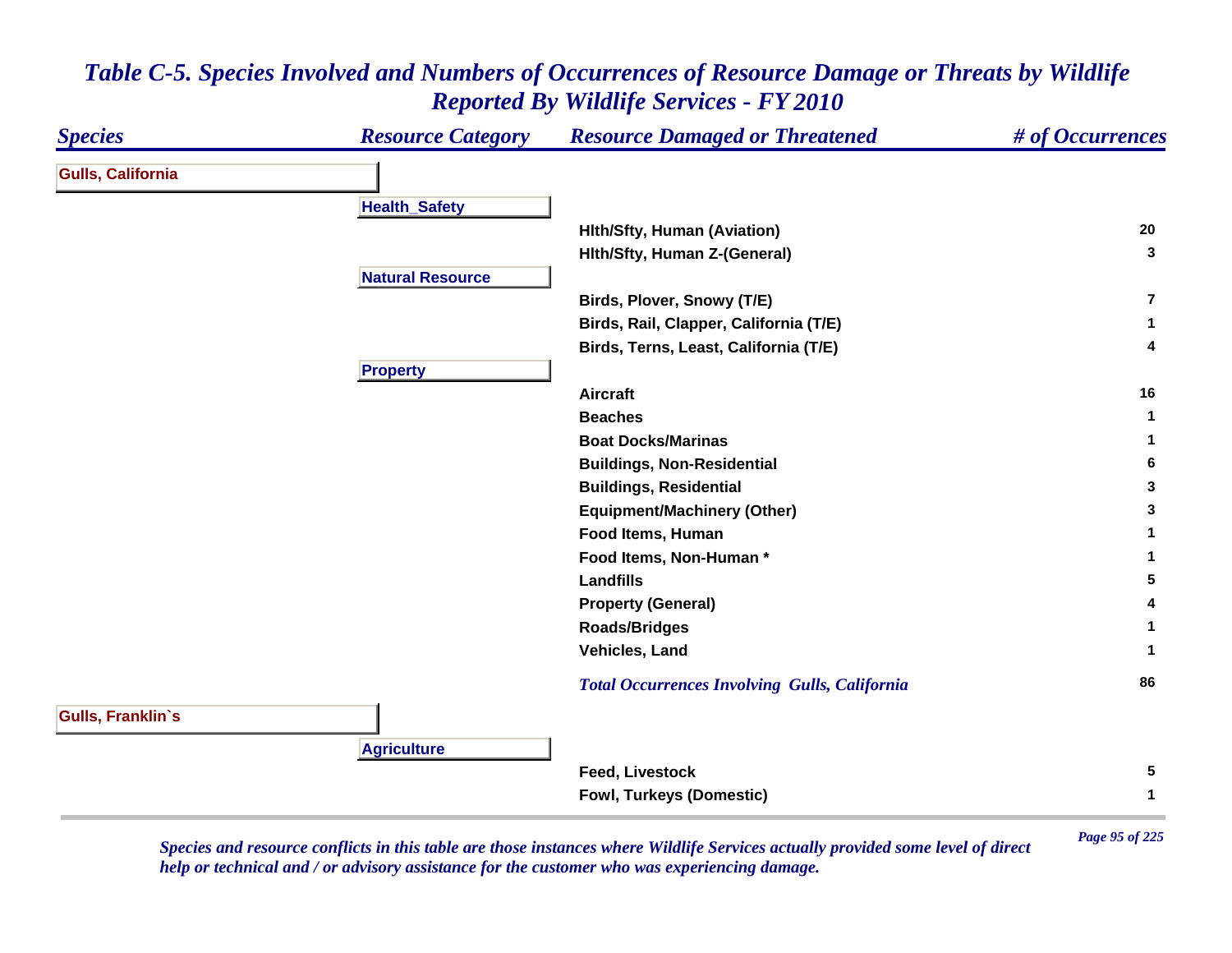### *Species Resource Category Resource Damaged or Threatened # of Occurrences* **Gulls, Franklin`s Grains, Z-(Other) <sup>1</sup> Health \_ Safet y Hlth/Sfty, Human (Aviation) <sup>25</sup> Hlth/Sfty, Human Z-(General) <sup>4</sup> Natural ResourceFish, Z-(Other) <sup>1</sup> Pro pert y Aircraft 14 Boat Docks/Marinas 1 Buildings, Non-Residential <sup>1</sup> Equipment/Machinery (Other) <sup>2</sup>**  *Total Occurrences Involving Gulls, Franklin`s* **<sup>55</sup> Gulls, Glaucous HealthSafet y Hlth/Sfty, Human (Aviation) 7Natural ResourceBirds, Plover, Snowy (T/E) <sup>1</sup> Pro pert y Aircraft 1 Beaches 1 Buildings, Non-Residential <sup>2</sup>**  *Total Occurrences Involving Gulls, Glaucous* **<sup>12</sup> Gulls, Glaucous-Winged Agriculture**

### *Table C-5. Species Involved and Numbers of Occurrences of Resource Damage or Threats by Wildlife Reported By Wildlife Services - FY 2010*

*Page 96 of 225 Species and resource conflicts in this table are those instances where Wildlife Services actually provided some level of direct help or technical and / or advisory assistance for the customer who was experiencing damage.*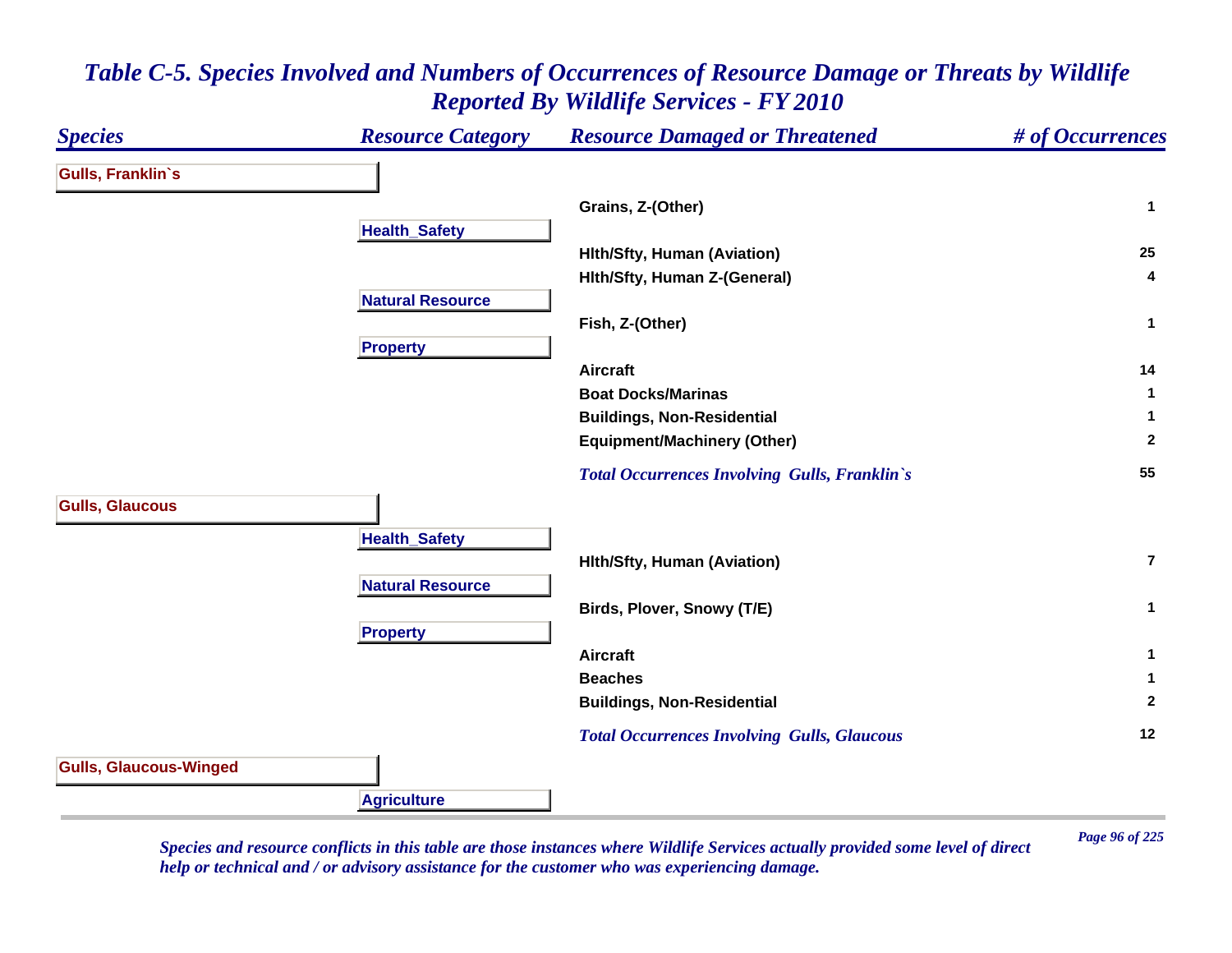#### *Species Resource Category Resource Damaged or Threatened # of Occurrences* **Gulls, Glaucous-Winged Fish, Trout, Z-(Other) <sup>1</sup> Health \_ Safet y Hlth/Sfty, Human (Aviation) 7Hlth/Sfty, Human Z-(General) <sup>6</sup> Natural ResourceBirds, Terns, Least, California (T/E) <sup>1</sup> Fish, Trout, Rainbow 5 Propert y Aircraft 4 Boat Docks/Marinas 20 Buildings, Non-Residential <sup>3</sup> Buildings, Residential <sup>3</sup> Equipment/Machinery (Other) <sup>2</sup> Food Items, Human 1 Landfills7Property (General) <sup>2</sup> Turf And/Or Flowers7Vehicles, Land 1 Watercraft 4**  *Total Occurrences Involving Gulls, Glaucous-Winged* **<sup>74</sup> Gulls, Heermann`s Health \_ Safet y Hlth/Sfty, Human (Aviation) <sup>1</sup> Natural ResourceBirds, Plover, Snowy (T/E) <sup>1</sup>**

### *Table C-5. Species Involved and Numbers of Occurrences of Resource Damage or Threats by Wildlife Reported By Wildlife Services - FY 2010*

*Page 97 of 225 Species and resource conflicts in this table are those instances where Wildlife Services actually provided some level of direct help or technical and / or advisory assistance for the customer who was experiencing damage.*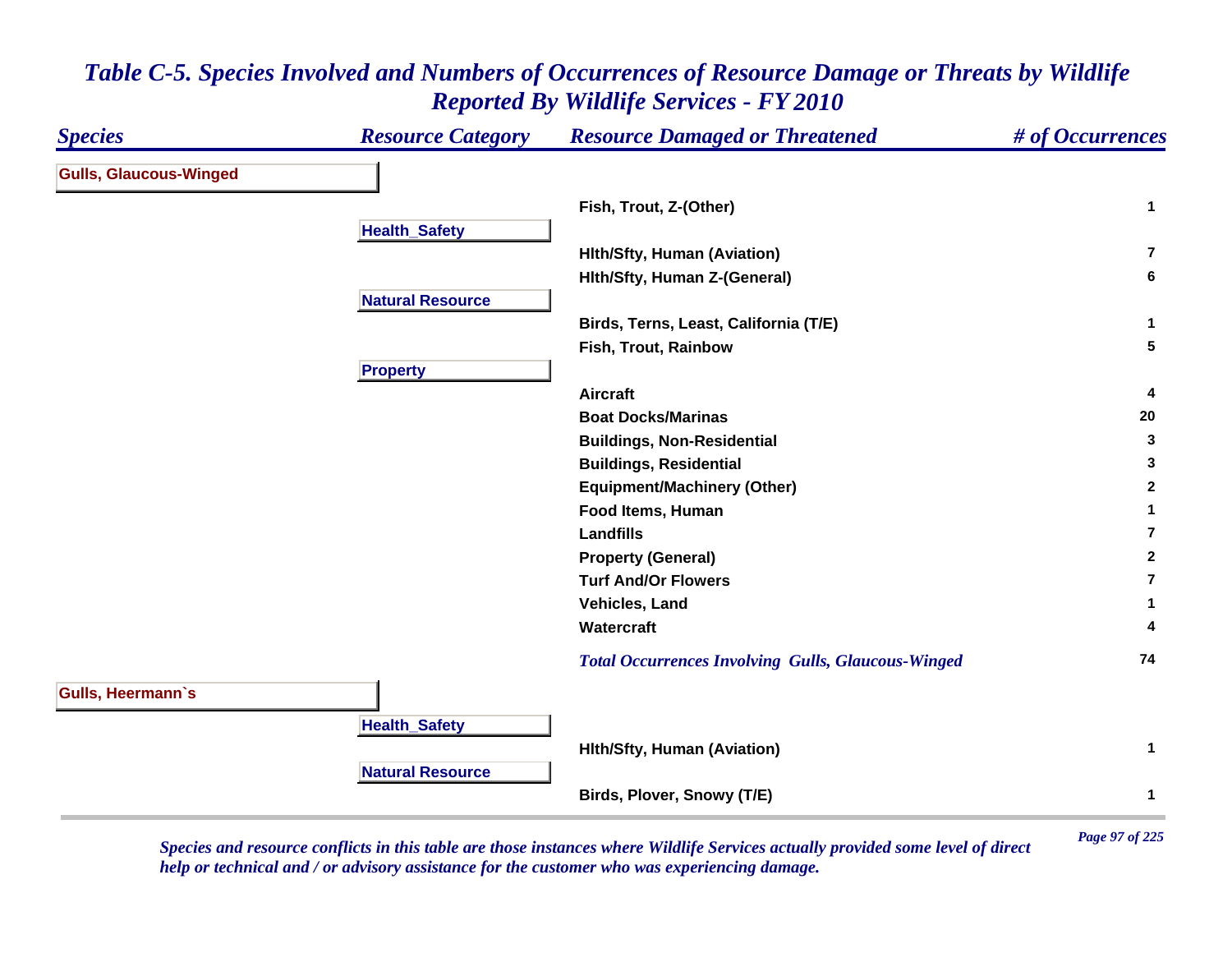### *Species Resource Category Resource Damaged or Threatened # of Occurrences* **Gulls, Heermann`s Birds, Terns, Least, California (T/E) <sup>1</sup> Pro pert y Aircraft 1 Beaches 1 Landfills 1**  *Total Occurrences Involving Gulls, Heermann`s* **<sup>6</sup> Gulls, Herring Agriculture Bushes, Blueberry <sup>2</sup> Feed, Livestock 7Fish, Baitfish (Other) <sup>2</sup> Fish, Bass, Hybrid Striped <sup>2</sup> Fish, Catfish (Fingerling) <sup>3</sup> Fish, Food Fish (Other) <sup>1</sup> Fish, Goldfish (Market) <sup>1</sup> Fish, Ornamental (Brood) <sup>1</sup> Fish, Trout, Z-(Other) <sup>10</sup> Fowl, Ducks (Domestic) <sup>2</sup> Fruit, Blueberries 3 Fruit, Cherries 3 Grains, Corn (Field) <sup>2</sup> Grains, Z-(Other) <sup>1</sup> HealthSafet y Hlth/Sfty, Human (Aviation) <sup>160</sup> Hlth/Sfty, Human (Other Transportation) <sup>1</sup>**

### *Table C-5. Species Involved and Numbers of Occurrences of Resource Damage or Threats by Wildlife Reported By Wildlife Services - FY 2010*

*Page 98 of 225 Species and resource conflicts in this table are those instances where Wildlife Services actually provided some level of direct help or technical and / or advisory assistance for the customer who was experiencing damage.*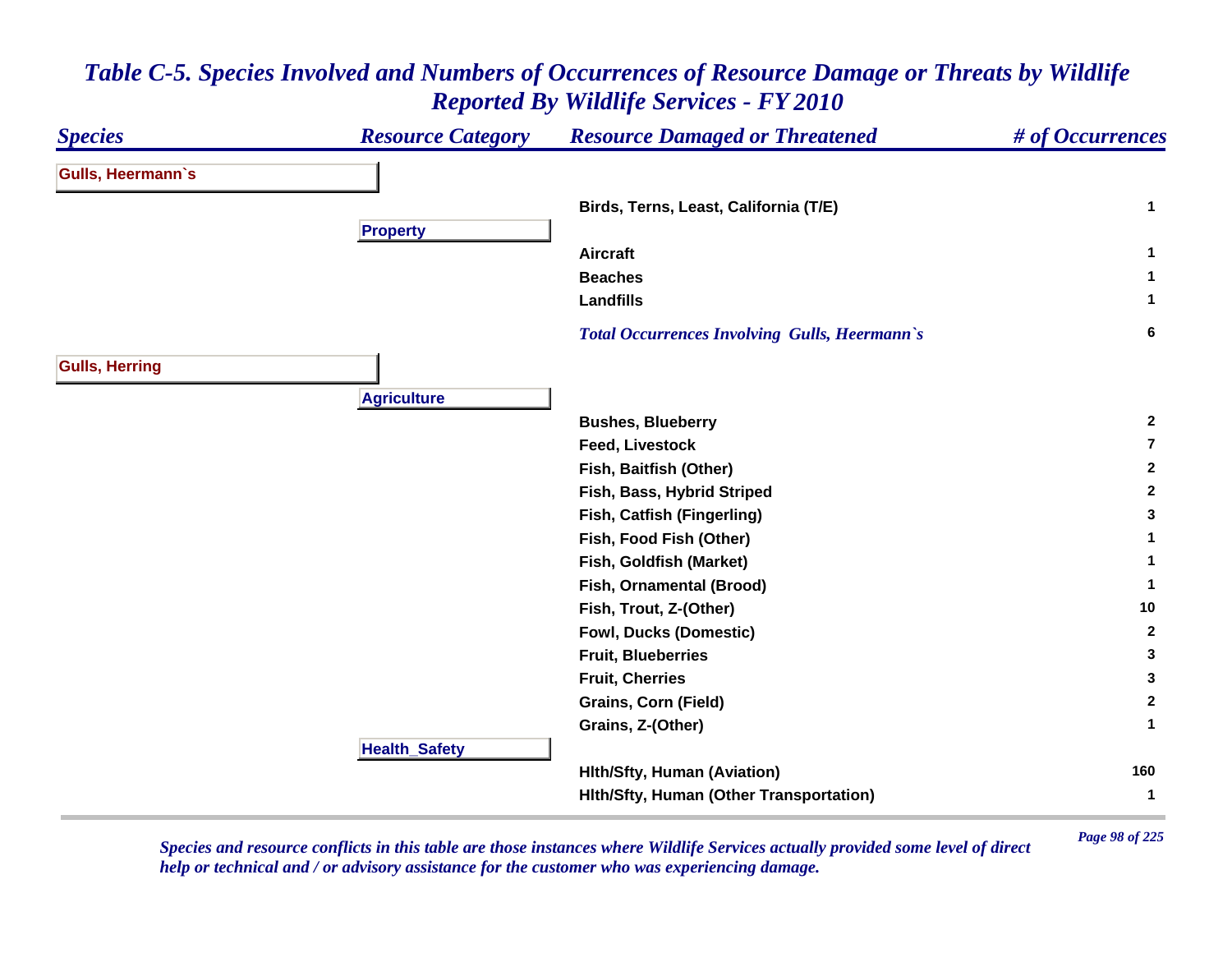| <b>Species</b>        | <b>Resource Category</b> | <b>Resource Damaged or Threatened</b> | # of Occurrences |
|-----------------------|--------------------------|---------------------------------------|------------------|
| <b>Gulls, Herring</b> |                          |                                       |                  |
|                       |                          | Hith/Sfty, Human Z-(General)          | 125              |
|                       | <b>Natural Resource</b>  |                                       |                  |
|                       |                          | <b>Birds, Colonial Sea (All)</b>      |                  |
|                       |                          | Birds, Plover, Snowy (T/E)            | $\mathbf{1}$     |
|                       |                          | Birds, Plovers, Piping (T/E)          | 6                |
|                       |                          | <b>Birds, Terns, Common</b>           | $\mathbf{1}$     |
|                       |                          | Birds, Terns, Least (T/E)             | $\overline{2}$   |
|                       |                          | Birds, Terns, Least, California (T/E) | $\mathbf{1}$     |
|                       |                          | Birds, Terns, Roseate (T/E)           | 3                |
|                       |                          | Birds, Z-(Other)                      | 1                |
|                       |                          | Fish, Salmon (All) Nr                 | 1                |
|                       |                          | Fish, Trout, Rainbow                  | 1                |
|                       |                          | Fish, Walleye                         | 1                |
|                       |                          | Fish, Z-(Other)                       | 4                |
|                       |                          | Watershed                             | $\mathbf{2}$     |
|                       | <b>Property</b>          |                                       |                  |
|                       |                          | <b>Aircraft</b>                       | 59               |
|                       |                          | <b>Beaches</b>                        | $\mathbf{2}$     |
|                       |                          | <b>Boat Docks/Marinas</b>             | 6                |
|                       |                          | <b>Buildings, Non-Residential</b>     | 80               |
|                       |                          | <b>Buildings, Residential</b>         | 3                |
|                       |                          | <b>Equipment/Machinery (Other)</b>    | 8                |
|                       |                          | Food Items, Human                     | $\overline{2}$   |
|                       |                          | <b>Landfills</b>                      | 191              |
|                       |                          | <b>Property (General)</b>             | 14               |
|                       |                          | <b>Recreational Areas (Other) **</b>  | $\mathbf{1}$     |

*Page 99 of 225 Species and resource conflicts in this table are those instances where Wildlife Services actually provided some level of direct help or technical and / or advisory assistance for the customer who was experiencing damage.*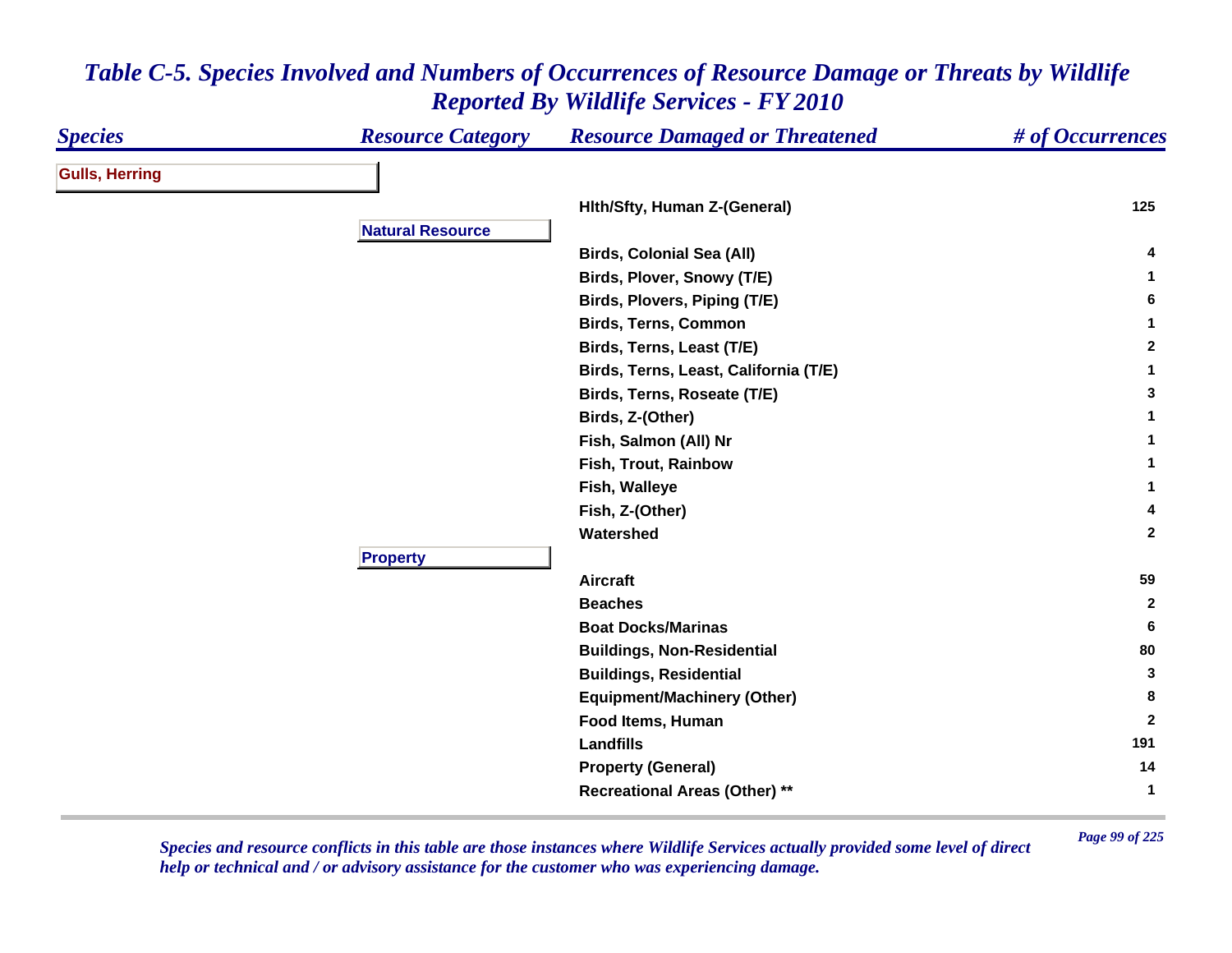| <b>Species</b>         | <b>Resource Category</b> | <b>Resource Damaged or Threatened</b>             | # of Occurrences |
|------------------------|--------------------------|---------------------------------------------------|------------------|
| <b>Gulls, Herring</b>  |                          |                                                   |                  |
|                        |                          | <b>Roads/Bridges</b>                              | 1                |
|                        |                          | <b>Swimming Pools</b>                             | 1                |
|                        |                          | <b>Utilities, Electrical</b>                      | 1                |
|                        |                          | Vehicles, Land                                    | 4                |
|                        |                          | Watercraft                                        | $\mathbf{2}$     |
|                        |                          | <b>Zoo/Zoo Animals</b>                            | 1                |
|                        |                          | <b>Total Occurrences Involving Gulls, Herring</b> | 730              |
| <b>Gulls, Laughing</b> |                          |                                                   |                  |
|                        | <b>Agriculture</b>       |                                                   |                  |
|                        |                          | Fish, Bass, Hybrid Striped                        | $\mathbf{2}$     |
|                        |                          | Fish, Catfish (Fingerling)                        | 1                |
|                        |                          | Fish, Food Fish (Other)                           | 1                |
|                        |                          | <b>Fruit, Blueberries</b>                         | $\overline{2}$   |
|                        | <b>Health_Safety</b>     |                                                   |                  |
|                        |                          | <b>Hith/Sfty, Human (Aviation)</b>                | 25               |
|                        |                          | Hith/Sfty, Human Z-(General)                      | 3                |
|                        | <b>Natural Resource</b>  |                                                   |                  |
|                        |                          | Birds, Plovers, Piping (T/E)                      | $\mathbf{1}$     |
|                        |                          | Birds, Terns, Roseate (T/E)                       | 3                |
|                        | <b>Property</b>          |                                                   |                  |
|                        |                          | <b>Aircraft</b>                                   | 11               |
|                        |                          | <b>Buildings, Residential</b>                     | $\mathbf 1$      |
|                        |                          | Food Items, Non-Human*                            | 1                |
|                        |                          | <b>Property (General)</b>                         | 4                |
|                        |                          | <b>Swimming Pools</b>                             | 1                |

*Page 100 of 225 Species and resource conflicts in this table are those instances where Wildlife Services actually provided some level of direct help or technical and / or advisory assistance for the customer who was experiencing damage.*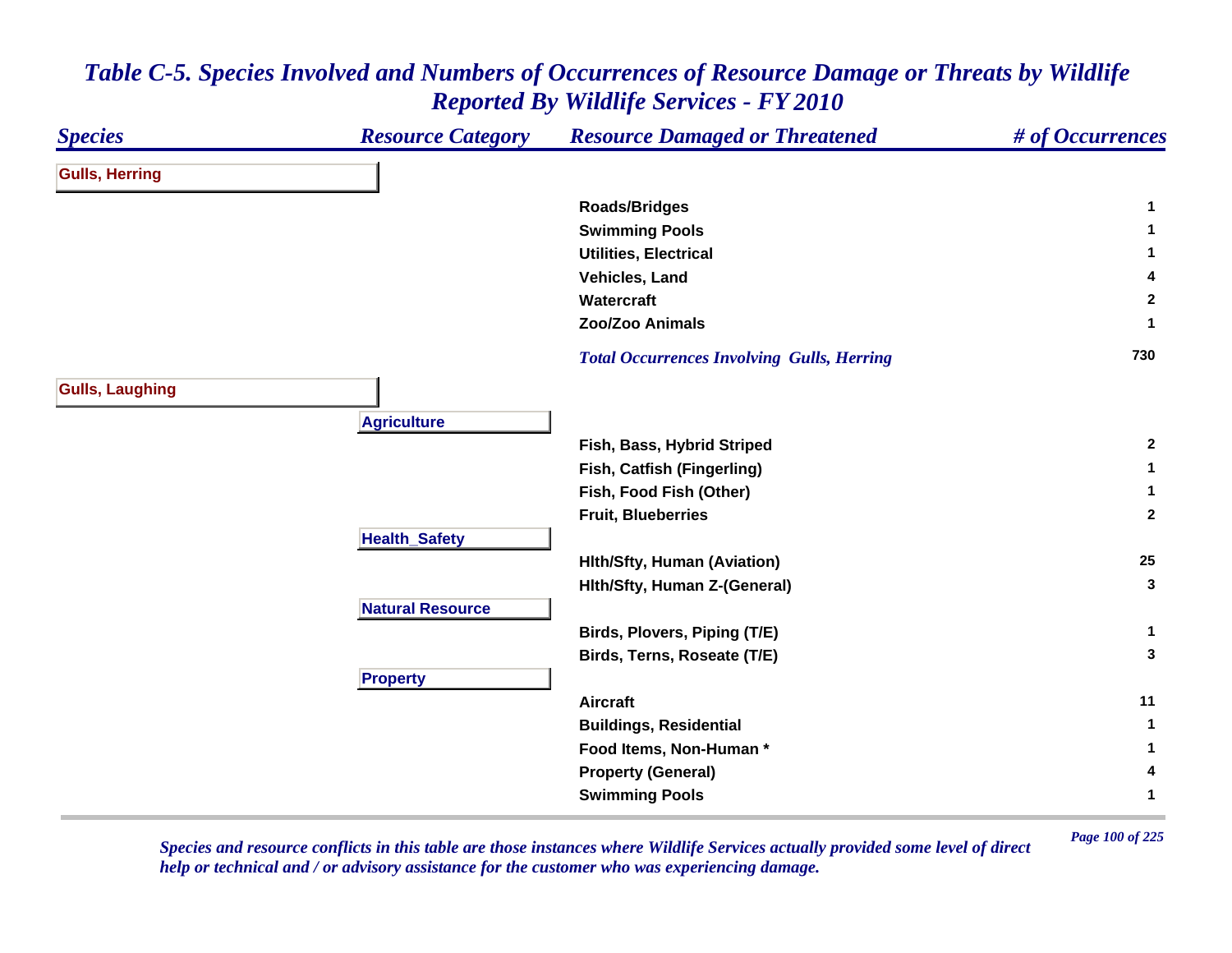| <b>Species</b>            | <b>Resource Category</b> | <b>Resource Damaged or Threatened</b>              | # of Occurrences |
|---------------------------|--------------------------|----------------------------------------------------|------------------|
| <b>Gulls, Laughing</b>    |                          |                                                    |                  |
|                           |                          | Vehicles, Land                                     | 1                |
|                           |                          | <b>Total Occurrences Involving Gulls, Laughing</b> | 57               |
| <b>Gulls, Mew</b>         |                          |                                                    |                  |
|                           | <b>Health_Safety</b>     |                                                    |                  |
|                           |                          | <b>Hith/Sfty, Human (Aviation)</b>                 | $\overline{2}$   |
|                           |                          | Hith/Sfty, Human Z-(General)                       | 19               |
|                           | <b>Property</b>          |                                                    |                  |
|                           |                          | <b>Aircraft</b>                                    | 3                |
|                           |                          | <b>Beaches</b>                                     | 1                |
|                           |                          | <b>Buildings, Non-Residential</b>                  |                  |
|                           |                          | <b>Equipment/Machinery (Other)</b>                 |                  |
|                           |                          | <b>Landfills</b>                                   |                  |
|                           |                          | <b>Property (General)</b>                          | 1                |
|                           |                          | <b>Total Occurrences Involving Gulls, Mew</b>      | 29               |
| <b>Gulls, Ring-Billed</b> |                          |                                                    |                  |
|                           | <b>Agriculture</b>       |                                                    |                  |
|                           |                          | <b>Bushes, Blueberry</b>                           | $\mathbf{2}$     |
|                           |                          | <b>Cattle (Adult)</b>                              | 1                |
|                           |                          | <b>Feed, Livestock</b>                             | 9                |
|                           |                          | Fish, Baitfish (Other)                             | 3                |
|                           |                          | Fish, Bass, Hybrid Striped                         | 4                |
|                           |                          | Fish, Catfish (Fingerling)                         | 1                |
|                           |                          | Fish, Food Fish (Other)                            | 1                |
|                           |                          | Fish, Goldfish (Market)                            | 1                |

*Page 101 of 225 Species and resource conflicts in this table are those instances where Wildlife Services actually provided some level of direct help or technical and / or advisory assistance for the customer who was experiencing damage.*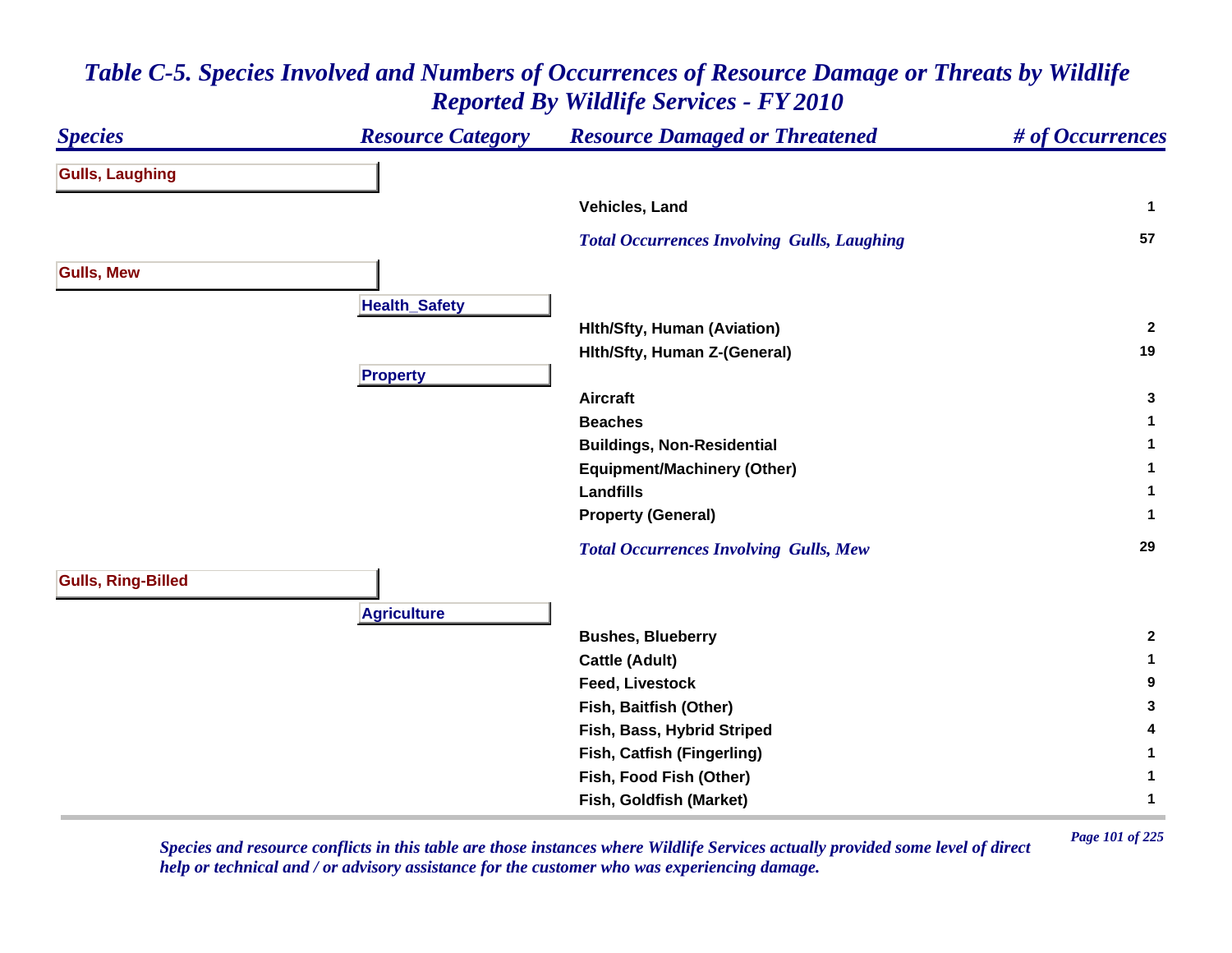| <b>Species</b>            | <b>Resource Category</b> | <b>Resource Damaged or Threatened</b>   | # of Occurrences |
|---------------------------|--------------------------|-----------------------------------------|------------------|
| <b>Gulls, Ring-Billed</b> |                          |                                         |                  |
|                           |                          | Fish, Muskie                            | $\mathbf 1$      |
|                           |                          | Fish, Ornamental (Brood)                | $\mathbf{2}$     |
|                           |                          | Fish, Salmon (All) Ag                   | $\mathbf{1}$     |
|                           |                          | Fish, Trout, Z-(Other)                  | 10               |
|                           |                          | <b>Fowl, Turkeys (Domestic)</b>         | $\mathbf{1}$     |
|                           |                          | <b>Fruit, Blueberries</b>               | 3                |
|                           |                          | <b>Fruit, Cherries</b>                  | 4                |
|                           |                          | <b>Grains, Corn (Field)</b>             | $\mathbf{2}$     |
|                           |                          | Grains, Z-(Other)                       | $\mathbf 1$      |
|                           |                          | <b>Silage</b>                           | $\mathbf 1$      |
|                           | <b>Health_Safety</b>     |                                         |                  |
|                           |                          | <b>Hith/Sfty, Human (Aviation)</b>      | 239              |
|                           |                          | Hith/Sfty, Human (Other Transportation) | $\mathbf{1}$     |
|                           |                          | Hith/Sfty, Human Z-(General)            | 142              |
|                           | <b>Natural Resource</b>  |                                         |                  |
|                           |                          | Birds, Plovers, Piping (T/E)            | 1                |
|                           |                          | <b>Birds, Terns, Common</b>             | $\mathbf 1$      |
|                           |                          | Birds, Z-(Other)                        | $\mathbf{2}$     |
|                           |                          | Fish, Salmon (All) Nr                   | $\mathbf 1$      |
|                           |                          | Fish, Trout, Rainbow                    | 1                |
|                           |                          | Fish, Walleye                           | $\mathbf 1$      |
|                           |                          | Fish, Z-(Other)                         | $\overline{7}$   |
|                           |                          | <b>Trees, Standing</b>                  | $\mathbf 1$      |
|                           |                          | Watershed                               | $\mathbf{2}$     |
|                           | <b>Property</b>          |                                         |                  |
|                           |                          | Aircraft                                | 97               |

*Page 102 of 225 Species and resource conflicts in this table are those instances where Wildlife Services actually provided some level of direct help or technical and / or advisory assistance for the customer who was experiencing damage.*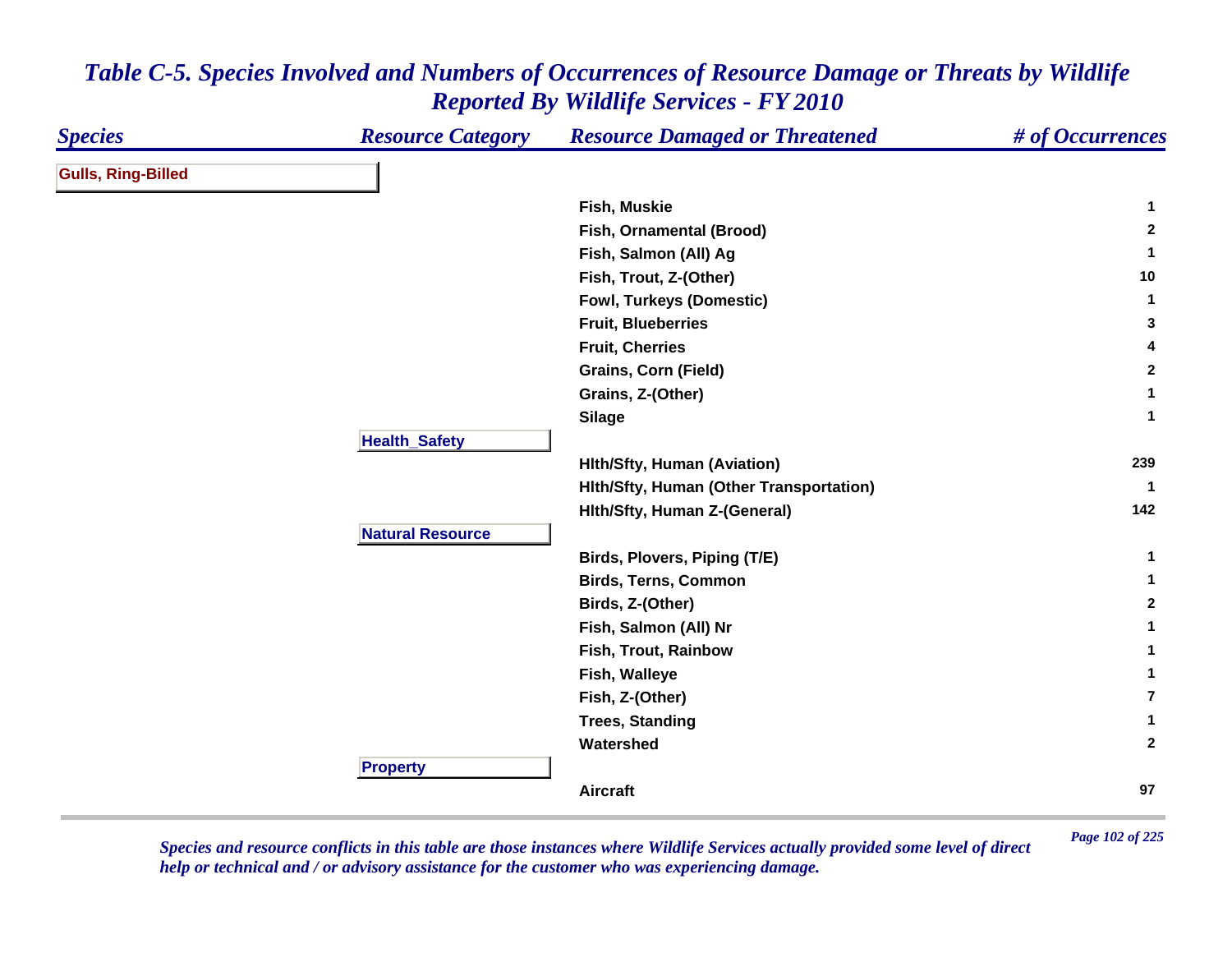#### *Species Resource Category Resource Damaged or Threatened # of Occurrences* **Gulls, Ring-Billed Airport Runways/Taxiways <sup>1</sup> Beaches 3 Boat Docks/Marinas 10 Buildings, Non-Residential <sup>60</sup> Buildings, Residential <sup>3</sup> Equipment/Machinery (Other) <sup>11</sup> Food Items, Human 1 Food Items, Non-Human \* 1 Landfills97 97 Property (General) <sup>23</sup> Recreational Areas (Other) \*\* <sup>5</sup> Roads/Bridges <sup>1</sup> Turf And/Or Flowers 1 Utilities, Electrical 3 Utilities, Z-(Other) <sup>1</sup> Vehicles, Land 6 Watercraft 2 Z-Landscaping (Other) <sup>1</sup> Zoo/Zoo Animals 2**  *Total Occurrences Involving Gulls, Ring-Billed* **<sup>776</sup> Gulls, Thayer`s HealthSafet y Hlth/Sfty, Human (Aviation) <sup>1</sup> Pro pert y Aircraft2**

### *Table C-5. Species Involved and Numbers of Occurrences of Resource Damage or Threats by Wildlife Reported By Wildlife Services - FY 2010*

*Page 103 of 225 Species and resource conflicts in this table are those instances where Wildlife Services actually provided some level of direct help or technical and / or advisory assistance for the customer who was experiencing damage.*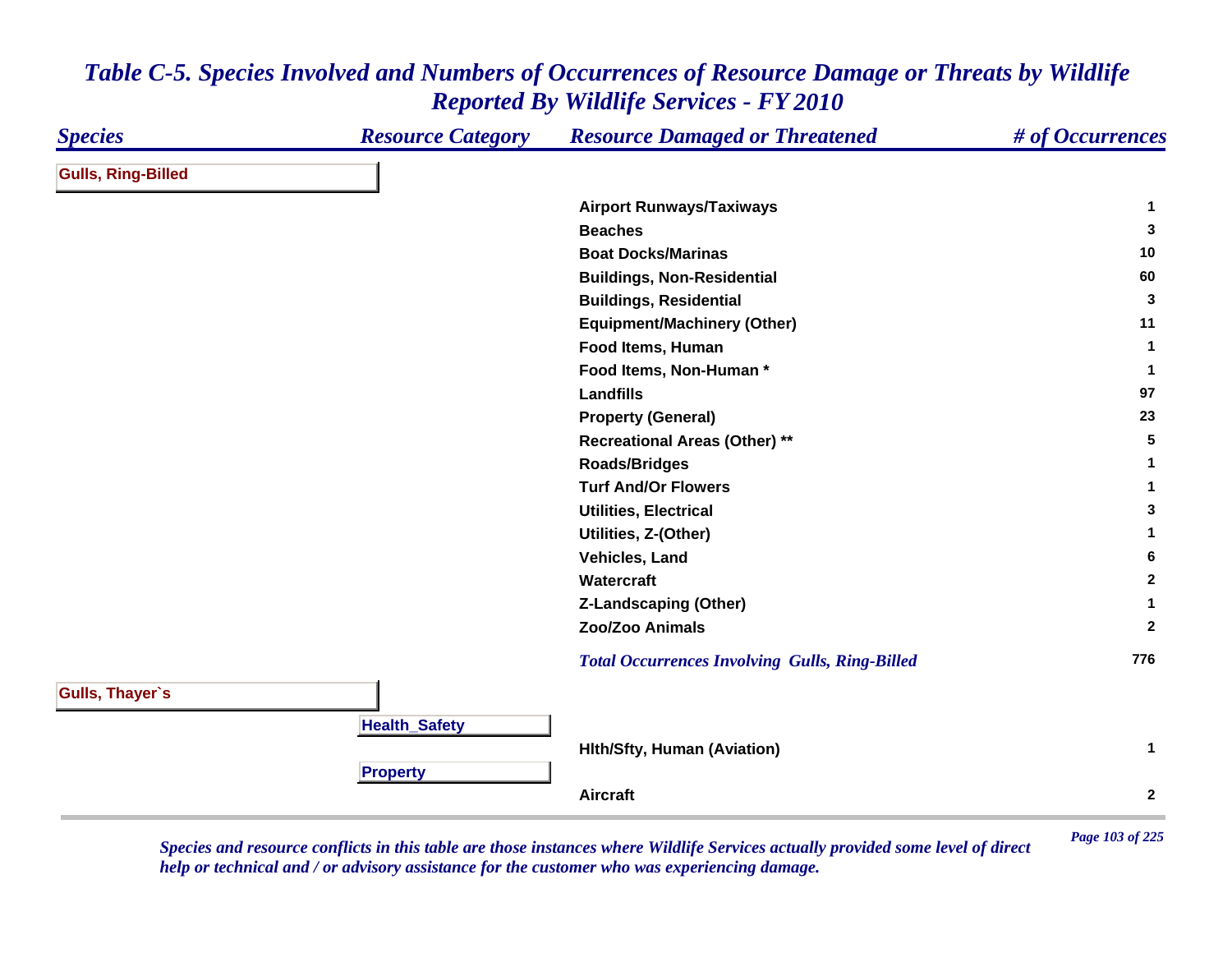#### *Species Resource Category Resource Damaged or Threatened # of Occurrences* **Gulls, Thayer`s**  *Total Occurrences Involving Gulls, Thayer`s* **<sup>3</sup> Gulls, Western A griculture Lettuce 2 Shellfish, Z-(Other) Ag <sup>1</sup> Spinach <sup>2</sup> Strawberries 3 HealthSafet y Hlth/Sfty, Human (Aviation) <sup>22</sup> Hlth/Sfty, Human Z-(General) <sup>4</sup> Natural ResourceBirds, Plover, Snowy (T/E) <sup>9</sup> Birds, Terns, Least, California (T/E) <sup>12</sup> Propert y Aircraft 22 Beaches 1 Boat Docks/Marinas 1 Buildings, Non-Residential <sup>6</sup> Buildings, Residential 7Equipment/Machinery (Other) <sup>1</sup> Landfills 3 Property (General) <sup>3</sup> Roads/Bridges <sup>1</sup> Vehicles, Land 1 Watercraft1**

### *Table C-5. Species Involved and Numbers of Occurrences of Resource Damage or Threats by Wildlife Reported By Wildlife Services - FY 2010*

*Page 104 of 225 Species and resource conflicts in this table are those instances where Wildlife Services actually provided some level of direct help or technical and / or advisory assistance for the customer who was experiencing damage.*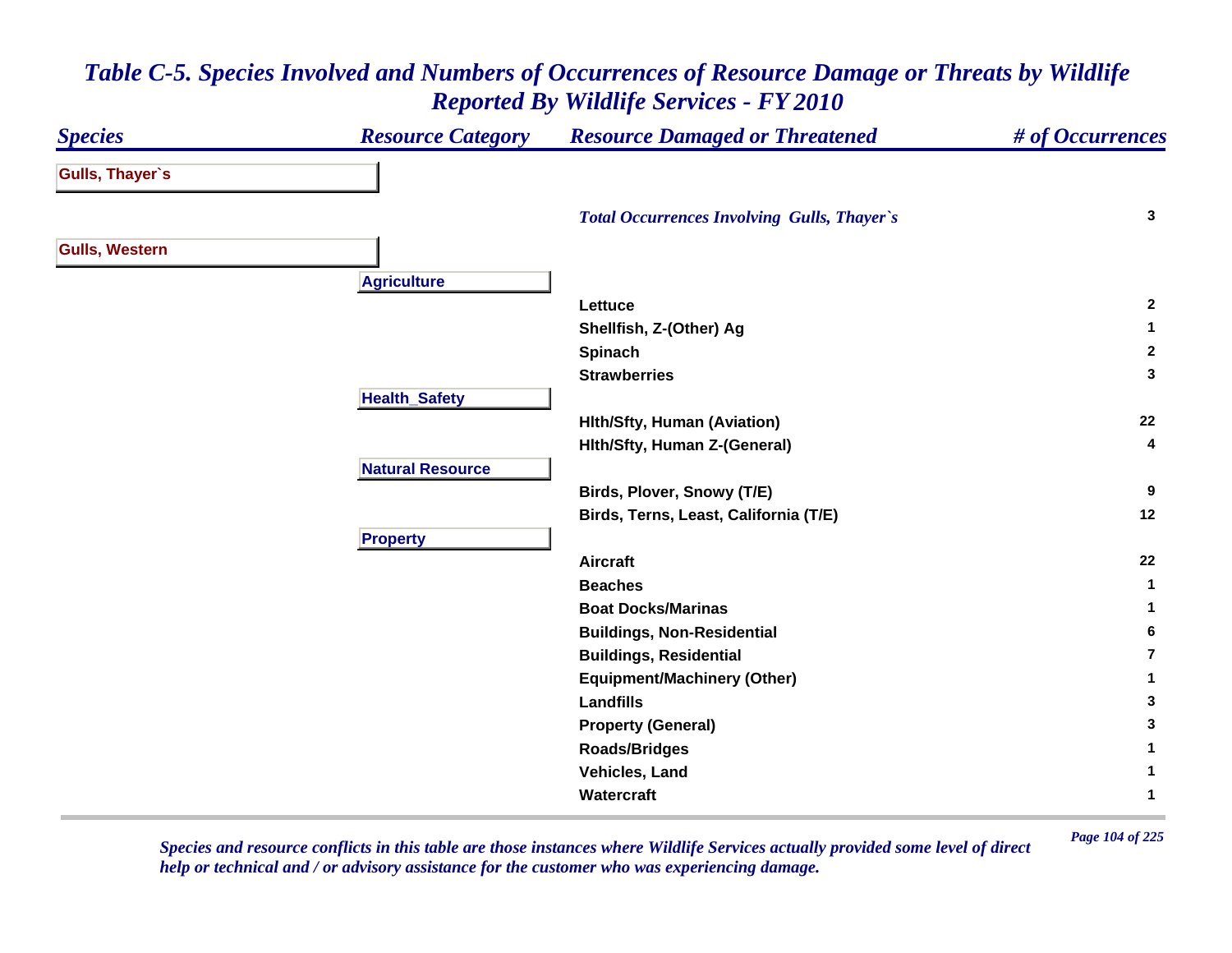### *Species Resource Category Resource Damaged or Threatened # of Occurrences* **Gulls, Western**  *Total Occurrences Involving Gulls, Western* **<sup>102</sup> Hares, Jackrabbits (Other) A griculture Gardens, Truck 2 Grains, Wheat 1 Melons, Watermelons 1 Trees, Seedlings Ag <sup>1</sup> HealthSafet y Hlth/Sfty, Human (Aviation) <sup>3</sup> Hlth/Sfty, Human Z-(General) <sup>1</sup> Pro pert y Turf And/Or Flowers 1**  *Total Occurrences Involving Hares, Jackrabbits (Other)* **<sup>10</sup> Hares, Snowshoe HealthSafet y Hlth/Sfty, Human Z-(General) <sup>3</sup> Pro pert y Property (General) <sup>1</sup>**  *Total Occurrences Involving Hares, Snowshoe* **<sup>4</sup> Hawks, Broad-Winged A griculture Fowl, Chickens (Other) <sup>1</sup>**

### *Table C-5. Species Involved and Numbers of Occurrences of Resource Damage or Threats by Wildlife Reported By Wildlife Services - FY 2010*

*Page 105 of 225 Species and resource conflicts in this table are those instances where Wildlife Services actually provided some level of direct help or technical and / or advisory assistance for the customer who was experiencing damage.*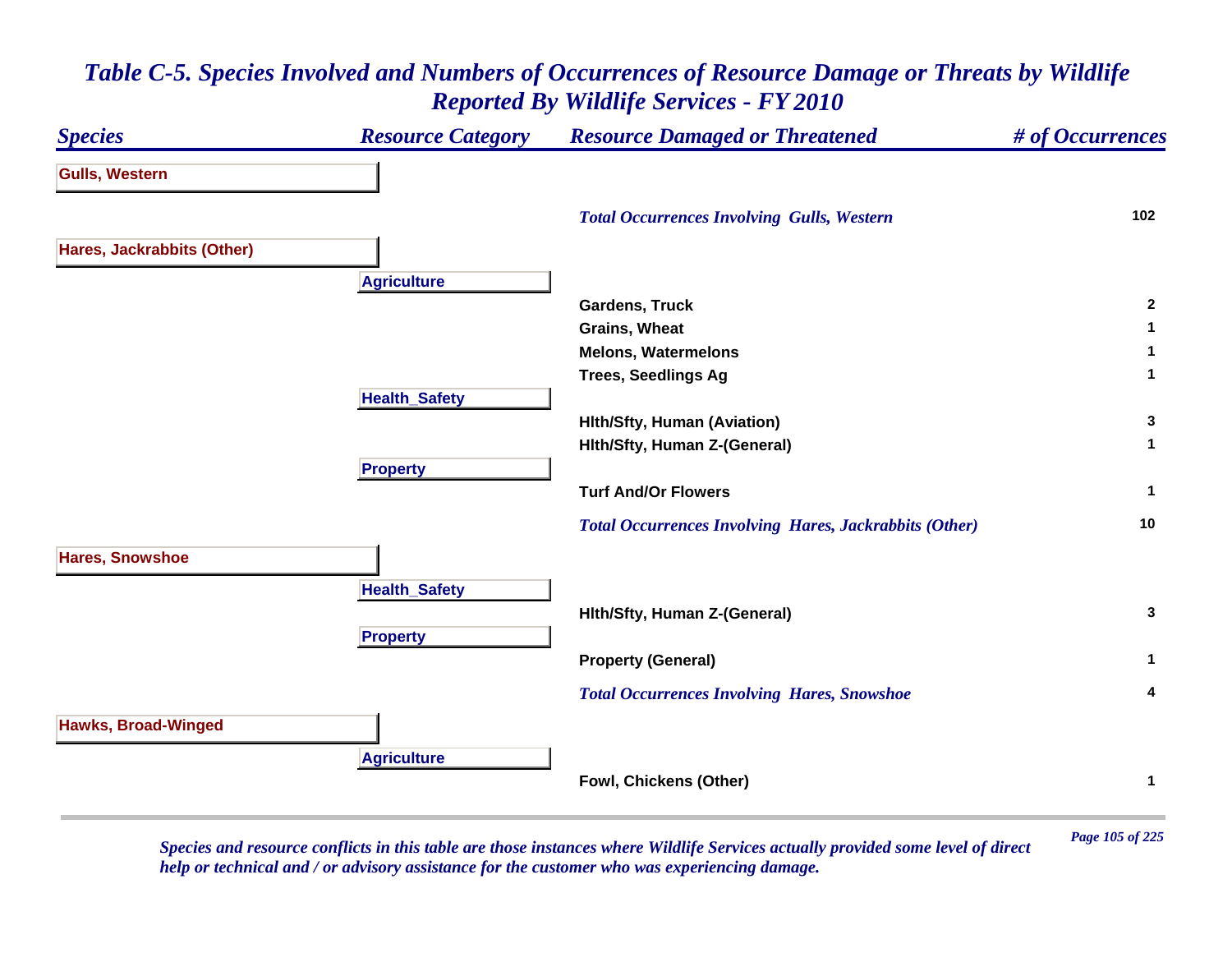### *Species Resource Category Resource Damaged or Threatened # of Occurrences* **Hawks, Broad-Winged Health \_ Safet y Hlth/Sfty, Human (Aviation) <sup>3</sup> Propert y Aircraft 1 Pets (Companion/Hobby Animals) <sup>1</sup>**  *Total Occurrences Involving Hawks, Broad-Winged* **<sup>6</sup> Hawks, Cooper`s Agriculture Birds, Pheasant (All) Ag <sup>1</sup> Birds, Quail (All) Ag <sup>3</sup> Fowl, Chickens (Game) <sup>1</sup> Fowl, Chickens (Other) <sup>3</sup> Fowl, Pigeons (Domestic) <sup>4</sup> Fowl, Turkeys (Domestic) <sup>1</sup> Health \_ Safet y Hlth/Sfty, Human (Aviation) <sup>19</sup> Hlth/Sfty, Human Z-(General) <sup>29</sup> Natural ResourceBirds, Plover, Snowy (T/E) <sup>3</sup> Birds, Quail (All) Nr <sup>1</sup> Birds, Terns, Least, California (T/E) <sup>11</sup> Birds, Z-(Other) <sup>6</sup> Propert y Aircraft 14 Buildings, Non-Residential <sup>1</sup>**

### *Table C-5. Species Involved and Numbers of Occurrences of Resource Damage or Threats by Wildlife Reported By Wildlife Services - FY 2010*

*Page 106 of 225 Species and resource conflicts in this table are those instances where Wildlife Services actually provided some level of direct help or technical and / or advisory assistance for the customer who was experiencing damage.*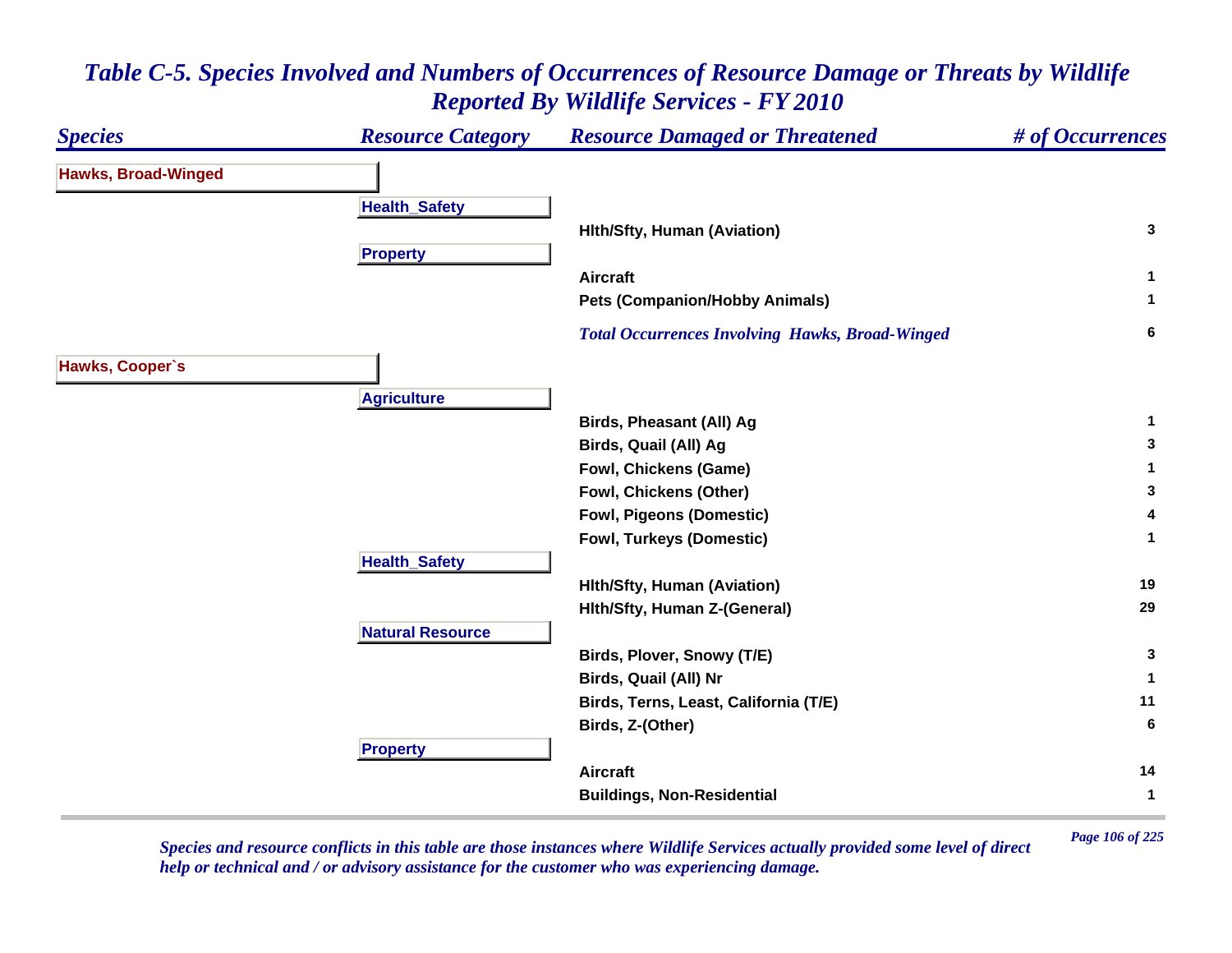

*Page 107 of 225 Species and resource conflicts in this table are those instances where Wildlife Services actually provided some level of direct help or technical and / or advisory assistance for the customer who was experiencing damage.*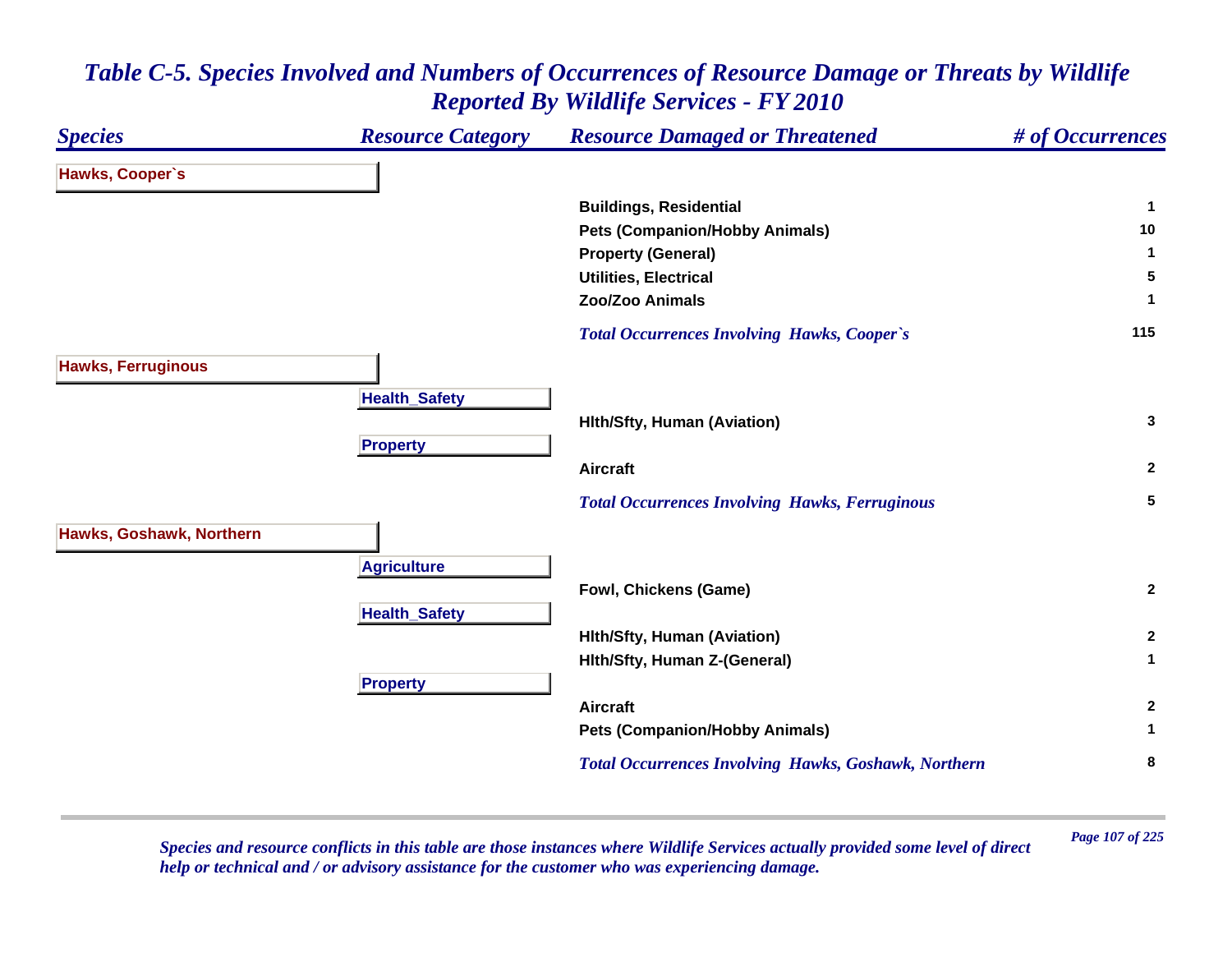### *Species Resource Category Resource Damaged or Threatened # of Occurrences* **Hawks, Harrier, Northern (Marsh Hawks) Health \_ Safet y Hlth/Sfty, Human (Aviation) <sup>27</sup> Natural ResourceBirds, Plover, Snowy (T/E) <sup>11</sup> Birds, Plovers, Piping (T/E) <sup>2</sup> Birds, Quail (All) Nr <sup>1</sup> Birds, Rail, Clapper, California (T/E) <sup>2</sup> Birds, Terns, Least, California (T/E) <sup>17</sup> Mammals, Mice, Salt Marsh Harvest (T/E) <sup>2</sup> Propert y Aircraft 16**  *Total Occurrences Involving Hawks, Harrier, Northern (Marsh Hawks)* **<sup>78</sup> Hawks, Red-Shouldered Agriculture Fish, Ornamental (Brood) <sup>1</sup> Fowl, Chickens (Other) <sup>3</sup> HealthSafet y Hlth/Sfty, Human (Aviation) <sup>6</sup> Hlth/Sfty, Human Z-(General) <sup>23</sup> Natural ResourceBirds, Terns, Least, California (T/E) <sup>1</sup> Propert y Aircraft 4 Pets (Companion/Hobby Animals) <sup>6</sup>**

# *Table C-5. Species Involved and Numbers of Occurrences of Resource Damage or Threats by Wildlife Reported By Wildlife Services - FY 2010*

*Page 108 of 225 Species and resource conflicts in this table are those instances where Wildlife Services actually provided some level of direct help or technical and / or advisory assistance for the customer who was experiencing damage.*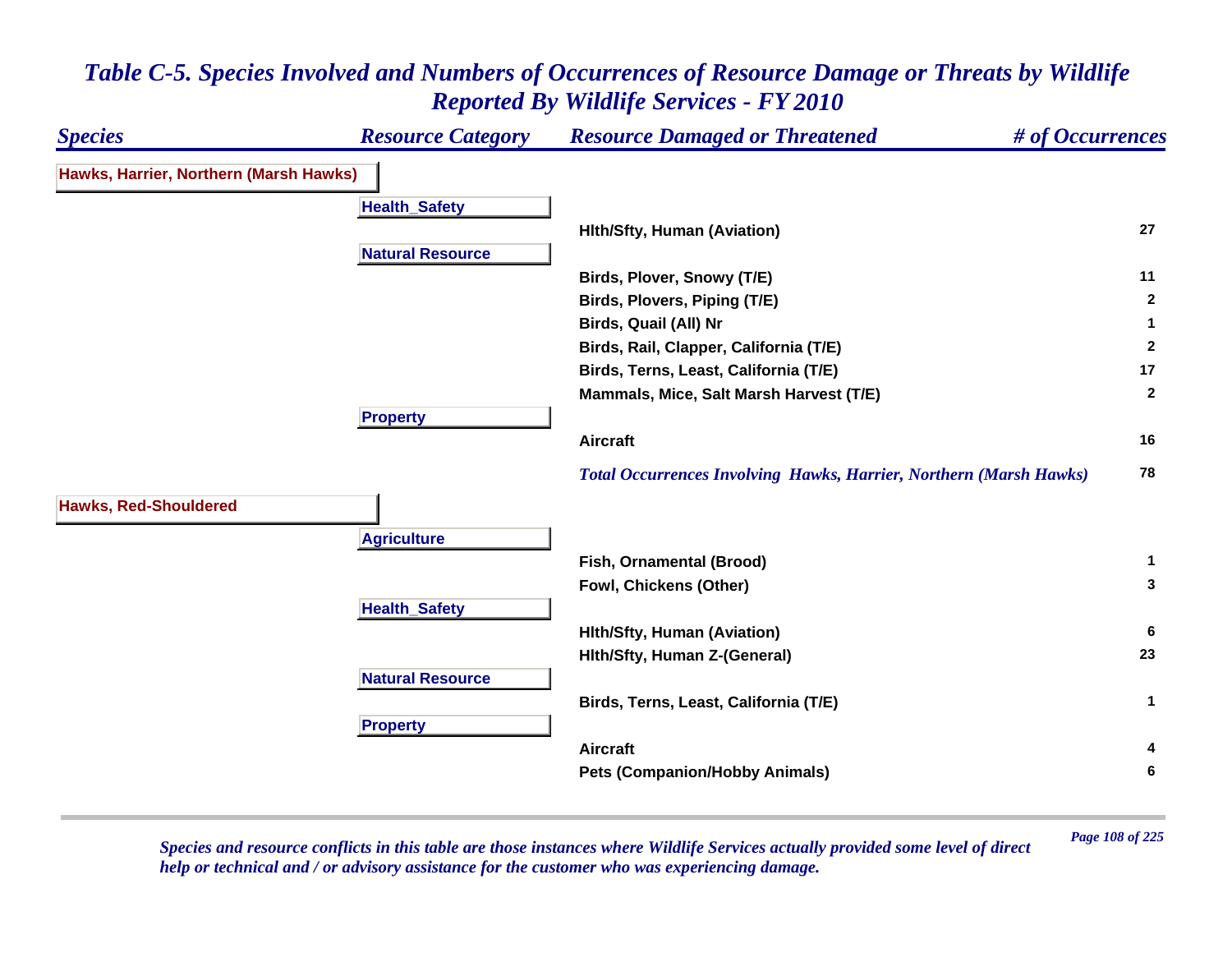### *Species Resource Category Resource Damaged or Threatened # of Occurrences* **Hawks, Red-Shouldered**  *Total Occurrences Involving Hawks, Red-Shouldered* **<sup>44</sup> Hawks, Red-Tailed A griculture Birds, Pheasant (All) Ag <sup>5</sup> Birds, Quail (All) Ag <sup>1</sup> Birds, Z-Game (Other) <sup>2</sup> Fowl, Chickens (Game) <sup>3</sup> Fowl, Chickens (Other) <sup>40</sup> Fowl, Ducks (Domestic) <sup>5</sup> Fowl, Guineas 3 Fowl, Pigeons (Domestic) <sup>4</sup> Goats, Z-(Other Adults) <sup>1</sup> Goats, Z-(Other Kids) <sup>1</sup> Sheep (Lambs) <sup>2</sup> Health \_ Safet y Hlth/Sfty, Human (Aviation) <sup>124</sup> Hlth/Sfty, Human Z-(General) <sup>82</sup> Natural ResourceBirds, Ducks, Wild (Other) <sup>1</sup> Birds, Pheasant (All) Nr <sup>1</sup> Birds, Plover, Snowy (T/E) <sup>11</sup> Birds, Quail (All) Nr <sup>2</sup> Birds, Rail, Clapper, California (T/E) <sup>2</sup> Birds, Terns, Least, California (T/E) <sup>19</sup> Birds, Z-(Other) <sup>1</sup>**

### *Table C-5. Species Involved and Numbers of Occurrences of Resource Damage or Threats by Wildlife Reported By Wildlife Services - FY 2010*

*Page 109 of 225 Species and resource conflicts in this table are those instances where Wildlife Services actually provided some level of direct help or technical and / or advisory assistance for the customer who was experiencing damage.*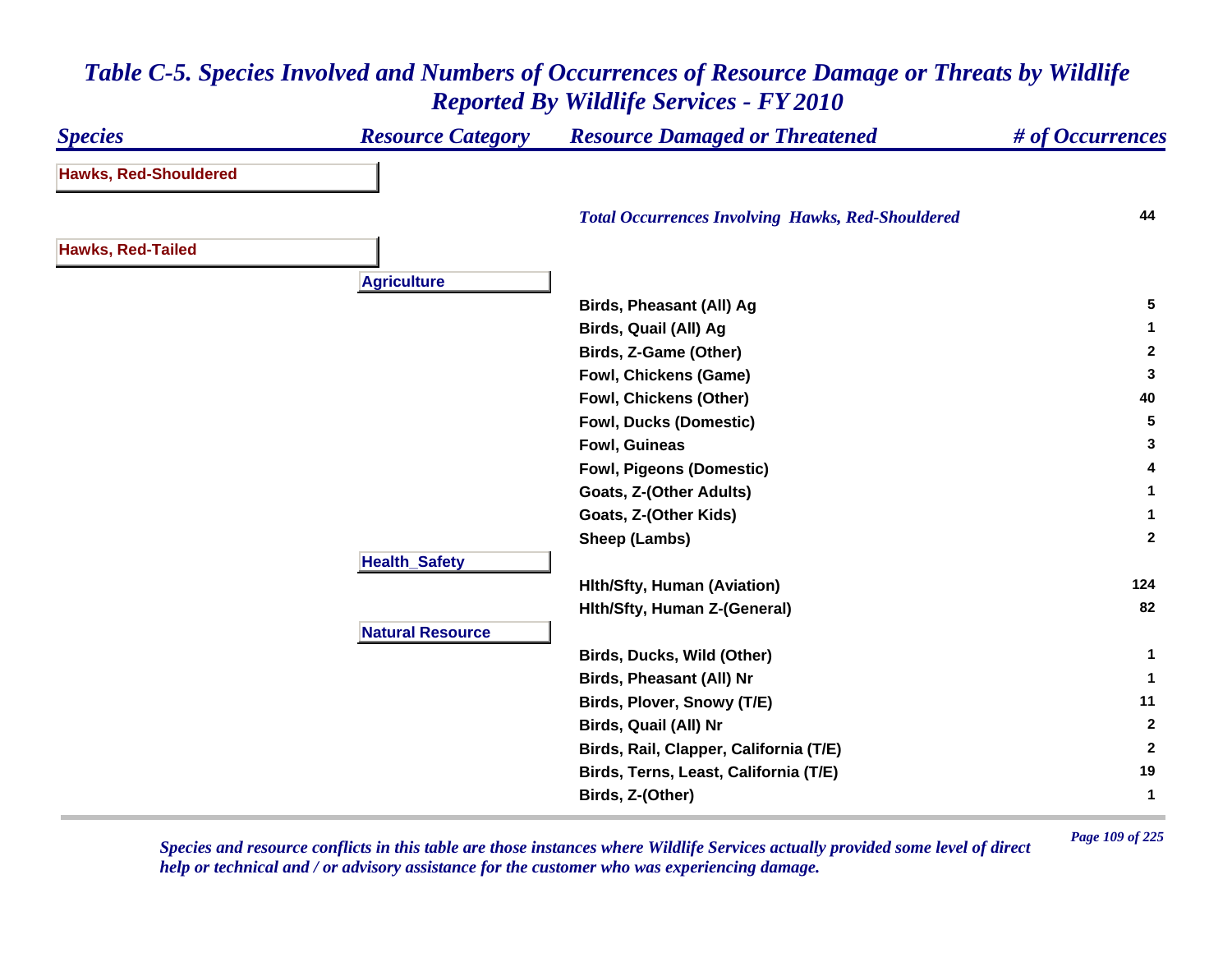

*Page 110 of 225 Species and resource conflicts in this table are those instances where Wildlife Services actually provided some level of direct help or technical and / or advisory assistance for the customer who was experiencing damage.*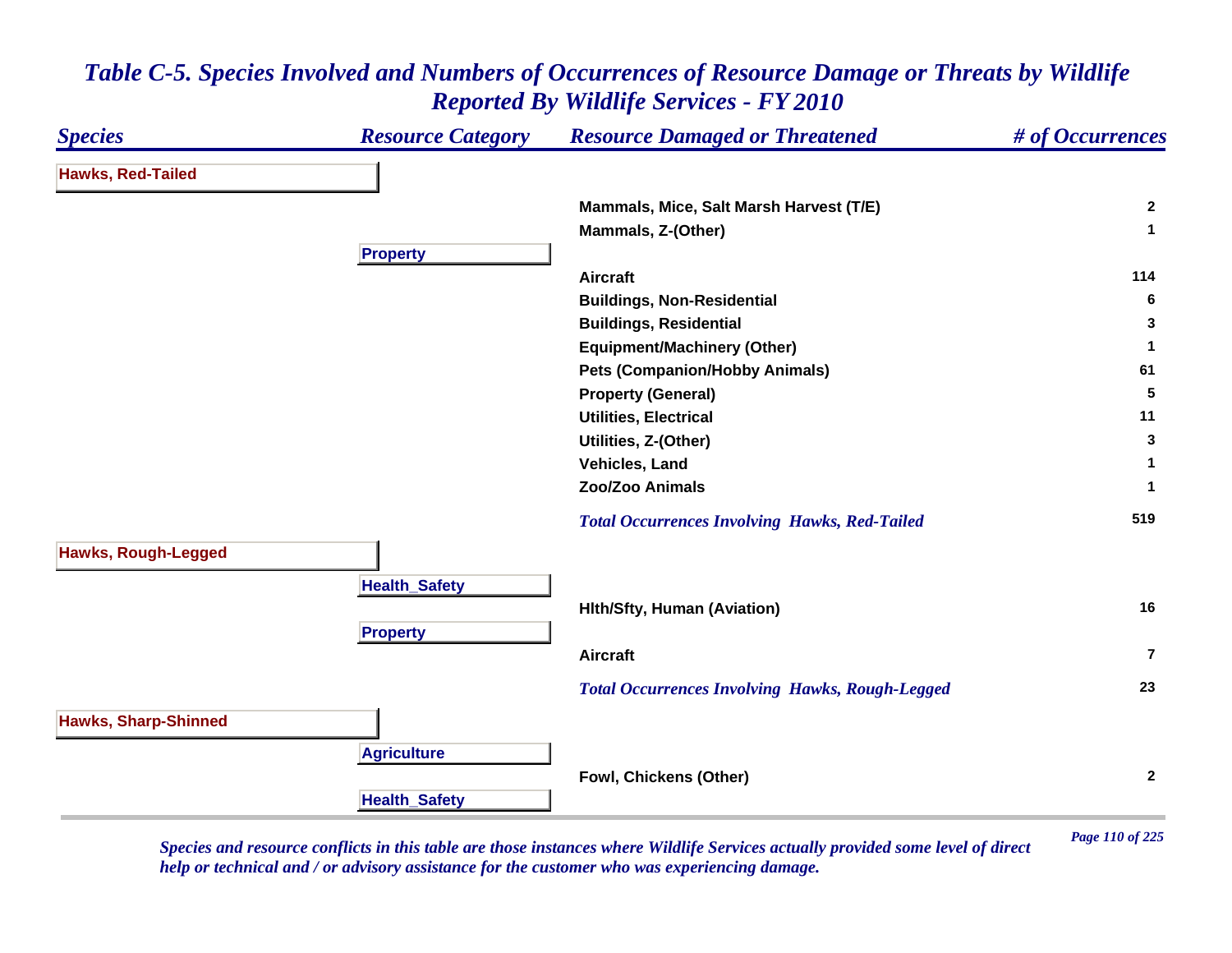| <b>Species</b>              | <b>Resource Category</b> | <b>Resource Damaged or Threatened</b>                   | # of Occurrences |
|-----------------------------|--------------------------|---------------------------------------------------------|------------------|
| <b>Hawks, Sharp-Shinned</b> |                          |                                                         |                  |
|                             |                          | <b>Hith/Sfty, Human (Aviation)</b>                      | $\overline{7}$   |
|                             |                          | Hith/Sfty, Human Z-(General)                            | $\mathbf{1}$     |
|                             | <b>Natural Resource</b>  |                                                         |                  |
|                             |                          | Birds, Plover, Snowy (T/E)                              | $\mathbf{1}$     |
|                             |                          | Birds, Plovers, Piping (T/E)                            |                  |
|                             |                          | Birds, Terns, Least, California (T/E)                   |                  |
|                             |                          | Birds, Z-(Other)                                        | $\mathbf{1}$     |
|                             | <b>Property</b>          |                                                         |                  |
|                             |                          | <b>Aircraft</b>                                         | 4                |
|                             |                          | <b>Pets (Companion/Hobby Animals)</b>                   |                  |
|                             |                          | <b>Property (General)</b>                               |                  |
|                             |                          | <b>Total Occurrences Involving Hawks, Sharp-Shinned</b> | 20               |
| Hawks, Swainson's           |                          |                                                         |                  |
|                             | <b>Health_Safety</b>     |                                                         |                  |
|                             |                          | <b>Hith/Sfty, Human (Aviation)</b>                      | 16               |
|                             |                          | Hith/Sfty, Human Z-(General)                            | 3                |
|                             | <b>Property</b>          |                                                         |                  |
|                             |                          | <b>Aircraft</b>                                         | 10               |
|                             |                          | <b>Pets (Companion/Hobby Animals)</b>                   | -1               |
|                             |                          | <b>Total Occurrences Involving Hawks, Swainson's</b>    | 30               |
| <b>Herons, Great Blue</b>   |                          |                                                         |                  |
|                             | <b>Agriculture</b>       |                                                         |                  |
|                             |                          | Fish, Baitfish (Fry)                                    | $\mathbf{2}$     |
|                             |                          | Fish, Baitfish (Other)                                  | 20               |

*Page 111 of 225 Species and resource conflicts in this table are those instances where Wildlife Services actually provided some level of direct help or technical and / or advisory assistance for the customer who was experiencing damage.*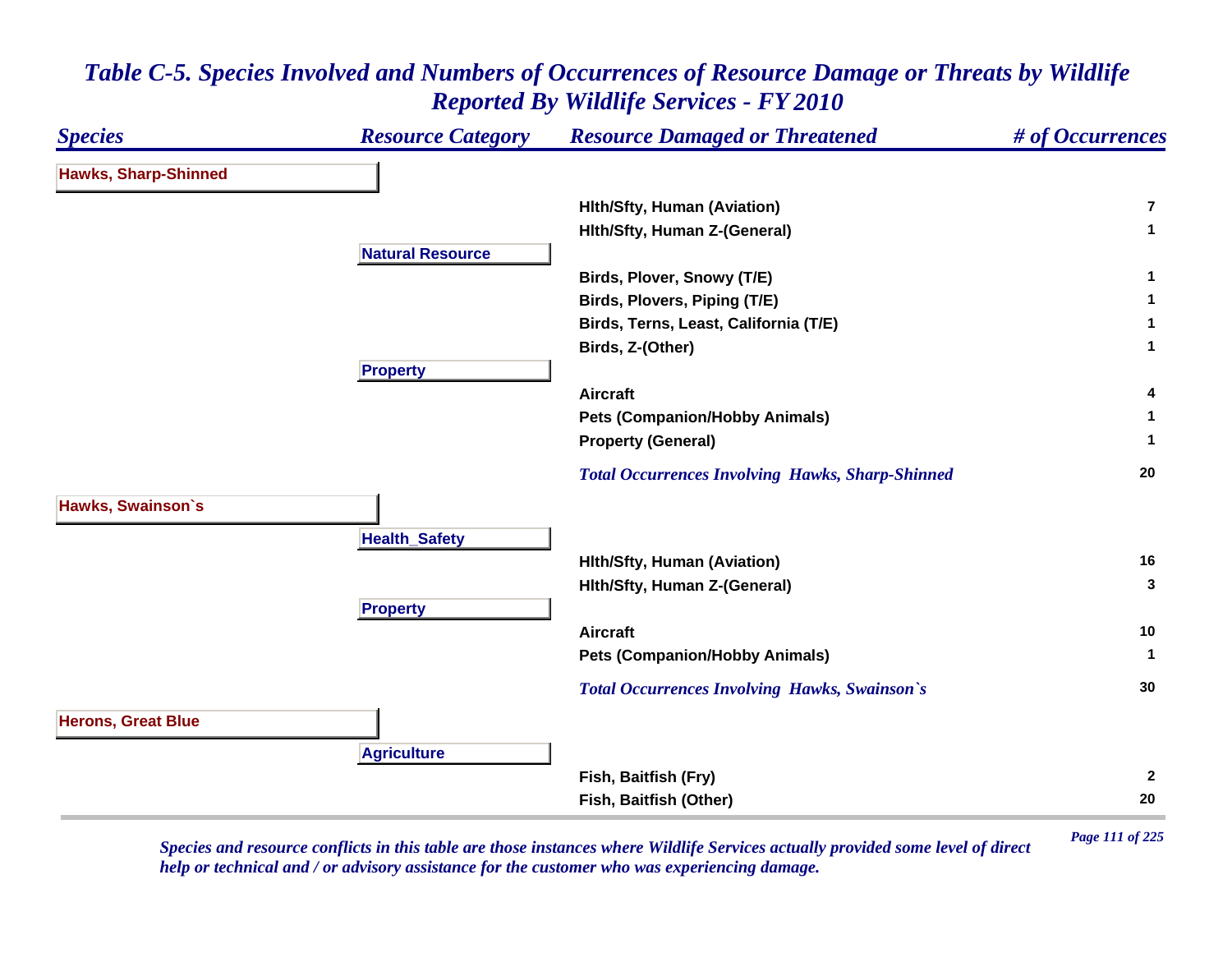| <b>Species</b>            | <b>Resource Category</b> | <b>Resource Damaged or Threatened</b> | # of Occurrences |
|---------------------------|--------------------------|---------------------------------------|------------------|
| <b>Herons, Great Blue</b> |                          |                                       |                  |
|                           |                          | Fish, Bass, Hybrid Striped            | 14               |
|                           |                          | Fish, Carp, Grass (Brood)             | $\overline{2}$   |
|                           |                          | Fish, Carp, Grass (Market)            | $\mathbf{3}$     |
|                           |                          | Fish, Catfish (Adult)                 | 18               |
|                           |                          | Fish, Catfish (Fingerling)            | 32               |
|                           |                          | Fish, Catfish (Fry)                   | $\mathbf 1$      |
|                           |                          | Fish, Food Fish (Other)               | 11               |
|                           |                          | Fish, Goldfish (Brood)                | 6                |
|                           |                          | Fish, Goldfish (Market)               | 8                |
|                           |                          | Fish, Muskie                          | $\mathbf{3}$     |
|                           |                          | Fish, Ornamental (Brood)              | 16               |
|                           |                          | Fish, Ornamental (Market)             | $\overline{7}$   |
|                           |                          | Fish, Tilapia                         | $\mathbf{1}$     |
|                           |                          | Fish, Trout, Z-(Other)                | 44               |
|                           |                          | Shellfish, Crawfish                   | $\mathbf{2}$     |
|                           | <b>Health_Safety</b>     |                                       |                  |
|                           |                          | <b>Hith/Sfty, Human (Aviation)</b>    | 58               |
|                           |                          | Hith/Sfty, Human Z-(General)          | 13               |
|                           | <b>Natural Resource</b>  |                                       |                  |
|                           |                          | Birds, Plover, Snowy (T/E)            | $\overline{2}$   |
|                           |                          | Birds, Terns, Least (T/E)             | $\mathbf 1$      |
|                           |                          | Birds, Terns, Least, California (T/E) | 5                |
|                           |                          | Birds, Terns, Roseate (T/E)           | $\mathbf 1$      |
|                           |                          | Fish, Trout, Rainbow                  | 14               |
|                           |                          | Fish, Walleye                         | $\mathbf{1}$     |
|                           |                          | Fish, Z-(Other)                       | 22               |

*Page 112 of 225 Species and resource conflicts in this table are those instances where Wildlife Services actually provided some level of direct help or technical and / or advisory assistance for the customer who was experiencing damage.*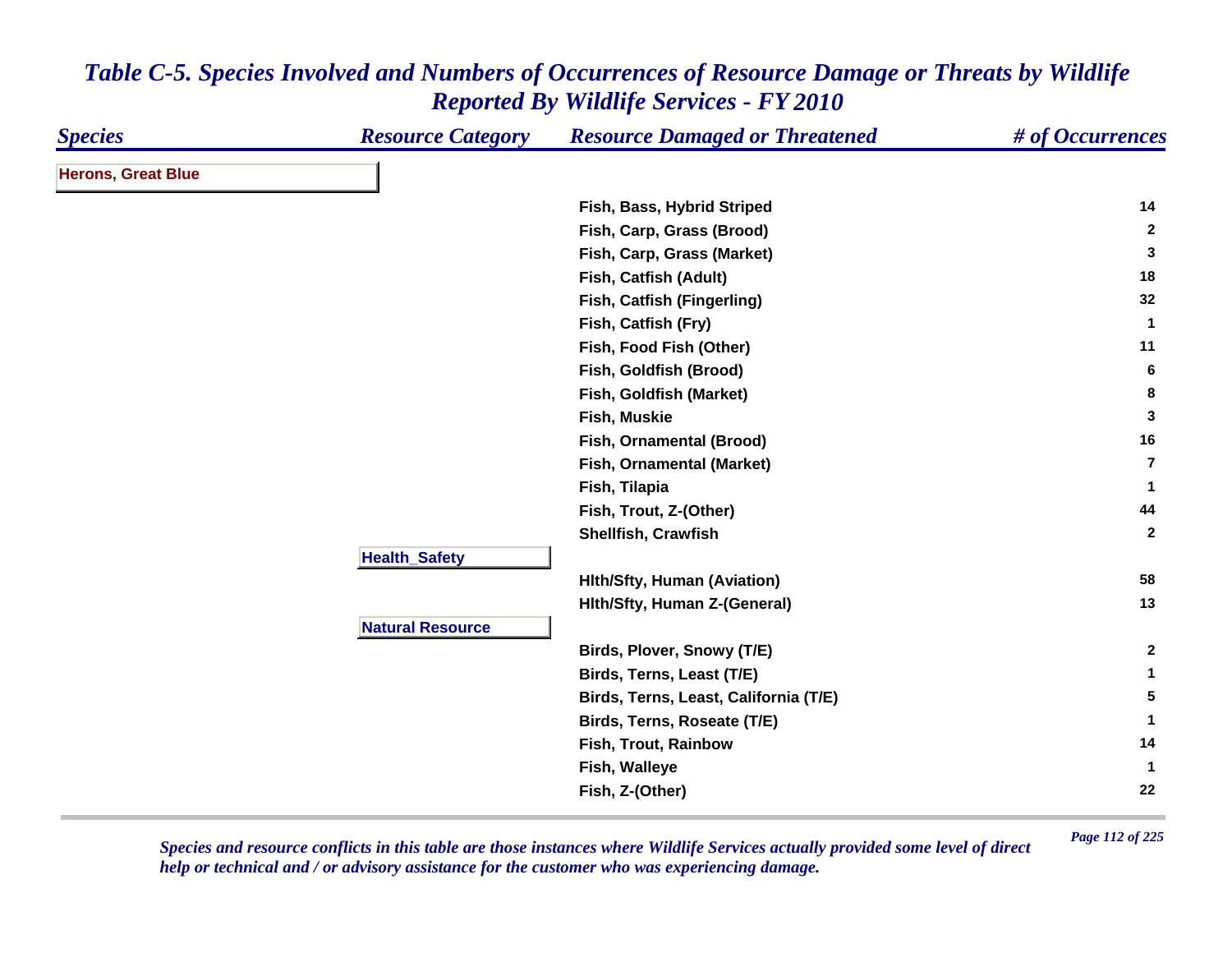#### *Species Resource Category Resource Damaged or Threatened # of Occurrences* **Herons, Great Blue Pro pert y Aircraft 46 Boat Docks/Marinas 2 Buildings, Non-Residential <sup>1</sup> Fish, Ornamental 8 Pets (Companion/Hobby Animals) <sup>3</sup> Property (General) <sup>2</sup> Sportfish, Private Stocked <sup>2</sup> Trees, Standing/Shrubs <sup>1</sup> Utilities, Electrical 6 Watercraft 1**  *Total Occurrences Involving Herons, Great Blue* **<sup>379</sup> Herons, Green Agriculture Fish, Baitfish (Other) <sup>5</sup> Fish, Bass, Hybrid Striped <sup>2</sup> Fish, Catfish (Adult) <sup>1</sup> Fish, Food Fish (Other) <sup>3</sup> Fish, Muskie 1 Fish, Ornamental (Brood) <sup>3</sup> Fish, Ornamental (Market) <sup>2</sup> Fish, Trout, Z-(Other) <sup>12</sup> Shellfish, Crawfish 1 Health \_ Safet y Hlth/Sfty, Human (Aviation) <sup>4</sup>**

### *Table C-5. Species Involved and Numbers of Occurrences of Resource Damage or Threats by Wildlife Reported By Wildlife Services - FY 2010*

*Page 113 of 225 Species and resource conflicts in this table are those instances where Wildlife Services actually provided some level of direct help or technical and / or advisory assistance for the customer who was experiencing damage.*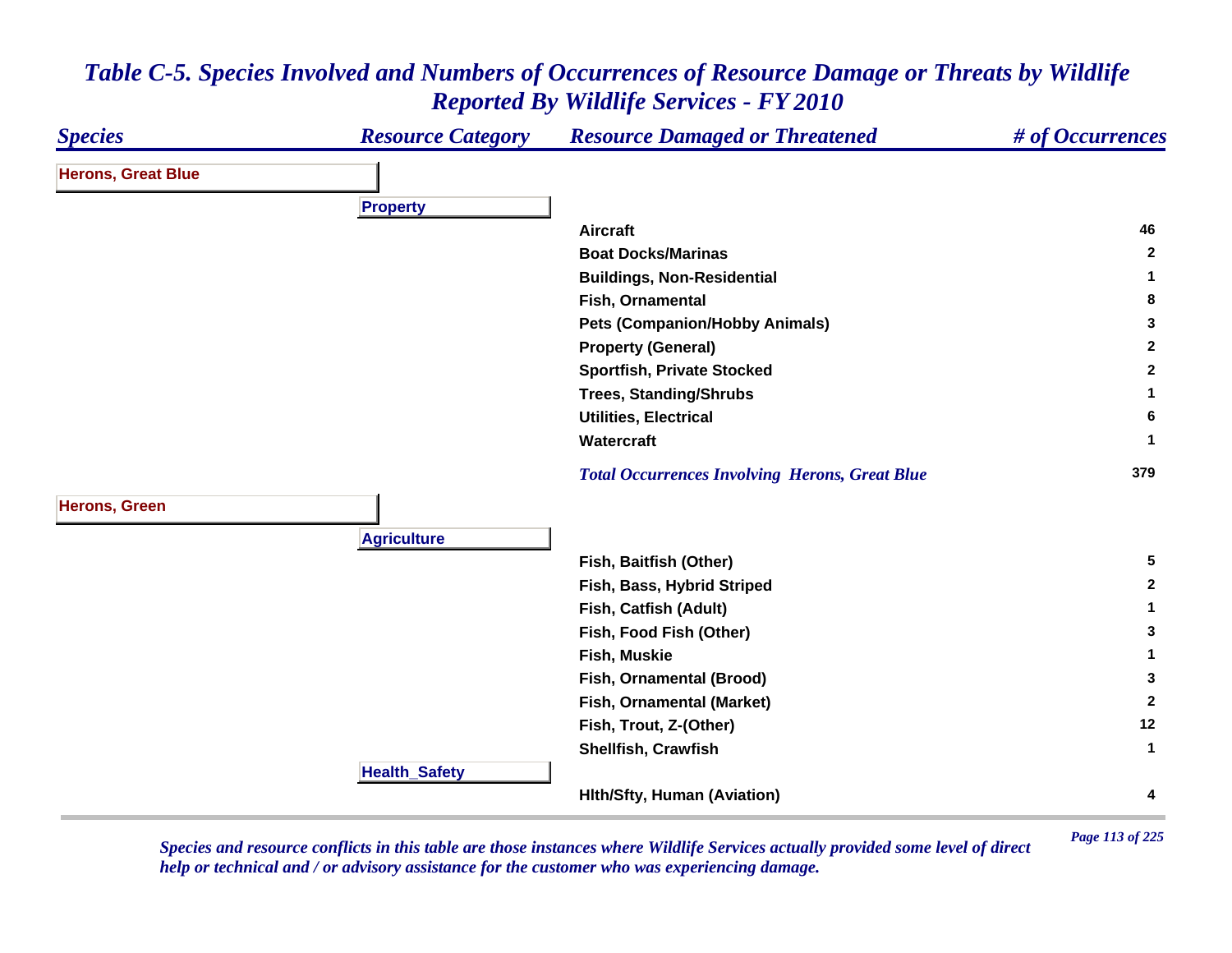

*Page 114 of 225 Species and resource conflicts in this table are those instances where Wildlife Services actually provided some level of direct help or technical and / or advisory assistance for the customer who was experiencing damage.*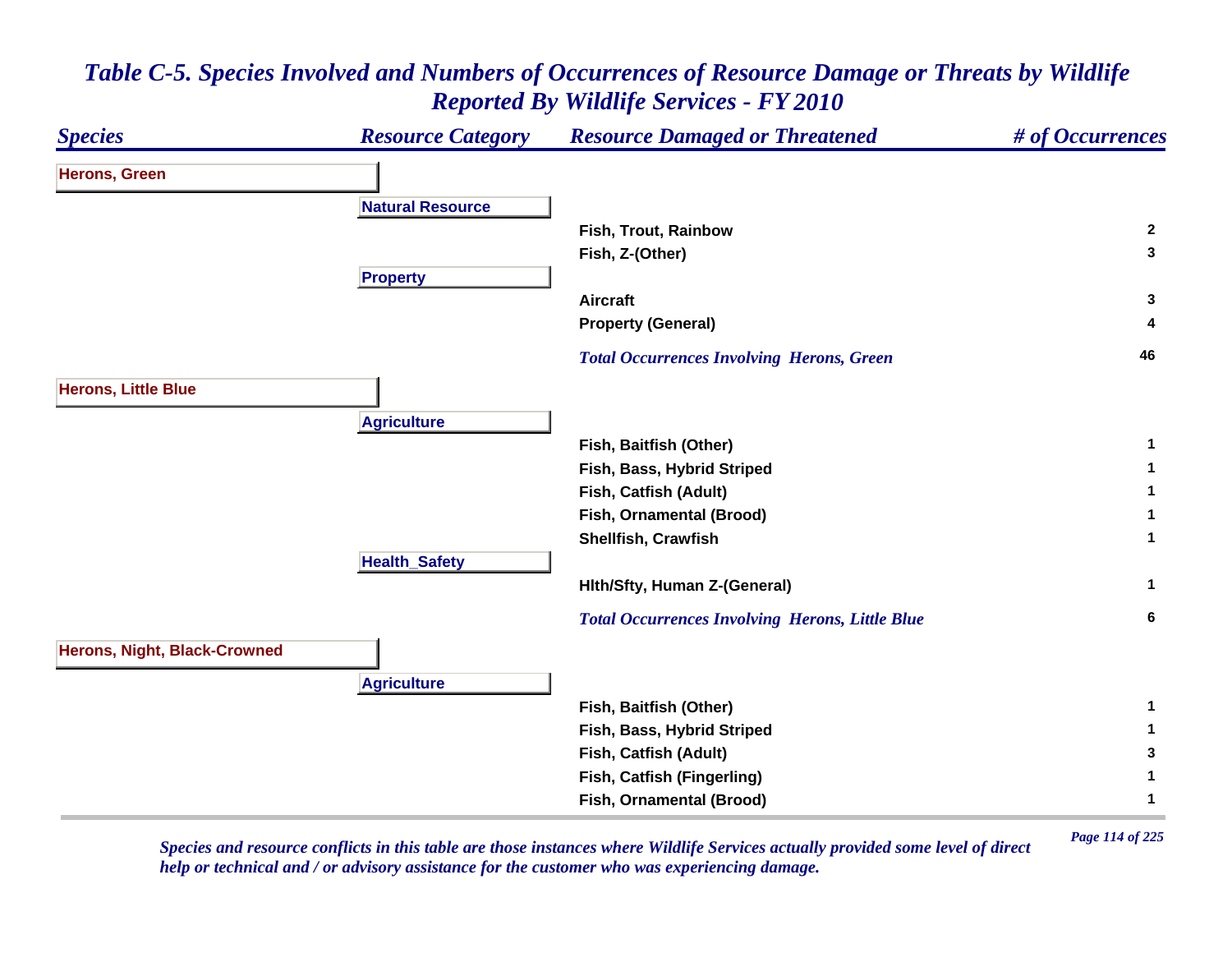| <b>Species</b>                       | <b>Resource Category</b> | <b>Resource Damaged or Threatened</b>                           | # of Occurrences |
|--------------------------------------|--------------------------|-----------------------------------------------------------------|------------------|
| <b>Herons, Night, Black-Crowned</b>  |                          |                                                                 |                  |
|                                      |                          | Fish, Ornamental (Market)                                       | 1                |
|                                      |                          | Fish, Trout, Z-(Other)                                          | 5                |
|                                      |                          | Shellfish, Crawfish                                             | $\mathbf 1$      |
|                                      | <b>Health_Safety</b>     |                                                                 |                  |
|                                      |                          | <b>Hith/Sfty, Human (Aviation)</b>                              | 9                |
|                                      |                          | Hith/Sfty, Human Z-(General)                                    | 5                |
|                                      | <b>Natural Resource</b>  |                                                                 |                  |
|                                      |                          | Birds, Plovers, Piping (T/E)                                    | $\mathbf{2}$     |
|                                      |                          | Birds, Terns, Least, California (T/E)                           | 1                |
|                                      |                          | Birds, Terns, Roseate (T/E)                                     | 3                |
|                                      | <b>Property</b>          |                                                                 |                  |
|                                      |                          | <b>Aircraft</b>                                                 | 8                |
|                                      |                          | <b>Buildings, Residential</b>                                   | 33               |
|                                      |                          | <b>Property (General)</b>                                       | $\mathbf{1}$     |
|                                      |                          | Watercraft                                                      | $\mathbf 1$      |
|                                      |                          | <b>Total Occurrences Involving Herons, Night, Black-Crowned</b> | 77               |
| <b>Herons, Night, Yellow-Crowned</b> |                          |                                                                 |                  |
|                                      | <b>Agriculture</b>       |                                                                 |                  |
|                                      |                          | Fish, Baitfish (Other)                                          | 1                |
|                                      |                          | Fish, Bass, Hybrid Striped                                      | 1                |
|                                      |                          | Fish, Catfish (Adult)                                           | 1                |
|                                      |                          | Shellfish, Crawfish                                             | $\mathbf{2}$     |
|                                      | <b>Health_Safety</b>     |                                                                 |                  |
|                                      |                          | Hith/Sfty, Human Z-(General)                                    | $\mathbf{2}$     |
|                                      | <b>Property</b>          |                                                                 |                  |

*Page 115 of 225 Species and resource conflicts in this table are those instances where Wildlife Services actually provided some level of direct help or technical and / or advisory assistance for the customer who was experiencing damage.*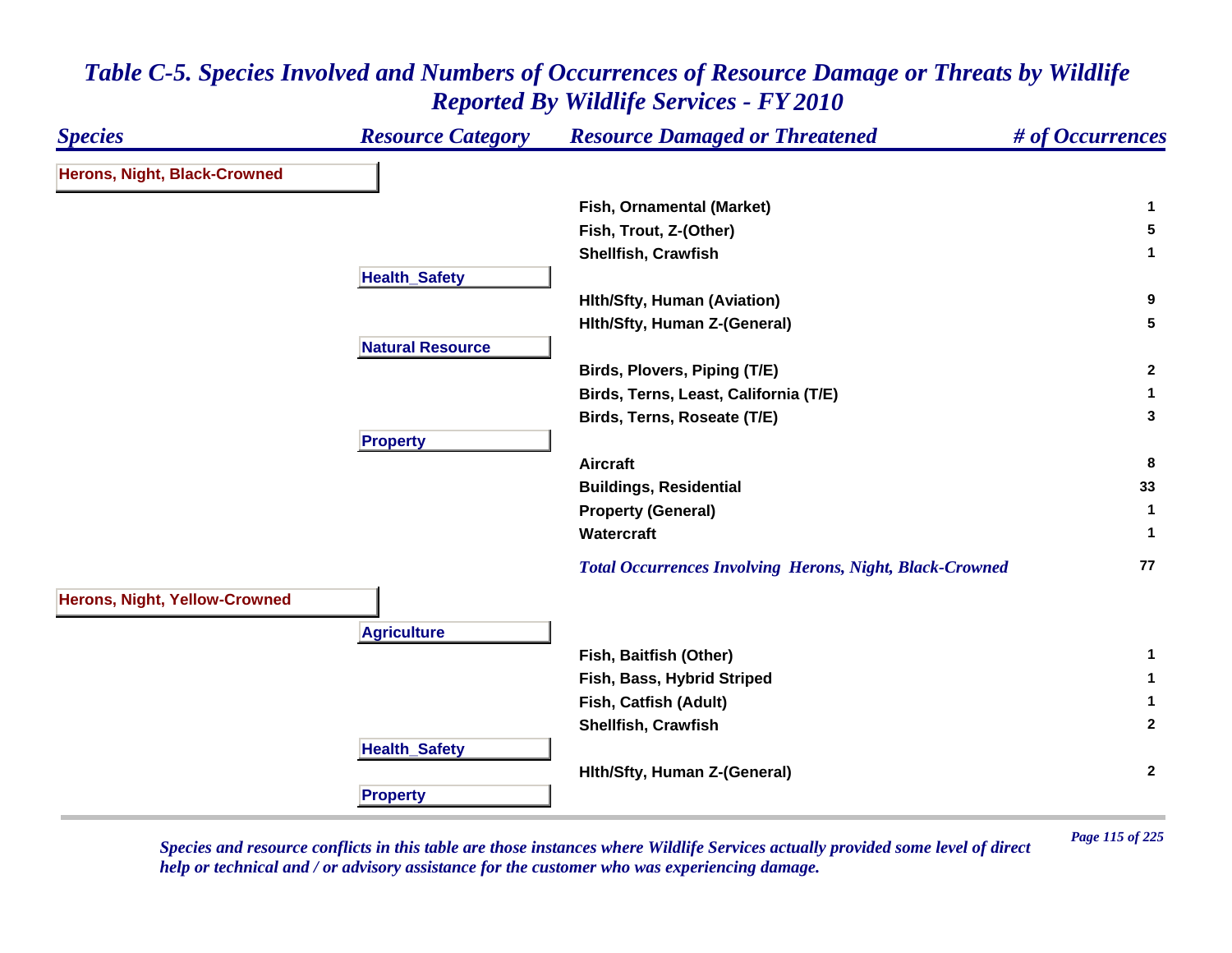

*Page 116 of 225 Species and resource conflicts in this table are those instances where Wildlife Services actually provided some level of direct help or technical and / or advisory assistance for the customer who was experiencing damage.*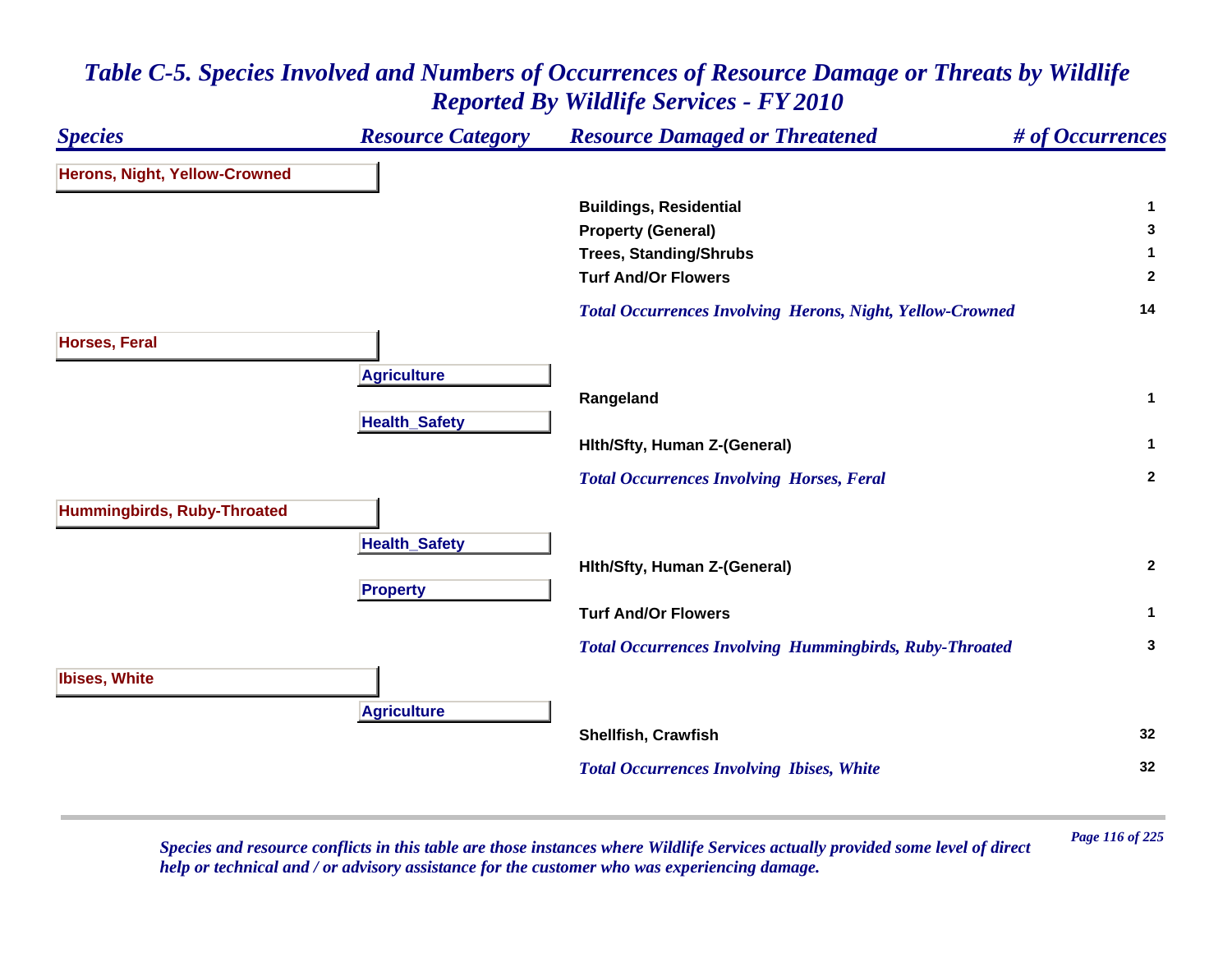### *Species Resource Category Resource Damaged or Threatened # of Occurrences* **Ibises, White-Faced Health \_ Safet y Hlth/Sfty, Human (Aviation) <sup>5</sup> Propert y Aircraft 6**  *Total Occurrences Involving Ibises, White-Faced* **<sup>11</sup> Iguanas, Green HealthSafet y Hlth/Sfty, Human (Aviation) <sup>1</sup>**  *Total Occurrences Involving Iguanas, Green* **<sup>1</sup> Jackrabbits, Black Tailed A griculture Melons, Canteloupe <sup>1</sup> Melons, Watermelons 1 HealthSafet y Hlth/Sfty, Human (Aviation) <sup>13</sup> Hlth/Sfty, Human Z-(General) <sup>2</sup> Natural ResourceBirds, Terns, Least, California (T/E) <sup>2</sup> Pro pert y Aircraft 13 Turf And/Or Flowers 1**  *Total Occurrences Involving Jackrabbits, Black Tailed* **<sup>33</sup>**

# *Table C-5. Species Involved and Numbers of Occurrences of Resource Damage or Threats by Wildlife Reported By Wildlife Services - FY 2010*

*Page 117 of 225 Species and resource conflicts in this table are those instances where Wildlife Services actually provided some level of direct help or technical and / or advisory assistance for the customer who was experiencing damage.*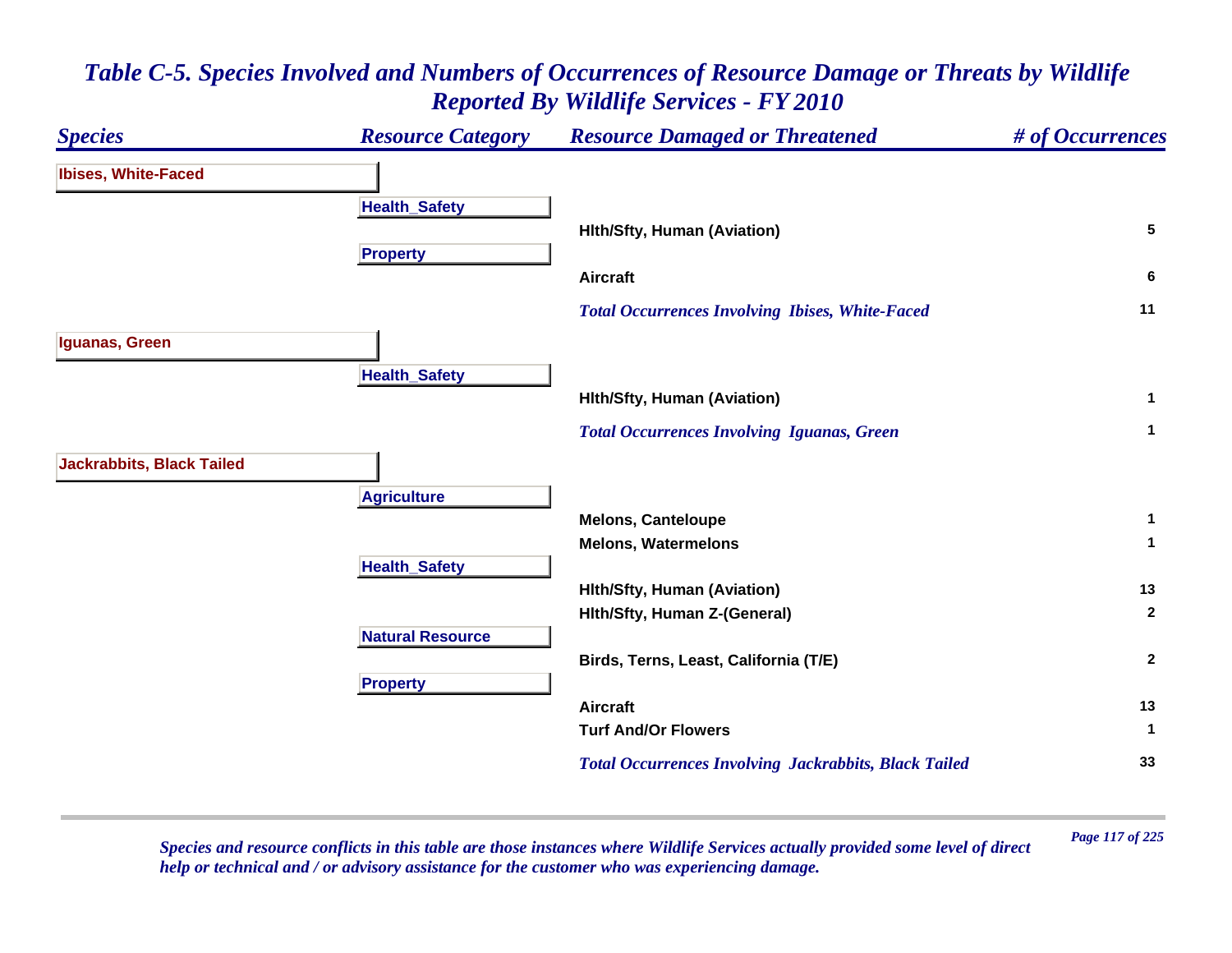### *Species Resource Category Resource Damaged or Threatened # of Occurrences* **Jays, Blue Health \_ Safet y Hlth/Sfty, Human (Aviation) <sup>2</sup> Hlth/Sfty, Human Z-(General) <sup>38</sup> Natural ResourceBirds, Z-(Other) <sup>1</sup> Propert y Aircraft 1 Gardens, Veg./Fruits/Nuts <sup>1</sup> Property (General) <sup>1</sup>**  *Total Occurrences Involving Jays, Blue* **<sup>44</sup> Jays, Scrub A griculture Nuts, Pistachio 1**  *Total Occurrences Involving Jays, Scrub* **<sup>1</sup> Juncos, Dark-Eyed Health \_ Safet y Hlth/Sfty, Human Z-(General) <sup>1</sup> Propert y Aircraft 1**  *Total Occurrences Involving Juncos, Dark-Eyed* **<sup>2</sup> KilldeersHealthSafet y**

## *Table C-5. Species Involved and Numbers of Occurrences of Resource Damage or Threats by Wildlife Reported By Wildlife Services - FY 2010*

*Page 118 of 225 Species and resource conflicts in this table are those instances where Wildlife Services actually provided some level of direct help or technical and / or advisory assistance for the customer who was experiencing damage.*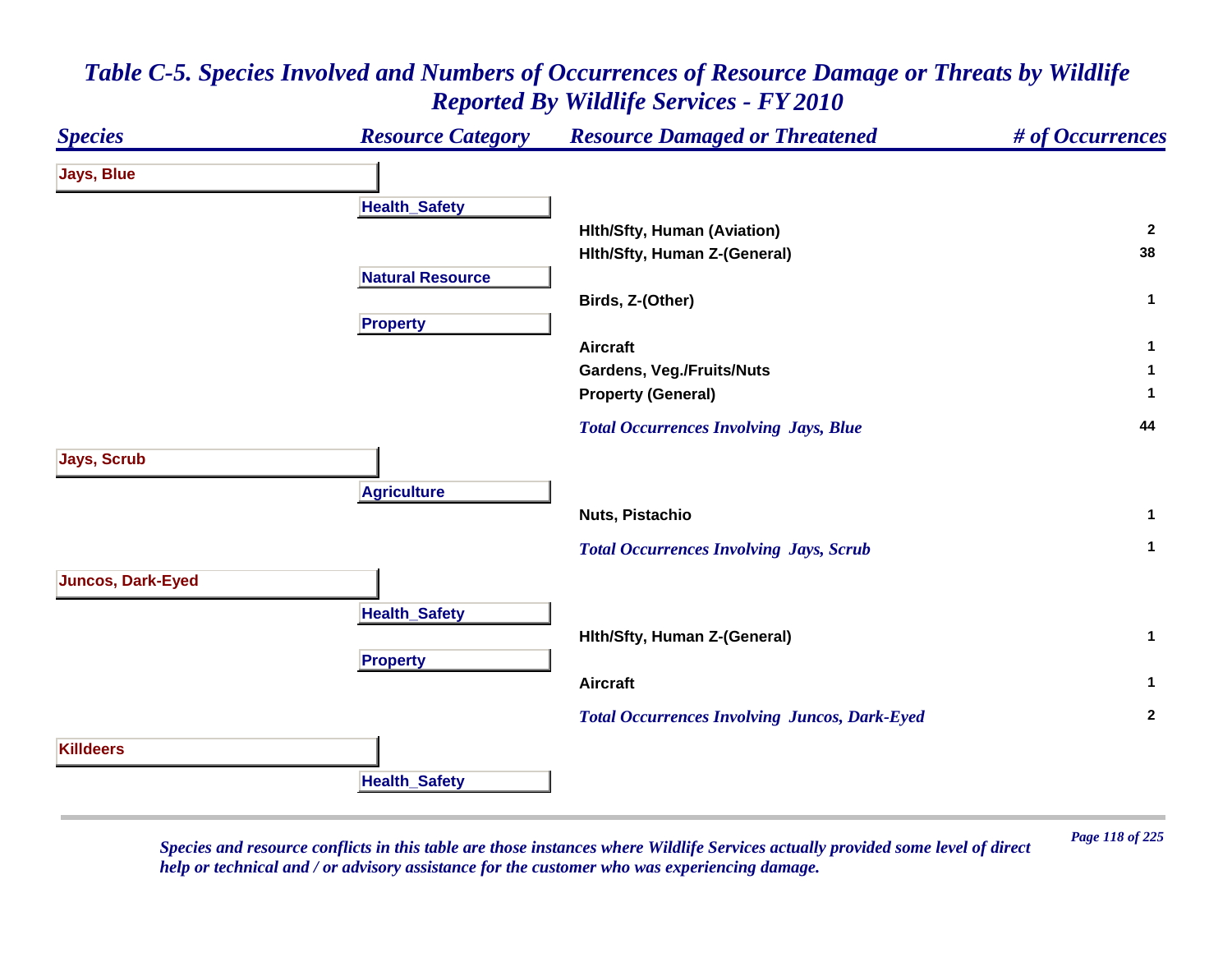### *Species Resource Category Resource Damaged or Threatened # of Occurrences* **KilldeersHlth/Sfty, Human (Aviation) <sup>74</sup> Hlth/Sfty, Human Z-(General) <sup>3</sup> Propert y Aircraft 58 Buildings, Non-Residential <sup>1</sup> Property (General) <sup>1</sup>**  *Total Occurrences Involving Killdeers* **<sup>137</sup> Kingbirds, Eastern Health \_ Safet y Hlth/Sfty, Human (Aviation) <sup>1</sup> Pro pert y Aircraft 2 Food Items, Human 1**  *Total Occurrences Involving Kingbirds, Eastern* **<sup>4</sup> Kingbirds, Western Health \_ Safet y Hlth/Sfty, Human (Aviation) <sup>9</sup> Natural ResourceFish, Z-(Other) <sup>1</sup> Pro pert y Aircraft 6**  *Total Occurrences Involving Kingbirds, Western* **<sup>16</sup>**

# *Table C-5. Species Involved and Numbers of Occurrences of Resource Damage or Threats by Wildlife Reported By Wildlife Services - FY 2010*

*Page 119 of 225 Species and resource conflicts in this table are those instances where Wildlife Services actually provided some level of direct help or technical and / or advisory assistance for the customer who was experiencing damage.*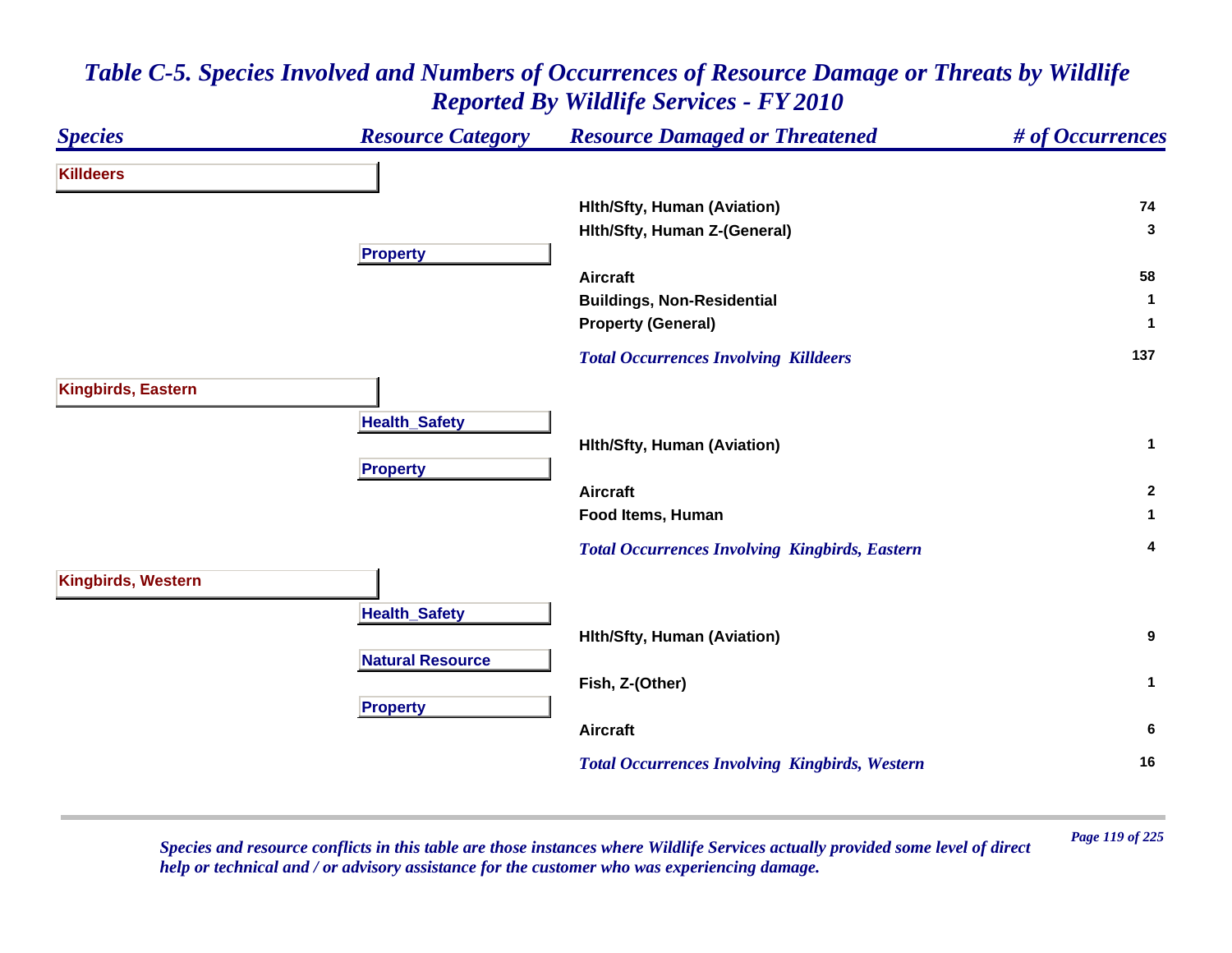

*Page 120 of 225 Species and resource conflicts in this table are those instances where Wildlife Services actually provided some level of direct help or technical and / or advisory assistance for the customer who was experiencing damage.*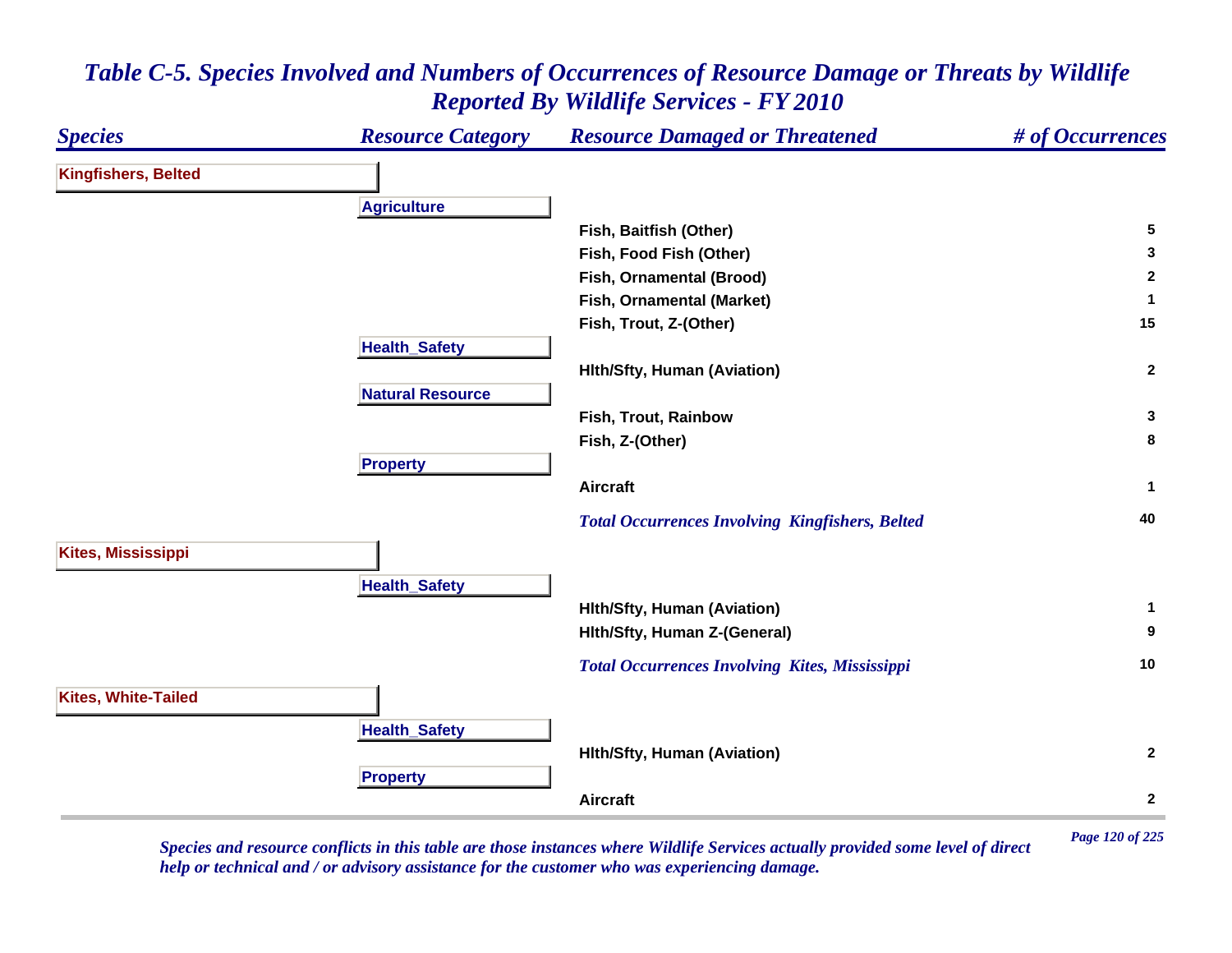### *Species Resource Category Resource Damaged or Threatened # of Occurrences* **Kites, White-Tailed**  *Total Occurrences Involving Kites, White-Tailed* **<sup>4</sup> Knots, Red Pro pert y Aircraft 1**  *Total Occurrences Involving Knots, Red* **<sup>1</sup> Larks, Horned Health \_ Safet y Hlth/Sfty, Human (Aviation) <sup>37</sup> Natural ResourceBirds, Plover, Snowy (T/E) <sup>1</sup> Birds, Terns, Least, California (T/E) <sup>1</sup> Propert y Aircraft 49**  *Total Occurrences Involving Larks, Horned* **<sup>88</sup> Lions, Mountain (Cougar) A griculture Alpacas <sup>6</sup> Cattle (Adult) <sup>116</sup> Cattle (Calves) <sup>308</sup> Equine, Donkeys/Burros <sup>4</sup> Equine, Horses (Adult) <sup>149</sup> Equine, Horses (Foals) <sup>41</sup>**

# *Table C-5. Species Involved and Numbers of Occurrences of Resource Damage or Threats by Wildlife Reported By Wildlife Services - FY 2010*

*Page 121 of 225 Species and resource conflicts in this table are those instances where Wildlife Services actually provided some level of direct help or technical and / or advisory assistance for the customer who was experiencing damage.*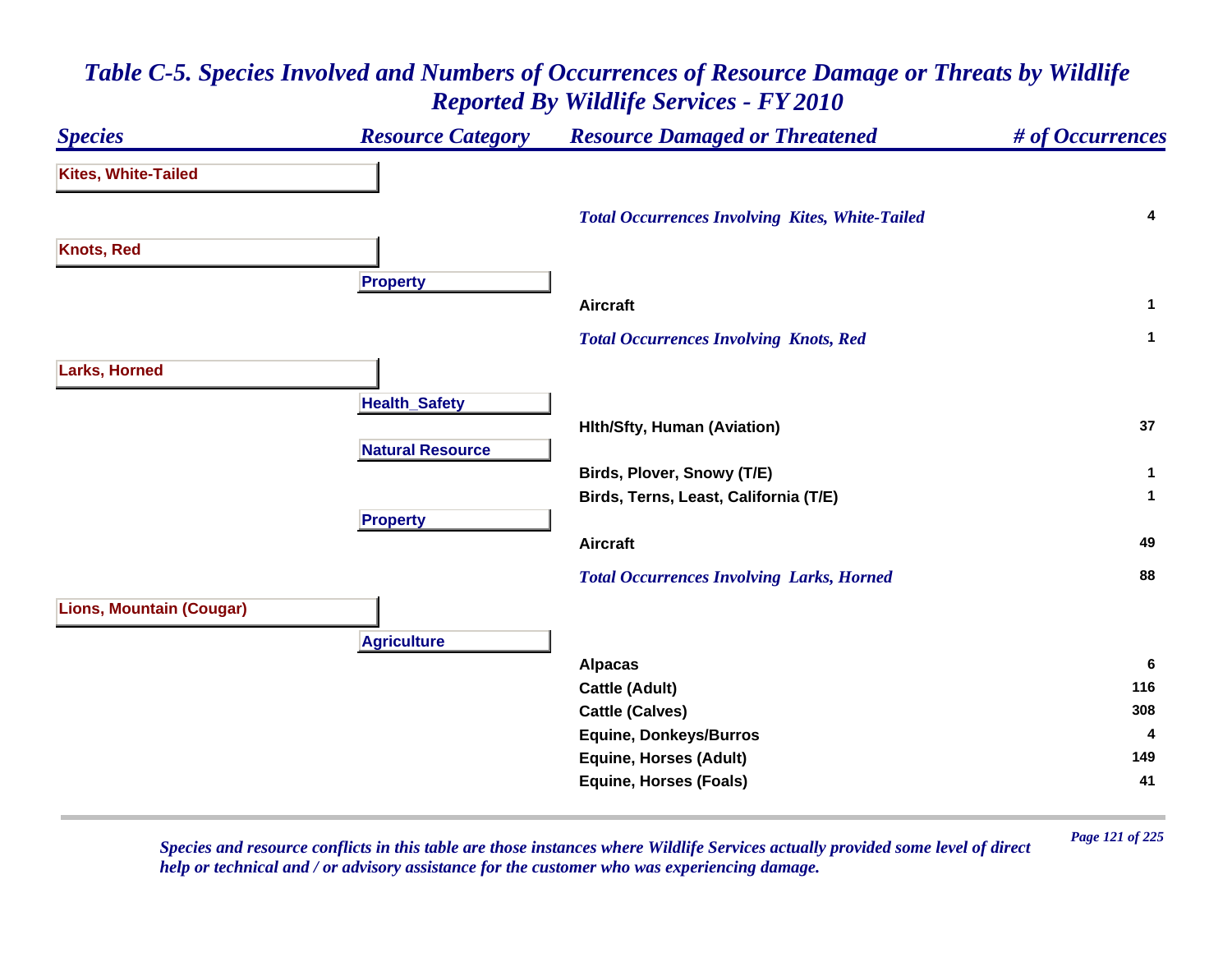| <b>Species</b>                  | <b>Resource Category</b> | <b>Resource Damaged or Threatened</b>   | # of Occurrences |
|---------------------------------|--------------------------|-----------------------------------------|------------------|
| <b>Lions, Mountain (Cougar)</b> |                          |                                         |                  |
|                                 |                          | <b>Equine, Mules</b>                    | $\mathbf 1$      |
|                                 |                          | Fowl, Chickens (Other)                  | 16               |
|                                 |                          | <b>Fowl, Ducks (Domestic)</b>           | 5                |
|                                 |                          | Fowl, Geese (Domestic)                  | 25               |
|                                 |                          | <b>Goats, Meat (Adults)</b>             | 72               |
|                                 |                          | <b>Goats, Meat (Kids)</b>               | 12               |
|                                 |                          | <b>Goats, Mohair (Adult)</b>            | 11               |
|                                 |                          | <b>Goats, Mohair (Kids)</b>             | 6                |
|                                 |                          | Goats, Z-(Other Adults)                 | 397              |
|                                 |                          | Goats, Z-(Other Kids)                   | 98               |
|                                 |                          | Llamas (All)                            | 33               |
|                                 |                          | Mammals, Bison (Buffalo) Ag             | $\mathbf{1}$     |
|                                 |                          | <b>Mammals, Deer, Axis</b>              | $\mathbf{2}$     |
|                                 |                          | <b>Mammals, Deer, Fallow</b>            | $\mathbf{1}$     |
|                                 |                          | Mammals, Deer, White-Tailed Ag          | 3                |
|                                 |                          | Mammals, Elk (Wapiti) Ag                | 1                |
|                                 |                          | <b>Mammals, Z-Exotic Game (Other)</b>   | 6                |
|                                 |                          | <b>Mammals, Z-Native Game (Other)</b>   | $\mathbf{2}$     |
|                                 |                          | <b>Sheep (Adult)</b>                    | 494              |
|                                 |                          | Sheep (Lambs)                           | 404              |
|                                 |                          | <b>Swine (Adult)</b>                    | 4                |
|                                 |                          | <b>Swine (Piglets)</b>                  | 3                |
|                                 |                          | <b>Trees, Standing (Mixed)</b>          | $\mathbf 1$      |
|                                 | <b>Health_Safety</b>     |                                         |                  |
|                                 |                          | Hith/Sfty, Human (Other Transportation) | 10               |
|                                 |                          | Hith/Sfty, Human Z-(General)            | 406              |

*Page 122 of 225 Species and resource conflicts in this table are those instances where Wildlife Services actually provided some level of direct help or technical and / or advisory assistance for the customer who was experiencing damage.*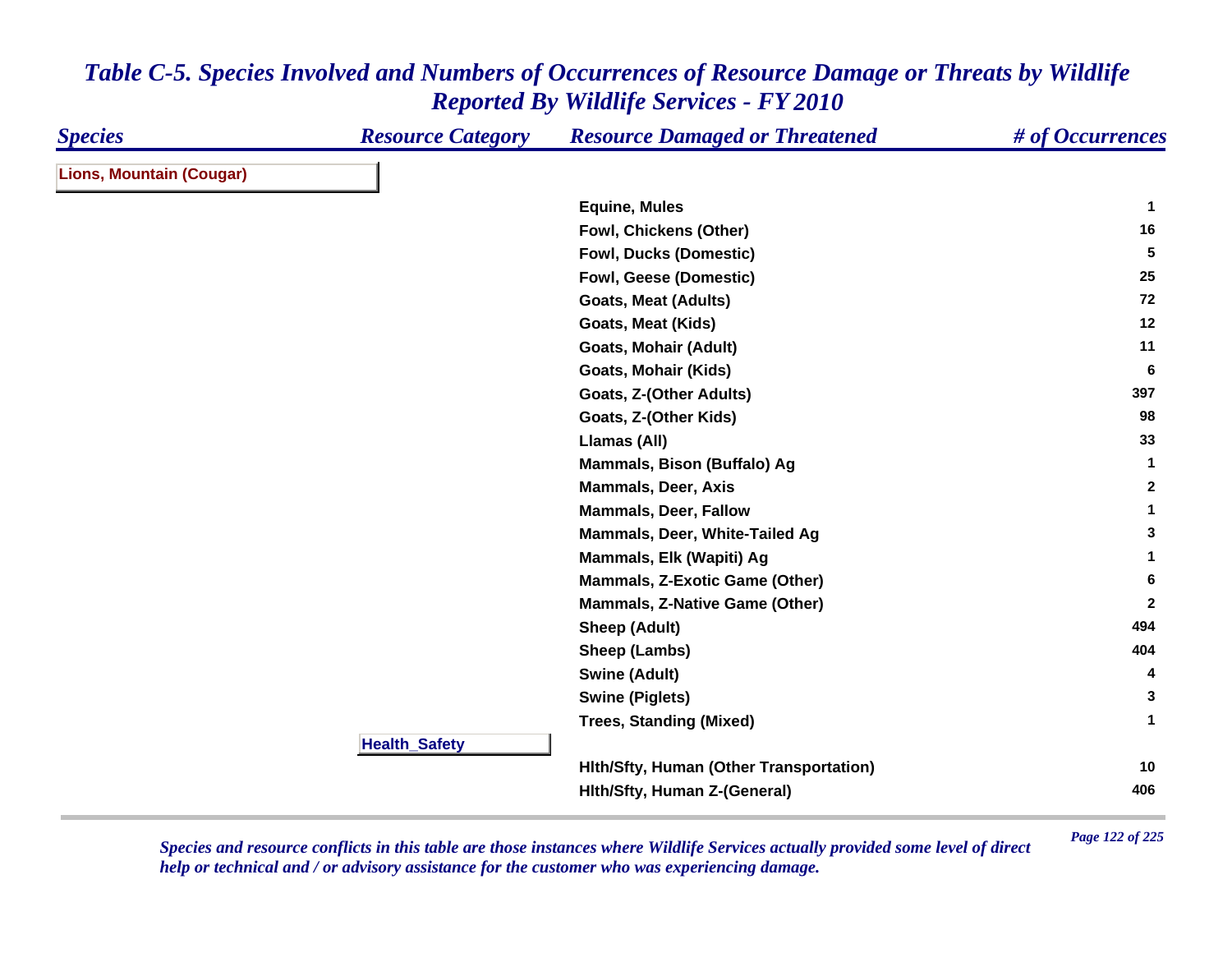### *Species Resource Category Resource Damaged or Threatened # of Occurrences* **Lions, Mountain (Cougar) Natural ResourceBirds, Turkey, Wild <sup>3</sup> Birds, Z-(Other) <sup>1</sup> Mammals, Deer, Mule 30 Mammals, Deer, White-Tailed Nr 3 Mammals, Elk (Wapiti) <sup>3</sup> Mammals, Furbearers (Other Wild) <sup>1</sup> Mammals, Pronghorn (Antelope) <sup>2</sup> Mammals, Sheep, Bighorn <sup>33</sup> Mammals, Sheep, Bighorn Sierra Nv (T/E) <sup>16</sup> Pro pert y Fences 1 Guard Animals (All) <sup>5</sup> Pets (Companion/Hobby Animals) <sup>294</sup> Property (General) <sup>12</sup> Recreational Areas (Other) \*\* <sup>1</sup>**  *Total Occurrences Involving Lions, Mountain (Cougar)* **3,043 Lizards, (Other) HealthSafet y Hlth/Sfty, Human Z-(General) <sup>1</sup> Pro pert y Buildings, Residential <sup>2</sup> Property (General) <sup>1</sup>**  *Total Occurrences Involving Lizards, (Other)* **<sup>4</sup>**

## *Table C-5. Species Involved and Numbers of Occurrences of Resource Damage or Threats by Wildlife Reported By Wildlife Services - FY 2010*

*Page 123 of 225 Species and resource conflicts in this table are those instances where Wildlife Services actually provided some level of direct help or technical and / or advisory assistance for the customer who was experiencing damage.*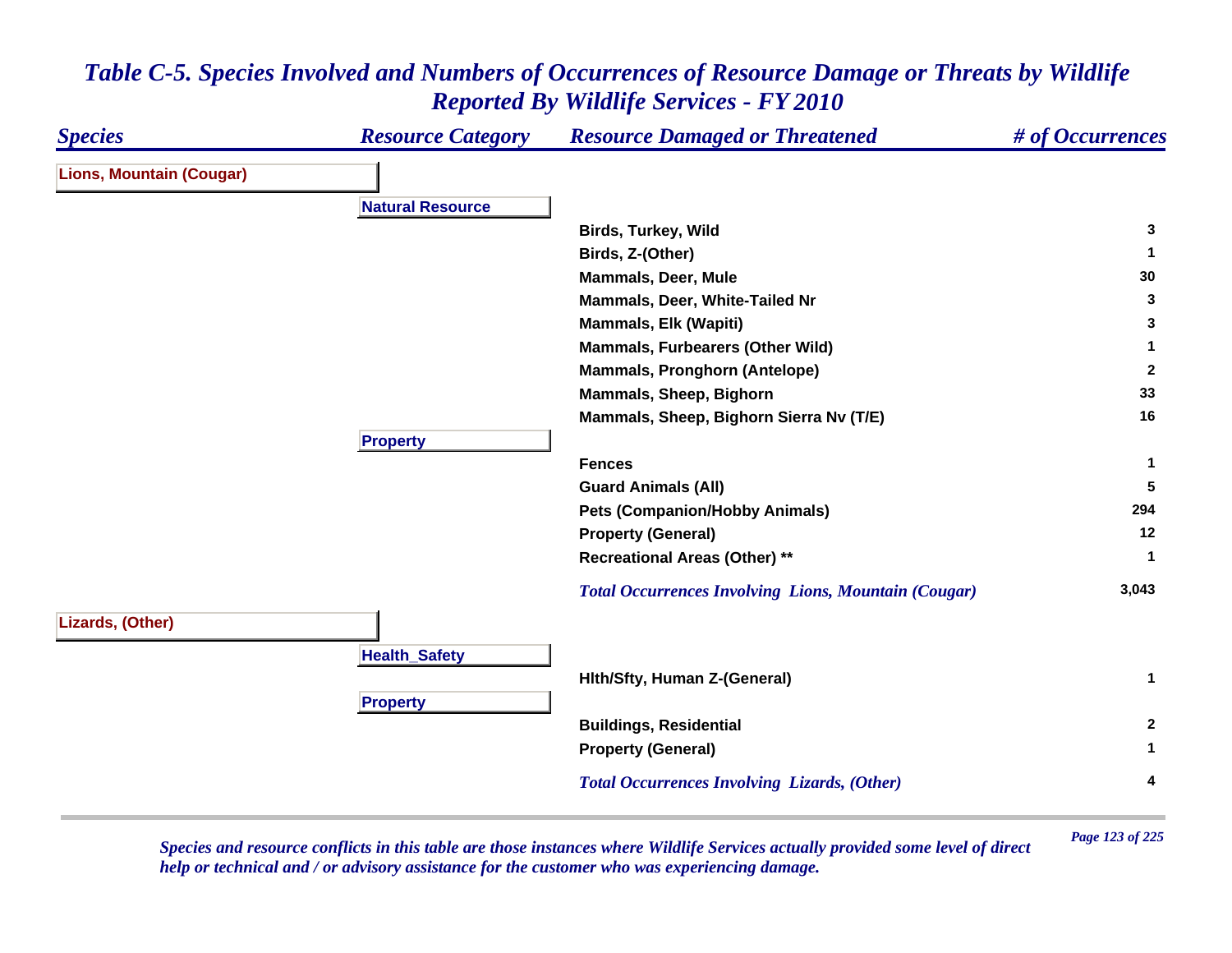

*Page 124 of 225 Species and resource conflicts in this table are those instances where Wildlife Services actually provided some level of direct help or technical and / or advisory assistance for the customer who was experiencing damage.*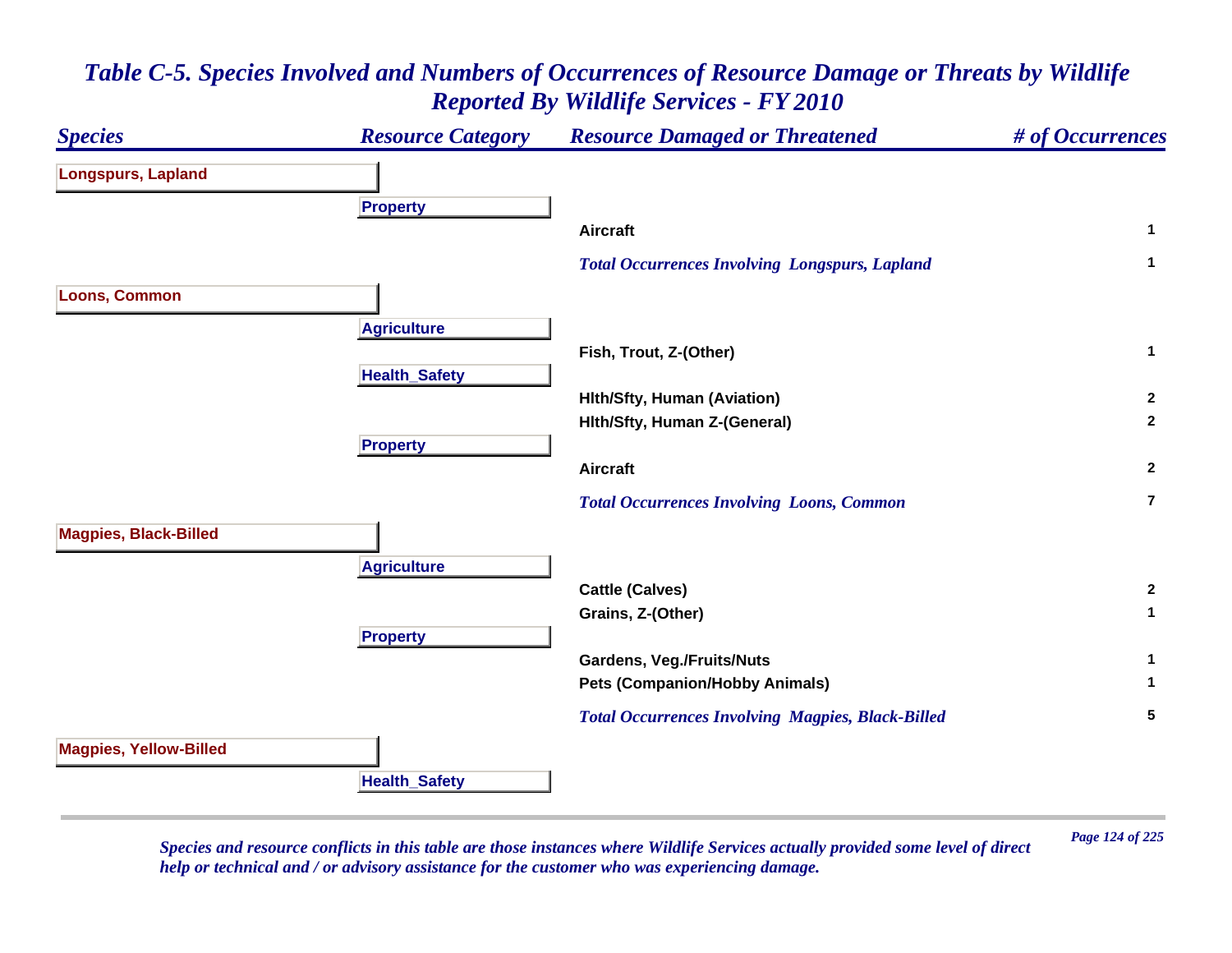### *Species Resource Category Resource Damaged or Threatened # of Occurrences* **Magpies, Yellow-Billed Hlth/Sfty, Human (Aviation) <sup>1</sup> Propert y Aircraft 1**  *Total Occurrences Involving Magpies, Yellow-Billed* **<sup>2</sup> Mammal, Unidentifiable A griculture Equine, Horses (Adult) <sup>1</sup> Plants, Commercial Nursery/Greenhouse (All) <sup>1</sup> Health \_ Safet y Hlth/Sfty, Human Z-(General) <sup>3</sup> Natural ResourceMammals, Z-(Other) <sup>1</sup> Trees, Standing <sup>1</sup> Propert y Buildings, Residential <sup>1</sup> Pets (Companion/Hobby Animals) <sup>6</sup> Property (General) <sup>6</sup>**  *Total Occurrences Involving Mammal, Unidentifiable* **<sup>20</sup> Mannikins, Chestnut Health \_ Safet y Hlth/Sfty, Human (Aviation) <sup>2</sup> Pro pert y Aircraft1**

## *Table C-5. Species Involved and Numbers of Occurrences of Resource Damage or Threats by Wildlife Reported By Wildlife Services - FY 2010*

*Page 125 of 225 Species and resource conflicts in this table are those instances where Wildlife Services actually provided some level of direct help or technical and / or advisory assistance for the customer who was experiencing damage.*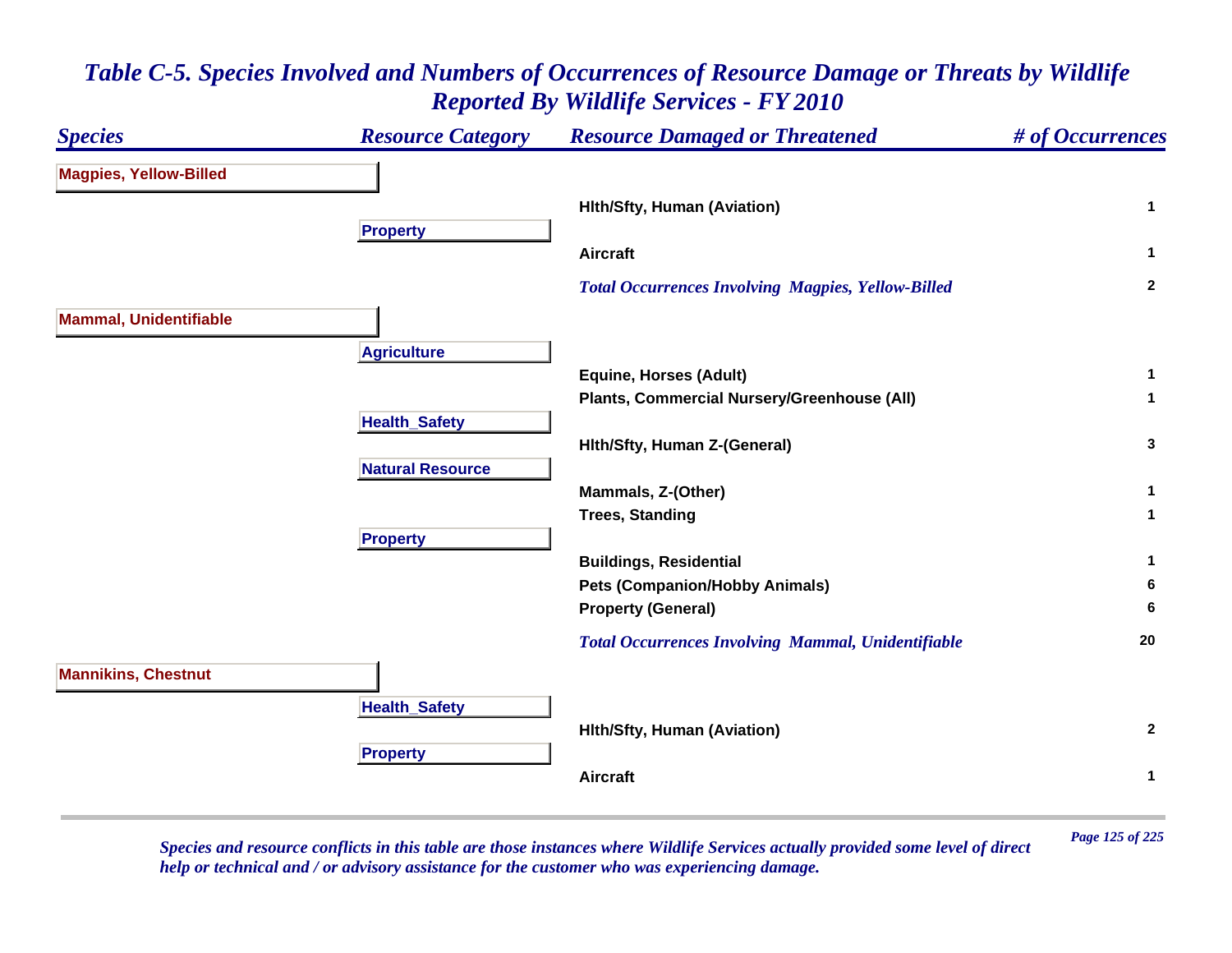#### *Species Resource Category Resource Damaged or Threatened # of Occurrences* **Mannikins, Chestnut**  *Total Occurrences Involving Mannikins, Chestnut* **<sup>3</sup> Marmots/Woodchucks (All) A griculture Beans, Green 1 Beans, Soybeans <sup>6</sup> Beets, Sugar <sup>1</sup> Equine, Horses (Adult) <sup>1</sup> Grains, Corn (Field) <sup>1</sup> Grains, Z-(Other) <sup>1</sup> Grasses/Sod 1 Hayfields, Alfalfa <sup>1</sup> Hayfields, Mixed Species <sup>3</sup> Lettuce 1 Pasture10 Peppers, Sweet <sup>1</sup> Spinach <sup>1</sup> HealthSafet y Hlth/Sfty, Human (Aviation) <sup>11</sup> Hlth/Sfty, Human Z-(General) <sup>110</sup> Pro pert y Aircraft 10 Airport Runways/Taxiways <sup>2</sup> Buildings, Non-Residential <sup>42</sup> Buildings, Residential <sup>67</sup> Dikes/Dams/Impoundments <sup>19</sup>**

## *Table C-5. Species Involved and Numbers of Occurrences of Resource Damage or Threats by Wildlife Reported By Wildlife Services - FY 2010*

*Page 126 of 225 Species and resource conflicts in this table are those instances where Wildlife Services actually provided some level of direct help or technical and / or advisory assistance for the customer who was experiencing damage.*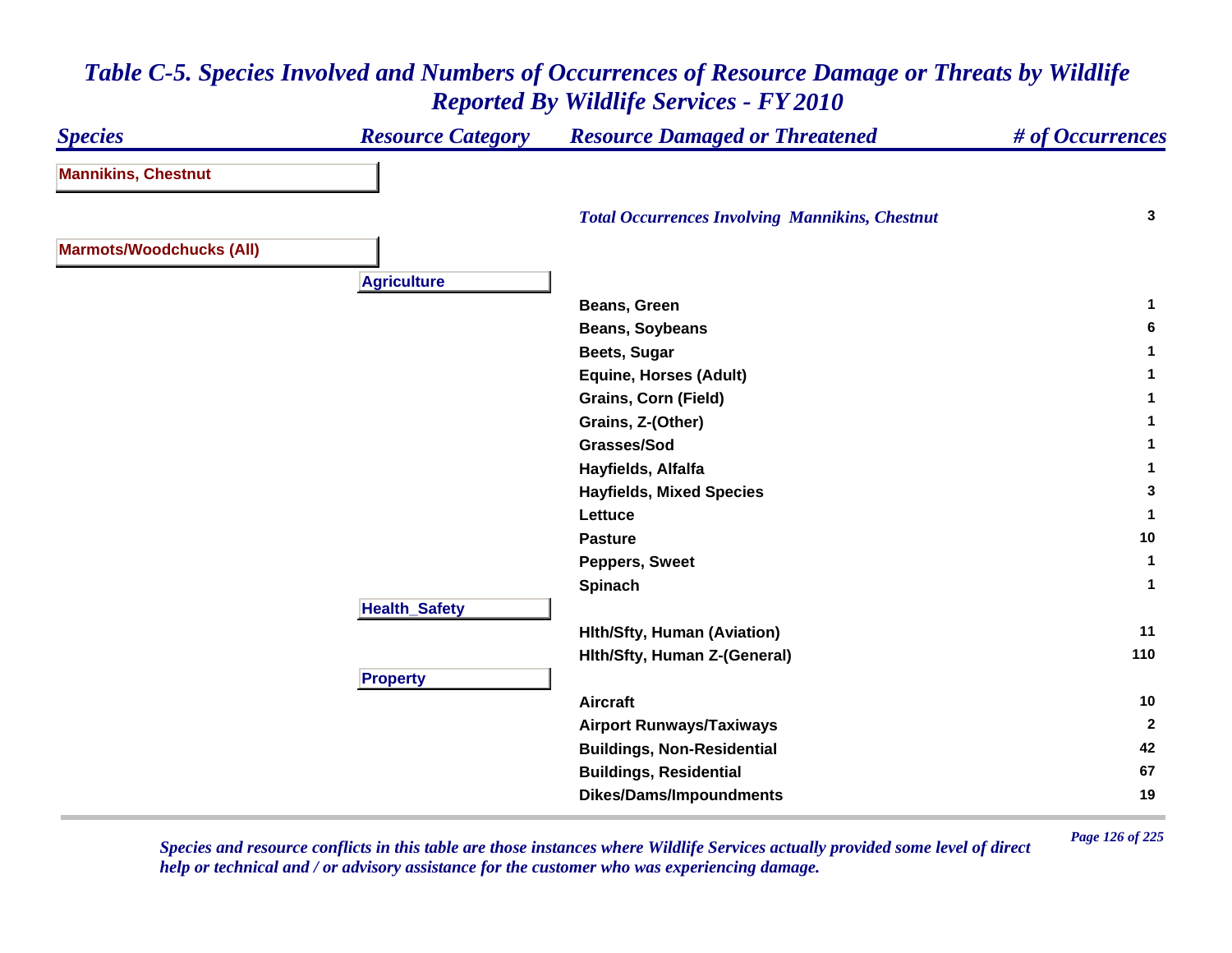| <b>Marmots/Woodchucks (All)</b><br><b>Equipment/Machinery (Other)</b><br>5<br><b>Fences</b><br>$\mathbf 1$<br>Food Items, Human<br>1<br>Food Items, Non-Human*<br><b>Gardens, Veg./Fruits/Nuts</b><br>49<br><b>Golf Courses</b><br>$\mathbf{1}$<br><b>Irrigation Ditch/Drainage System</b><br>3<br><b>Pets (Companion/Hobby Animals)</b><br>77<br><b>Property (General)</b><br><b>Recreational Areas (Other) **</b><br>$\mathbf{1}$<br><b>Research Project</b><br>1<br><b>Roads/Bridges</b><br>9<br>Soil (I.E. Erosion)<br>-1<br><b>Turf And/Or Flowers</b><br>14<br><b>Utilities, Electrical</b><br>Vehicles, Land<br>3<br>10<br><b>Z-Landscaping (Other)</b><br><b>Total Occurrences Involving Marmots/Woodchucks (All)</b><br><b>Martins, Purple</b><br><b>Health_Safety</b><br><b>Hith/Sfty, Human (Aviation)</b><br>1<br>Hith/Sfty, Human Z-(General)<br>4<br><b>Property</b><br><b>Aircraft</b> | <b>Species</b> | <b>Resource Category</b> | <b>Resource Damaged or Threatened</b> | # of Occurrences |
|-------------------------------------------------------------------------------------------------------------------------------------------------------------------------------------------------------------------------------------------------------------------------------------------------------------------------------------------------------------------------------------------------------------------------------------------------------------------------------------------------------------------------------------------------------------------------------------------------------------------------------------------------------------------------------------------------------------------------------------------------------------------------------------------------------------------------------------------------------------------------------------------------------|----------------|--------------------------|---------------------------------------|------------------|
|                                                                                                                                                                                                                                                                                                                                                                                                                                                                                                                                                                                                                                                                                                                                                                                                                                                                                                       |                |                          |                                       |                  |
|                                                                                                                                                                                                                                                                                                                                                                                                                                                                                                                                                                                                                                                                                                                                                                                                                                                                                                       |                |                          |                                       |                  |
|                                                                                                                                                                                                                                                                                                                                                                                                                                                                                                                                                                                                                                                                                                                                                                                                                                                                                                       |                |                          |                                       |                  |
|                                                                                                                                                                                                                                                                                                                                                                                                                                                                                                                                                                                                                                                                                                                                                                                                                                                                                                       |                |                          |                                       |                  |
|                                                                                                                                                                                                                                                                                                                                                                                                                                                                                                                                                                                                                                                                                                                                                                                                                                                                                                       |                |                          |                                       | $\overline{2}$   |
|                                                                                                                                                                                                                                                                                                                                                                                                                                                                                                                                                                                                                                                                                                                                                                                                                                                                                                       |                |                          |                                       |                  |
|                                                                                                                                                                                                                                                                                                                                                                                                                                                                                                                                                                                                                                                                                                                                                                                                                                                                                                       |                |                          |                                       |                  |
|                                                                                                                                                                                                                                                                                                                                                                                                                                                                                                                                                                                                                                                                                                                                                                                                                                                                                                       |                |                          |                                       |                  |
|                                                                                                                                                                                                                                                                                                                                                                                                                                                                                                                                                                                                                                                                                                                                                                                                                                                                                                       |                |                          |                                       | 5                |
|                                                                                                                                                                                                                                                                                                                                                                                                                                                                                                                                                                                                                                                                                                                                                                                                                                                                                                       |                |                          |                                       |                  |
|                                                                                                                                                                                                                                                                                                                                                                                                                                                                                                                                                                                                                                                                                                                                                                                                                                                                                                       |                |                          |                                       |                  |
|                                                                                                                                                                                                                                                                                                                                                                                                                                                                                                                                                                                                                                                                                                                                                                                                                                                                                                       |                |                          |                                       |                  |
|                                                                                                                                                                                                                                                                                                                                                                                                                                                                                                                                                                                                                                                                                                                                                                                                                                                                                                       |                |                          |                                       |                  |
|                                                                                                                                                                                                                                                                                                                                                                                                                                                                                                                                                                                                                                                                                                                                                                                                                                                                                                       |                |                          |                                       |                  |
|                                                                                                                                                                                                                                                                                                                                                                                                                                                                                                                                                                                                                                                                                                                                                                                                                                                                                                       |                |                          |                                       | 782              |
|                                                                                                                                                                                                                                                                                                                                                                                                                                                                                                                                                                                                                                                                                                                                                                                                                                                                                                       |                |                          |                                       |                  |
|                                                                                                                                                                                                                                                                                                                                                                                                                                                                                                                                                                                                                                                                                                                                                                                                                                                                                                       |                |                          |                                       |                  |
|                                                                                                                                                                                                                                                                                                                                                                                                                                                                                                                                                                                                                                                                                                                                                                                                                                                                                                       |                |                          |                                       |                  |
|                                                                                                                                                                                                                                                                                                                                                                                                                                                                                                                                                                                                                                                                                                                                                                                                                                                                                                       |                |                          |                                       | 1,255            |
|                                                                                                                                                                                                                                                                                                                                                                                                                                                                                                                                                                                                                                                                                                                                                                                                                                                                                                       |                |                          |                                       |                  |
|                                                                                                                                                                                                                                                                                                                                                                                                                                                                                                                                                                                                                                                                                                                                                                                                                                                                                                       |                |                          |                                       |                  |
|                                                                                                                                                                                                                                                                                                                                                                                                                                                                                                                                                                                                                                                                                                                                                                                                                                                                                                       |                |                          |                                       |                  |
|                                                                                                                                                                                                                                                                                                                                                                                                                                                                                                                                                                                                                                                                                                                                                                                                                                                                                                       |                |                          |                                       |                  |
|                                                                                                                                                                                                                                                                                                                                                                                                                                                                                                                                                                                                                                                                                                                                                                                                                                                                                                       |                |                          |                                       |                  |
|                                                                                                                                                                                                                                                                                                                                                                                                                                                                                                                                                                                                                                                                                                                                                                                                                                                                                                       |                |                          |                                       | 3                |
|                                                                                                                                                                                                                                                                                                                                                                                                                                                                                                                                                                                                                                                                                                                                                                                                                                                                                                       |                |                          | <b>Property (General)</b>             | $\mathbf{1}$     |

*Page 127 of 225 Species and resource conflicts in this table are those instances where Wildlife Services actually provided some level of direct help or technical and / or advisory assistance for the customer who was experiencing damage.*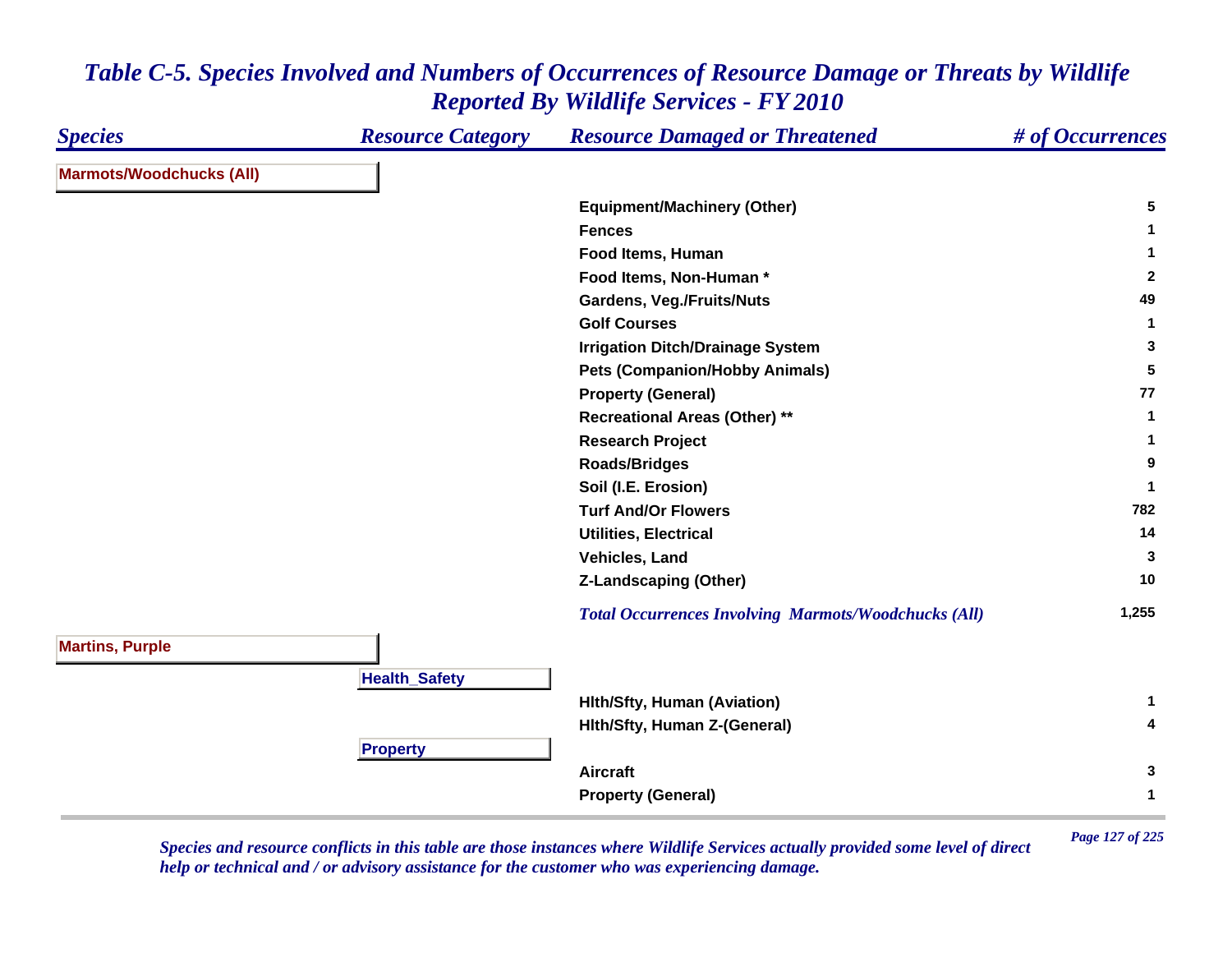### *Species Resource Category Resource Damaged or Threatened # of Occurrences* **Martins, Purple**  *Total Occurrences Involving Martins, Purple* **<sup>9</sup> Meadowlarks, Eastern Health \_ Safet y Hlth/Sfty, Human (Aviation) <sup>25</sup> Hlth/Sfty, Human Z-(General) <sup>1</sup> Pro pert y Aircraft 23**  *Total Occurrences Involving Meadowlarks, Eastern* **<sup>49</sup> Meadowlarks, Western Health \_ Safet y Hlth/Sfty, Human (Aviation) <sup>32</sup> Propert y Aircraft 32**  *Total Occurrences Involving Meadowlarks, Western* **<sup>64</sup> Mice, Deer (All) A griculture Grains, Corn (Sweet) <sup>1</sup> Health \_ Safet y Hlth/Sfty, Human (Aviation) <sup>3</sup> Hlth/Sfty, Human Z-(General) <sup>6</sup> Natural ResourceBirds, Terns, Least, California (T/E) <sup>1</sup>**

## *Table C-5. Species Involved and Numbers of Occurrences of Resource Damage or Threats by Wildlife Reported By Wildlife Services - FY 2010*

*Page 128 of 225 Species and resource conflicts in this table are those instances where Wildlife Services actually provided some level of direct help or technical and / or advisory assistance for the customer who was experiencing damage.*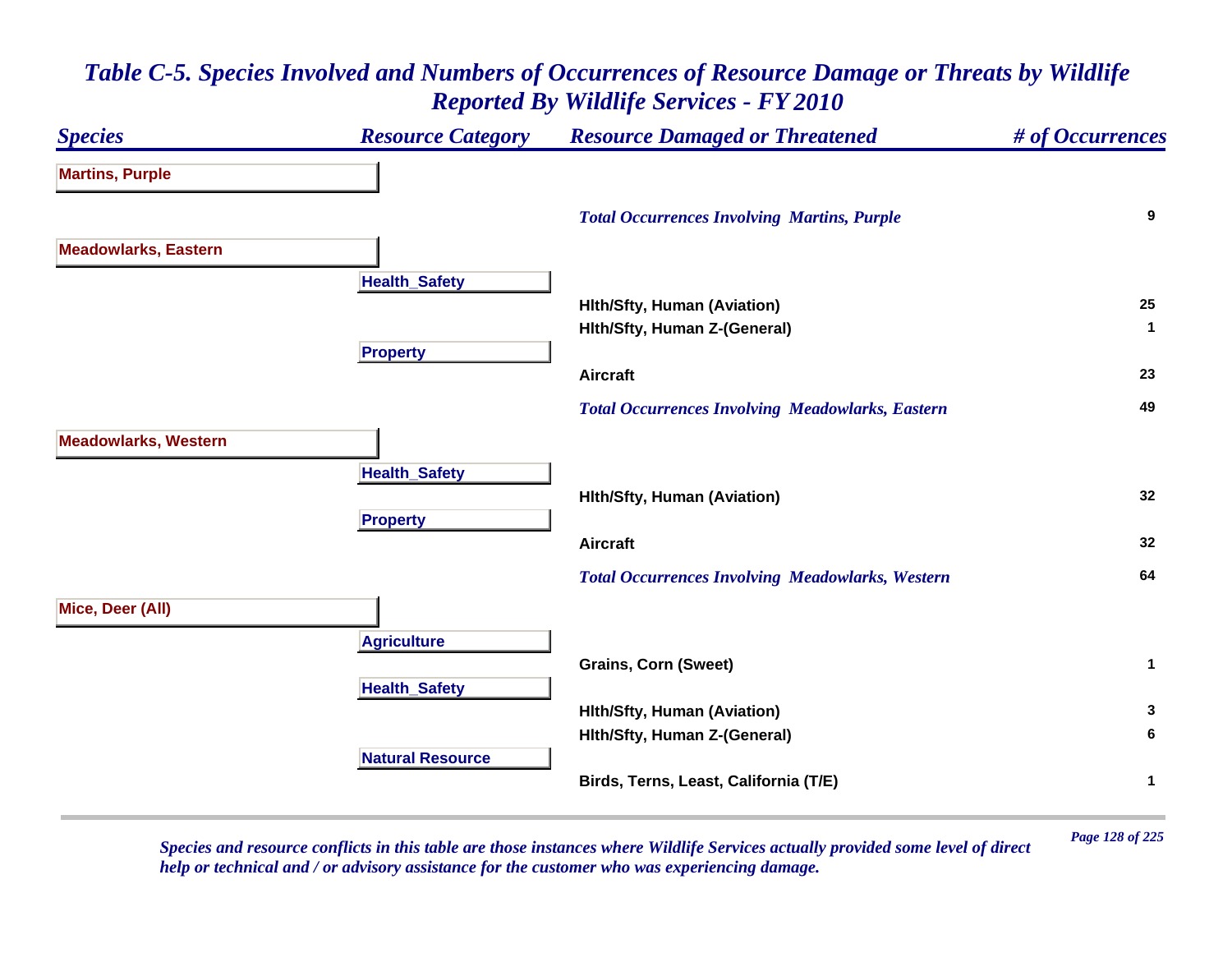### *Species Resource Category Resource Damaged or Threatened # of Occurrences* **Mice, Deer (All) Pro pert y Aircraft 2 Buildings, Non-Residential <sup>1</sup> Buildings, Residential <sup>3</sup>**  *Total Occurrences Involving Mice, Deer (All)* **<sup>17</sup> Mice, House A griculture Feed, Livestock 1 Hay (Stack/Bales) <sup>1</sup> HealthSafet y Hlth/Sfty, Human (Aviation) <sup>2</sup> Hlth/Sfty, Human Z-(General) <sup>17</sup> Natural ResourceBirds, Terns, Least, California (T/E) <sup>8</sup> Pro pert y Aircraft 1 Buildings, Non-Residential <sup>6</sup> Buildings, Residential <sup>33</sup> Food Items, Human 1 Food Items, Non-Human \* 1 Pets (Companion/Hobby Animals) <sup>1</sup> Property (General) <sup>2</sup> Zoo/Zoo Animals 1**  *Total Occurrences Involving Mice, House* **<sup>75</sup>**

### *Table C-5. Species Involved and Numbers of Occurrences of Resource Damage or Threats by Wildlife Reported By Wildlife Services - FY 2010*

*Page 129 of 225 Species and resource conflicts in this table are those instances where Wildlife Services actually provided some level of direct help or technical and / or advisory assistance for the customer who was experiencing damage.*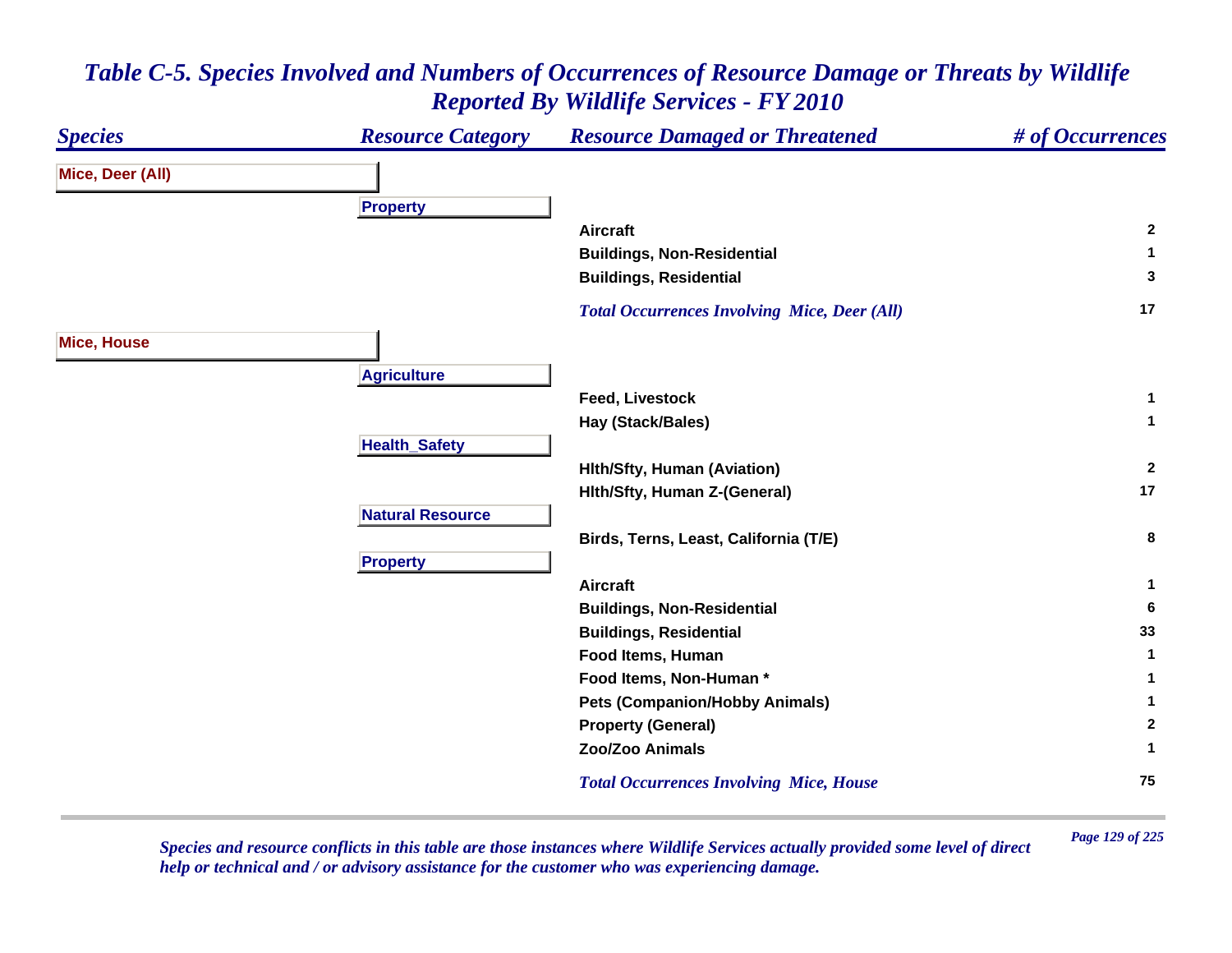| <b>Species</b>                | <b>Resource Category</b> | <b>Resource Damaged or Threatened</b>    | # of Occurrences |
|-------------------------------|--------------------------|------------------------------------------|------------------|
| <b>Minks</b>                  |                          |                                          |                  |
|                               | <b>Agriculture</b>       |                                          |                  |
|                               |                          | Fish, Ornamental (Brood)                 | $\overline{2}$   |
|                               |                          | Fowl, Chickens (Other)                   | 11               |
|                               |                          | <b>Fowl, Ducks (Domestic)</b>            | $\mathbf{2}$     |
|                               |                          | Shellfish, Crawfish                      | 1                |
|                               | <b>Health_Safety</b>     |                                          |                  |
|                               |                          | <b>Hith/Sfty, Human (Aviation)</b>       | 1                |
|                               |                          | Hith/Sfty, Human Z-(General)             | $\mathbf{1}$     |
|                               | <b>Natural Resource</b>  |                                          |                  |
|                               |                          | Birds, Plovers, Piping (T/E)             | 8                |
|                               |                          | Birds, Terns, Least (T/E)                | $\mathbf{2}$     |
|                               |                          | Fish, Walleye                            |                  |
|                               |                          | Fish, Z-(Other)                          |                  |
|                               |                          | Mammals, Z-(Other)                       | 1                |
|                               | <b>Property</b>          |                                          |                  |
|                               |                          | <b>Aircraft</b>                          | 1                |
|                               |                          | <b>Boat Docks/Marinas</b>                |                  |
|                               |                          | <b>Buildings, Residential</b>            |                  |
|                               |                          | <b>Pets (Companion/Hobby Animals)</b>    | 1                |
|                               |                          | <b>Total Occurrences Involving Minks</b> | 35               |
| <b>Mockingbirds, Northern</b> |                          |                                          |                  |
|                               | <b>Agriculture</b>       |                                          |                  |
|                               |                          | Fruit, Peaches                           | $\mathbf{1}$     |
|                               | <b>Health_Safety</b>     |                                          |                  |
|                               |                          | <b>Hith/Sfty, Human (Aviation)</b>       | 8                |

*Page 130 of 225 Species and resource conflicts in this table are those instances where Wildlife Services actually provided some level of direct help or technical and / or advisory assistance for the customer who was experiencing damage.*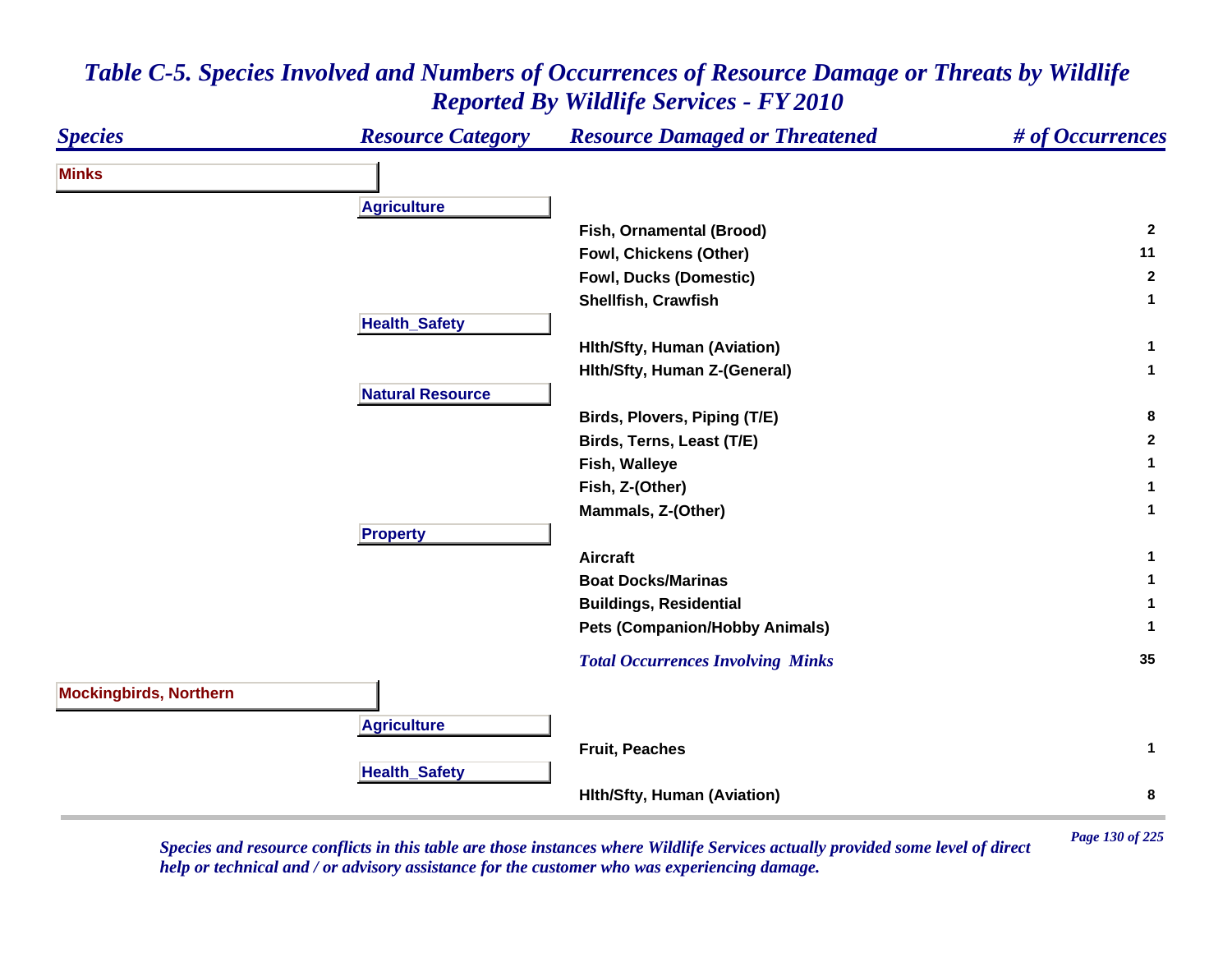#### *Species Resource Category Resource Damaged or Threatened # of Occurrences* **Mockingbirds, Northern Hlth/Sfty, Human Z-(General) <sup>44</sup> Propert y Aircraft7Buildings, Non-Residential <sup>1</sup> Buildings, Residential <sup>2</sup>**  *Total Occurrences Involving Mockingbirds, Northern* **<sup>63</sup> Moles (All) A griculture Grasses/Sod 1 Pasture**e 1 **Health \_ Safet y Hlth/Sfty, Human (Aviation) <sup>2</sup> Hlth/Sfty, Human Z-(General) <sup>1</sup> Pro pert y Aircraft 1 Dikes/Dams/Impoundments <sup>4</sup> Golf Courses 2 Property (General) <sup>8</sup> Turf And/Or Flowers 59 Z-Landscaping (Other) <sup>2</sup>**  *Total Occurrences Involving Moles (All)* **<sup>81</sup> Mongooses, Indian HealthSafet y Hlth/Sfty, Human Z-(General) <sup>1</sup>**

### *Table C-5. Species Involved and Numbers of Occurrences of Resource Damage or Threats by Wildlife Reported By Wildlife Services - FY 2010*

*Page 131 of 225 Species and resource conflicts in this table are those instances where Wildlife Services actually provided some level of direct help or technical and / or advisory assistance for the customer who was experiencing damage.*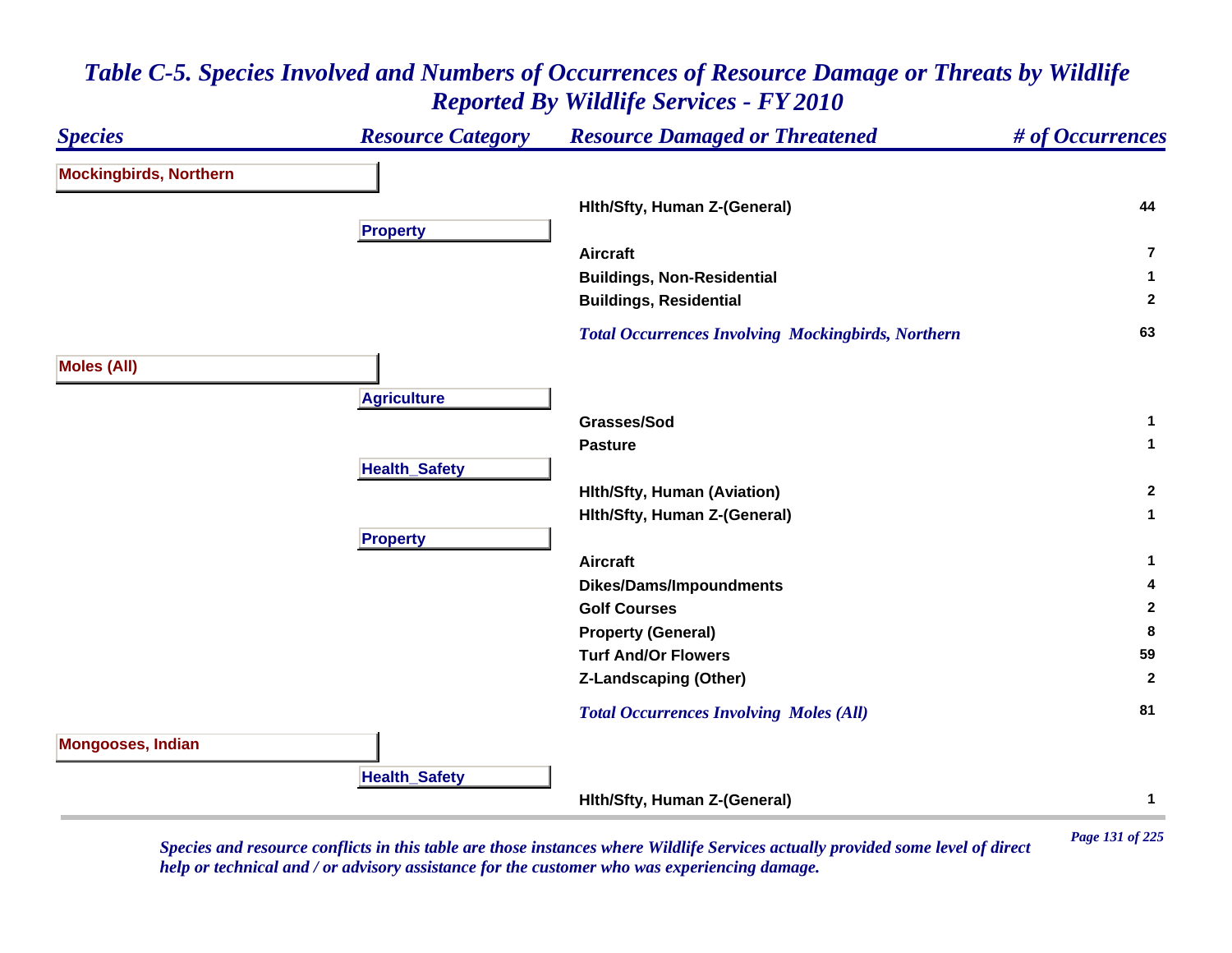

*Page 132 of 225 Species and resource conflicts in this table are those instances where Wildlife Services actually provided some level of direct help or technical and / or advisory assistance for the customer who was experiencing damage.*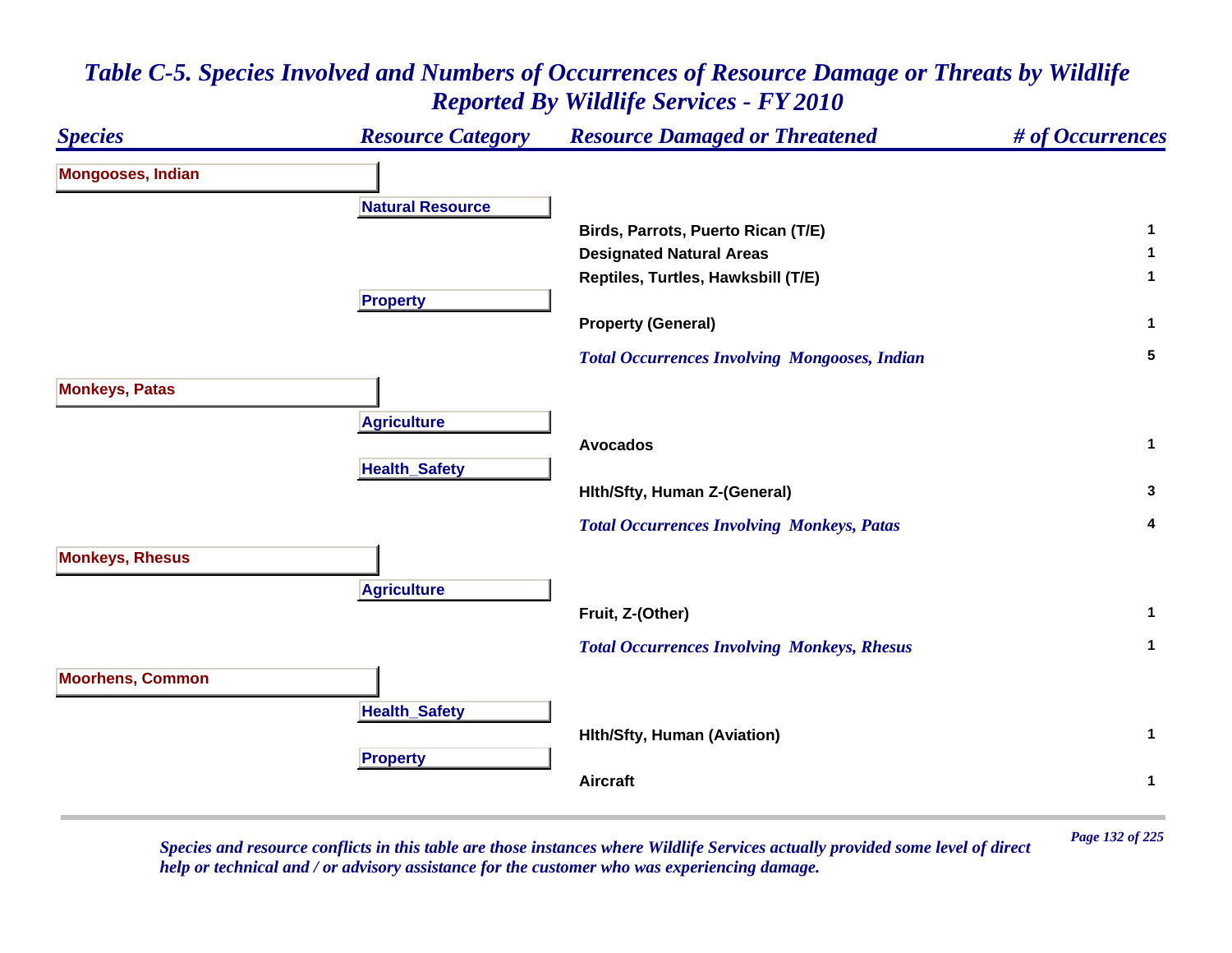### *Species Resource Category Resource Damaged or Threatened # of Occurrences* **Moorhens, Common**  *Total Occurrences Involving Moorhens, Common* **<sup>2</sup> MooseA griculture Feed, Livestock 1 Grains, Corn (Field) <sup>1</sup> Sap, Maple <sup>1</sup> Trees, Apple <sup>1</sup> HealthSafet y Hlth/Sfty, Human (Aviation) <sup>1</sup> Hlth/Sfty, Human Z-(General) <sup>2</sup> Pro pert y Equipment, Sap Collection <sup>1</sup> Fences 1 Gardens, Veg./Fruits/Nuts <sup>1</sup> Property (General) <sup>2</sup> Trees, Standing/Shrubs <sup>1</sup>**  *Total Occurrences Involving Moose* **<sup>13</sup> Multiple Species A griculture Goats, Z-(Other Adults) <sup>3</sup> Lettuce 3 Sheep (Lambs) <sup>1</sup> Spinach <sup>3</sup> Strawberries3**

### *Table C-5. Species Involved and Numbers of Occurrences of Resource Damage or Threats by Wildlife Reported By Wildlife Services - FY 2010*

*Page 133 of 225 Species and resource conflicts in this table are those instances where Wildlife Services actually provided some level of direct help or technical and / or advisory assistance for the customer who was experiencing damage.*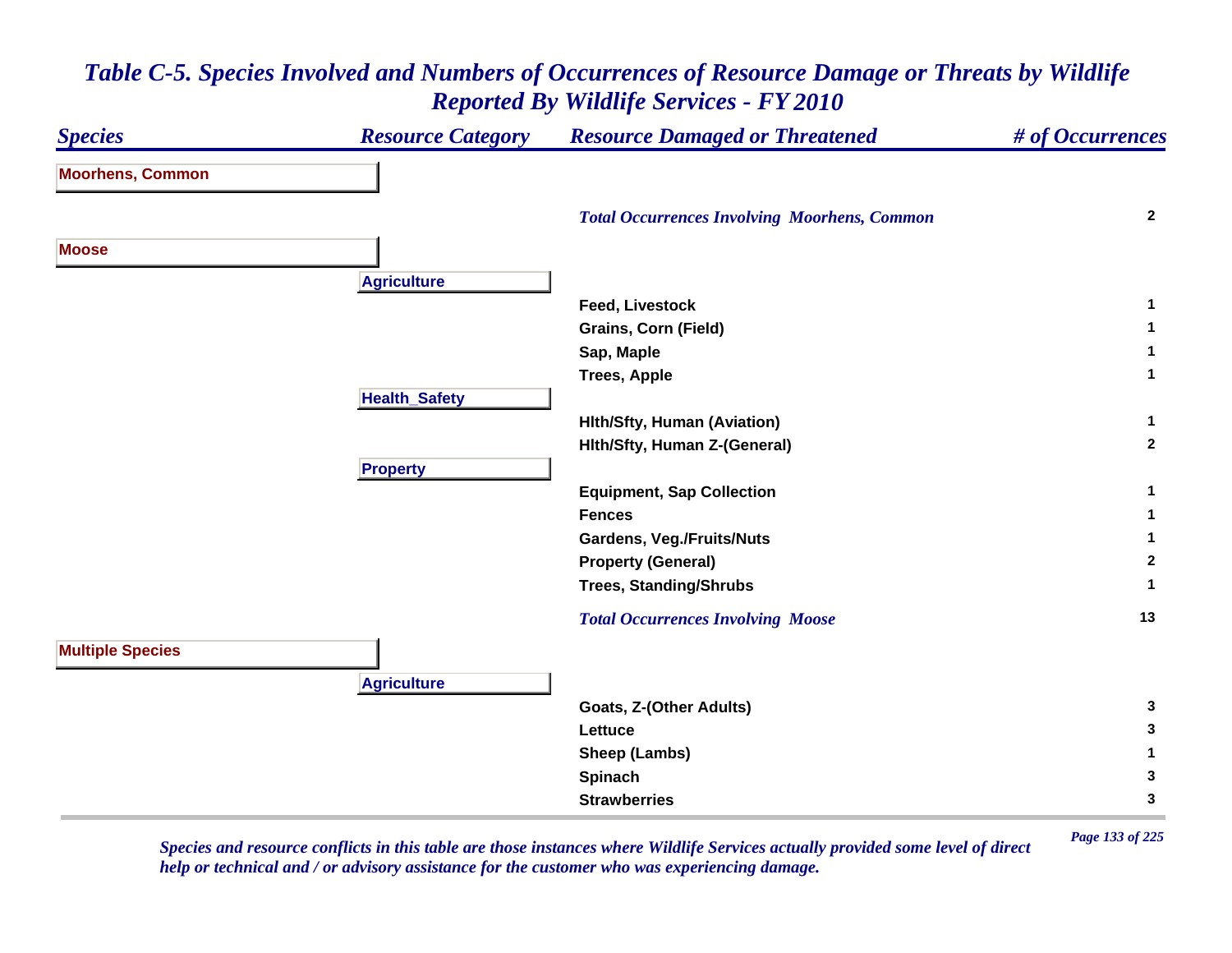| <b>Species</b>          | <b>Resource Category</b> | <b>Resource Damaged or Threatened</b>               | # of Occurrences |
|-------------------------|--------------------------|-----------------------------------------------------|------------------|
| <b>Multiple Species</b> |                          |                                                     |                  |
|                         | <b>Health_Safety</b>     |                                                     |                  |
|                         |                          | <b>Hith/Sfty, Human (Aviation)</b>                  | 381              |
|                         |                          | Hith/Sfty, Human Z-(General)                        | 60               |
|                         | <b>Natural Resource</b>  |                                                     |                  |
|                         |                          | <b>Birds, Grouse, Greater Sage</b>                  | 1                |
|                         |                          | Birds, Plovers, Piping (T/E)                        | $\mathbf{1}$     |
|                         |                          | Mammals, Z-(Other)                                  | $\mathbf{2}$     |
|                         |                          | <b>Reclamation/Restoration Site</b>                 | 1                |
|                         | <b>Property</b>          |                                                     |                  |
|                         |                          | <b>Aircraft</b>                                     | 256              |
|                         |                          | <b>Airport Runways/Taxiways</b>                     | 4                |
|                         |                          | <b>Buildings, Residential</b>                       |                  |
|                         |                          | <b>Gardens, Veg./Fruits/Nuts</b>                    | 4                |
|                         |                          | <b>Property (General)</b>                           | 38               |
|                         |                          | <b>Total Occurrences Involving Multiple Species</b> | 762              |
| <b>Muskrats</b>         |                          |                                                     |                  |
|                         |                          |                                                     |                  |
|                         | <b>Agriculture</b>       |                                                     | 1                |
|                         |                          | Beans, Soybeans                                     |                  |
|                         |                          | <b>Cattle (Calves)</b>                              | 1                |
|                         |                          | Grasses/Sod                                         | 1                |
|                         |                          | <b>Pasture</b>                                      | 7                |
|                         |                          | <b>Trees, Standing Hardwood</b>                     | $\mathbf{1}$     |
|                         |                          | <b>Trees, Standing Softwood</b>                     | $\mathbf{1}$     |
|                         | <b>Health_Safety</b>     |                                                     |                  |
|                         |                          | <b>Hith/Sfty, Human (Aviation)</b>                  | $\mathbf{2}$     |

*Page 134 of 225 Species and resource conflicts in this table are those instances where Wildlife Services actually provided some level of direct help or technical and / or advisory assistance for the customer who was experiencing damage.*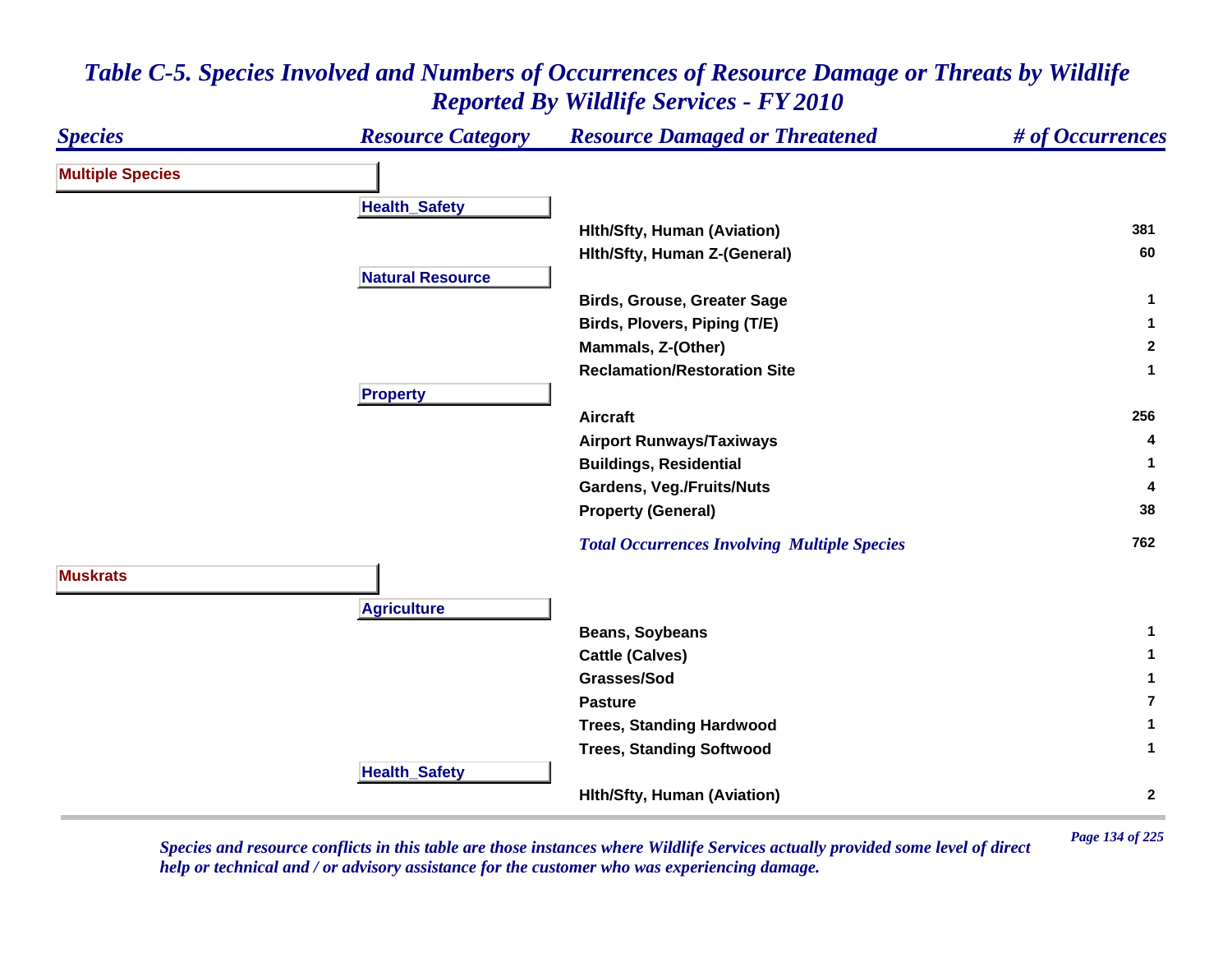#### *Species Resource Category Resource Damaged or Threatened # of Occurrences* **MuskratsHlth/Sfty, Human Z-(General) <sup>13</sup> Natural ResourceDesignated Natural Areas <sup>5</sup> Reclamation/Restoration Site 2 Trees, Standing <sup>1</sup> Wetlands 4 Propert y Aircraft 3 Boat Docks/Marinas 1 Buildings, Residential <sup>15</sup> Dikes/Dams/Impoundments <sup>65</sup> Gardens, Veg./Fruits/Nuts <sup>1</sup> Golf Courses 6 Irrigation Ditch/Drainage System <sup>25</sup> Property (General) <sup>33</sup> Railroads/Trestles 1 Roads/Bridges <sup>1</sup> Soil (I.E. Erosion) <sup>24</sup> Turf And/Or Flowers7Utilities, Electrical 4 Utilities, Sewerage/Wastewater Treatment <sup>1</sup> Z-Landscaping (Other) <sup>5</sup>**  *Total Occurrences Involving Muskrats* **<sup>231</sup> Nighthawks (All)**

### *Table C-5. Species Involved and Numbers of Occurrences of Resource Damage or Threats by Wildlife Reported By Wildlife Services - FY 2010*

*Page 135 of 225 Species and resource conflicts in this table are those instances where Wildlife Services actually provided some level of direct help or technical and / or advisory assistance for the customer who was experiencing damage.* 

**HealthSafet y**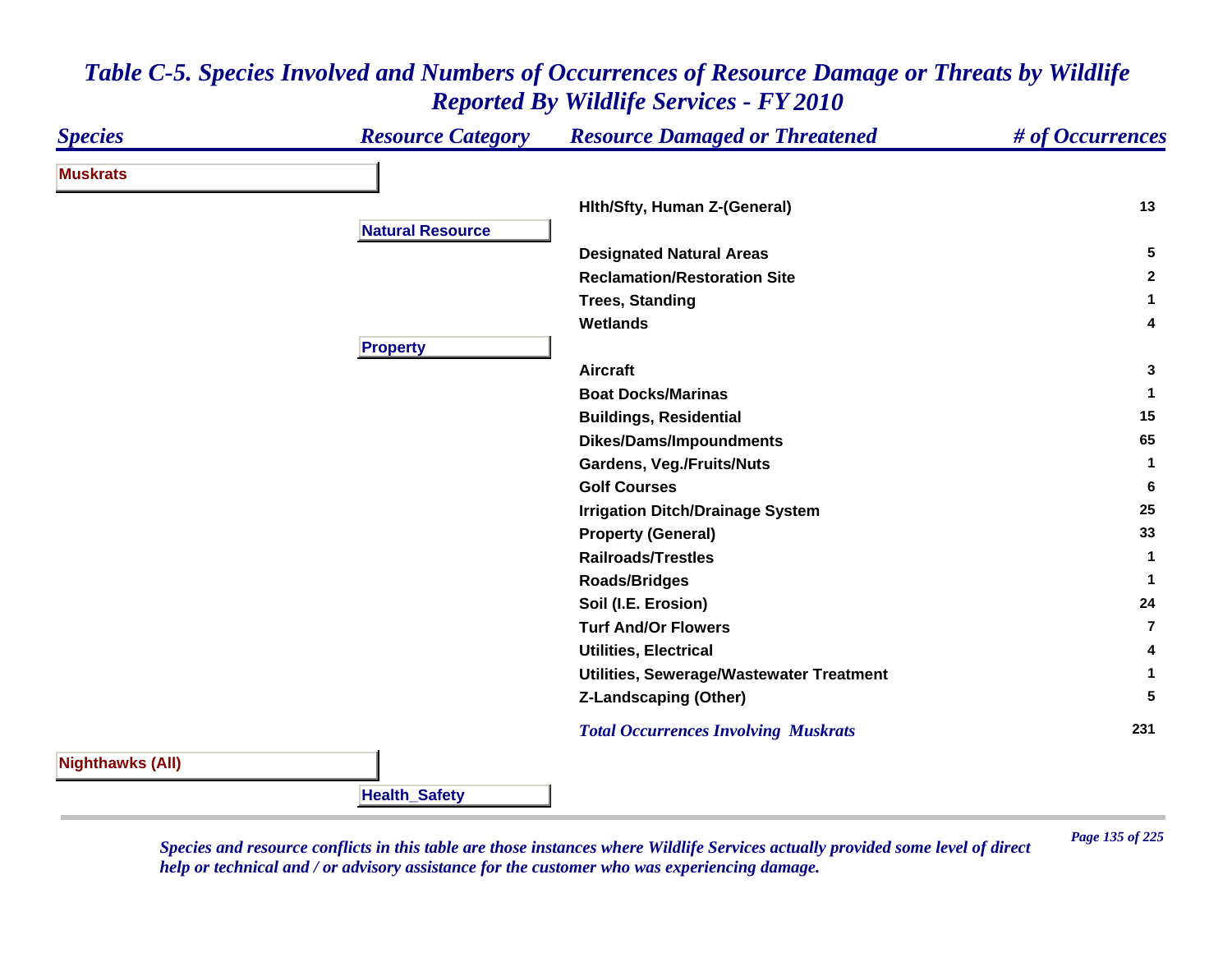### *Species Resource Category Resource Damaged or Threatened # of Occurrences* **Nighthawks (All) Hlth/Sfty, Human (Aviation) <sup>4</sup> Hlth/Sfty, Human Z-(General) <sup>1</sup> Propert y Aircraft 5**  *Total Occurrences Involving Nighthawks (All)* **<sup>10</sup> Noddys, Black HealthSafet y Hlth/Sfty, Human (Aviation) <sup>2</sup>**  *Total Occurrences Involving Noddys, Black* **<sup>2</sup> Non-WildlifeA griculture Cattle (Calves) <sup>2</sup> Equine, Horses (Adult) <sup>6</sup> Sheep (Adult) <sup>1</sup> Health \_ Safet y Hlth/Sfty, Human Z-(General) <sup>20</sup> Natural ResourceBirds, Cranes, Whooping (T/E) <sup>1</sup> Birds, Ducks, Wild (Other) <sup>3</sup> Birds, Eagles, Bald <sup>4</sup> Birds, Geese, Wild (All) <sup>3</sup> Birds, Z-(Other) <sup>3</sup> Mammals, Deer, White-Tailed Nr 2 Mammals, Foxes, Swift 9**

# *Table C-5. Species Involved and Numbers of Occurrences of Resource Damage or Threats by Wildlife Reported By Wildlife Services - FY 2010*

*Page 136 of 225 Species and resource conflicts in this table are those instances where Wildlife Services actually provided some level of direct help or technical and / or advisory assistance for the customer who was experiencing damage.*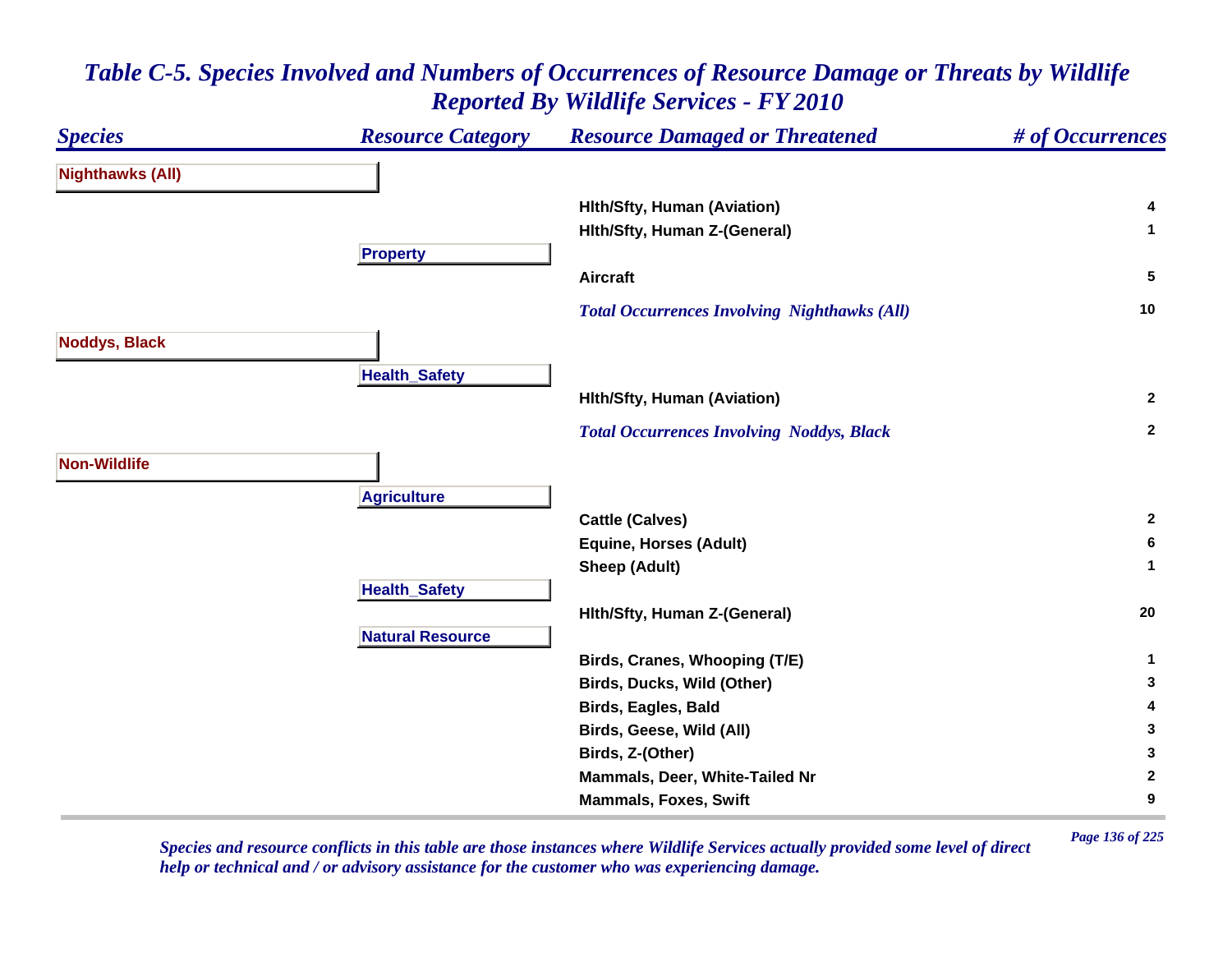### *Species Resource Category Resource Damaged or Threatened # of Occurrences* **Non-WildlifeMammals, Wolves, Gray <sup>1</sup> Wetlands 5 Propert y Buildings, Non-Residential <sup>1</sup> Buildings, Residential <sup>4</sup> Fences 1 Irrigation Ditch/Drainage System <sup>2</sup> Pets (Companion/Hobby Animals) <sup>1</sup> Property (General) <sup>3</sup> Turf And/Or Flowers 1**  *Total Occurrences Involving Non-Wildlife* **<sup>73</sup> Nuthatches, White-Breasted Health \_ Safet y Hlth/Sfty, Human Z-(General) <sup>2</sup> Pro pert y Buildings, Residential <sup>3</sup>**  *Total Occurrences Involving Nuthatches, White-Breasted* **<sup>5</sup> NutriasA griculture Plants, Aquatic <sup>1</sup> Trees, Standing (Mixed) <sup>4</sup> Health \_ Safet y Hlth/Sfty, Human Z-(General) 7Natural Resource**

### *Table C-5. Species Involved and Numbers of Occurrences of Resource Damage or Threats by Wildlife Reported By Wildlife Services - FY 2010*

*Page 137 of 225 Species and resource conflicts in this table are those instances where Wildlife Services actually provided some level of direct help or technical and / or advisory assistance for the customer who was experiencing damage.*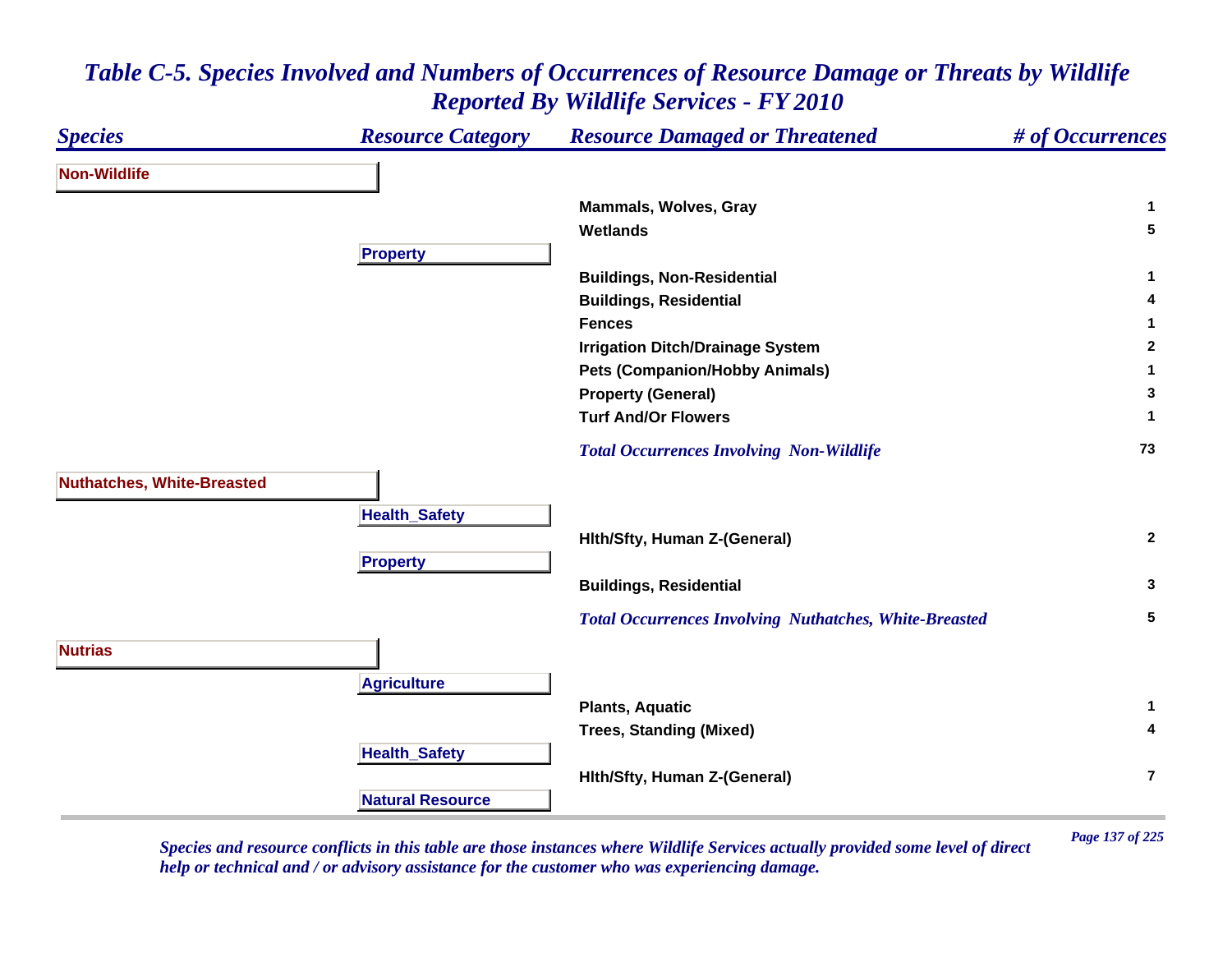| <b>Species</b>            | <b>Resource Category</b> | <b>Resource Damaged or Threatened</b>      | # of Occurrences |
|---------------------------|--------------------------|--------------------------------------------|------------------|
| <b>Nutrias</b>            |                          |                                            |                  |
|                           |                          | <b>Streams</b>                             | 1                |
|                           |                          | <b>Trees, Standing</b>                     | 1                |
|                           |                          | <b>Wetlands</b>                            | 32               |
|                           | <b>Property</b>          |                                            |                  |
|                           |                          | <b>Aircraft</b>                            | $\mathbf{1}$     |
|                           |                          | <b>Buildings, Residential</b>              | $\mathbf 1$      |
|                           |                          | <b>Dikes/Dams/Impoundments</b>             | 44               |
|                           |                          | <b>Golf Courses</b>                        | 3                |
|                           |                          | <b>Irrigation Ditch/Drainage System</b>    | 8                |
|                           |                          | <b>Property (General)</b>                  | 14               |
|                           |                          | <b>Recreational Areas (Other) **</b>       | 5                |
|                           |                          | <b>Roads/Bridges</b>                       | 6                |
|                           |                          | Soil (I.E. Erosion)                        | 4                |
|                           |                          | <b>Trees, Standing/Shrubs</b>              | 8                |
|                           |                          | <b>Turf And/Or Flowers</b>                 | 13               |
|                           |                          | Utilities, Sewerage/Wastewater Treatment   | 5                |
|                           |                          | <b>Z-Landscaping (Other)</b>               | 6                |
|                           |                          | <b>Total Occurrences Involving Nutrias</b> | 164              |
| <b>Opossums, Virginia</b> |                          |                                            |                  |
|                           | <b>Agriculture</b>       |                                            |                  |
|                           |                          | Birds, Pheasant (All) Ag                   | 1                |
|                           |                          | <b>Eggs</b>                                | 5                |
|                           |                          | <b>Equine, Horses (Adult)</b>              | 1                |
|                           |                          | <b>Feed, Livestock</b>                     | 41               |
|                           |                          | Fowl, Chickens (Game)                      | $\mathbf 1$      |
|                           |                          |                                            |                  |

*Page 138 of 225 Species and resource conflicts in this table are those instances where Wildlife Services actually provided some level of direct help or technical and / or advisory assistance for the customer who was experiencing damage.*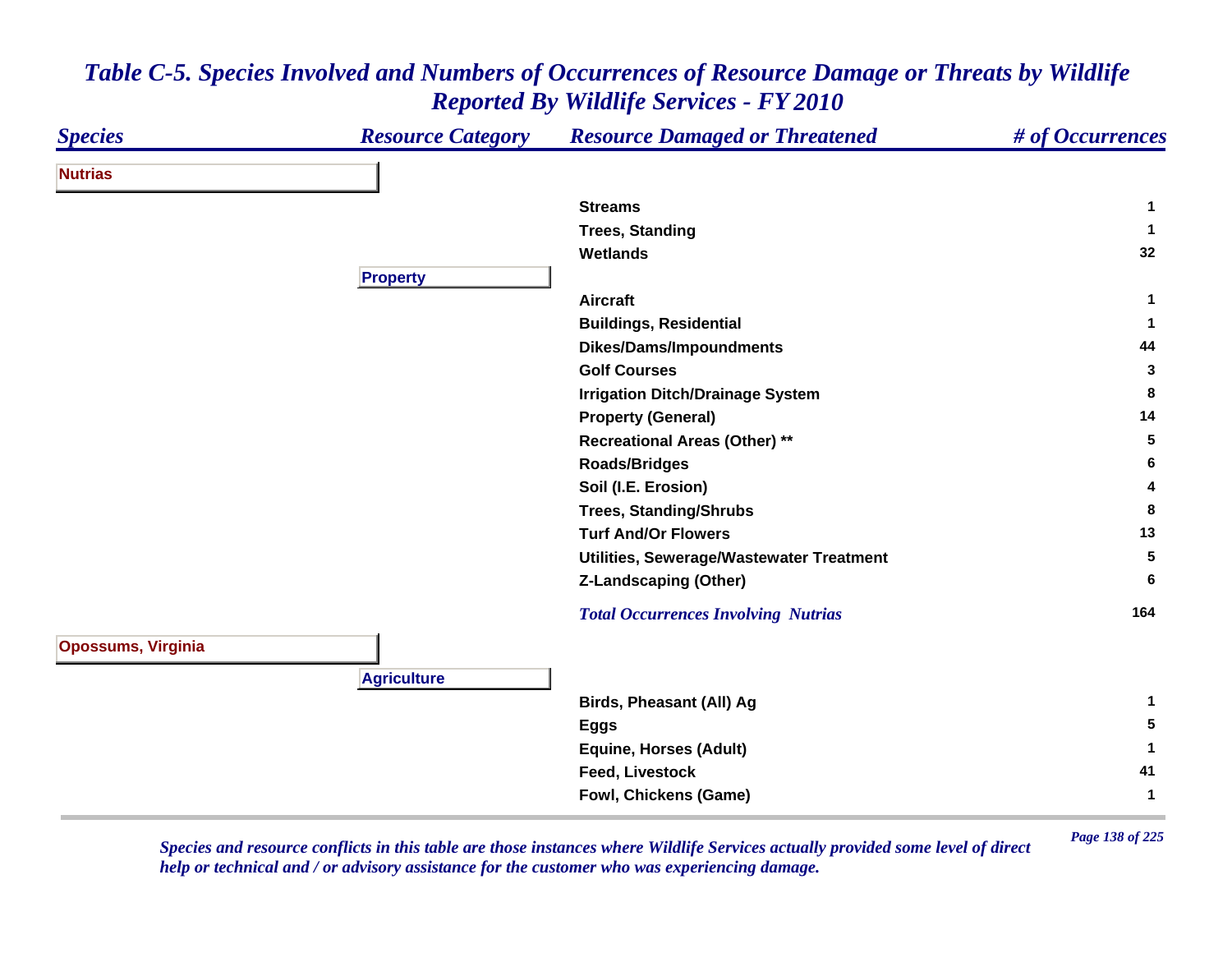| <b>Species</b>            | <b>Resource Category</b> | <b>Resource Damaged or Threatened</b>          | # of Occurrences |
|---------------------------|--------------------------|------------------------------------------------|------------------|
| <b>Opossums, Virginia</b> |                          |                                                |                  |
|                           |                          | Fowl, Chickens (Other)                         | 19               |
|                           |                          | <b>Fowl, Ducks (Domestic)</b>                  | $\mathbf{1}$     |
|                           |                          | Fowl, Guineas                                  | $\mathbf{2}$     |
|                           |                          | <b>Fowl, Pigeons (Domestic)</b>                | $\mathbf{1}$     |
|                           |                          | <b>Fruit, Cherries</b>                         | 5                |
|                           |                          | Fruit, Z-(Other)                               | $\overline{7}$   |
|                           |                          | <b>Silage</b>                                  | $\mathbf{1}$     |
|                           |                          | <b>Trees, Cherry</b>                           | $\mathbf{1}$     |
|                           |                          | Trees, Citrus (All)                            | $\overline{7}$   |
|                           |                          | <b>Trees, Walnut</b>                           | $\mathbf{1}$     |
|                           | <b>Health_Safety</b>     |                                                |                  |
|                           |                          | <b>Hith/Sfty, Human (Aviation)</b>             | 19               |
|                           |                          | Hith/Sfty, Human Z-(General)                   | 530              |
|                           | <b>Natural Resource</b>  |                                                |                  |
|                           |                          | Birds, Plover, Snowy (T/E)                     | 14               |
|                           |                          | Birds, Plovers, Piping (T/E)                   | 12               |
|                           |                          | <b>Birds, Prairie Chickens, Attwaters (T/E</b> | 14               |
|                           |                          | Birds, Rail, Clapper, California (T/E)         | 6                |
|                           |                          | Birds, Rail, Clapper, Light-Footed (T/E)       | 3                |
|                           |                          | Birds, Terns, Least (T/E)                      | $\mathbf{2}$     |
|                           |                          | Birds, Terns, Least, California (T/E)          | 16               |
|                           |                          | <b>Birds, Waterfowl (Other)</b>                | $\mathbf{1}$     |
|                           |                          | Mammals, Mice, Salt Marsh Harvest (T/E)        | 3                |
|                           | <b>Property</b>          |                                                |                  |
|                           |                          | <b>Aircraft</b>                                | 18               |
|                           |                          | <b>Buildings, Non-Residential</b>              | 169              |

*Page 139 of 225 Species and resource conflicts in this table are those instances where Wildlife Services actually provided some level of direct help or technical and / or advisory assistance for the customer who was experiencing damage.*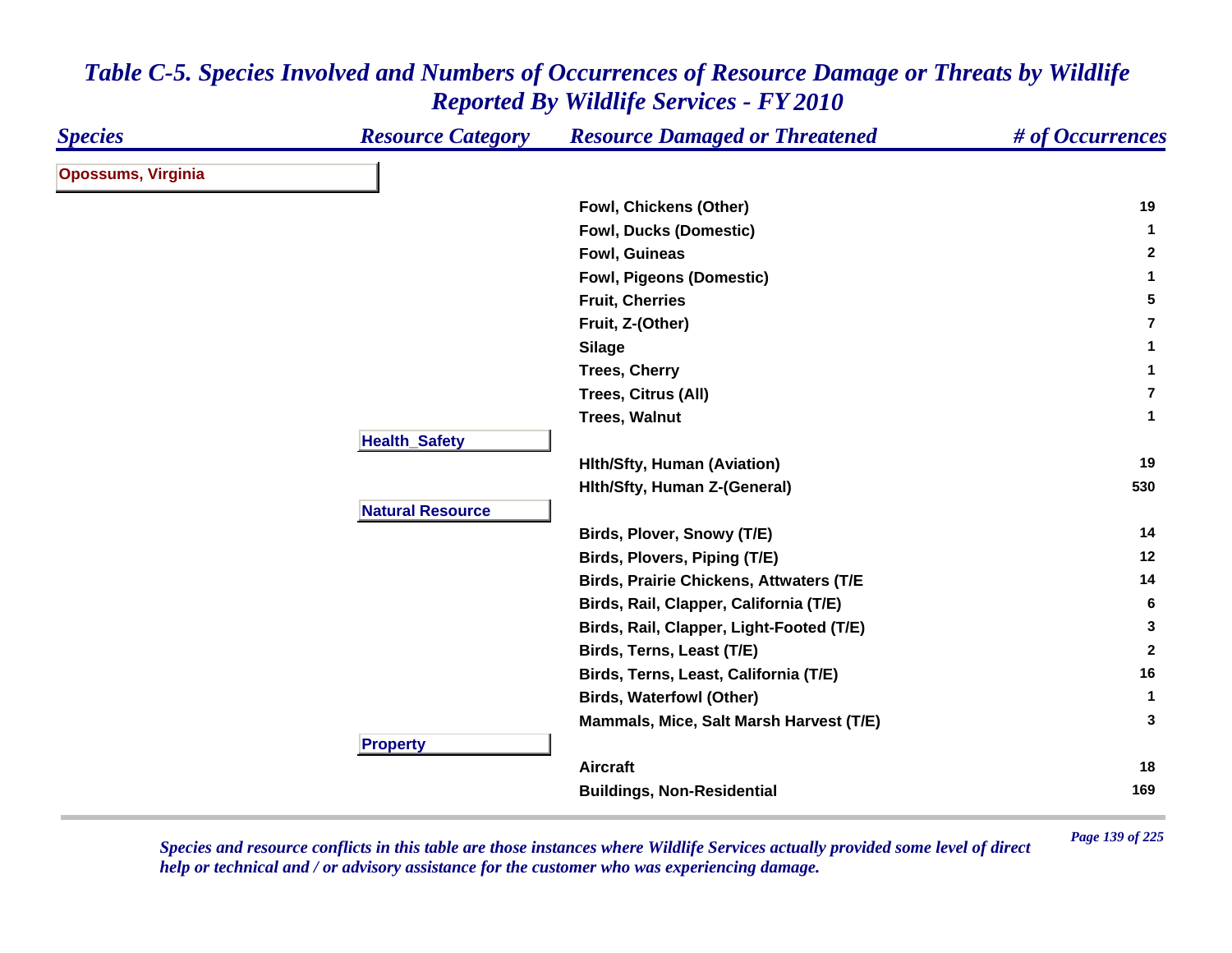| <b>Species</b>            | <b>Resource Category</b> | <b>Resource Damaged or Threatened</b>                 | # of Occurrences |
|---------------------------|--------------------------|-------------------------------------------------------|------------------|
| <b>Opossums, Virginia</b> |                          |                                                       |                  |
|                           |                          | <b>Buildings, Residential</b>                         | 1,866            |
|                           |                          | <b>Dikes/Dams/Impoundments</b>                        | $\mathbf{2}$     |
|                           |                          | Fish, Ornamental                                      | $\mathbf 1$      |
|                           |                          | Food Items, Human                                     | 5                |
|                           |                          | Food Items, Non-Human*                                | 45               |
|                           |                          | <b>Gardens, Veg./Fruits/Nuts</b>                      | 66               |
|                           |                          | <b>Golf Courses</b>                                   | $\mathbf{1}$     |
|                           |                          | <b>Irrigation, Drip Line</b>                          | $\overline{2}$   |
|                           |                          | <b>Pets (Companion/Hobby Animals)</b>                 | 274              |
|                           |                          | <b>Property (General)</b>                             | 290              |
|                           |                          | <b>Turf And/Or Flowers</b>                            | 65               |
|                           |                          | Utilities, Z-(Other)                                  | $\mathbf{1}$     |
|                           |                          | <b>Z-Landscaping (Other)</b>                          | 3                |
|                           |                          | <b>Total Occurrences Involving Opossums, Virginia</b> | 3,522            |
| <b>Orioles, Northern</b>  | <b>Health_Safety</b>     |                                                       |                  |
|                           |                          | Hith/Sfty, Human Z-(General)                          | 4                |
|                           |                          | <b>Total Occurrences Involving Orioles, Northern</b>  | 4                |
| <b>Ospreys</b>            |                          |                                                       |                  |
|                           | <b>Agriculture</b>       |                                                       |                  |
|                           |                          | Fish, Bass, Hybrid Striped                            | $\mathbf 1$      |
|                           |                          | Fish, Food Fish (Other)                               | $\mathbf 1$      |
|                           |                          | Fish, Ornamental (Brood)                              | $\mathbf 1$      |
|                           |                          | Fish, Ornamental (Market)                             | $\mathbf 1$      |

*Page 140 of 225 Species and resource conflicts in this table are those instances where Wildlife Services actually provided some level of direct help or technical and / or advisory assistance for the customer who was experiencing damage.*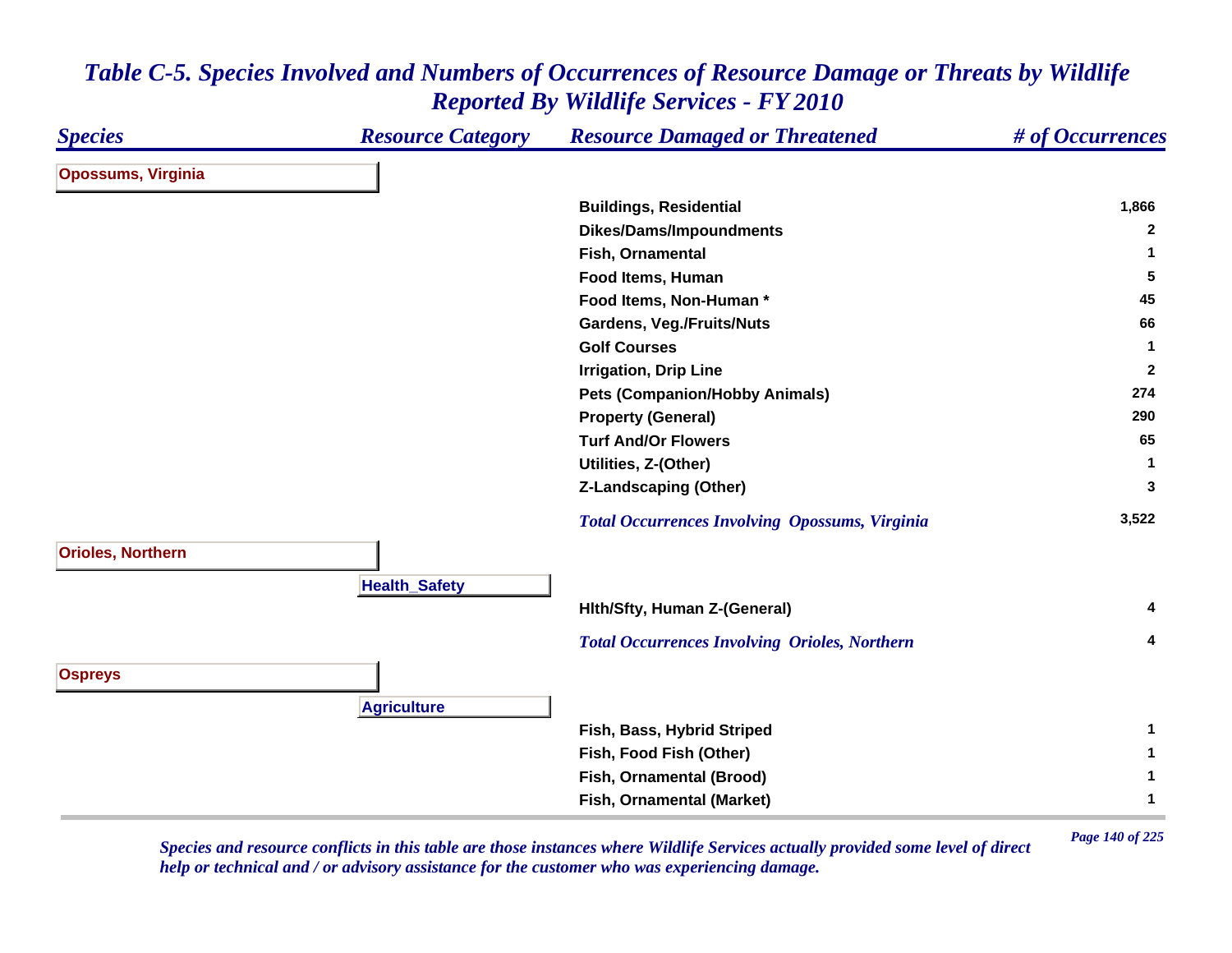### *Species Resource Category Resource Damaged or Threatened # of Occurrences* **Ospreys Fish, Trout, Z-(Other) <sup>4</sup> Health \_ Safet y Hlth/Sfty, Human (Aviation) <sup>10</sup> Hlth/Sfty, Human Z-(General) <sup>6</sup> Natural ResourceBirds, Osprey <sup>1</sup> Fish, Trout, Rainbow 3 Fish, Z-(Other) <sup>2</sup> Propert y Aircraft 12 Boat Docks/Marinas 2 Buildings, Residential <sup>5</sup> Equipment/Machinery (Other) <sup>3</sup> Fish, Ornamental 2 Property (General) <sup>10</sup> Recreational Areas (Other) \*\* <sup>1</sup> Utilities, Electrical 17 Utilities, Z-(Other) <sup>21</sup> Watercraft 4**  *Total Occurrences Involving Ospreys* **<sup>107</sup> Otters, River A griculture Fish, Baitfish (Other) <sup>2</sup> Fish, Bass, Hybrid Striped <sup>5</sup> Fish, Carp, Grass (Market) <sup>1</sup>**

## *Table C-5. Species Involved and Numbers of Occurrences of Resource Damage or Threats by Wildlife Reported By Wildlife Services - FY 2010*

*Page 141 of 225 Species and resource conflicts in this table are those instances where Wildlife Services actually provided some level of direct help or technical and / or advisory assistance for the customer who was experiencing damage.*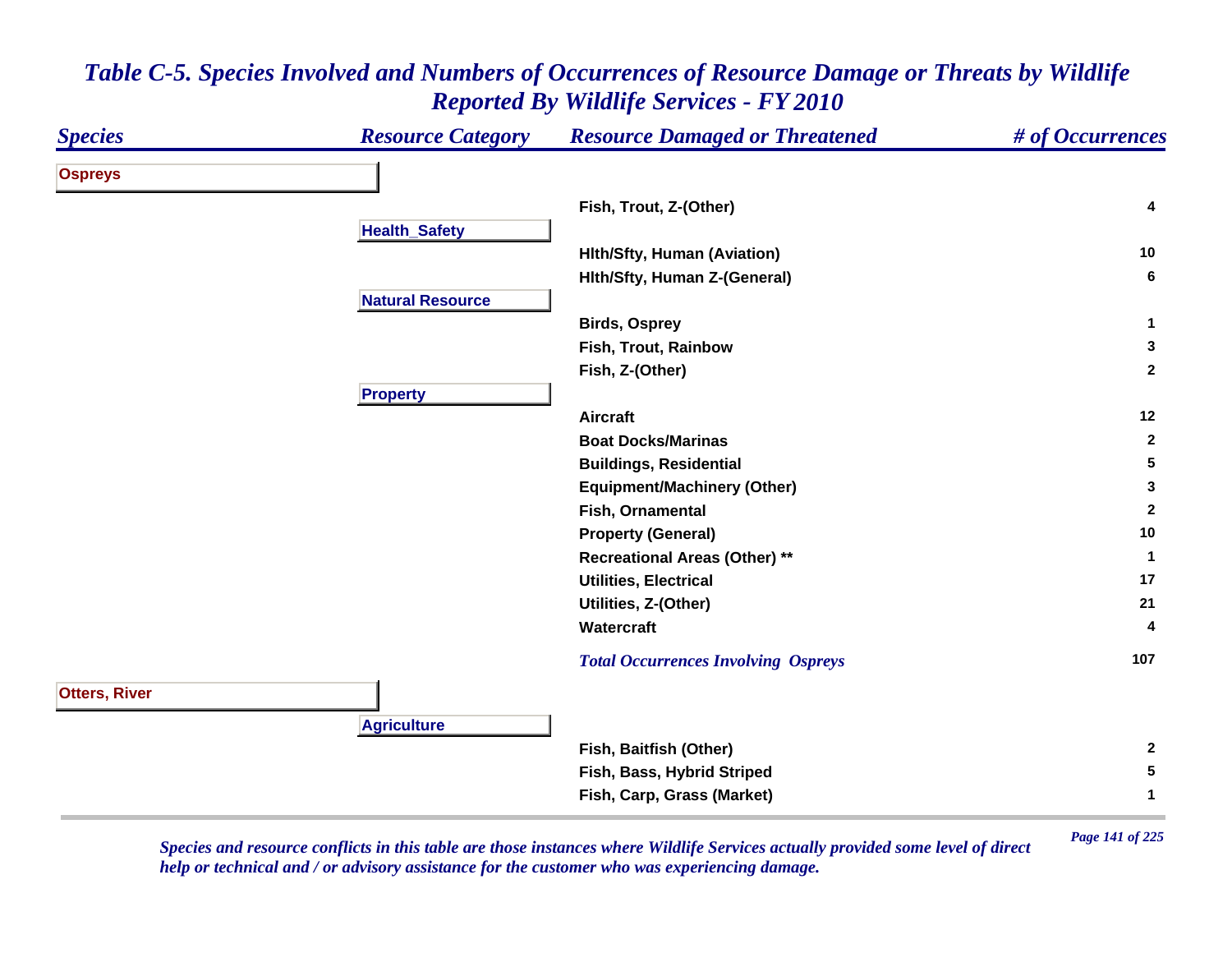| <b>Species</b>       | <b>Resource Category</b> | <b>Resource Damaged or Threatened</b>   | # of Occurrences |
|----------------------|--------------------------|-----------------------------------------|------------------|
| <b>Otters, River</b> |                          |                                         |                  |
|                      |                          | Fish, Catfish (Adult)                   | 13               |
|                      |                          | Fish, Catfish (Fingerling)              | $\mathbf{1}$     |
|                      |                          | Fish, Catfish (Fry)                     | $\mathbf 1$      |
|                      |                          | Fish, Food Fish (Other)                 | 13               |
|                      |                          | Fish, Goldfish (Brood)                  | 10               |
|                      |                          | Fish, Goldfish (Market)                 | $\mathbf{1}$     |
|                      |                          | Fish, Ornamental (Brood)                | 8                |
|                      |                          | Fish, Ornamental (Market)               | 5                |
|                      |                          | Fish, Trout, Z-(Other)                  | $5\phantom{.0}$  |
|                      |                          | <b>Fowl, Ducks (Domestic)</b>           | $\mathbf{2}$     |
|                      |                          | Shellfish, Crawfish                     | $\mathbf{3}$     |
|                      |                          | Shellfish, Prawns/Shrimp (All)          | 1                |
|                      |                          | Trees, Z-Fruit/Nut (Other)              | $\mathbf{1}$     |
|                      | <b>Health_Safety</b>     |                                         |                  |
|                      |                          | <b>Hith/Sfty, Human (Aviation)</b>      | $\mathbf 1$      |
|                      | <b>Natural Resource</b>  |                                         |                  |
|                      |                          | Fish, Trout, Rainbow                    | 6                |
|                      |                          | Fish, Walleye                           | $\mathbf 1$      |
|                      |                          | Fish, Z-(Other)                         | 15               |
|                      | <b>Property</b>          |                                         |                  |
|                      |                          | <b>Aircraft</b>                         | 1                |
|                      |                          | <b>Boat Docks/Marinas</b>               | 9                |
|                      |                          | <b>Buildings, Non-Residential</b>       | $\mathbf{2}$     |
|                      |                          | <b>Buildings, Residential</b>           | 5                |
|                      |                          | Fish, Ornamental                        | $\overline{7}$   |
|                      |                          | <b>Irrigation Ditch/Drainage System</b> | 3                |
|                      |                          |                                         |                  |

*Page 142 of 225 Species and resource conflicts in this table are those instances where Wildlife Services actually provided some level of direct help or technical and / or advisory assistance for the customer who was experiencing damage.*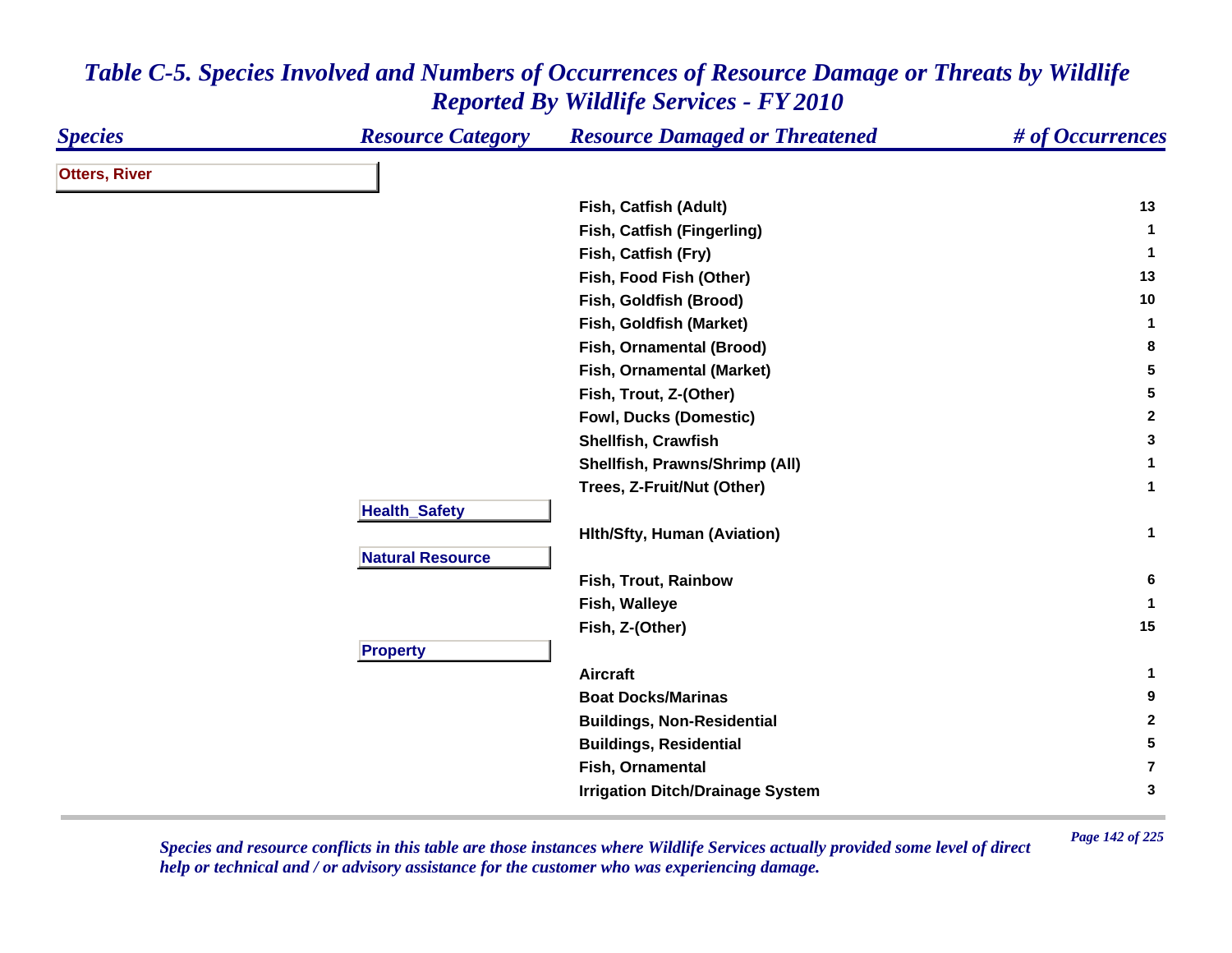### *Species Resource Category Resource Damaged or Threatened # of Occurrences* **Otters, River Property (General) <sup>19</sup> Sportfish, Private Stocked <sup>3</sup> Watercraft 1**  *Total Occurrences Involving Otters, River* **<sup>145</sup> OvenbirdsHealth \_ Safet y Hlth/Sfty, Human Z-(General) <sup>1</sup>**  *Total Occurrences Involving Ovenbirds* **<sup>1</sup> Owls, Barred A griculture Birds, Pheasant (All) Ag <sup>1</sup> Fowl, Chickens (Other) <sup>2</sup> Peafowl, Common 1 HealthSafet y Hlth/Sfty, Human (Aviation) <sup>3</sup> Hlth/Sfty, Human Z-(General) <sup>8</sup> Propert y Aircraft 6 Pets (Companion/Hobby Animals) <sup>4</sup> Property (General) <sup>1</sup>**  *Total Occurrences Involving Owls, Barred* **<sup>26</sup> Owls, Burrowing**

## *Table C-5. Species Involved and Numbers of Occurrences of Resource Damage or Threats by Wildlife Reported By Wildlife Services - FY 2010*

*Page 143 of 225 Species and resource conflicts in this table are those instances where Wildlife Services actually provided some level of direct help or technical and / or advisory assistance for the customer who was experiencing damage.*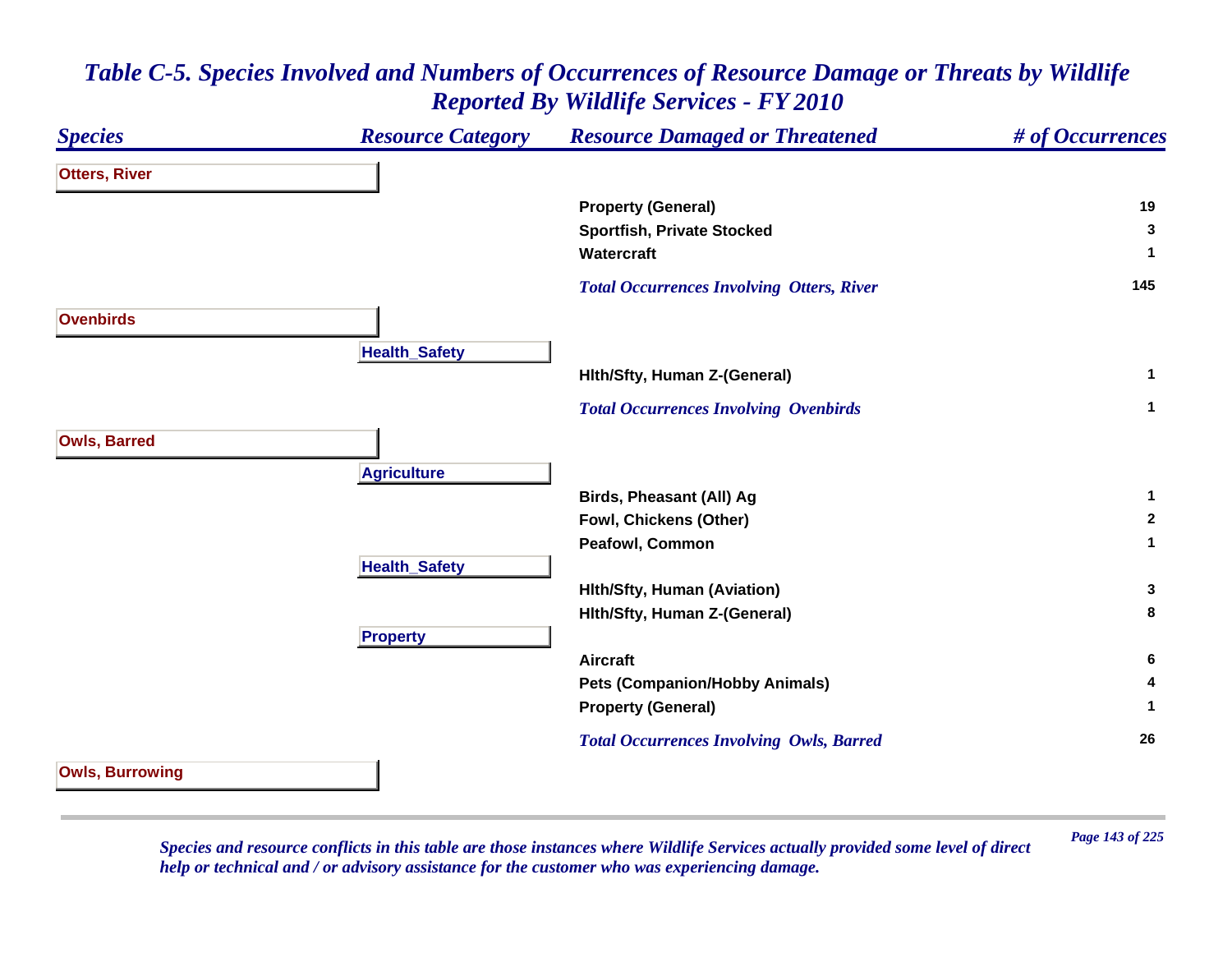### *Species Resource Category Resource Damaged or Threatened # of Occurrences* **Owls, Burrowing Health \_ Safet y Hlth/Sfty, Human (Aviation) <sup>4</sup> Natural Resource Birds, Plover, Snowy (T/E) <sup>3</sup> Birds, Terns, Least, California (T/E) <sup>4</sup> Propert y Aircraft 3**  *Total Occurrences Involving Owls, Burrowing* **<sup>14</sup> Owls, Common Barn A griculture Fowl, Chickens (Other) <sup>1</sup> Goats, Z-(Other Kids) <sup>1</sup> Health \_ Safet y Hlth/Sfty, Human (Aviation) <sup>27</sup> Hlth/Sfty, Human Z-(General) <sup>8</sup> Natural ResourceBirds, Plover, Snowy (T/E) <sup>5</sup> Birds, Terns, Least, California (T/E) <sup>15</sup> Propert y Aircraft 26 Buildings, Non-Residential <sup>6</sup> Buildings, Residential <sup>6</sup>**  *Total Occurrences Involving Owls, Common Barn* **<sup>95</sup> Owls, Eastern Screech**

### *Table C-5. Species Involved and Numbers of Occurrences of Resource Damage or Threats by Wildlife Reported By Wildlife Services - FY 2010*

*Page 144 of 225 Species and resource conflicts in this table are those instances where Wildlife Services actually provided some level of direct help or technical and / or advisory assistance for the customer who was experiencing damage.*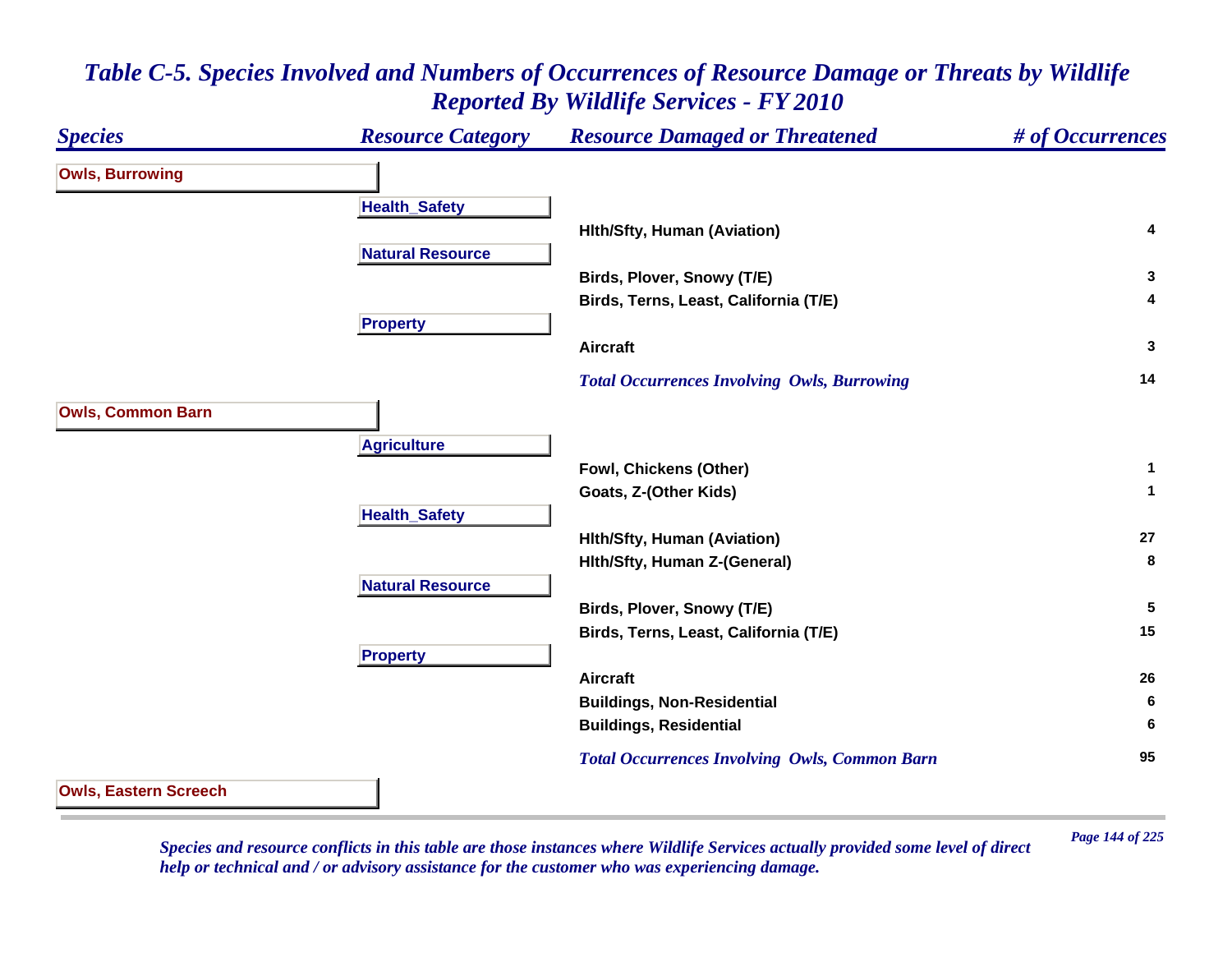#### *Species Resource Category Resource Damaged or Threatened # of Occurrences* **Owls, Eastern Screech A griculture Fowl, Chickens (Other) <sup>1</sup> HealthSafet y Hlth/Sfty, Human (Aviation) <sup>1</sup> Hlth/Sfty, Human Z-(General) 7Propert y Aircraft 1 Buildings, Residential <sup>1</sup>**  *Total Occurrences Involving Owls, Eastern Screech* **<sup>11</sup> Owls, Great Horned A griculture Birds, Pheasant (All) Ag <sup>3</sup> Birds, Z-Game (Other) <sup>1</sup> Fowl, Chickens (Game) <sup>1</sup> Fowl, Chickens (Other) <sup>12</sup> Fowl, Ducks (Domestic) <sup>2</sup> Fowl, Geese (Domestic) <sup>1</sup> Fowl, Guineas 1 Fowl, Turkeys (Domestic) <sup>1</sup> Rabbits (Domestic) <sup>1</sup> Health \_ Safet y Hlth/Sfty, Human (Aviation) <sup>16</sup> Hlth/Sfty, Human Z-(General) <sup>16</sup> Natural ResourceBirds, Plover, Snowy (T/E) <sup>5</sup>**

# *Table C-5. Species Involved and Numbers of Occurrences of Resource Damage or Threats by Wildlife Reported By Wildlife Services - FY 2010*

*Page 145 of 225 Species and resource conflicts in this table are those instances where Wildlife Services actually provided some level of direct help or technical and / or advisory assistance for the customer who was experiencing damage.*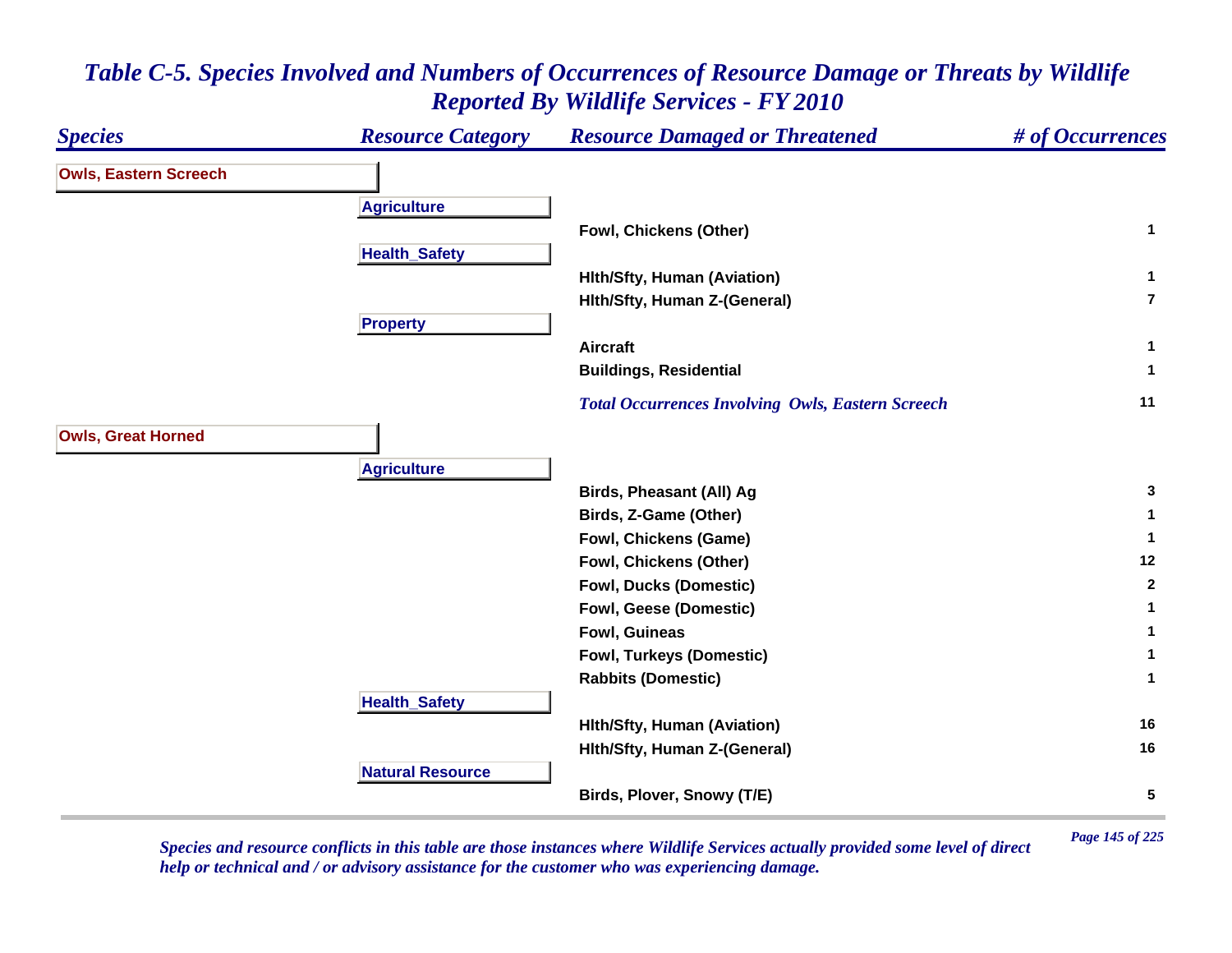| <b>Species</b>            | <b>Resource Category</b> | <b>Resource Damaged or Threatened</b>                 | # of Occurrences |
|---------------------------|--------------------------|-------------------------------------------------------|------------------|
| <b>Owls, Great Horned</b> |                          |                                                       |                  |
|                           |                          | Birds, Plovers, Piping (T/E)                          | 6                |
|                           |                          | <b>Birds, Terns, Common</b>                           | 1                |
|                           |                          | Birds, Terns, Least (T/E)                             | 6                |
|                           |                          | Birds, Terns, Least, California (T/E)                 | 13               |
|                           |                          | Birds, Terns, Roseate (T/E)                           | $\mathbf{2}$     |
|                           |                          | <b>Birds, Waterfowl (Other)</b>                       | 1                |
|                           |                          | Mammals, Z-(Other)                                    | $\mathbf 1$      |
|                           | <b>Property</b>          |                                                       |                  |
|                           |                          | <b>Aircraft</b>                                       | 13               |
|                           |                          | <b>Buildings, Non-Residential</b>                     | 1                |
|                           |                          | <b>Equipment/Machinery (Other)</b>                    | 1                |
|                           |                          | <b>Pets (Companion/Hobby Animals)</b>                 | 10               |
|                           |                          | <b>Total Occurrences Involving Owls, Great Horned</b> | 115              |
| <b>Owls, Long-Eared</b>   |                          |                                                       |                  |
|                           | <b>Health_Safety</b>     |                                                       |                  |
|                           |                          | <b>Hith/Sfty, Human (Aviation)</b>                    | $\mathbf{1}$     |
|                           | <b>Natural Resource</b>  |                                                       |                  |
|                           |                          | Birds, Terns, Roseate (T/E)                           | $\mathbf 1$      |
|                           | <b>Property</b>          |                                                       |                  |
|                           |                          | <b>Aircraft</b>                                       | $\mathbf 1$      |
|                           |                          | <b>Total Occurrences Involving Owls, Long-Eared</b>   | 3                |
| <b>Owls, Short-Eared</b>  |                          |                                                       |                  |
|                           |                          |                                                       |                  |
|                           | <b>Health_Safety</b>     |                                                       |                  |
|                           |                          | <b>Hith/Sfty, Human (Aviation)</b>                    | 4                |

*Page 146 of 225 Species and resource conflicts in this table are those instances where Wildlife Services actually provided some level of direct help or technical and / or advisory assistance for the customer who was experiencing damage.*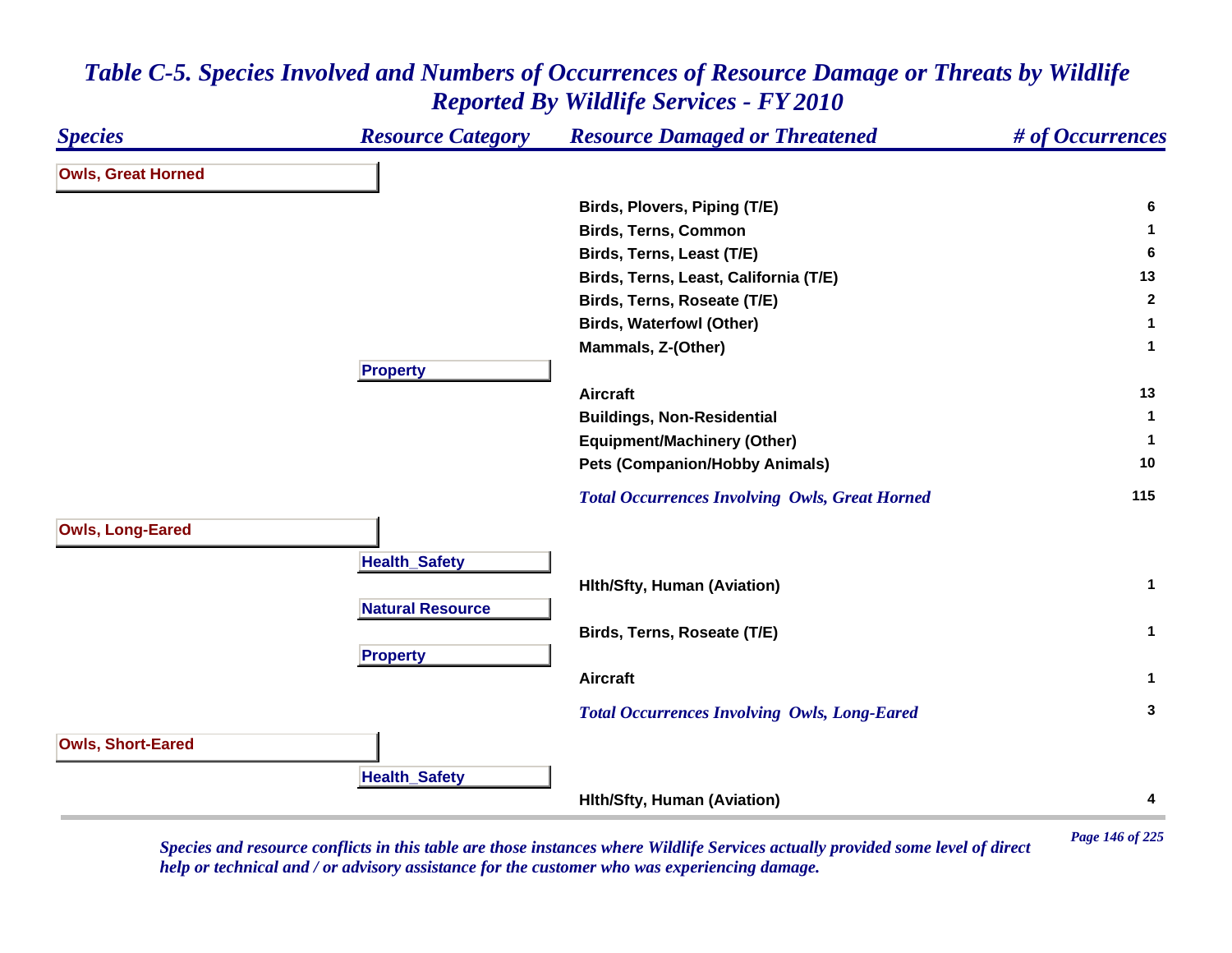#### *Species Resource Category Resource Damaged or Threatened # of Occurrences* **Owls, Short-Eared Natural ResourceBirds, Plovers, Piping (T/E) <sup>1</sup> Propert y Aircraft 12**  *Total Occurrences Involving Owls, Short-Eared* **<sup>17</sup> Owls, Snowy HealthSafet y Hlth/Sfty, Human (Aviation) <sup>5</sup> Natural ResourceBirds, Terns, Roseate (T/E) <sup>1</sup> Propert y Aircraft 3**  *Total Occurrences Involving Owls, Snowy* **<sup>9</sup> Owls, Western Screech HealthSafet y Hlth/Sfty, Human Z-(General) <sup>1</sup>**  *Total Occurrences Involving Owls, Western Screech* **<sup>1</sup> Oystercatchers, American HealthSafet y Hlth/Sfty, Human (Aviation) <sup>1</sup>**  *Total Occurrences Involving Oystercatchers, American* **<sup>1</sup>**

## *Table C-5. Species Involved and Numbers of Occurrences of Resource Damage or Threats by Wildlife Reported By Wildlife Services - FY 2010*

*Page 147 of 225 Species and resource conflicts in this table are those instances where Wildlife Services actually provided some level of direct help or technical and / or advisory assistance for the customer who was experiencing damage.*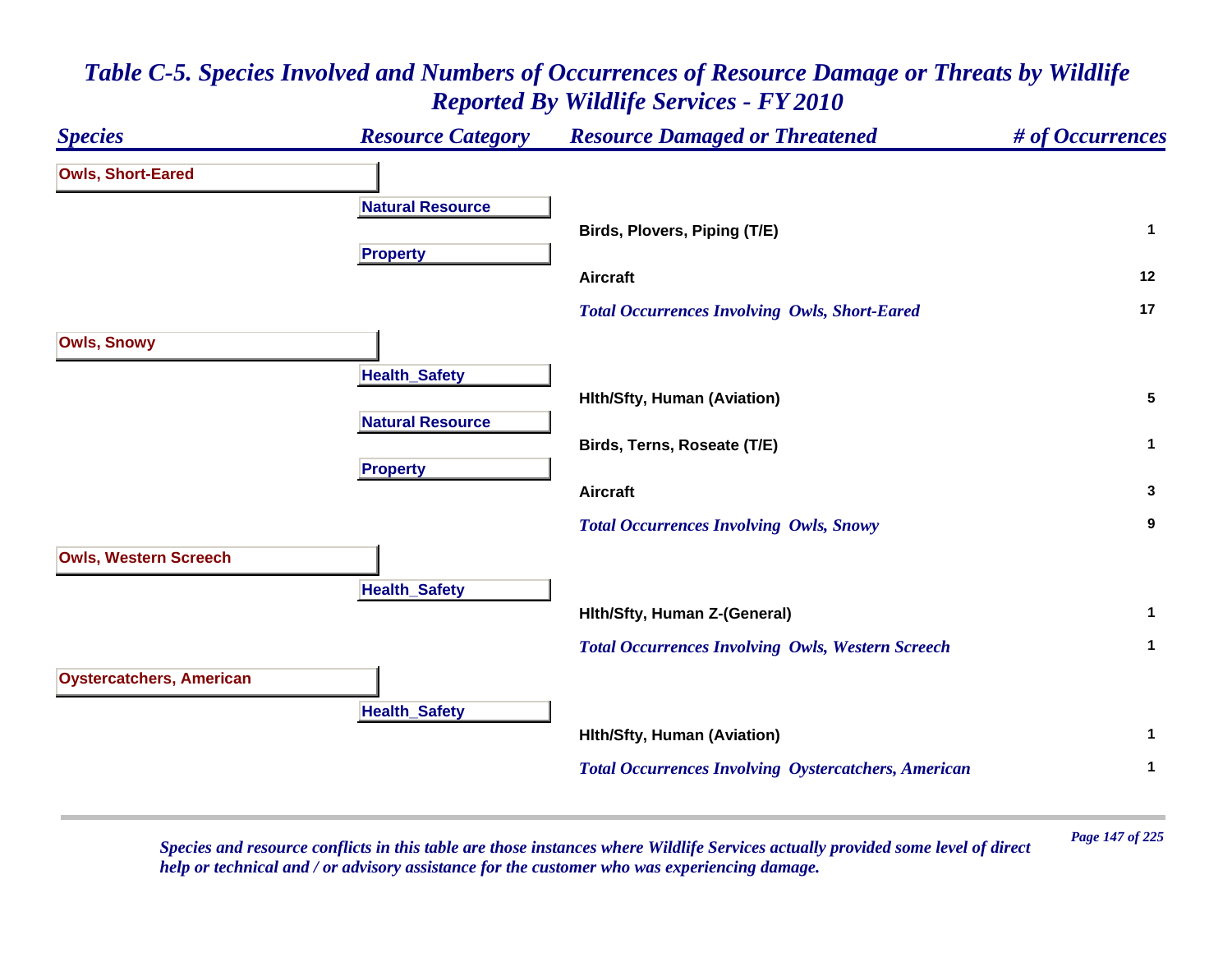

*Page 148 of 225 Species and resource conflicts in this table are those instances where Wildlife Services actually provided some level of direct help or technical and / or advisory assistance for the customer who was experiencing damage.*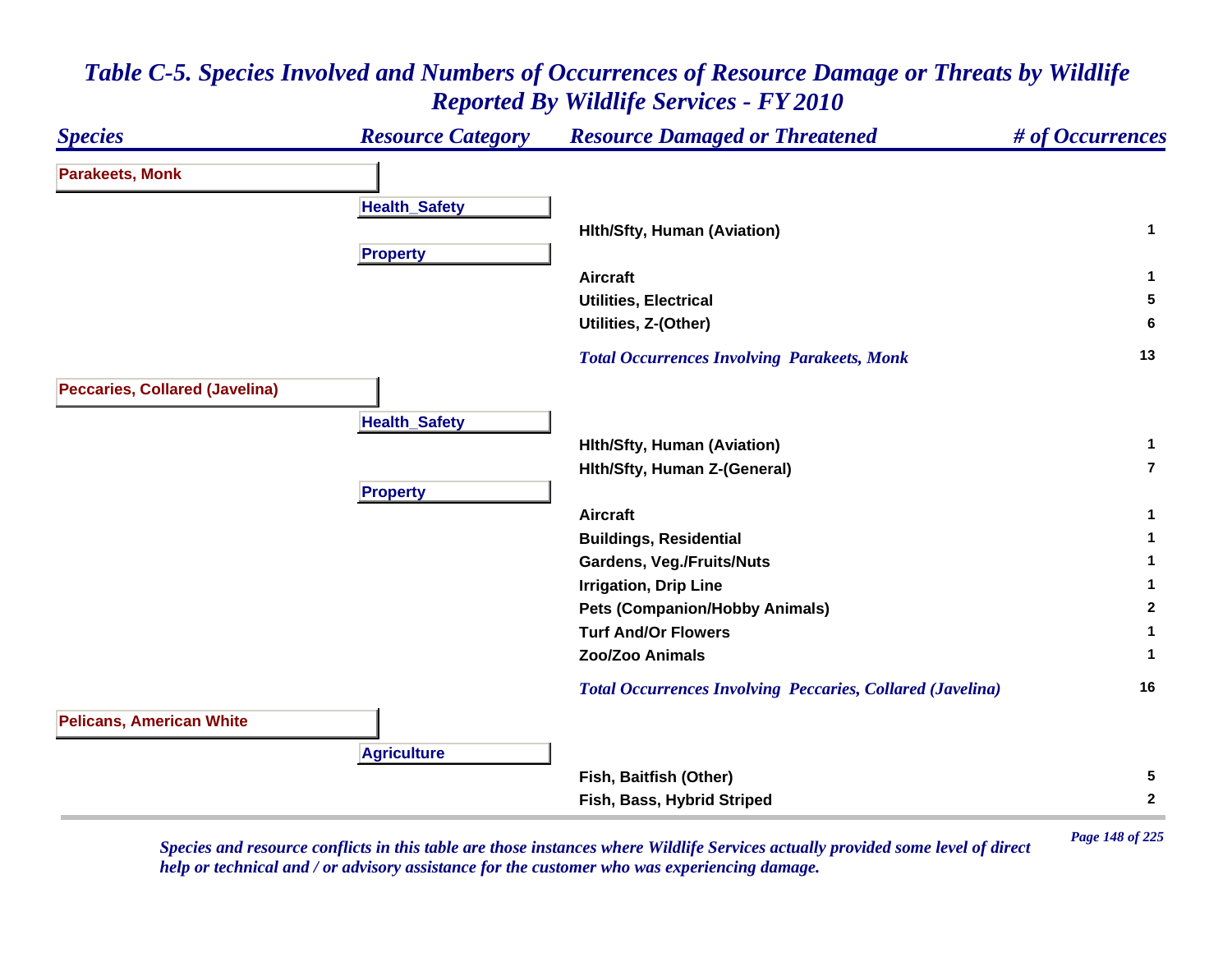| <b>Species</b>                  | <b>Resource Category</b> | <b>Resource Damaged or Threatened</b>                       | # of Occurrences |
|---------------------------------|--------------------------|-------------------------------------------------------------|------------------|
| <b>Pelicans, American White</b> |                          |                                                             |                  |
|                                 |                          | Fish, Carp, Grass (Market)                                  | 1                |
|                                 |                          | Fish, Catfish (Adult)                                       | $\overline{7}$   |
|                                 |                          | Fish, Catfish (Fingerling)                                  | 5                |
|                                 |                          | Fish, Trout, Z-(Other)                                      | 1                |
|                                 |                          | Shellfish, Crawfish                                         | $\mathbf{1}$     |
|                                 | <b>Health_Safety</b>     |                                                             |                  |
|                                 |                          | <b>Hith/Sfty, Human (Aviation)</b>                          | $\overline{7}$   |
|                                 |                          | Hith/Sfty, Human Z-(General)                                | 4                |
|                                 | <b>Natural Resource</b>  |                                                             |                  |
|                                 |                          | Birds, Z-(Other)                                            | $\mathbf{1}$     |
|                                 |                          | Fish, Trout, Rainbow                                        | $\overline{2}$   |
|                                 |                          | Fish, Z-(Other)                                             | 3                |
|                                 | <b>Property</b>          |                                                             |                  |
|                                 |                          | <b>Aircraft</b>                                             | 3                |
|                                 |                          | <b>Sportfish, Private Stocked</b>                           | $\mathbf{2}$     |
|                                 |                          | <b>Total Occurrences Involving Pelicans, American White</b> | 44               |
| <b>Pelicans, Brown</b>          |                          |                                                             |                  |
|                                 | <b>Health_Safety</b>     |                                                             |                  |
|                                 |                          | <b>Hith/Sfty, Human (Aviation)</b>                          | 8                |
|                                 | <b>Property</b>          |                                                             |                  |
|                                 |                          | <b>Aircraft</b>                                             | 9                |
|                                 |                          |                                                             | 17               |
|                                 |                          | <b>Total Occurrences Involving Pelicans, Brown</b>          |                  |
| <b>Pheasants, Ring-Necked</b>   |                          |                                                             |                  |
|                                 | <b>Health_Safety</b>     |                                                             |                  |

*Page 149 of 225 Species and resource conflicts in this table are those instances where Wildlife Services actually provided some level of direct help or technical and / or advisory assistance for the customer who was experiencing damage.*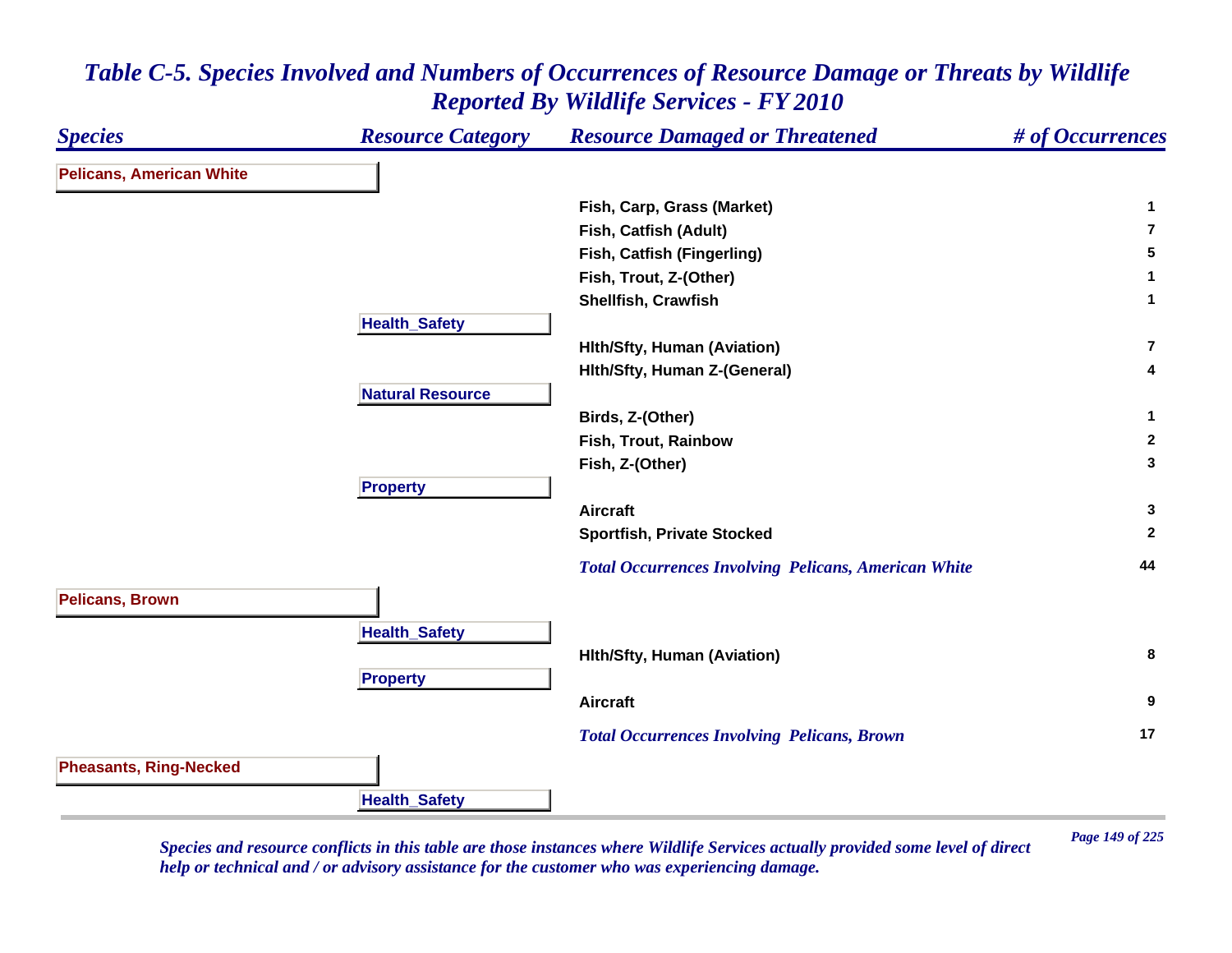#### *Species Resource Category Resource Damaged or Threatened # of Occurrences* **Pheasants, Ring-Necked Hlth/Sfty, Human (Aviation) <sup>4</sup> Propert y Aircraft 5**  *Total Occurrences Involving Pheasants, Ring-Necked* **<sup>9</sup> Phoebes, Black Health \_ Safet y Hlth/Sfty, Human (Aviation) <sup>2</sup> Pro pert y Aircraft 2**  *Total Occurrences Involving Phoebes, Black* **<sup>4</sup> Phoebes, Eastern HealthSafet y Hlth/Sfty, Human Z-(General) <sup>1</sup>**  *Total Occurrences Involving Phoebes, Eastern* **<sup>1</sup> Pigeons, Feral (Rock) A griculture Beans, Pinto 1 Cattle (Adult) <sup>18</sup> Cattle (Calves) <sup>5</sup> Equine, Horses (Adult) <sup>2</sup> Equine, Horses (Foals) <sup>1</sup> Feed, Livestock 77**

#### *Table C-5. Species Involved and Numbers of Occurrences of Resource Damage or Threats by Wildlife Reported By Wildlife Services - FY 2010*

*Page 150 of 225 Species and resource conflicts in this table are those instances where Wildlife Services actually provided some level of direct help or technical and / or advisory assistance for the customer who was experiencing damage.*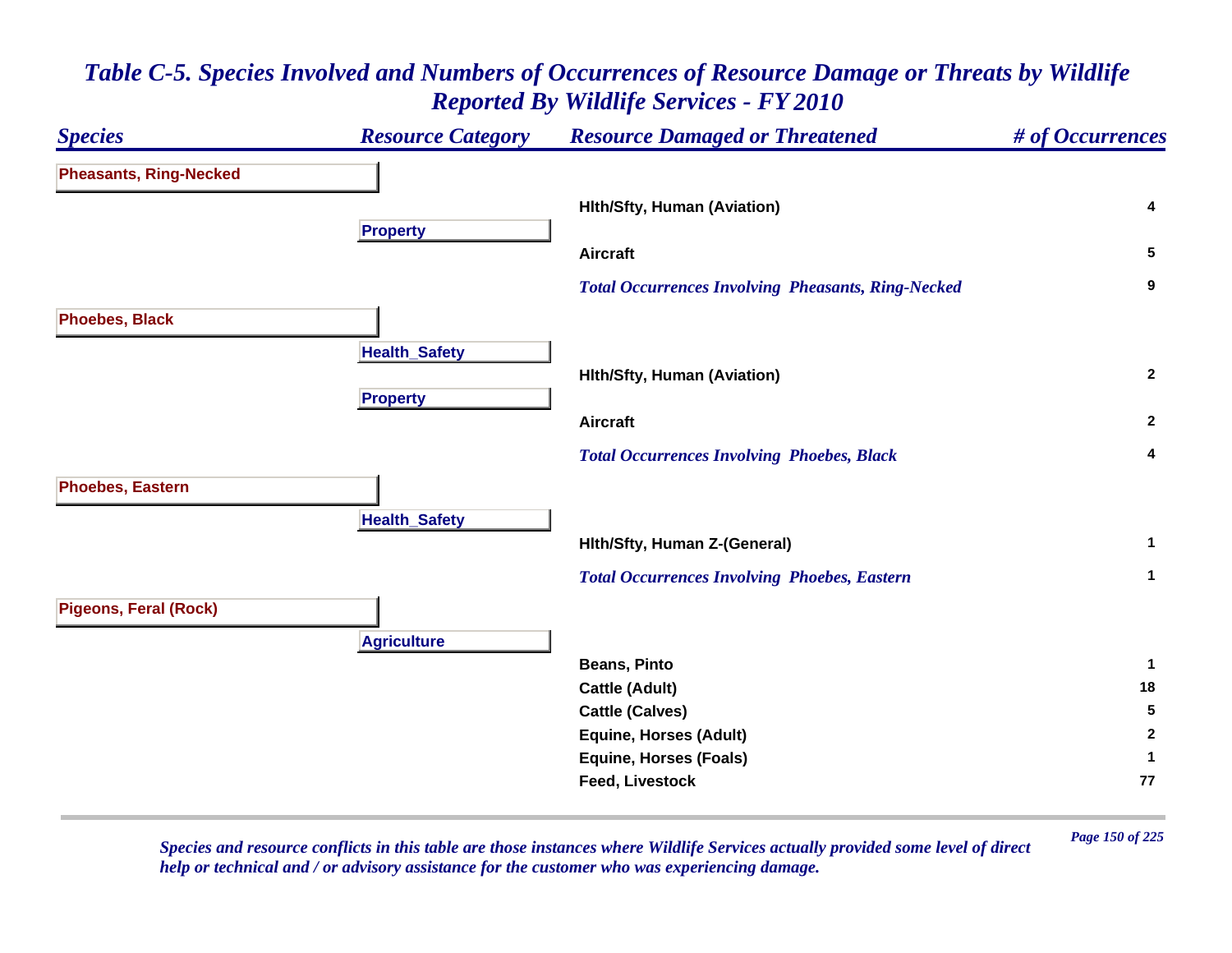| <b>Species</b>               | <b>Resource Category</b> | <b>Resource Damaged or Threatened</b>    | # of Occurrences |
|------------------------------|--------------------------|------------------------------------------|------------------|
| <b>Pigeons, Feral (Rock)</b> |                          |                                          |                  |
|                              |                          | <b>Fruit, Blueberries</b>                | -1               |
|                              |                          | <b>Fruit, Cherries</b>                   | 1                |
|                              |                          | <b>Goats, Meat (Adults)</b>              | 1                |
|                              |                          | <b>Grains, Corn (Field)</b>              | $\mathbf{2}$     |
|                              |                          | Grains, Oats                             | 1                |
|                              |                          | Grains, Wheat                            | 1                |
|                              |                          | Grains, Z-(Other)                        | $\mathbf 1$      |
|                              |                          | Sheep (Lambs)                            | $\mathbf{2}$     |
|                              |                          | <b>Silage</b>                            | 9                |
|                              | <b>Health_Safety</b>     |                                          |                  |
|                              |                          | <b>Hith/Sfty, Human (Aviation)</b>       | 49               |
|                              |                          | Hith/Sfty, Human (Other Transportation)  |                  |
|                              |                          | Hith/Sfty, Human Z-(General)             | 246              |
|                              | <b>Natural Resource</b>  |                                          |                  |
|                              |                          | Birds, Plover, Snowy (T/E)               | $\mathbf{1}$     |
|                              |                          | Birds, Terns, Least, California (T/E)    | 1                |
|                              |                          | Mammals, Deer, Columbia White-Tailed (T/ | $\mathbf{1}$     |
|                              | <b>Property</b>          |                                          |                  |
|                              |                          | <b>Aircraft</b>                          | 45               |
|                              |                          | <b>Airport Runways/Taxiways</b>          | -1               |
|                              |                          | <b>Boat Docks/Marinas</b>                | 38               |
|                              |                          | <b>Buildings, Non-Residential</b>        | 295              |
|                              |                          | <b>Buildings, Residential</b>            | 84               |
|                              |                          | <b>Dikes/Dams/Impoundments</b>           | $\overline{2}$   |
|                              |                          | <b>Equipment/Machinery (Other)</b>       | 51               |
|                              |                          | <b>Fences</b>                            | $\mathbf{1}$     |

*Page 151 of 225 Species and resource conflicts in this table are those instances where Wildlife Services actually provided some level of direct help or technical and / or advisory assistance for the customer who was experiencing damage.*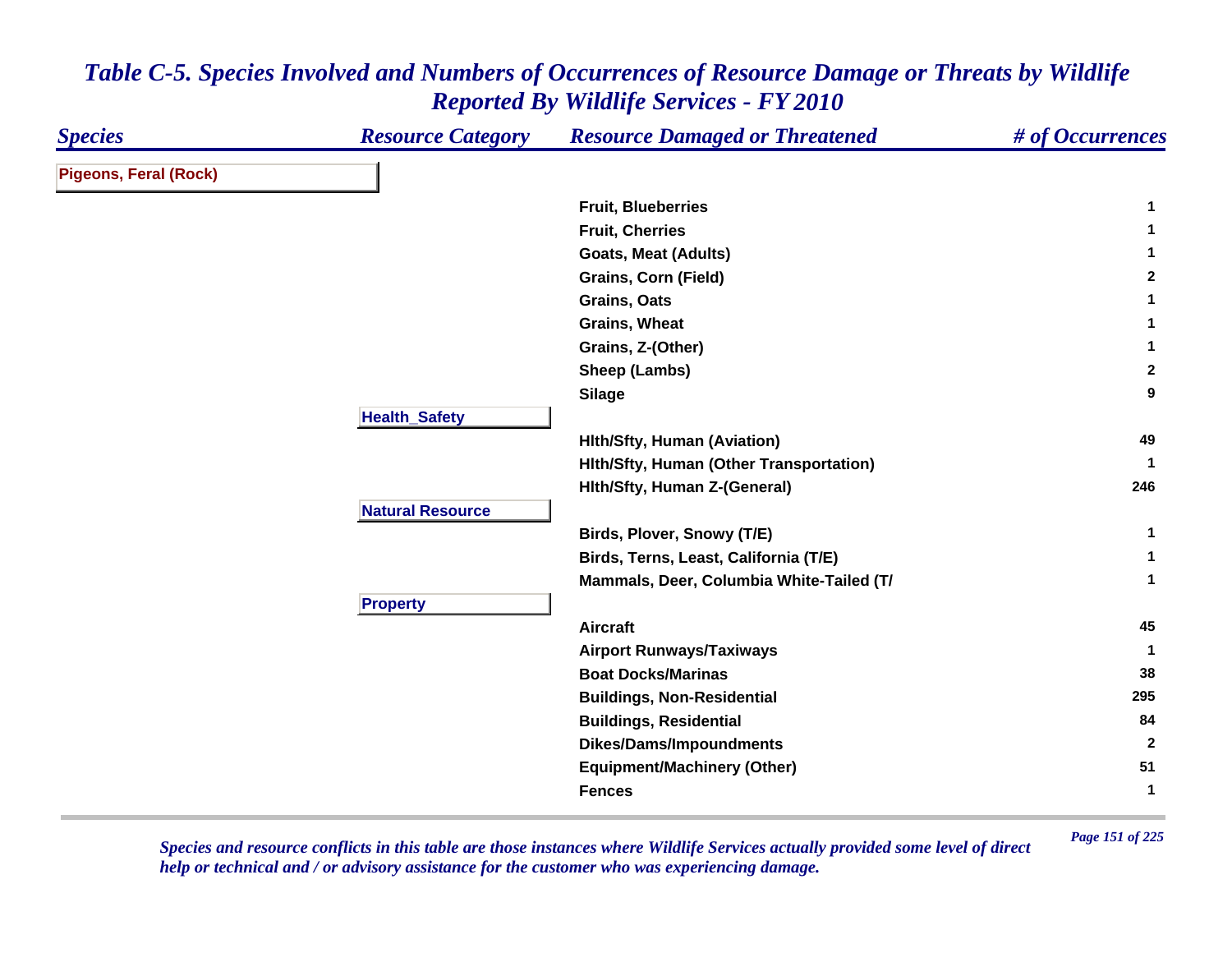| <b>Species</b>                | <b>Resource Category</b> | <b>Resource Damaged or Threatened</b>                    | # of Occurrences |
|-------------------------------|--------------------------|----------------------------------------------------------|------------------|
| <b>Pigeons, Feral (Rock)</b>  |                          |                                                          |                  |
|                               |                          | Food Items, Human                                        | 4                |
|                               |                          | Food Items, Non-Human *                                  | 3                |
|                               |                          | <b>Irrigation Ditch/Drainage System</b>                  | 1                |
|                               |                          | <b>Landfills</b>                                         | 4                |
|                               |                          | <b>Property (General)</b>                                | 128              |
|                               |                          | <b>Railroads/Trestles</b>                                | 3                |
|                               |                          | <b>Recreational Areas (Other) **</b>                     | $\mathbf{1}$     |
|                               |                          | <b>Roads/Bridges</b>                                     | 20               |
|                               |                          | <b>Utilities, Electrical</b>                             | 87               |
|                               |                          | Utilities, Z-(Other)                                     | 6                |
|                               |                          | Vehicles, Land                                           | 5                |
|                               |                          | Watercraft                                               | 6                |
|                               |                          | <b>Total Occurrences Involving Pigeons, Feral (Rock)</b> | 1,207            |
| <b>Pipits, American</b>       |                          |                                                          |                  |
|                               | <b>Health_Safety</b>     |                                                          |                  |
|                               |                          | <b>Hith/Sfty, Human (Aviation)</b>                       | 3                |
|                               | <b>Property</b>          |                                                          |                  |
|                               |                          | <b>Aircraft</b>                                          | 3                |
|                               |                          | <b>Total Occurrences Involving Pipits, American</b>      | 6                |
| <b>Plovers, Black-Bellied</b> |                          |                                                          |                  |
|                               | <b>Health_Safety</b>     |                                                          |                  |
|                               |                          | <b>Hith/Sfty, Human (Aviation)</b>                       | 4                |
|                               | <b>Natural Resource</b>  |                                                          |                  |
|                               |                          | Birds, Terns, Least, California (T/E)                    | 6                |

*Page 152 of 225 Species and resource conflicts in this table are those instances where Wildlife Services actually provided some level of direct help or technical and / or advisory assistance for the customer who was experiencing damage.*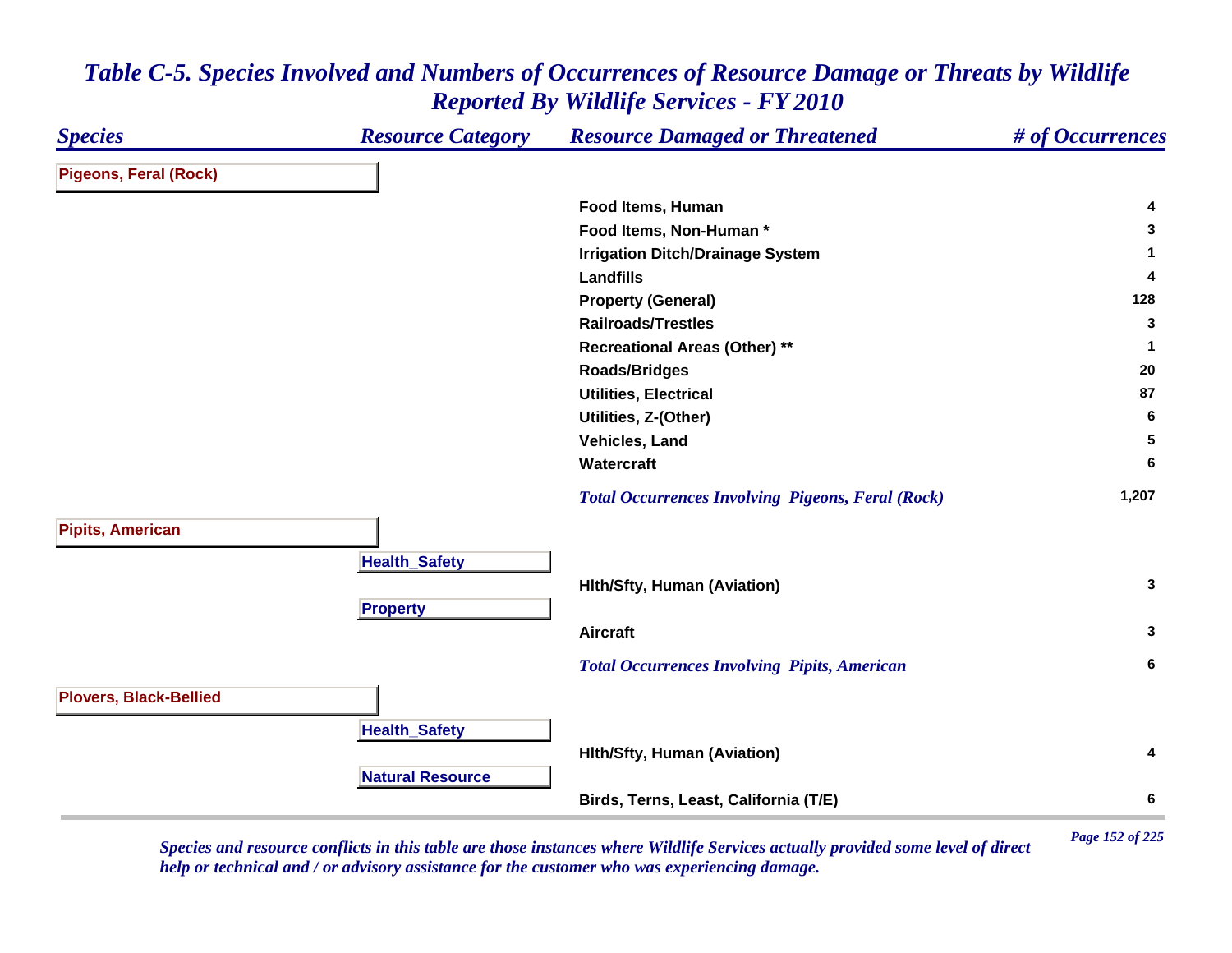

*Page 153 of 225 Species and resource conflicts in this table are those instances where Wildlife Services actually provided some level of direct help or technical and / or advisory assistance for the customer who was experiencing damage.*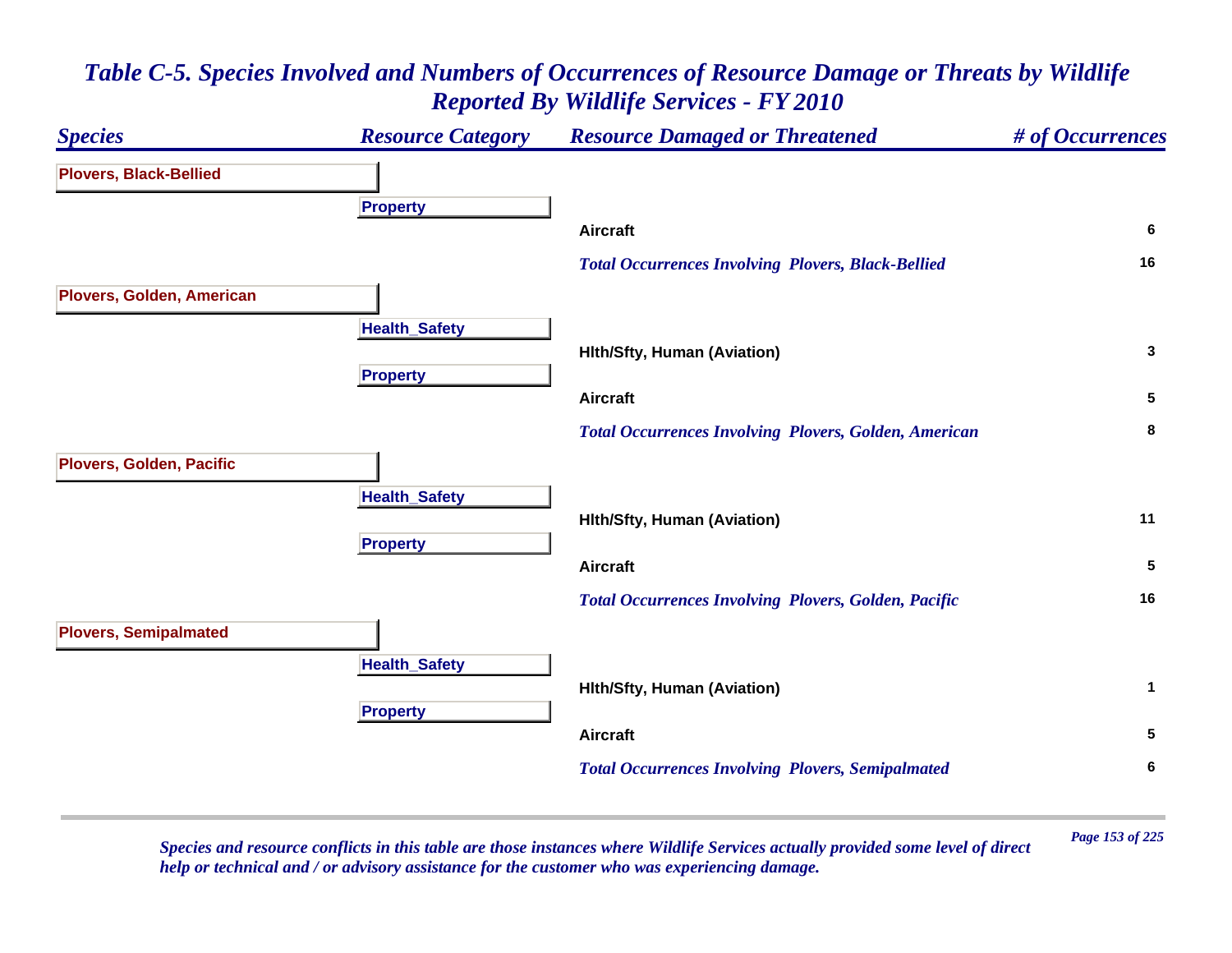| <b>Species</b>    | <b>Resource Category</b> | <b>Resource Damaged or Threatened</b>         | # of Occurrences |
|-------------------|--------------------------|-----------------------------------------------|------------------|
| <b>Porcupines</b> |                          |                                               |                  |
|                   | <b>Agriculture</b>       |                                               |                  |
|                   |                          | <b>Bushes, Blackberry/Raspberry</b>           | 1                |
|                   |                          | <b>Equine, Horses (Adult)</b>                 | 1                |
|                   |                          | Sheep (Lambs)                                 | 1                |
|                   |                          | <b>Trees, Apple</b>                           | $\mathbf{2}$     |
|                   |                          | Trees, Pecan                                  | 1                |
|                   |                          | <b>Trees, Seedlings Ag</b>                    | 1                |
|                   |                          | <b>Trees, Standing (Mixed)</b>                | 11               |
|                   |                          | <b>Trees, Standing Softwood</b>               | 5                |
|                   | <b>Health_Safety</b>     |                                               |                  |
|                   |                          | <b>Hith/Sfty, Human (Aviation)</b>            | $\mathbf{2}$     |
|                   |                          | Hith/Sfty, Human (Other Transportation)       | $\mathbf{1}$     |
|                   |                          | Hith/Sfty, Human Z-(General)                  | 27               |
|                   | <b>Natural Resource</b>  |                                               |                  |
|                   |                          | <b>Trees, Standing</b>                        | $\overline{2}$   |
|                   | <b>Property</b>          |                                               |                  |
|                   |                          | <b>Aircraft</b>                               | $\mathbf 1$      |
|                   |                          | <b>Buildings, Non-Residential</b>             | 8                |
|                   |                          | <b>Buildings, Residential</b>                 | 13               |
|                   |                          | <b>Pets (Companion/Hobby Animals)</b>         | 21               |
|                   |                          | <b>Property (General)</b>                     | 12               |
|                   |                          | <b>Trees, Standing/Shrubs</b>                 | $\overline{7}$   |
|                   |                          | <b>Turf And/Or Flowers</b>                    | 3                |
|                   |                          | Vehicles, Land                                | 1                |
|                   |                          | <b>Total Occurrences Involving Porcupines</b> | 121              |

*Page 154 of 225 Species and resource conflicts in this table are those instances where Wildlife Services actually provided some level of direct help or technical and / or advisory assistance for the customer who was experiencing damage.*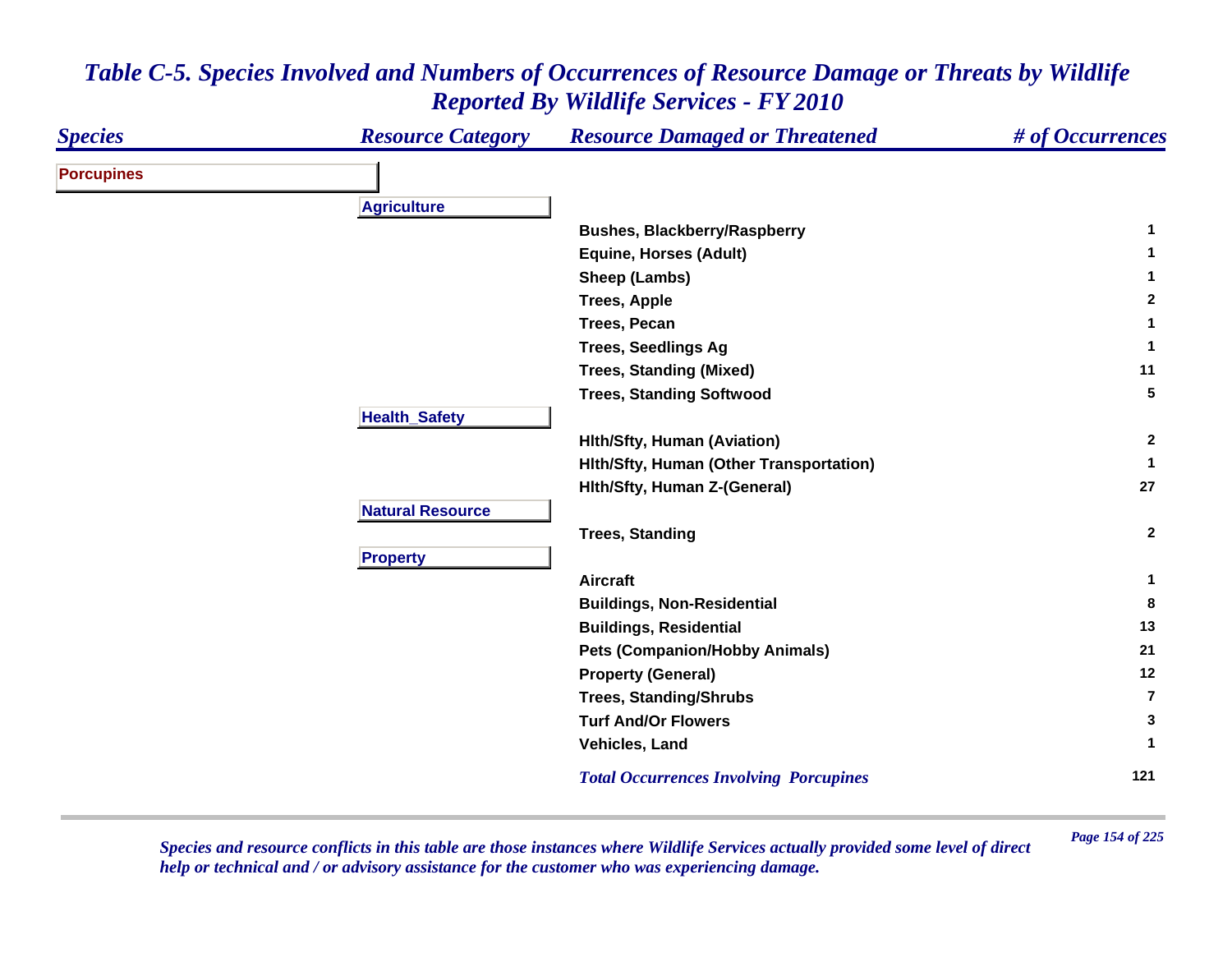| <b>Species</b>                    | <b>Resource Category</b> | <b>Resource Damaged or Threatened</b>   | # of Occurrences |
|-----------------------------------|--------------------------|-----------------------------------------|------------------|
| <b>Prairie Dogs, Black-Tailed</b> |                          |                                         |                  |
|                                   | <b>Agriculture</b>       |                                         |                  |
|                                   |                          | <b>Beans, Pinto</b>                     | $\mathbf{2}$     |
|                                   |                          | <b>Cattle (Adult)</b>                   | $\mathbf 1$      |
|                                   |                          | Cotton                                  | $\mathbf 1$      |
|                                   |                          | <b>Equine, Horses (Adult)</b>           | 1                |
|                                   |                          | <b>Grains, Corn (Field)</b>             | $\mathbf{1}$     |
|                                   |                          | Grains, Wheat                           | $\mathbf{2}$     |
|                                   |                          | Grasses/Sod                             | 1                |
|                                   |                          | <b>Hayfields, Mixed Species</b>         | $\mathbf 1$      |
|                                   |                          | <b>Pasture</b>                          | 92               |
|                                   |                          | Rangeland                               | 239              |
|                                   | <b>Health_Safety</b>     |                                         |                  |
|                                   |                          | <b>Hith/Sfty, Human (Aviation)</b>      | $\mathbf{2}$     |
|                                   |                          | Hith/Sfty, Human Z-(General)            | 6                |
|                                   | <b>Natural Resource</b>  |                                         |                  |
|                                   |                          | Mammals, Ferrets, Black-Footed (T/E)    | $\mathbf{1}$     |
|                                   | <b>Property</b>          |                                         |                  |
|                                   |                          | <b>Buildings, Non-Residential</b>       | 1                |
|                                   |                          | <b>Buildings, Residential</b>           | 1                |
|                                   |                          | <b>Gardens, Veg./Fruits/Nuts</b>        | $\mathbf{1}$     |
|                                   |                          | <b>Irrigation Ditch/Drainage System</b> | 1                |
|                                   |                          | <b>Property (General)</b>               | 4                |
|                                   |                          | <b>Roads/Bridges</b>                    | 5                |
|                                   |                          | <b>Turf And/Or Flowers</b>              | 3                |
|                                   |                          | Z-Landscaping (Other)                   | 1                |

*Page 155 of 225 Species and resource conflicts in this table are those instances where Wildlife Services actually provided some level of direct help or technical and / or advisory assistance for the customer who was experiencing damage.*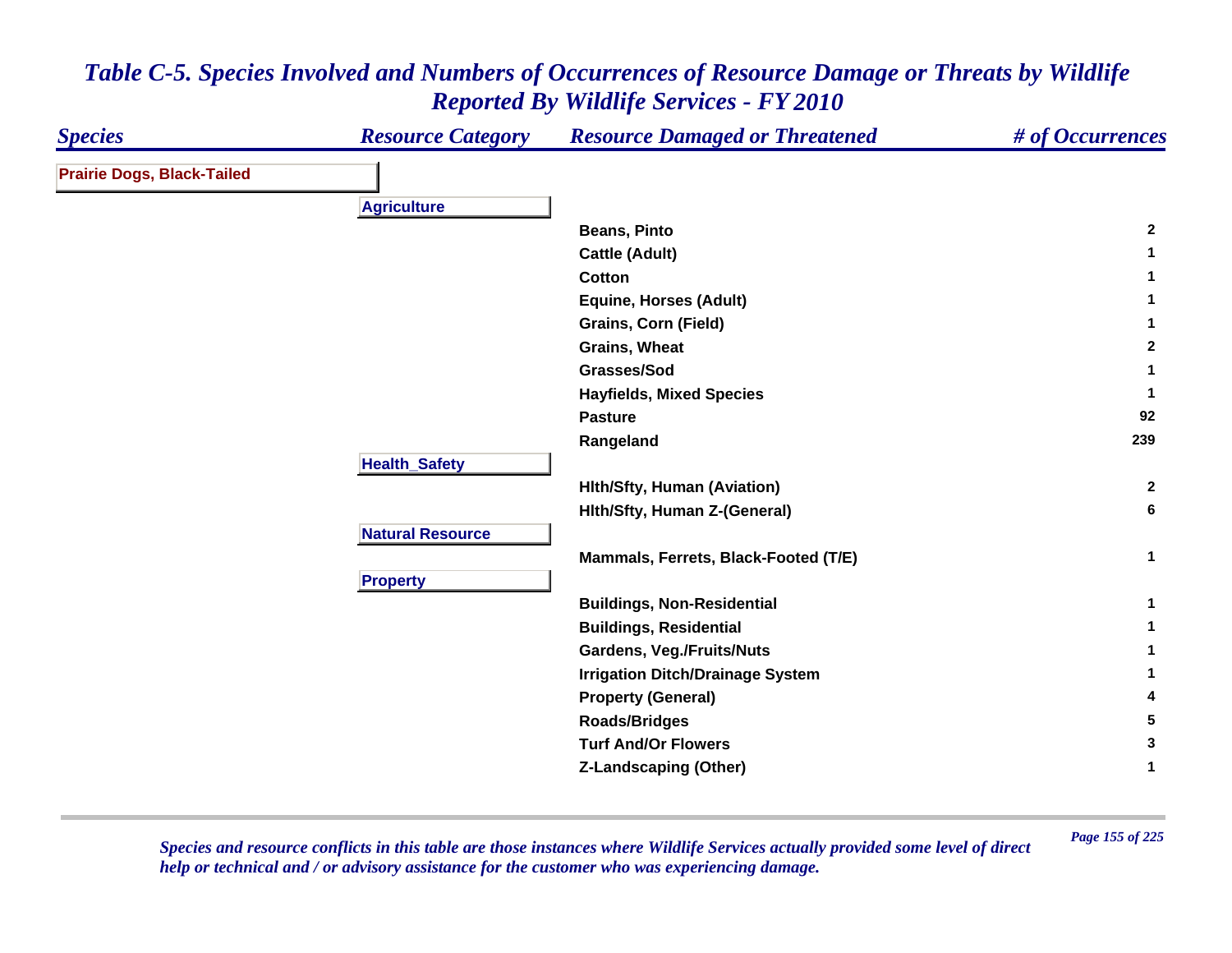#### *Species Resource Category Resource Damaged or Threatened # of Occurrences* **Prairie Dogs, Black-Tailed**  *Total Occurrences Involving Prairie Dogs, Black-Tailed* **<sup>367</sup> Prairie Dogs, Gunnison`s A griculture Equine, Horses (Adult) <sup>1</sup> Hayfields, Alfalfa <sup>46</sup> Pasture84 84 Rangeland <sup>4</sup> Trees, Apple <sup>1</sup> Trees, Z-Fruit/Nut (Other) <sup>1</sup> HealthSafet y Hlth/Sfty, Human Z-(General) <sup>44</sup> Pro pert y Airport Runways/Taxiways <sup>3</sup> Buildings, Non-Residential <sup>1</sup> Buildings, Residential <sup>1</sup> Equipment/Machinery (Other) <sup>1</sup> Golf Courses 2 Irrigation Ditch/Drainage System <sup>1</sup> Property (General) <sup>1</sup> Recreational Areas (Other) \*\* <sup>2</sup> Roads/Bridges <sup>2</sup> Turf And/Or Flowers 2 Utilities, Z-(Other) <sup>1</sup> Z-Landscaping (Other) <sup>2</sup>**

#### *Table C-5. Species Involved and Numbers of Occurrences of Resource Damage or Threats by Wildlife Reported By Wildlife Services - FY 2010*

*Page 156 of 225 Species and resource conflicts in this table are those instances where Wildlife Services actually provided some level of direct help or technical and / or advisory assistance for the customer who was experiencing damage.*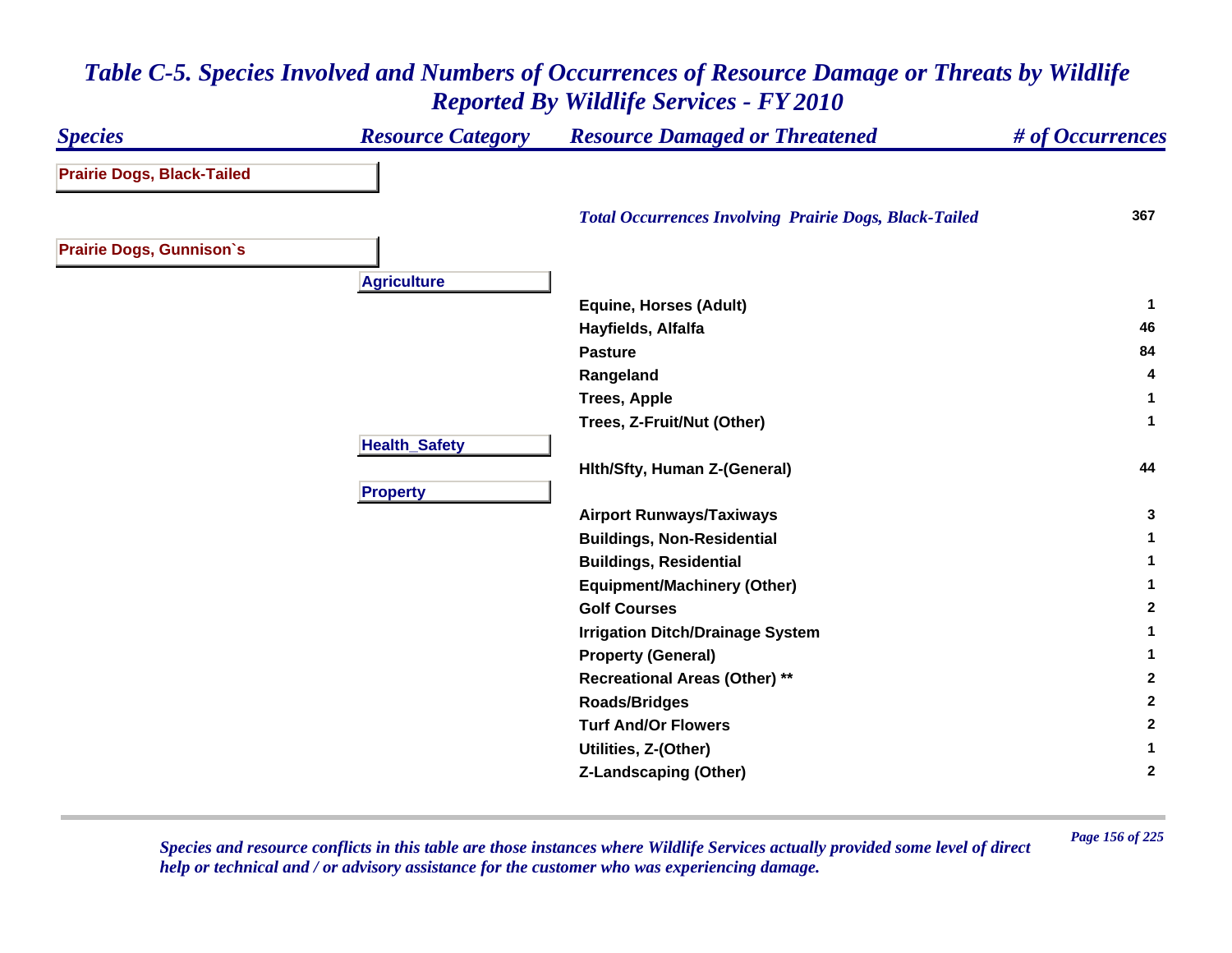#### *Species Resource Category Resource Damaged or Threatened # of Occurrences* **Prairie Dogs, Gunnison`s**  *Total Occurrences Involving Prairie Dogs, Gunnison`s* **<sup>200</sup> Prairie Dogs, White-Tailed A griculture Grains, Corn (Field) <sup>1</sup> Hayfields, Alfalfa <sup>4</sup> Pro pert y Golf Courses 1**  *Total Occurrences Involving Prairie Dogs, White-Tailed* **<sup>6</sup> Pronghorns (Antelope) Pro pert y Fences 2**  *Total Occurrences Involving Pronghorns (Antelope)* **<sup>2</sup> Quail (All) A griculture Beans, Pinto 1 Health \_ Safet y Hlth/Sfty, Human (Aviation) <sup>1</sup> Pro pert y Aircraft 1 Gardens, Veg./Fruits/Nuts <sup>1</sup>**  *Total Occurrences Involving Quail (All)* **<sup>4</sup>**

#### *Table C-5. Species Involved and Numbers of Occurrences of Resource Damage or Threats by Wildlife Reported By Wildlife Services - FY 2010*

*Page 157 of 225 Species and resource conflicts in this table are those instances where Wildlife Services actually provided some level of direct help or technical and / or advisory assistance for the customer who was experiencing damage.*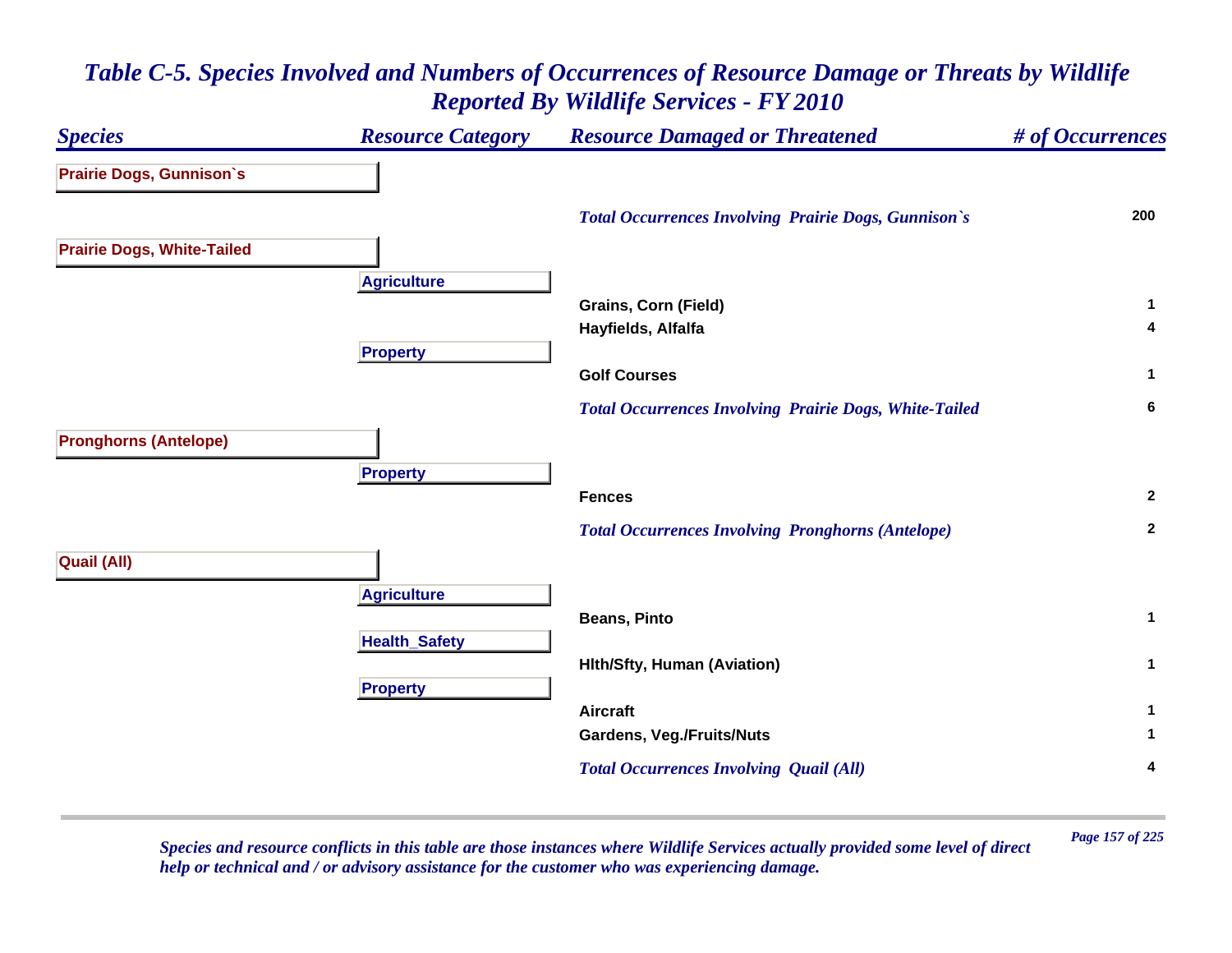#### *Species Resource Category Resource Damaged or Threatened # of Occurrences* **Rabbits, Cottontail A griculture Plants, Commercial Nursery/Greenhouse (All) <sup>1</sup> Trees, Standing (Mixed) <sup>1</sup> Health \_ Safet y Hlth/Sfty, Human (Aviation) <sup>13</sup> Hlth/Sfty, Human Z-(General) <sup>16</sup> Natural ResourceBirds, Terns, Least, California (T/E) <sup>1</sup> Propert y Aircraft 9 Airport Runways/Taxiways <sup>1</sup> Buildings, Non-Residential <sup>2</sup> Buildings, Residential <sup>3</sup> Gardens, Veg./Fruits/Nuts <sup>16</sup> Property (General) 7Trees, Standing/Shrubs <sup>2</sup> Turf And/Or Flowers 30 Utilities, Z-(Other) <sup>1</sup> Vehicles, Land 2 Z-Landscaping (Other) <sup>1</sup>**  *Total Occurrences Involving Rabbits, Cottontail* **<sup>106</sup> Rabbits, Desert Cottontail A griculture Hayfields, Alfalfa <sup>1</sup> HealthSafet y**

#### *Table C-5. Species Involved and Numbers of Occurrences of Resource Damage or Threats by Wildlife Reported By Wildlife Services - FY 2010*

*Page 158 of 225 Species and resource conflicts in this table are those instances where Wildlife Services actually provided some level of direct help or technical and / or advisory assistance for the customer who was experiencing damage.*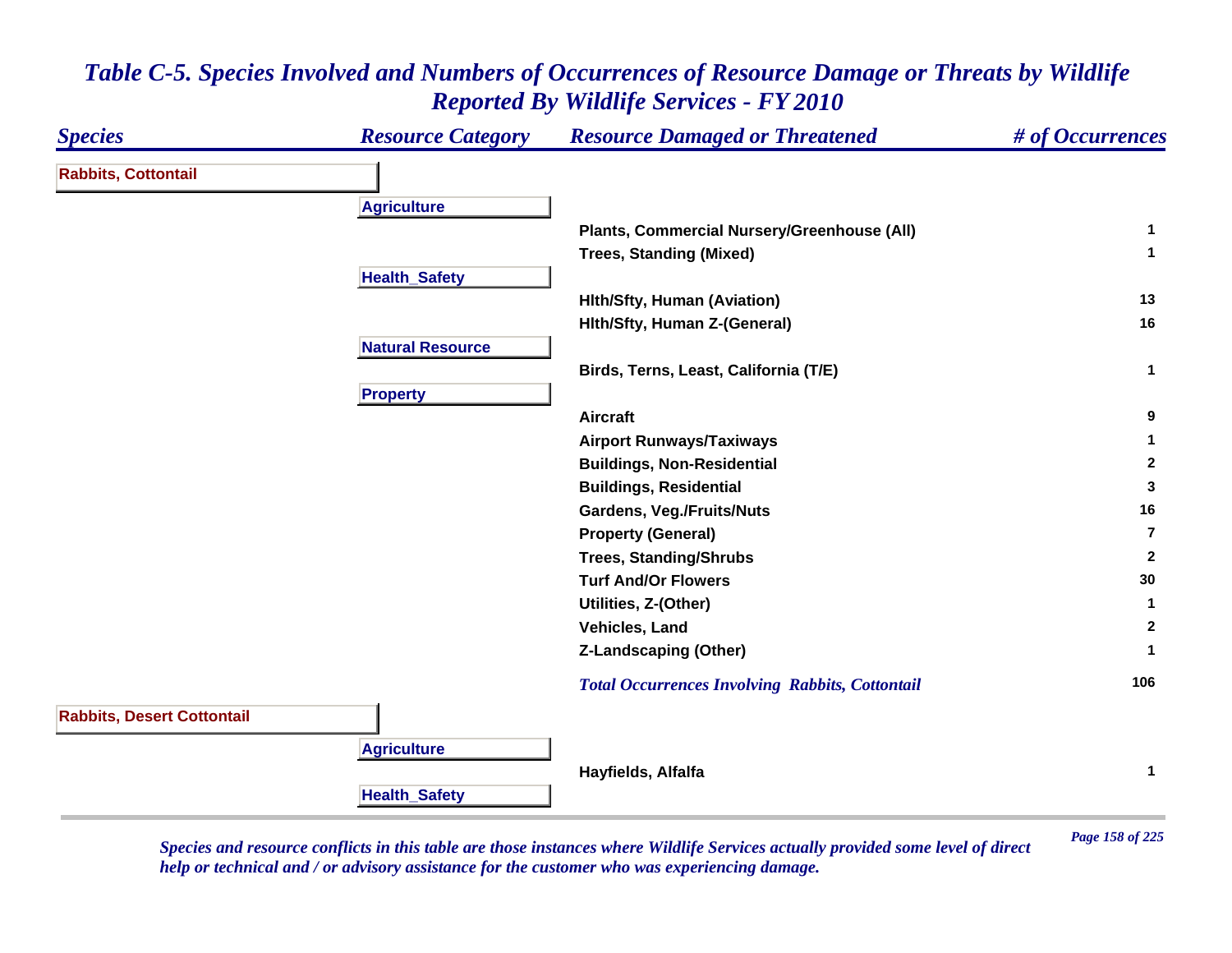#### *Species Resource Category Resource Damaged or Threatened # of Occurrences* **Rabbits, Desert Cottontail Hlth/Sfty, Human (Aviation) <sup>4</sup> Pro pert y Aircraft 4**  *Total Occurrences Involving Rabbits, Desert Cottontail* **<sup>9</sup> Rabbits, Feral A griculture Trees, Seedlings Ag <sup>1</sup> Pro pert y Property (General) <sup>1</sup> Turf And/Or Flowers 4 Z-Landscaping (Other) <sup>1</sup>**  *Total Occurrences Involving Rabbits, Feral* **7RaccoonsA griculture Avocados 1 Beans, Soybeans <sup>1</sup> Birds, Chukar 2 Birds, Pheasant (All) Ag <sup>5</sup> Birds, Z-Game (Other) <sup>2</sup> Bushes, Blueberry <sup>1</sup> Cattle (Adult) <sup>1</sup> Cattle (Calves) <sup>1</sup> Eggs <sup>12</sup> Equine, Horses (Adult) <sup>3</sup>**

## *Table C-5. Species Involved and Numbers of Occurrences of Resource Damage or Threats by Wildlife Reported By Wildlife Services - FY 2010*

*Page 159 of 225 Species and resource conflicts in this table are those instances where Wildlife Services actually provided some level of direct help or technical and / or advisory assistance for the customer who was experiencing damage.*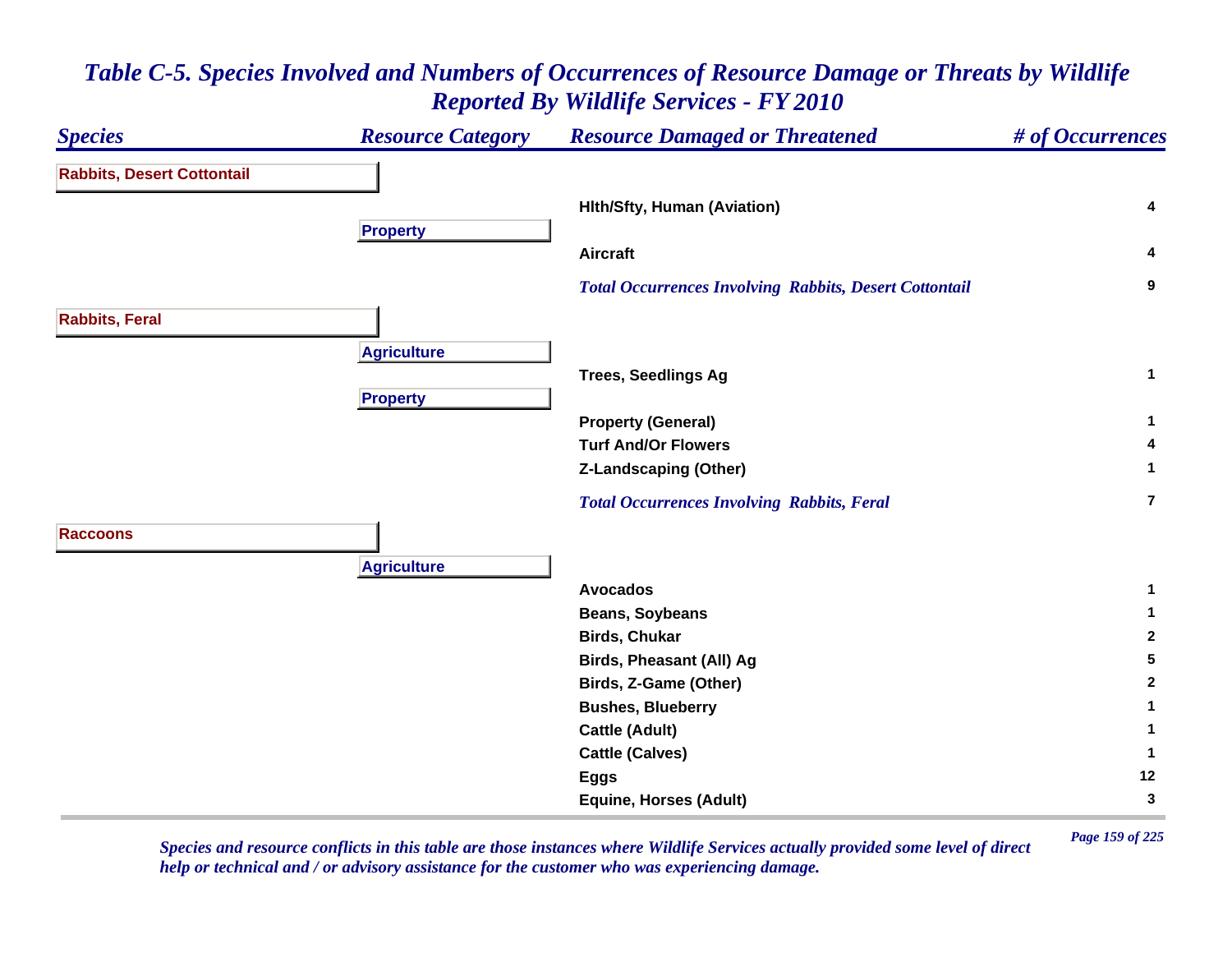| <b>Species</b>  | <b>Resource Category</b> | <b>Resource Damaged or Threatened</b> | # of Occurrences |
|-----------------|--------------------------|---------------------------------------|------------------|
| <b>Raccoons</b> |                          |                                       |                  |
|                 |                          | <b>Feed, Livestock</b>                | 50               |
|                 |                          | Fish, Goldfish (Brood)                | 30               |
|                 |                          | Fish, Goldfish (Market)               | 9                |
|                 |                          | Fish, Ornamental (Brood)              | 13               |
|                 |                          | Fish, Trout, Z-(Other)                | 1                |
|                 |                          | <b>Fowl, Chickens (Game)</b>          | $\mathbf{2}$     |
|                 |                          | Fowl, Chickens (Other)                | 391              |
|                 |                          | <b>Fowl, Ducks (Domestic)</b>         | 116              |
|                 |                          | Fowl, Geese (Domestic)                | 10               |
|                 |                          | Fowl, Guineas                         | 5                |
|                 |                          | Fowl, Turkeys (Domestic)              | 7                |
|                 |                          | <b>Fruit, Apples</b>                  | 1                |
|                 |                          | Fruit, Blackberries/Raspberries       | $\mathbf{1}$     |
|                 |                          | <b>Fruit, Cherries</b>                | 62               |
|                 |                          | <b>Fruit, Grapes/Muscadines</b>       | 21               |
|                 |                          | <b>Fruit, Peaches</b>                 | 5                |
|                 |                          | <b>Fruit, Pears</b>                   | $\mathbf{1}$     |
|                 |                          | Fruit, Z-(Other)                      | 57               |
|                 |                          | <b>Gardens, Truck</b>                 | $\overline{2}$   |
|                 |                          | <b>Goats, Meat (Adults)</b>           | 1                |
|                 |                          | <b>Goats, Meat (Kids)</b>             | 6                |
|                 |                          | Goats, Mohair (Kids)                  | 1                |
|                 |                          | Goats, Z-(Other Kids)                 | $\overline{2}$   |
|                 |                          | <b>Grains, Corn (Field)</b>           | 24               |
|                 |                          | Grains, Corn (Indian)                 | $\mathbf{1}$     |
|                 |                          | <b>Grains, Corn (Sweet)</b>           | 32               |

*Page 160 of 225 Species and resource conflicts in this table are those instances where Wildlife Services actually provided some level of direct help or technical and / or advisory assistance for the customer who was experiencing damage.*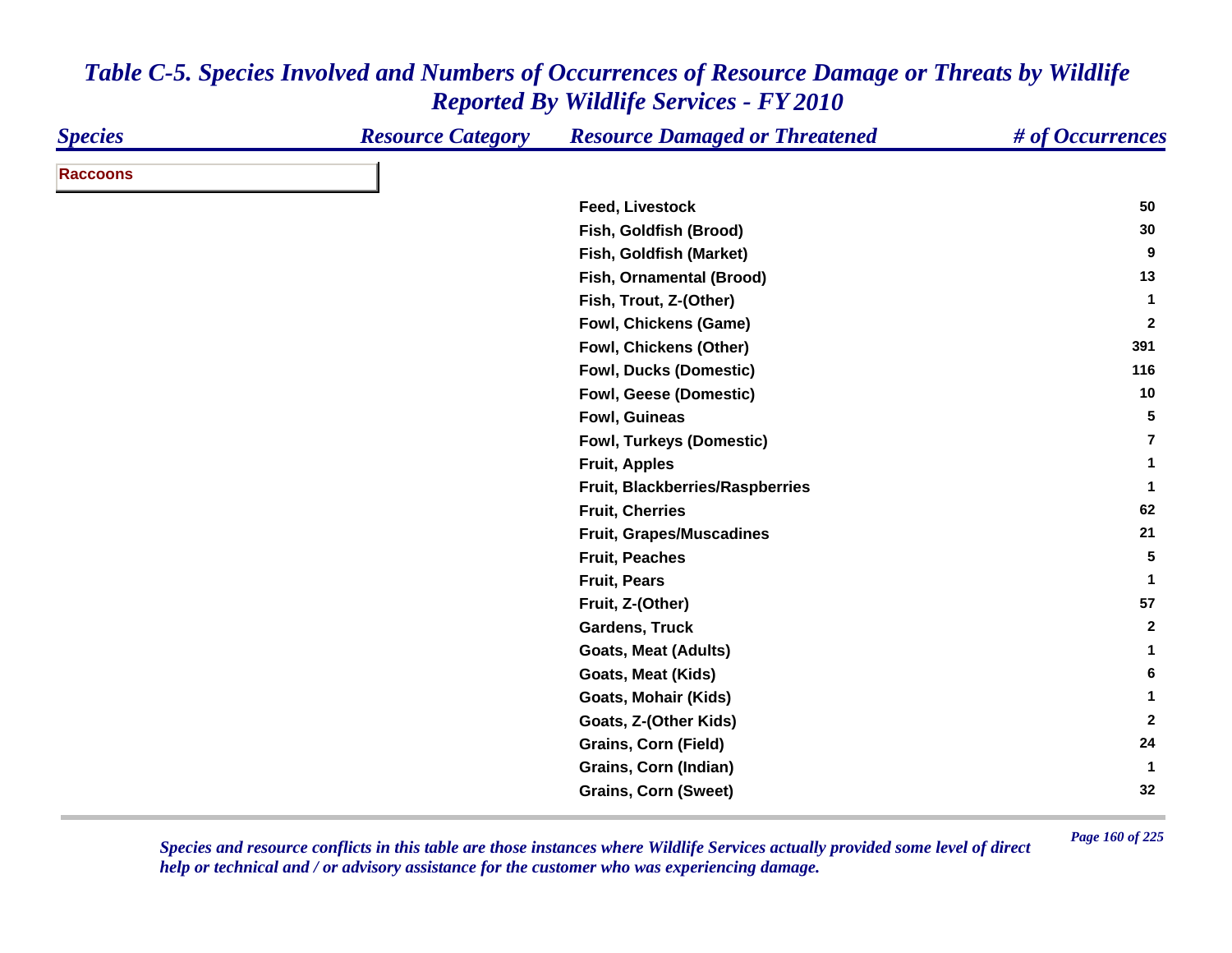| <b>Species</b>  | <b>Resource Category</b> | <b>Resource Damaged or Threatened</b>   | # of Occurrences |
|-----------------|--------------------------|-----------------------------------------|------------------|
| <b>Raccoons</b> |                          |                                         |                  |
|                 |                          | Grasses/Sod                             | 20               |
|                 |                          | Hay (Stack/Bales)                       | $\mathbf{1}$     |
|                 |                          | <b>Hayfields, Mixed Species</b>         | 1                |
|                 |                          | Mammals, Deer, White-Tailed Ag          | 1                |
|                 |                          | <b>Melons, Canteloupe</b>               | 4                |
|                 |                          | <b>Melons, Watermelons</b>              | 4                |
|                 |                          | <b>Nuts, Almond</b>                     | $\mathbf{2}$     |
|                 |                          | <b>Nuts, Pecans</b>                     | $\overline{7}$   |
|                 |                          | Nuts, Pistachio                         | 1                |
|                 |                          | Peafowl, Common                         | 3                |
|                 |                          | <b>Rabbits (Domestic)</b>               | $\mathbf 1$      |
|                 |                          | Sheep (Lambs)                           | 4                |
|                 |                          | Shellfish, Crawfish                     | 4                |
|                 |                          | <b>Silage</b>                           | 12               |
|                 |                          | <b>Strawberries</b>                     | $\mathbf 1$      |
|                 |                          | <b>Sugarcane</b>                        | 1                |
|                 |                          | <b>Trees, Apple</b>                     | 12               |
|                 |                          | <b>Trees, Cherry</b>                    | 46               |
|                 |                          | Trees, Peach                            | $\mathbf{1}$     |
|                 |                          | <b>Trees, Pear</b>                      | 1                |
|                 |                          | Trees, Pecan                            | 4                |
|                 | <b>Health_Safety</b>     |                                         |                  |
|                 |                          | <b>Hith/Sfty, Human (Aviation)</b>      | 21               |
|                 |                          | Hith/Sfty, Human (Other Transportation) |                  |
|                 |                          | Hith/Sfty, Human Z-(General)            | 3,196            |
|                 | <b>Natural Resource</b>  |                                         |                  |

*Page 161 of 225 Species and resource conflicts in this table are those instances where Wildlife Services actually provided some level of direct help or technical and / or advisory assistance for the customer who was experiencing damage.*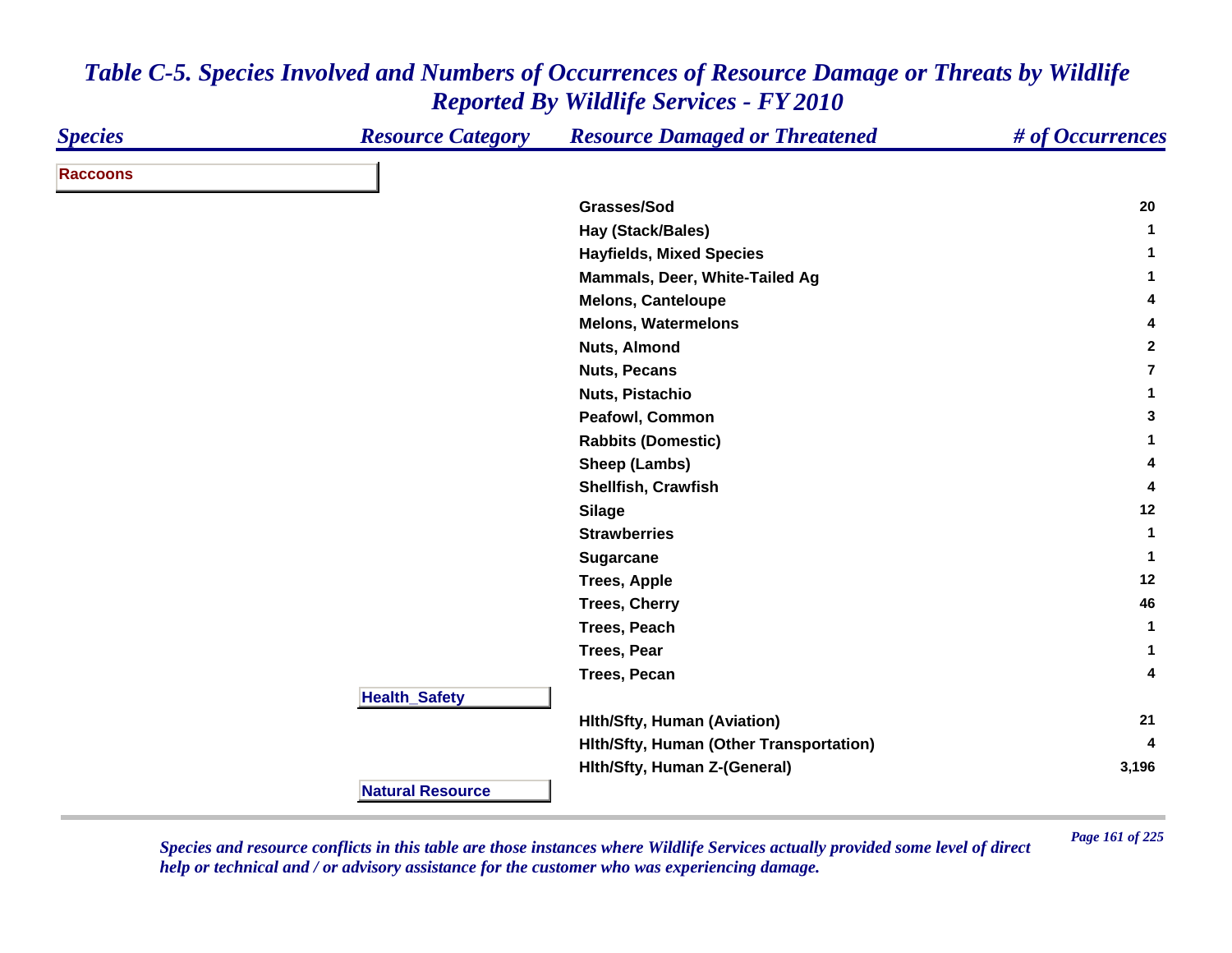| <b>Species</b>  | <b>Resource Category</b> | <b>Resource Damaged or Threatened</b>          | # of Occurrences |
|-----------------|--------------------------|------------------------------------------------|------------------|
| <b>Raccoons</b> |                          |                                                |                  |
|                 |                          | <b>Birds, Colonial Sea (All)</b>               | 6                |
|                 |                          | Birds, Ducks, Wild (Other)                     | $\overline{7}$   |
|                 |                          | Birds, Geese, Wild (All)                       | 1                |
|                 |                          | <b>Birds, Pheasant (All) Nr</b>                | 3                |
|                 |                          | Birds, Plover, Snowy (T/E)                     | 64               |
|                 |                          | Birds, Plovers, Piping (T/E)                   | 12               |
|                 |                          | <b>Birds, Prairie Chickens, Attwaters (T/E</b> | 14               |
|                 |                          | Birds, Quail (All) Nr                          | $\mathbf{2}$     |
|                 |                          | Birds, Rail, Clapper, California (T/E)         | 92               |
|                 |                          | Birds, Rail, Clapper, Light-Footed (T/E)       | $\overline{2}$   |
|                 |                          | Birds, Terns, Least (T/E)                      | 3                |
|                 |                          | Birds, Terns, Least, California (T/E)          | 20               |
|                 |                          | <b>Birds, Turkey, Wild</b>                     | $\mathbf{2}$     |
|                 |                          | <b>Birds, Waterfowl (Other)</b>                | 4                |
|                 |                          | Birds, Z-(Other)                               | 13               |
|                 |                          | <b>Designated Natural Areas</b>                | 1                |
|                 |                          | Fish, Trout, Brown                             | 1                |
|                 |                          | Fish, Trout, Rainbow                           | 1                |
|                 |                          | Fish, Z-(Other)                                | $\overline{7}$   |
|                 |                          | Mammals, Deer, White-Tailed Nr                 | 3                |
|                 |                          | Mammals, Mice, Salt Marsh Harvest (T/E)        | 74               |
|                 |                          | Reptiles, Turtles, Green Sea (T/E)             | $\mathbf 1$      |
|                 | <b>Property</b>          |                                                |                  |
|                 |                          | <b>Aircraft</b>                                | 20               |
|                 |                          | <b>Airport Runways/Taxiways</b>                | $\mathbf 1$      |
|                 |                          | <b>Boat Docks/Marinas</b>                      | 3                |

*Page 162 of 225 Species and resource conflicts in this table are those instances where Wildlife Services actually provided some level of direct help or technical and / or advisory assistance for the customer who was experiencing damage.*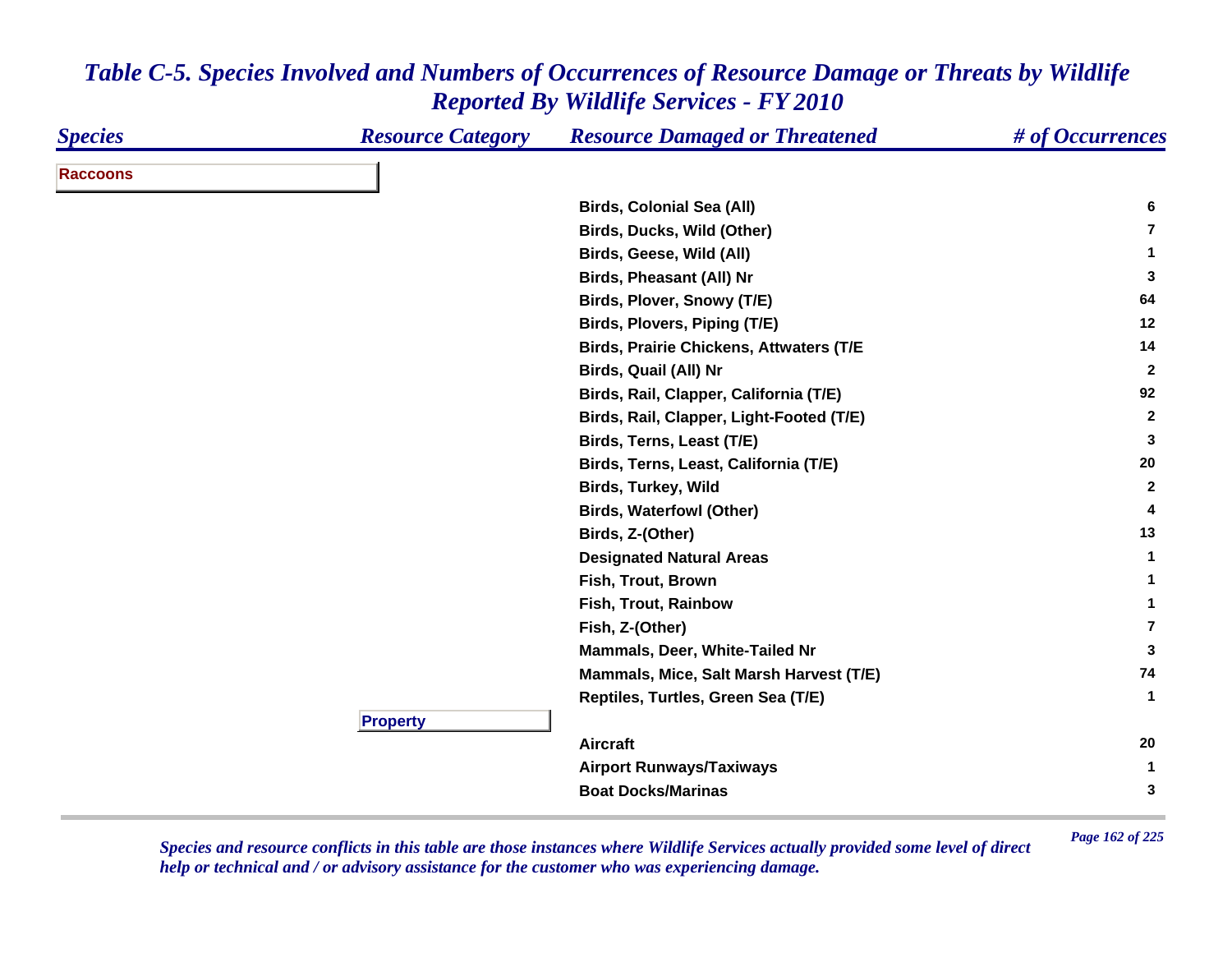| <b>Species</b>  | <b>Resource Category</b> | <b>Resource Damaged or Threatened</b>       | # of Occurrences |
|-----------------|--------------------------|---------------------------------------------|------------------|
| <b>Raccoons</b> |                          |                                             |                  |
|                 |                          | <b>Buildings, Non-Residential</b>           | 357              |
|                 |                          | <b>Buildings, Residential</b>               | 4,387            |
|                 |                          | Dikes/Dams/Impoundments                     | 4                |
|                 |                          | <b>Equipment/Machinery (Other)</b>          | 11               |
|                 |                          | Fish, Ornamental                            | 22               |
|                 |                          | Food Items, Human                           | 4                |
|                 |                          | Food Items, Non-Human*                      | 130              |
|                 |                          | Gardens, Veg./Fruits/Nuts                   | 101              |
|                 |                          | <b>Golf Courses</b>                         | 4                |
|                 |                          | <b>Irrigation Pipe System</b>               | 7                |
|                 |                          | <b>Irrigation, Drip Line</b>                | 4                |
|                 |                          | <b>Pets (Companion/Hobby Animals)</b>       | 1,816            |
|                 |                          | <b>Property (General)</b>                   | 1,187            |
|                 |                          | <b>Recreational Areas (Other) **</b>        | $\overline{2}$   |
|                 |                          | <b>Research Project</b>                     | 1                |
|                 |                          | <b>Swimming Pools</b>                       | 3                |
|                 |                          | <b>Trees, Standing/Shrubs</b>               | $\overline{7}$   |
|                 |                          | <b>Turf And/Or Flowers</b>                  | 1,967            |
|                 |                          | <b>Utilities, Electrical</b>                | 6                |
|                 |                          | Utilities, Z-(Other)                        | 3                |
|                 |                          | Vehicles, Land                              | 15               |
|                 |                          | Watercraft                                  | 3                |
|                 |                          | <b>Z-Landscaping (Other)</b>                | 36               |
|                 |                          | Zoo/Zoo Animals                             | 1                |
|                 |                          | <b>Total Occurrences Involving Raccoons</b> | 14,667           |

*Page 163 of 225 Species and resource conflicts in this table are those instances where Wildlife Services actually provided some level of direct help or technical and / or advisory assistance for the customer who was experiencing damage.*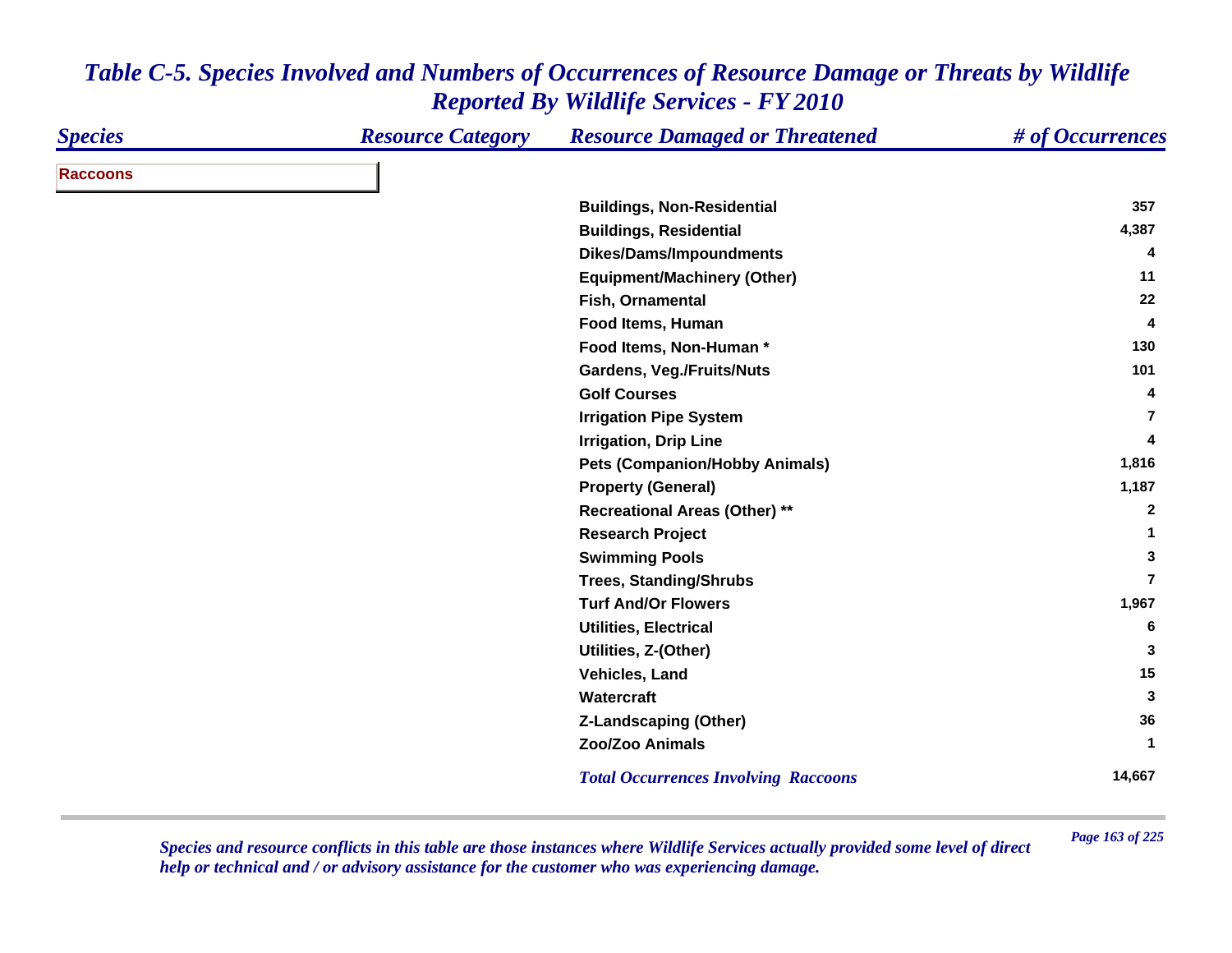#### *Species Resource Category Resource Damaged or Threatened # of Occurrences* **Rails, Virginia Health \_ Safet y Hlth/Sfty, Human Z-(General) <sup>1</sup>**  *Total Occurrences Involving Rails, Virginia* **<sup>1</sup> Rats, Black (Roof) A griculture Hay (Stack/Bales) <sup>1</sup> HealthSafet y Hlth/Sfty, Human (Aviation) <sup>1</sup> Hlth/Sfty, Human Z-(General) <sup>6</sup> Natural ResourceBirds, Plover, Snowy (T/E) <sup>29</sup> Birds, Rail, Clapper, California (T/E) <sup>31</sup> Birds, Terns, Least, California (T/E) <sup>16</sup> Birds, Z-(Other) <sup>1</sup> Designated Natural Areas <sup>1</sup> Mammals, Mice, Salt Marsh Harvest (T/E) <sup>23</sup> Reptiles, Turtles, Hawksbill (T/E) <sup>1</sup> Pro pert y Aircraft 1 Buildings, Non-Residential <sup>17</sup> Buildings, Residential <sup>43</sup> Equipment/Machinery (Other) <sup>2</sup> Food Items, Non-Human \* 3 Pets (Companion/Hobby Animals) <sup>1</sup> Property (General) <sup>2</sup>**

# *Table C-5. Species Involved and Numbers of Occurrences of Resource Damage or Threats by Wildlife Reported By Wildlife Services - FY 2010*

*Page 164 of 225 Species and resource conflicts in this table are those instances where Wildlife Services actually provided some level of direct help or technical and / or advisory assistance for the customer who was experiencing damage.*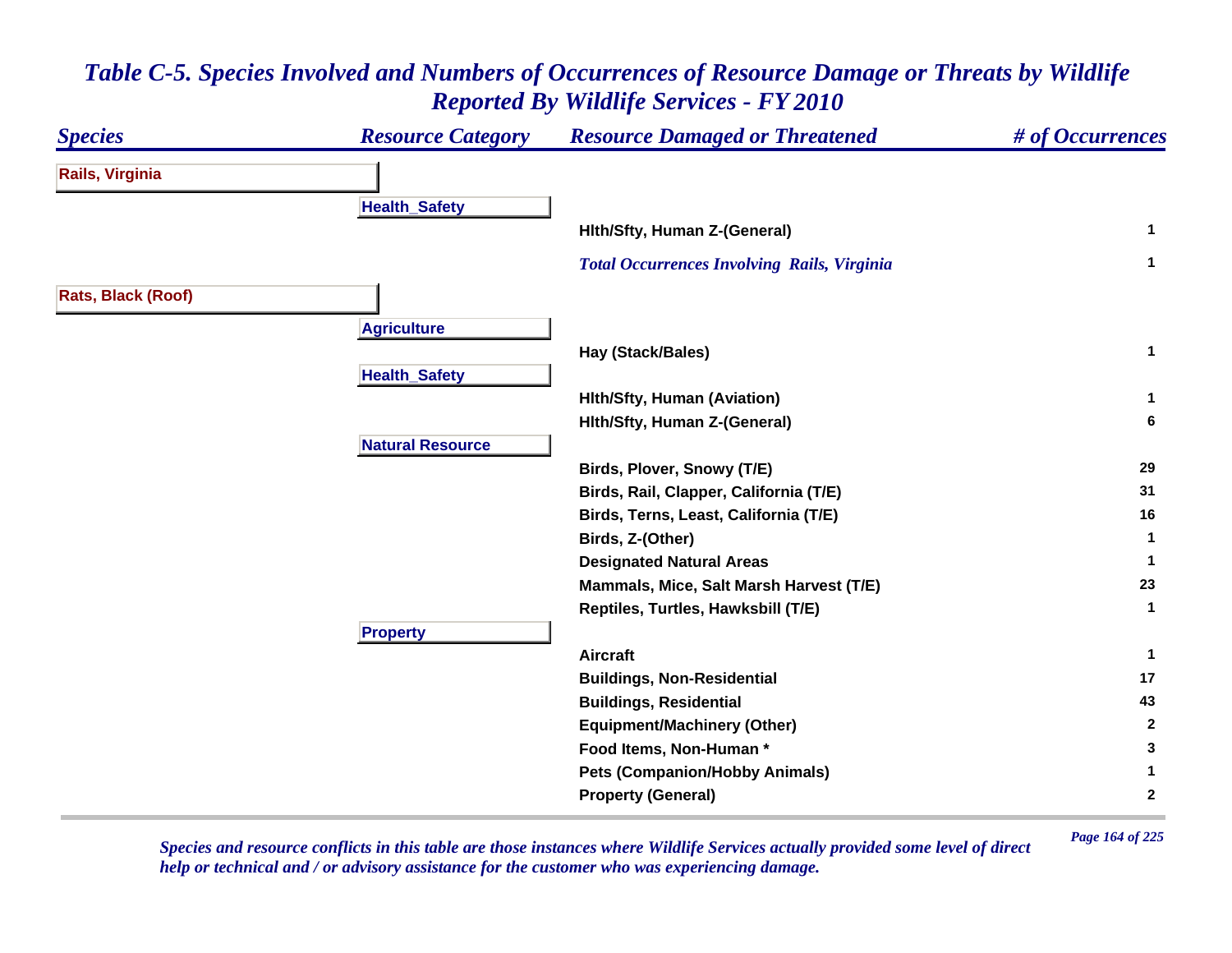| <b>Species</b>       | <b>Resource Category</b> | <b>Resource Damaged or Threatened</b>                   | # of Occurrences |
|----------------------|--------------------------|---------------------------------------------------------|------------------|
| Rats, Black (Roof)   |                          |                                                         |                  |
|                      |                          | Vehicles, Land                                          | $\mathbf{1}$     |
|                      |                          | <b>Total Occurrences Involving Rats, Black (Roof)</b>   | 180              |
| <b>Rats, Hutia</b>   |                          |                                                         |                  |
|                      | <b>Property</b>          |                                                         |                  |
|                      |                          | <b>Trees, Standing/Shrubs</b>                           | 1                |
|                      |                          | Vehicles, Land                                          | $\mathbf{1}$     |
|                      |                          | <b>Total Occurrences Involving Rats, Hutia</b>          | $\mathbf{2}$     |
| Rats, Kangaroo (All) |                          |                                                         |                  |
|                      | <b>Health_Safety</b>     |                                                         |                  |
|                      |                          | Hith/Sfty, Human Z-(General)                            | $\overline{2}$   |
|                      | <b>Property</b>          |                                                         |                  |
|                      |                          | <b>Airport Runways/Taxiways</b>                         | $\mathbf{1}$     |
|                      |                          | <b>Buildings, Residential</b>                           | 1                |
|                      |                          | <b>Equipment/Machinery (Other)</b>                      | 1                |
|                      |                          | <b>Property (General)</b>                               | 1                |
|                      |                          | <b>Total Occurrences Involving Rats, Kangaroo (All)</b> | 6                |
| <b>Rats, Norway</b>  |                          |                                                         |                  |
|                      | <b>Agriculture</b>       |                                                         |                  |
|                      |                          | <b>Birds, Pheasant (All) Ag</b>                         | $\mathbf{1}$     |
|                      |                          | <b>Feed, Livestock</b>                                  | 56               |
|                      |                          | Fowl, Chickens (Other)                                  | 3                |
|                      |                          | Fowl, Turkeys (Domestic)                                | 1                |
|                      |                          |                                                         |                  |

*Page 165 of 225 Species and resource conflicts in this table are those instances where Wildlife Services actually provided some level of direct help or technical and / or advisory assistance for the customer who was experiencing damage.*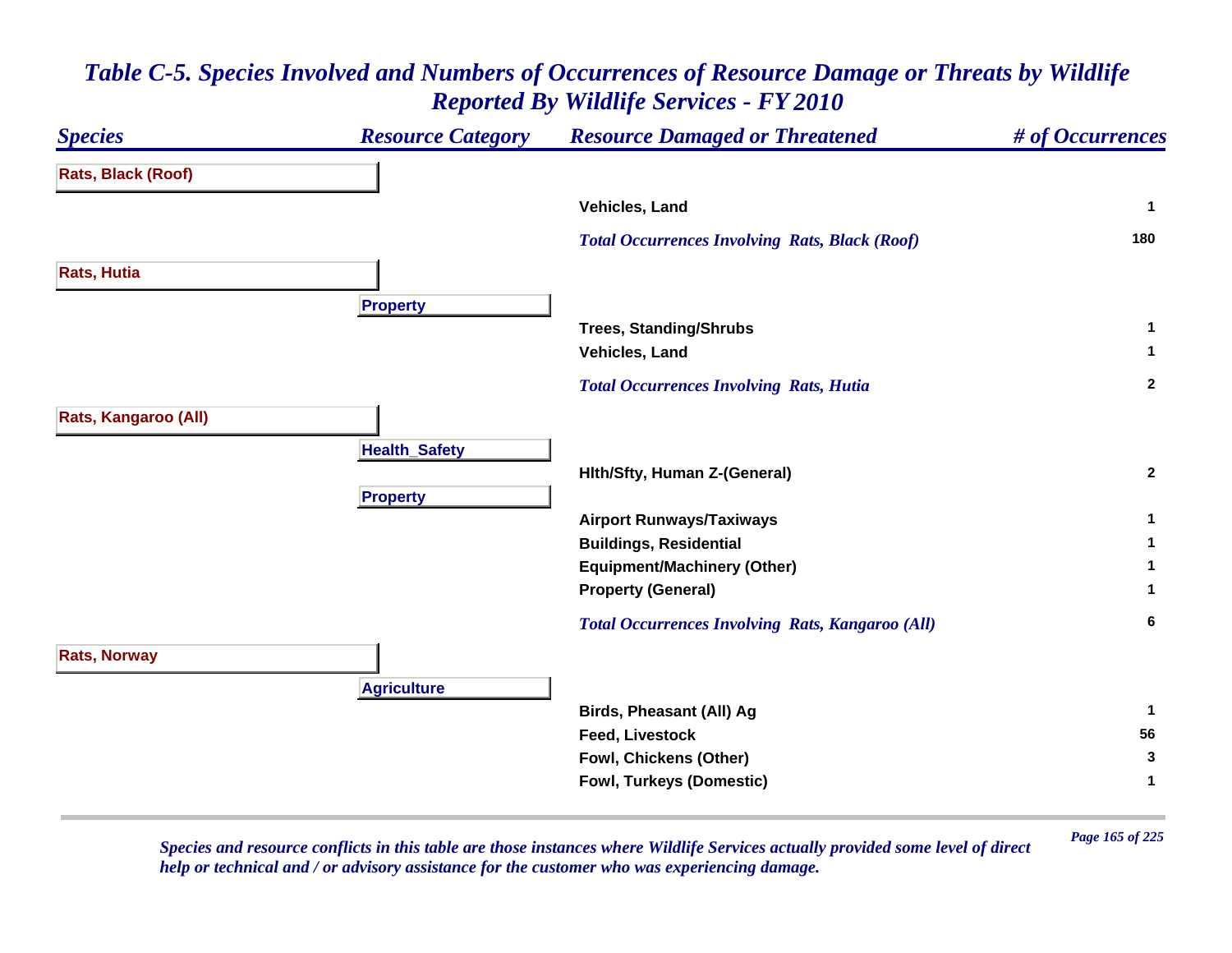#### *Species Resource Category Resource Damaged or Threatened # of Occurrences* **Rats, Norway Grains, Wheat 1 Health \_ Safet y Hlth/Sfty, Human (Aviation) <sup>5</sup> Hlth/Sfty, Human Z-(General) <sup>57</sup> Natural ResourceBirds, Doves/Pigeons <sup>1</sup> Birds, Plover, Snowy (T/E) <sup>6</sup> Birds, Plovers, Piping (T/E) <sup>3</sup> Birds, Terns, Least, California (T/E) <sup>10</sup> Mammals, Mice, Salt Marsh Harvest (T/E) <sup>1</sup> Pro pert y Aircraft 5 Airport Runways/Taxiways <sup>1</sup> Buildings, Non-Residential <sup>2</sup> Buildings, Residential <sup>43</sup> Property (General) 7Utilities, Electrical 1 Vehicles, Land 1**  *Total Occurrences Involving Rats, Norway* **<sup>205</sup> Ravens, Common A griculture Birds, Z-Game (Other) <sup>3</sup> Cattle (Adult) <sup>2</sup> Cattle (Calves) <sup>47</sup> Fowl, Chickens (Other) <sup>3</sup>**

#### *Table C-5. Species Involved and Numbers of Occurrences of Resource Damage or Threats by Wildlife Reported By Wildlife Services - FY 2010*

*Page 166 of 225 Species and resource conflicts in this table are those instances where Wildlife Services actually provided some level of direct help or technical and / or advisory assistance for the customer who was experiencing damage.*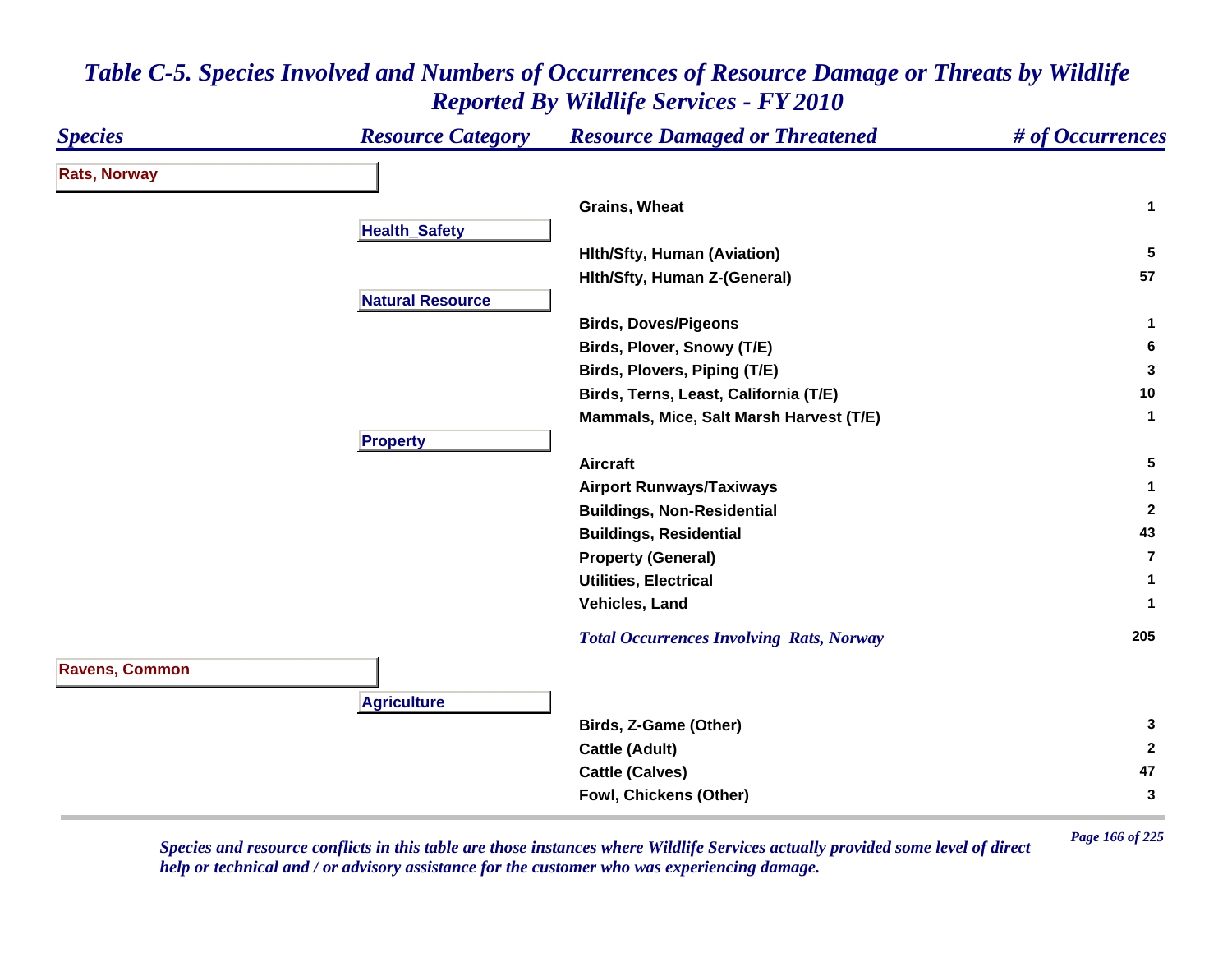| <b>Species</b>        | <b>Resource Category</b> | <b>Resource Damaged or Threatened</b> | # of Occurrences        |
|-----------------------|--------------------------|---------------------------------------|-------------------------|
| <b>Ravens, Common</b> |                          |                                       |                         |
|                       |                          | <b>Fowl, Ducks (Domestic)</b>         | 1                       |
|                       |                          | <b>Fowl, Turkeys (Domestic)</b>       | $\mathbf{2}$            |
|                       |                          | <b>Fruit, Grapes/Muscadines</b>       | 1                       |
|                       |                          | <b>Fruit, Peaches</b>                 | 1                       |
|                       |                          | Fruit, Z-(Other)                      | $\mathbf{1}$            |
|                       |                          | Goats, Meat (Kids)                    | $\mathbf{2}$            |
|                       |                          | Goats, Z-(Other Adults)               | $\mathbf{2}$            |
|                       |                          | Goats, Z-(Other Kids)                 | 6                       |
|                       |                          | <b>Grains, Corn (Field)</b>           | 1                       |
|                       |                          | <b>Grains, Wheat</b>                  | 1                       |
|                       |                          | Hayfields, Alfalfa                    | 1                       |
|                       |                          | Mammals, Bison (Buffalo) Ag           | 5                       |
|                       |                          | <b>Nuts, Almond</b>                   | 3                       |
|                       |                          | <b>Nuts, Pecans</b>                   | -1                      |
|                       |                          | Nuts, Pistachio                       | 13                      |
|                       |                          | <b>Sheep (Adult)</b>                  | 9                       |
|                       |                          | Sheep (Lambs)                         | 37                      |
|                       |                          | <b>Swine (Piglets)</b>                | $\mathbf{1}$            |
|                       | <b>Health_Safety</b>     |                                       |                         |
|                       |                          | <b>Hith/Sfty, Human (Aviation)</b>    | 46                      |
|                       |                          | Hith/Sfty, Human Z-(General)          | $\overline{\mathbf{z}}$ |
|                       | <b>Natural Resource</b>  |                                       |                         |
|                       |                          | <b>Birds, Colonial Sea (All)</b>      | $\mathbf{2}$            |
|                       |                          | Birds, Ducks, Wild (Other)            | $5\phantom{.0}$         |
|                       |                          | Birds, Geese, Wild (All)              | 3                       |
|                       |                          | <b>Birds, Murrelet Marbled (T/E)</b>  | 12                      |

*Page 167 of 225 Species and resource conflicts in this table are those instances where Wildlife Services actually provided some level of direct help or technical and / or advisory assistance for the customer who was experiencing damage.*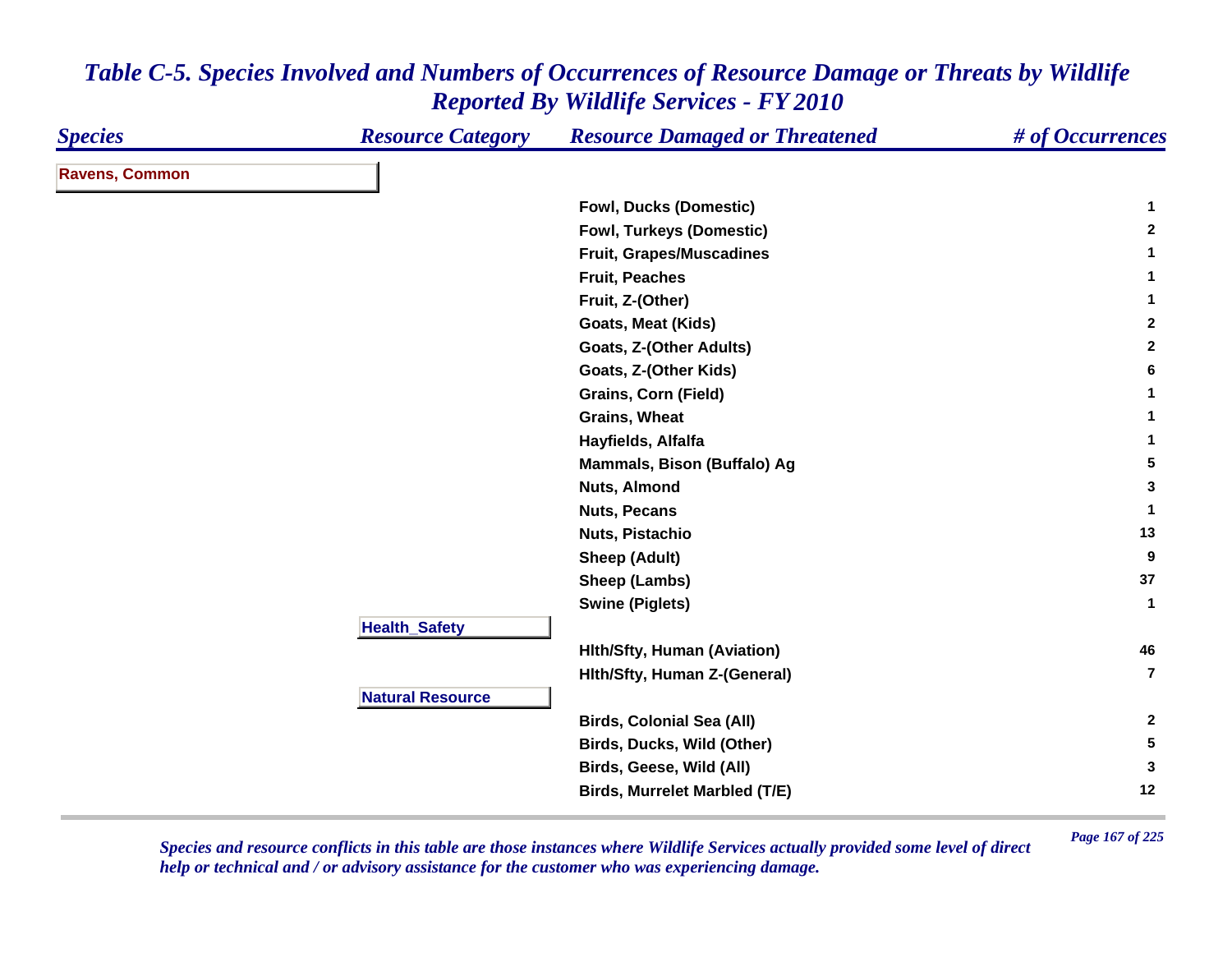| <b>Species</b>        | <b>Resource Category</b> | <b>Resource Damaged or Threatened</b>             | # of Occurrences |
|-----------------------|--------------------------|---------------------------------------------------|------------------|
| <b>Ravens, Common</b> |                          |                                                   |                  |
|                       |                          | <b>Birds, Pheasant (All) Nr</b>                   | -1               |
|                       |                          | Birds, Plover, Snowy (T/E)                        | 64               |
|                       |                          | Birds, Plovers, Piping (T/E)                      | $\mathbf{1}$     |
|                       |                          | Birds, Rail, Clapper, California (T/E)            | 6                |
|                       |                          | Birds, Terns, Least, California (T/E)             | 37               |
|                       |                          | <b>Birds, Upland Game (Other)</b>                 | 23               |
|                       |                          | Birds, Z-(Other)                                  | -1               |
|                       |                          | Mammals, Mice, Salt Marsh Harvest (T/E)           | 8                |
|                       |                          | Reptiles, Tortoises, Desert (T/E)                 | 3                |
|                       | <b>Property</b>          |                                                   |                  |
|                       |                          | <b>Aircraft</b>                                   | 23               |
|                       |                          | <b>Airport Runways/Taxiways</b>                   | 1                |
|                       |                          | <b>Buildings, Non-Residential</b>                 | 3                |
|                       |                          | <b>Buildings, Residential</b>                     | 5                |
|                       |                          | <b>Equipment/Machinery (Other)</b>                | 3                |
|                       |                          | Food Items, Human                                 |                  |
|                       |                          | <b>Irrigation Ditch/Drainage System</b>           | 1                |
|                       |                          | <b>Irrigation, Drip Line</b>                      | 7                |
|                       |                          | Landfills                                         | 8                |
|                       |                          | <b>Pets (Companion/Hobby Animals)</b>             | 1                |
|                       |                          | <b>Property (General)</b>                         | 4                |
|                       |                          | <b>Utilities, Electrical</b>                      | 8                |
|                       |                          | Utilities, Z-(Other)                              | 1                |
|                       |                          | <b>Z-Landscaping (Other)</b>                      | 1                |
|                       |                          | <b>Total Occurrences Involving Ravens, Common</b> | 429              |

*Page 168 of 225 Species and resource conflicts in this table are those instances where Wildlife Services actually provided some level of direct help or technical and / or advisory assistance for the customer who was experiencing damage.*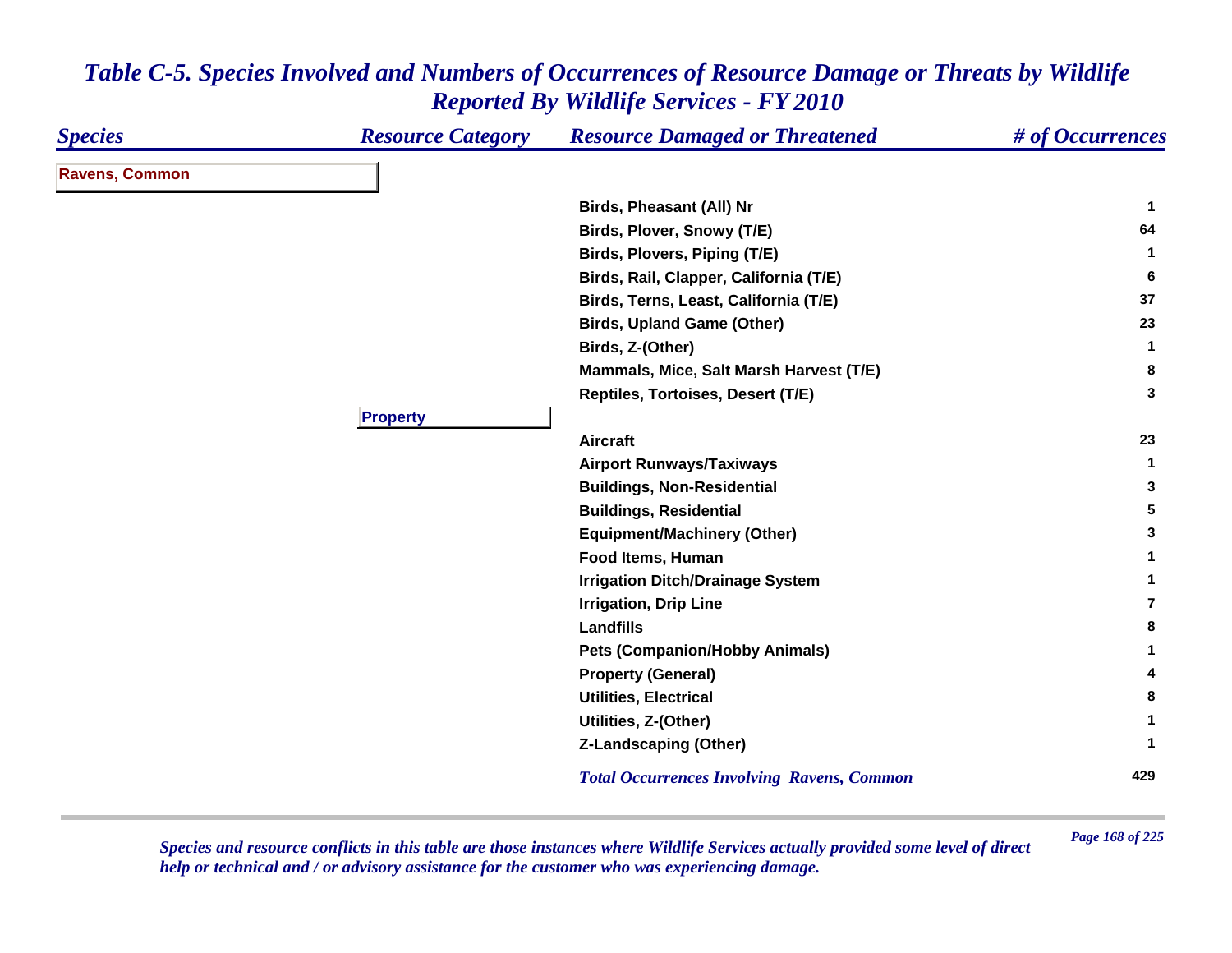

*Page 169 of 225 Species and resource conflicts in this table are those instances where Wildlife Services actually provided some level of direct help or technical and / or advisory assistance for the customer who was experiencing damage.*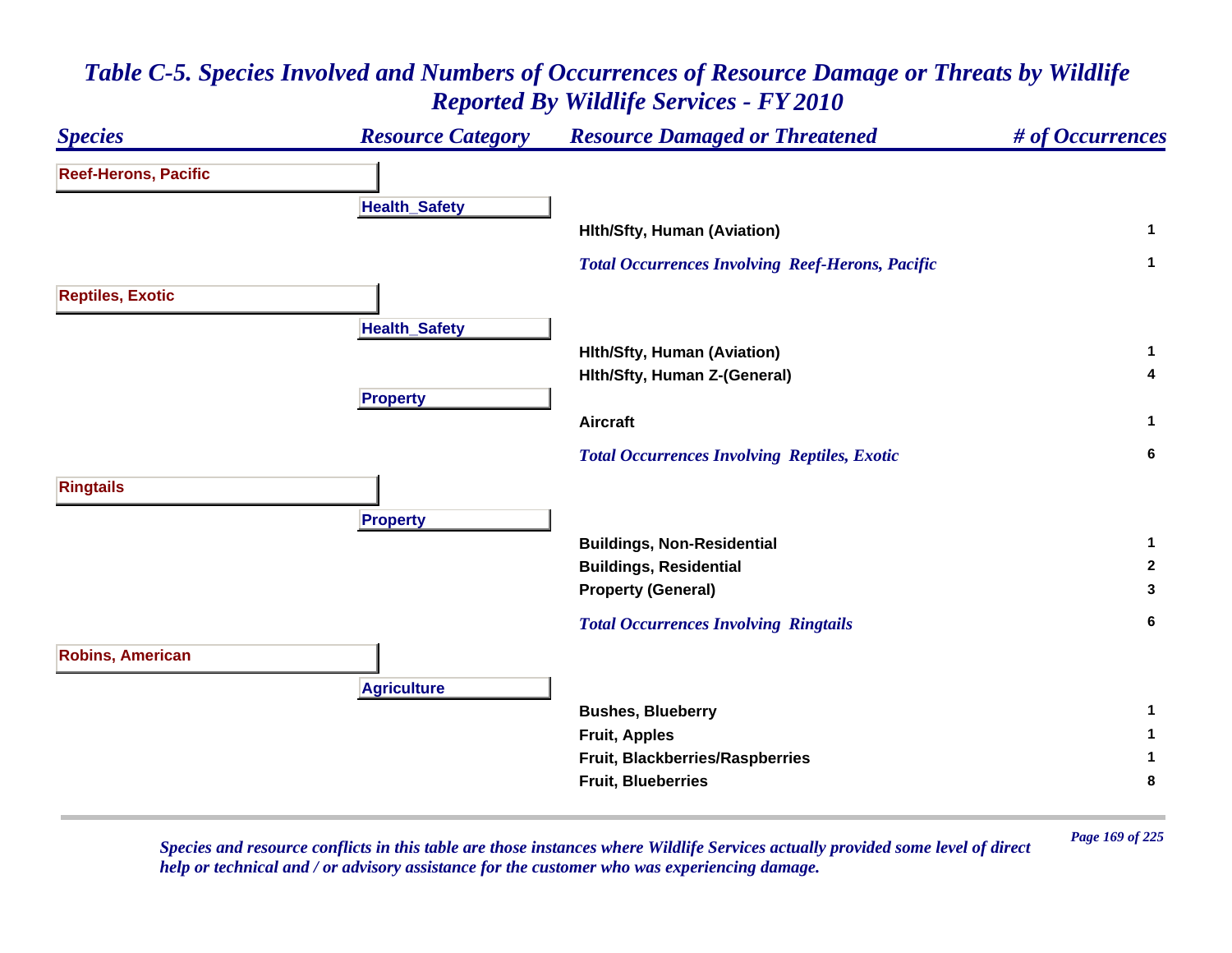| <b>Species</b>           | <b>Resource Category</b> | <b>Resource Damaged or Threatened</b>                | # of Occurrences |
|--------------------------|--------------------------|------------------------------------------------------|------------------|
| <b>Robins, American</b>  |                          |                                                      |                  |
|                          |                          | <b>Fruit, Cherries</b>                               | 6                |
|                          |                          | <b>Strawberries</b>                                  | -1               |
|                          |                          | <b>Trees, Seedlings Ag</b>                           | $\mathbf{1}$     |
|                          | <b>Health_Safety</b>     |                                                      |                  |
|                          |                          | <b>Hith/Sfty, Human (Aviation)</b>                   | 14               |
|                          |                          | Hith/Sfty, Human Z-(General)                         | 104              |
|                          | <b>Property</b>          |                                                      |                  |
|                          |                          | <b>Aircraft</b>                                      | 11               |
|                          |                          | <b>Buildings, Non-Residential</b>                    | 1                |
|                          |                          | <b>Buildings, Residential</b>                        | 9                |
|                          |                          | <b>Property (General)</b>                            | 13               |
|                          |                          | <b>Utilities, Electrical</b>                         | $\mathbf{1}$     |
|                          |                          | Vehicles, Land                                       | $\overline{2}$   |
|                          |                          | <b>Total Occurrences Involving Robins, American</b>  | 174              |
| <b>Salamanders (All)</b> |                          |                                                      |                  |
|                          | <b>Property</b>          |                                                      |                  |
|                          |                          | <b>Buildings, Residential</b>                        | $\mathbf{1}$     |
|                          |                          | <b>Total Occurrences Involving Salamanders (All)</b> | $\mathbf{1}$     |
| <b>Sanderlings</b>       |                          |                                                      |                  |
|                          | <b>Health_Safety</b>     |                                                      |                  |
|                          |                          | <b>Hith/Sfty, Human (Aviation)</b>                   | $\mathbf 1$      |
|                          | <b>Property</b>          |                                                      |                  |
|                          |                          | <b>Aircraft</b>                                      | $\mathbf{3}$     |
|                          |                          |                                                      |                  |

*Page 170 of 225 Species and resource conflicts in this table are those instances where Wildlife Services actually provided some level of direct help or technical and / or advisory assistance for the customer who was experiencing damage.*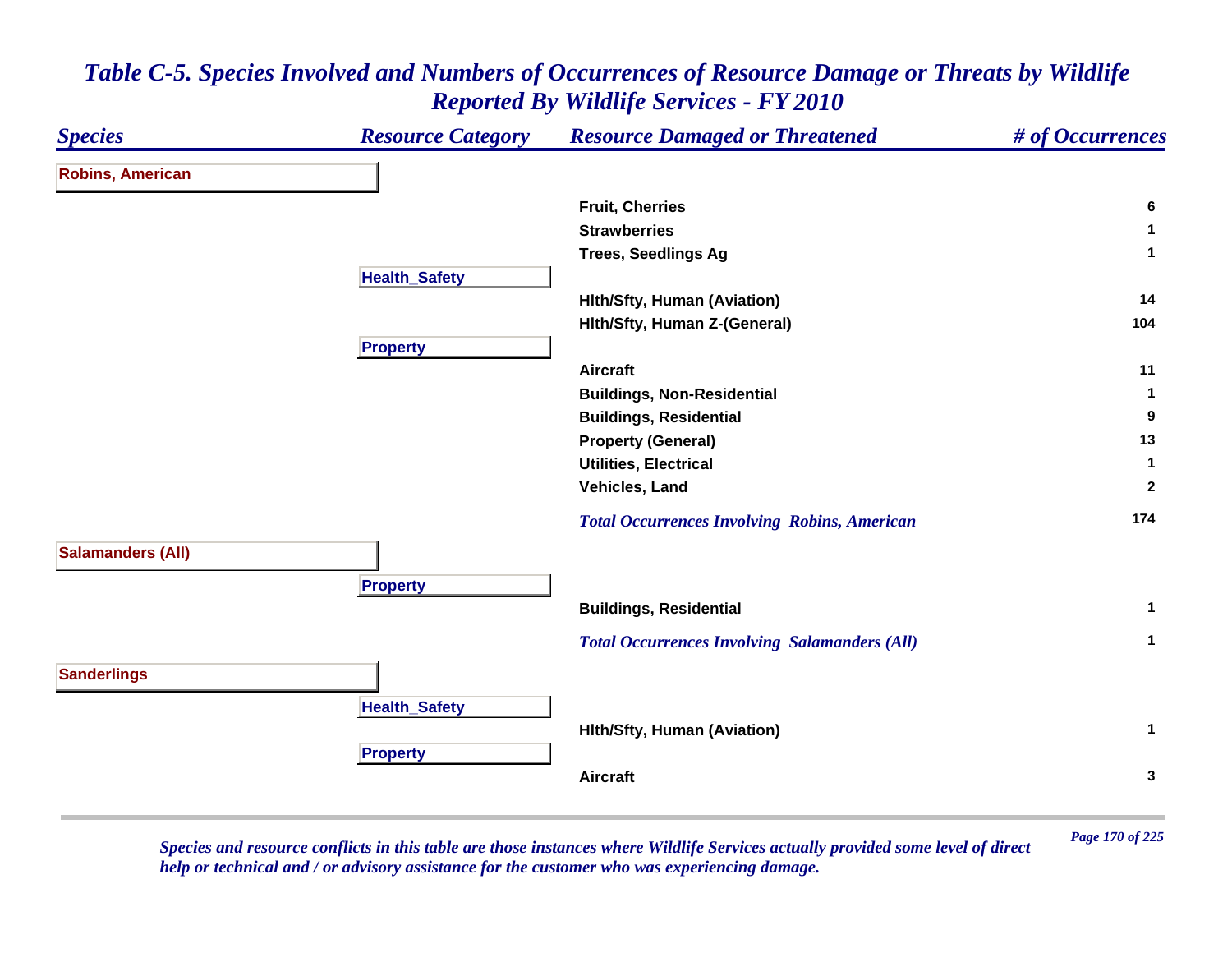

*Page 171 of 225 Species and resource conflicts in this table are those instances where Wildlife Services actually provided some level of direct help or technical and / or advisory assistance for the customer who was experiencing damage.*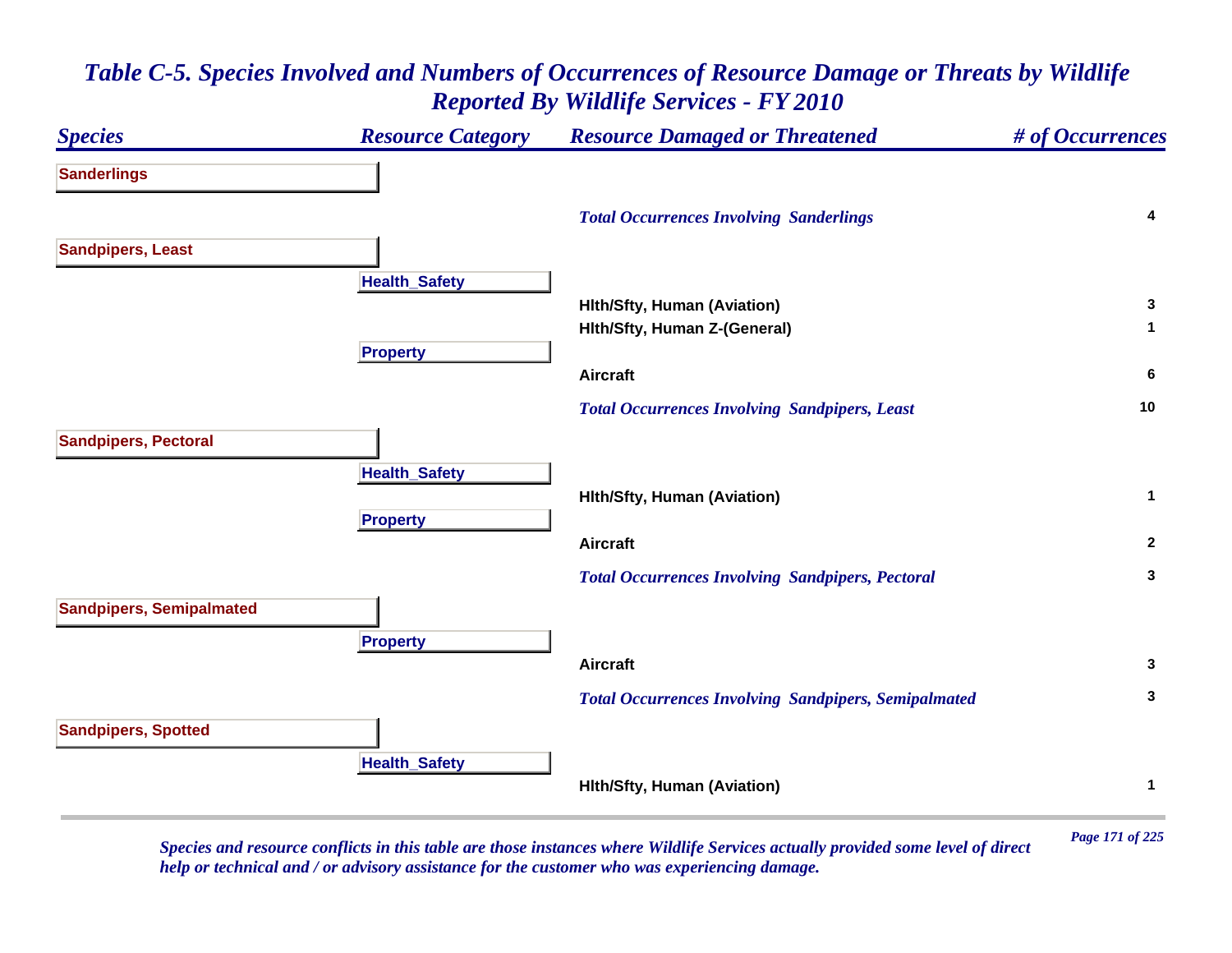![](_page_171_Figure_1.jpeg)

*Page 172 of 225 Species and resource conflicts in this table are those instances where Wildlife Services actually provided some level of direct help or technical and / or advisory assistance for the customer who was experiencing damage.*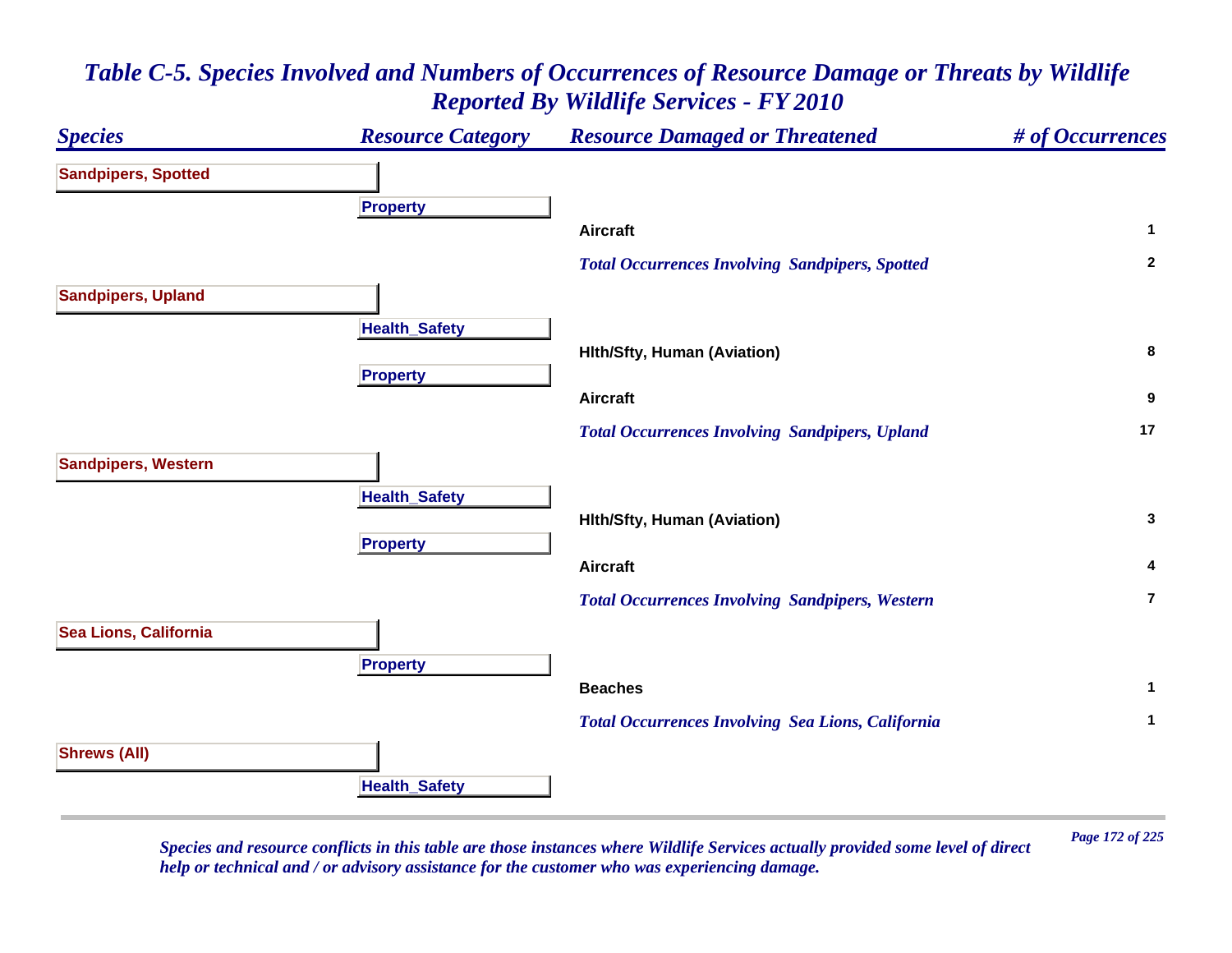#### *Species Resource Category Resource Damaged or Threatened # of Occurrences* **Shrews (All) Hlth/Sfty, Human (Aviation) <sup>1</sup> Propert y Aircraft 1 Turf And/Or Flowers 1**  *Total Occurrences Involving Shrews (All)* **<sup>3</sup> Shrikes (Other) HealthSafet y Hlth/Sfty, Human (Aviation) <sup>1</sup> Pro pert y Aircraft 2**  *Total Occurrences Involving Shrikes (Other)* **<sup>3</sup> Shrikes, Loggerhead Health \_ Safet y Hlth/Sfty, Human (Aviation) <sup>3</sup> Natural ResourceBirds, Plover, Snowy (T/E) <sup>2</sup> Birds, Terns, Least, California (T/E) <sup>3</sup> Propert y Aircraft 3**  *Total Occurrences Involving Shrikes, Loggerhead* **<sup>11</sup> Skunks, Hog-Nosed Pro pert y**

#### *Table C-5. Species Involved and Numbers of Occurrences of Resource Damage or Threats by Wildlife Reported By Wildlife Services - FY 2010*

*Page 173 of 225 Species and resource conflicts in this table are those instances where Wildlife Services actually provided some level of direct help or technical and / or advisory assistance for the customer who was experiencing damage.*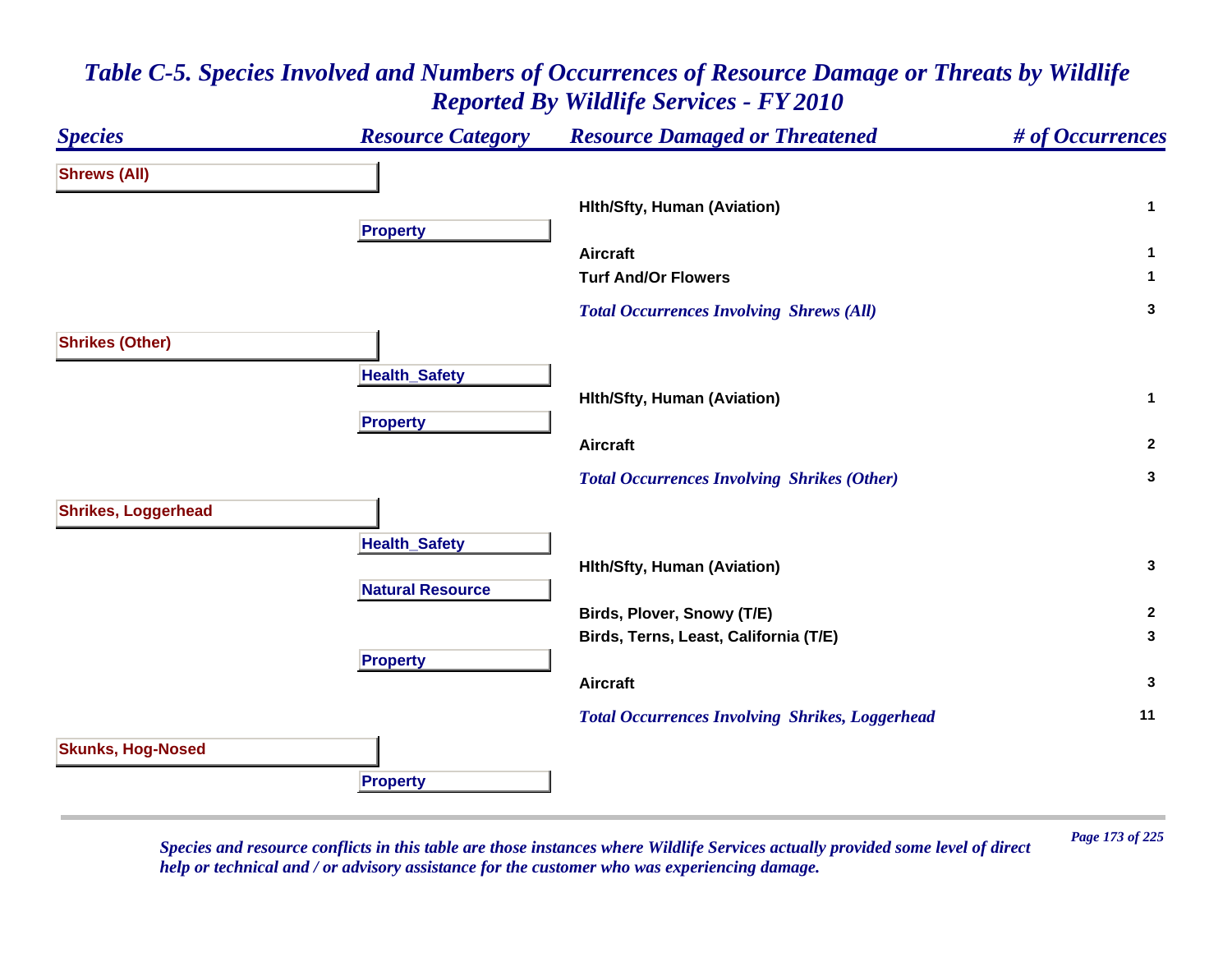#### *Species Resource Category Resource Damaged or Threatened # of Occurrences* **Skunks, Hog-Nosed Turf And/Or Flowers 5**  *Total Occurrences Involving Skunks, Hog-Nosed* **<sup>5</sup> Skunks, Spotted Agriculture Feed, Livestock 1 Health \_ Safet y Hlth/Sfty, Human Z-(General) <sup>4</sup> Natural ResourceBirds, Terns, Least, California (T/E) <sup>1</sup> Pro pert y Buildings, Non-Residential <sup>2</sup> Buildings, Residential <sup>20</sup> Gardens, Veg./Fruits/Nuts <sup>12</sup> Property (General) <sup>2</sup>**  *Total Occurrences Involving Skunks, Spotted* **<sup>42</sup> Skunks, Striped A griculture Birds, Chukar 1 Birds, Pheasant (All) Ag <sup>1</sup> Birds, Quail (All) Ag <sup>5</sup> Birds, Z-Game (Other) <sup>1</sup> Cattle (Adult) <sup>3</sup> Cattle (Calves) <sup>2</sup> Eggs <sup>19</sup>**

#### *Table C-5. Species Involved and Numbers of Occurrences of Resource Damage or Threats by Wildlife Reported By Wildlife Services - FY 2010*

*Page 174 of 225 Species and resource conflicts in this table are those instances where Wildlife Services actually provided some level of direct help or technical and / or advisory assistance for the customer who was experiencing damage.*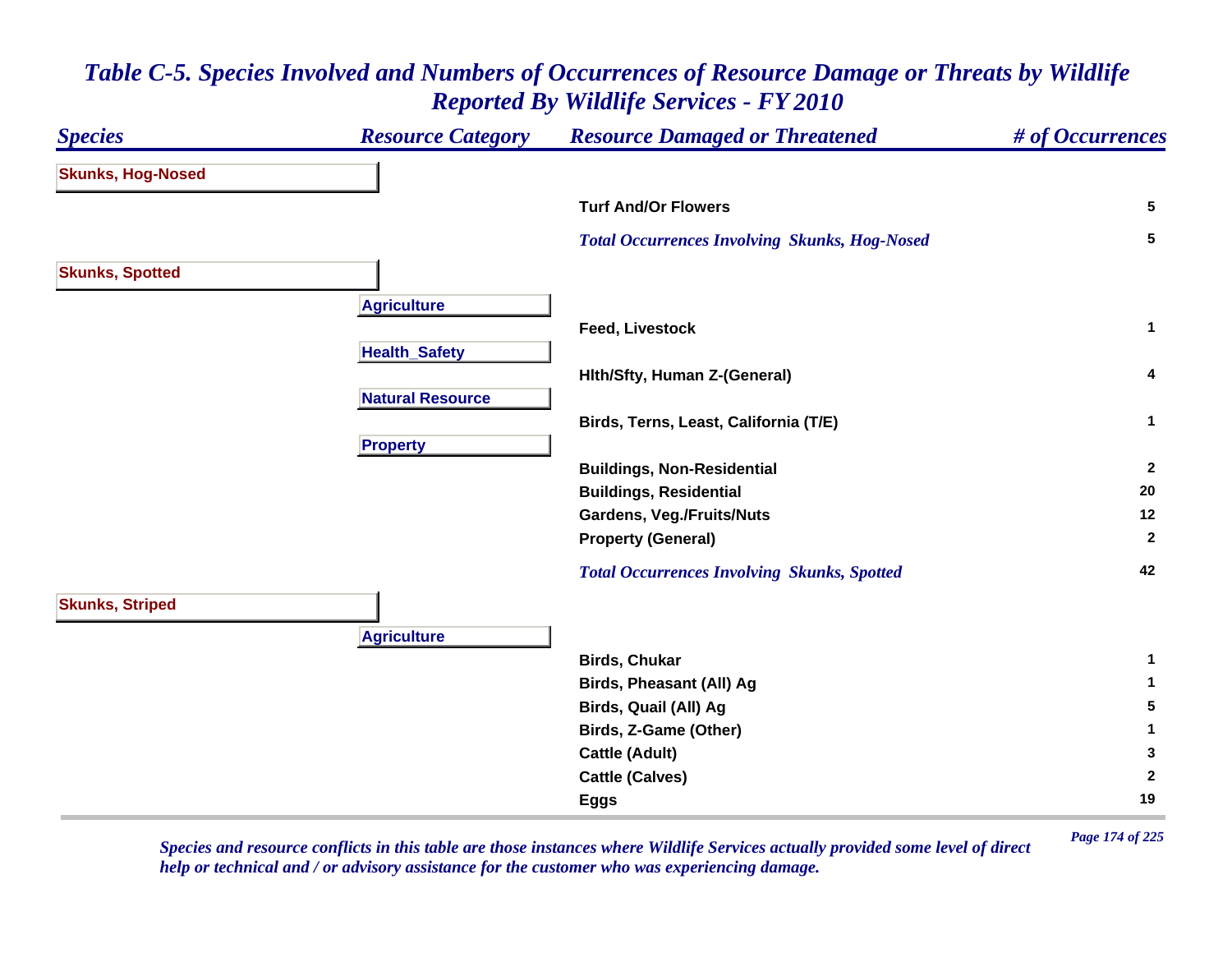| <b>Species</b>         | <b>Resource Category</b> | <b>Resource Damaged or Threatened</b>   | # of Occurrences |
|------------------------|--------------------------|-----------------------------------------|------------------|
| <b>Skunks, Striped</b> |                          |                                         |                  |
|                        |                          | <b>Equine, Horses (Adult)</b>           | 4                |
|                        |                          | <b>Equine, Horses (Foals)</b>           | 1                |
|                        |                          | <b>Feed, Livestock</b>                  | $\overline{7}$   |
|                        |                          | Fowl, Chickens (Other)                  | 88               |
|                        |                          | Fowl, Ducks (Domestic)                  | 3                |
|                        |                          | Fowl, Geese (Domestic)                  | 3                |
|                        |                          | Fowl, Guineas                           | $\mathbf{1}$     |
|                        |                          | <b>Fowl, Pigeons (Domestic)</b>         | 3                |
|                        |                          | Fruit, Z-(Other)                        | $\mathbf{2}$     |
|                        |                          | Grain, Stored (Non-Livestock)           | 1                |
|                        |                          | <b>Grains, Corn (Field)</b>             | 1                |
|                        |                          | <b>Grains, Rice</b>                     | -1               |
|                        |                          | Grasses/Sod                             | 34               |
|                        |                          | Hayfields, Alfalfa                      | $\mathbf{2}$     |
|                        |                          | <b>Hayfields, Mixed Species</b>         | $\mathbf{1}$     |
|                        |                          | Hives (Bees, Honey, Structures)         | 4                |
|                        |                          | <b>Pasture</b>                          | 5                |
|                        |                          | <b>Silage</b>                           | 1                |
|                        |                          | <b>Swine (Adult)</b>                    | $\mathbf{1}$     |
|                        |                          | <b>Swine (Piglets)</b>                  | $\mathbf{1}$     |
|                        | <b>Health_Safety</b>     |                                         |                  |
|                        |                          | <b>Hith/Sfty, Human (Aviation)</b>      | 22               |
|                        |                          | Hith/Sfty, Human (Other Transportation) | 3                |
|                        |                          | Hith/Sfty, Human Z-(General)            | 8,612            |
|                        | <b>Natural Resource</b>  |                                         |                  |
|                        |                          | Birds, Ducks, Wild (Other)              | $\mathbf{2}$     |

*Page 175 of 225 Species and resource conflicts in this table are those instances where Wildlife Services actually provided some level of direct help or technical and / or advisory assistance for the customer who was experiencing damage.*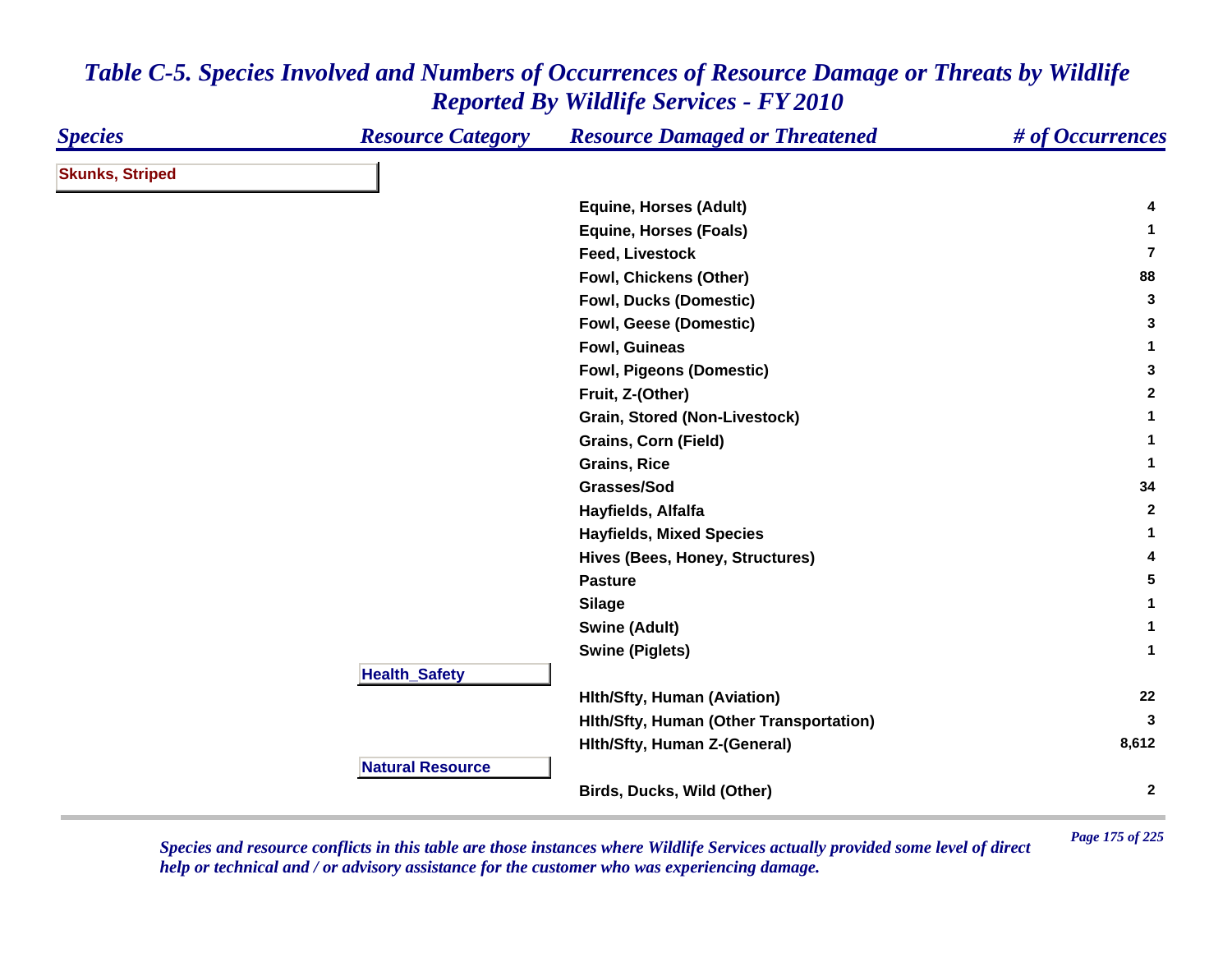| <b>Species</b>         | <b>Resource Category</b> | <b>Resource Damaged or Threatened</b>          | # of Occurrences |
|------------------------|--------------------------|------------------------------------------------|------------------|
| <b>Skunks, Striped</b> |                          |                                                |                  |
|                        |                          | Birds, Pheasant (All) Nr                       | -1               |
|                        |                          | Birds, Plover, Snowy (T/E)                     | 89               |
|                        |                          | Birds, Plovers, Piping (T/E)                   | 8                |
|                        |                          | <b>Birds, Prairie Chickens, Attwaters (T/E</b> | 14               |
|                        |                          | Birds, Rail, Clapper, California (T/E)         | 95               |
|                        |                          | Birds, Rail, Clapper, Light-Footed (T/E)       | $\overline{2}$   |
|                        |                          | Birds, Terns, Least (T/E)                      | $\mathbf{2}$     |
|                        |                          | Birds, Terns, Least, California (T/E)          | 27               |
|                        |                          | Birds, Terns, Roseate (T/E)                    | $\mathbf 1$      |
|                        |                          | <b>Birds, Waterfowl (Other)</b>                | 3                |
|                        |                          | Birds, Z-(Other)                               | 5                |
|                        |                          | Mammals, Mice, Salt Marsh Harvest (T/E)        | 78               |
|                        | <b>Property</b>          |                                                |                  |
|                        |                          | <b>Aircraft</b>                                | 22               |
|                        |                          | <b>Airport Runways/Taxiways</b>                | 1                |
|                        |                          | <b>Boat Docks/Marinas</b>                      | 1                |
|                        |                          | <b>Buildings, Non-Residential</b>              | 491              |
|                        |                          | <b>Buildings, Residential</b>                  | 6,387            |
|                        |                          | <b>Clothing</b>                                | 1.               |
|                        |                          | <b>Dikes/Dams/Impoundments</b>                 | 4                |
|                        |                          | <b>Equipment/Machinery (Other)</b>             | 3                |
|                        |                          | Food Items, Human                              | 5                |
|                        |                          | Food Items, Non-Human *                        | 44               |
|                        |                          | <b>Gardens, Veg./Fruits/Nuts</b>               | 58               |
|                        |                          | <b>Golf Courses</b>                            | 20               |
|                        |                          | <b>Irrigation Ditch/Drainage System</b>        | $\mathbf{1}$     |

*Page 176 of 225 Species and resource conflicts in this table are those instances where Wildlife Services actually provided some level of direct help or technical and / or advisory assistance for the customer who was experiencing damage.*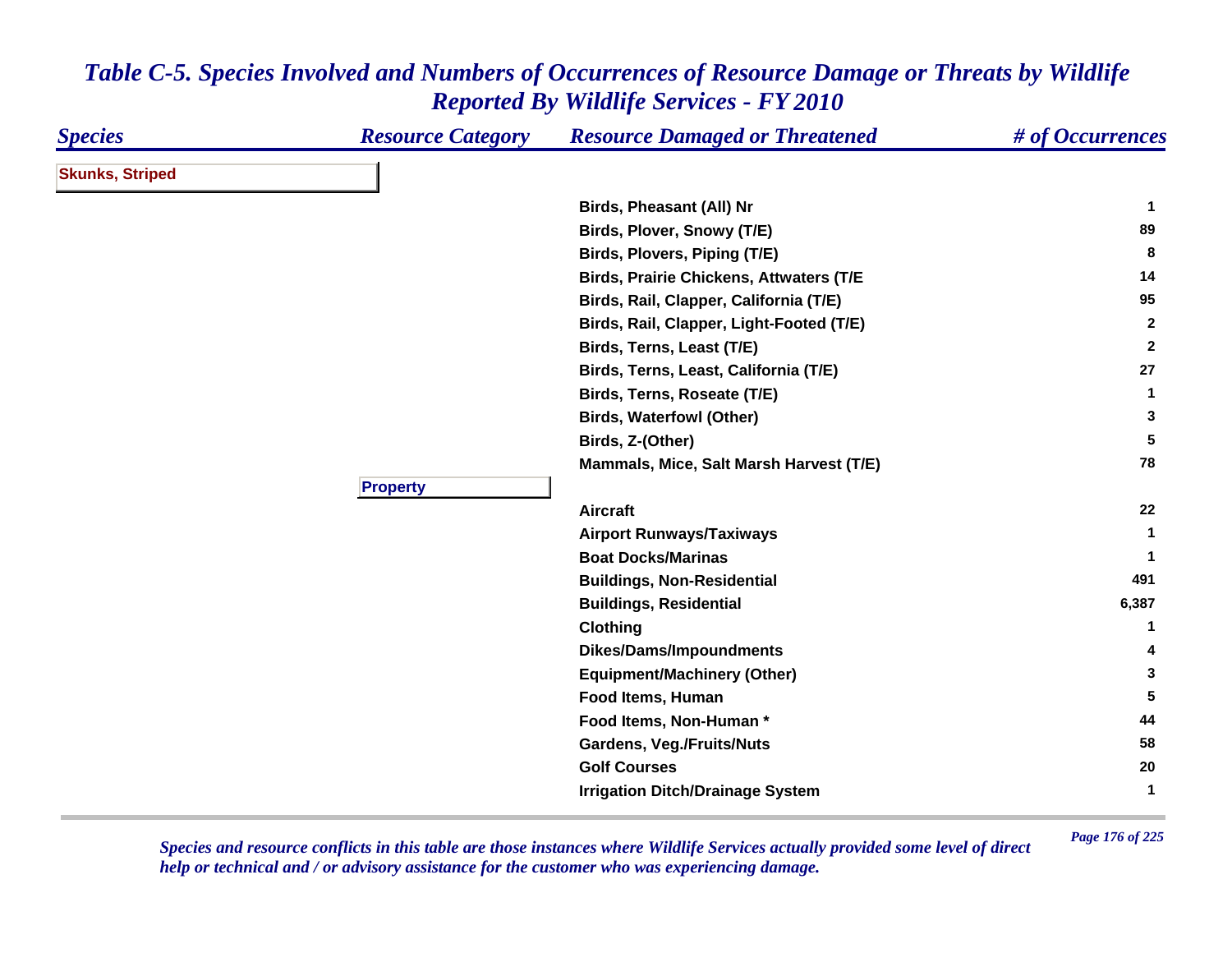#### *Species Resource Category Resource Damaged or Threatened # of Occurrences* **Skunks, Striped Irrigation, Drip Line <sup>1</sup> Pets (Companion/Hobby Animals) <sup>313</sup> Property (General) <sup>716</sup> Recreational Areas (Other) \*\* <sup>3</sup> Swimming Pools <sup>1</sup> Trees, Standing/Shrubs <sup>4</sup> Turf And/Or Flowers 1,208 Utilities, Electrical 22 Utilities, Z-(Other) <sup>1</sup> Vehicles, Land 4 Watercraft 1 Z-Landscaping (Other) <sup>28</sup> Zoo/Zoo Animals 1**  *Total Occurrences Involving Skunks, Striped* **18,501 Skylarks, Eurasian HealthSafet y Hlth/Sfty, Human (Aviation) <sup>1</sup> Pro pert y Aircraft 1**  *Total Occurrences Involving Skylarks, Eurasian* **<sup>2</sup> Snakes, Brown Tree A griculture Eggs <sup>16</sup> Fowl, Chickens (Other) <sup>16</sup>**

#### *Table C-5. Species Involved and Numbers of Occurrences of Resource Damage or Threats by Wildlife Reported By Wildlife Services - FY 2010*

*Page 177 of 225 Species and resource conflicts in this table are those instances where Wildlife Services actually provided some level of direct help or technical and / or advisory assistance for the customer who was experiencing damage.*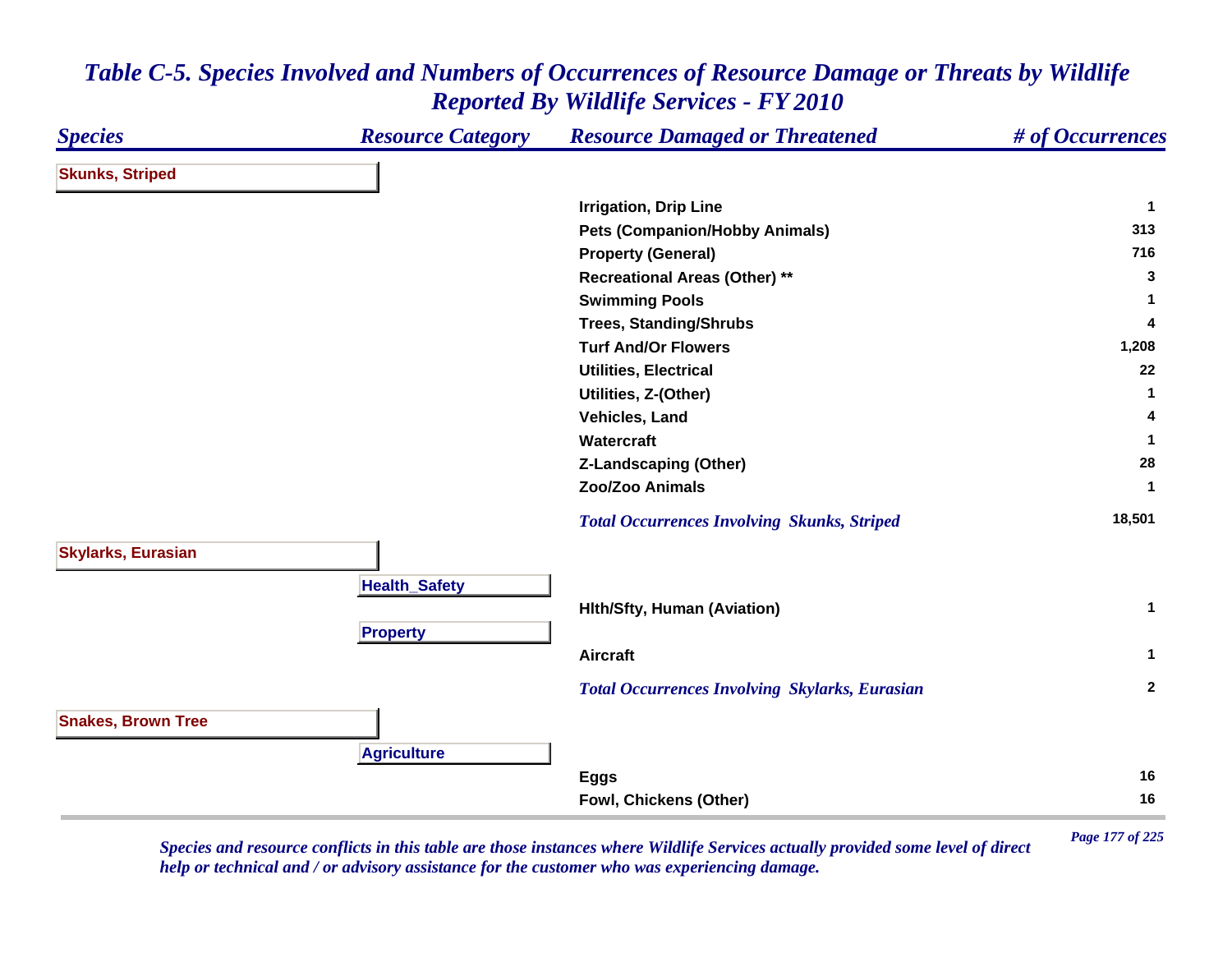| <b>Species</b>            | <b>Resource Category</b> | <b>Resource Damaged or Threatened</b>  | # of Occurrences |
|---------------------------|--------------------------|----------------------------------------|------------------|
| <b>Snakes, Brown Tree</b> |                          |                                        |                  |
|                           | <b>Health_Safety</b>     |                                        |                  |
|                           |                          | <b>Hith/Sfty, Human (Aviation)</b>     | 9                |
|                           |                          | Hith/Sfty, Human Z-(General)           | 80               |
|                           | <b>Natural Resource</b>  |                                        |                  |
|                           |                          | <b>Birds, Colonial Sea (All)</b>       | 10               |
|                           |                          | Birds, Coots, Hawaiian (T/E)           | 16               |
|                           |                          | Birds, Crow, Mariana (T/E)             | 19               |
|                           |                          | Birds, Ducks, Hawaiian (T/E)           | 17               |
|                           |                          | Birds, Elepaio, Oahu (T/E)             | 16               |
|                           |                          | Birds, Geese, Hawaiian (T/E)           | 16               |
|                           |                          | Birds, Moorhens, Hawaiian Common (T/E) | 18               |
|                           |                          | Birds, Rail, Guam (T/E)                | 20               |
|                           |                          | Birds, Stilts, Hawaiian (T/E)          | 16               |
|                           |                          | Birds, Swiftlet, Island (T/E)          | 20               |
|                           |                          | Birds, Terns, Least (T/E)              | 16               |
|                           |                          | Birds, White Eye, Bridled (T/E)        | 16               |
|                           |                          | Birds, Z-(Other)                       | -6               |
|                           |                          | Mammals, Bats, Mariana Fruit (T/E)     | 22               |
|                           |                          | Reptiles, Turtles, Green Sea (T/E)     | 16               |
|                           | <b>Property</b>          |                                        |                  |
|                           |                          | <b>Aircraft</b>                        | 23               |
|                           |                          | <b>Airport Runways/Taxiways</b>        | 8                |
|                           |                          | <b>Buildings, Residential</b>          |                  |
|                           |                          | <b>Property (General)</b>              | 44               |
|                           |                          | <b>Utilities, Electrical</b>           | 25               |

*Page 178 of 225 Species and resource conflicts in this table are those instances where Wildlife Services actually provided some level of direct help or technical and / or advisory assistance for the customer who was experiencing damage.*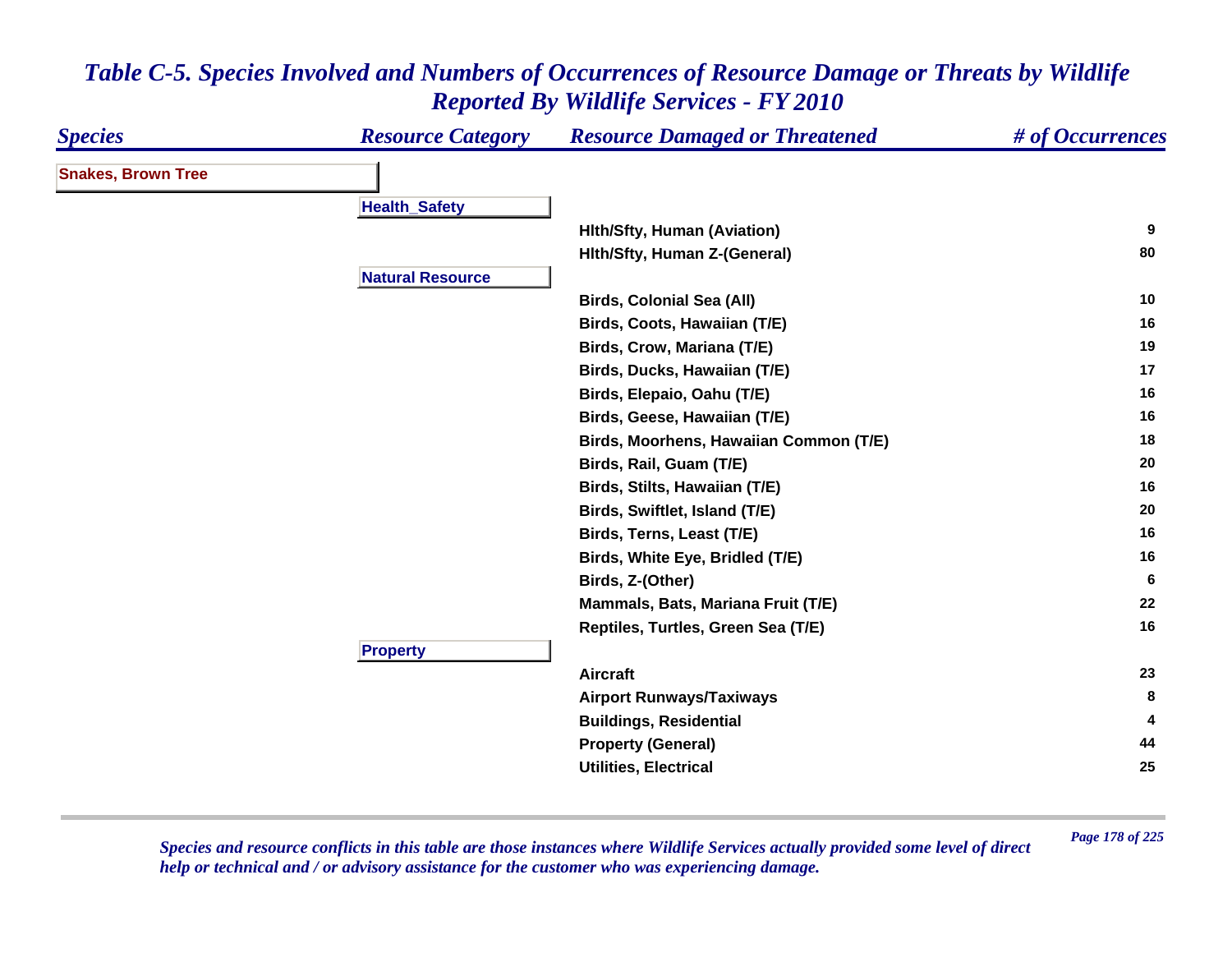# *Species Resource Category Resource Damaged or Threatened # of Occurrences* **Snakes, Brown Tree**  *Total Occurrences Involving Snakes, Brown Tree* **<sup>469</sup> Snakes, Common King Health \_ Safet y Hlth/Sfty, Human Z-(General) <sup>1</sup> Propert y Buildings, Residential <sup>1</sup>**  *Total Occurrences Involving Snakes, Common King* **<sup>2</sup> Snakes, Gopher HealthSafet y Hlth/Sfty, Human Z-(General) <sup>5</sup> Natural ResourceBirds, Plover, Snowy (T/E) <sup>1</sup> Birds, Terns, Least, California (T/E) <sup>6</sup> Propert y Buildings, Non-Residential <sup>1</sup> Buildings, Residential <sup>2</sup> Property (General) <sup>1</sup>**  *Total Occurrences Involving Snakes, Gopher* **<sup>16</sup> Snakes, Non-Venomous (Other) Agriculture Fowl, Chickens (Other) <sup>1</sup> HealthSafet y**

# *Table C-5. Species Involved and Numbers of Occurrences of Resource Damage or Threats by Wildlife Reported By Wildlife Services - FY 2010*

*Page 179 of 225 Species and resource conflicts in this table are those instances where Wildlife Services actually provided some level of direct help or technical and / or advisory assistance for the customer who was experiencing damage.*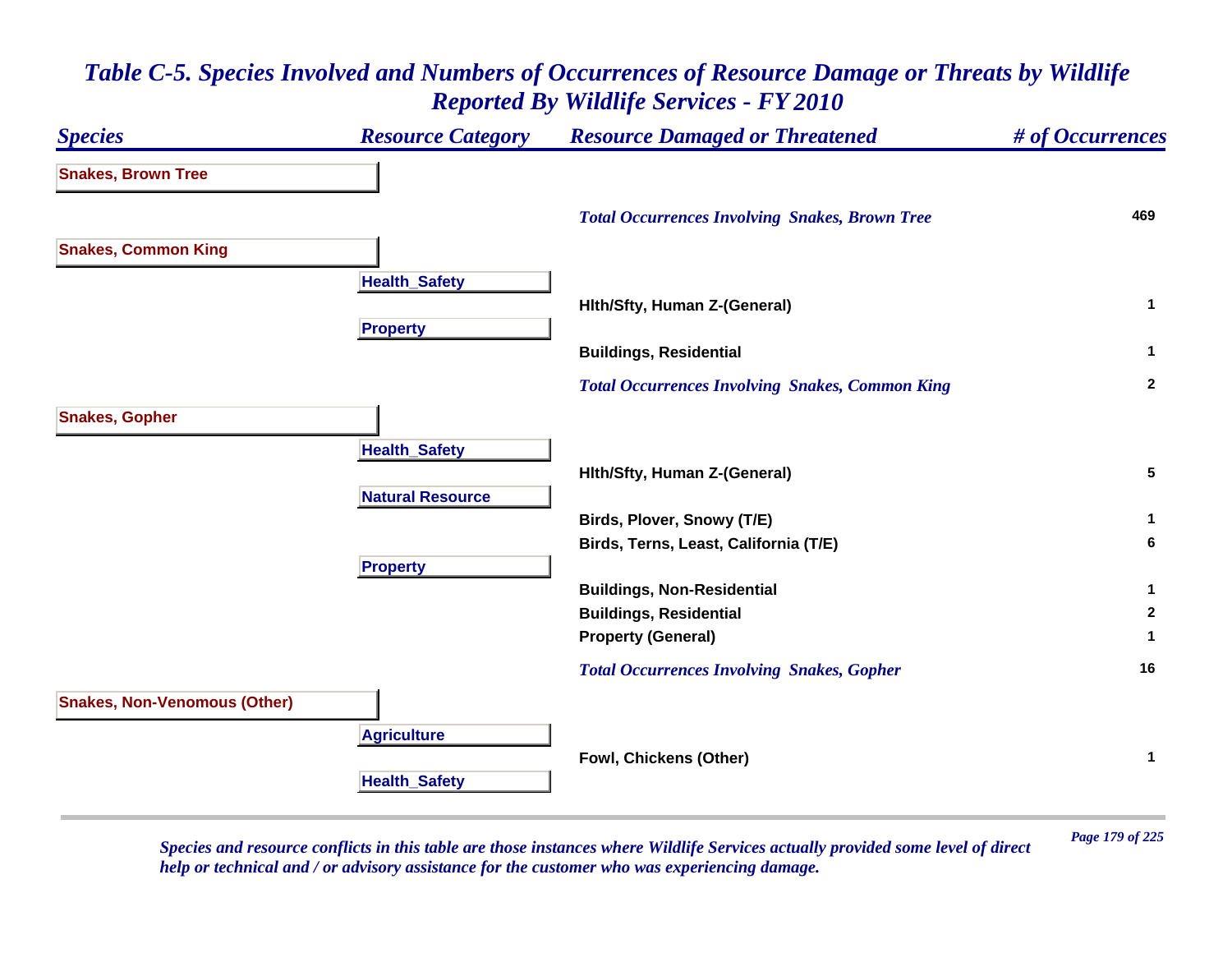# *Species Resource Category Resource Damaged or Threatened # of Occurrences* **Snakes, Non-Venomous (Other) Hlth/Sfty, Human Z-(General) <sup>323</sup> Propert y Buildings, Non-Residential <sup>6</sup> Buildings, Residential <sup>62</sup> Property (General) <sup>15</sup> Utilities, Electrical 1 Utilities, Z-(Other) <sup>1</sup>**  *Total Occurrences Involving Snakes, Non-Venomous (Other)* **<sup>409</sup> Snakes, Rattlesnakes, Mohave HealthSafet y Hlth/Sfty, Human Z-(General) <sup>2</sup>**  *Total Occurrences Involving Snakes, Rattlesnakes, Mohave* **<sup>2</sup> Snakes, Rattlesnakes, Red Diamond HealthSafet y Hlth/Sfty, Human Z-(General) <sup>1</sup>**  *Total Occurrences Involving Snakes, Rattlesnakes, Red Diamond* **<sup>1</sup> Snakes, Rattlesnakes, Southern Pacific Natural ResourceBirds, Terns, Least, California (T/E) <sup>2</sup>**  *Total Occurrences Involving Snakes, Rattlesnakes, Southern Pacific* **<sup>2</sup> Snakes, Rattlesnakes, Western Diamond**

## *Table C-5. Species Involved and Numbers of Occurrences of Resource Damage or Threats by Wildlife Reported By Wildlife Services - FY 2010*

*Page 180 of 225 Species and resource conflicts in this table are those instances where Wildlife Services actually provided some level of direct help or technical and / or advisory assistance for the customer who was experiencing damage.*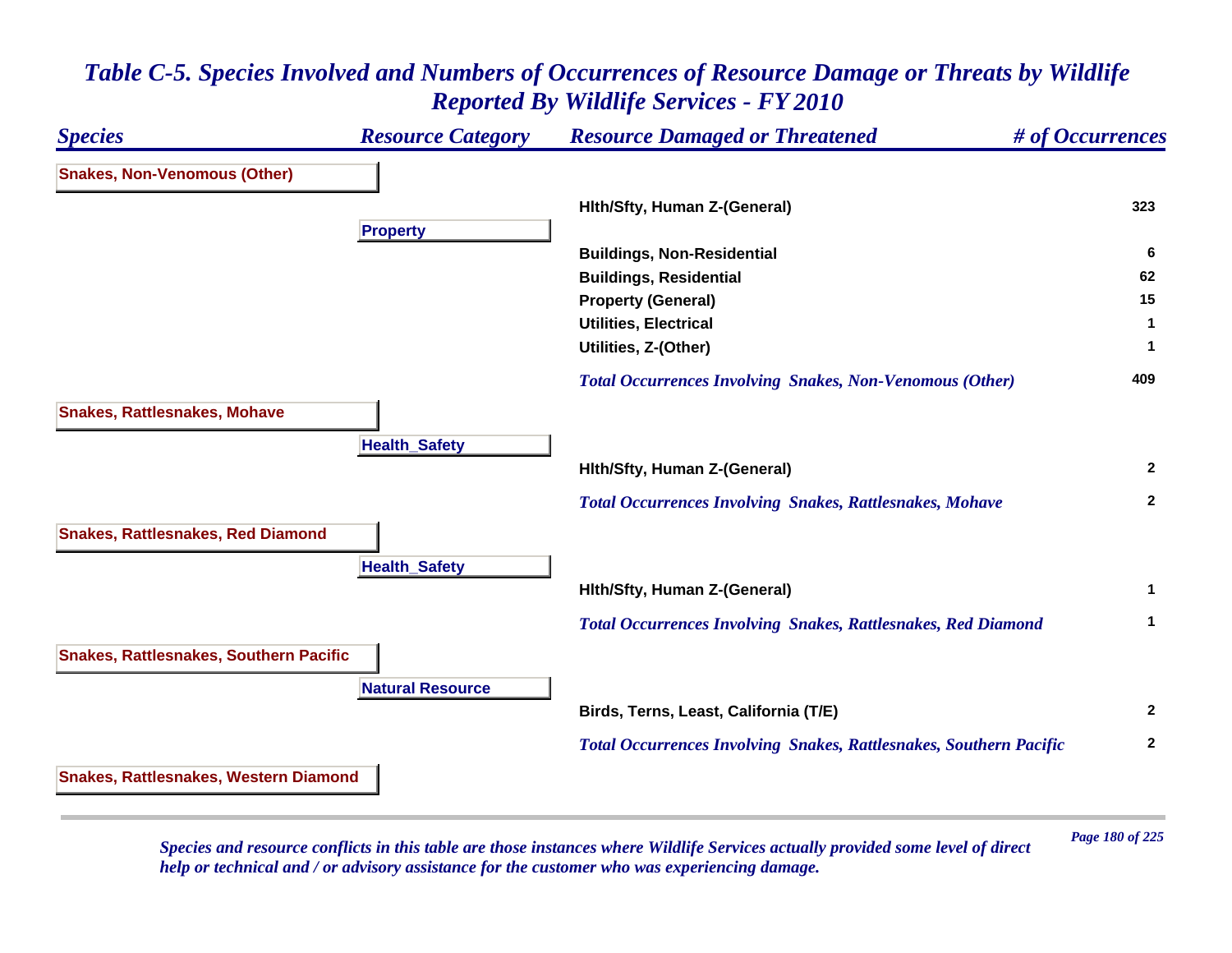## *Species Resource Category Resource Damaged or Threatened # of Occurrences* **Snakes, Rattlesnakes, Western Diamond A griculture Equine, Horses (Adult) <sup>1</sup> HealthSafet y Hlth/Sfty, Human Z-(General) <sup>25</sup> Propert y Buildings, Residential <sup>1</sup> Pets (Companion/Hobby Animals) <sup>1</sup>**  *Total Occurrences Involving Snakes, Rattlesnakes, Western Diamond* **<sup>28</sup> Snakes, Venomous (Other) A griculture Equine, Horses (Adult) <sup>1</sup> Sheep (Adult) <sup>1</sup> Health \_ Safet y Hlth/Sfty, Human (Aviation) <sup>1</sup> Hlth/Sfty, Human Z-(General) <sup>52</sup> Pro pert y Pets (Companion/Hobby Animals) <sup>4</sup>**  *Total Occurrences Involving Snakes, Venomous (Other)* **<sup>59</sup> Snipes, Common Pro pert y Aircraft 2**  *Total Occurrences Involving Snipes, Common* **<sup>2</sup>**

# *Table C-5. Species Involved and Numbers of Occurrences of Resource Damage or Threats by Wildlife Reported By Wildlife Services - FY 2010*

*Page 181 of 225 Species and resource conflicts in this table are those instances where Wildlife Services actually provided some level of direct help or technical and / or advisory assistance for the customer who was experiencing damage.*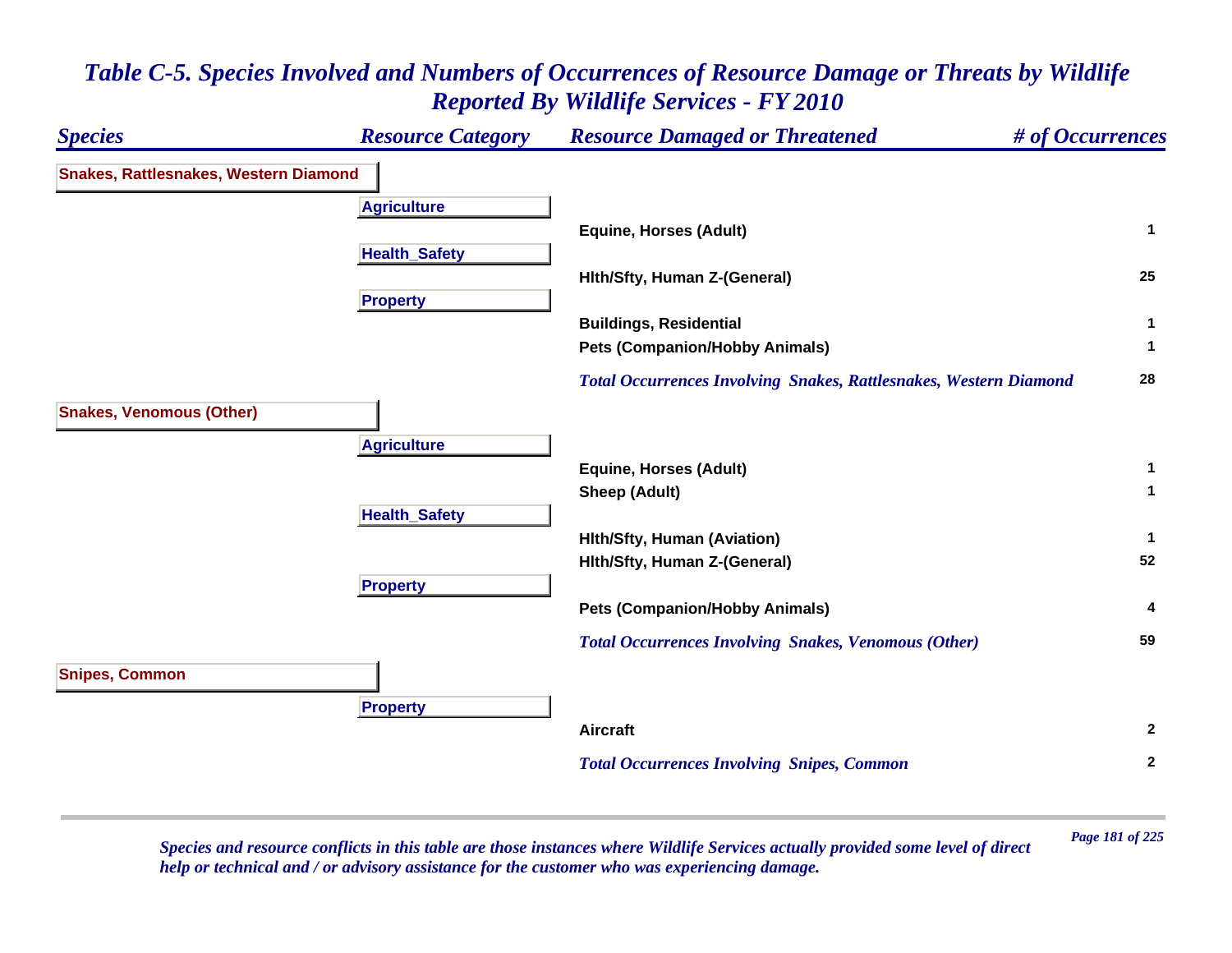### *Species Resource Category Resource Damaged or Threatened # of Occurrences* **Snipes, Wilson`s Health \_ Safet y Hlth/Sfty, Human (Aviation) <sup>2</sup> Propert y Aircraft 1**  *Total Occurrences Involving Snipes, Wilson`s* **<sup>3</sup> Sparrows, Chipping HealthSafet y Hlth/Sfty, Human Z-(General) <sup>1</sup>**  *Total Occurrences Involving Sparrows, Chipping* **<sup>1</sup> Sparrows, Grasshopper Pro pert y Aircraft 1**  *Total Occurrences Involving Sparrows, Grasshopper* **<sup>1</sup> Sparrows, House/English A griculture Cattle (Adult) <sup>1</sup> Feed, Livestock 9 Grain, Stored (Non-Livestock) <sup>1</sup> Health \_ Safet y Hlth/Sfty, Human (Aviation) <sup>33</sup> Hlth/Sfty, Human Z-(General) <sup>56</sup> Natural Resource**

*Table C-5. Species Involved and Numbers of Occurrences of Resource Damage or Threats by Wildlife Reported By Wildlife Services - FY 2010*

*Page 182 of 225 Species and resource conflicts in this table are those instances where Wildlife Services actually provided some level of direct help or technical and / or advisory assistance for the customer who was experiencing damage.*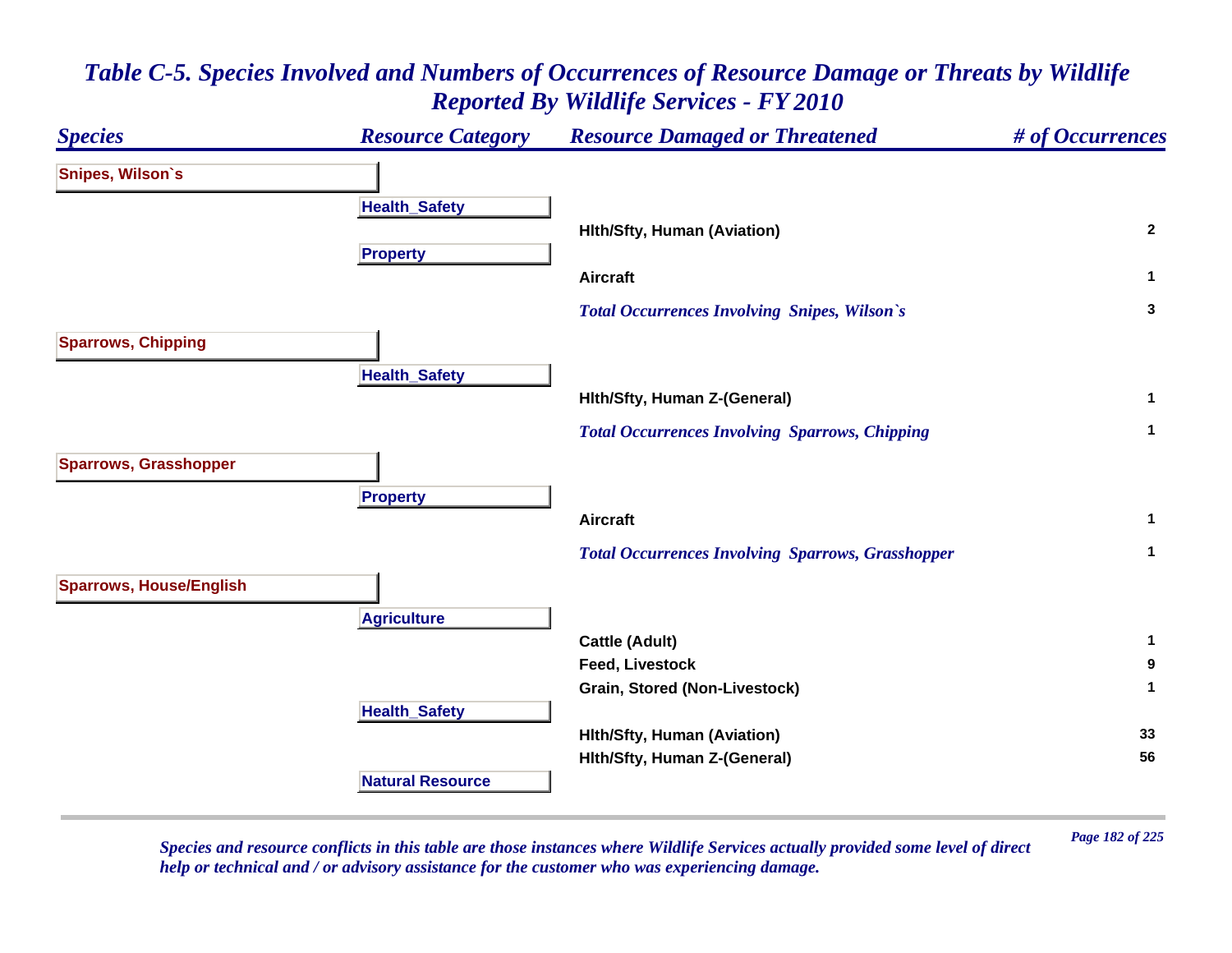#### *Species Resource Category Resource Damaged or Threatened # of Occurrences* **Sparrows, House/English Birds, Z-(Other) <sup>2</sup> Propert y Aircraft 19 Boat Docks/Marinas 2 Buildings, Non-Residential <sup>49</sup> Buildings, Residential <sup>11</sup> Equipment/Machinery (Other) <sup>14</sup> Food Items, Human 4 Food Items, Non-Human \* 1 Landfills 2 Property (General) <sup>25</sup> Trees, Standing/Shrubs <sup>1</sup> Turf And/Or Flowers 1 Utilities, Electrical 3 Utilities, Z-(Other) <sup>3</sup> Watercraft 2 Z-Landscaping (Other) <sup>1</sup>**  *Total Occurrences Involving Sparrows, House/English* **<sup>240</sup> Sparrows, Savannah HealthSafet y Hlth/Sfty, Human (Aviation) <sup>3</sup> Propert y Aircraft 5**  *Total Occurrences Involving Sparrows, Savannah* **<sup>8</sup>**

### *Table C-5. Species Involved and Numbers of Occurrences of Resource Damage or Threats by Wildlife Reported By Wildlife Services - FY 2010*

*Page 183 of 225 Species and resource conflicts in this table are those instances where Wildlife Services actually provided some level of direct help or technical and / or advisory assistance for the customer who was experiencing damage.*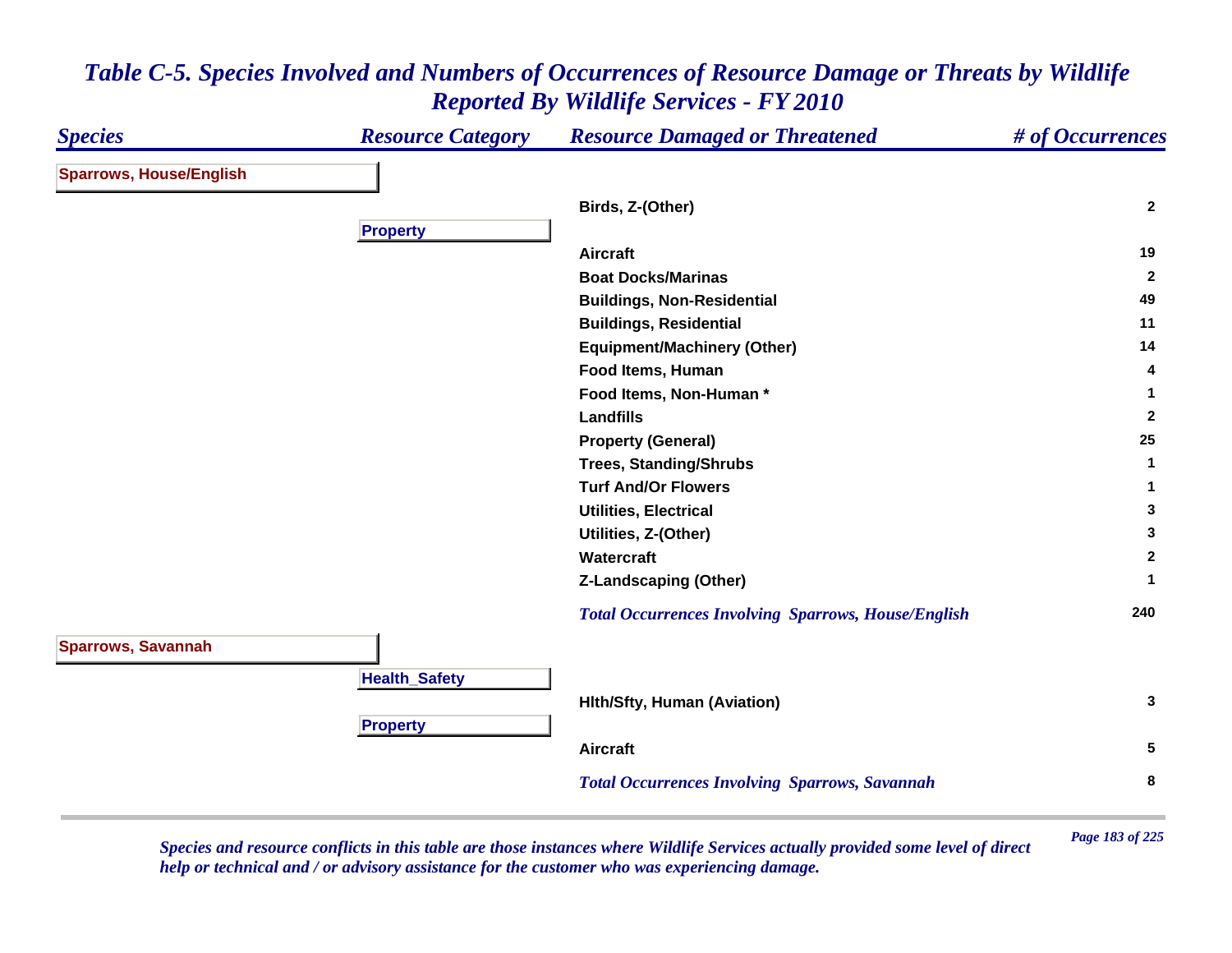### *Species Resource Category Resource Damaged or Threatened # of Occurrences* **Sparrows, Song A griculture Cattle (Adult) <sup>1</sup> HealthSafet y Hlth/Sfty, Human (Aviation) <sup>1</sup> Hlth/Sfty, Human Z-(General) <sup>3</sup> Pro pert y Aircraft 1 Buildings, Residential <sup>2</sup>**  *Total Occurrences Involving Sparrows, Song* **<sup>8</sup> Sparrows, White-Crowned HealthSafet y Hlth/Sfty, Human (Aviation) <sup>4</sup> Pro pert y Aircraft 6**  *Total Occurrences Involving Sparrows, White-Crowned* **<sup>10</sup> Sparrows, White-Throated Pro pert y Aircraft 1**  *Total Occurrences Involving Sparrows, White-Throated* **<sup>1</sup> Squirrels, Douglas` Pro pert y Buildings, Residential <sup>2</sup>**

# *Table C-5. Species Involved and Numbers of Occurrences of Resource Damage or Threats by Wildlife Reported By Wildlife Services - FY 2010*

*Page 184 of 225 Species and resource conflicts in this table are those instances where Wildlife Services actually provided some level of direct help or technical and / or advisory assistance for the customer who was experiencing damage.*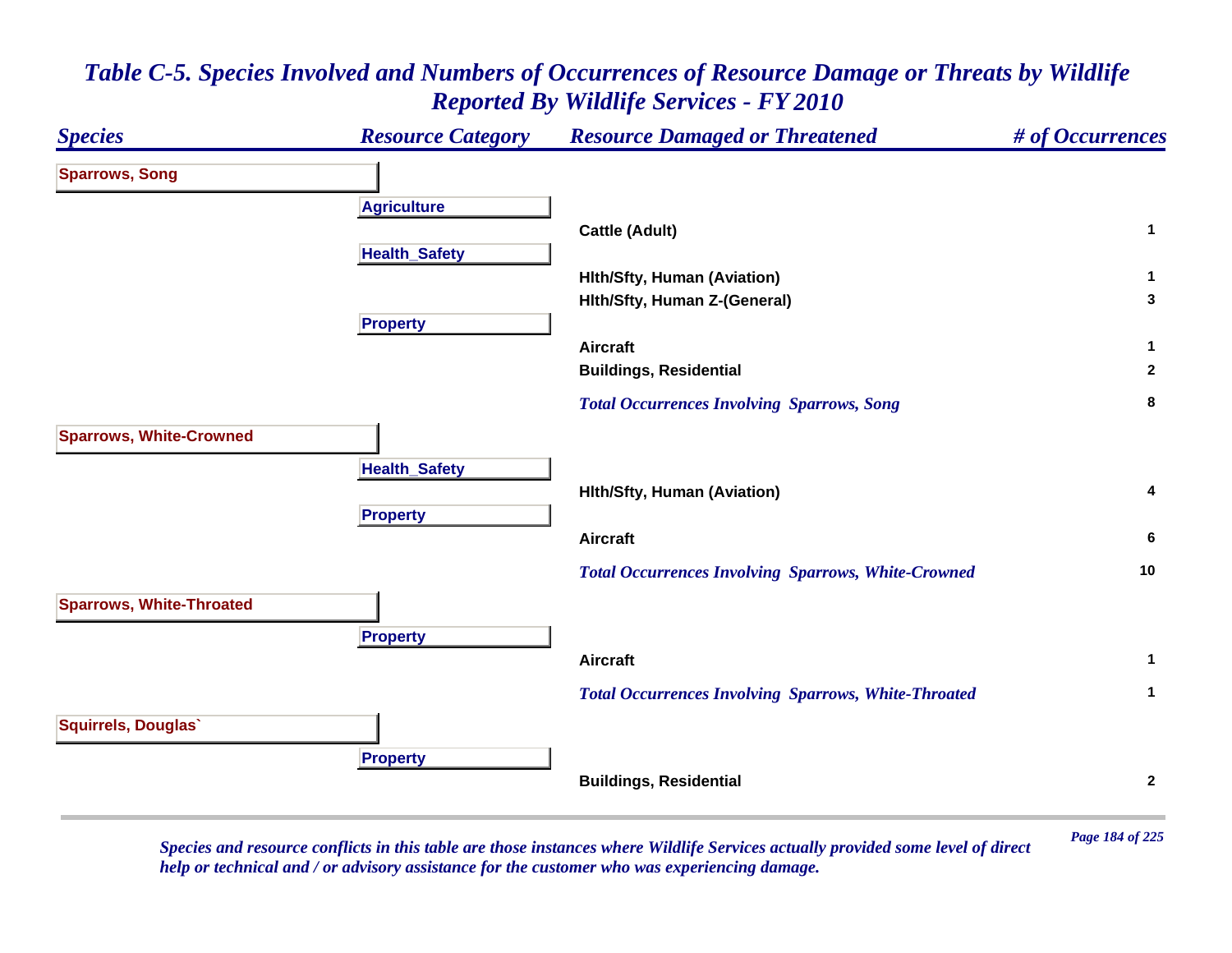### *Species Resource Category Resource Damaged or Threatened # of Occurrences* **Squirrels, Douglas`**  *Total Occurrences Involving Squirrels, Douglas`* **<sup>2</sup> Squirrels, Eastern Gray A griculture Bushes, Blueberry <sup>1</sup> Fruit, Apples <sup>1</sup> Fruit, Blueberries 1 Nuts, Pecans 3 Trees, Pecan 1 Trees, Standing Hardwood <sup>1</sup> Trees, Z-Fruit/Nut (Other) <sup>1</sup> Health \_ Safet y Hlth/Sfty, Human Z-(General) <sup>38</sup> Pro pert y Buildings, Non-Residential <sup>11</sup> Buildings, Residential <sup>596</sup> Food Items, Human 1 Food Items, Non-Human \* 1 Gardens, Veg./Fruits/Nuts <sup>4</sup> Pets (Companion/Hobby Animals) <sup>3</sup> Property (General) <sup>28</sup> Trees, Standing/Shrubs <sup>5</sup> Turf And/Or Flowers 5 Utilities, Electrical 1 Vehicles, Land 21 Z-Landscaping (Other) <sup>2</sup>**

## *Table C-5. Species Involved and Numbers of Occurrences of Resource Damage or Threats by Wildlife Reported By Wildlife Services - FY 2010*

*Page 185 of 225 Species and resource conflicts in this table are those instances where Wildlife Services actually provided some level of direct help or technical and / or advisory assistance for the customer who was experiencing damage.*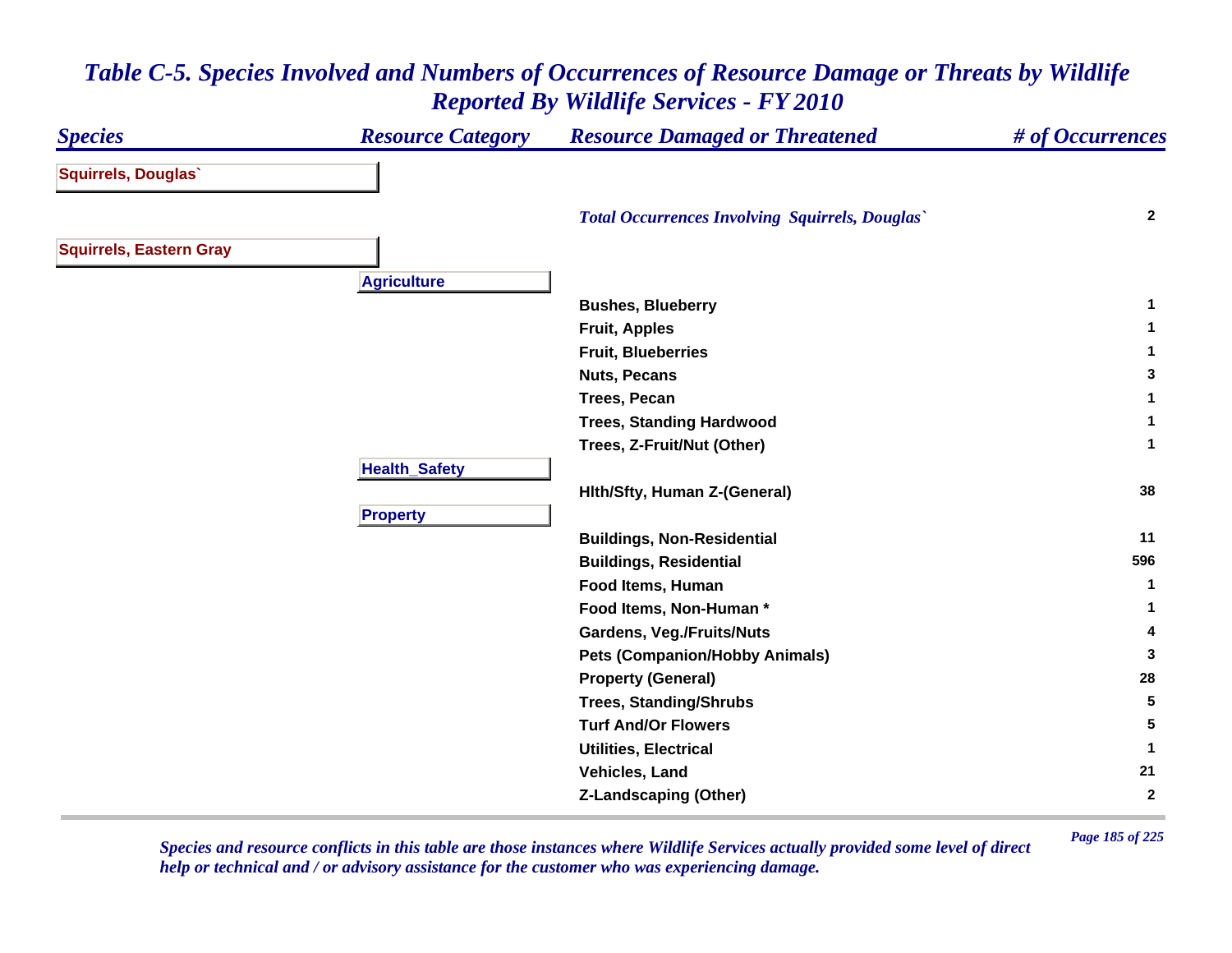### *Species Resource Category Resource Damaged or Threatened # of Occurrences* **Squirrels, Eastern Gray**  *Total Occurrences Involving Squirrels, Eastern Gray* **<sup>725</sup> Squirrels, Flying (All) Health \_ Safet y Hlth/Sfty, Human Z-(General) <sup>8</sup> Propert y Buildings, Non-Residential <sup>1</sup> Buildings, Residential <sup>23</sup> Pets (Companion/Hobby Animals) <sup>1</sup> Property (General) <sup>2</sup> Vehicles, Land 1**  *Total Occurrences Involving Squirrels, Flying (All)* **<sup>36</sup> Squirrels, Fox A griculture Fruit, Peaches 2 Nuts, Pecans 3 Trees, Pecan 1 HealthSafet y Hlth/Sfty, Human (Aviation) <sup>4</sup> Hlth/Sfty, Human Z-(General) <sup>18</sup> Pro pert y Aircraft 3 Buildings, Non-Residential <sup>2</sup> Buildings, Residential <sup>47</sup> Gardens, Veg./Fruits/Nuts <sup>2</sup>**

### *Table C-5. Species Involved and Numbers of Occurrences of Resource Damage or Threats by Wildlife Reported By Wildlife Services - FY 2010*

*Page 186 of 225 Species and resource conflicts in this table are those instances where Wildlife Services actually provided some level of direct help or technical and / or advisory assistance for the customer who was experiencing damage.*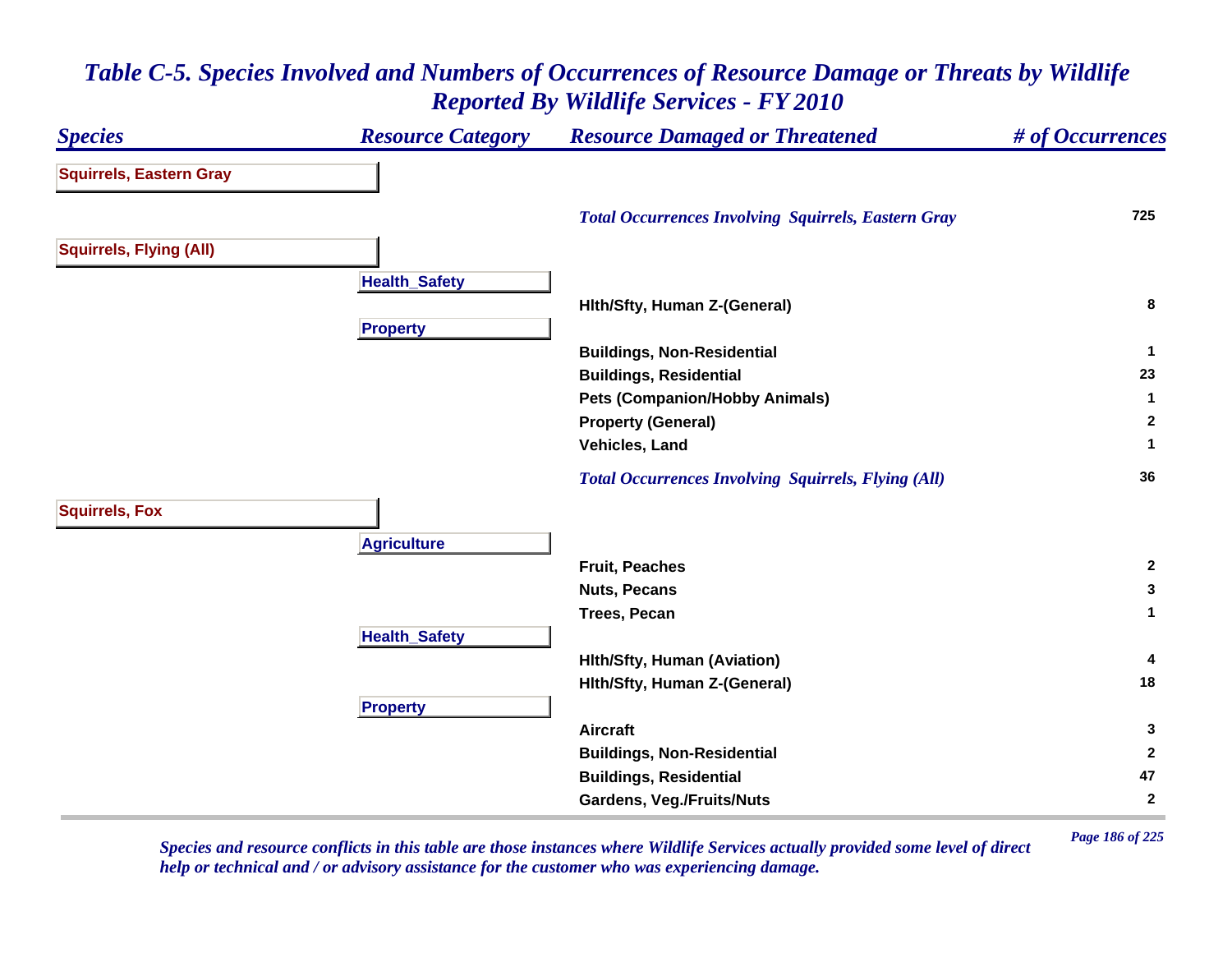#### *Species Resource Category Resource Damaged or Threatened # of Occurrences* **Squirrels, Fox Golf Courses 8 Property (General) <sup>9</sup> Turf And/Or Flowers 2 Utilities, Electrical 1 Vehicles, Land 1**  *Total Occurrences Involving Squirrels, Fox* **<sup>103</sup> Squirrels, Ground, California Agriculture Feed, Livestock 51 Grasses/Sod 1 Hayfields, Mixed Species <sup>1</sup> Nuts, Walnut 1 Pasture 6 Trees, Walnut 2 Health \_ Safet y Hlth/Sfty, Human (Aviation) <sup>25</sup> Hlth/Sfty, Human Z-(General) <sup>44</sup> Natural ResourceBirds, Plover, Snowy (T/E) <sup>19</sup> Birds, Rail, Clapper, Light-Footed (T/E) <sup>1</sup> Birds, Terns, Least, California (T/E) <sup>22</sup> Propert y Aircraft 25 Airport Runways/Taxiways <sup>14</sup> Buildings, Non-Residential <sup>3</sup>**

### *Table C-5. Species Involved and Numbers of Occurrences of Resource Damage or Threats by Wildlife Reported By Wildlife Services - FY 2010*

*Page 187 of 225 Species and resource conflicts in this table are those instances where Wildlife Services actually provided some level of direct help or technical and / or advisory assistance for the customer who was experiencing damage.*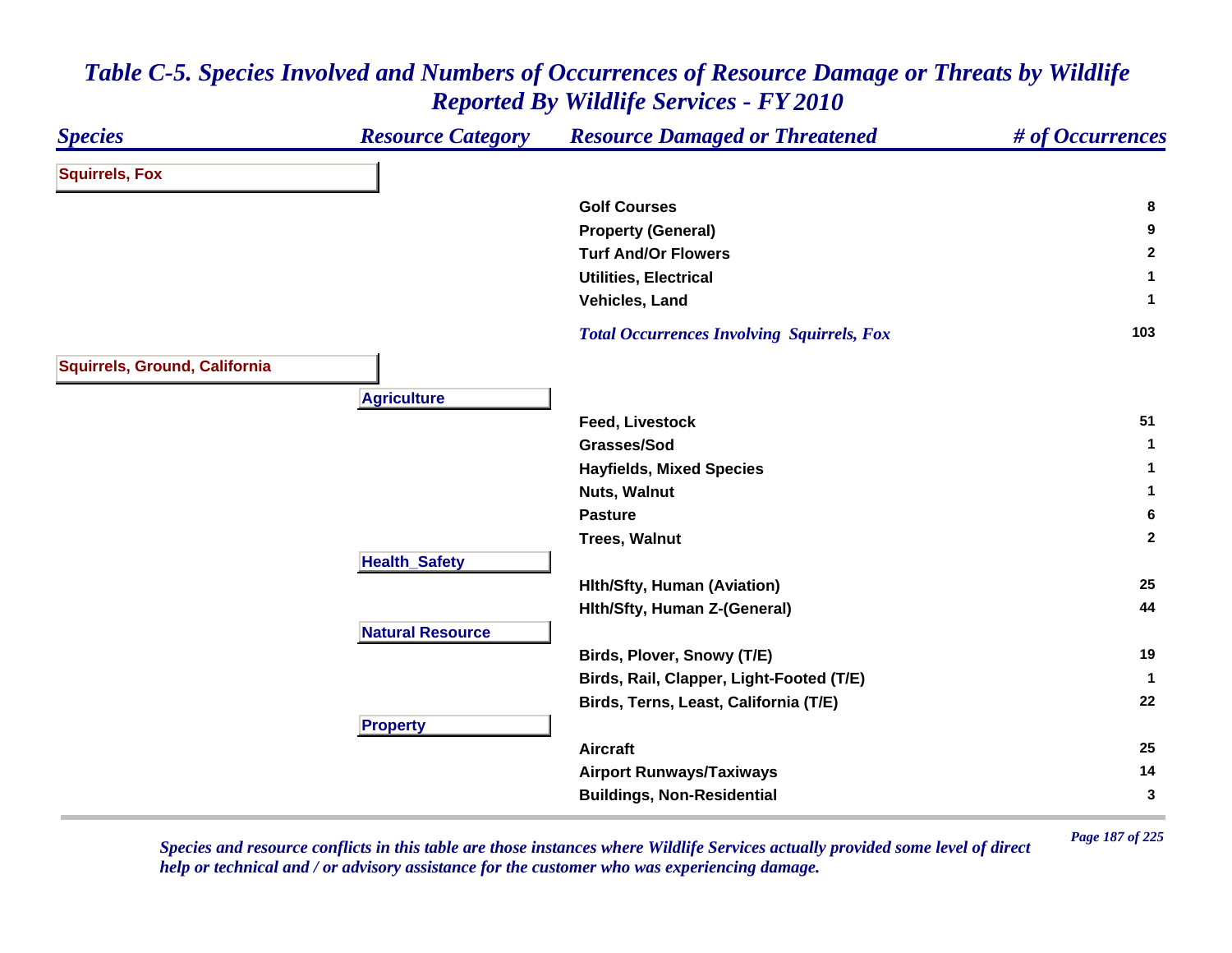| <b>Species</b>                  | <b>Resource Category</b> | <b>Resource Damaged or Threatened</b>                            | # of Occurrences |
|---------------------------------|--------------------------|------------------------------------------------------------------|------------------|
| Squirrels, Ground, California   |                          |                                                                  |                  |
|                                 |                          | <b>Buildings, Residential</b>                                    | 28               |
|                                 |                          | <b>Dikes/Dams/Impoundments</b>                                   | -1               |
|                                 |                          | <b>Equipment/Machinery (Other)</b>                               | -1               |
|                                 |                          | <b>Gardens, Veg./Fruits/Nuts</b>                                 | 28               |
|                                 |                          | <b>Pets (Companion/Hobby Animals)</b>                            | -1               |
|                                 |                          | <b>Property (General)</b>                                        | 85               |
|                                 |                          | <b>Recreational Areas (Other) **</b>                             | 3                |
|                                 |                          | <b>Roads/Bridges</b>                                             | $\overline{2}$   |
|                                 |                          | <b>Turf And/Or Flowers</b>                                       | 44               |
|                                 |                          | <b>Utilities, Electrical</b>                                     | $\overline{2}$   |
|                                 |                          | Vehicles, Land                                                   | 3                |
|                                 |                          | <b>Total Occurrences Involving Squirrels, Ground, California</b> | 413              |
| <b>Squirrels, Ground, Other</b> |                          |                                                                  |                  |
|                                 | <b>Agriculture</b>       |                                                                  |                  |
|                                 |                          | Grains, Corn (Field)                                             | 1                |
|                                 |                          | Grains, Z-(Other)                                                | $\mathbf{2}$     |
|                                 |                          | Grasses/Sod                                                      | $\mathbf{2}$     |
|                                 |                          | <b>Hayfields, Mixed Species</b>                                  | $\mathbf 1$      |
|                                 |                          | <b>Melons, Canteloupe</b>                                        |                  |
|                                 |                          | <b>Melons, Watermelons</b>                                       | 1                |
|                                 |                          | <b>Nuts, Pecans</b>                                              | 1                |
|                                 |                          | <b>Pasture</b>                                                   | 3                |
|                                 |                          | <b>Trees, Filbert</b>                                            | 1                |
|                                 |                          | <b>Trees, Seedlings Ag</b>                                       | $\mathbf{1}$     |
|                                 | <b>Health_Safety</b>     |                                                                  |                  |

*Page 188 of 225 Species and resource conflicts in this table are those instances where Wildlife Services actually provided some level of direct help or technical and / or advisory assistance for the customer who was experiencing damage.*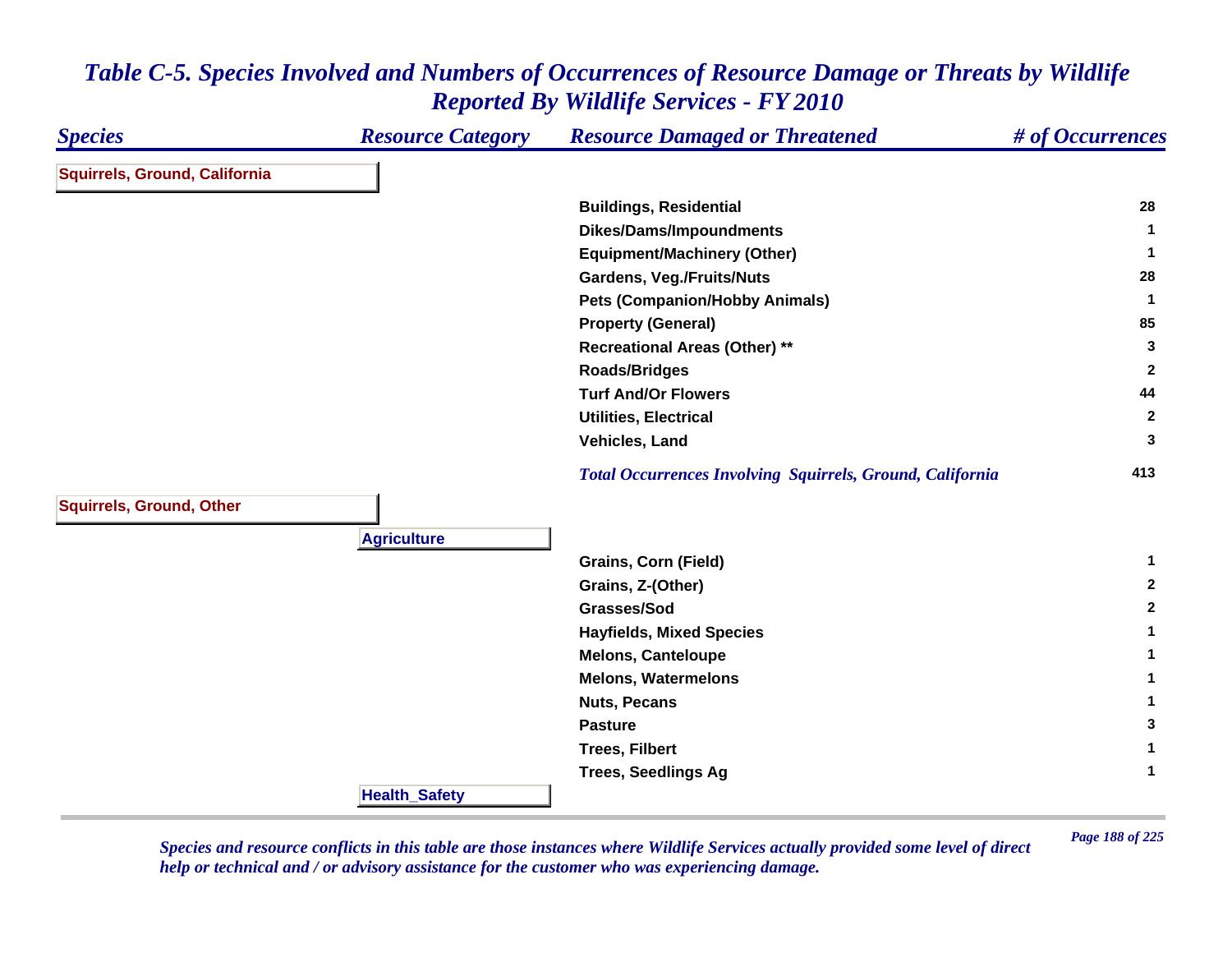### *Species Resource Category Resource Damaged or Threatened # of Occurrences* **Squirrels, Ground, Other Hlth/Sfty, Human (Aviation) <sup>1</sup> Hlth/Sfty, Human Z-(General) <sup>18</sup> Propert y Aircraft 2 Airport Runways/Taxiways <sup>2</sup> Buildings, Non-Residential <sup>3</sup> Buildings, Residential <sup>29</sup> Dikes/Dams/Impoundments <sup>2</sup> Food Items, Non-Human \* 1 Gardens, Veg./Fruits/Nuts <sup>15</sup> Golf Courses 3 Irrigation Ditch/Drainage System <sup>1</sup> Property (General) <sup>15</sup> Recreational Areas (Other) \*\* <sup>1</sup> Turf And/Or Flowers 13 Z-Landscaping (Other) <sup>2</sup>**  *Total Occurrences Involving Squirrels, Ground, Other* **<sup>122</sup> Squirrels, Ground, Richardson`s Propert y Property (General) <sup>1</sup>**  *Total Occurrences Involving Squirrels, Ground, Richardson`s* **<sup>1</sup> Squirrels, Ground, Round-Tailed Propert y Property (General) <sup>1</sup>**

### *Table C-5. Species Involved and Numbers of Occurrences of Resource Damage or Threats by Wildlife Reported By Wildlife Services - FY 2010*

*Page 189 of 225 Species and resource conflicts in this table are those instances where Wildlife Services actually provided some level of direct help or technical and / or advisory assistance for the customer who was experiencing damage.*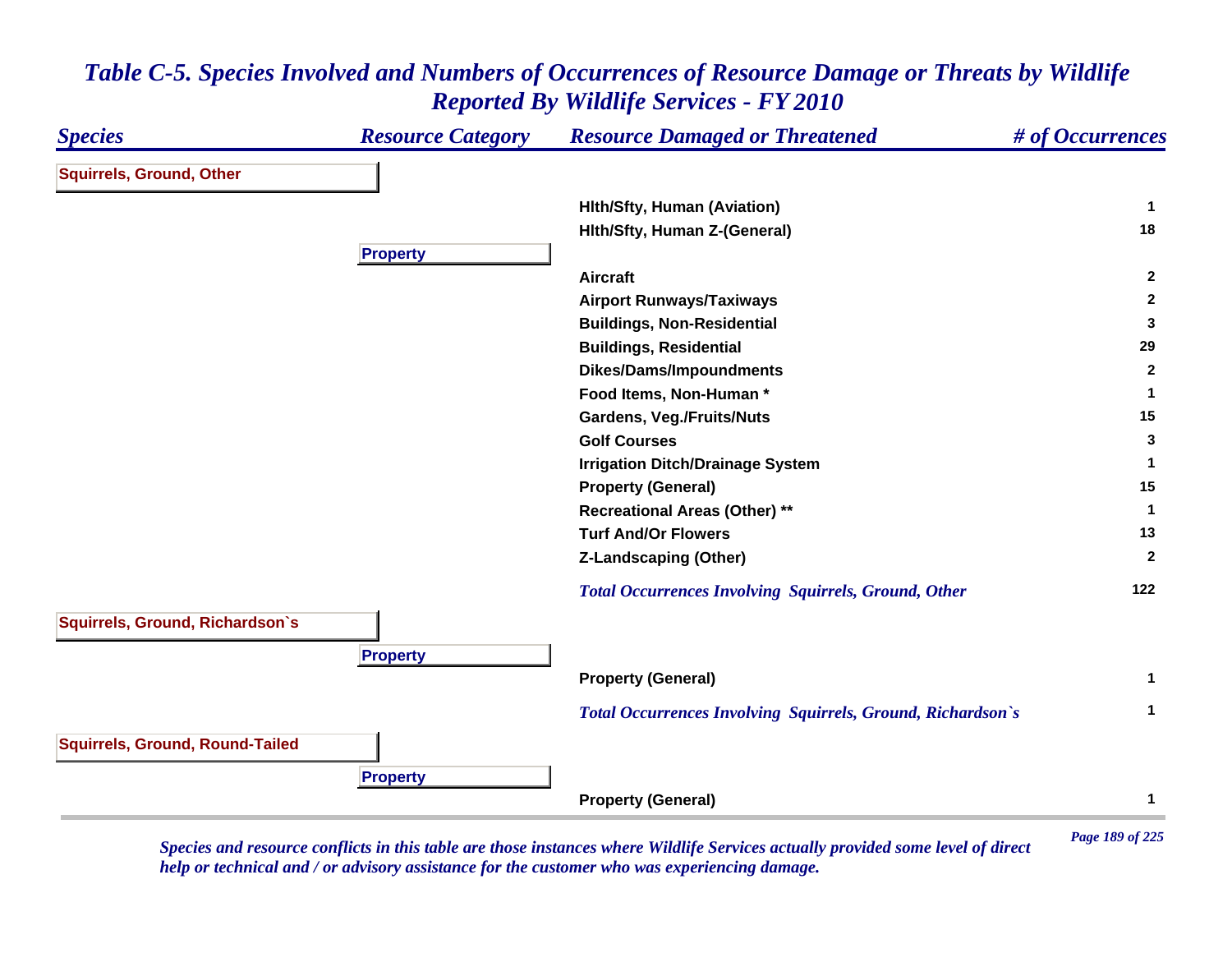### *Species Resource Category Resource Damaged or Threatened # of Occurrences* **Squirrels, Ground, Round-Tailed**  *Total Occurrences Involving Squirrels, Ground, Round-Tailed* **<sup>1</sup> Squirrels, Red A griculture Trees, Standing (Mixed) <sup>1</sup> Health \_ Safet y Hlth/Sfty, Human Z-(General) <sup>13</sup> Natural ResourceTrees, Standing <sup>1</sup> Pro pert y Buildings, Non-Residential <sup>1</sup> Buildings, Residential <sup>19</sup> Pets (Companion/Hobby Animals) <sup>1</sup> Property (General) <sup>4</sup> Vehicles, Land 2**  *Total Occurrences Involving Squirrels, Red* **<sup>42</sup> Squirrels, Rock A griculture Pasture 2 Health \_ Safet y Hlth/Sfty, Human Z-(General) <sup>3</sup> Pro pert y Buildings, Non-Residential <sup>3</sup> Buildings, Residential <sup>3</sup> Gardens, Veg./Fruits/Nuts <sup>1</sup>**

*Table C-5. Species Involved and Numbers of Occurrences of Resource Damage or Threats by Wildlife Reported By Wildlife Services - FY 2010*

*Page 190 of 225 Species and resource conflicts in this table are those instances where Wildlife Services actually provided some level of direct help or technical and / or advisory assistance for the customer who was experiencing damage.*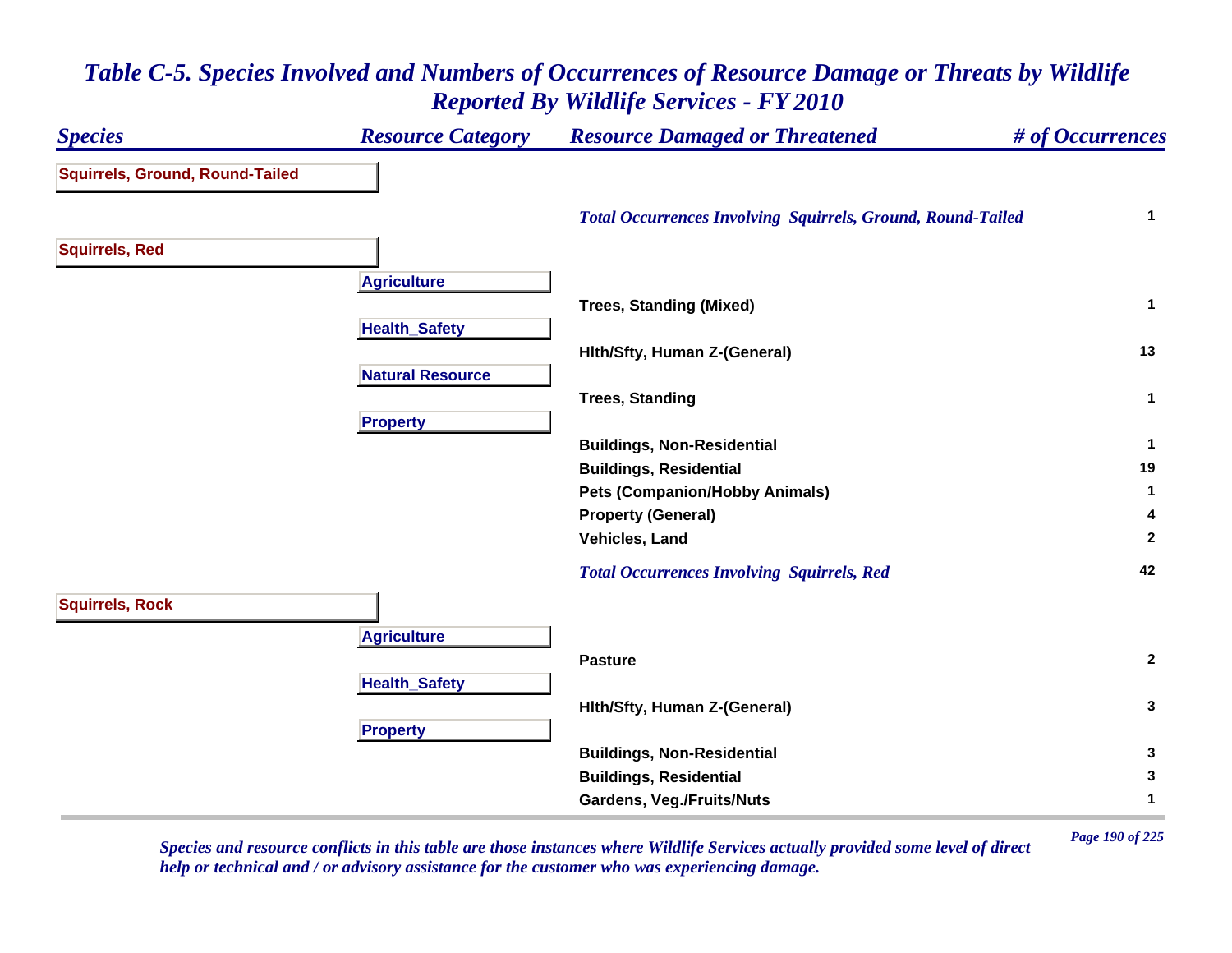### *Species Resource Category Resource Damaged or Threatened # of Occurrences* **Squirrels, Rock Property (General) <sup>1</sup> Turf And/Or Flowers 1**  *Total Occurrences Involving Squirrels, Rock* **<sup>14</sup> Squirrels, Western Gray Agriculture Fruit, Apples <sup>1</sup> Fruit, Z-(Other) <sup>6</sup> Nuts, Walnut 1 Trees, Apple <sup>1</sup> Trees, Standing (Mixed) <sup>3</sup> Trees, Z-Fruit/Nut (Other) <sup>2</sup> Health \_ Safet y Hlth/Sfty, Human Z-(General) <sup>1</sup> Natural ResourceTrees, Standing <sup>1</sup> Propert y Buildings, Residential <sup>118</sup> Gardens, Veg./Fruits/Nuts <sup>1</sup> Property (General) <sup>1</sup> Trees, Standing/Shrubs <sup>1</sup> Turf And/Or Flowers 4**  *Total Occurrences Involving Squirrels, Western Gray* **<sup>141</sup> Starlings, European Agriculture**

# *Table C-5. Species Involved and Numbers of Occurrences of Resource Damage or Threats by Wildlife Reported By Wildlife Services - FY 2010*

*Page 191 of 225 Species and resource conflicts in this table are those instances where Wildlife Services actually provided some level of direct help or technical and / or advisory assistance for the customer who was experiencing damage.*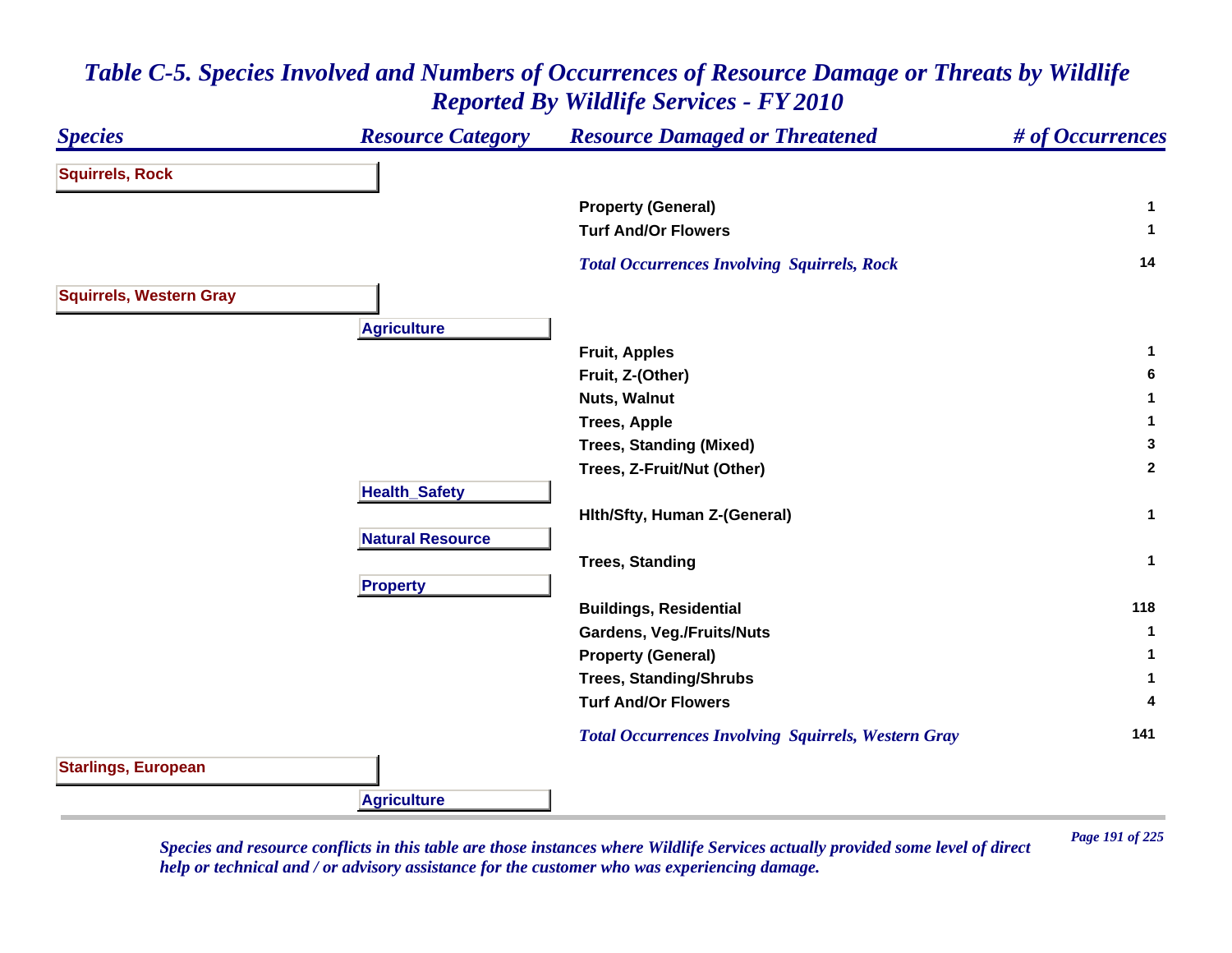| <b>Species</b>             | <b>Resource Category</b> | <b>Resource Damaged or Threatened</b> | # of Occurrences |
|----------------------------|--------------------------|---------------------------------------|------------------|
| <b>Starlings, European</b> |                          |                                       |                  |
|                            |                          | Birds, Pheasant (All) Ag              | $\mathbf{2}$     |
|                            |                          | <b>Bushes, Blackberry/Raspberry</b>   | $\mathbf{2}$     |
|                            |                          | <b>Cattle (Adult)</b>                 | 160              |
|                            |                          | <b>Cattle (Calves)</b>                | 73               |
|                            |                          | <b>Equine, Horses (Adult)</b>         | 3                |
|                            |                          | <b>Equine, Horses (Foals)</b>         | 1                |
|                            |                          | <b>Feed, Livestock</b>                | 420              |
|                            |                          | <b>Feedlot Grain</b>                  | 1                |
|                            |                          | Fowl, Chickens (Other)                | 3                |
|                            |                          | <b>Fowl, Turkeys (Domestic)</b>       | 1                |
|                            |                          | <b>Fruit, Apples</b>                  | 4                |
|                            |                          | Fruit, Blackberries/Raspberries       | $\mathbf{2}$     |
|                            |                          | <b>Fruit, Blueberries</b>             | 9                |
|                            |                          | <b>Fruit, Cherries</b>                | 4                |
|                            |                          | <b>Fruit, Grapes/Muscadines</b>       | 9                |
|                            |                          | Fruit, Z-(Other)                      | 1                |
|                            |                          | Goats, Z-(Other Adults)               | $\mathbf{2}$     |
|                            |                          | <b>Grains, Corn (Field)</b>           | 3                |
|                            |                          | <b>Grains, Corn (Sweet)</b>           | 7                |
|                            |                          | Grains, Rice (Wild)                   | 1                |
|                            |                          | Grains, Z-(Other)                     | $\mathbf{2}$     |
|                            |                          | Hay (Stack/Bales)                     | 4                |
|                            |                          | Hayfields, Alfalfa                    | $\mathbf{2}$     |
|                            |                          | Mammals, Furbearers (Farm-Raised)     | $\mathbf{2}$     |
|                            |                          | <b>Sheep (Adult)</b>                  | 1                |
|                            |                          | <b>Silage</b>                         | 8                |

*Page 192 of 225 Species and resource conflicts in this table are those instances where Wildlife Services actually provided some level of direct help or technical and / or advisory assistance for the customer who was experiencing damage.*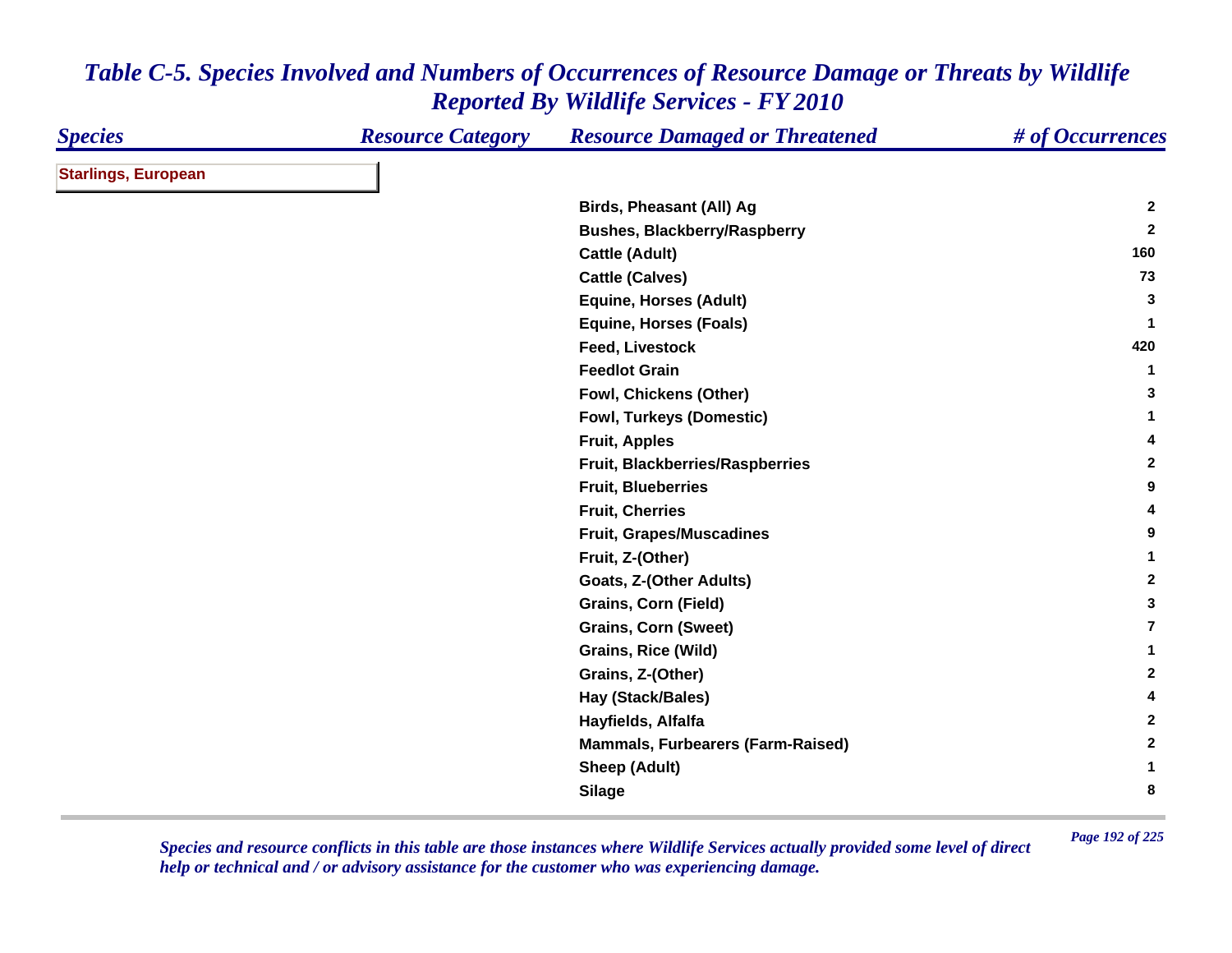| <b>Species</b>             | <b>Resource Category</b> | <b>Resource Damaged or Threatened</b>   | # of Occurrences |
|----------------------------|--------------------------|-----------------------------------------|------------------|
| <b>Starlings, European</b> |                          |                                         |                  |
|                            |                          | <b>Swine (Adult)</b>                    | 1                |
|                            |                          | <b>Trees, Apple</b>                     | 1                |
|                            |                          | Trees, Z-Fruit/Nut (Other)              | $\mathbf{2}$     |
|                            | <b>Health_Safety</b>     |                                         |                  |
|                            |                          | <b>Hith/Sfty, Human (Aviation)</b>      | 90               |
|                            |                          | Hith/Sfty, Human (Other Transportation) | $\mathbf{2}$     |
|                            |                          | Hith/Sfty, Human Z-(General)            | 122              |
|                            | <b>Natural Resource</b>  |                                         |                  |
|                            |                          | Birds, Pheasant (All) Nr                | 1                |
|                            |                          | Birds, Plover, Snowy (T/E)              | 1                |
|                            |                          | Birds, Terns, Least, California (T/E)   | 9                |
|                            |                          | <b>Trees, Standing</b>                  | $\overline{2}$   |
|                            | <b>Property</b>          |                                         |                  |
|                            |                          | <b>Aircraft</b>                         | 78               |
|                            |                          | <b>Boat Docks/Marinas</b>               | 23               |
|                            |                          | <b>Buildings, Non-Residential</b>       | 96               |
|                            |                          | <b>Buildings, Residential</b>           | 105              |
|                            |                          | <b>Equipment/Machinery (Other)</b>      | 42               |
|                            |                          | Food Items, Human                       | 4                |
|                            |                          | Food Items, Non-Human *                 | 4                |
|                            |                          | <b>Gardens, Veg./Fruits/Nuts</b>        | $\mathbf{2}$     |
|                            |                          | <b>Landfills</b>                        | 16               |
|                            |                          | <b>Property (General)</b>               | 104              |
|                            |                          | <b>Roads/Bridges</b>                    | 7                |
|                            |                          | <b>Trees, Standing/Shrubs</b>           | 6                |
|                            |                          | <b>Turf And/Or Flowers</b>              | $\mathbf{2}$     |

*Page 193 of 225 Species and resource conflicts in this table are those instances where Wildlife Services actually provided some level of direct help or technical and / or advisory assistance for the customer who was experiencing damage.*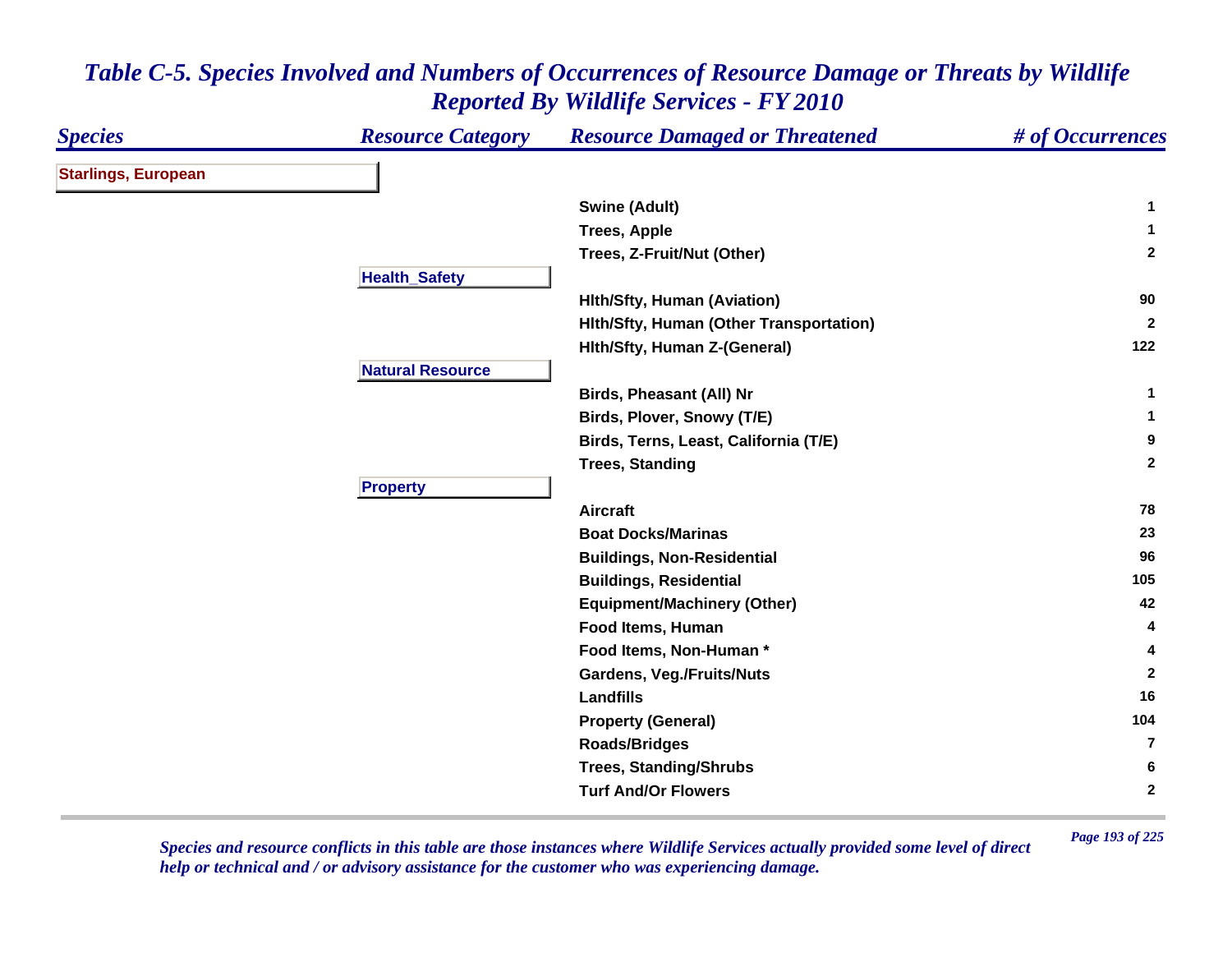

*Page 194 of 225 Species and resource conflicts in this table are those instances where Wildlife Services actually provided some level of direct help or technical and / or advisory assistance for the customer who was experiencing damage.*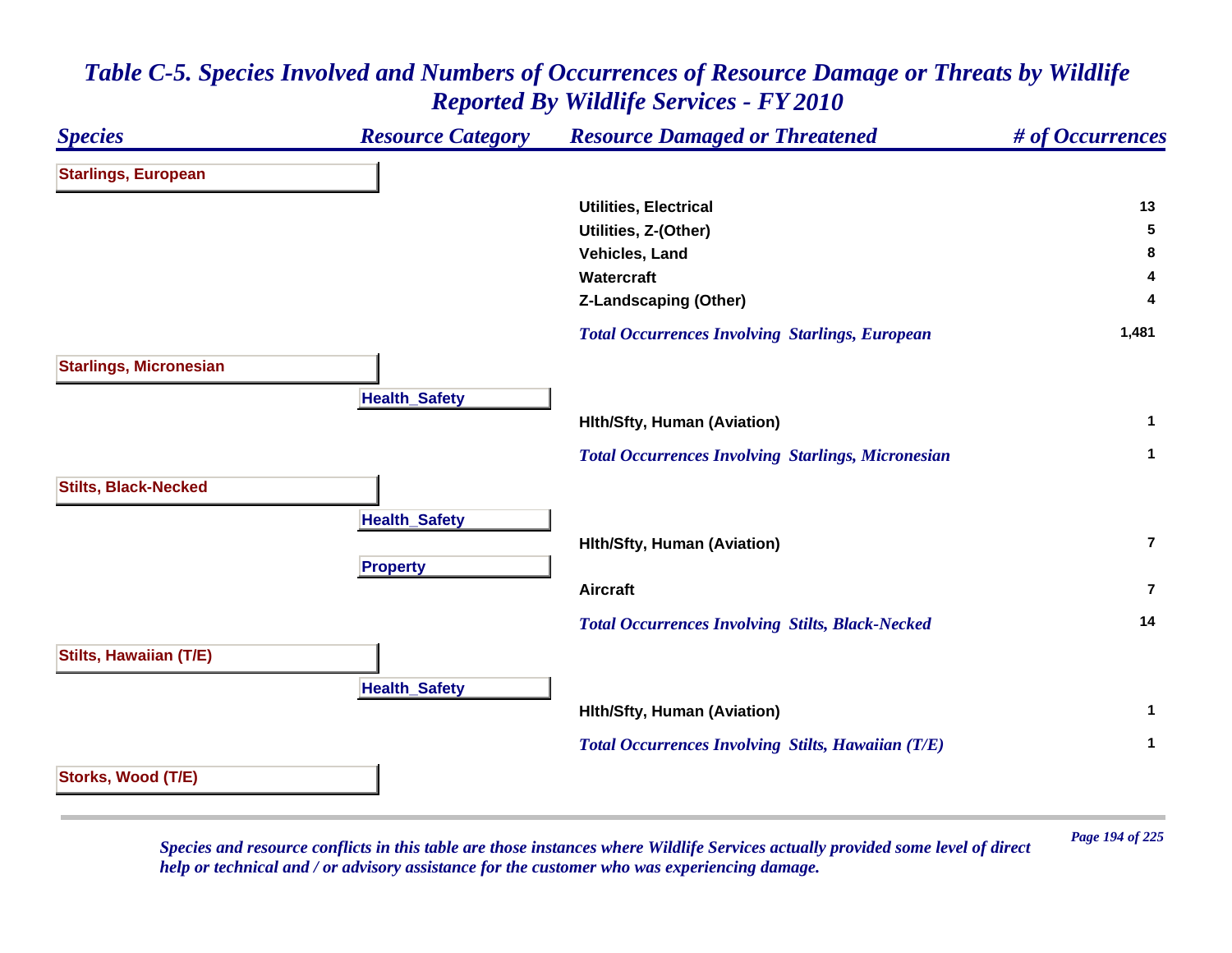### *Species Resource Category Resource Damaged or Threatened # of Occurrences* **Storks, Wood (T/E) A griculture Fish, Catfish (Adult) <sup>1</sup> Fish, Catfish (Fingerling) <sup>4</sup>**  *Total Occurrences Involving Storks, Wood (T/E)* **<sup>5</sup> Swallows, Bank Health \_ Safet y Hlth/Sfty, Human (Aviation) <sup>6</sup> Pro pert y Aircraft 10**  *Total Occurrences Involving Swallows, Bank* **<sup>16</sup> Swallows, Barn HealthSafet y Hlth/Sfty, Human (Aviation) <sup>43</sup> Hlth/Sfty, Human Z-(General) <sup>26</sup> Pro pert y Aircraft 54 Boat Docks/Marinas 2 Buildings, Non-Residential <sup>18</sup> Buildings, Residential <sup>9</sup> Equipment/Machinery (Other) <sup>5</sup> Food Items, Human 2 Property (General) <sup>9</sup> Roads/Bridges <sup>5</sup> Utilities, Electrical 1**

# *Table C-5. Species Involved and Numbers of Occurrences of Resource Damage or Threats by Wildlife Reported By Wildlife Services - FY 2010*

*Page 195 of 225 Species and resource conflicts in this table are those instances where Wildlife Services actually provided some level of direct help or technical and / or advisory assistance for the customer who was experiencing damage.*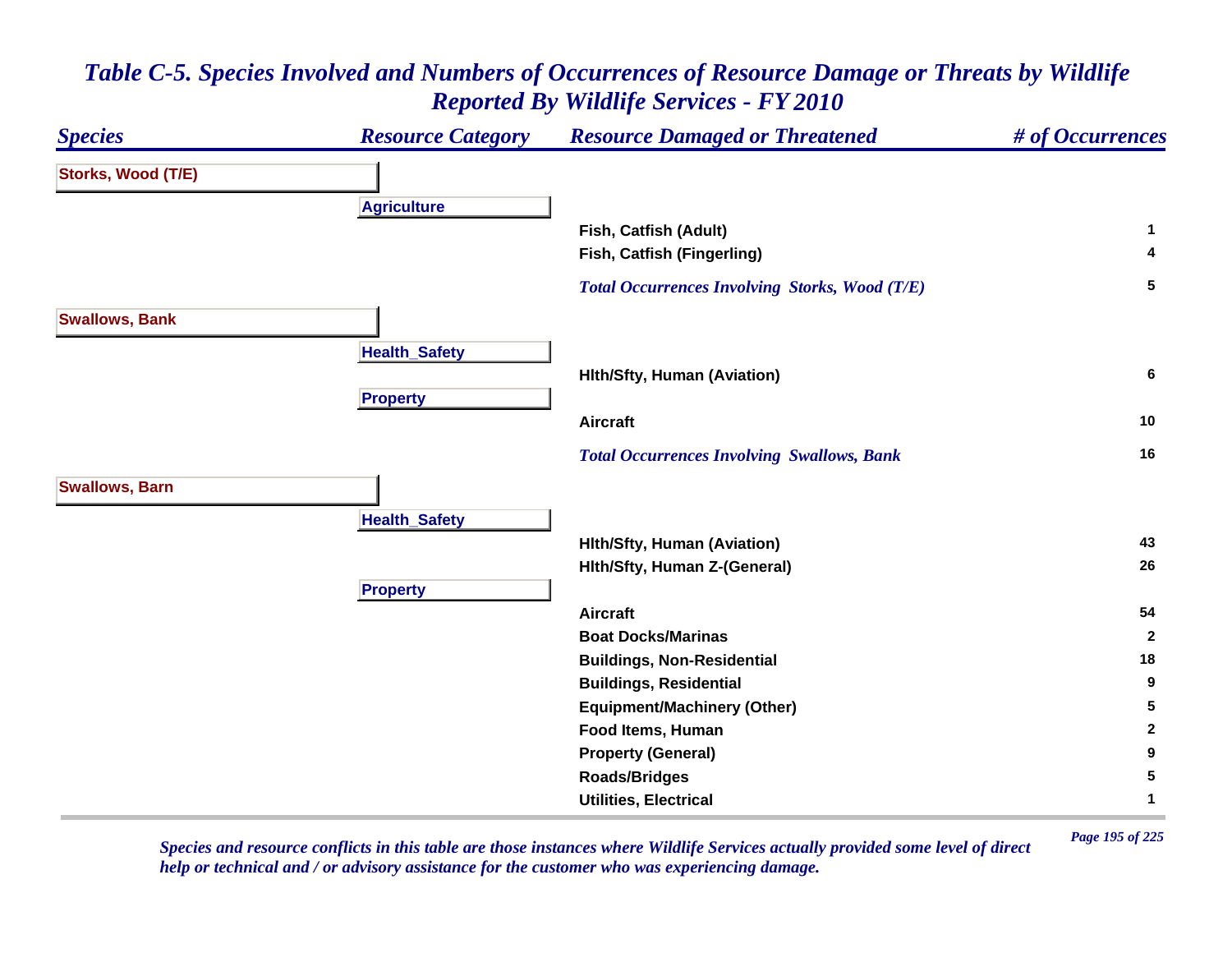#### *Species Resource Category Resource Damaged or Threatened # of Occurrences* **Swallows, Barn Utilities, Z-(Other) <sup>2</sup>**  *Total Occurrences Involving Swallows, Barn* **<sup>176</sup> Swallows, Cliff HealthSafet y Hlth/Sfty, Human (Aviation) <sup>32</sup> Hlth/Sfty, Human Z-(General) 7Propert y Aircraft 25 Boat Docks/Marinas 1 Buildings, Non-Residential <sup>11</sup> Buildings, Residential <sup>11</sup> Equipment/Machinery (Other) <sup>2</sup> Roads/Bridges 7Watercraft 1**  *Total Occurrences Involving Swallows, Cliff* **<sup>97</sup> Swallows, Northern Rough-Winged HealthSafet y Hlth/Sfty, Human (Aviation) <sup>2</sup> Pro pert y Aircraft 1**  *Total Occurrences Involving Swallows, Northern Rough-Winged* **<sup>3</sup> Swallows, Tree**

*Table C-5. Species Involved and Numbers of Occurrences of Resource Damage or Threats by Wildlife Reported By Wildlife Services - FY 2010*

*Page 196 of 225 Species and resource conflicts in this table are those instances where Wildlife Services actually provided some level of direct help or technical and / or advisory assistance for the customer who was experiencing damage.*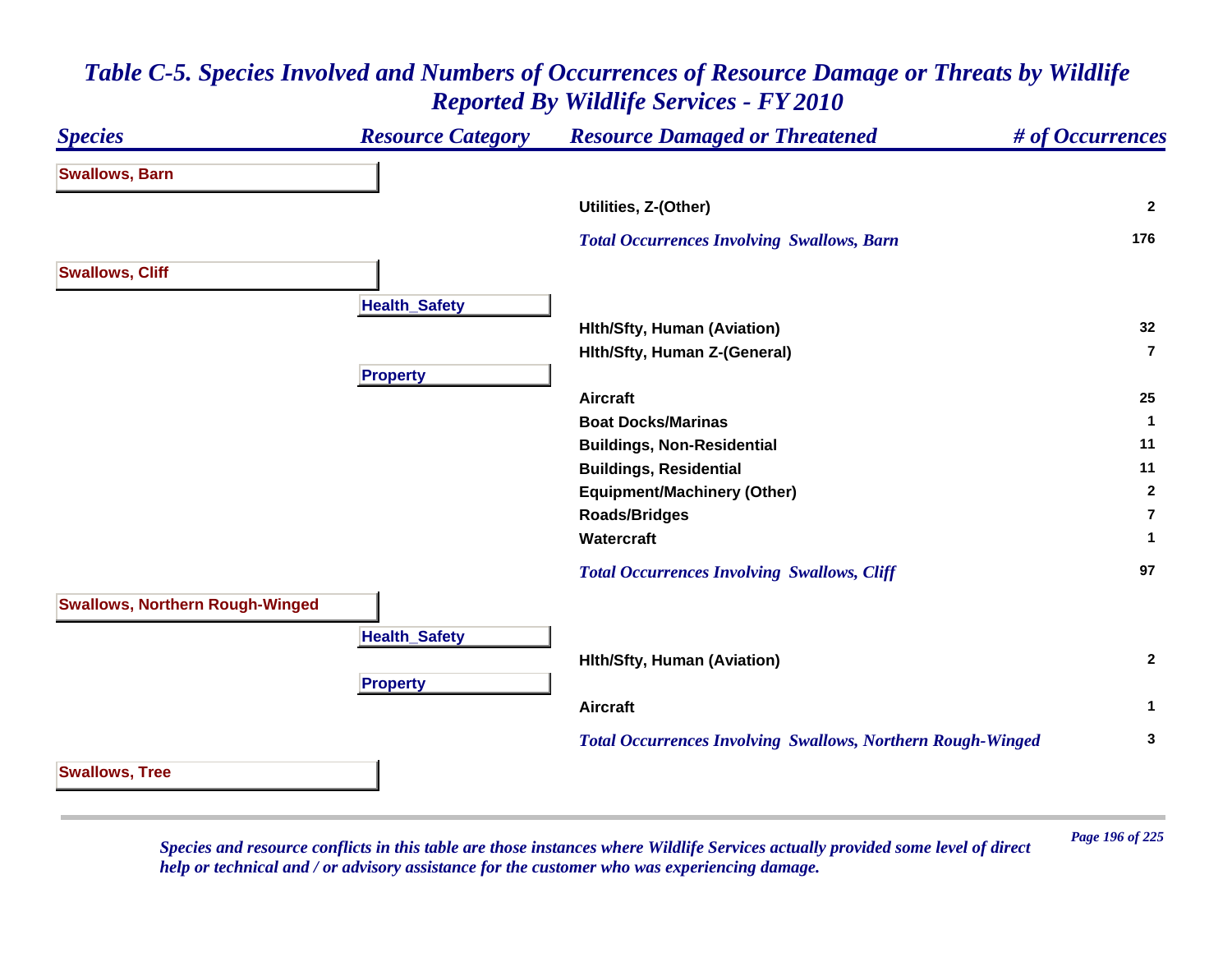#### *Species Resource Category Resource Damaged or Threatened # of Occurrences* **Swallows, Tree Health \_ Safet y Hlth/Sfty, Human (Aviation) <sup>12</sup> Hlth/Sfty, Human Z-(General) <sup>3</sup> Pro pert y Aircraft 18 Boat Docks/Marinas 1**  *Total Occurrences Involving Swallows, Tree* **<sup>34</sup> Swallows, Violet-Green Health \_ Safet y Hlth/Sfty, Human (Aviation) <sup>1</sup> Pro pert y Aircraft 2**  *Total Occurrences Involving Swallows, Violet-Green* **<sup>3</sup> Swans, Mute A griculture Fruit, Cranberries 1 Health \_ Safet y Hlth/Sfty, Human (Aviation) <sup>6</sup> Hlth/Sfty, Human Z-(General) 7Natural ResourceReclamation/Restoration Site 2 Watershed 1 Wetlands 4 Propert y**

# *Table C-5. Species Involved and Numbers of Occurrences of Resource Damage or Threats by Wildlife Reported By Wildlife Services - FY 2010*

*Page 197 of 225 Species and resource conflicts in this table are those instances where Wildlife Services actually provided some level of direct help or technical and / or advisory assistance for the customer who was experiencing damage.*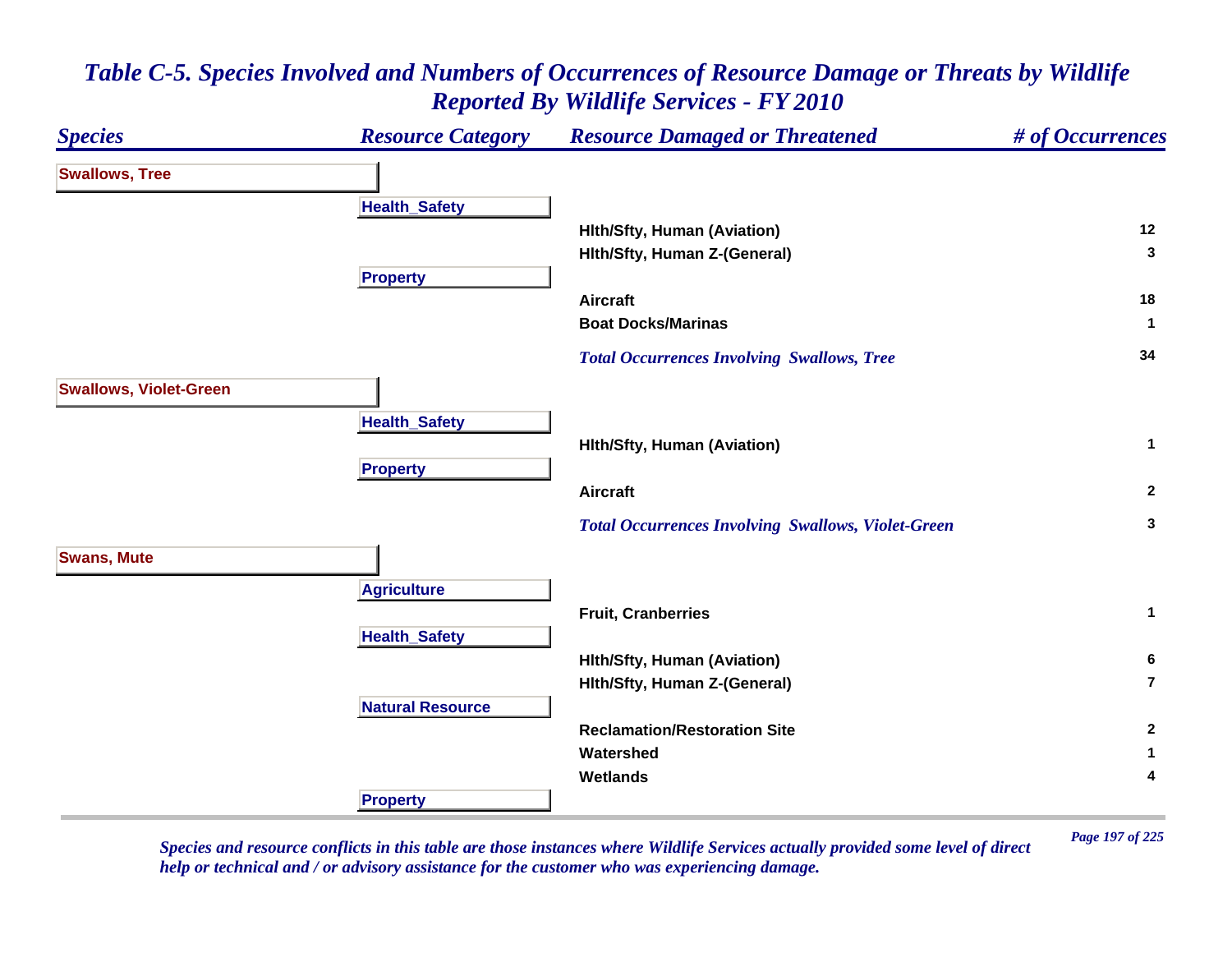### *Species Resource Category Resource Damaged or Threatened # of Occurrences* **Swans, Mute Aircraft 3 Property (General) <sup>2</sup> Vehicles, Land 1**  *Total Occurrences Involving Swans, Mute* **<sup>27</sup> Swans, Trumpeter Pro pert y Aircraft 1**  *Total Occurrences Involving Swans, Trumpeter* **<sup>1</sup> Swans, Tundra A griculture Fruit, Cranberries 1 HealthSafet y Hlth/Sfty, Human (Aviation) <sup>2</sup> Pro pert y Aircraft 2**  *Total Occurrences Involving Swans, Tundra* **<sup>5</sup> Swifts (All) Health \_ Safet y Hlth/Sfty, Human (Aviation) <sup>4</sup> Hlth/Sfty, Human Z-(General) <sup>3</sup> Pro pert y Aircraft9**

## *Table C-5. Species Involved and Numbers of Occurrences of Resource Damage or Threats by Wildlife Reported By Wildlife Services - FY 2010*

*Page 198 of 225 Species and resource conflicts in this table are those instances where Wildlife Services actually provided some level of direct help or technical and / or advisory assistance for the customer who was experiencing damage.*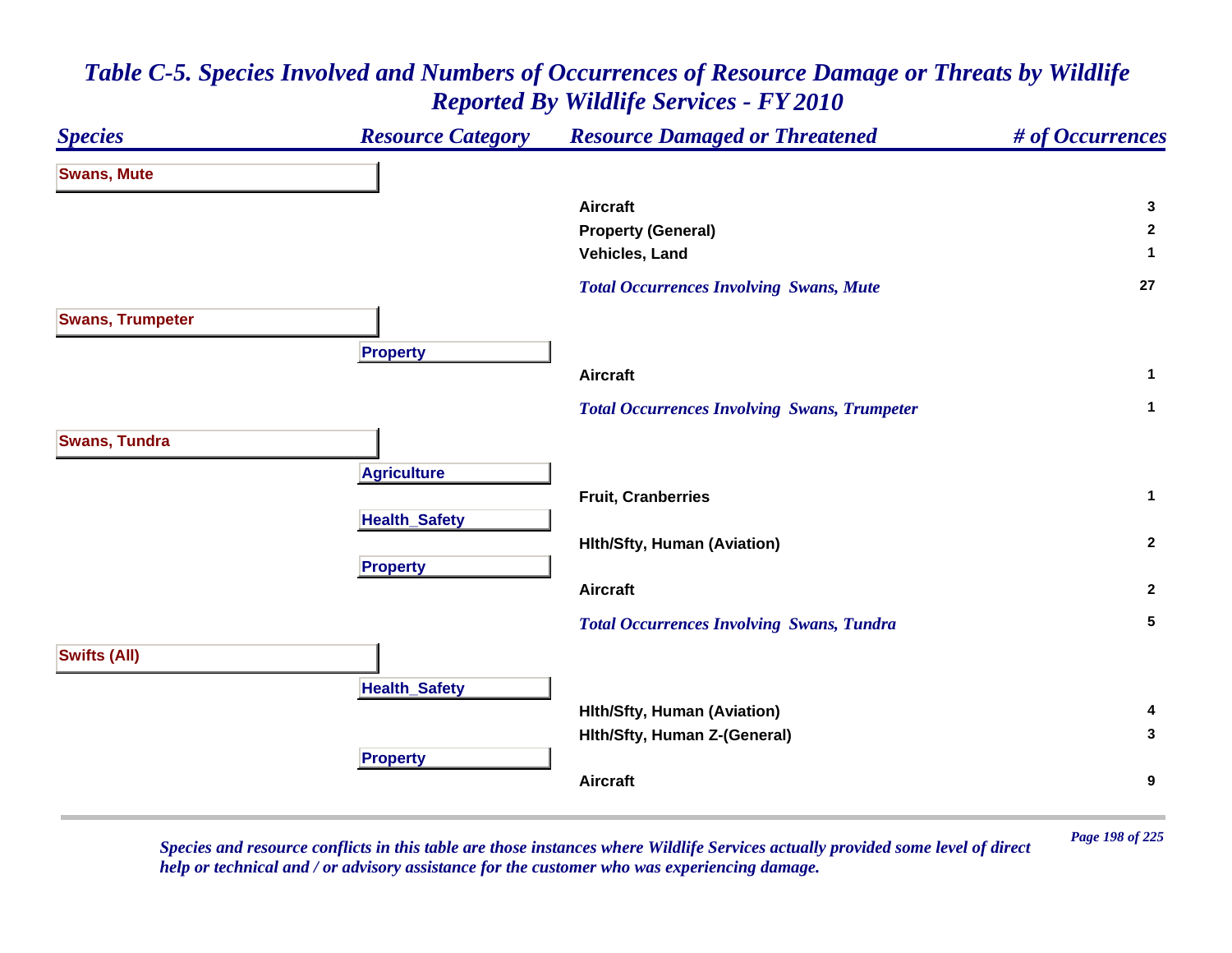#### *Species Resource Category Resource Damaged or Threatened # of Occurrences* **Swifts (All) Buildings, Residential <sup>4</sup> Property (General) <sup>1</sup>**  *Total Occurrences Involving Swifts (All)* **<sup>21</sup> Swine, Feral Agriculture Beans, Soybeans <sup>10</sup> Birds, Quail (All) Ag <sup>3</sup> Broccoli 6 Cabbage <sup>1</sup> Carrots 1 Cattle (Adult) <sup>10</sup> Cattle (Calves) <sup>53</sup> Cotton 8 Equine, Horses (Adult) <sup>2</sup> Equine, Horses (Foals) <sup>1</sup> Feed, Livestock 39 Fowl, Chickens (Other) <sup>4</sup> Fowl, Turkeys (Domestic) <sup>3</sup> Fruit, Grapes/Muscadines <sup>130</sup> Fruit, Z-(Other) <sup>38</sup> Gardens, Truck 3 Goats, Meat (Kids) <sup>20</sup> Goats, Mohair (Adult) <sup>1</sup> Goats, Mohair (Kids) <sup>10</sup> Goats, Z-(Other Adults) <sup>1</sup>**

# *Table C-5. Species Involved and Numbers of Occurrences of Resource Damage or Threats by Wildlife Reported By Wildlife Services - FY 2010*

*Page 199 of 225 Species and resource conflicts in this table are those instances where Wildlife Services actually provided some level of direct help or technical and / or advisory assistance for the customer who was experiencing damage.*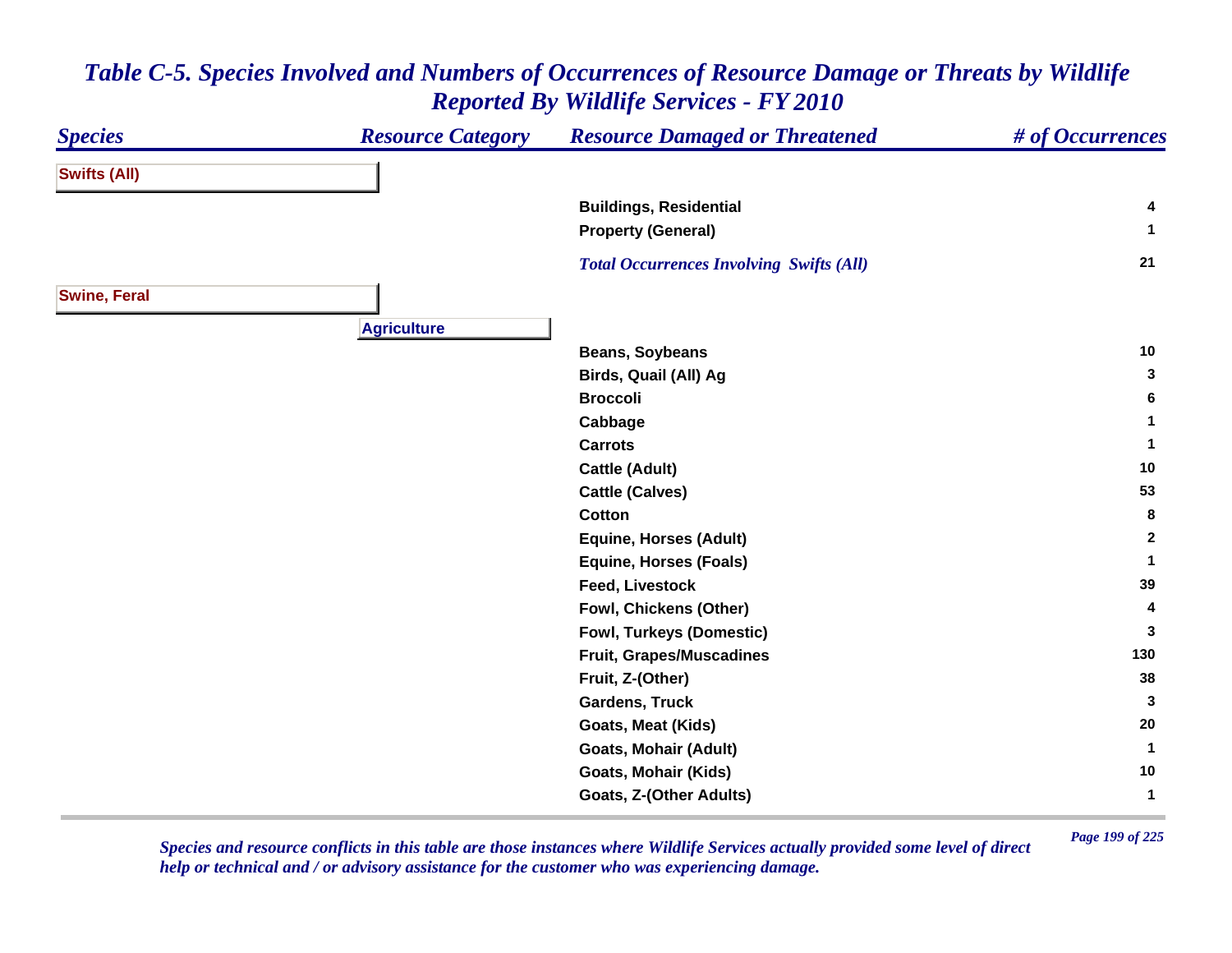| <b>Species</b>      | <b>Resource Category</b> | <b>Resource Damaged or Threatened</b> | # of Occurrences |
|---------------------|--------------------------|---------------------------------------|------------------|
| <b>Swine, Feral</b> |                          |                                       |                  |
|                     |                          | Goats, Z-(Other Kids)                 | 24               |
|                     |                          | <b>Grains, Barley</b>                 | 4                |
|                     |                          | <b>Grains, Corn (Field)</b>           | 133              |
|                     |                          | Grains, Corn (Indian)                 | $\mathbf 1$      |
|                     |                          | <b>Grains, Corn (Sweet)</b>           | 12               |
|                     |                          | <b>Grains, Milo</b>                   | 29               |
|                     |                          | Grains, Oats                          | 24               |
|                     |                          | <b>Grains, Rice</b>                   | 18               |
|                     |                          | Grains, Rye                           | $\mathbf 1$      |
|                     |                          | Grains, Wheat                         | 115              |
|                     |                          | Grains, Z-(Other)                     | 4                |
|                     |                          | Grasses/Sod                           | 44               |
|                     |                          | Hay (Stack/Bales)                     | 43               |
|                     |                          | Hayfields, Alfalfa                    | 20               |
|                     |                          | <b>Hayfields, Mixed Species</b>       | 130              |
|                     |                          | Lettuce                               | 14               |
|                     |                          | Mammals, Bison (Buffalo) Ag           | 16               |
|                     |                          | <b>Mammals, Deer, Axis</b>            | $\mathbf 1$      |
|                     |                          | Mammals, Deer, White-Tailed Ag        | 16               |
|                     |                          | <b>Mammals, Z-Exotic Game (Other)</b> | 5                |
|                     |                          | <b>Mammals, Z-Native Game (Other)</b> | $\overline{7}$   |
|                     |                          | <b>Melons, Watermelons</b>            | 9                |
|                     |                          | Melons, Z-(Other)                     | 3                |
|                     |                          | <b>Nuts, Almond</b>                   | 1                |
|                     |                          | <b>Nuts, Pecans</b>                   | 5                |
|                     |                          | Nuts, Walnut                          | 3                |

*Page 200 of 225 Species and resource conflicts in this table are those instances where Wildlife Services actually provided some level of direct help or technical and / or advisory assistance for the customer who was experiencing damage.*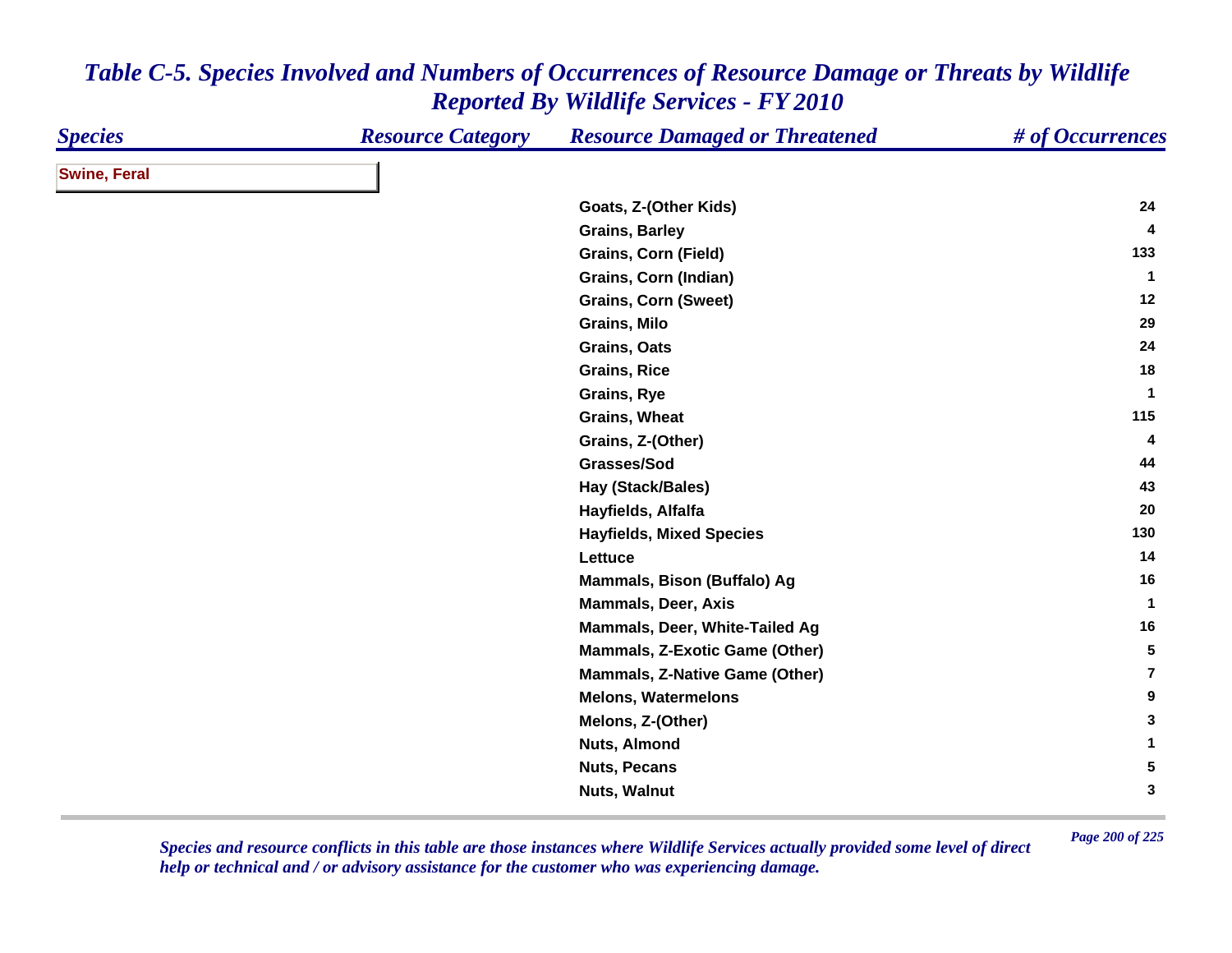| <b>Species</b>      | <b>Resource Category</b> | <b>Resource Damaged or Threatened</b> | # of Occurrences |
|---------------------|--------------------------|---------------------------------------|------------------|
| <b>Swine, Feral</b> |                          |                                       |                  |
|                     |                          | <b>Pasture</b>                        | 1,261            |
|                     |                          | <b>Peanuts</b>                        | 8                |
|                     |                          | Peas                                  | $\mathbf{1}$     |
|                     |                          | <b>Plants, Grapes/Muscadines</b>      | 44               |
|                     |                          | <b>Potatoes</b>                       | $\mathbf{1}$     |
|                     |                          | <b>Pumpkins</b>                       | -1               |
|                     |                          | Rangeland                             | 366              |
|                     |                          | <b>Sheep (Adult)</b>                  | $\mathbf{3}$     |
|                     |                          | Sheep (Lambs)                         | 53               |
|                     |                          | Spinach                               | $5\phantom{.0}$  |
|                     |                          | <b>Squash</b>                         | 1                |
|                     |                          | <b>Strawberries</b>                   | 9                |
|                     |                          | Sudangrass, Sorghum                   | $\mathbf{3}$     |
|                     |                          | <b>Sugarcane</b>                      | $\mathbf{1}$     |
|                     |                          | <b>Swine (Adult)</b>                  | 22               |
|                     |                          | <b>Swine (Piglets)</b>                | 6                |
|                     |                          | <b>Trees, Almond</b>                  | 23               |
|                     |                          | <b>Trees, Apple</b>                   | 1                |
|                     |                          | <b>Trees, Citrus (All)</b>            | 1                |
|                     |                          | Trees, Pecan                          | 1                |
|                     |                          | <b>Trees, Standing (Mixed)</b>        | 8                |
|                     |                          | <b>Trees, Standing Hardwood</b>       | $\overline{2}$   |
|                     |                          | Trees, Z-Fruit/Nut (Other)            | 43               |
|                     | <b>Health_Safety</b>     |                                       |                  |
|                     |                          | <b>Hith/Sfty, Human (Aviation)</b>    | $\mathbf{2}$     |
|                     |                          | Hith/Sfty, Human Z-(General)          | 167              |

*Page 201 of 225 Species and resource conflicts in this table are those instances where Wildlife Services actually provided some level of direct help or technical and / or advisory assistance for the customer who was experiencing damage.*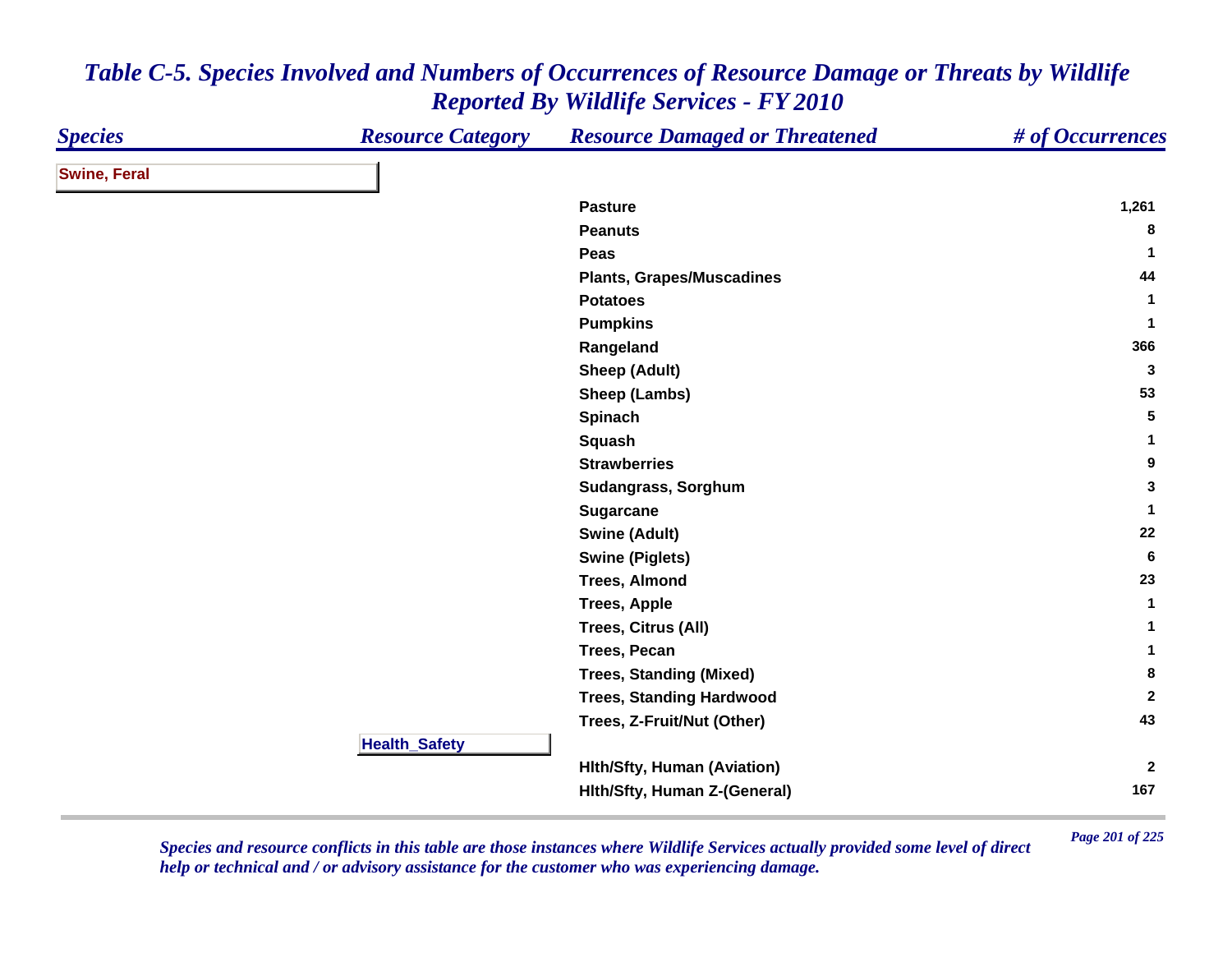| <b>Species</b>      | <b>Resource Category</b> | <b>Resource Damaged or Threatened</b>                               | # of Occurrences |
|---------------------|--------------------------|---------------------------------------------------------------------|------------------|
| <b>Swine, Feral</b> |                          |                                                                     |                  |
|                     | <b>Natural Resource</b>  |                                                                     |                  |
|                     |                          | Amphibians, Toad, Arroyo (T/E)                                      | 1                |
|                     |                          | Birds, Cranes, Whooping (T/E)                                       | 1                |
|                     |                          | <b>Birds, Prairie Chickens, Attwaters (T/E</b>                      | 7                |
|                     |                          | Birds, Quail (All) Nr                                               | 1                |
|                     |                          | <b>Birds, Turkey, Wild</b>                                          | 3                |
|                     |                          | <b>Designated Natural Areas</b>                                     | 37               |
|                     |                          | Mammals, Deer, White-Tailed Nr                                      | 5                |
|                     |                          | <b>Reclamation/Restoration Site</b>                                 | 32               |
|                     |                          |                                                                     | $\mathbf{1}$     |
|                     |                          | Reptiles, Turtles, Kemps Ridley Sea (T/E<br>Seeds, Reforestation Nr | 4                |
|                     |                          | <b>Streams</b>                                                      | 3                |
|                     |                          |                                                                     | 3                |
|                     |                          | <b>Trees, Standing</b><br>Watershed                                 | 29               |
|                     |                          |                                                                     | 13               |
|                     | <b>Property</b>          | <b>Wetlands</b>                                                     |                  |
|                     |                          | <b>Aircraft</b>                                                     | 3                |
|                     |                          | <b>Buildings, Non-Residential</b>                                   | $\mathbf{2}$     |
|                     |                          | Dikes/Dams/Impoundments                                             | 25               |
|                     |                          | <b>Fences</b>                                                       | 30               |
|                     |                          | Food Items, Non-Human *                                             | 10               |
|                     |                          | <b>Gardens, Veg./Fruits/Nuts</b>                                    | 47               |
|                     |                          | <b>Golf Courses</b>                                                 | 28               |
|                     |                          | <b>Irrigation Ditch/Drainage System</b>                             | 16               |
|                     |                          | <b>Irrigation Pipe System</b>                                       | 83               |
|                     |                          |                                                                     | 28               |
|                     |                          | <b>Irrigation, Drip Line</b>                                        |                  |

*Page 202 of 225 Species and resource conflicts in this table are those instances where Wildlife Services actually provided some level of direct help or technical and / or advisory assistance for the customer who was experiencing damage.*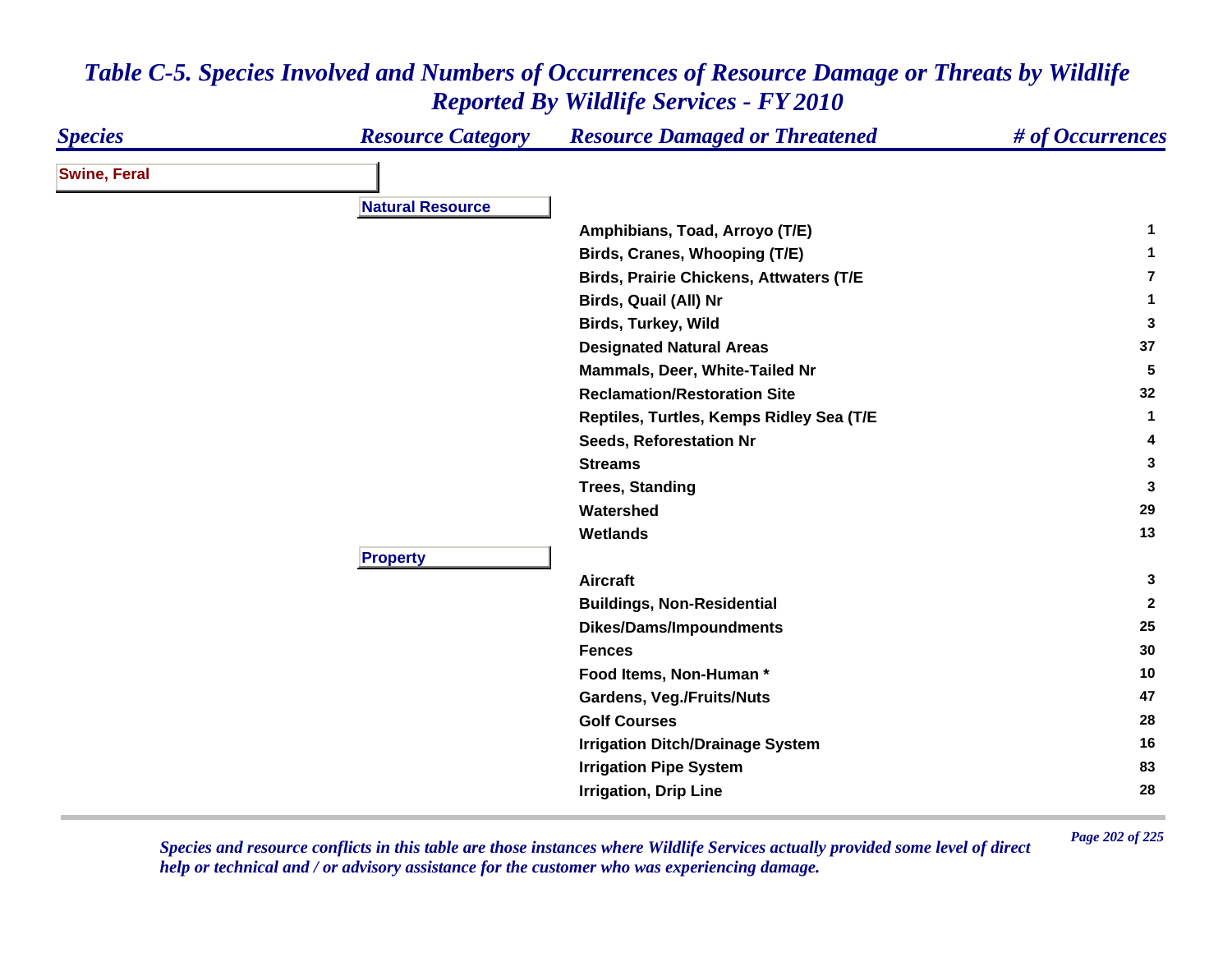### *Species Resource Category Resource Damaged or Threatened # of Occurrences* **Swine, Feral Pets (Companion/Hobby Animals) <sup>11</sup> Property (General) <sup>814</sup> Recreational Areas (Other) \*\* <sup>33</sup> Research Project <sup>2</sup> Roads/Bridges <sup>29</sup> Soil (I.E. Erosion) <sup>2</sup> Trees, Standing/Shrubs <sup>1</sup> Turf And/Or Flowers261 261 Utilities, Electrical 3 Utilities, Sewerage/Wastewater Treatment <sup>1</sup> Utilities, Z-(Other) <sup>1</sup> Vehicles, Land 2 Z-Landscaping (Other) <sup>152</sup>**  *Total Occurrences Involving Swine, Feral* **4,783 Terns, Black Agriculture Fish, Baitfish (Other) <sup>1</sup> Fish, Catfish (Fry) <sup>1</sup> HealthSafet y Hlth/Sfty, Human (Aviation) <sup>1</sup> Pro pert y Aircraft 1**  *Total Occurrences Involving Terns, Black* **<sup>4</sup> Terns, Caspian**

*Table C-5. Species Involved and Numbers of Occurrences of Resource Damage or Threats by Wildlife Reported By Wildlife Services - FY 2010*

*Page 203 of 225 Species and resource conflicts in this table are those instances where Wildlife Services actually provided some level of direct help or technical and / or advisory assistance for the customer who was experiencing damage.*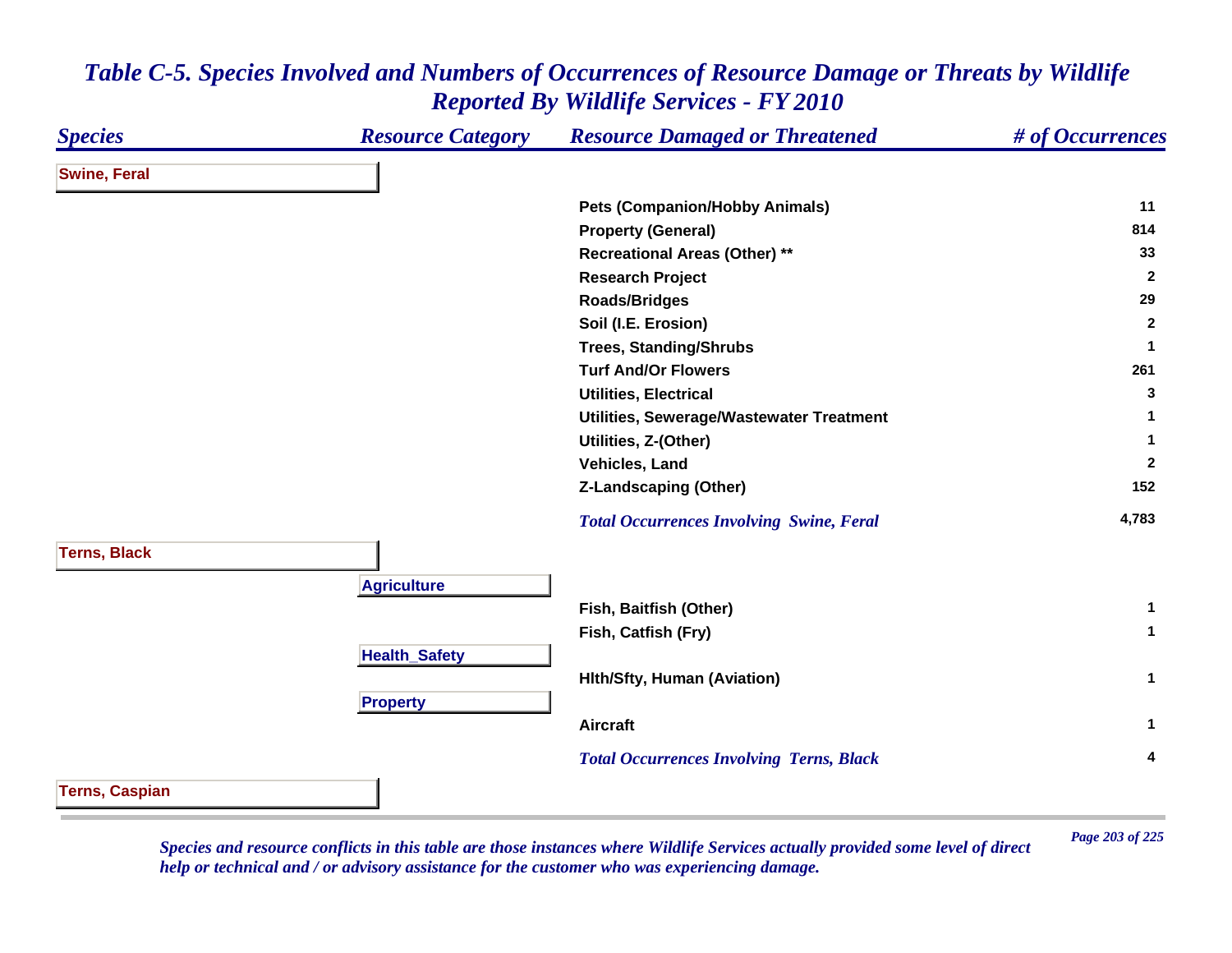

*Page 204 of 225 Species and resource conflicts in this table are those instances where Wildlife Services actually provided some level of direct help or technical and / or advisory assistance for the customer who was experiencing damage.*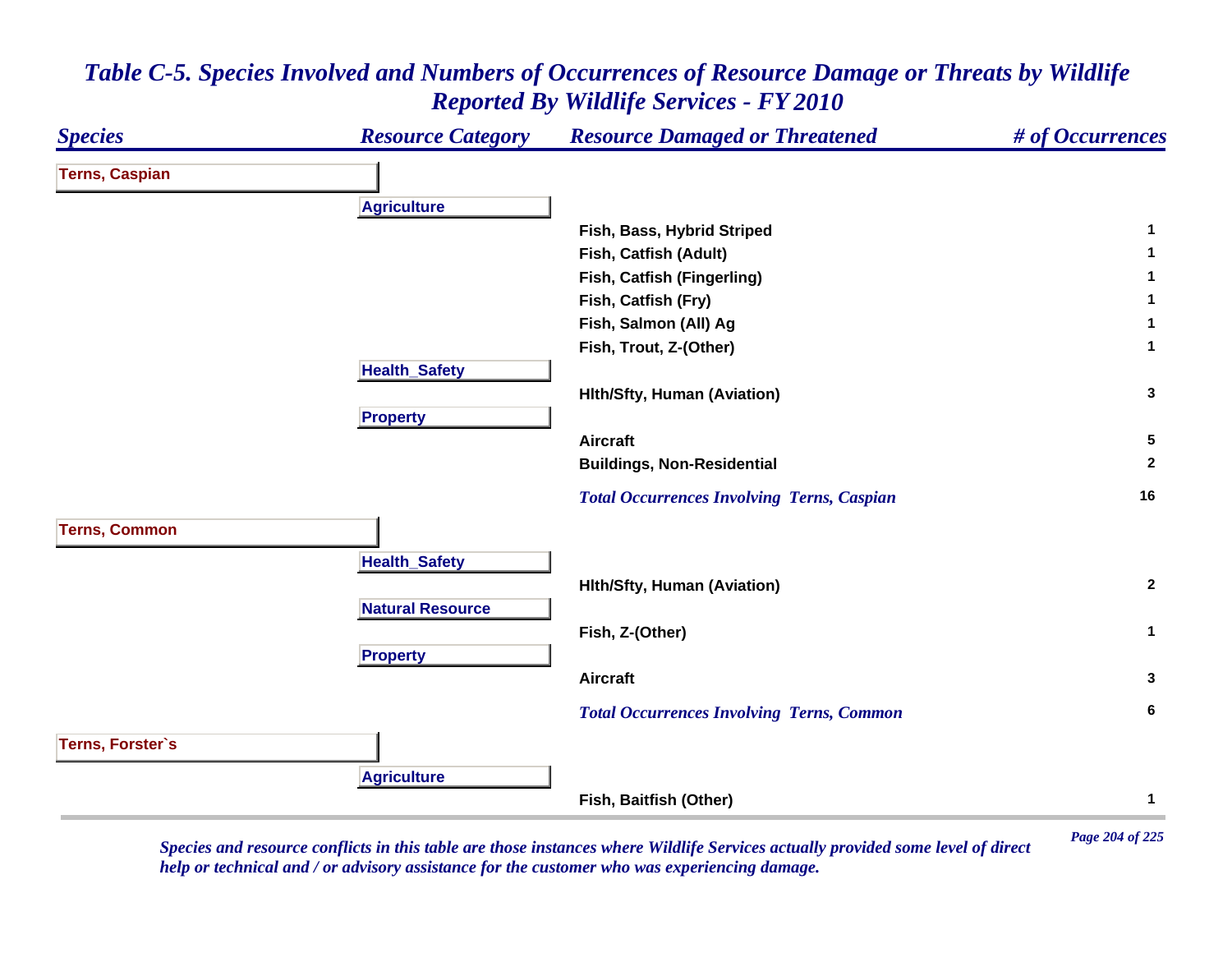### *Species Resource Category Resource Damaged or Threatened # of Occurrences* **Terns, Forster`s Fish, Bass, Hybrid Striped <sup>1</sup> Fish, Catfish (Adult) <sup>1</sup> Shellfish, Crawfish 1 Health \_ Safet y Hlth/Sfty, Human (Aviation) <sup>6</sup> Pro pert y Aircraft 6**  *Total Occurrences Involving Terns, Forster`s* **<sup>16</sup> Terns, Gull-Billed Natural ResourceBirds, Plover, Snowy (T/E) <sup>1</sup> Birds, Terns, Least, California (T/E) <sup>37</sup>**  *Total Occurrences Involving Terns, Gull-Billed* **<sup>38</sup> Thrushes, Hermit HealthSafet y Hlth/Sfty, Human (Aviation) <sup>1</sup> Pro pert y Aircraft 1**  *Total Occurrences Involving Thrushes, Hermit* **<sup>2</sup> Thrushes, Swainson`s Health \_ Safet y Hlth/Sfty, Human (Aviation) <sup>1</sup>**

## *Table C-5. Species Involved and Numbers of Occurrences of Resource Damage or Threats by Wildlife Reported By Wildlife Services - FY 2010*

*Page 205 of 225 Species and resource conflicts in this table are those instances where Wildlife Services actually provided some level of direct help or technical and / or advisory assistance for the customer who was experiencing damage.*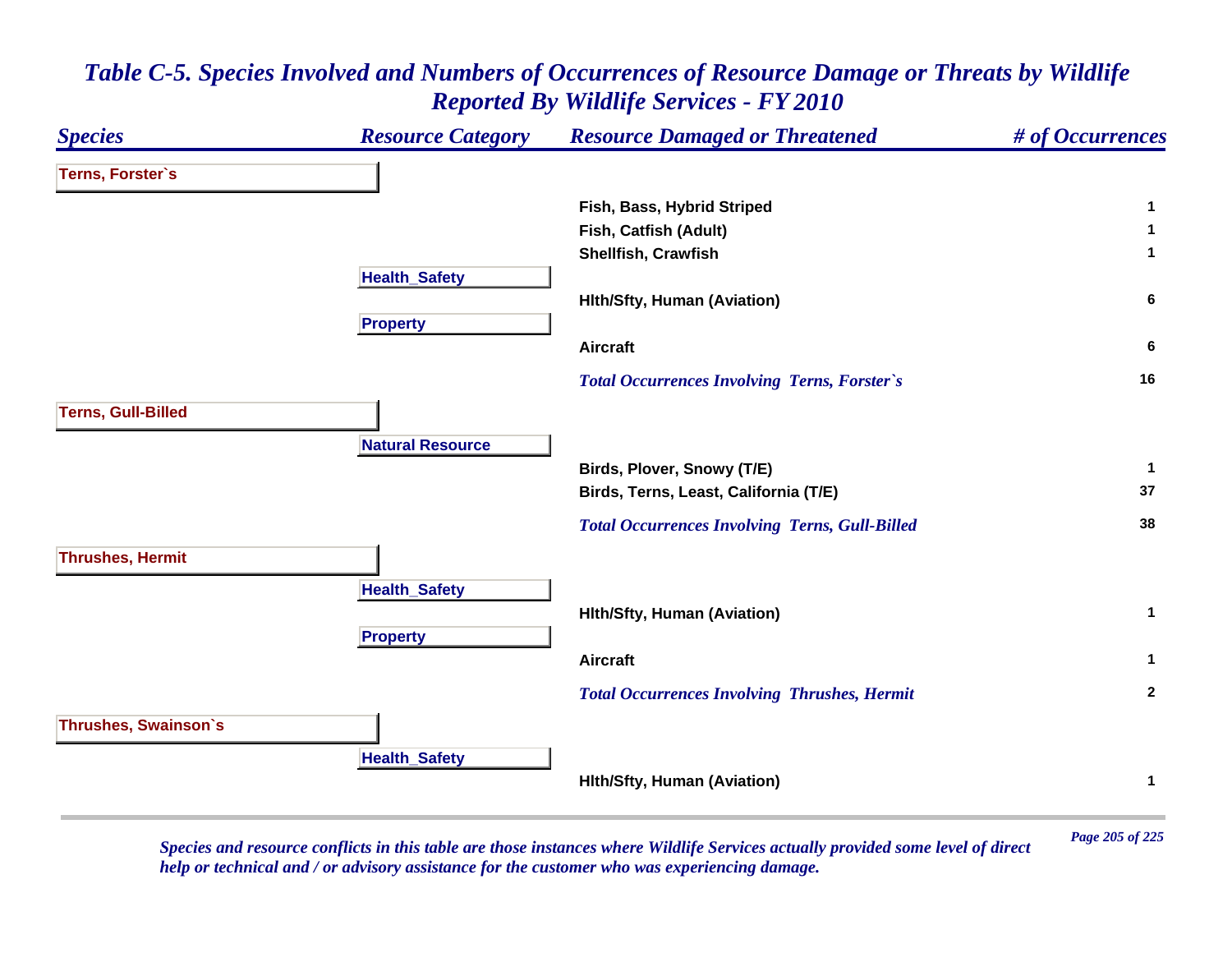### *Species Resource Category Resource Damaged or Threatened # of Occurrences* **Thrushes, Swainson`s Hlth/Sfty, Human Z-(General) <sup>5</sup> Propert y Aircraft 1**  *Total Occurrences Involving Thrushes, Swainson`s* **7Thrushes, Varied A griculture Trees, Cherry <sup>1</sup>**  *Total Occurrences Involving Thrushes, Varied* **<sup>1</sup> Towhees, Brown Health \_ Safet y Hlth/Sfty, Human (Aviation) <sup>1</sup> Pro pert y Aircraft 1**  *Total Occurrences Involving Towhees, Brown* **<sup>2</sup> Turkeys, Wild A griculture Beans, Soybeans <sup>1</sup> Cattle (Adult) <sup>1</sup> Feed, Livestock 8 Fruit, Apples <sup>2</sup> Fruit, Blueberries 2 Fruit, Grapes/Muscadines <sup>6</sup>**

## *Table C-5. Species Involved and Numbers of Occurrences of Resource Damage or Threats by Wildlife Reported By Wildlife Services - FY 2010*

*Page 206 of 225 Species and resource conflicts in this table are those instances where Wildlife Services actually provided some level of direct help or technical and / or advisory assistance for the customer who was experiencing damage.*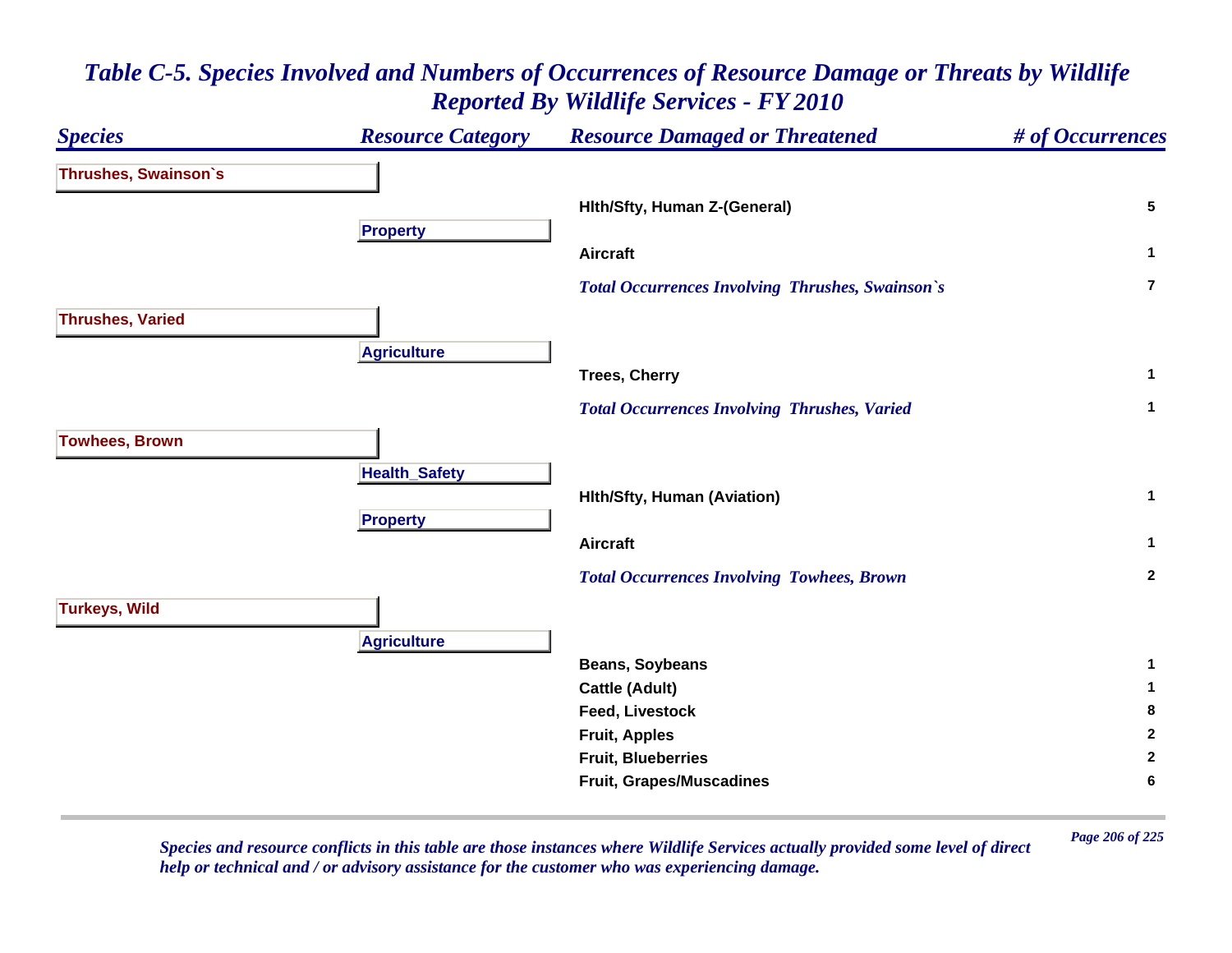| <b>Species</b>       | <b>Resource Category</b> | <b>Resource Damaged or Threatened</b> | # of Occurrences |
|----------------------|--------------------------|---------------------------------------|------------------|
| <b>Turkeys, Wild</b> |                          |                                       |                  |
|                      |                          | Gardens, Truck                        | 3                |
|                      |                          | Ginseng                               | 49               |
|                      |                          | Grains, Corn (Field)                  | 16               |
|                      |                          | <b>Grains, Corn (Sweet)</b>           | $\mathbf{2}$     |
|                      |                          | Grains, Oats                          | $\mathbf{2}$     |
|                      |                          | Grains, Rye                           | $\mathbf{1}$     |
|                      |                          | <b>Grains, Wheat</b>                  | 4                |
|                      |                          | Grains, Z-(Other)                     | $\mathbf{3}$     |
|                      |                          | Hay (Stack/Bales)                     | $\mathbf{2}$     |
|                      |                          | Hayfields, Alfalfa                    | $\mathbf{1}$     |
|                      |                          | <b>Pumpkins</b>                       | $\mathbf{1}$     |
|                      |                          | <b>Silage</b>                         | 11               |
|                      |                          | <b>Strawberries</b>                   | ${\bf 5}$        |
|                      |                          | <b>Trees, Apple</b>                   | $5\phantom{.0}$  |
|                      |                          | <b>Trees, Seedlings Ag</b>            | $\mathbf 1$      |
|                      | <b>Health_Safety</b>     |                                       |                  |
|                      |                          | <b>Hith/Sfty, Human (Aviation)</b>    | 19               |
|                      |                          | Hith/Sfty, Human Z-(General)          | 69               |
|                      | <b>Property</b>          |                                       |                  |
|                      |                          | <b>Aircraft</b>                       | 10               |
|                      |                          | <b>Buildings, Residential</b>         | 10               |
|                      |                          | Food Items, Non-Human*                | $\mathbf{1}$     |
|                      |                          | <b>Gardens, Veg./Fruits/Nuts</b>      | 6                |
|                      |                          | <b>Golf Courses</b>                   | 6                |
|                      |                          | <b>Property (General)</b>             | 90               |
|                      |                          | <b>Swimming Pools</b>                 | $\mathbf{1}$     |

*Page 207 of 225 Species and resource conflicts in this table are those instances where Wildlife Services actually provided some level of direct help or technical and / or advisory assistance for the customer who was experiencing damage.*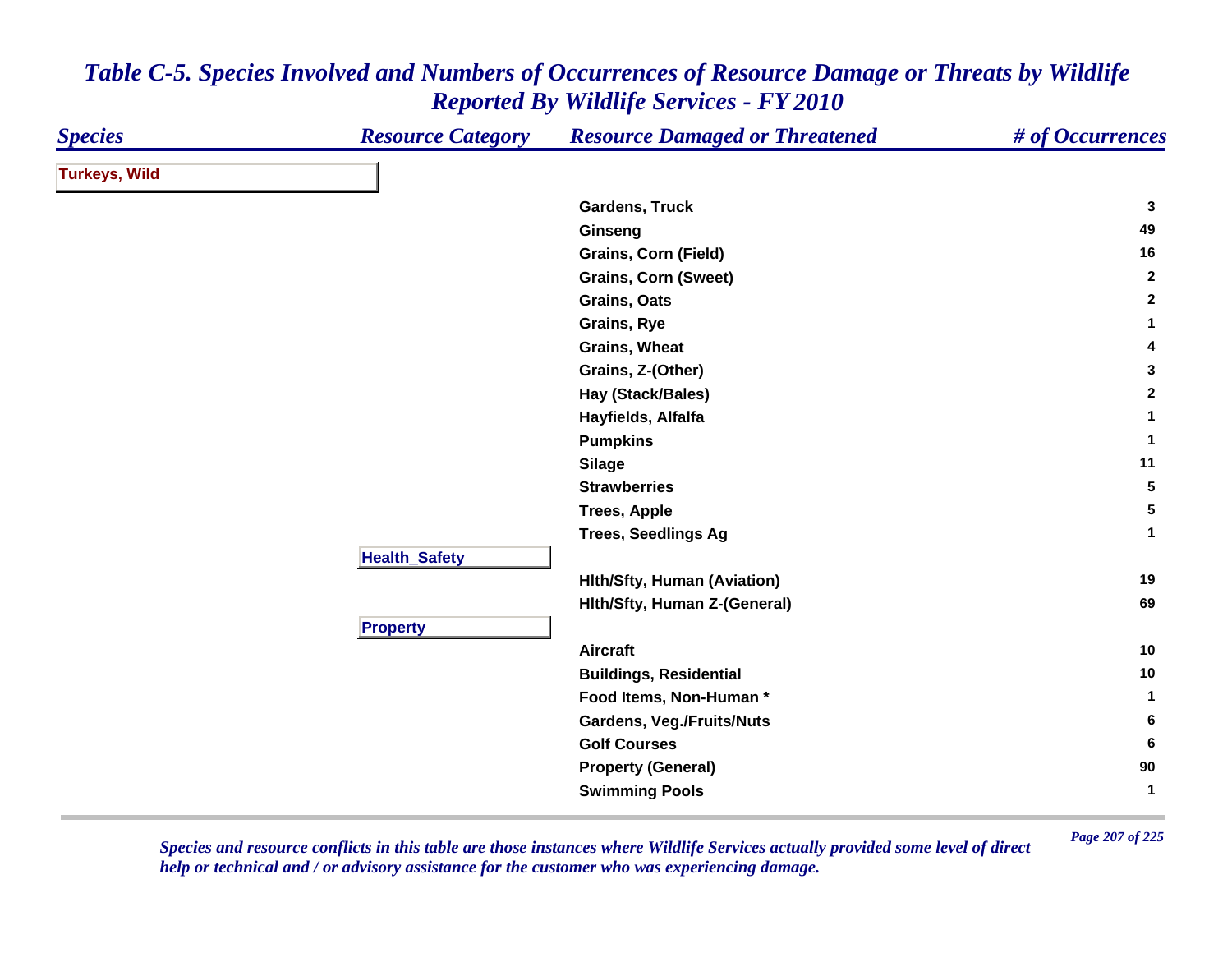### *Species Resource Category Resource Damaged or Threatened # of Occurrences* **Turkeys, Wild Turf And/Or Flowers7Vehicles, Land 5 Z-Landscaping (Other) <sup>20</sup>**  *Total Occurrences Involving Turkeys, Wild* **<sup>370</sup> Turnstones, Ruddy A griculture Grasses/Sod 2 HealthSafet y Hlth/Sfty, Human (Aviation) <sup>5</sup> Natural ResourceBirds, Plovers, Piping (T/E) <sup>1</sup> Pro pert y Aircraft 1**  *Total Occurrences Involving Turnstones, Ruddy* **<sup>9</sup> Turtles OtherA griculture Fish, Baitfish (Other) <sup>1</sup> Fish, Catfish (Adult) <sup>1</sup> Fish, Food Fish (Other) <sup>1</sup> Fish, Trout, Z-(Other) <sup>1</sup> HealthSafet y Hlth/Sfty, Human (Aviation) <sup>4</sup> Hlth/Sfty, Human (Other Transportation) <sup>1</sup> Hlth/Sfty, Human Z-(General) <sup>8</sup>**

# *Table C-5. Species Involved and Numbers of Occurrences of Resource Damage or Threats by Wildlife Reported By Wildlife Services - FY 2010*

*Page 208 of 225 Species and resource conflicts in this table are those instances where Wildlife Services actually provided some level of direct help or technical and / or advisory assistance for the customer who was experiencing damage.*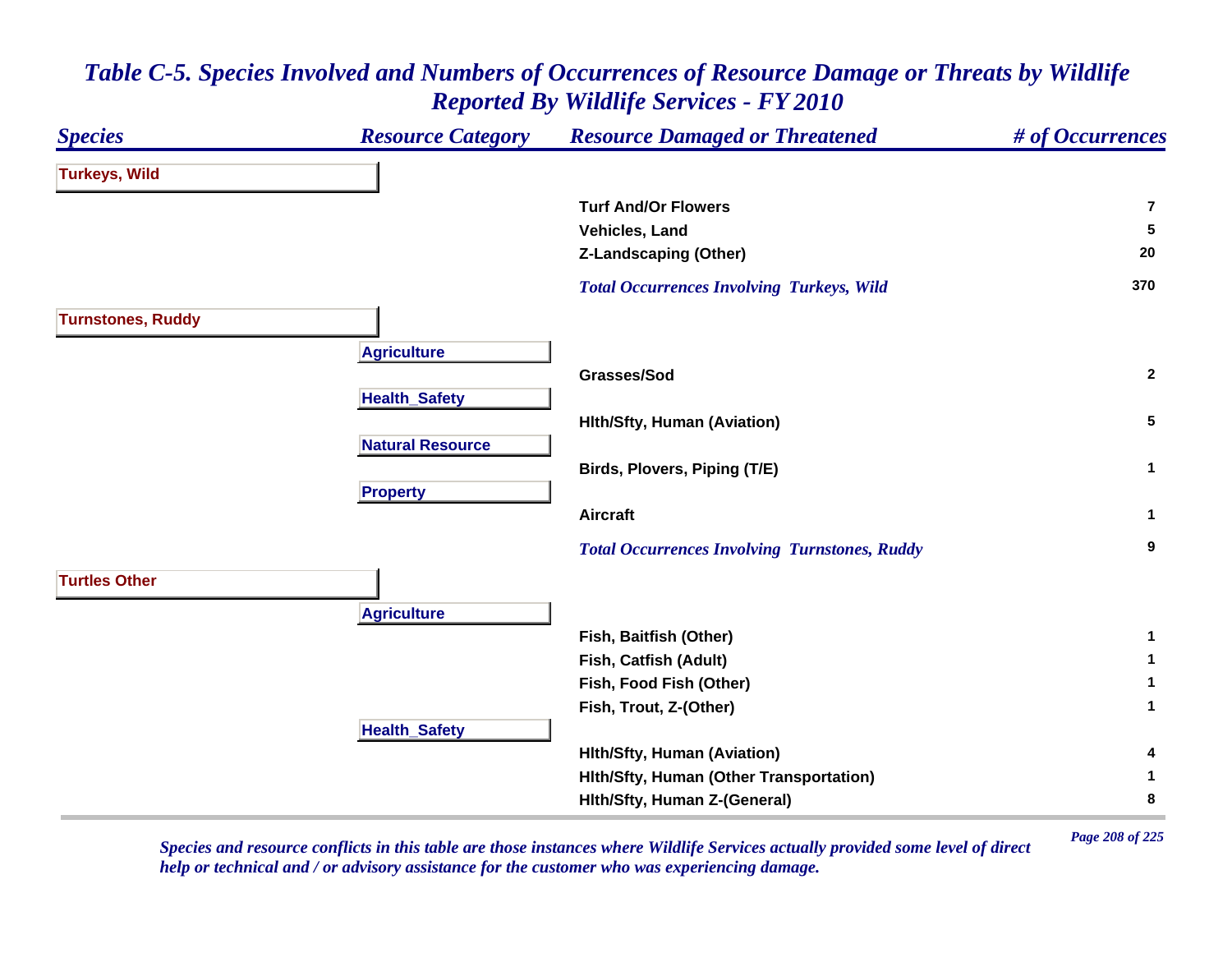### *Species Resource Category Resource Damaged or Threatened # of Occurrences* **Turtles OtherNatural ResourceFish, Z-(Other) <sup>2</sup> Propert y Aircraft 1 Dikes/Dams/Impoundments <sup>1</sup> Property (General) <sup>2</sup>**  *Total Occurrences Involving Turtles Other* **<sup>23</sup> Turtles, Common Snapping Health \_ Safet y Hlth/Sfty, Human Z-(General) <sup>4</sup> Natural ResourceFish, Z-(Other) <sup>2</sup> Pro pert y Property (General) <sup>1</sup>**  *Total Occurrences Involving Turtles, Common Snapping* **7Turtles, Painted Natural ResourceFish, Z-(Other) <sup>1</sup>**  *Total Occurrences Involving Turtles, Painted* **<sup>1</sup> Voles (All) A griculture Beans, Soybeans <sup>2</sup>**

# *Table C-5. Species Involved and Numbers of Occurrences of Resource Damage or Threats by Wildlife Reported By Wildlife Services - FY 2010*

*Page 209 of 225 Species and resource conflicts in this table are those instances where Wildlife Services actually provided some level of direct help or technical and / or advisory assistance for the customer who was experiencing damage.*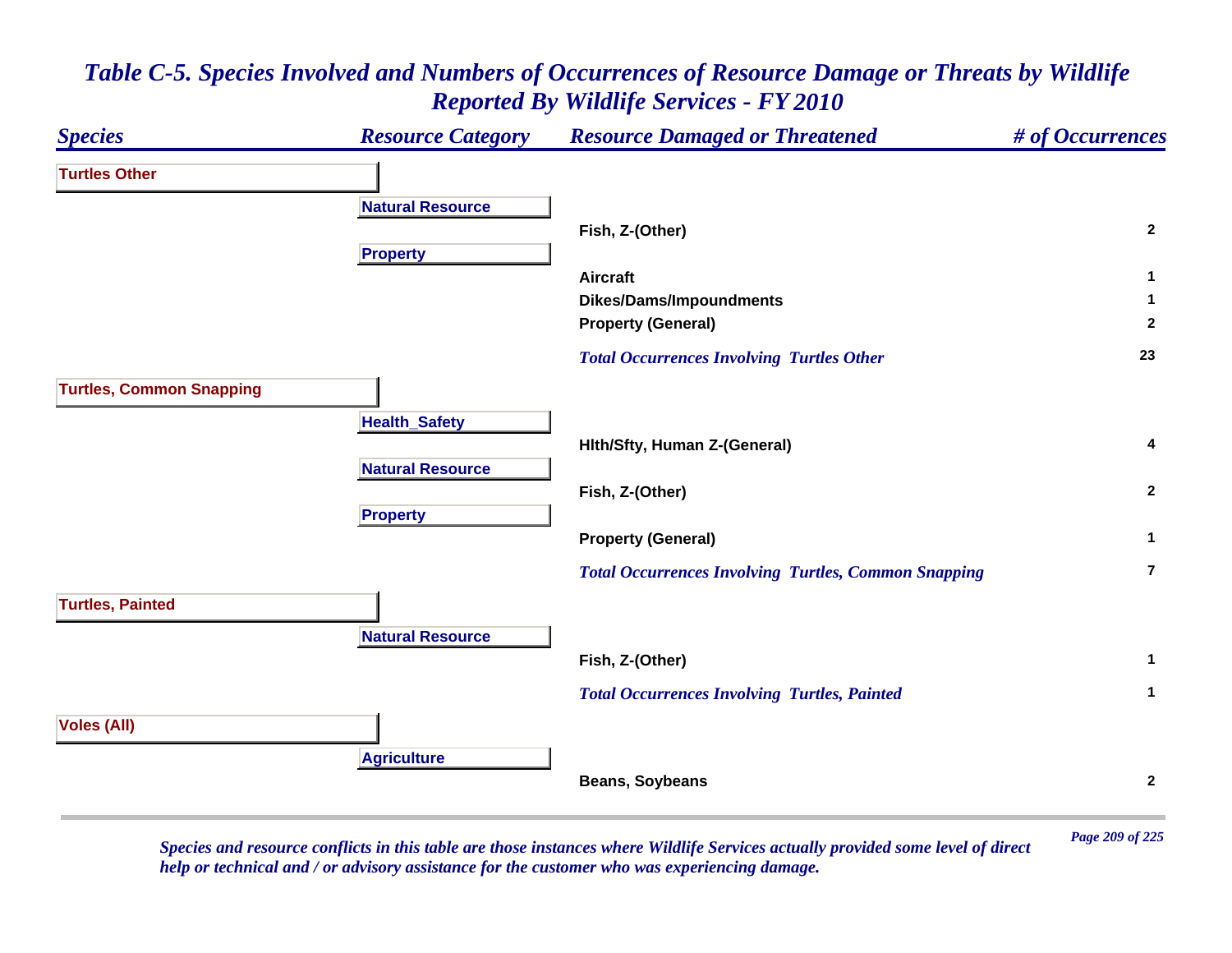| <b>Species</b>         | <b>Resource Category</b> | <b>Resource Damaged or Threatened</b>          | # of Occurrences |
|------------------------|--------------------------|------------------------------------------------|------------------|
| <b>Voles (All)</b>     |                          |                                                |                  |
|                        |                          | Beets, Sugar                                   | 1                |
|                        |                          | <b>Fruit, Blueberries</b>                      | 1                |
|                        |                          | <b>Grains, Corn (Field)</b>                    | 4                |
|                        |                          | <b>Grains, Wheat</b>                           | $\mathbf{1}$     |
|                        |                          | Hayfields, Alfalfa                             | 18               |
|                        |                          | <b>Pasture</b>                                 | $\mathbf{2}$     |
|                        |                          | <b>Pumpkins</b>                                | 1                |
|                        |                          | <b>Trees, Seedlings Ag</b>                     | 1                |
|                        |                          | <b>Trees, Standing Softwood</b>                | $\mathbf{1}$     |
|                        | <b>Health_Safety</b>     |                                                |                  |
|                        |                          | <b>Hith/Sfty, Human (Aviation)</b>             | 3                |
|                        |                          | Hith/Sfty, Human Z-(General)                   | $\mathbf{1}$     |
|                        | <b>Property</b>          |                                                |                  |
|                        |                          | <b>Aircraft</b>                                | 8                |
|                        |                          | <b>Airport Runways/Taxiways</b>                | 1                |
|                        |                          | <b>Buildings, Residential</b>                  | 1                |
|                        |                          | Dikes/Dams/Impoundments                        | 5                |
|                        |                          | <b>Gardens, Veg./Fruits/Nuts</b>               | $\mathbf{3}$     |
|                        |                          | <b>Property (General)</b>                      | $\mathbf{2}$     |
|                        |                          | <b>Trees, Standing/Shrubs</b>                  | $\mathbf{2}$     |
|                        |                          | <b>Turf And/Or Flowers</b>                     | 23               |
|                        |                          | <b>Total Occurrences Involving Voles (All)</b> | 81               |
| <b>Vultures, Black</b> |                          |                                                |                  |
|                        | <b>Agriculture</b>       |                                                |                  |
|                        |                          | <b>Alpacas</b>                                 | $\mathbf{1}$     |

*Page 210 of 225 Species and resource conflicts in this table are those instances where Wildlife Services actually provided some level of direct help or technical and / or advisory assistance for the customer who was experiencing damage.*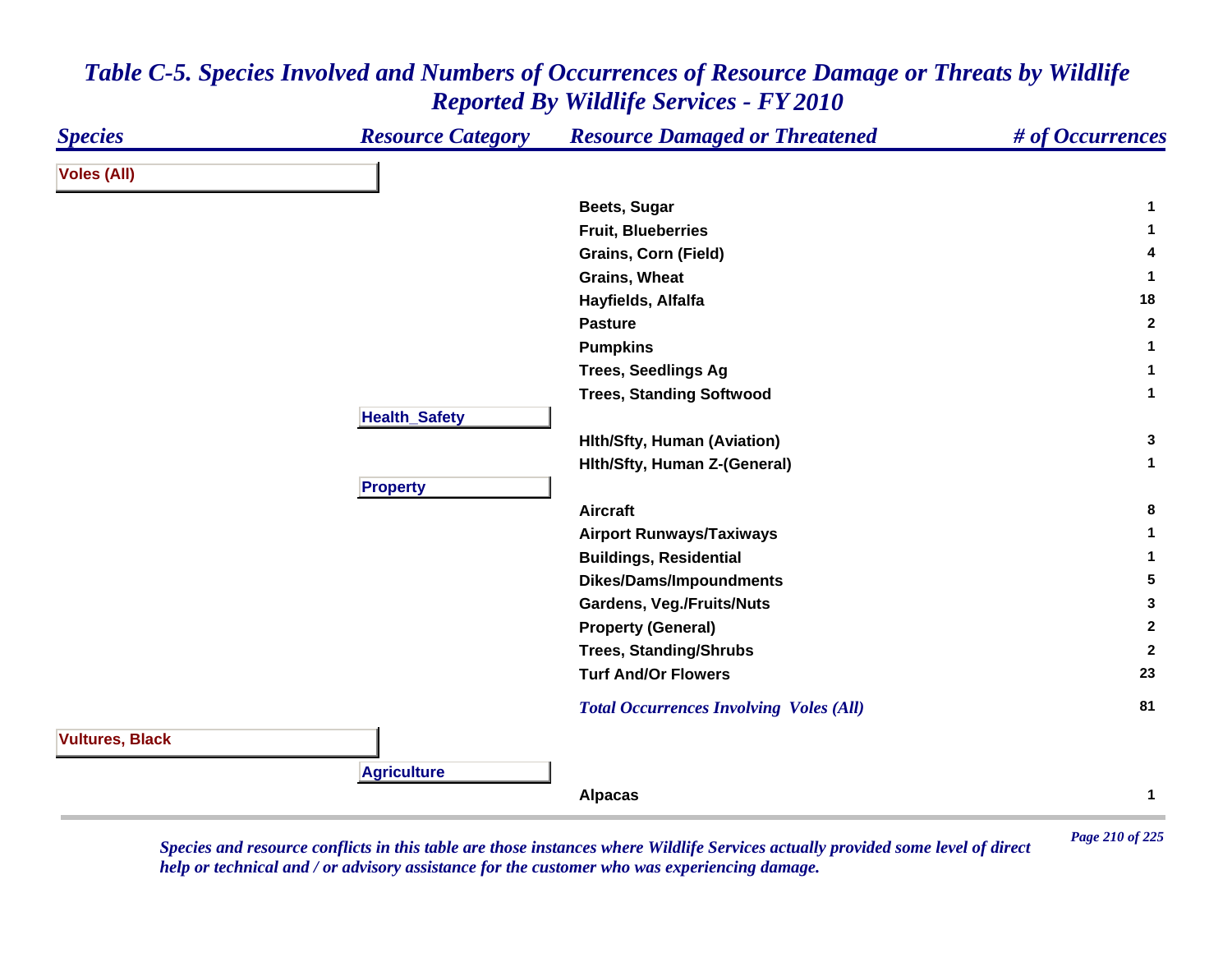| <b>Species</b>         | <b>Resource Category</b> | <b>Resource Damaged or Threatened</b>   | # of Occurrences |
|------------------------|--------------------------|-----------------------------------------|------------------|
| <b>Vultures, Black</b> |                          |                                         |                  |
|                        |                          | <b>Cattle (Adult)</b>                   | 27               |
|                        |                          | <b>Cattle (Calves)</b>                  | 150              |
|                        |                          | <b>Equine, Horses (Adult)</b>           | $\overline{2}$   |
|                        |                          | <b>Equine, Horses (Foals)</b>           | 1                |
|                        |                          | <b>Feed, Livestock</b>                  | $\mathbf{1}$     |
|                        |                          | Fowl, Chickens (Other)                  | 1                |
|                        |                          | <b>Goats, Meat (Adults)</b>             | $\mathbf{2}$     |
|                        |                          | Goats, Meat (Kids)                      | 8                |
|                        |                          | <b>Goats, Mohair (Kids)</b>             | $5\phantom{.0}$  |
|                        |                          | Goats, Z-(Other Adults)                 | $\mathbf{3}$     |
|                        |                          | Goats, Z-(Other Kids)                   | 10               |
|                        |                          | Llamas (All)                            | $\mathbf{2}$     |
|                        |                          | <b>Mammals, Z-Exotic Game (Other)</b>   | 1                |
|                        |                          | <b>Sheep (Adult)</b>                    | $\overline{7}$   |
|                        |                          | Sheep (Lambs)                           | 43               |
|                        |                          | <b>Swine (Adult)</b>                    | $\mathbf{1}$     |
|                        |                          | <b>Swine (Piglets)</b>                  | $\mathbf{2}$     |
|                        |                          | <b>Trees, Standing (Mixed)</b>          | $\mathbf 1$      |
|                        |                          | <b>Trees, Standing Softwood</b>         | $\mathbf 1$      |
|                        | <b>Health_Safety</b>     |                                         |                  |
|                        |                          | <b>Hith/Sfty, Human (Aviation)</b>      | 26               |
|                        |                          | Hith/Sfty, Human (Other Transportation) | $\mathbf 1$      |
|                        |                          | Hith/Sfty, Human Z-(General)            | 169              |
|                        | <b>Natural Resource</b>  |                                         |                  |
|                        |                          | Watershed                               | $\mathbf{2}$     |
|                        | <b>Property</b>          |                                         |                  |

*Page 211 of 225 Species and resource conflicts in this table are those instances where Wildlife Services actually provided some level of direct help or technical and / or advisory assistance for the customer who was experiencing damage.*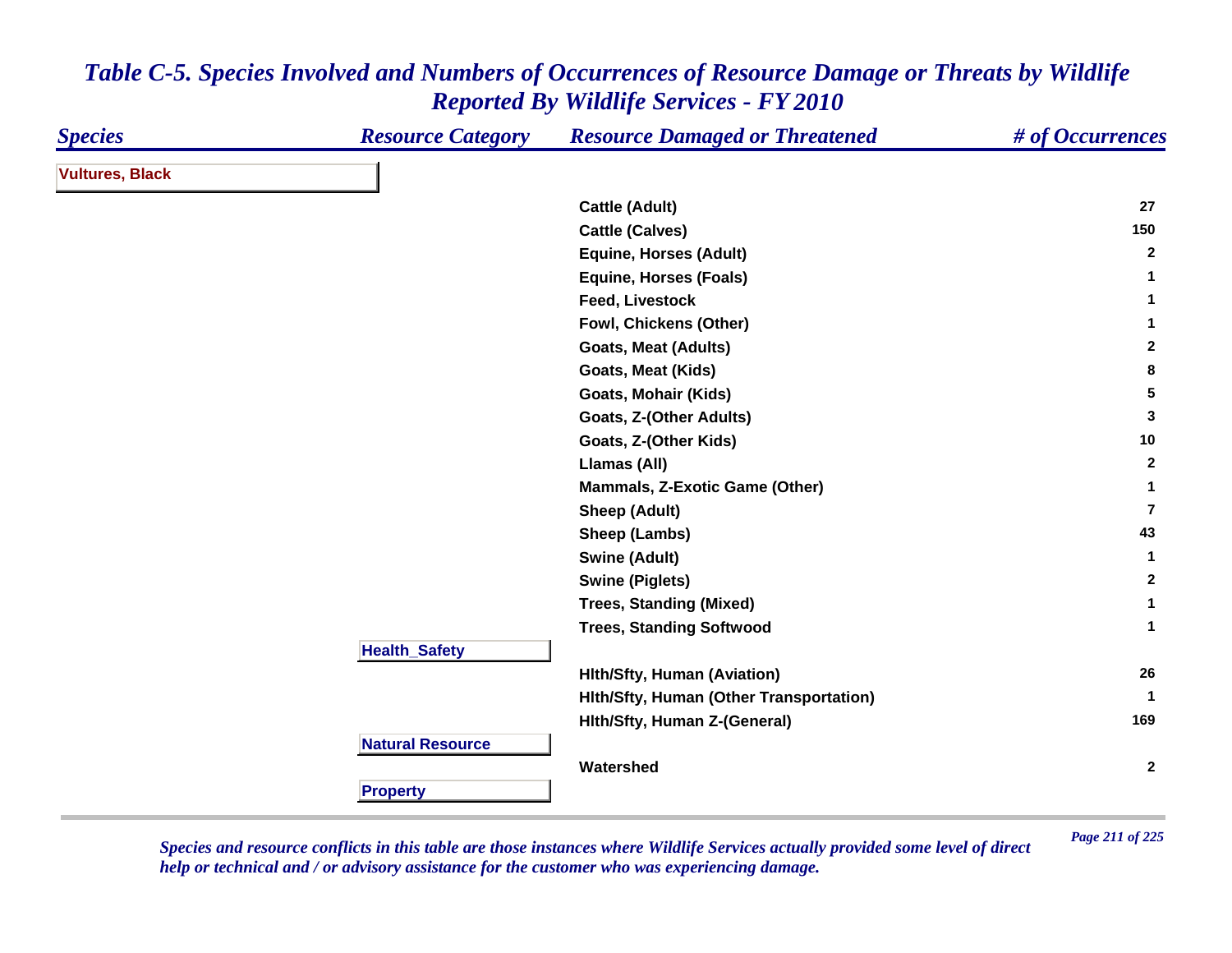| <b>Species</b>          | <b>Resource Category</b> | <b>Resource Damaged or Threatened</b>              | # of Occurrences |
|-------------------------|--------------------------|----------------------------------------------------|------------------|
| <b>Vultures, Black</b>  |                          |                                                    |                  |
|                         |                          | <b>Aircraft</b>                                    | 21               |
|                         |                          | <b>Boat Docks/Marinas</b>                          | 10               |
|                         |                          | <b>Buildings, Non-Residential</b>                  | 98               |
|                         |                          | <b>Buildings, Residential</b>                      | 290              |
|                         |                          | <b>Dikes/Dams/Impoundments</b>                     | $\overline{2}$   |
|                         |                          | <b>Equipment/Machinery (Other)</b>                 | 27               |
|                         |                          | <b>Fences</b>                                      | $\mathbf{1}$     |
|                         |                          | Food Items, Non-Human*                             | 1                |
|                         |                          | <b>Landfills</b>                                   | 11               |
|                         |                          | <b>Pets (Companion/Hobby Animals)</b>              | 8                |
|                         |                          | <b>Property (General)</b>                          | 209              |
|                         |                          | <b>Recreational Areas (Other) **</b>               | 4                |
|                         |                          | <b>Swimming Pools</b>                              | 4                |
|                         |                          | <b>Trees, Standing/Shrubs</b>                      | 8                |
|                         |                          | <b>Turf And/Or Flowers</b>                         | 6                |
|                         |                          | <b>Utilities, Electrical</b>                       | 40               |
|                         |                          | Utilities, Z-(Other)                               | 13               |
|                         |                          | Vehicles, Land                                     | 45               |
|                         |                          | Watercraft                                         | 9                |
|                         |                          | <b>Z-Landscaping (Other)</b>                       | $\mathbf 1$      |
|                         |                          | Zoo/Zoo Animals                                    | 3                |
|                         |                          | <b>Total Occurrences Involving Vultures, Black</b> | 1,278            |
| <b>Vultures, Turkey</b> |                          |                                                    |                  |
|                         | <b>Agriculture</b>       |                                                    |                  |
|                         |                          | <b>Cattle (Calves)</b>                             | 15               |

*Page 212 of 225 Species and resource conflicts in this table are those instances where Wildlife Services actually provided some level of direct help or technical and / or advisory assistance for the customer who was experiencing damage.*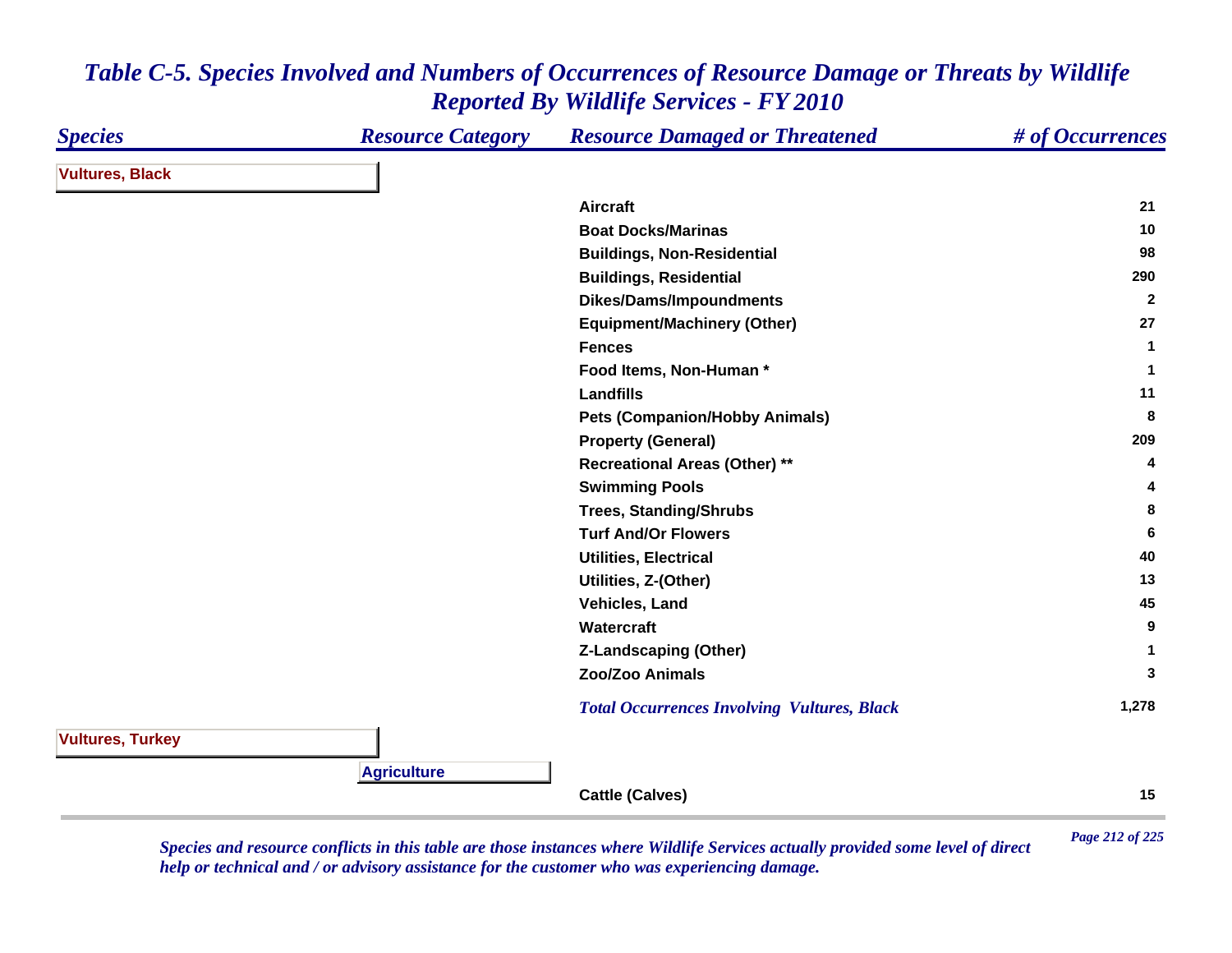| <b>Species</b>          | <b>Resource Category</b> | <b>Resource Damaged or Threatened</b> | # of Occurrences |
|-------------------------|--------------------------|---------------------------------------|------------------|
| <b>Vultures, Turkey</b> |                          |                                       |                  |
|                         |                          | <b>Equine, Horses (Adult)</b>         | 1                |
|                         |                          | Fowl, Chickens (Other)                | 1                |
|                         |                          | Goats, Mohair (Kids)                  | 3                |
|                         |                          | Goats, Z-(Other Kids)                 | 9                |
|                         |                          | Hay (Stack/Bales)                     | 1                |
|                         |                          | <b>Sheep (Adult)</b>                  | 1                |
|                         |                          | Sheep (Lambs)                         | 8                |
|                         |                          | <b>Trees, Pecan</b>                   | $\mathbf{2}$     |
|                         |                          | <b>Trees, Standing (Mixed)</b>        | $\mathbf 2$      |
|                         |                          | <b>Trees, Standing Softwood</b>       | $\mathbf{2}$     |
|                         | <b>Health_Safety</b>     |                                       |                  |
|                         |                          | <b>Hith/Sfty, Human (Aviation)</b>    | 98               |
|                         |                          | Hith/Sfty, Human Z-(General)          | 158              |
|                         | <b>Natural Resource</b>  |                                       |                  |
|                         |                          | Watershed                             | $\mathbf{1}$     |
|                         | <b>Property</b>          |                                       |                  |
|                         |                          | <b>Aircraft</b>                       | 78               |
|                         |                          | <b>Buildings, Non-Residential</b>     | 60               |
|                         |                          | <b>Buildings, Residential</b>         | 180              |
|                         |                          | Dikes/Dams/Impoundments               | $\mathbf{1}$     |
|                         |                          | <b>Equipment/Machinery (Other)</b>    | 17               |
|                         |                          | <b>Landfills</b>                      | 124              |
|                         |                          | <b>Pets (Companion/Hobby Animals)</b> | $\overline{2}$   |
|                         |                          | <b>Property (General)</b>             | 131              |
|                         |                          | <b>Recreational Areas (Other) **</b>  | 5                |
|                         |                          | <b>Swimming Pools</b>                 | 1                |

*Page 213 of 225 Species and resource conflicts in this table are those instances where Wildlife Services actually provided some level of direct help or technical and / or advisory assistance for the customer who was experiencing damage.*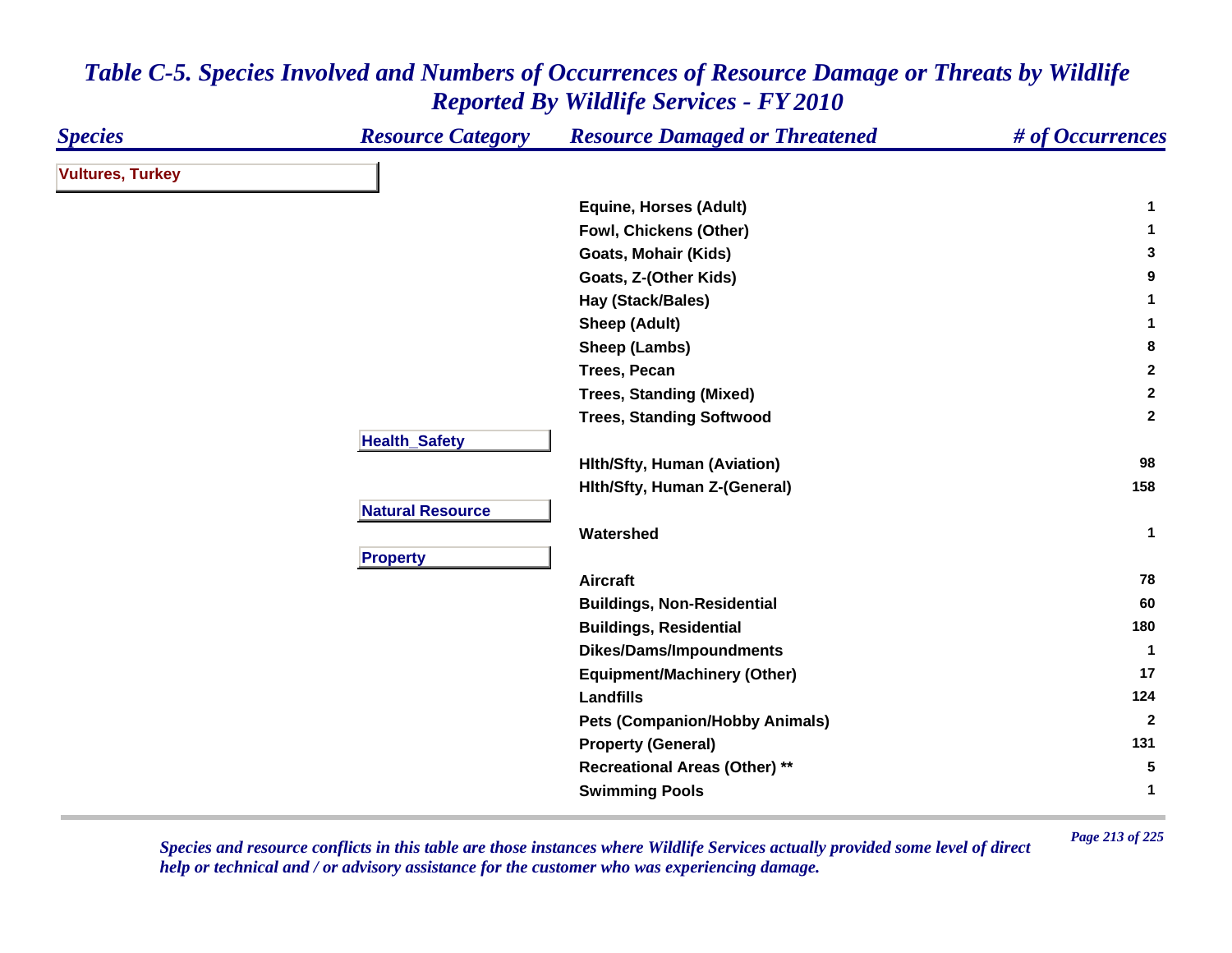### *Species Resource Category Resource Damaged or Threatened # of Occurrences* **Vultures, Turkey Trees, Standing/Shrubs 7Turf And/Or Flowers 1 Utilities, Electrical 24 Utilities, Z-(Other) <sup>10</sup> Vehicles, Land 11 Watercraft 1 Z-Landscaping (Other) <sup>1</sup>**  *Total Occurrences Involving Vultures, Turkey* **<sup>956</sup> Wading Birds (Other) HealthSafet y Hlth/Sfty, Human (Aviation) <sup>1</sup> Pro pert y Aircraft 1**  *Total Occurrences Involving Wading Birds (Other)* **<sup>2</sup> Warblers, Common, Yellowthroat Health \_ Safet y Hlth/Sfty, Human (Aviation) <sup>1</sup> Propert y Aircraft 1**  *Total Occurrences Involving Warblers, Common, Yellowthroat* **<sup>2</sup> Warblers, Hermit HealthSafet y**

### *Table C-5. Species Involved and Numbers of Occurrences of Resource Damage or Threats by Wildlife Reported By Wildlife Services - FY 2010*

*Page 214 of 225 Species and resource conflicts in this table are those instances where Wildlife Services actually provided some level of direct help or technical and / or advisory assistance for the customer who was experiencing damage.*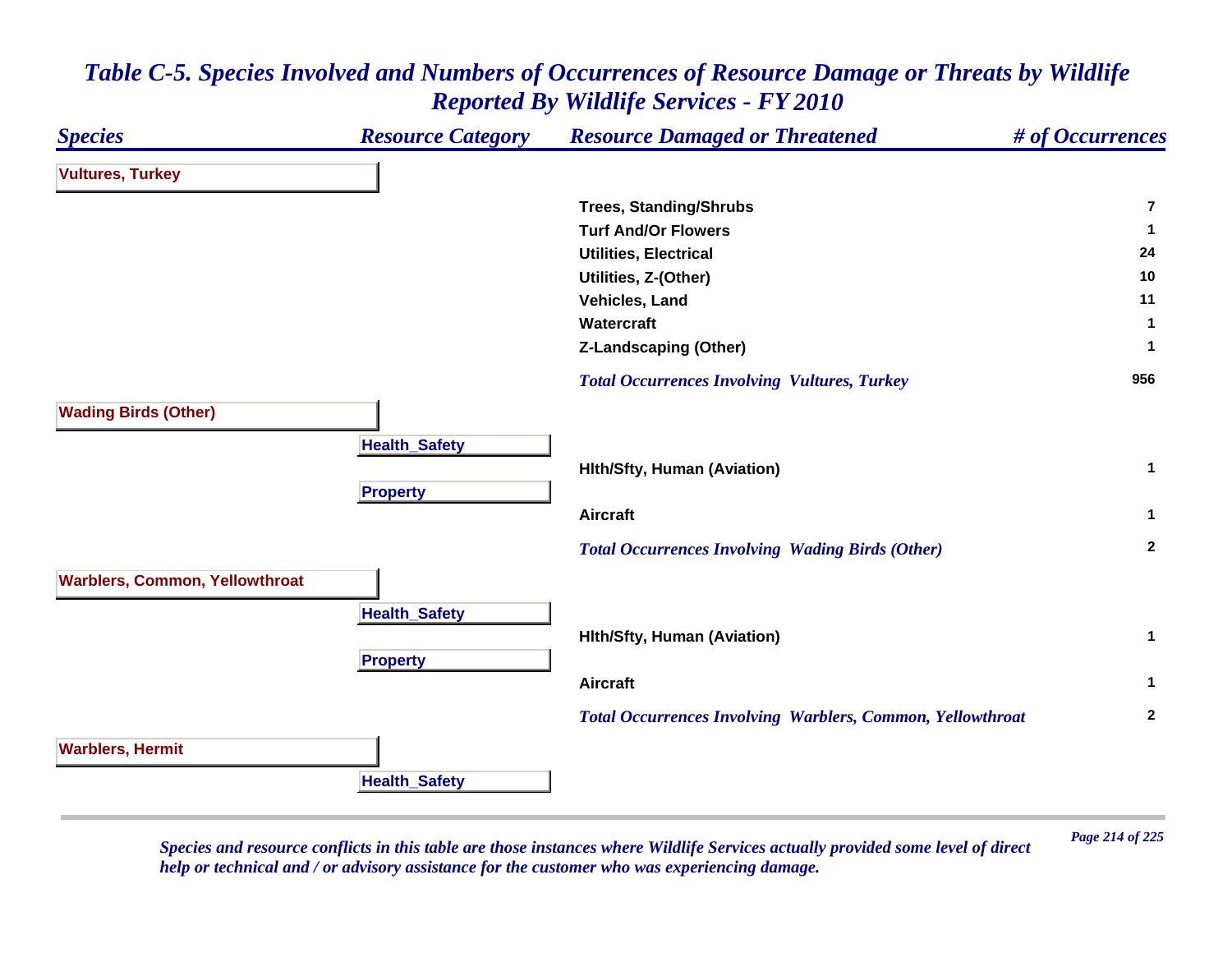### *Species Resource Category Resource Damaged or Threatened # of Occurrences* **Warblers, Hermit Hlth/Sfty, Human (Aviation) <sup>1</sup> Propert y Aircraft 1**  *Total Occurrences Involving Warblers, Hermit* **<sup>2</sup> Warblers, Yellow-Rumped Health \_ Safet y Hlth/Sfty, Human (Aviation) <sup>1</sup> Pro pert y Aircraft 1**  *Total Occurrences Involving Warblers, Yellow-Rumped* **<sup>2</sup> Waxwings, Cedar A griculture Fruit, Blueberries 3 Fruit, Cherries 1 Strawberries 2 Health \_ Safet y Hlth/Sfty, Human (Aviation) <sup>2</sup> Hlth/Sfty, Human Z-(General) <sup>3</sup> Pro pert y Aircraft 2**  *Total Occurrences Involving Waxwings, Cedar* **<sup>13</sup> Weasels (Other)**

# *Table C-5. Species Involved and Numbers of Occurrences of Resource Damage or Threats by Wildlife Reported By Wildlife Services - FY 2010*

*Page 215 of 225 Species and resource conflicts in this table are those instances where Wildlife Services actually provided some level of direct help or technical and / or advisory assistance for the customer who was experiencing damage.*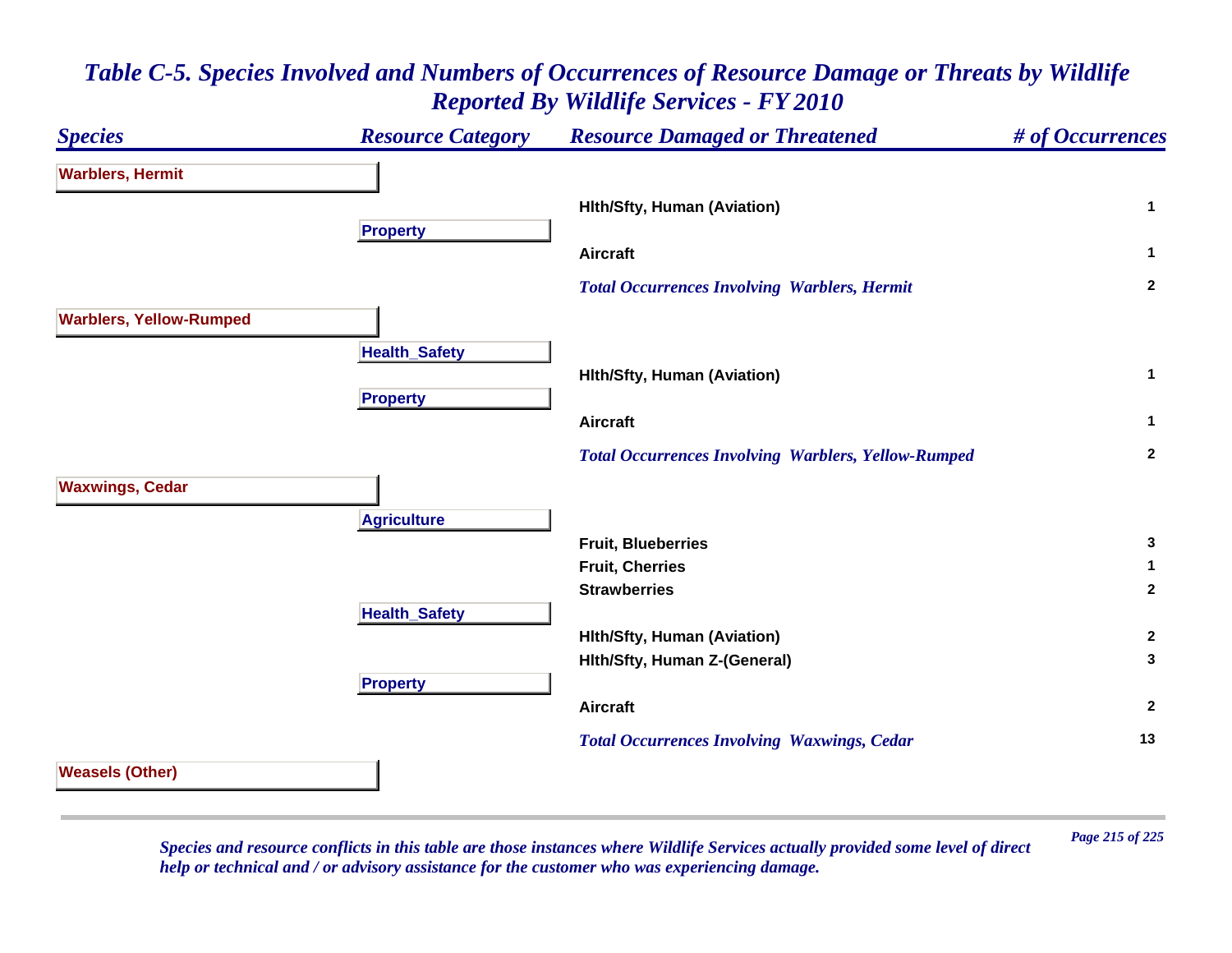| <b>Species</b>              | <b>Resource Category</b> | <b>Resource Damaged or Threatened</b>              | # of Occurrences |
|-----------------------------|--------------------------|----------------------------------------------------|------------------|
| <b>Weasels (Other)</b>      |                          |                                                    |                  |
|                             | <b>Agriculture</b>       |                                                    |                  |
|                             |                          | Fowl, Chickens (Other)                             | 16               |
|                             |                          | <b>Fowl, Ducks (Domestic)</b>                      | $\mathbf 1$      |
|                             |                          | <b>Fowl, Guineas</b>                               | -1               |
|                             |                          | Peafowl, Common                                    | $\mathbf{2}$     |
|                             | <b>Health_Safety</b>     |                                                    |                  |
|                             |                          | Hith/Sfty, Human Z-(General)                       | 4                |
|                             | <b>Natural Resource</b>  |                                                    |                  |
|                             |                          | Birds, Plovers, Piping (T/E)                       | 5                |
|                             | <b>Property</b>          |                                                    |                  |
|                             |                          | <b>Aircraft</b>                                    | 1                |
|                             |                          | <b>Buildings, Residential</b>                      | 4                |
|                             |                          | <b>Pets (Companion/Hobby Animals)</b>              | 3                |
|                             |                          | <b>Property (General)</b>                          | 3                |
|                             |                          | <b>Total Occurrences Involving Weasels (Other)</b> | 40               |
| <b>Weasels, Long-Tailed</b> |                          |                                                    |                  |
|                             | <b>Agriculture</b>       |                                                    |                  |
|                             |                          | Fowl, Chickens (Other)                             | $\mathbf 1$      |
|                             | <b>Health_Safety</b>     |                                                    |                  |
|                             |                          | Hith/Sfty, Human Z-(General)                       | $\mathbf{1}$     |
|                             | <b>Natural Resource</b>  |                                                    |                  |
|                             |                          | Birds, Plover, Snowy (T/E)                         | $\overline{2}$   |
|                             |                          | Birds, Plovers, Piping (T/E)                       | 3                |
|                             |                          | Birds, Terns, Least, California (T/E)              | 3                |
|                             |                          |                                                    |                  |

*Page 216 of 225 Species and resource conflicts in this table are those instances where Wildlife Services actually provided some level of direct help or technical and / or advisory assistance for the customer who was experiencing damage.*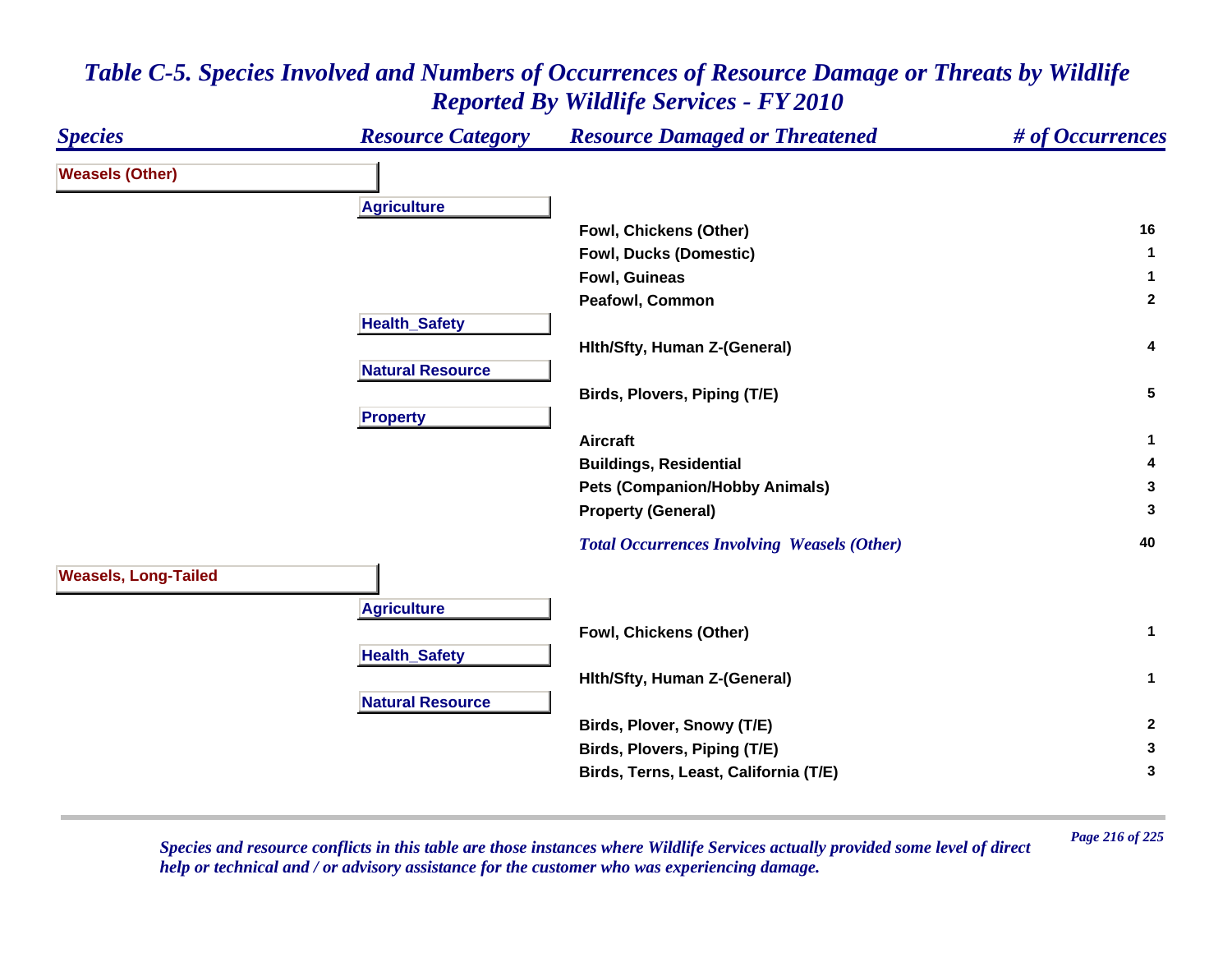#### *Species Resource Category Resource Damaged or Threatened # of Occurrences* **Weasels, Long-Tailed**  *Total Occurrences Involving Weasels, Long-Tailed* **<sup>10</sup> WhimbrelsHealth \_ Safet y Hlth/Sfty, Human (Aviation) <sup>6</sup> Propert y Aircraft 3**  *Total Occurrences Involving Whimbrels* **<sup>9</sup> WilletsHealthSafet y Hlth/Sfty, Human (Aviation) <sup>4</sup> Propert y Aircraft 4**  *Total Occurrences Involving Willets* **<sup>8</sup> Wolves, Gray/Timber Agriculture Alpacas <sup>2</sup> Cattle (Adult) <sup>169</sup> Cattle (Calves) <sup>560</sup> Equine, Donkeys/Burros <sup>3</sup> Equine, Horses (Adult) <sup>22</sup> Equine, Horses (Foals) <sup>12</sup> Equine, Mules <sup>2</sup>**

## *Table C-5. Species Involved and Numbers of Occurrences of Resource Damage or Threats by Wildlife Reported By Wildlife Services - FY 2010*

*Page 217 of 225 Species and resource conflicts in this table are those instances where Wildlife Services actually provided some level of direct help or technical and / or advisory assistance for the customer who was experiencing damage.*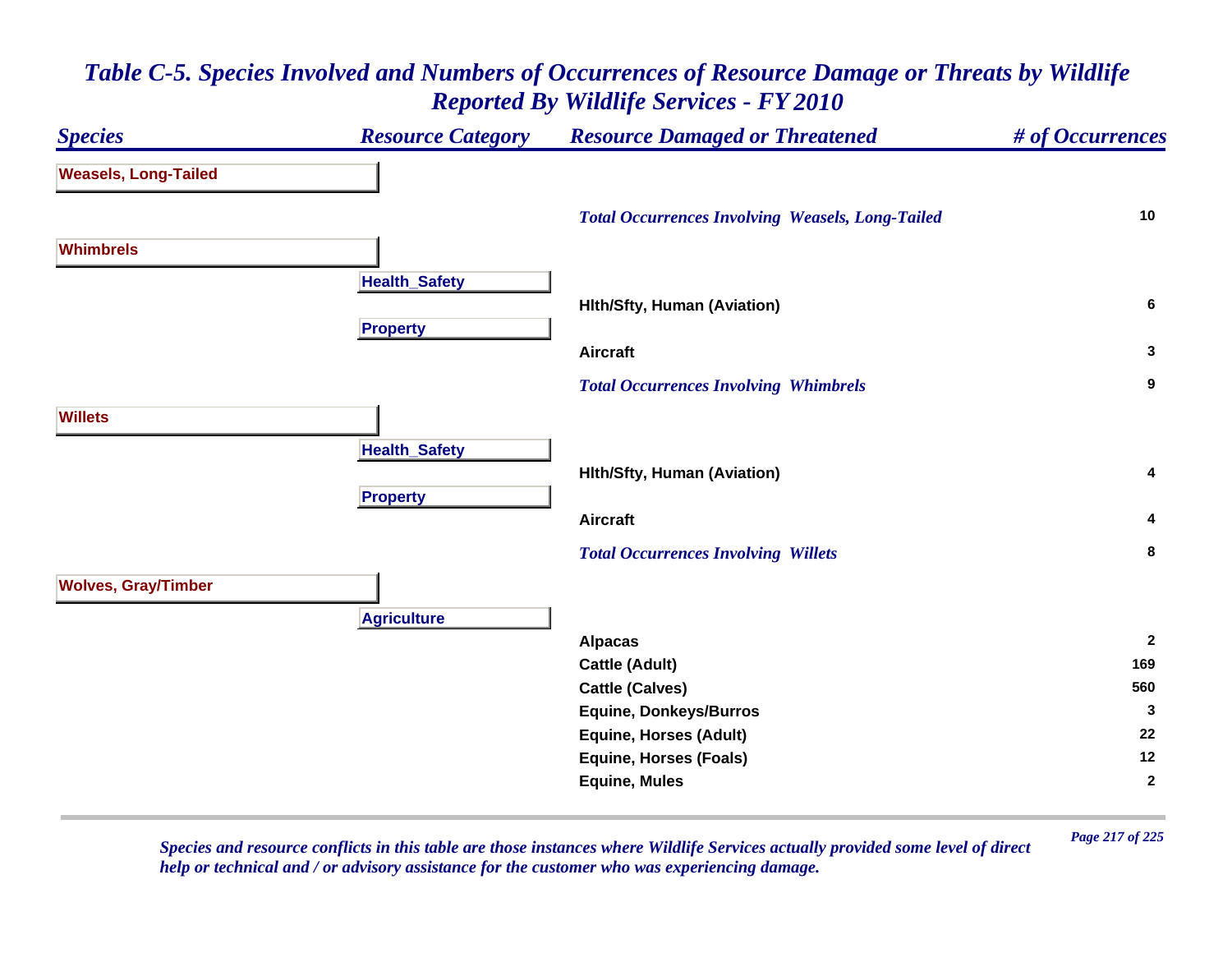#### *Species Resource Category Resource Damaged or Threatened # of Occurrences* **Wolves, Gray/Timber Fowl, Chickens (Other) <sup>5</sup> Fowl, Geese (Domestic) <sup>2</sup> Goats, Mohair (Adult) <sup>1</sup> Goats, Mohair (Kids) <sup>1</sup> Goats, Z-(Other Adults) <sup>6</sup> Goats, Z-(Other Kids) <sup>3</sup> Llamas (All) <sup>6</sup> Mammals, Bison (Buffalo) Ag <sup>2</sup> Mammals, Deer, White-Tailed Ag <sup>5</sup> Sheep (Adult) <sup>76</sup> Sheep (Lambs) <sup>83</sup> HealthSafet y Hlth/Sfty, Human Z-(General) <sup>37</sup> Natural ResourceMammals, Bison (Buffalo) Nr <sup>1</sup> Mammals, Deer, White-Tailed Nr 1 Propert y Fences 1 Guard Animals (All) 7Pets (Companion/Hobby Animals) <sup>64</sup>**  *Total Occurrences Involving Wolves, Gray/Timber* **1,071 Wolves, Mexican Gray Agriculture Cattle (Adult) <sup>10</sup> Cattle (Calves) <sup>10</sup>**

### *Table C-5. Species Involved and Numbers of Occurrences of Resource Damage or Threats by Wildlife Reported By Wildlife Services - FY 2010*

*Page 218 of 225 Species and resource conflicts in this table are those instances where Wildlife Services actually provided some level of direct help or technical and / or advisory assistance for the customer who was experiencing damage.*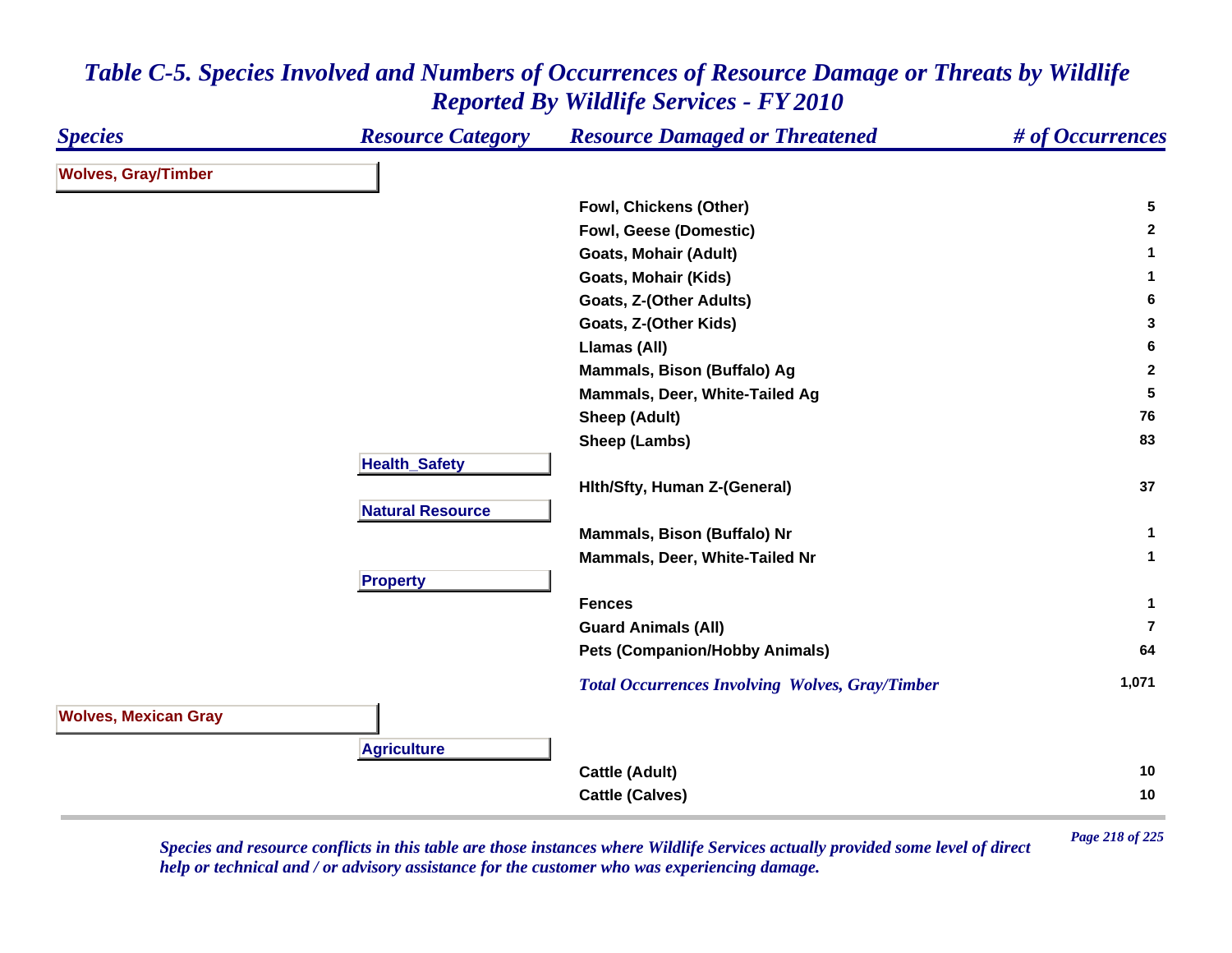### *Table C-5. Species Involved and Numbers of Occurrences of Resource Damage or Threats by Wildlife Reported By Wildlife Services - FY 2010*



*Page 219 of 225 Species and resource conflicts in this table are those instances where Wildlife Services actually provided some level of direct help or technical and / or advisory assistance for the customer who was experiencing damage.*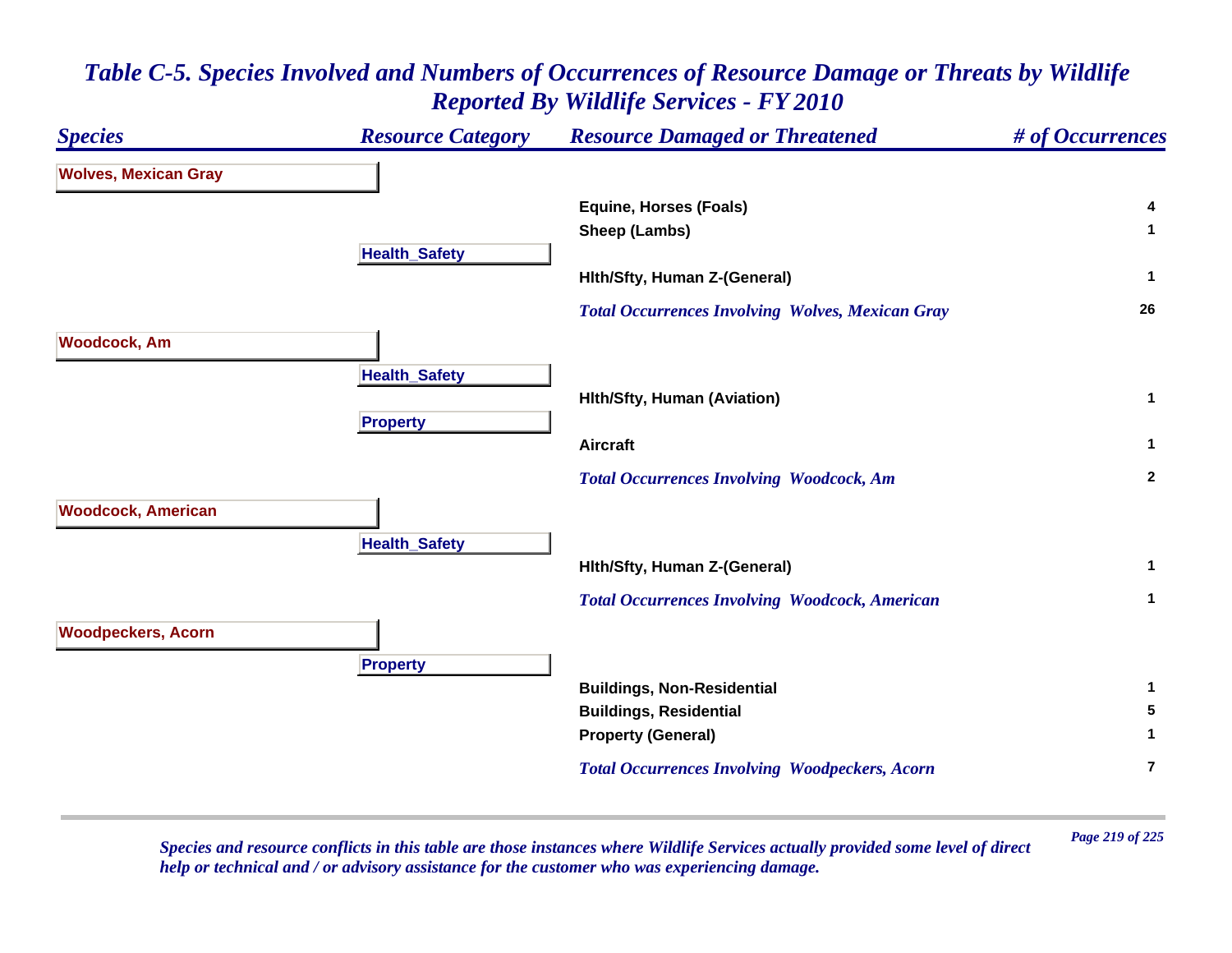#### *Species Resource Category Resource Damaged or Threatened # of Occurrences* **Woodpeckers, Downy Health \_ Safet y Hlth/Sfty, Human (Aviation) <sup>1</sup> Hlth/Sfty, Human Z-(General) <sup>5</sup> Pro pert y Aircraft 1 Buildings, Non-Residential <sup>3</sup> Buildings, Residential <sup>163</sup> Property (General) <sup>12</sup> Utilities, Z-(Other) <sup>1</sup>**  *Total Occurrences Involving Woodpeckers, Downy* **<sup>186</sup> Woodpeckers, Gila Pro pert y Buildings, Non-Residential <sup>1</sup> Buildings, Residential <sup>11</sup> Property (General) <sup>4</sup>**  *Total Occurrences Involving Woodpeckers, Gila* **<sup>16</sup> Woodpeckers, Golden-Fronted Agriculture Trees, Citrus (All) <sup>1</sup> Trees, Standing Hardwood <sup>1</sup> HealthSafet y Hlth/Sfty, Human Z-(General) <sup>1</sup> Propert y Buildings, Non-Residential <sup>1</sup>**

### *Table C-5. Species Involved and Numbers of Occurrences of Resource Damage or Threats by Wildlife Reported By Wildlife Services - FY 2010*

*Page 220 of 225 Species and resource conflicts in this table are those instances where Wildlife Services actually provided some level of direct help or technical and / or advisory assistance for the customer who was experiencing damage.*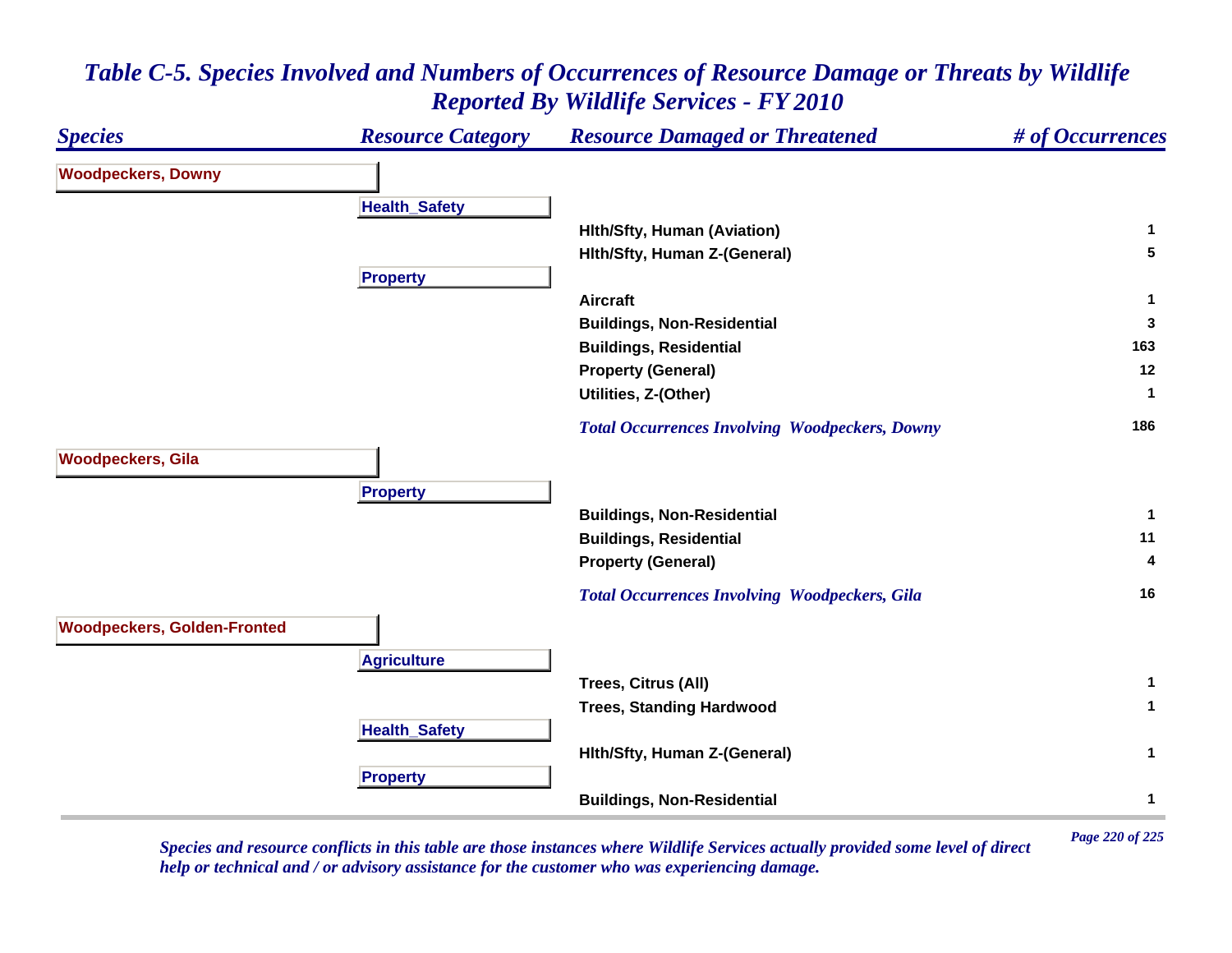#### *Species Resource Category Resource Damaged or Threatened # of Occurrences* **Woodpeckers, Golden-Fronted Buildings, Residential <sup>8</sup>**  *Total Occurrences Involving Woodpeckers, Golden-Fronted* **<sup>12</sup> Woodpeckers, Hairy Agriculture Fruit, Peaches 1 Health \_ Safet y Hlth/Sfty, Human (Aviation) <sup>1</sup> Hlth/Sfty, Human Z-(General) <sup>3</sup> Propert y Aircraft 1 Buildings, Non-Residential <sup>2</sup> Buildings, Residential <sup>70</sup> Property (General) <sup>2</sup> Trees, Standing/Shrubs <sup>2</sup> Utilities, Electrical 1 Utilities, Z-(Other) <sup>1</sup>**  *Total Occurrences Involving Woodpeckers, Hairy* **<sup>84</sup> Woodpeckers, Pileated A griculture Trees, Standing Hardwood <sup>1</sup> HealthSafet y Hlth/Sfty, Human (Aviation) <sup>1</sup> Hlth/Sfty, Human Z-(General) <sup>3</sup> Propert y**

### *Table C-5. Species Involved and Numbers of Occurrences of Resource Damage or Threats by Wildlife Reported By Wildlife Services - FY 2010*

*Page 221 of 225 Species and resource conflicts in this table are those instances where Wildlife Services actually provided some level of direct help or technical and / or advisory assistance for the customer who was experiencing damage.*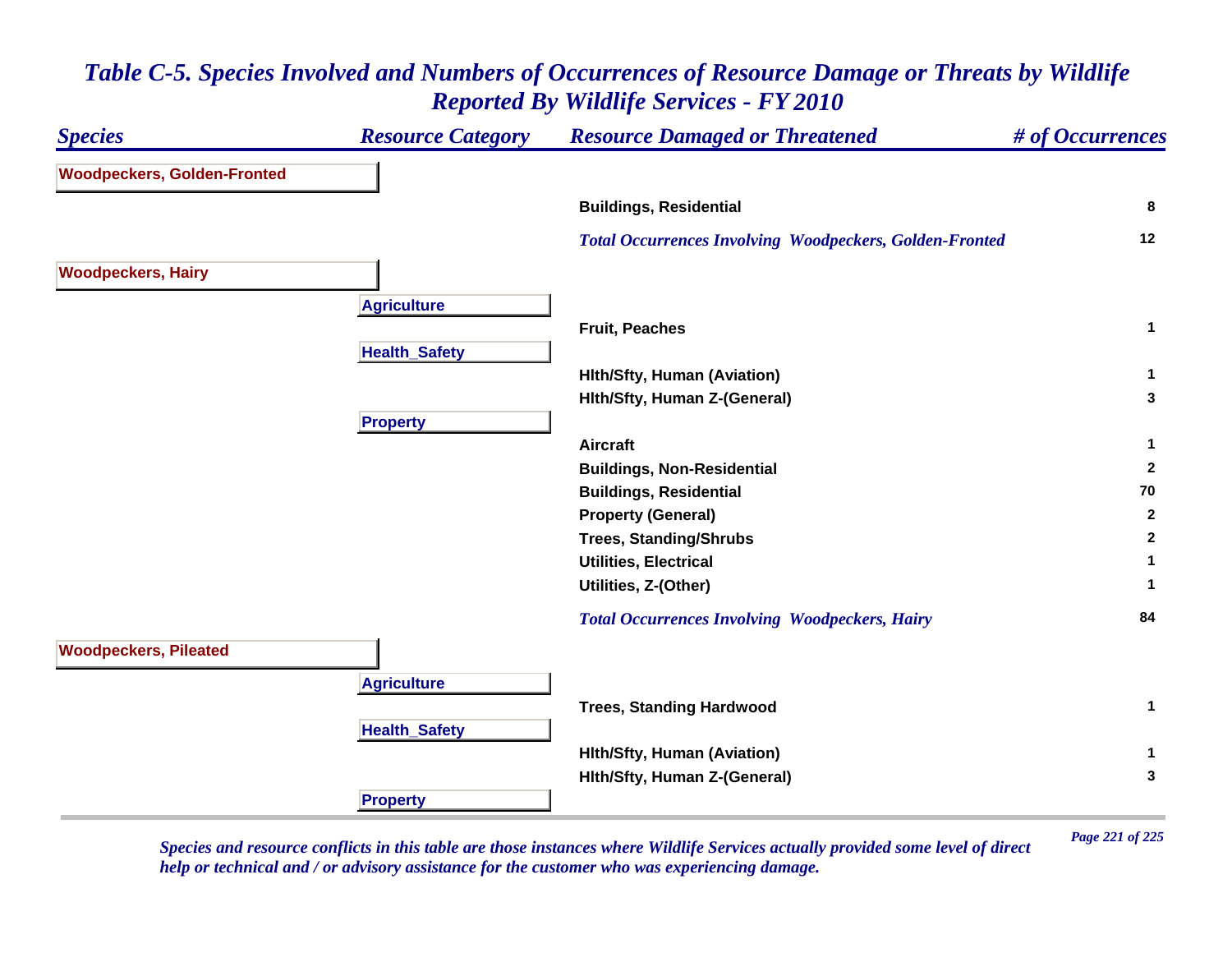#### *Species Resource Category Resource Damaged or Threatened # of Occurrences* **Woodpeckers, Pileated Aircraft 1 Buildings, Non-Residential <sup>2</sup> Buildings, Residential <sup>33</sup> Property (General) <sup>6</sup> Recreational Areas (Other) \*\* <sup>1</sup> Trees, Standing/Shrubs <sup>1</sup> Utilities, Electrical 2**  *Total Occurrences Involving Woodpeckers, Pileated* **<sup>51</sup> Woodpeckers, Red-Bellied HealthSafet y Hlth/Sfty, Human Z-(General) <sup>3</sup> Pro pert y Buildings, Non-Residential <sup>1</sup> Buildings, Residential <sup>8</sup> Trees, Standing/Shrubs <sup>1</sup>**  *Total Occurrences Involving Woodpeckers, Red-Bellied* **<sup>13</sup> Woodpeckers, Red-Headed HealthSafet y Hlth/Sfty, Human (Aviation) <sup>1</sup> Natural ResourceTrees, Standing <sup>2</sup> Pro pert y Aircraft 1 Buildings, Residential <sup>17</sup>**

#### *Table C-5. Species Involved and Numbers of Occurrences of Resource Damage or Threats by Wildlife Reported By Wildlife Services - FY 2010*

*Page 222 of 225 Species and resource conflicts in this table are those instances where Wildlife Services actually provided some level of direct help or technical and / or advisory assistance for the customer who was experiencing damage.*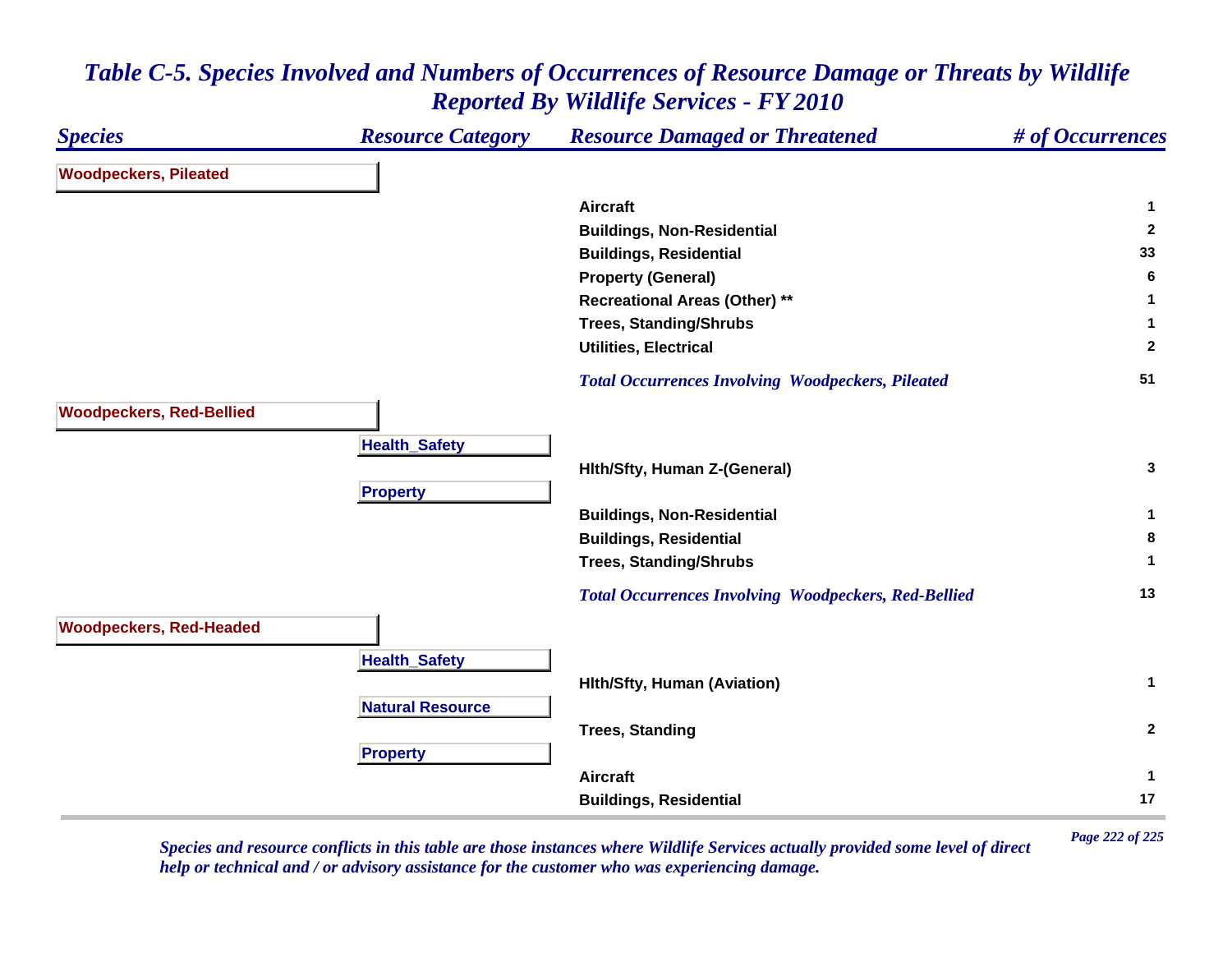### *Species Resource Category Resource Damaged or Threatened # of Occurrences* **Woodpeckers, Red-Headed Property (General) <sup>6</sup>**  *Total Occurrences Involving Woodpeckers, Red-Headed* **<sup>27</sup> Woodpeckers, Sapsuckers, Yellow-Bellied Agriculture Trees, Standing Softwood <sup>1</sup> Trees, Z-Fruit/Nut (Other) <sup>1</sup> HealthSafet y Hlth/Sfty, Human (Aviation) <sup>1</sup> Propert y Aircraft 1 Buildings, Residential <sup>4</sup> Trees, Standing/Shrubs <sup>1</sup>**  *Total Occurrences Involving Woodpeckers, Sapsuckers, Yellow-Bellied* **<sup>9</sup> Woodrats, Bushy Tailed Pro pert y Buildings, Non-Residential <sup>1</sup> Buildings, Residential <sup>4</sup> Vehicles, Land 2**  *Total Occurrences Involving Woodrats, Bushy Tailed* **7Woodrats, Desert A griculture Fruit, Grapes/Muscadines <sup>1</sup>**

### *Table C-5. Species Involved and Numbers of Occurrences of Resource Damage or Threats by Wildlife Reported By Wildlife Services - FY 2010*

*Page 223 of 225 Species and resource conflicts in this table are those instances where Wildlife Services actually provided some level of direct help or technical and / or advisory assistance for the customer who was experiencing damage.*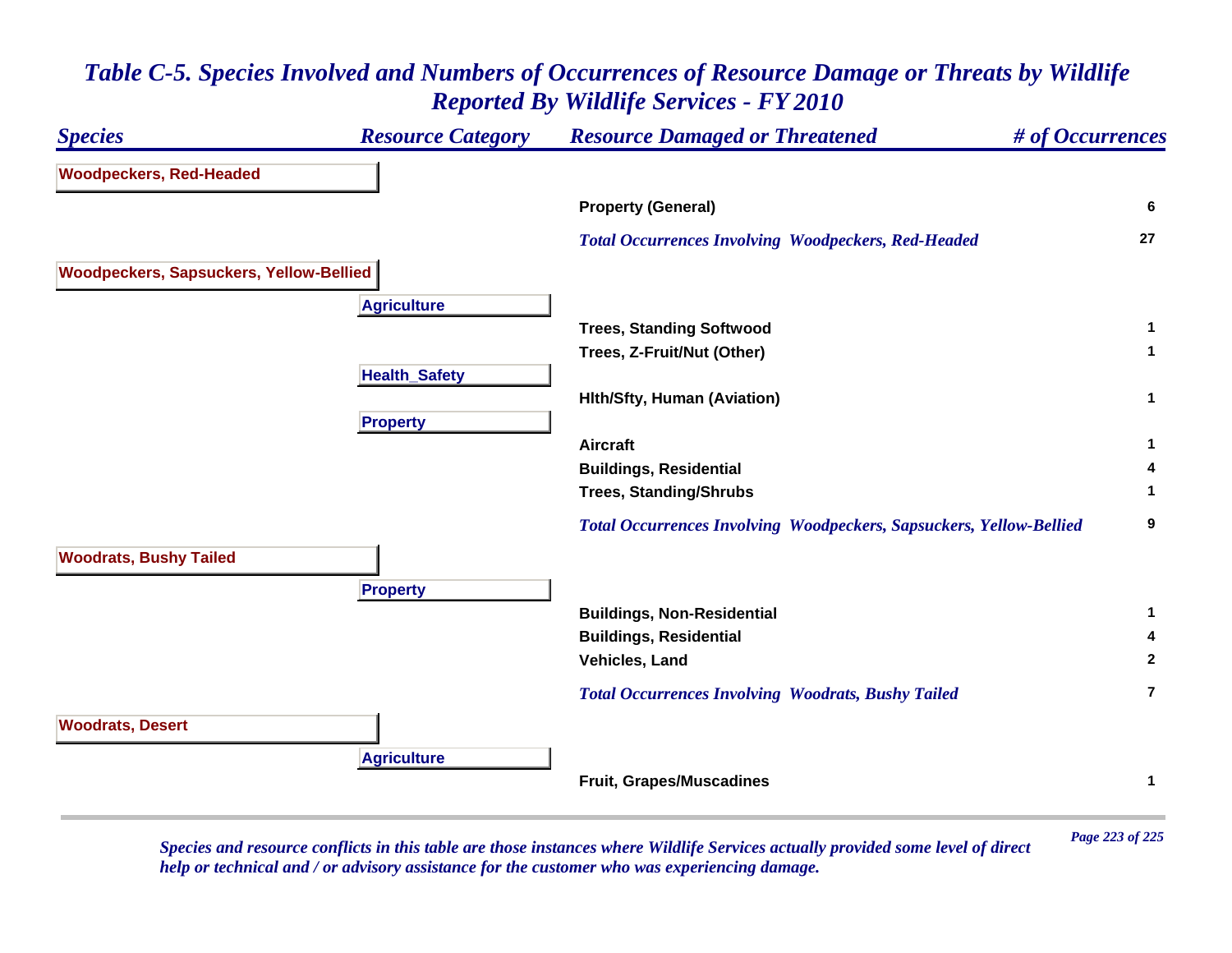# *Species Resource Category Resource Damaged or Threatened # of Occurrences* **Woodrats, Desert Health \_ Safet y Hlth/Sfty, Human Z-(General) <sup>3</sup> Propert y Property (General) <sup>5</sup>**  *Total Occurrences Involving Woodrats, Desert* **<sup>9</sup> Woodrats, Dusky Footed HealthSafet y Hlth/Sfty, Human Z-(General) <sup>1</sup> Propert y Buildings, Residential <sup>4</sup>**  *Total Occurrences Involving Woodrats, Dusky Footed* **<sup>5</sup> Woodrats, Eastern Propert y Equipment/Machinery (Other) <sup>2</sup> Vehicles, Land 1**  *Total Occurrences Involving Woodrats, Eastern* **<sup>3</sup> Woodrats, White-Throated Pro pert y Buildings, Non-Residential <sup>2</sup> Vehicles, Land 1**  *Total Occurrences Involving Woodrats, White-Throated* **<sup>3</sup>**

### *Table C-5. Species Involved and Numbers of Occurrences of Resource Damage or Threats by Wildlife Reported By Wildlife Services - FY 2010*

*Page 224 of 225 Species and resource conflicts in this table are those instances where Wildlife Services actually provided some level of direct help or technical and / or advisory assistance for the customer who was experiencing damage.*